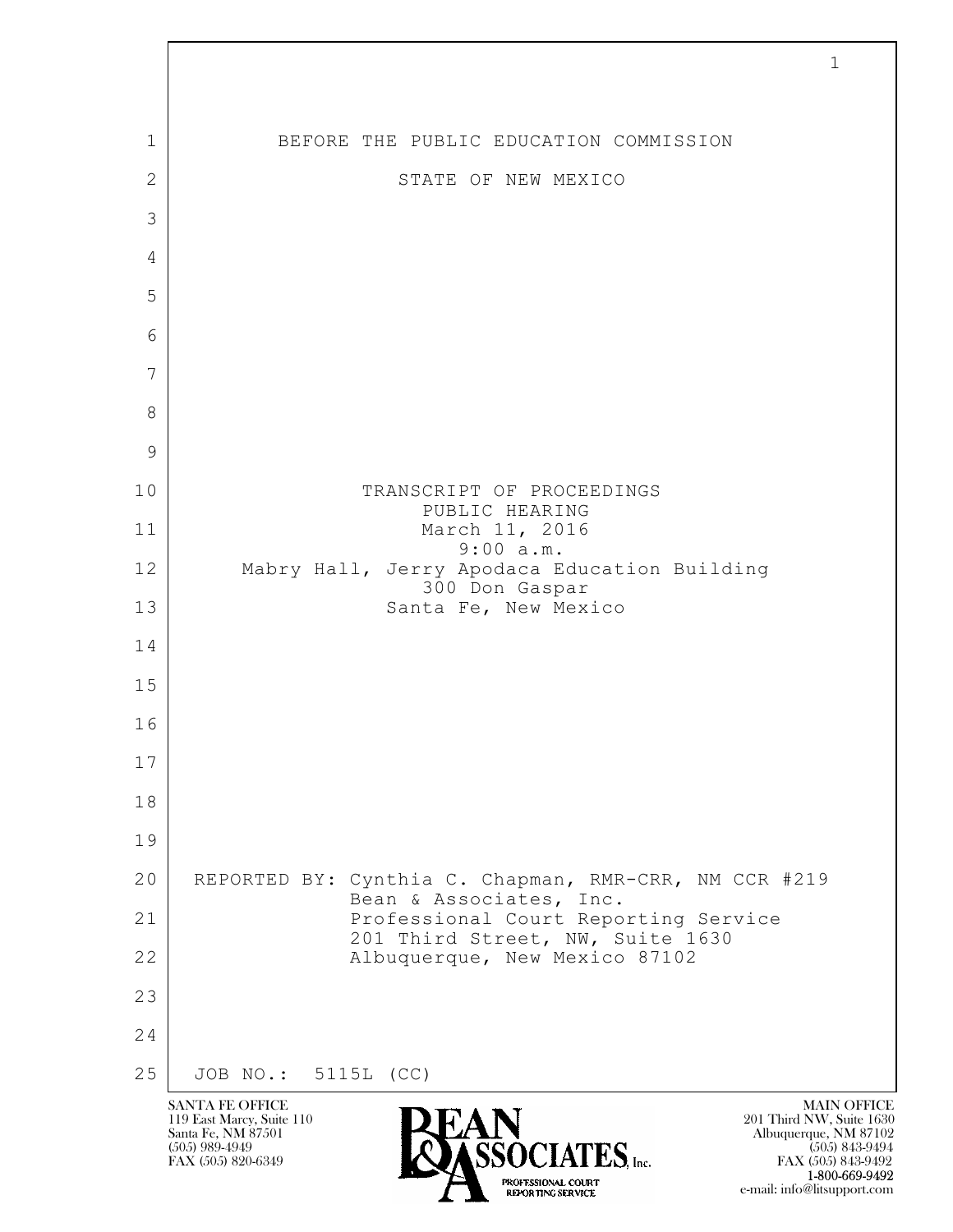| $\mathbf{1}$   | A P P E A R A N C E S                                                                                                                                                                                                                                                             |
|----------------|-----------------------------------------------------------------------------------------------------------------------------------------------------------------------------------------------------------------------------------------------------------------------------------|
| 2              | COMMISSIONERS:                                                                                                                                                                                                                                                                    |
| 3              | MR. VINCE BERGMAN, Chair<br>MS. PATRICIA GIPSON, Vice Chair                                                                                                                                                                                                                       |
| 4              | MR. GILBERT PERALTA, Secretary<br>MS. KARYL ANN ARMBRUSTER, Member                                                                                                                                                                                                                |
| 5              | MS. ELEANOR CHAVEZ, Member (Telephonically)                                                                                                                                                                                                                                       |
| 6              | MR. JAMES CONYERS, Member<br>MS. MILLE POGNA, Member                                                                                                                                                                                                                              |
| $\overline{7}$ | MS. CAROLYN SHEARMAN, Member<br>MS. CARMIE TOULOUSE, Member                                                                                                                                                                                                                       |
| 8              | STAFF:                                                                                                                                                                                                                                                                            |
| 9              | MS. KATIE POULOS, Director, Charter School Division                                                                                                                                                                                                                               |
| 10             | MR. DYLAN LANGE, Assistant Attorney General                                                                                                                                                                                                                                       |
| 11             | Counsel to the PEC                                                                                                                                                                                                                                                                |
| 12             |                                                                                                                                                                                                                                                                                   |
| 13             |                                                                                                                                                                                                                                                                                   |
| 14             |                                                                                                                                                                                                                                                                                   |
| 15             |                                                                                                                                                                                                                                                                                   |
| 16             |                                                                                                                                                                                                                                                                                   |
| 17             |                                                                                                                                                                                                                                                                                   |
| 18             |                                                                                                                                                                                                                                                                                   |
| 19             |                                                                                                                                                                                                                                                                                   |
| 20             |                                                                                                                                                                                                                                                                                   |
| 21             |                                                                                                                                                                                                                                                                                   |
| 22             |                                                                                                                                                                                                                                                                                   |
| 23             |                                                                                                                                                                                                                                                                                   |
| 24             |                                                                                                                                                                                                                                                                                   |
| 25             |                                                                                                                                                                                                                                                                                   |
|                |                                                                                                                                                                                                                                                                                   |
|                | <b>SANTA FE OFFICE</b><br><b>MAIN OFFICE</b><br>119 East Marcy, Suite 110<br>201 Third NW, Suite 1630<br><b>AIN</b><br><i>ASSOCIATES, Inc.</i><br>Santa Fe, NM 87501<br>Albuquerque, NM 87102<br>$(505)$ 989-4949<br>$(505)$ 843-9494<br>FAX (505) 820-6349<br>FAX (505) 843-9492 |

**1-800-669-9492** e-mail: info@litsupport.com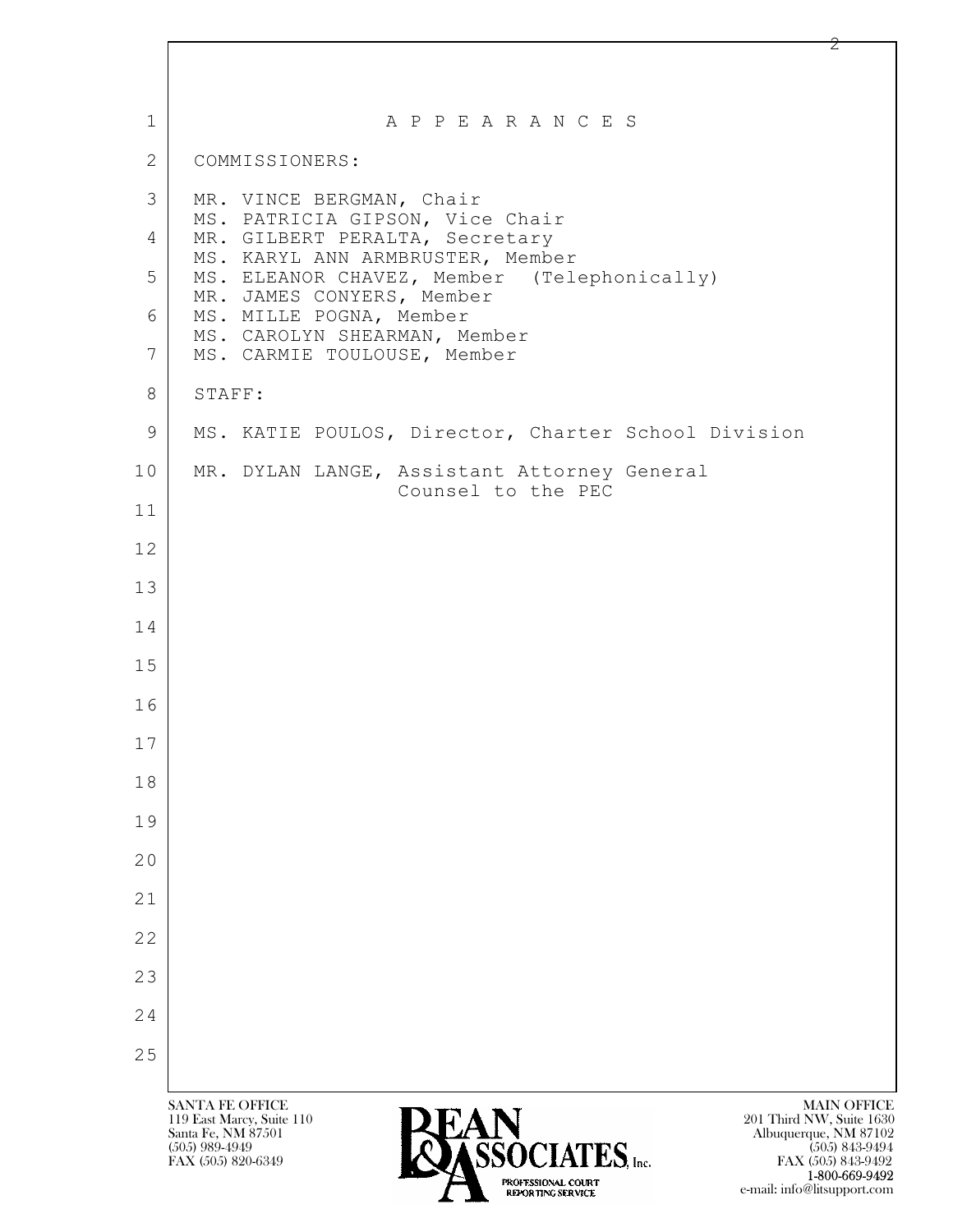| $\mathbf{1}$   |                                                                           | INDEX TO PROCEEDINGS                                                                                 |                                                                         |
|----------------|---------------------------------------------------------------------------|------------------------------------------------------------------------------------------------------|-------------------------------------------------------------------------|
| $\overline{2}$ |                                                                           |                                                                                                      | Page                                                                    |
| 3              | $\mathbf{1}$                                                              | Call to Order, Roll Call,<br>Pledge of Allegiance and Salute to                                      | 4                                                                       |
| 4              |                                                                           | New Mexico Flag                                                                                      |                                                                         |
| 5              | $\mathbf{2}$                                                              | Approval of Agenda                                                                                   | 5                                                                       |
| 6              | 3                                                                         | Approval of Minutes and Transcript                                                                   | 6                                                                       |
| 7              | $\overline{4}$                                                            | Report on Excellent Schools in New Mexico                                                            | 9                                                                       |
| 8<br>9         | 5                                                                         | Discussion and Possible Action on<br>Charter School Amendments                                       | 58                                                                      |
| 10             | 6                                                                         | Report from Options for Parents and<br>the Charter School Division-Discussion<br>and Possible Action | 98                                                                      |
| 11             | 7                                                                         | Report From The Chair                                                                                | 142                                                                     |
| 12             | 8                                                                         | PEC Comments                                                                                         | 180                                                                     |
| 13<br>14       | 9                                                                         | Open Forum                                                                                           | 186                                                                     |
| 15             |                                                                           | REPORTER'S CERTIFICATE                                                                               | 191                                                                     |
| 16<br>17       |                                                                           | ATTACHMENTS:                                                                                         |                                                                         |
| 18             | $\mathbf 1$                                                               | Visitor Sign-In Sheet                                                                                |                                                                         |
| 19             |                                                                           |                                                                                                      |                                                                         |
| 20             |                                                                           |                                                                                                      |                                                                         |
| 21             |                                                                           |                                                                                                      |                                                                         |
| 22             |                                                                           |                                                                                                      |                                                                         |
| 23             |                                                                           |                                                                                                      |                                                                         |
| 24             |                                                                           |                                                                                                      |                                                                         |
| 25             |                                                                           |                                                                                                      |                                                                         |
|                | <b>SANTA FE OFFICE</b><br>119 East Marcy, Suite 110<br>Santa Fe, NM 87501 | <b>PEAN</b>                                                                                          | <b>MAIN OFFICE</b><br>201 Third NW, Suite 1630<br>Albuquerque, NM 87102 |

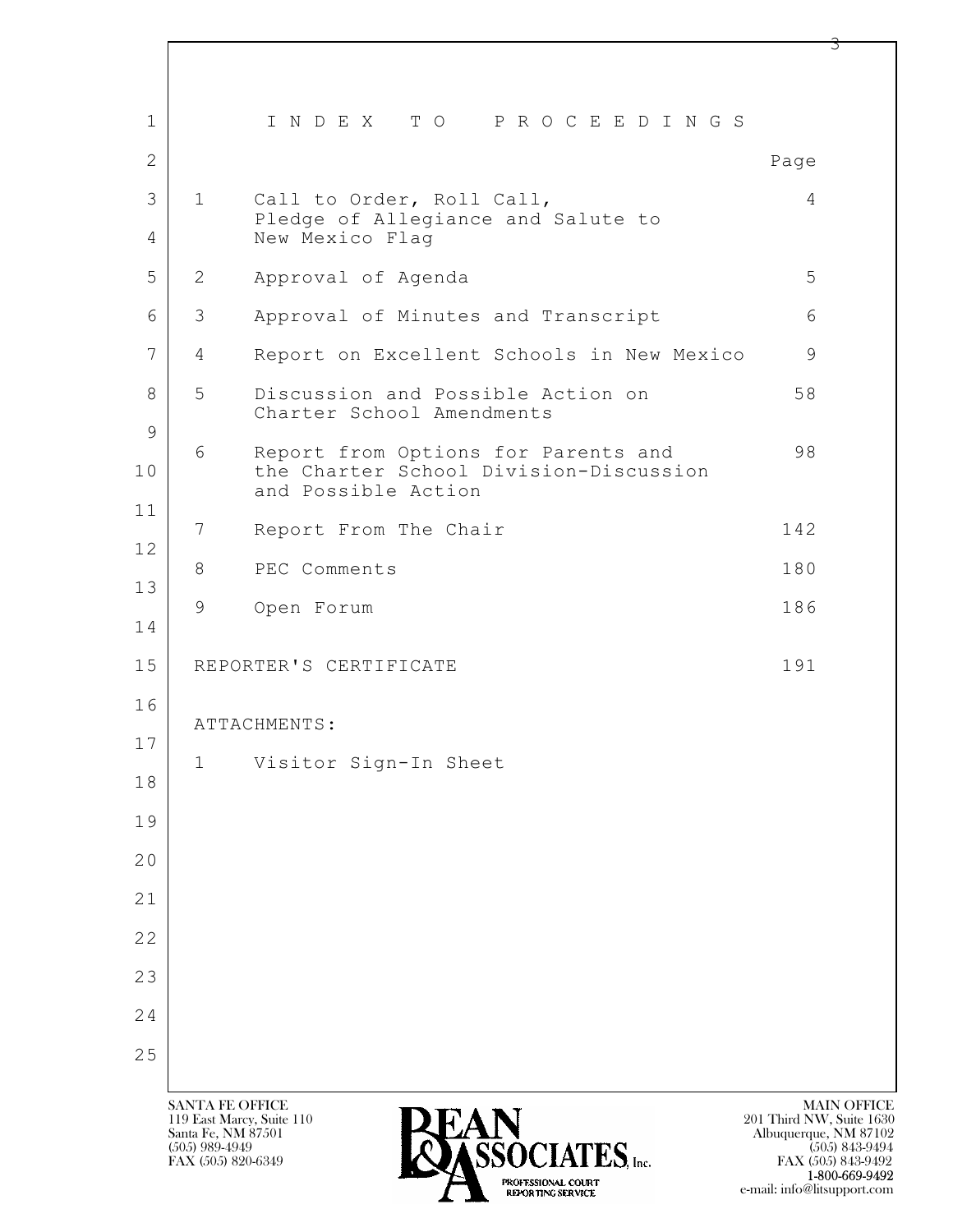$\mathbf{L}$  1 THE CHAIR: By my official clock, I have 2 9:00; so I am going to call this regular meeting of 3 the New Mexico Public Education Commission into 4 session. 5 Mr. Secretary, can we have a roll call, 6 please? 7 COMMISSIONER PERALTA: Commissioner Pogna? 8 | COMMISSIONER POGNA: Here. 9 COMMISSIONER PERALTA: Commissioner 10 Toulouse? 11 COMMISSIONER TOULOUSE: Present. 12 COMMISSIONER PERALTA: Commissioner 13 Ambruster? 14 COMMISSIONER ARMBRUSTER: Present. 15 COMMISSIONER PERALTA: Commissioner 16 Conyers? 17 COMMISSIONER CONYERS: Here. 18 COMMISSIONER PERALTA: Commissioner 19 Shearman? 20 COMMISSIONER SHEARMAN: Here. 21 COMMISSIONER PERALTA: Commissioner 22 Chavez? 23 COMMISSIONER CHAVEZ: Here. 24 THE CHAIR: She's here telephonically. 25 COMMISSIONER PERALTA: All right.

119 East Marcy, Suite 110<br>Santa Fe, NM 87501

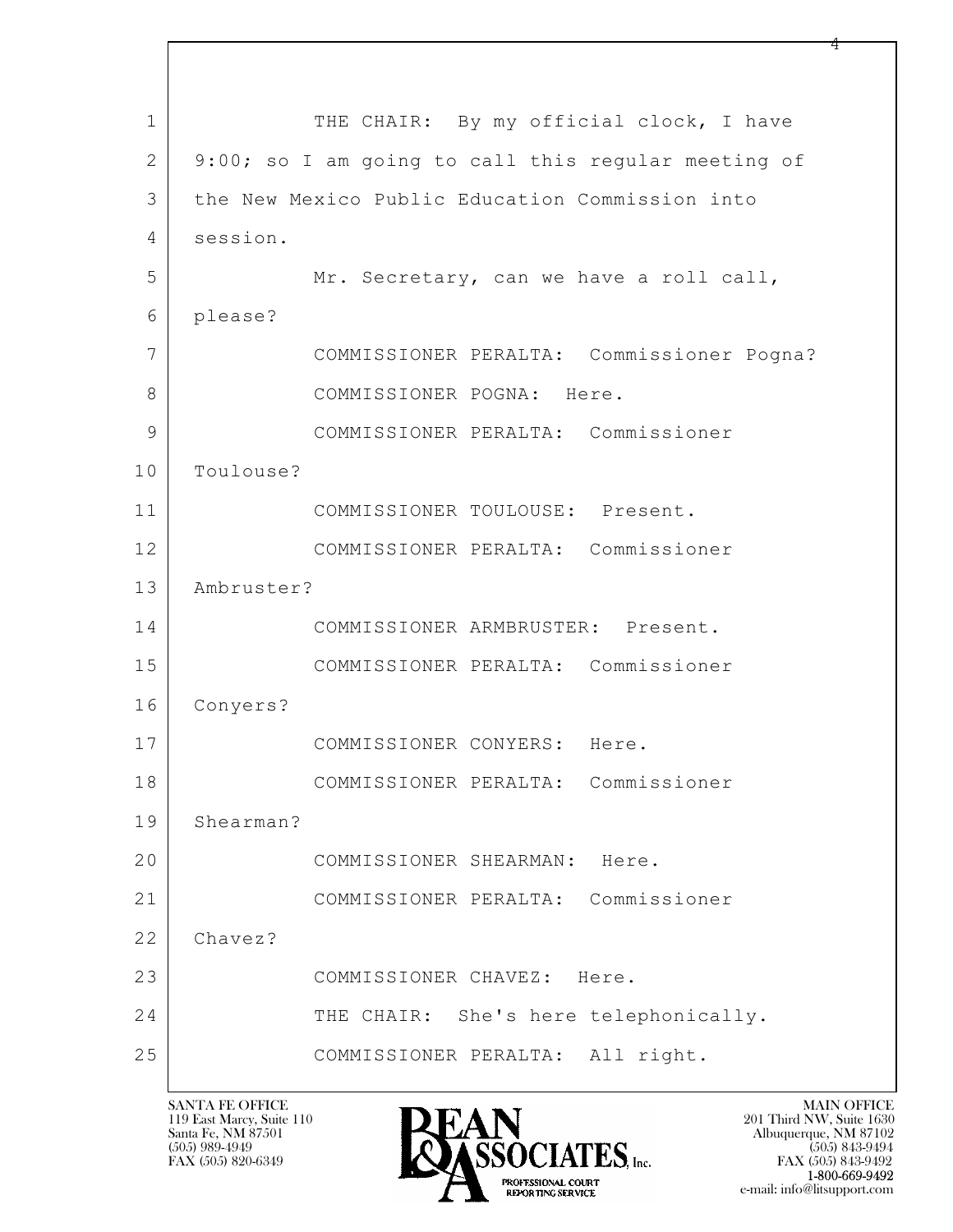$\mathbf{L}$  1 Commissioner Carr? 2 (No response.) 3 COMMISSIONER PERALTA: Commissioner 4 Peralta is here. 5 Commissioner Gipson? 6 COMMISSIONER GIPSON: Here. 7 COMMISSIONER PERALTA: Commissioner 8 Bergman? 9 THE CHAIR: Commissioner Bergman is here. 10 | COMMISSIONER PERALTA: Mr. Chair, you have 11 | nine members of the Commissioners present. 12 THE CHAIR: I will note for the record 13 | that eight of us are present; one is on the phone. 14 Thank you. And before we go any further, 15 please mute your electronic devices so they don't 16 interrupt our proceedings today. I think I have 17 mine muted. 18 Let's have the Pledge of Allegiance, 19 Millie Pogna, Commissioner, would you lead that? 20 And Commissioner Shearman, would you lead 21 | the Salute to the New Mexico Flag? 22 (Pledge of Allegiance and Salute to the 23 New Mexico Flaq.) 24 THE CHAIR: Thank you. Our next item on  $25$  the agenda is No. 2, and that will be the approval

119 East Marcy, Suite 110<br>Santa Fe, NM 87501

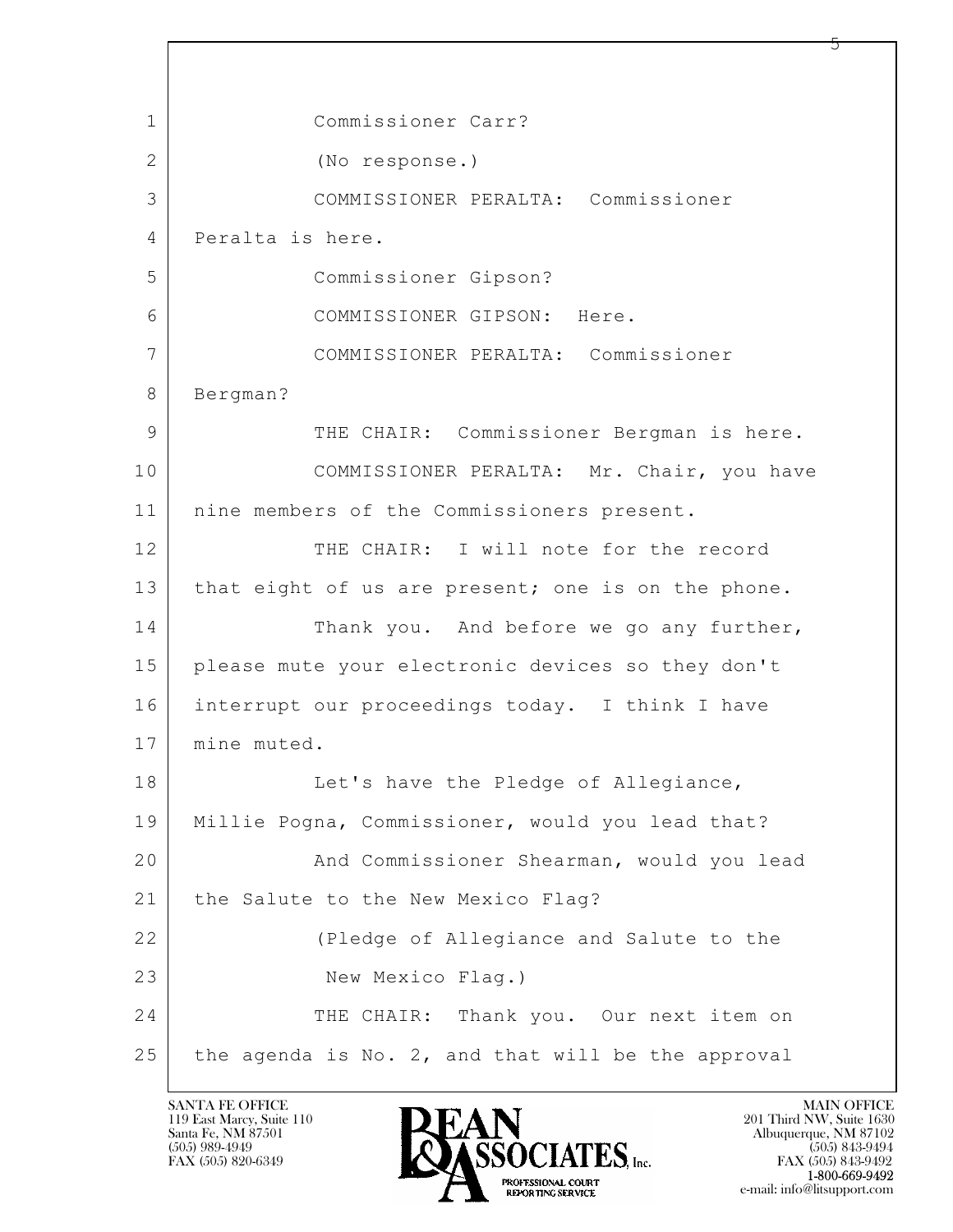$\mathbf{L}$  1 of the agenda. 2 Do you have the agenda in your workbooks? 3 Are there any changes to make in the agenda this 4 time? 5 I see none. 6 I would note for the record that we always 7 do reserve the right to move items around, if 8 | needed, if something pressing comes up. 9 I would welcome a motion to approve the 10 agenda. 11 COMMISSIONER POGNA: So move. 12 THE CHAIR: Motion by Commissioner Pogna. 13 Do I have a second? 14 COMMISSIONER ARMBRUSTER: Second. 15 THE CHAIR: Commissioner Ambruster 16 seconds. 17 | Rail in favor, say "Aye." 18 (Commissioners so indicate.) 19 THE CHAIR: Any opposed? 20 (No response.) 21 THE CHAIR: It is a unanimous "Aye"; the 22 | agenda is approved. 23 We're now to Item No. 3A, the approval of 24 | the PEC work session minutes for February 11th, 25 2016.

119 East Marcy, Suite 110<br>Santa Fe, NM 87501



რ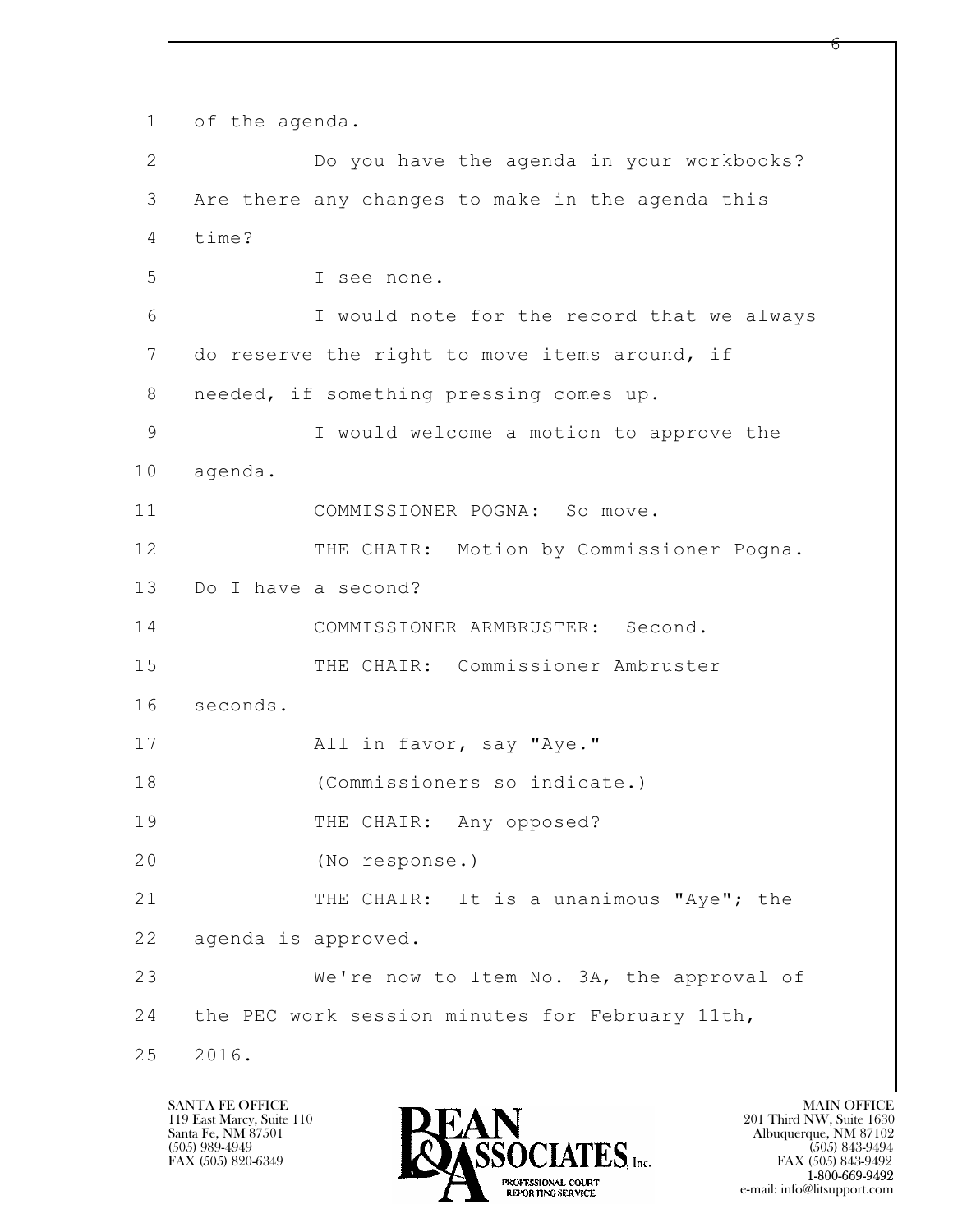$\mathbf{L}$  1 1 Are they in our book? Yes, I see them in 2 our book. 3 Are there any changes to those minutes? I 4 see no hands up. 5 If there are no changes to the work 6 session minutes, I would -- I'd like to have a 7 | motion to approve those minutes. 8 COMMISSIONER SHEARMAN: I so move. 9 THE CHAIR: Commissioner Shearman. 10 Do I have a second? 11 COMMISSIONER PERALTA: Second. 12 THE CHAIR: Commissioner Peralta? I have 13 a motion and a second, all in favor to approve the 14 PEC work session minutes for February 11, 2016, say 15 "Aye." 16 (Commissioners so indicate.) 17 THE CHAIR: Any opposed? 18 (No response.) 19 THE CHAIR: No opposed? That is a 20 | unanimous vote to approve those minutes. 21 Next item on the agenda is 3B, approval of 22 the PEC meeting transcript for February 12th, 2016. 23 They're also in our book. 24 Are there any changes to those minutes? 25 Did anyone note any changes? I did not see any.

119 East Marcy, Suite 110<br>Santa Fe, NM 87501

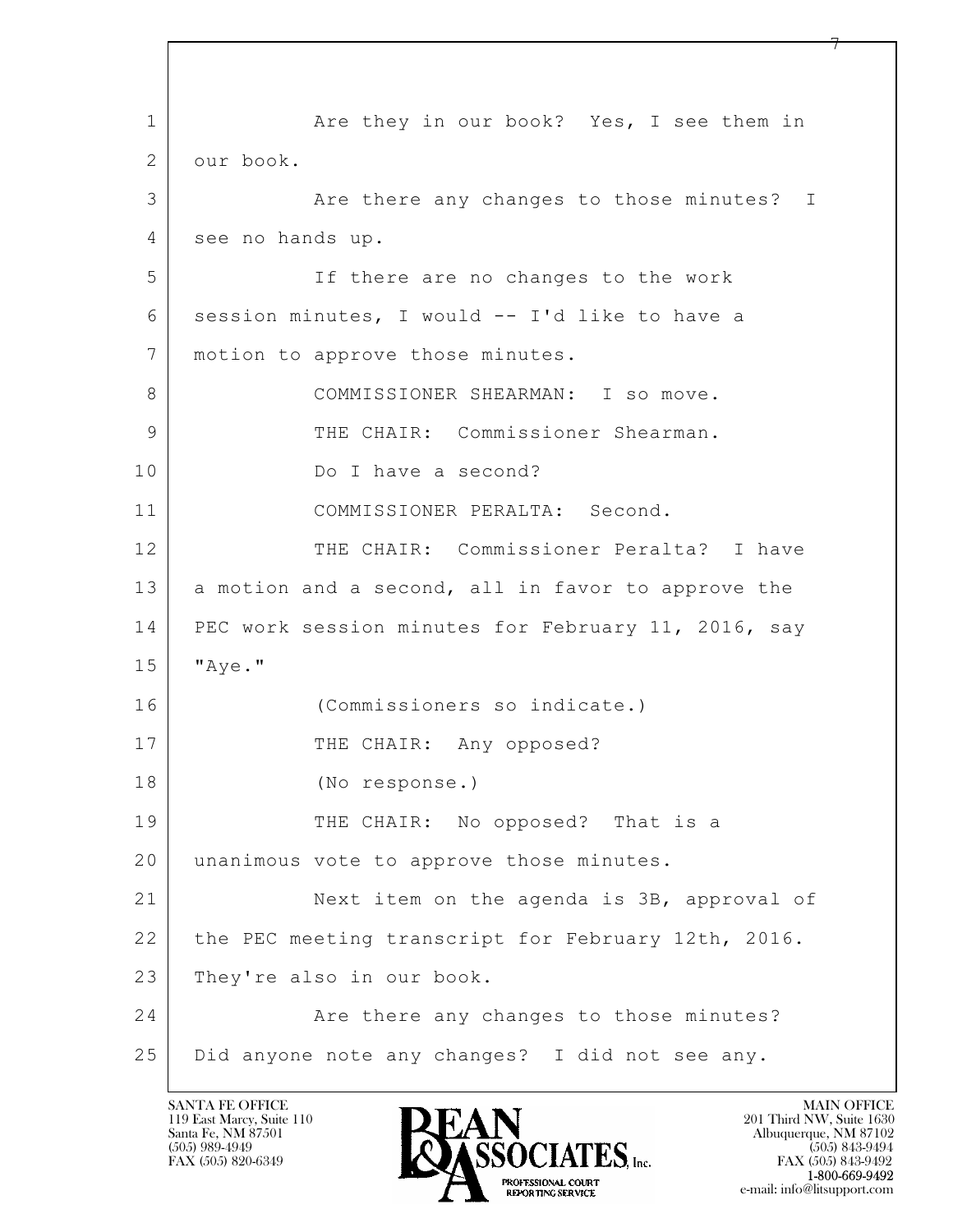$\mathbf{L}$  1 I Would then entertain a motion to approve 2 those minutes. 3 COMMISSIONER GIPSON: So moved. 4 THE CHAIR: Commissioner Gipson has moved. 5 Do I have a second. 6 COMMISSIONER SHEARMAN: Second. 7 THE CHAIR: Commissioner Shearman has 8 seconded. 9 All in favor of approving those meeting 10 transcripts for February 12, 2016, say "Aye." 11 (Commissioners so indicate.) 12 THE CHAIR: Any opposed? 13 (No response.) 14 THE CHAIR: I hear no opposition. So that 15 motion is approved unanimously. 16 Item 3C is the approval of the PEC meeting 17 Summary minutes for February 12th, 2016. And I 18 suspect those are in the back. There they are. 19 They are in your book, also. 20 **Are there any changes to the summary** 21 minutes? 22 I see no hands up. Apparently, there are 23 | no changes to the summary minutes. 24 I would entertain a motion that we approve 25 those minutes.

119 East Marcy, Suite 110<br>Santa Fe, NM 87501

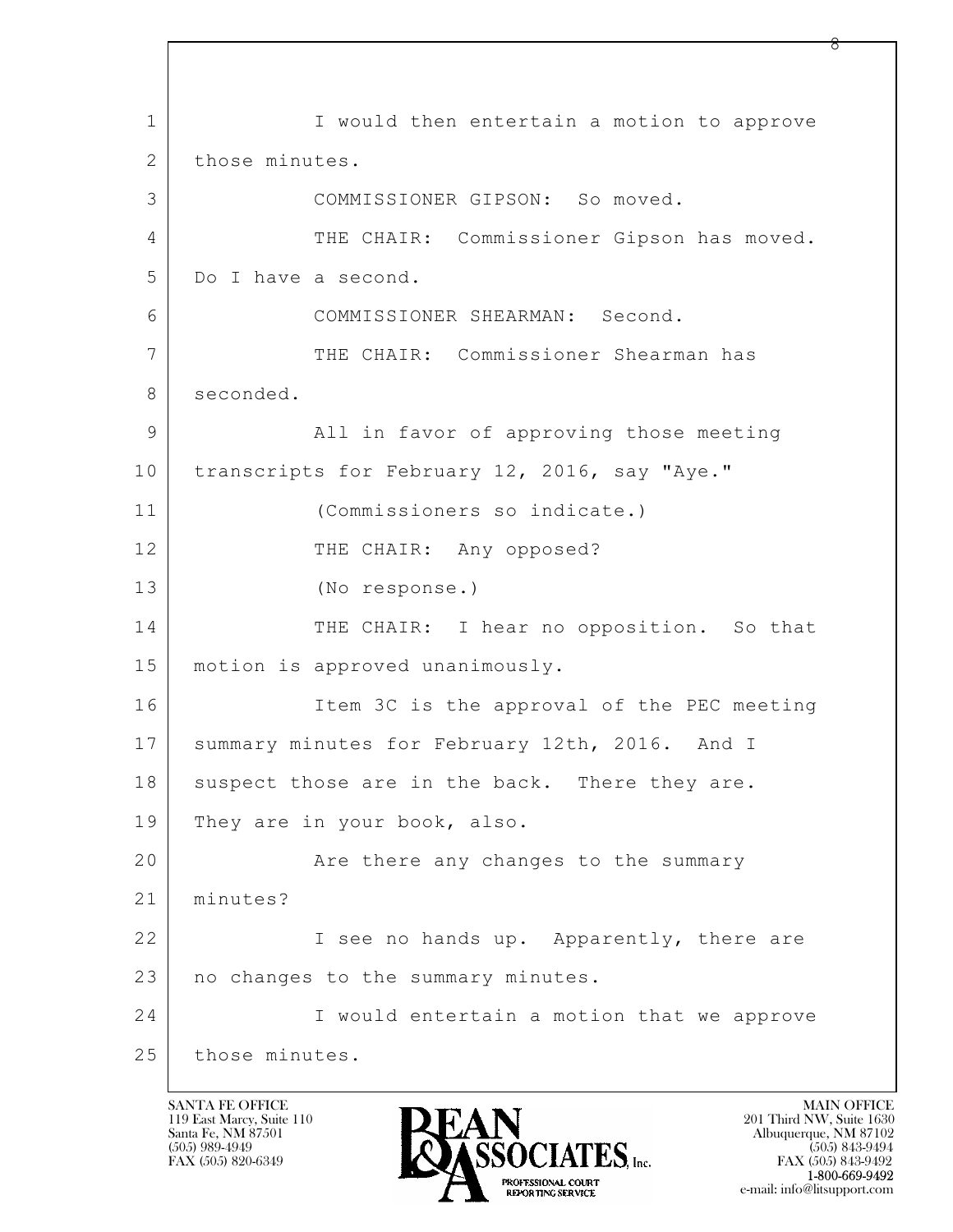$\mathbf{L}$  1 COMMISSIONER ARMBRUSTER: (Indicates.) 2 THE CHAIR: Commissioner Armbruster has a 3 motion. Do I have a second? 4 COMMISSIONER POGNA: (Indicates.) 5 THE CHAIR: Commissioner Pogna has 6 seconded? 7 | The Many other discussion? All in favor of 8 approving the PEC meeting summary minutes for 9 February 12th, 2016, say "Aye." 10 (Commissioners so indicate.) 11 THE CHAIR: Any opposed? 12 (No response.) 13 THE CHAIR: No opposition. That has 14 passed unanimously. Those minutes are approved. So 15 | we have dispensed with Item No. 3 on our agenda. 16 So we are now to Item No. 4, which is a 17 | Report on Excellent Schools in New Mexico, to be 18 presented by Mr. Scott Hindman, who is the Executive 19 Director. Mr. Hindman, are you here? 20 MR. HINDMAN: I am. 21 THE CHAIR: Would you come forward, 22 please? Please use the microphone. Identify 23 yourself and your organization. Then you may 24 proceed. Thank you for -- 25 COMMISSIONER GIPSON: Vince, there's a

119 East Marcy, Suite 110<br>Santa Fe, NM 87501

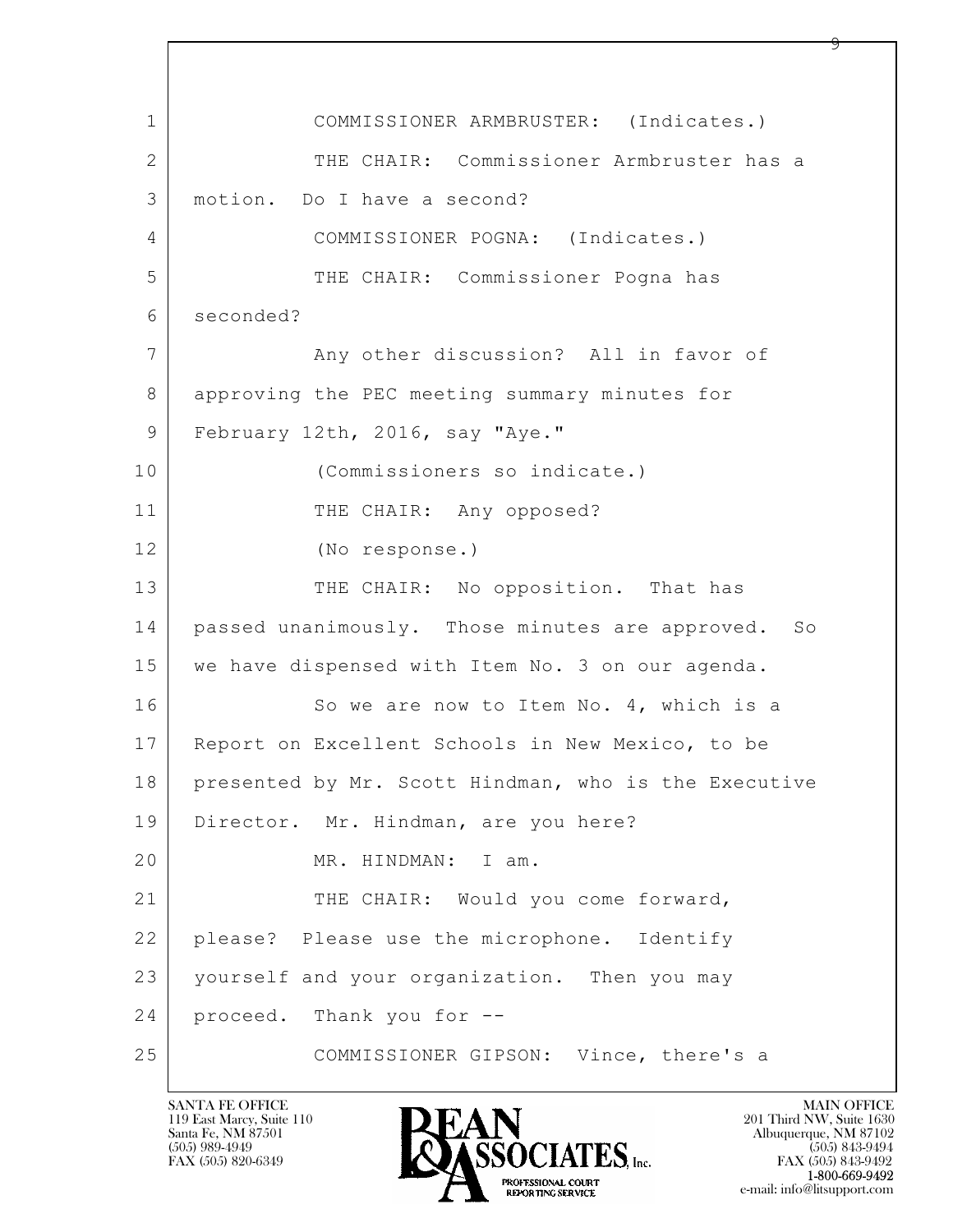$\mathbf{L}$  1 hand. 2 COMMISSIONER TOULOUSE: Mr. Chair, before 3 Mr. Hindman starts, I'd just like to question that 4 there are time limits on this sheet in here; because 5 I don't think we can limit us to five minutes of 6 questions. And I don't think that we can 7 necessarily, on a brand new arrangement, limit them 8 to a shorter presentation, if it needs to take 9 longer. 10 So I want to object to having time limits 11 on that. Since they weren't officially in the 12 agenda itself, I didn't object then; but I'm 13 | objecting to this Executive Summary. 14 THE CHAIR: Thank you for doing that; 15 because when I didn't see it on the agenda, I 16 thought it had been removed. I will note we will 17 not be limited on the time for our questions -- 18 | MR. HINDMAN: Okay. Yeah. 19 THE CHAIR: -- as long as you understand  $20$  that. 21 MR. HINDMAN: That's fine. I just wanted 22 to make sure I respected your time. 23 THE CHAIR: Okay. Yeah. Thank you. So 24 here, again, thank you, Commissioner Toulouse. 25 Please identify yourself and your

119 East Marcy, Suite 110<br>Santa Fe, NM 87501



1 ი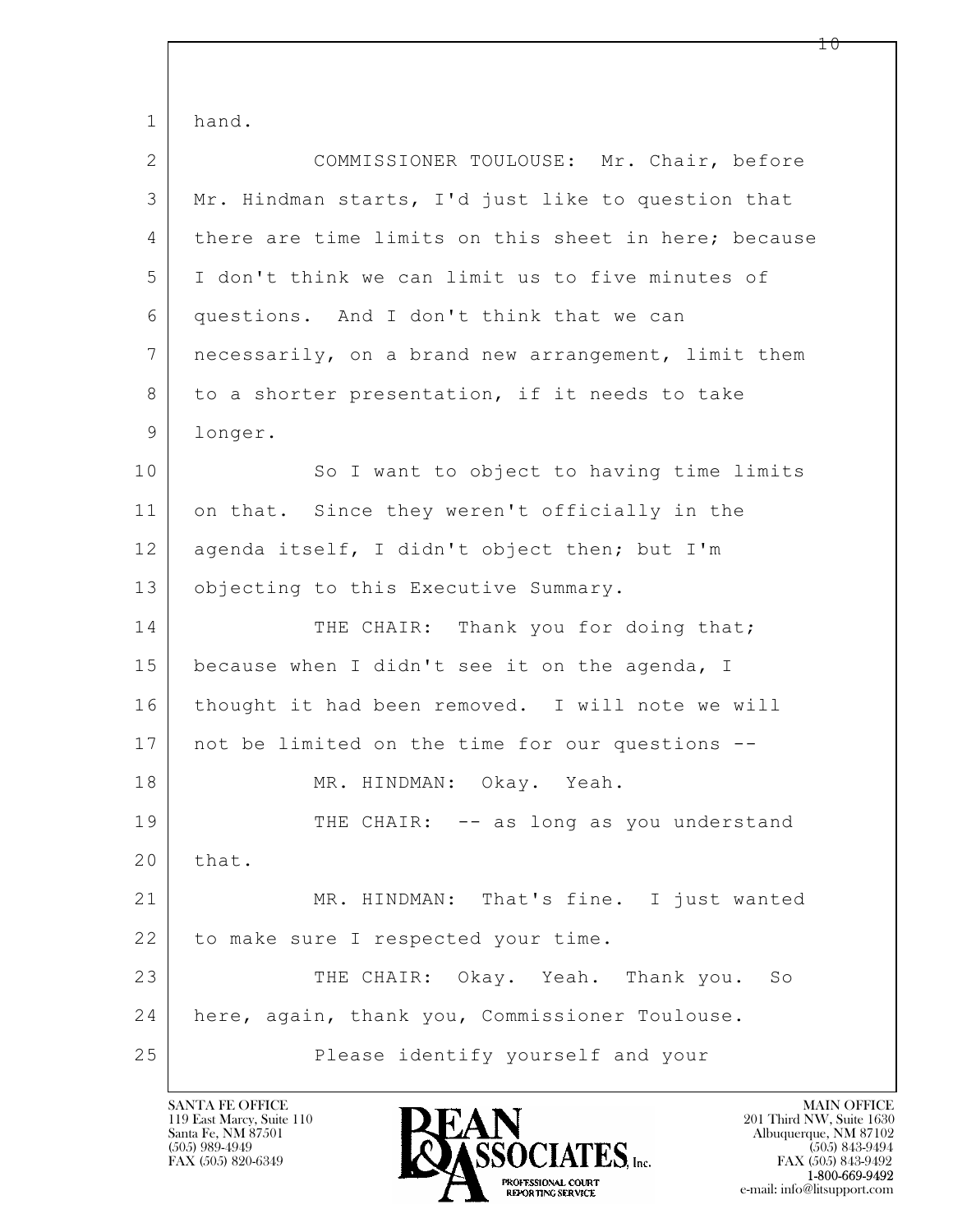| $\mathbf 1$    | organization. Then you may proceed.                  |
|----------------|------------------------------------------------------|
| $\overline{2}$ | MR. HINDMAN: Great. My name is Scott                 |
| 3              | Hindman, and I am the Executive Director of          |
| 4              | Excellent Schools New Mexico.                        |
| 5              | So I basically wanted to come here just to           |
| 6              | talk a little bit about my organization and just to  |
| $\overline{7}$ | let you all know what I am doing, and then to        |
| 8              | discuss potential ways in which we can work          |
| 9              | together.                                            |
| 10             | So I'll start by just doing the "why" and            |
| 11             | the "what." So the "why" is we want to build on the  |
| 12             | foundation of great public education in the state    |
| 13             | that's been set by you all and by districts like APS |
| 14             | and Santa Fe. And the "what" that goes along with    |
| 15             | that is facilitating the growth of high performing   |
| 16             | school seats within the State of New Mexico.         |
| 17             | So for facilitating the growth of the                |
| 18             | seats, how do we do that? So first and foremost, we  |
| 19             | want to support the growth of New Mexico schools     |
| 20             | that are already existing that have proven results.  |
| 21             | So these schools serve students and families well    |
| 22             | already. There's demand for them to serve more       |
| 23             | students. We're interested in doing that, and we're  |
| 24             | interested in supporting that.                       |
| 25             | The second is we want to support select              |

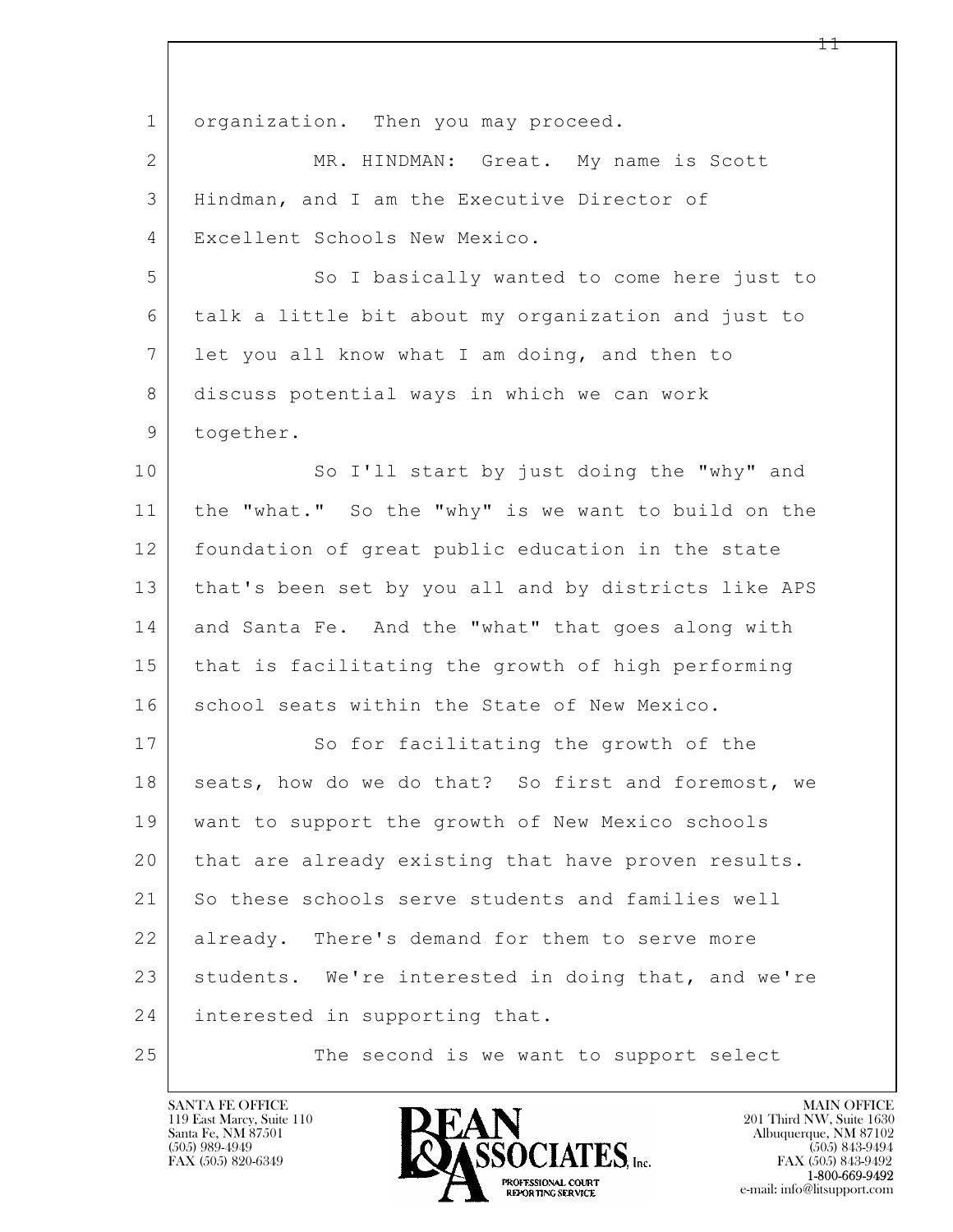$\mathbf{L}$  1 folks who want to open new schools within the state. 2 The third is we want to support talent 3 pipelines. So, I mean, as you all know, to have 4 great schools, you need great principals and great 5 teachers. So we would like to explore, are there 6 programs within the state of New Mexico doing 7 work -- doing really good work in that type of 8 preparation and how can we grow that? 9 And then the final piece is just education 10 and advocacy. 11 I can tell you what we don't want to do, 12 as well, because I think that's just as important. 13 So we don't want to operate schools; we will not be 14 an operator of any schools. You know, I've heard, 15 just from speaking with folks, that there was talk 16 that we wanted to potentially be an authorizer. And 17 you all are the authorizer; so we're not doing that. 18 We don't want to act like one. We basically act as 19 | a support system. 20 I'll give you a little bit about my 21 background. So before I arrived in New Mexico, I 22 was in Memphis. And I helped found, grow, and run a 23 network of high performing charter schools within 24 that state. 25 My background. My background in the

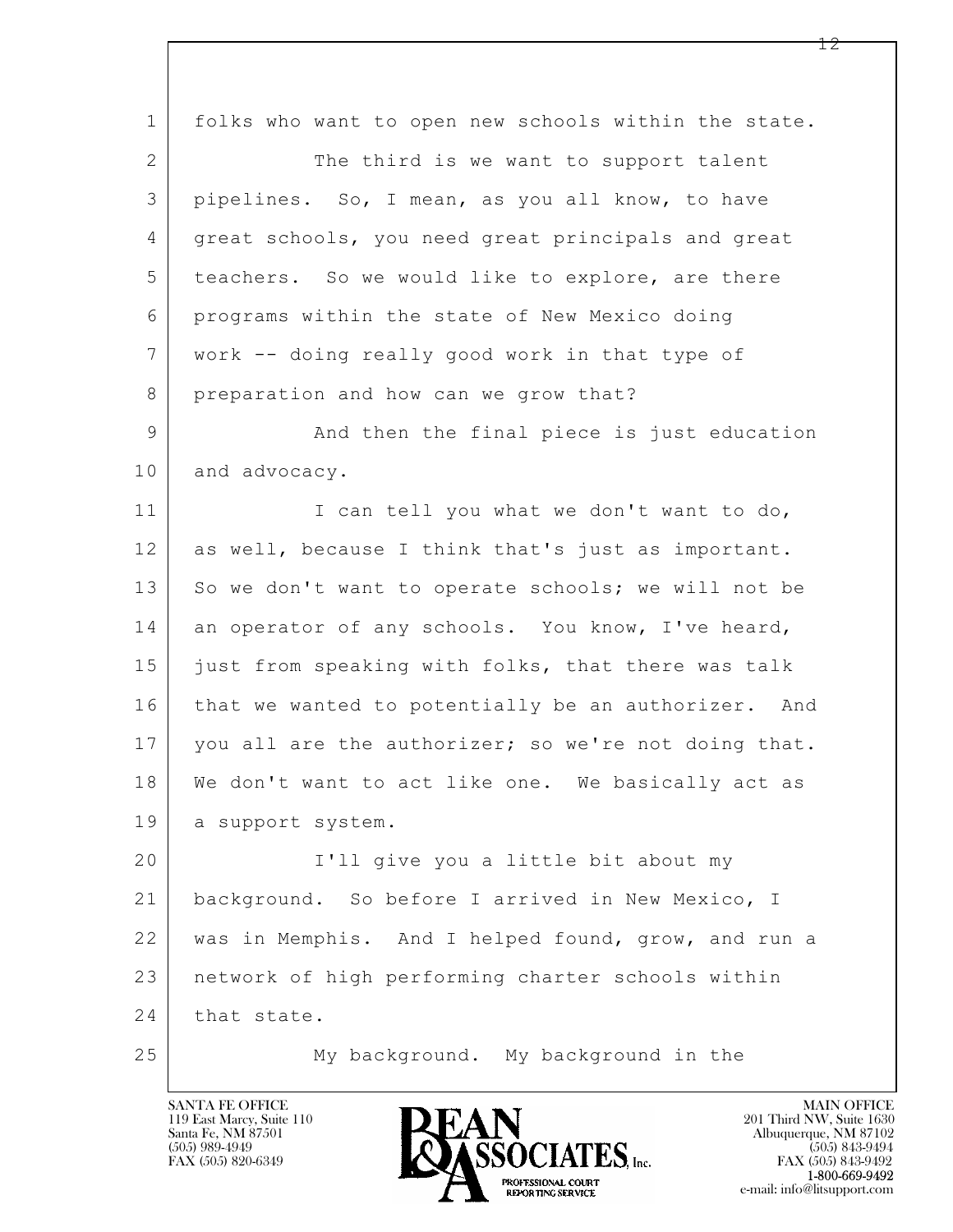$\mathbf{L}$  1 private, public, and nonprofit sectors, and then 2 | within school systems: I've worked for a district; 3 I've worked for a charter school; I've actually 4 | worked for state government, as well. 5 Why am I in New Mexico? So, I think, two 6 big reasons: 7 The first is I lived in Arizona for four 8 years. And I said if I could ever get back to the 9 Southwest, I would be there in a second. And I 10 | think, just as important, my girlfriend is from 11 Albuquerque, my long-time girlfriend. And -- yeah, 12 so big leverage point. 13 She's actually an assistant principal. 14 Her family still lives in Albuquerque. So she will  $15$  be moving back with me at the end of  $-$  at the end 16 of the school year in May. And this is somewhere 17 | that we plan to be forever. 18 | So organization background -- and I think 19 this is really important, because I know there's 20 been confusion about that: 21 A lot of that was before I was hired. But 22 I will take, you know, full responsibility. I'm 23 | leading this now; so I'm the one who has to answer 24 to that, and I understand that. 25 So the seed funding for this organization

119 East Marcy, Suite 110<br>Santa Fe, NM 87501

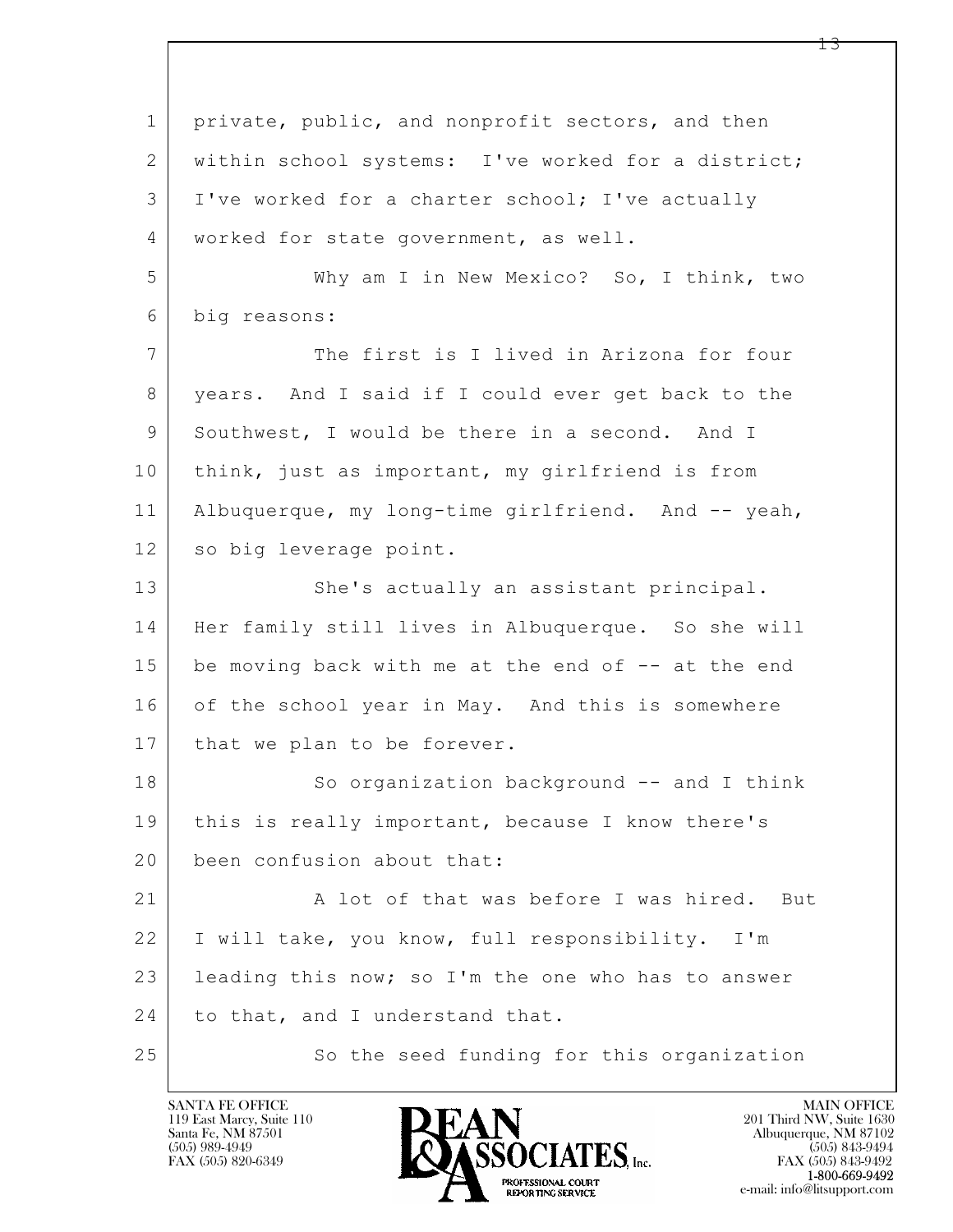| $\mathbf{1}$    | came from the Daniels Fund. What the Daniels Fund   |
|-----------------|-----------------------------------------------------|
| 2               | did was they hired Bellwether. Bellwether is a      |
| 3               | consulting organization, and they do executive      |
| 4               | search. So, like, those are the two main functions  |
| 5               | of -- of Bellwether.                                |
| 6               | They hired Bellwether to create a                   |
| $7\phantom{.0}$ | feasibility plan and a strategic plan. So they      |
| 8               | basically said, like, "Can we -- can we do this?"   |
| $\overline{9}$  | And then they had them put together the             |
| 10              | framework to hire an executive director. Those are  |
| 11              | the two things that they did. And that's -- that's  |
| 12              | it. So, like, they're not involved in any way       |
| 13              | beyond that.                                        |
| 14              | So, you know, I know that some folks have           |
| 15              | said this is an out-of-state organization.          |
| 16              | Everything about this organization is local. So I'm |
| 17              | local; I'm here for -- for good. My board is        |
| 18              | entirely local. I think all but one might be -- or  |
| 19              | everyone lives in New Mexico. All but one, I think, |
| 20              | are born and raised New Mexicans.                   |
| 21              | All of our funding so far has been local.           |
| 22              | Our 501(c)(3) is local. It's been approved by the   |
| 23              | State of New Mexico, and we're just looking for     |
| 24              | federal approval at this point.                     |
| 25              | And then everything we support will all be          |

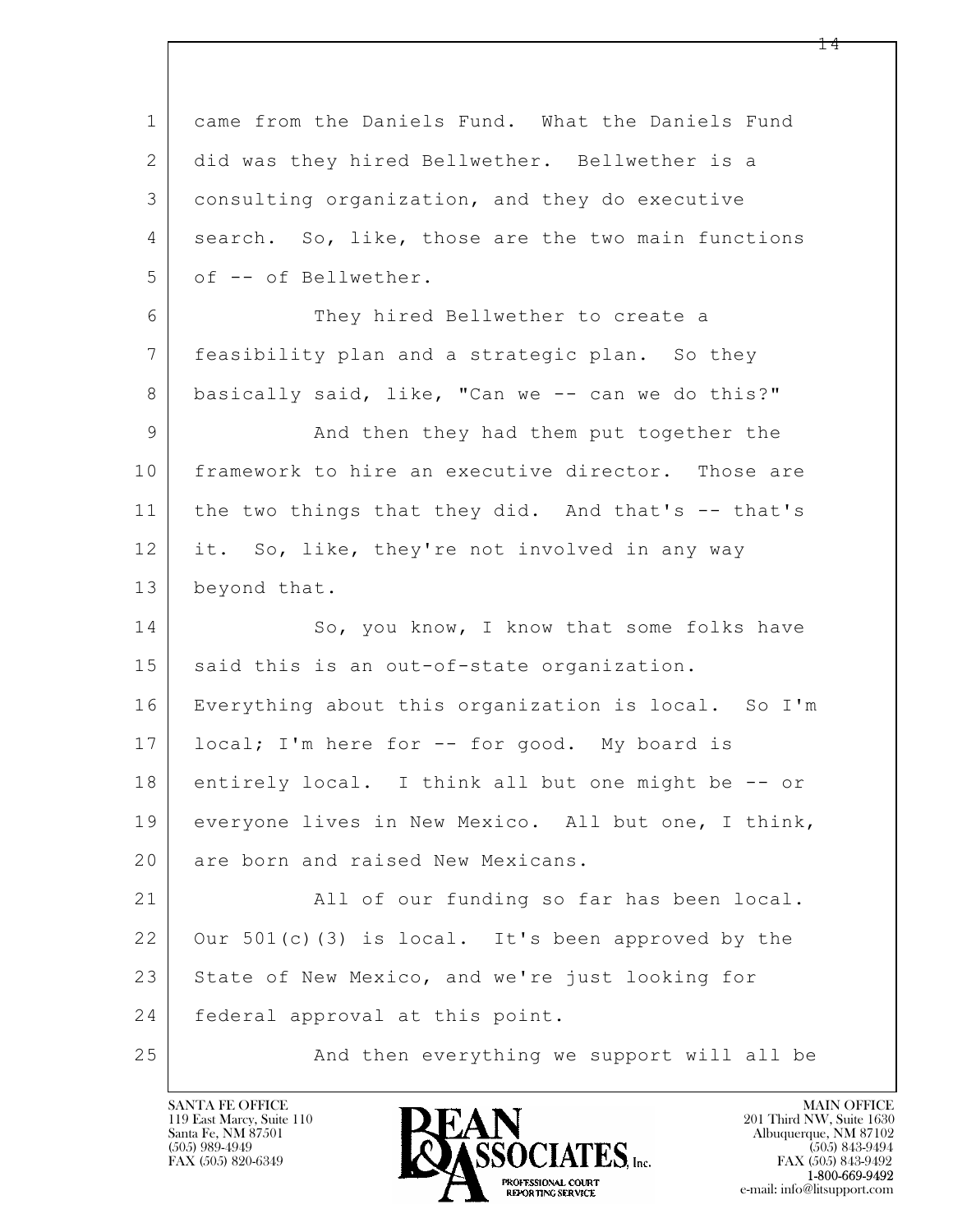| $\mathbf{1}$   | organizations that are operating within the state;   |
|----------------|------------------------------------------------------|
| $\overline{2}$ | so all of that is local, as well.                    |
| 3              | You know, so next steps on my end: I've              |
| 4              | been here for eight weeks. So this is clearly,       |
| 5              | like, very new. We don't have -- I was telling       |
| 6              | someone before I came in, we're working on, like, a  |
| $7\phantom{.}$ | logo and website. We're really at that point.        |
| 8              | For the past eight weeks, I've really just           |
| 9              | been going out and meeting with folks to say, you    |
| 10             | know, we have this consulting plan, which is always  |
| 11             | great. But it has to be actionable. And that has     |
| 12             | to include input from a variety of stakeholders.     |
| 13             | And, basically, all I've been doing is just going    |
| 14             | out and meeting people and saying, "What do you      |
| 15             | think, and how can we improve this?"                 |
| 16             | I think where I would be interested beyond           |
| 17             | this, in just speaking with you all, is just         |
| 18             | figuring out one, how we can work together; two,     |
| 19             | your definitions of what "high quality" mean; and    |
| 20             | then, just your aims in terms of supporting charters |
| 21             | and making sure that they're high performing         |
| 22             | schools.                                             |
| 23             | So that's what I have.                               |
| 24             | THE CHAIR: That's it?                                |
| 25             | MR. HINDMAN:<br>Yes.                                 |

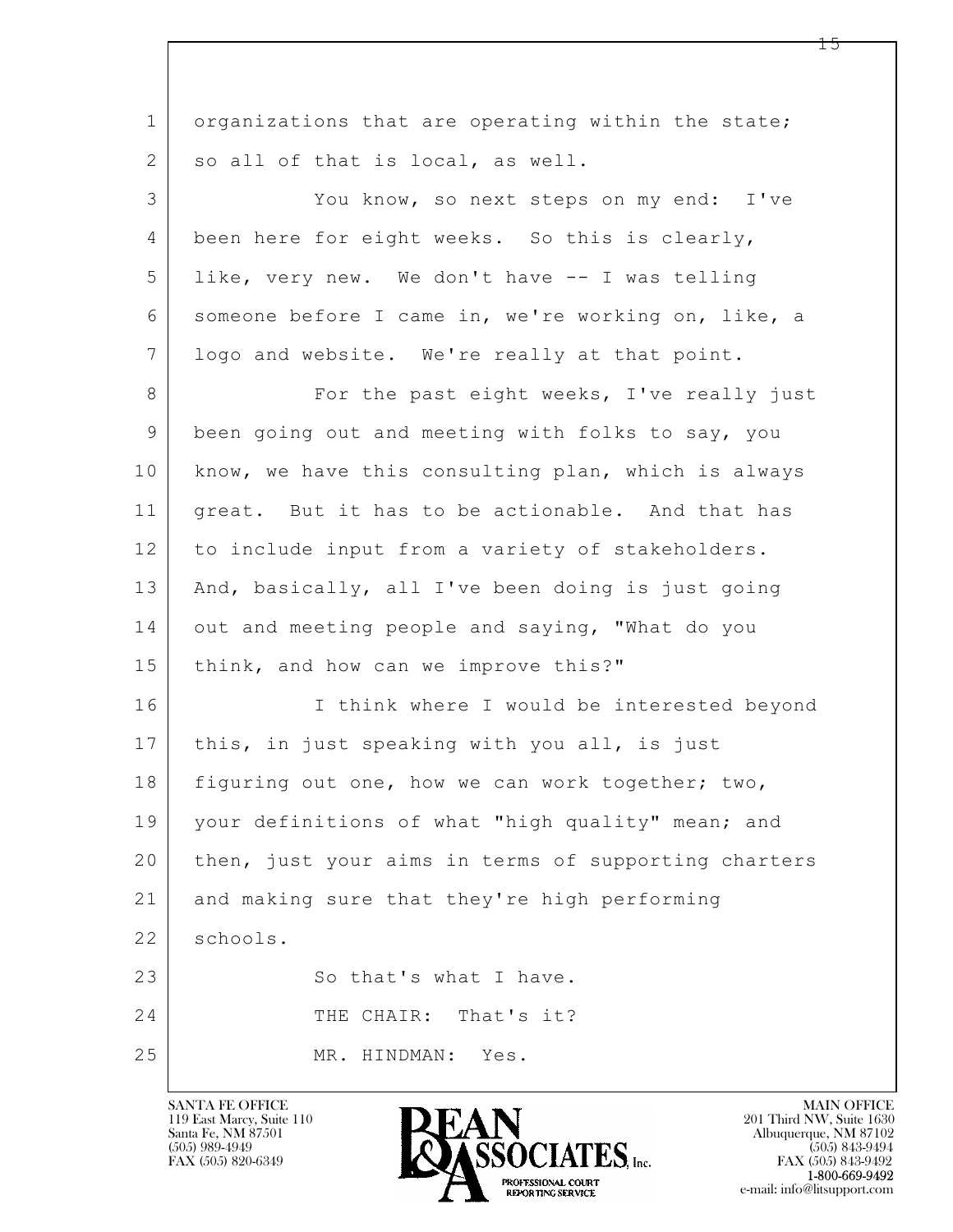$\mathbf{L}$  1 THE CHAIR: Okay. All right. We've 2 certainly answered a couple of my questions already. 3 I think -- are you prepared to answer some questions 4 then? 5 MR. HINDMAN: Yes, sir. 6 THE CHAIR: Do we have questions? 7 Commissioner Peralta? 8 COMMISSIONER PERALTA: Yeah. Welcome to 9 New Mexico. 10 MR. HINDMAN: Thank you. 11 COMMISSIONER PERALTA: Finally glad to see 12 that we got you here, because there was a lot of 13 stuff floating around in the air. And then some 14 questions that were going through my mind, you 15 mentioned the board. Can you tell me a little bit 16 about the -- who makes up that board, a little 17 background of the people that are on your board? 18 | And the other, it sounds like you're just 19 getting the ball rolling, just getting started. Can 20 you talk a little bit about any needs survey, any 21 | results of your needs survey, going around and 22 talking and finding out what you're finding out. 23 MR. HINDMAN: Yeah. Yeah. And I 24 | appreciate that. So yes. So board -- so I'll even 25 back up a step, because to become an official board,

119 East Marcy, Suite 110<br>Santa Fe, NM 87501



FAX (505) 843-9492 e-mail: info@litsupport.com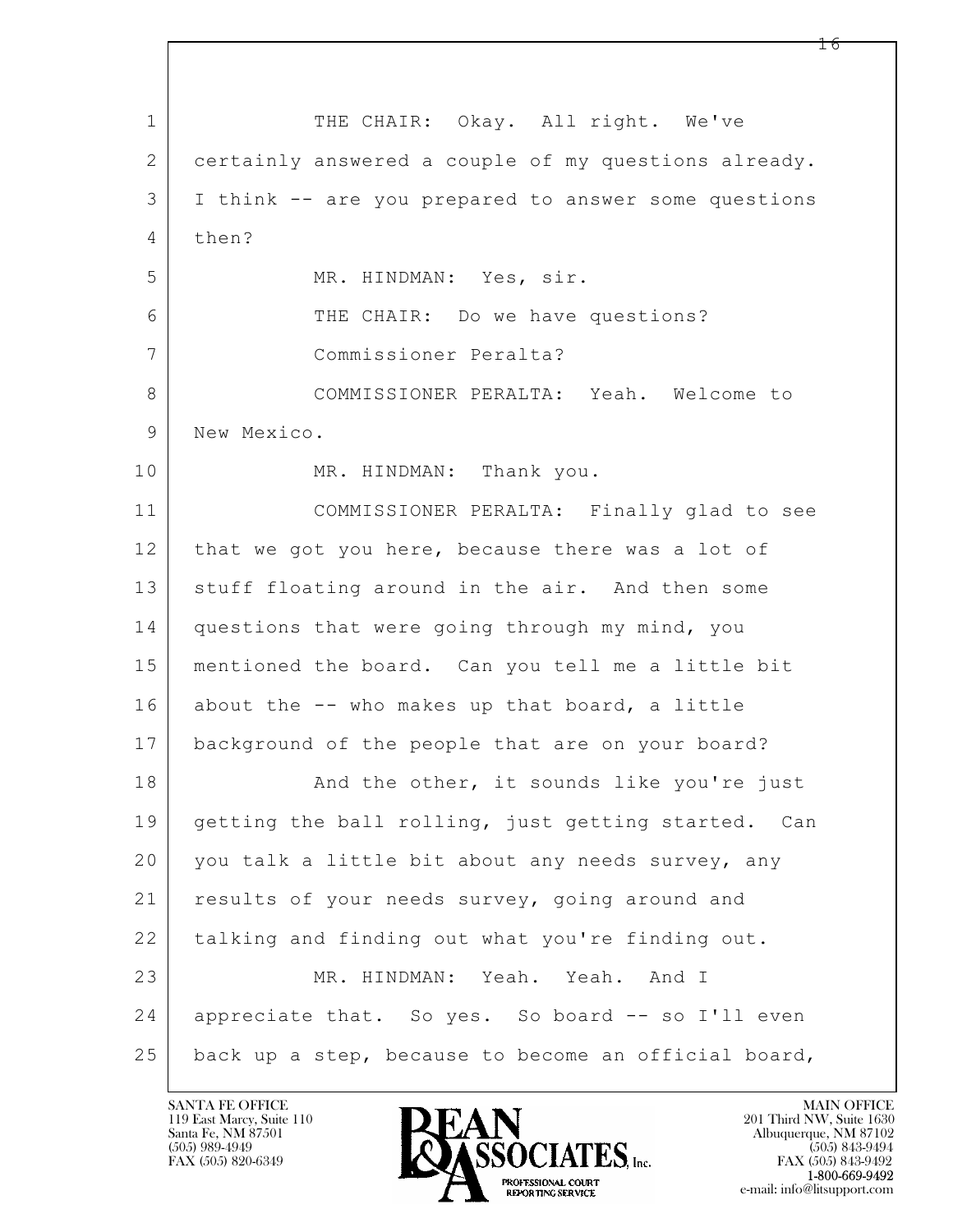$\mathbf{L}$  1 we actually need to get our 501(c)(3); right? So we 2 started as a -- we call it a "steering committee," 3 because it's basically advisers on -- at this point. 4 | At this point, I think we have -- so we're 5 converting folks who are on the steering committee 6 to becoming board members. We are basically saying 7 "Hey. You helped with this. Do you have enough 8 time to ultimately serve on the full board?" 9 | I would hope that most do; but I 10 understand that some probably don't. 11 Composition: It's probably equally split 12 between Santa Fe and Albuquerque. And we have 13 someone in Gallup who's an attorney. We have a pair 14 of attorneys. We have someone who is the president 15 of an insurance agency, someone who runs a  $-$  like, 16 a supplier business, someone who's involved in 17 education work nationally, but lives in -- in 18 Santa Fe and is from Taos. 19 But, yeah, that's -- that's mainly it at 20 this point. I think, like, what I've done, we want 21 to grow that board further. And we're trying to 22 figure out, you know, what -- you know, what the 23 appropriate number of spots is, and then who will be 24 filling those spots. 25 But I'd say, like, we could still double

119 East Marcy, Suite 110<br>Santa Fe, NM 87501

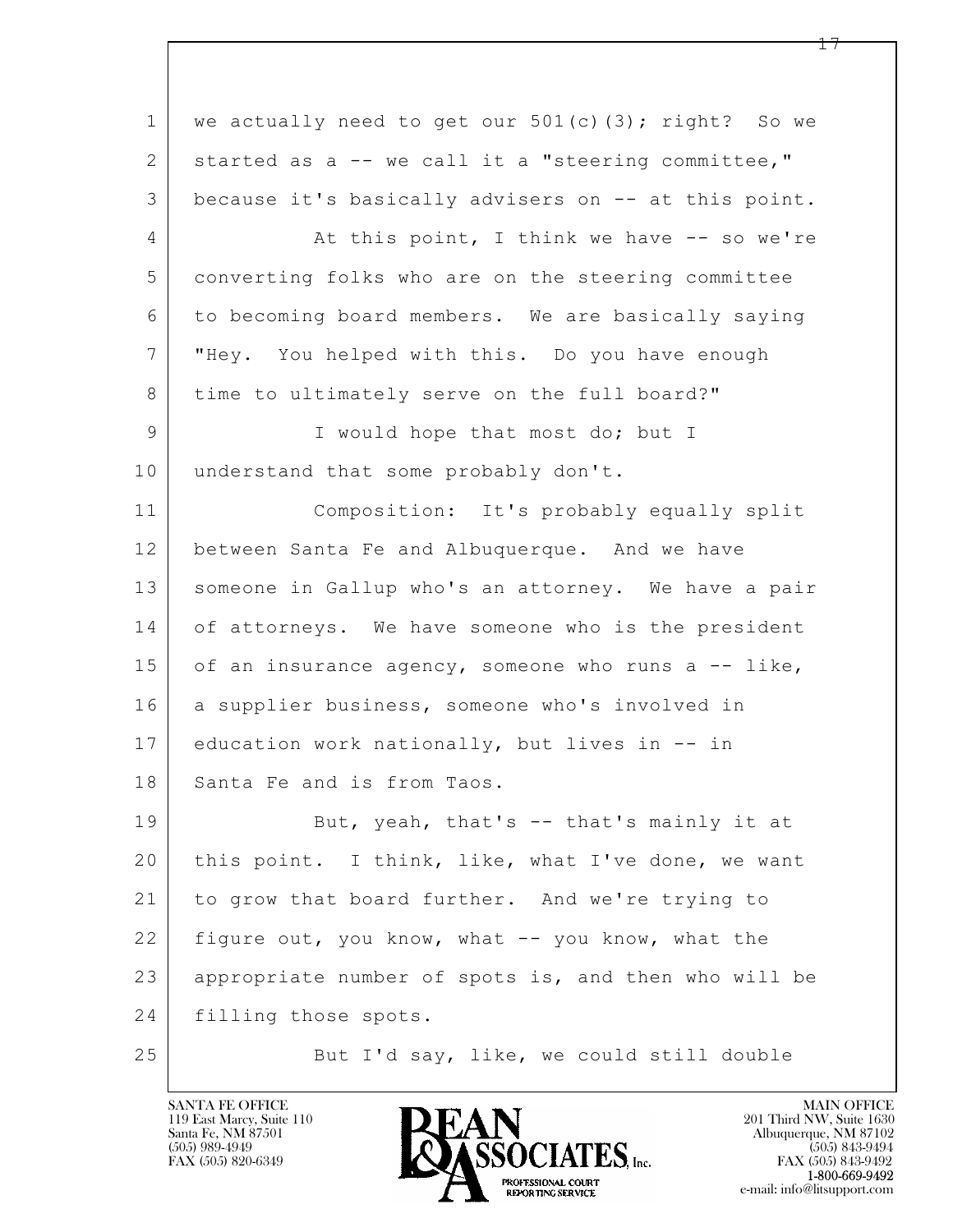$\mathbf{L}$  1 in size at this point from where we are right now. 2 COMMISSIONER PERALTA: So is there an 3 exact number in your head that you feel is going to  $4 \mid$  be  $-$ 5 MR. HINDMAN: I would want it to be 15, 6 with probably a smaller executive committee. But 7 we'll have to do fundraising. So I think, you know, 8 having a larger board would potentially help with  $9$  that  $-$ 10 COMMISSIONER PERALTA: Okay. 11 MR. HINDMAN: -- in terms of what I'm 12 hearing, a lot of things. 13 So I think there are folks who are 14 operating schools right now who are excited about, 15 you know, just having the potential to grow and 16 serve more. I think where our niche is actually is 17 that we provide start-up capital, which isn't 18 provided by federal and state government anymore. 19 So for schools that wanted to expand -- so my 20 | school, for example, in Memphis, we had federal 21 funds to be able to do that. And those have all 22 expired. 23 So, like, where our, you know, really kind 24 of sweet spot is is that we can provide that to get 25 folks to grow; because if you are expanding a

119 East Marcy, Suite 110<br>Santa Fe, NM 87501

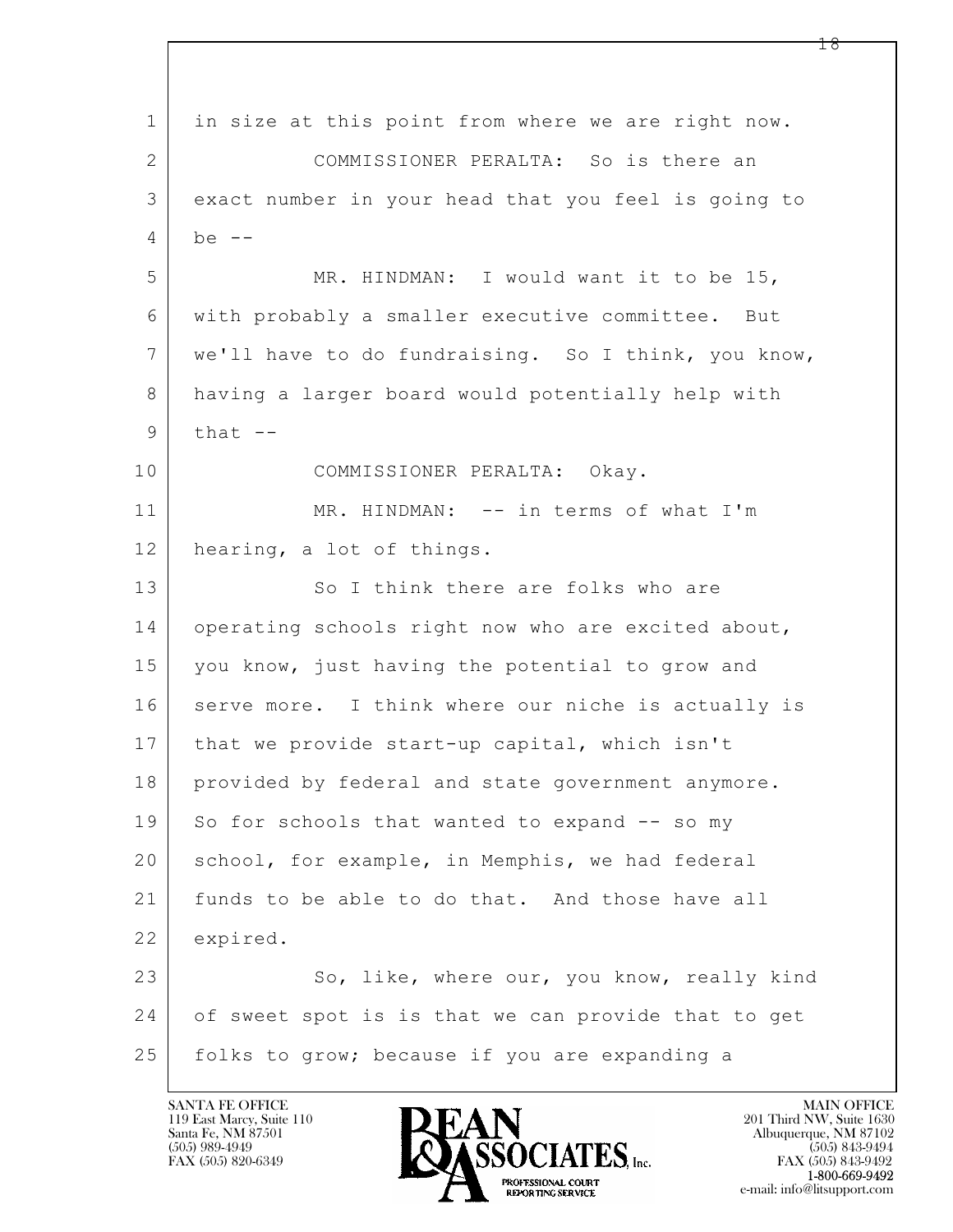$\mathbf{L}$  1 school, like, you need a planning year; right? You 2 have to hire a principal. You have to purchase 3 curriculum. You have to get somebody, you know, 4 who's managing operations. And all of that costs 5 money. And if you're not getting "per pupil" for 6 that, because you haven't opened a school, that's 7 tough to fund unless you have someone supplying 8 that. 9 You know, I think folks -- I've talked a 10 | lot about accountability and just getting more 11 certainty around that, saying -- you know, everyone 12 from individuals who are funding facilities, for 13 example, saying, "I really would want to understand, 14 like, what the tenure of a charter is and what the 15 metrics are, you know, to -- to get approved and to 16 get renewed, so I could understand, like, how I can 17 | finance my debt or my bonds." 18 You know -- so to -- those -- those have 19 really been the big ones at this point, the 20 conversations I've had, you know. And I think, 21 | like, the other thing that I keep hearing is just 22 talent. So, you know, how can we support more great 23 teachers in the state? I think that everybody knows 24 that districts have had issues with shortages of 25 | teachers, and, you know, there are few public

119 East Marcy, Suite 110<br>Santa Fe, NM 87501

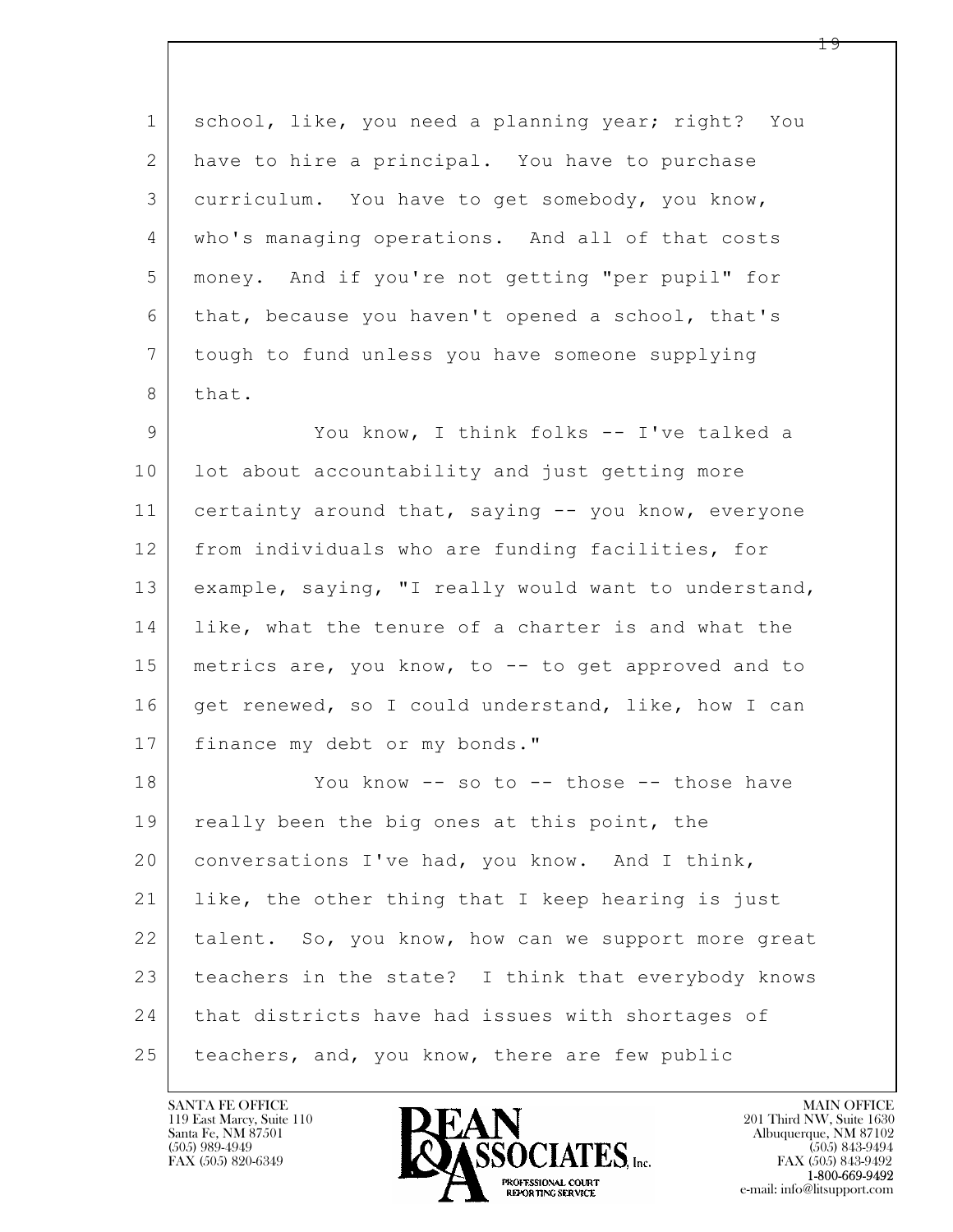$\mathbf{L}$  1 universities in the state relative to -- to other 2 states around the country that have teacher prep 3 programs. 4 So I think a lot of folks here just 5 understand that need and are interested in learning 6 more about, like, how that work can proceed. 7 COMMISSIONER PERALTA: So geographically, 8 your conversation has been basically around 9 Albuquerque? 10 MR. HINDMAN: They've mainly been focused 11 in Albuquerque and Santa Fe; but that doesn't mean 12 that those are the only two areas in which we're 13 focused. It's just that that's where most of the 14 population is and most of the schools are. 15 COMMISSIONER PERALTA: Thank you, 16 Mr. Chair. 17 THE CHAIR: Thank you. 18 Commissioner Toulouse? 19 COMMISSIONER TOULOUSE: Thank you, 20 | Mr. Chair. 21 Mr. Hindman, I don't want you to think 22 that this is addressed to you. Your organizers have 23 set up an antagonistic relationship with us by doing 24 it so quietly and behind our backs, we were shut 25 off. We had to go to third and fourth parties and

119 East Marcy, Suite 110<br>Santa Fe, NM 87501

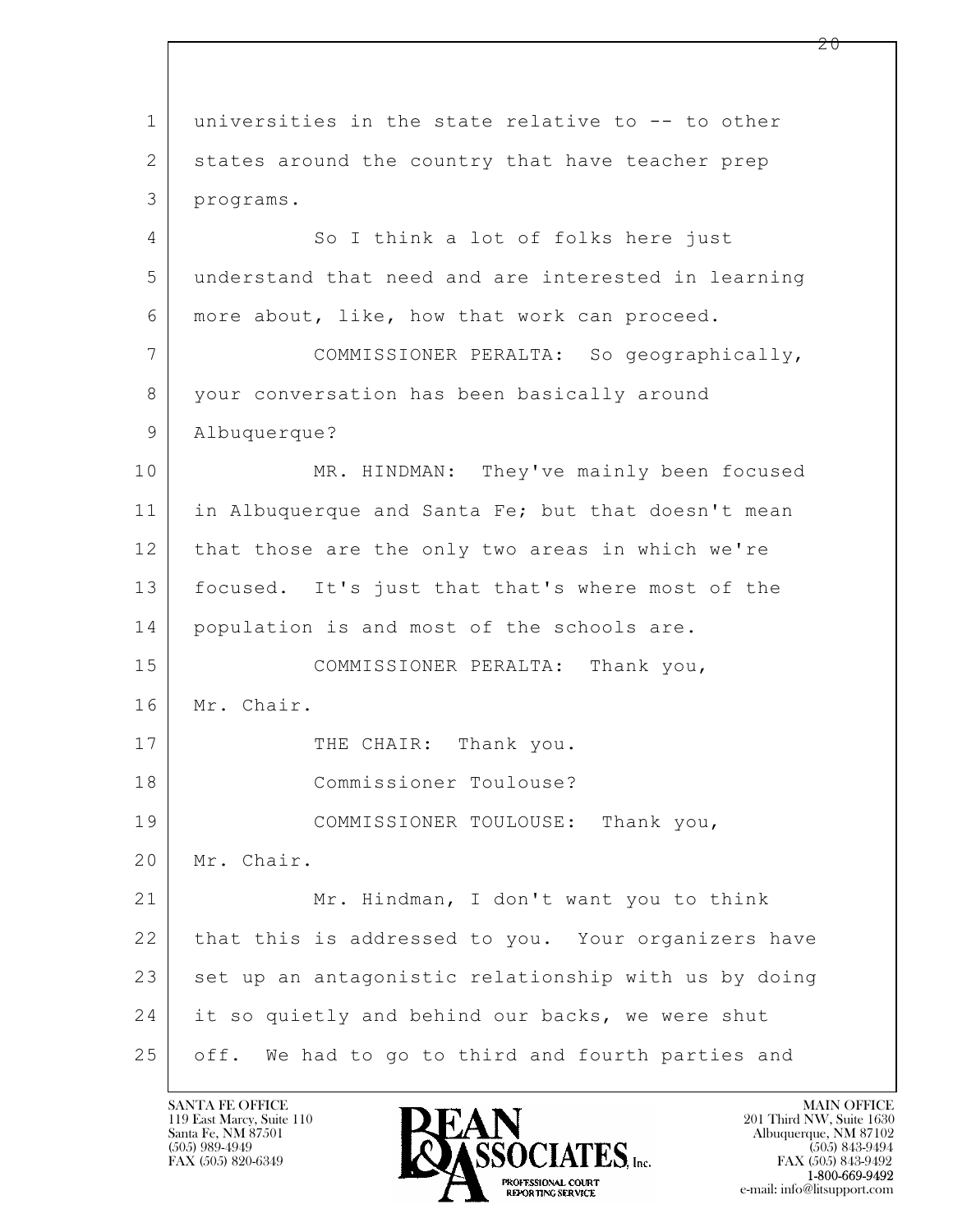$\mathbf{L}$  1 all to find out what's going. That has already set 2 a bad situation here. 3 So I think you're going to have to work 4 very hard and get your people who are on your board 5 | to work -- we are still the authorizers of 6 State-authorized schools. And that's not going to 7 change at this point, because I don't think you get 8 enough people in the Legislature to do that. 9 So we're the folks you've got to come to 10 | if you're not going to individual school boards. 11 And I'm not sure that probably the people who did 12 this either didn't care, or did not understand the 13 antagonism they've built up with many of us and with 14 many of the schools out there that were hearing 15 things. 16 We want and need high performing schools, 17 and we support them and want them. But there's also 18 room here in a state like this for schools that 19 handle the kids who are never going to be your high 20 performing kids, but are educating them and getting 21 them back out there into the job force. And I think 22 those people are feeling that they are being 23 bypassed. 24 This state already has a larger percentage 25 of students in charter schools, and many, many other

119 East Marcy, Suite 110<br>Santa Fe, NM 87501



FAX (505) 843-9492 e-mail: info@litsupport.com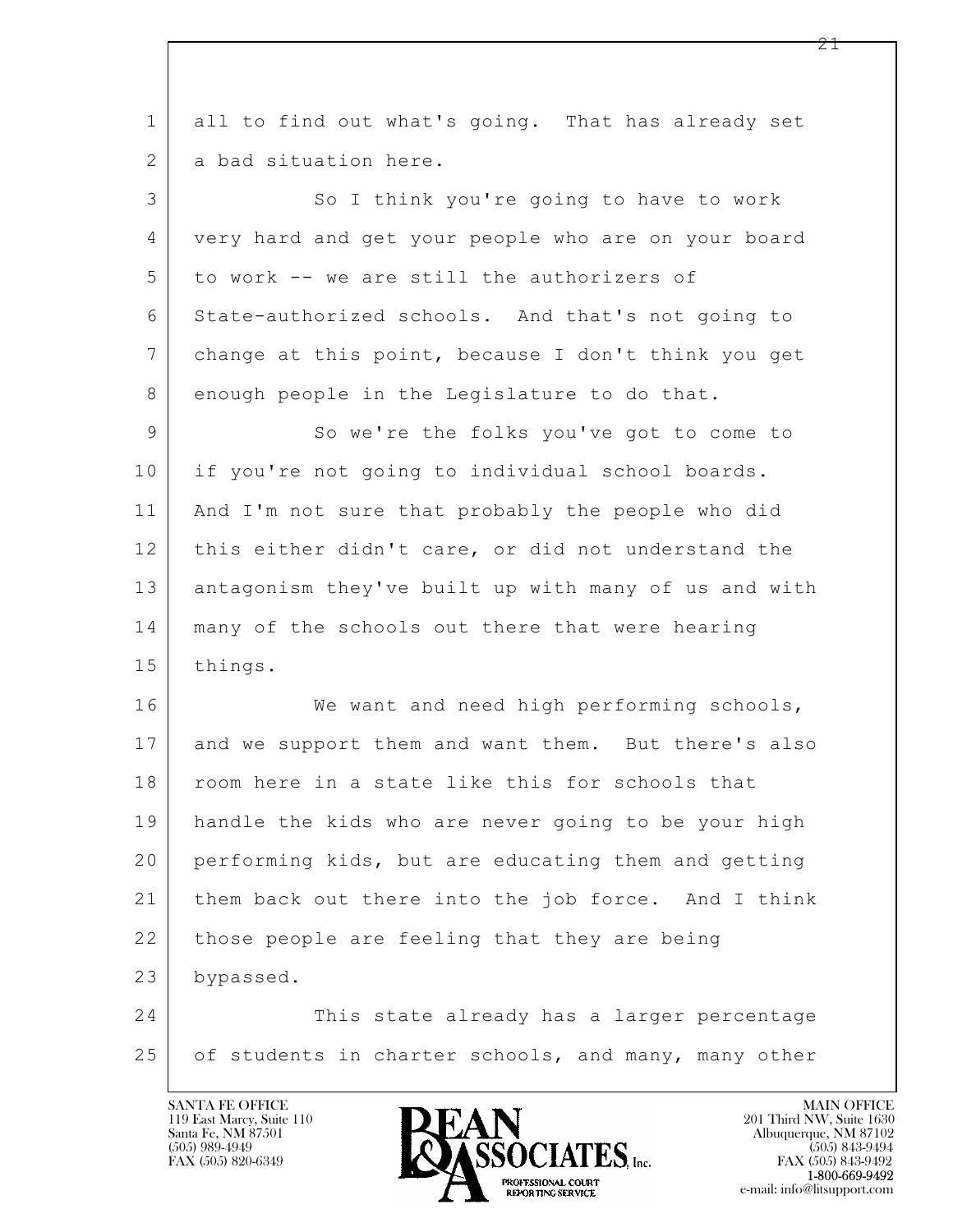1 states, and I think there's a money issue. So I 2 | think you have a bridge to build, both with existing 3 schools that are not the very top tier -- and, 4 again, some of us don't necessarily buy that top 5 tier based on just the school grades -- but I think 6 you're here today and have been asked to be here 7 because we're open to working with anybody who wants 8 to work with our children. 9 But we also don't want to see our charter 10 school coalition replaced. We want them to be

11 worked with, too. We work with them. It's a very 12 successful deal. So I would like us to go forward 13 | now, if you can take us back to your folks in a 14 partnership basis, because we still say "yes" or 15 "no"; so thank you.

 $\mathbf{L}$  16 So it was just a statement so you 17 understood what you were facing here. But it is not 18 | you. You're new; you're excited; you want to be 19 here. That's a positive. You're not here to build 20 a resume, I'm assuming, or whatever. Hopefully, you 21 and the girlfriend will stay together. If you 22 don't, I hope your roots are still here. 23 MR. HINDMAN: There's pressure. Yeah. 24 COMMISSIONER TOULOUSE: I've got grown 25 children. I know how those things go.

119 East Marcy, Suite 110<br>Santa Fe, NM 87501

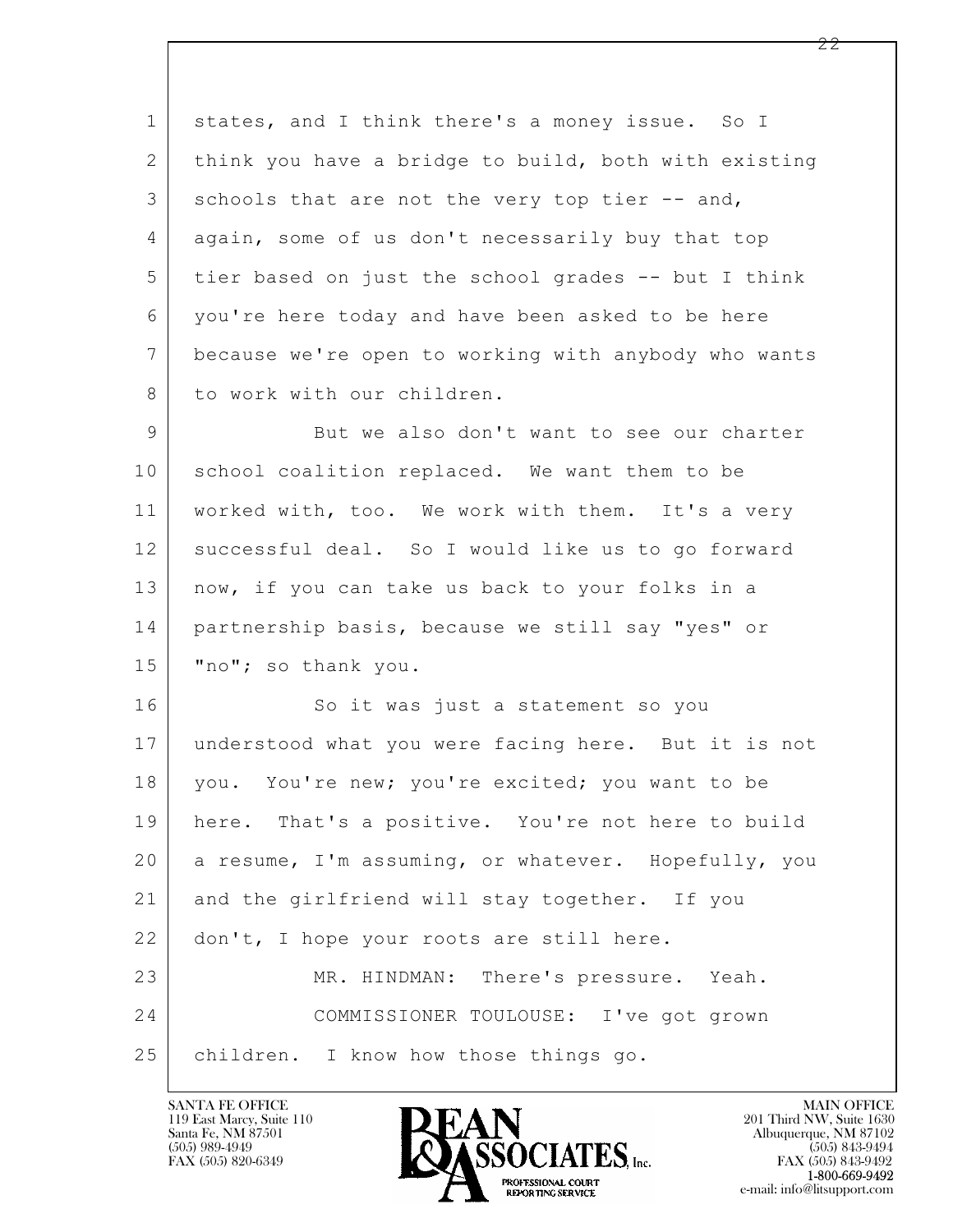$\mathbf{L}$  1 Thank you very much, Mr. Chair. 2 THE CHAIR: Additional questions? 3 COMMISSIONER GIPSON: I do. 4 THE CHAIR: Commissioner Gipson? 5 COMMISSIONER GIPSON: I just want to 6 expand a little bit on the board question that 7 Commissioner Peralta had. How did you get the board 8 members? 9 MR. HINDMAN: Yeah. So we have -- I quess 10 | he's based in Santa Fe -- someone who's very, just 11 interested in this issue. And he did a lot of that 12 initial recruiting. 13 And then when Bellwether was -- was 14 working on their plan and folks had either heard of 15 it through them or through, you know, one of my 16 board members, like, it just grew in that way. I 17 | think that's also, in part, why we only have, you 18 | know, I think, committed, five or six folks at this 19 point; because it hasn't been something -- I mean, 20 it's going to be my focus in the next year or so to 21 actually build that out. 22 But at this point, it was -- it's a -- it 23 was a small group of folks who -- you know, I'd say 24 the first three or four kind of know each other; and 25 then it'll expand from there, basically.

119 East Marcy, Suite 110<br>Santa Fe, NM 87501

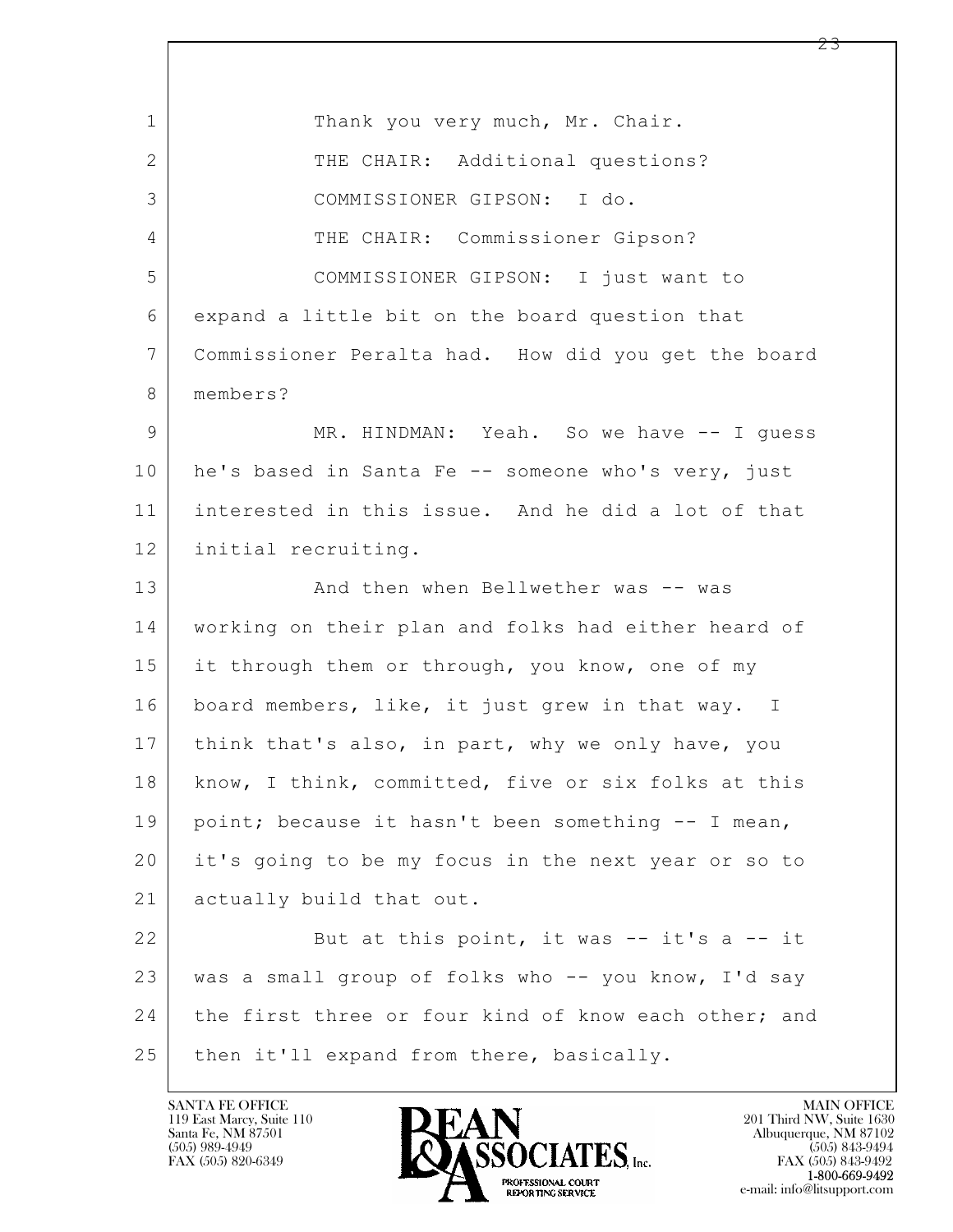$\mathbf{L}$  1 COMMISSIONER GIPSON: Okay. And one more. 2 You mentioned that you've been talking with people, 3 community, about education. Who have you reached 4 out to, and how are you reaching out to get your 5 answers about the state of education here? 6 MR. HINDMAN: Yeah. So, I mean, I can 7 give you -- because Kelly's in the audience today. 8 So I had breakfast with them yesterday. You know, I 9 think it's not hard to find who's doing good work 10 here. It's a small state. There's information out 11 there. 12 I'm not afraid to cold-call folks just to 13 | say, "Hey, I've heard you're doing great things. I 14 would just love to sit down and speak with you." 15 And that's how I've done a lot of that. 16 My girlfriend's father, for example, met with Tony 17 Monfiletto. I said we were going to be here today 18 and he said, "You should go and meet Tony. He's 19 doing great things." We went and had breakfast 20 together. 21 There are folks at Bellwether who I've met 22 who are operating great schools. And, I mean, you 23 even see it in national rankings. And -- "Hey, you 24 know, can I sit down with you and just talk about 25 what you're doing?"

119 East Marcy, Suite 110<br>Santa Fe, NM 87501

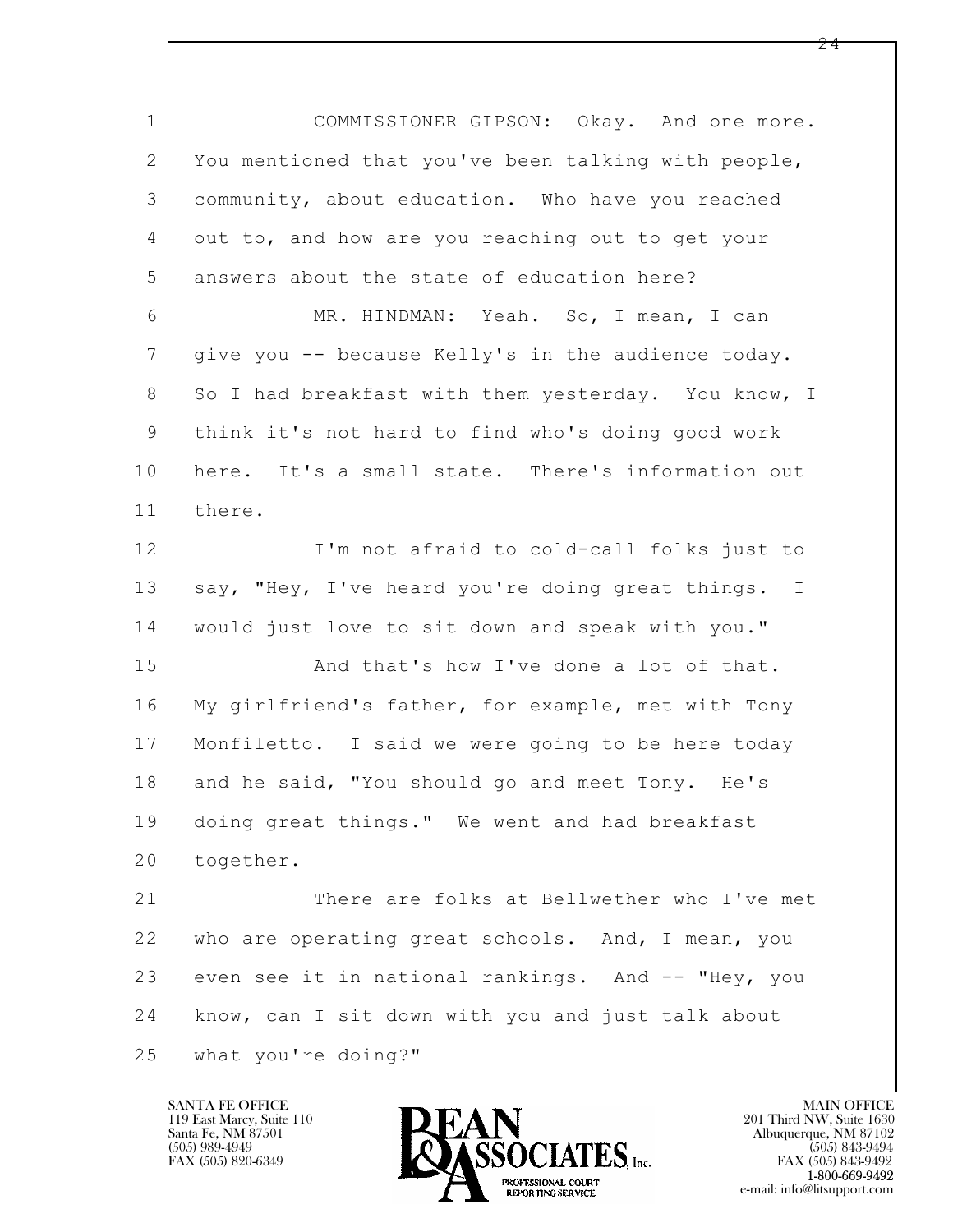1 and I find that that's how I start the 2 conversation with folks, that, "I'm just interested 3 in hearing more about what you're doing, and I'll 4 buy you breakfast." You know, I don't get turned 5 down too much.

6 But, yeah, I mean, expand from everybody 7 from folks in the private sector who are interested 8 to individuals running charter schools. You know --9 and I should say one more thing that I didn't 10 mention this. One of the reasons why I'm calling 11 the organization "Excellent Schools New Mexico" is 12 that I think that we think about the first schools 13 | that are going to grow and that want to grow like, 14 | they'll very likely be charter schools.

15 But I come from a public school 16 background, a district background. Like, I don't 17 necessarily think that it should be limited to just 18 | that.

 $\mathbf{L}$  19 So folks at APS, at Santa Fe. I've spoken 20 with folks at APS. I haven't spoken with anybody at 21 Santa Fe yet. But, like, that's on my list, as 22 well, because I think the districts are doing a lot 23 of really innovative, good things, and I want to 24 learn more about that. And I just don't want this 25 to be -- you know, this has to be a charter school

119 East Marcy, Suite 110<br>Santa Fe, NM 87501



FAX (505) 843-9492 e-mail: info@litsupport.com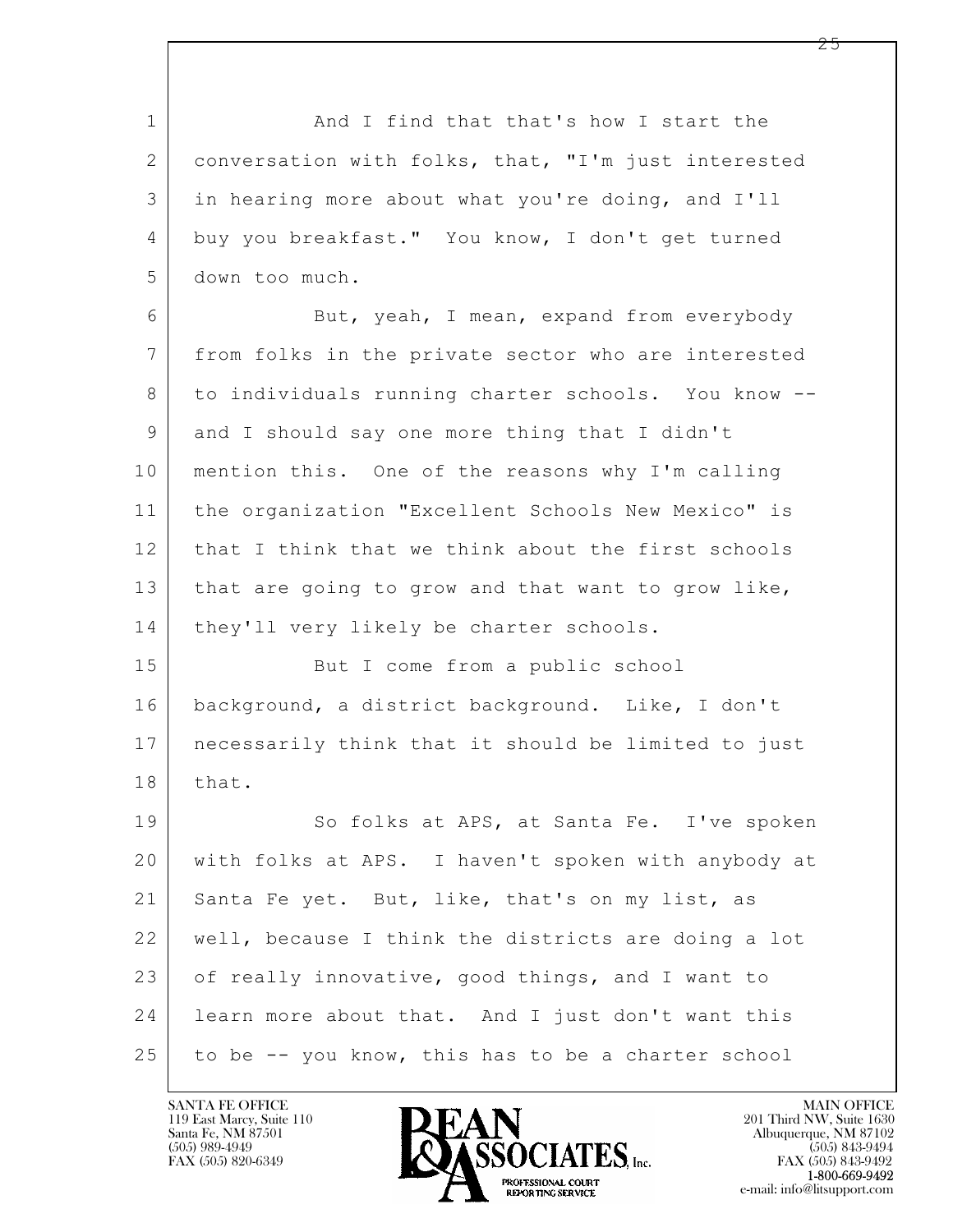| organization; like, I'm not a believer in that at    |
|------------------------------------------------------|
| this point.                                          |
| And I think that there is opportunity just           |
| to learn more about what's going on beyond, you      |
| know, the 10 to 15 percent or so of kids that are    |
| served by charters in the state.                     |
| COMMISSIONER GIPSON: So just as a                    |
| follow-up, you see that there's a potential that     |
| some of your foundation money will go to more        |
| traditional public schools, as well, not just into   |
| start-up fees for charters.                          |
| MR. HINDMAN: Yeah. I would like to                   |
| explore that. And I think the example that I'll      |
| give -- so when I was in Memphis, the district       |
| actually had created their own -- they called it an  |
| "I" zone. And it was very similar to the             |
| organization that I was working for, in that they    |
| basically ran their schools like charters within the |
| district. And those were heavily funded by           |
| foundations.                                         |
| So I'm -- like I said, I'm not that far in           |
| at this point; but I think it's definitely worth     |
| speaking with people and saying, "Hey, what are you  |
| working on that you think is innovative," because I  |
| know, at least at APS, there is a group that deals   |
|                                                      |

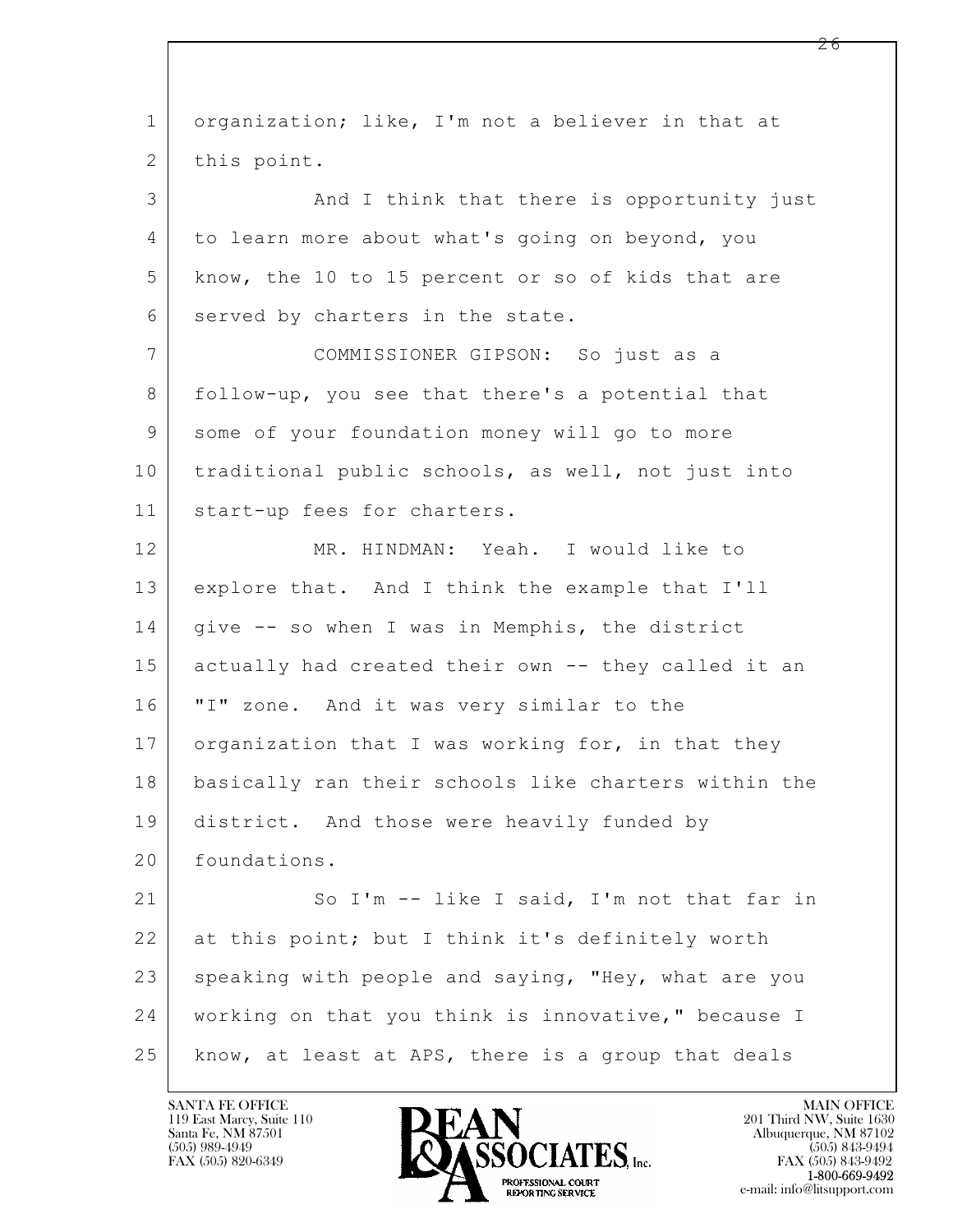1 with just innovation work.

2 | And I think it's definitely worth reaching 3 out to those folks, you know, to -- to see what 4 they're up to and to determine whether there would 5 be any interest.

 $\mathbf{L}$  6 I think the other big thing where there 7 could be a partnership is talent affects everybody, 8 | not just traditional schools or charter schools. 9 So, I mean, when I think about, like, a win 10 | [verbatim] or a partnership with a district, I mean, 11 | that's a district that all folks, you know, no 12 matter what the governance of the school is around 13 the state, like, they're all looking at that and 14 realizing that something has to be done differently. 15 COMMISSIONER GIPSON: Okay. I'll do one 16 more. 17 ITHE CHAIR: Oh. 18 COMMISSIONER GIPSON: When you're looking 19 at -- or when you're looking at seed money for a 20 start-up, and you're looking at helping to establish 21 that school and curriculum support and so on, do you 22 have a model for curriculum as an example that 23 vou're looking to support? Or is --24 MR. HINDMAN: No. I mean -- so it would 25 have to be aligned with State standards. But I'm a

119 East Marcy, Suite 110<br>Santa Fe, NM 87501



FAX (505) 843-9492 e-mail: info@litsupport.com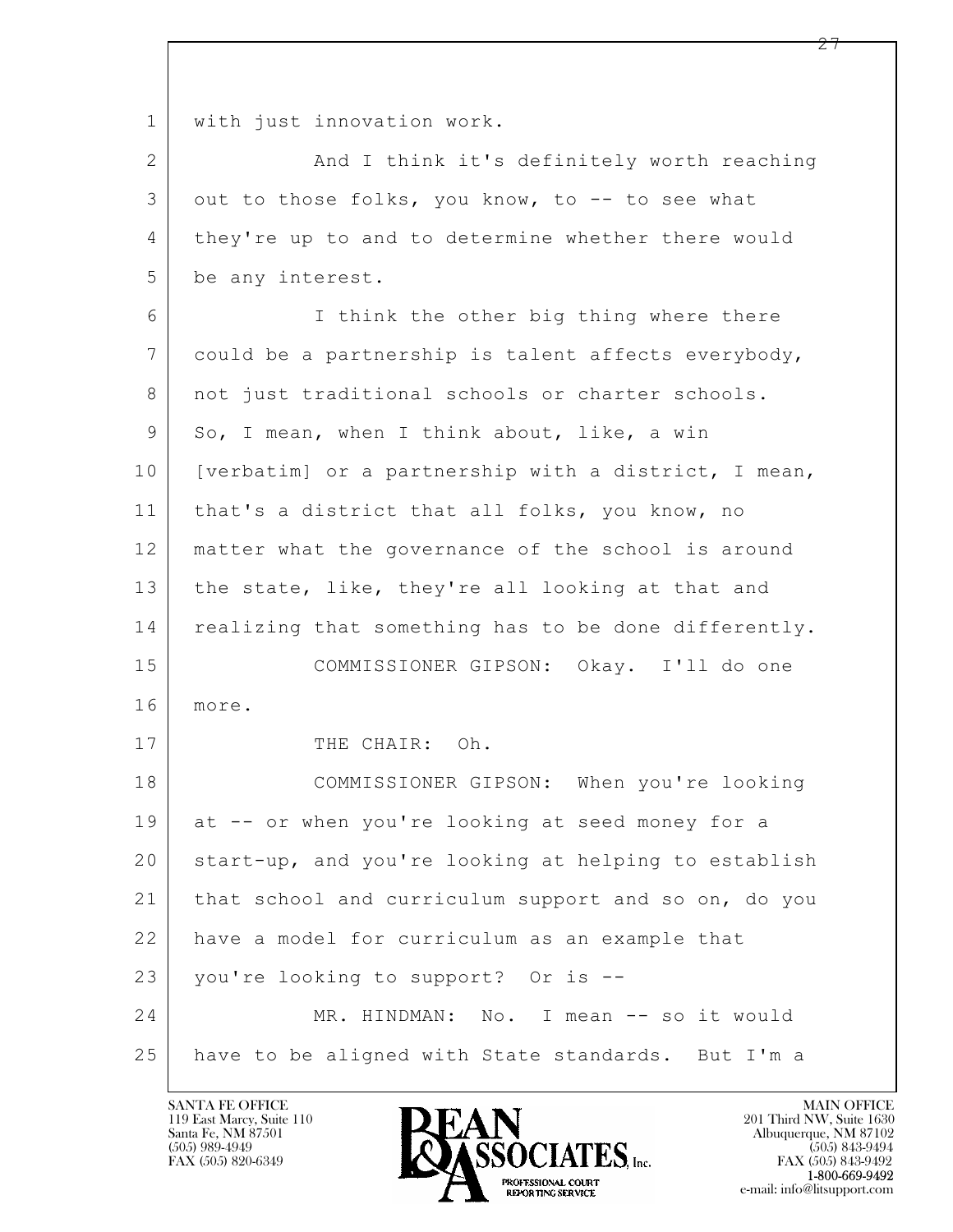$\mathbf{L}$  1 believer in -- I mean, you -- you know what the 2 standard is; and then you can get there in the way 3 that you can get there. 4 I think what I'm -- what I would be most 5 concerned with is, you know, whether a school 6 understands why they've been successful thus far and 7 whether they would be able to continue to do that. 8 So the curriculum, to me, isn't 9 necessarily, like, the most important thing; but it 10 does have to -- I should say the folks who are 11 running the schools -- 12 COMMISSIONER GIPSON: You're talking to 13 someone who taught. I don't think that's the best 14 comment to make, you know. 15 MR. HINDMAN: When I think of curriculum, 16 for example -- so it could be if you're using 17 | Common Core, for example -- so, like, we used Engage 18 New York; but, like, there are, like, a number of 19 other curriculums that you could use besides Engage 20 New York, if you're looking to -- if you're aiming 21 towards Common Core standards, for example. 22 Or you know, schools that are more focused  $23$  on job placement  $-$  right?  $-$  like, they're using a 24 different curriculum than one that's running a STEM 25 | program. That's what I mean by that. I think,

119 East Marcy, Suite 110<br>Santa Fe, NM 87501

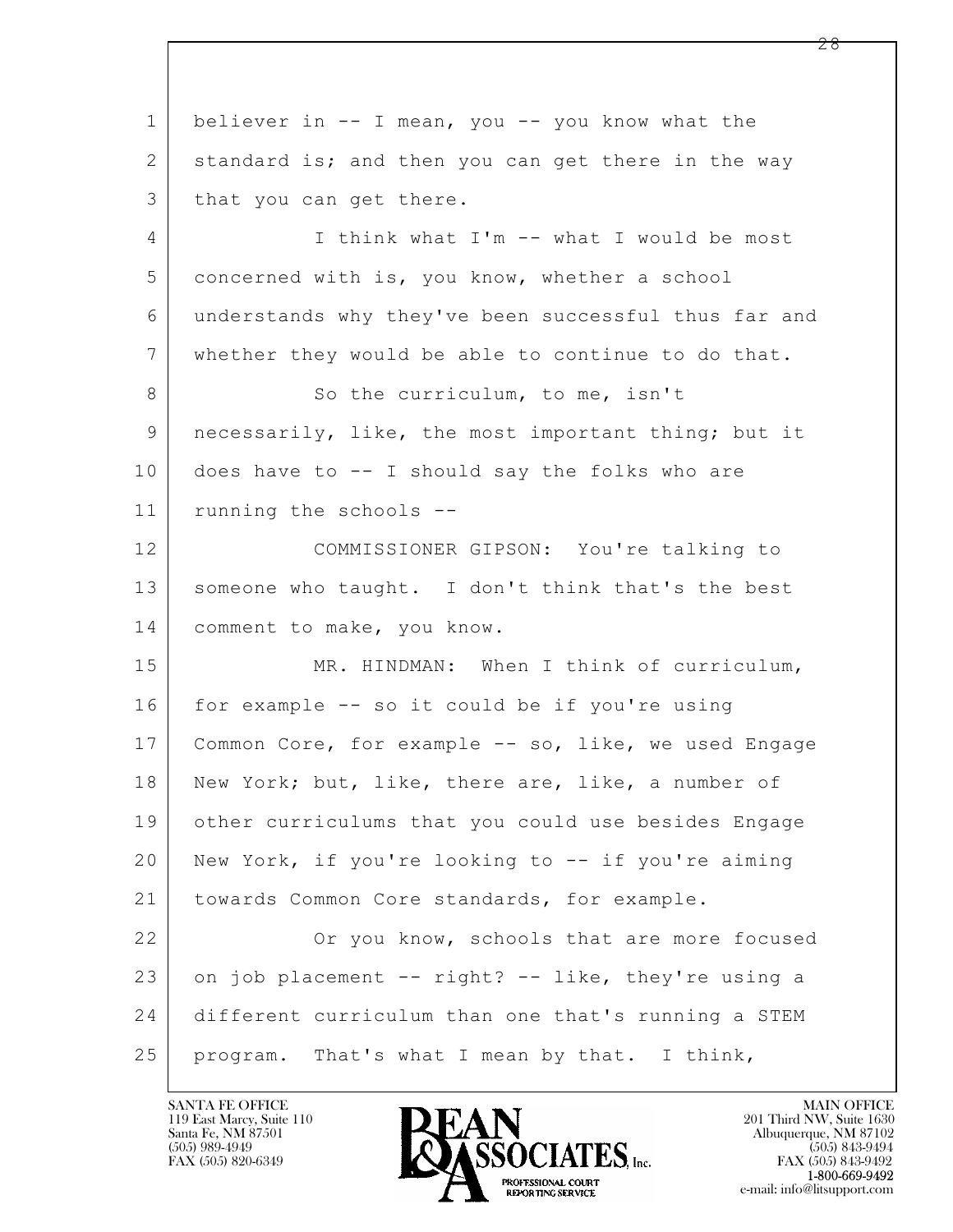$\mathbf{L}$  1 like, what I would want to see is do you know how to 2 use that to get to the results that you need to get  $3$  to? 4 COMMISSIONER GIPSON: Okay. 5 MR. HINDMAN: Yeah. 6 THE CHAIR: Commissioner? Commissioner 7 Chavez, if you can hear me, do you have any 8 questions or comments? 9 COMMISSIONER CHAVEZ: Yeah, I do. I do. 10 Thank you. 11 THE CHAIR: Go ahead, please. 12 COMMISSIONER CHAVEZ: Yeah. So I have, 13 | actually, several questions. 14 My first question is around the issue of 15 | the steering committee, slash, board members. 16 You've talked, you know, a little bit about that. 17 But I don't hear you mentioning any names. I'd like 18 to know who is on your steering committee. 19 MR. HINDMAN: Yeah. So I can spell it if 20 you want to. Pat McDonough, who's based in 21 Santa Fe. Joe Lujan is in Albuquerque. Alan Bell 22 is in Albuquerque. Amanda Kocon is in Santa Fe. 23 Patrick Mason is in Gallup. Kirk Sommer is in 24 | Santa Fe. 25 COMMISSIONER CHAVEZ: And are any of

119 East Marcy, Suite 110<br>Santa Fe, NM 87501

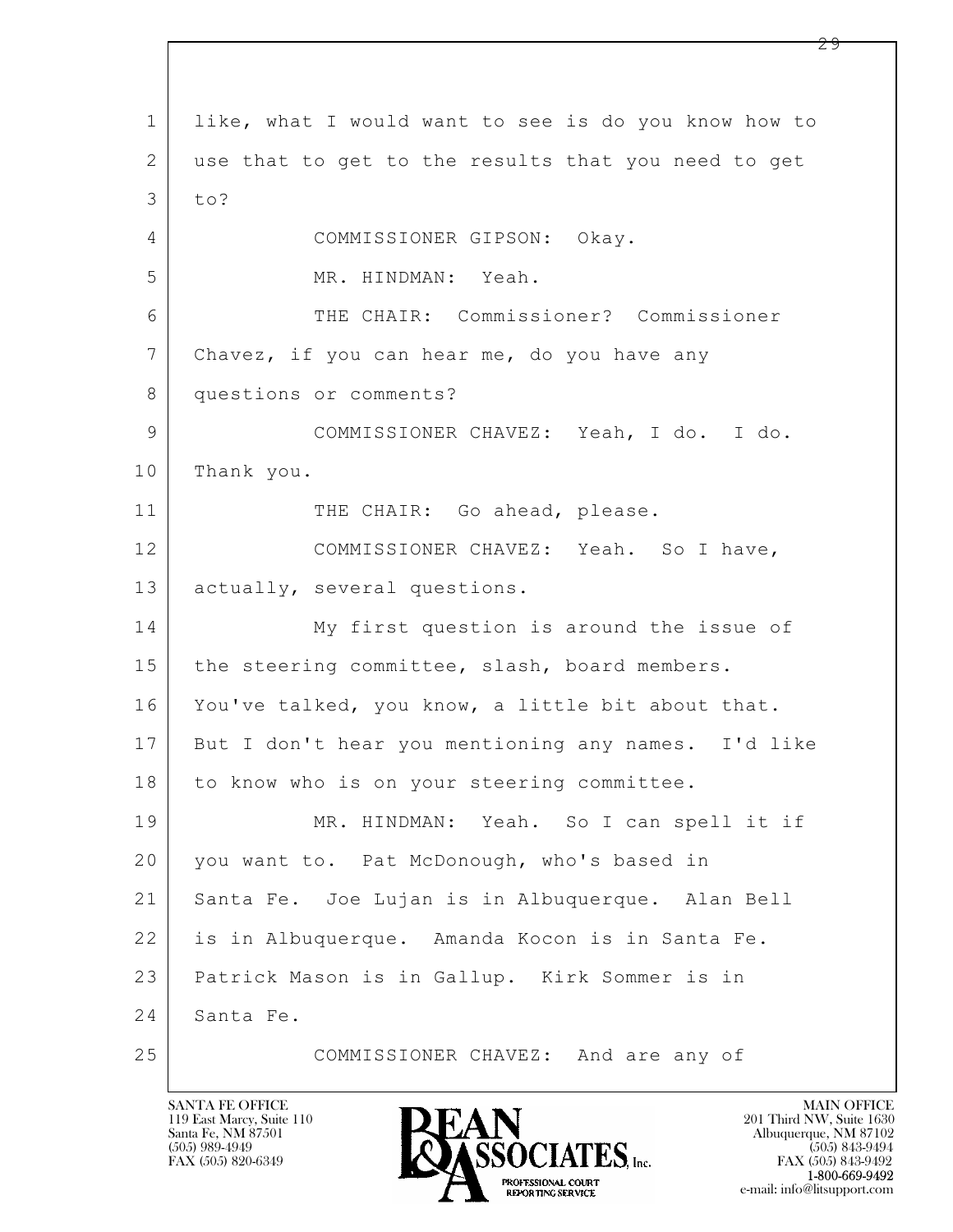$\mathbf{L}$  1 | them -- are any of them on the board? 2 MR. HINDMAN: Yeah. So what we're doing 3 right now is we're getting those -- like I've told 4 those folks, I've said, you know, "Here's what the 5 board commitment is going to be." 6 We're drafting our board docs right now so 7 that we know what the expectations are for our board 8 members and how often we'll have meetings and what 9 else will be required of them. And then once that's 10 finished, those folks will have the option to say 11 "yay" or "nay." 12 But the ones that I've mentioned are 13 all -- they're fairly committed to this. 14 COMMISSIONER CHAVEZ: Okay. And then you 15 talked a little bit about funding. You said that 16 the Daniels Foundation has provided you money to do 17 the feasibility plan -- right? -- and hire an 18 executive director. And who is -- who's committed 19 to continuing to fund Excellent Schools in 20 New Mexico? 21 MR. HINDMAN: So the Daniels Fund provided 22 that seed funding, and then they provided additional 23 funding beyond that. The seed grant was strictly 24 for the Bellwether work; that was it. That was all 25 it could be used for.

119 East Marcy, Suite 110<br>Santa Fe, NM 87501

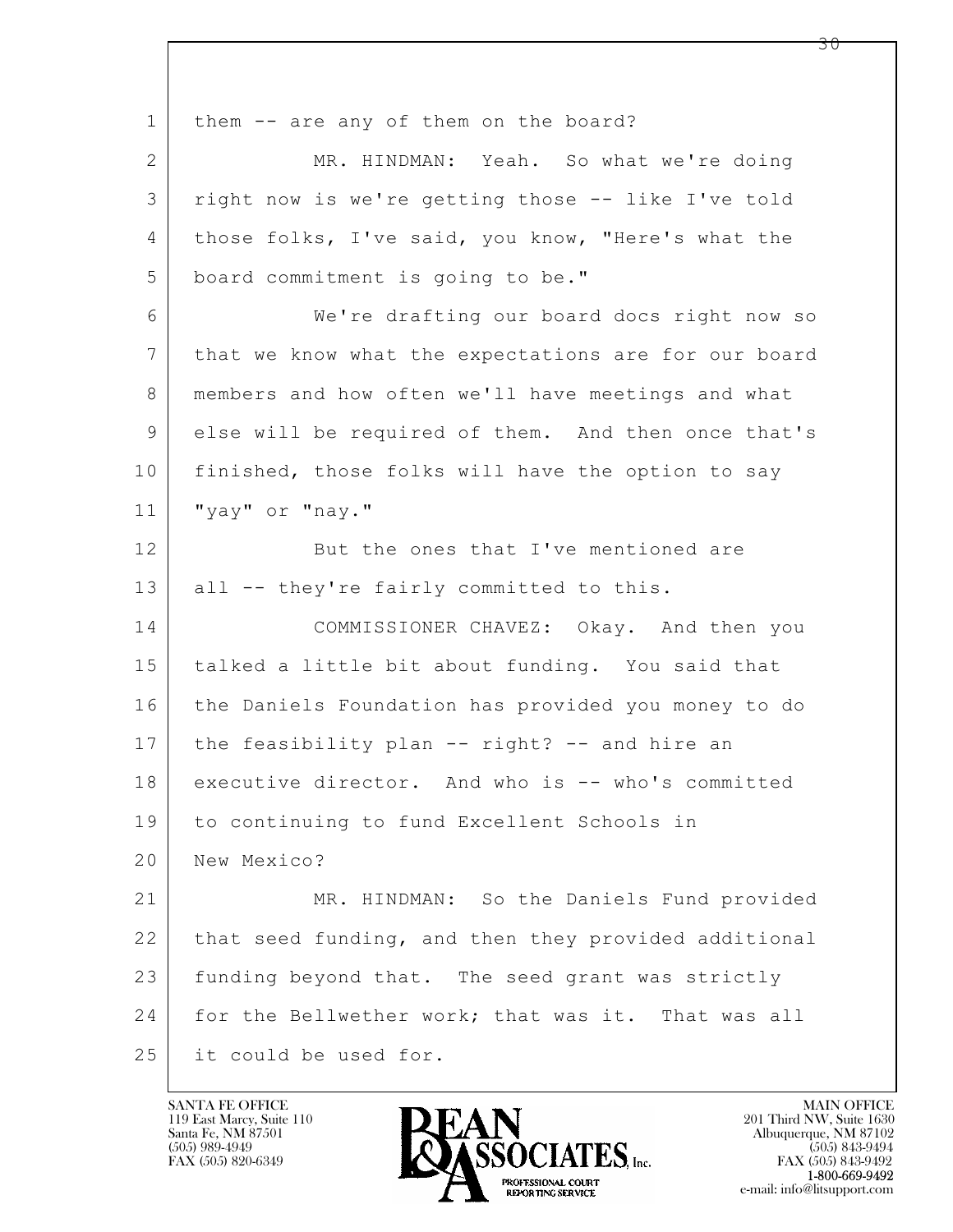| $\mathbf 1$    | COMMISSIONER CHAVEZ: Uh-huh.                         |
|----------------|------------------------------------------------------|
| $\mathbf{2}$   | MR. HINDMAN: I mean, beyond that, we'll              |
| 3              | have to fundraise. That's why, you know, forming a   |
| 4              | board is a big part of that.                         |
| 5              | COMMISSIONER CHAVEZ: Okay. And then also             |
| 6              | you talked a little bit about money for startups.    |
| $7\phantom{.}$ | There's federal money, I heard you mention. And      |
| 8              | then beyond that, once the federal money runs out,   |
| $\mathsf 9$    | are you anticipating also raising money from         |
| 10             | foundations?                                         |
| 11             | MR. HINDMAN: No, no. So there isn't any              |
| 12             | federal money. There used to be some federal money   |
| 13             | with Race to the Top, i3, certain grants like that.  |
| 14             | But, no, like, they're -- I mean, there might be     |
| 15             | federal money in the future; but at present, if      |
| 16             | someone wanted to go start a school and asked the    |
| 17             | federal government for money, I think that would be  |
| 18             | pretty difficult to do.                              |
| 19             | COMMISSIONER CHAVEZ: Uh-huh. Okay. And               |
| 20             | then you talked also a little bit about demand in    |
| 21             | New Mexico. Can you -- can you define that a little  |
| 22             | bit better? What do you mean when you say there's    |
| 23             | demand in New Mexico?                                |
| 24             | MR. HINDMAN: Yes. I mean there's demand              |
| 25             | among -- so certain charter schools that have gotten |

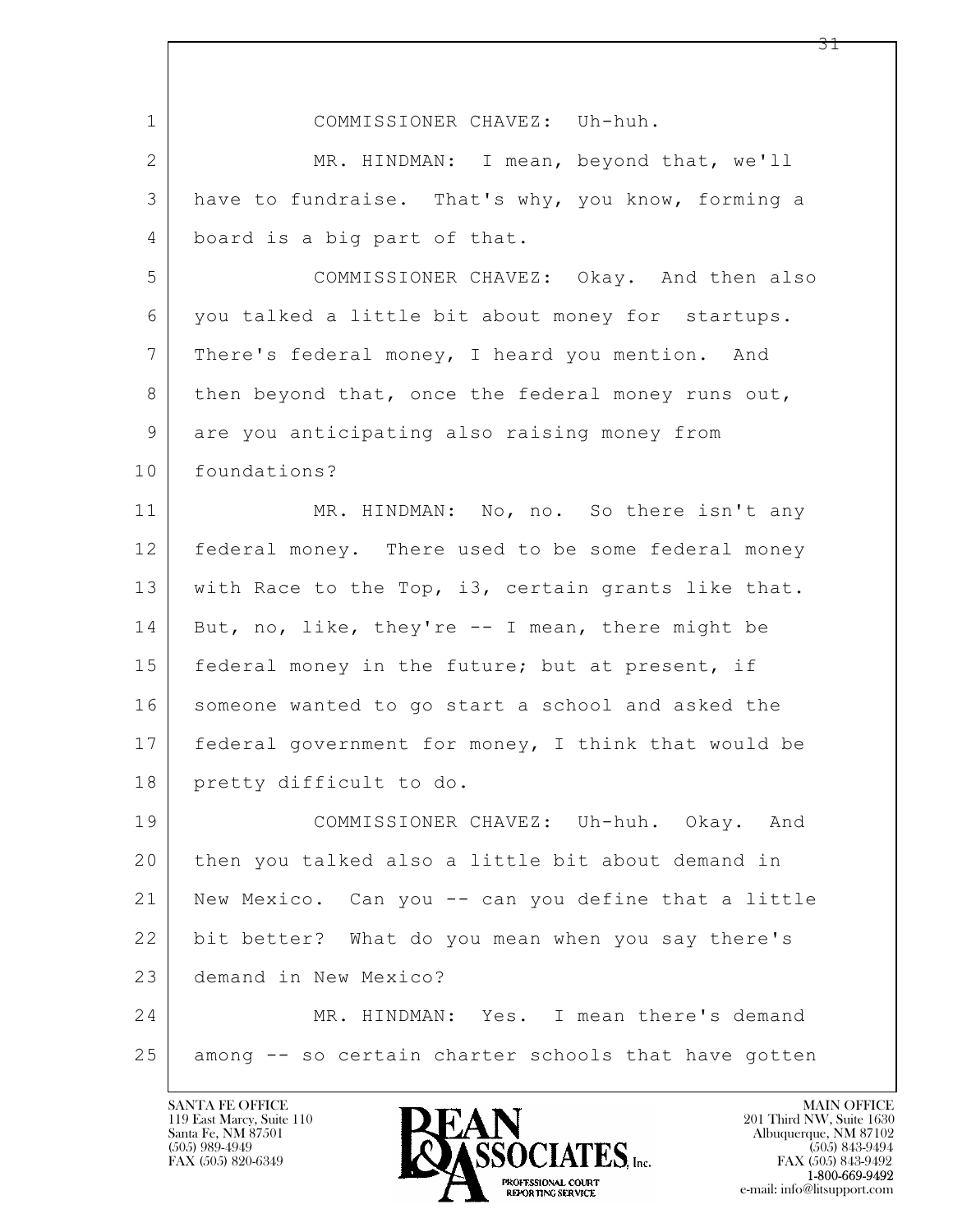$\mathbf{L}$  1 good results and whose families and students think 2 that they're serving them well, there is demand for 3 those schools to serve more students, whether 4 that's, you know, creating a new school, whether  $5$  that's going -- they're K-6, and they add a 7th or  $6$  an 8th. 7 But just sort of speaking of most of these 8 schools, a lot of them have wait lists that are 9 fairly substantial. That's what I mean by "demand." 10 COMMISSIONER CHAVEZ: And do you know, off 11 the top of your head, which schools they are and how 12 long their waiting lists are? 13 MR. HINDMAN: I've seen wait lists -- I've 14 heard someone say the other day for 50 spots, they 15 had 500 kids apply, for a school located -- 16 COMMISSIONER CHAVEZ: Which school is  $17$  that? 18 MR. HINDMAN: Alice King. 19 COMMISSIONER CHAVEZ: Okay. Let's see. I 20 have a couple more questions. One, curriculum. Are 21 there any specific curriculum companies that you've 22 used? 23 MR. HINDMAN: That I have personally used? 24 COMMISSIONER CHAVEZ: Or that Bellwether 25 uses?

119 East Marcy, Suite 110<br>Santa Fe, NM 87501

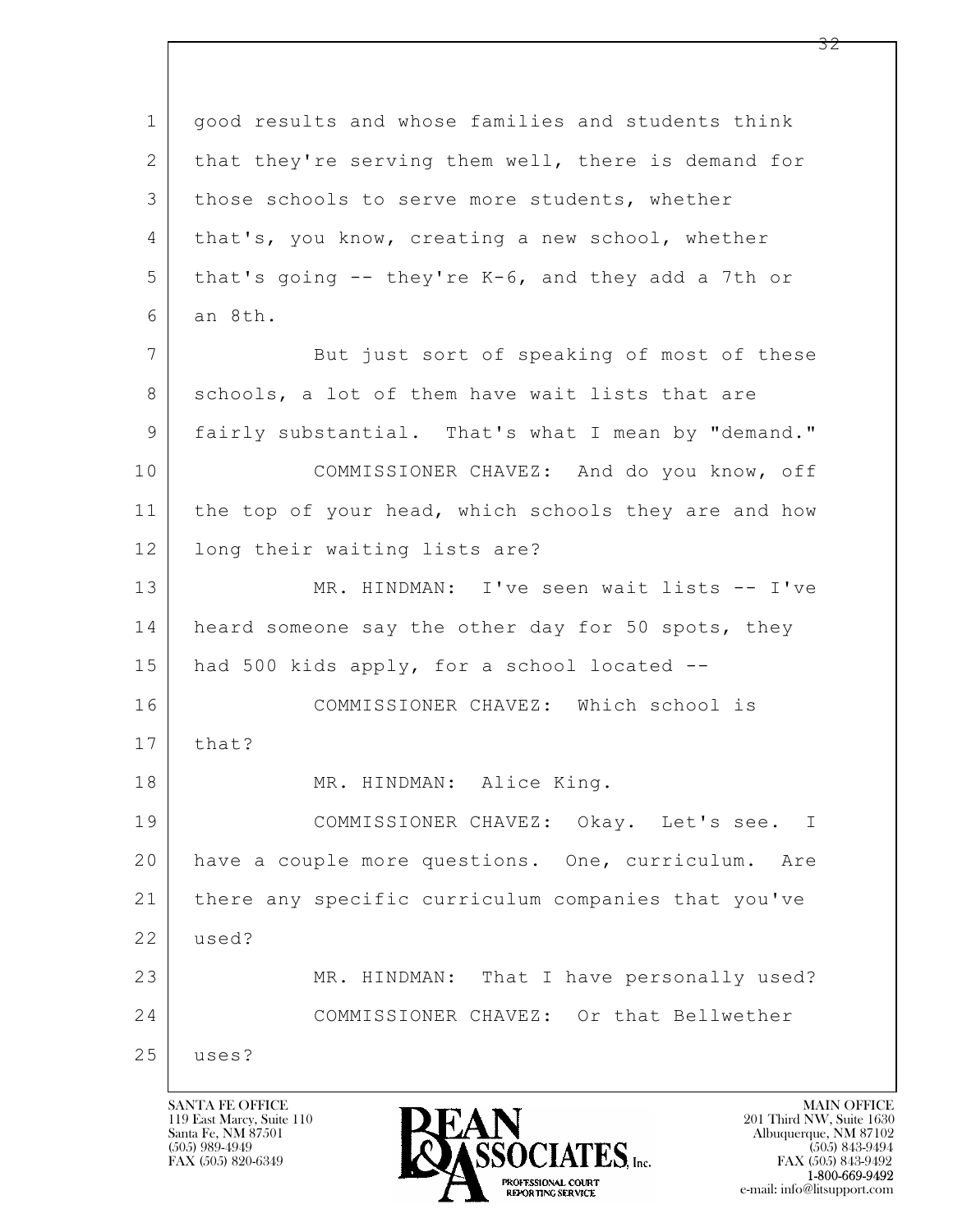$\mathbf{L}$  1 | MR. HINDMAN: So Bellwether doesn't --2 doesn't run schools; so Bellwether doesn't -- like, 3 they don't -- they don't use curriculum for 4 anything. 5 COMMISSIONER CHAVEZ: Uh-huh. Are there 6 any specific curriculum companies that the schools 7 that you've been involved with, in Tennessee, for 8 example, use? 9 MR. HINDMAN: Yeah, we used Engage 10 New York. 11 COMMISSIONER CHAVEZ: Engage New York? 12 MR. HINDMAN: Yeah, which was free. 13 COMMISSIONER CHAVEZ: Who paid for it? 14 MR. HINDMAN: It was free. It's online. 15 COMMISSIONER CHAVEZ: Yeah. Nothing is 16 free. Okay. 17 | And then the other question that I have is 18 in terms of, you know, you said that you were, you 19 | know, talking to folks. So are you sort of 20 creating -- are you bringing on charter schools into 21 the organization that might be interested in your 22 philosophy? I guess what -- I'm trying to figure  $23$  out how this works. You have a board  $-$  are you 24 going to have a board? And then is the board only  $25$  specific to  $-$  let's see. I'm not saying it right.

119 East Marcy, Suite 110<br>Santa Fe, NM 87501



FAX (505) 843-9492 e-mail: info@litsupport.com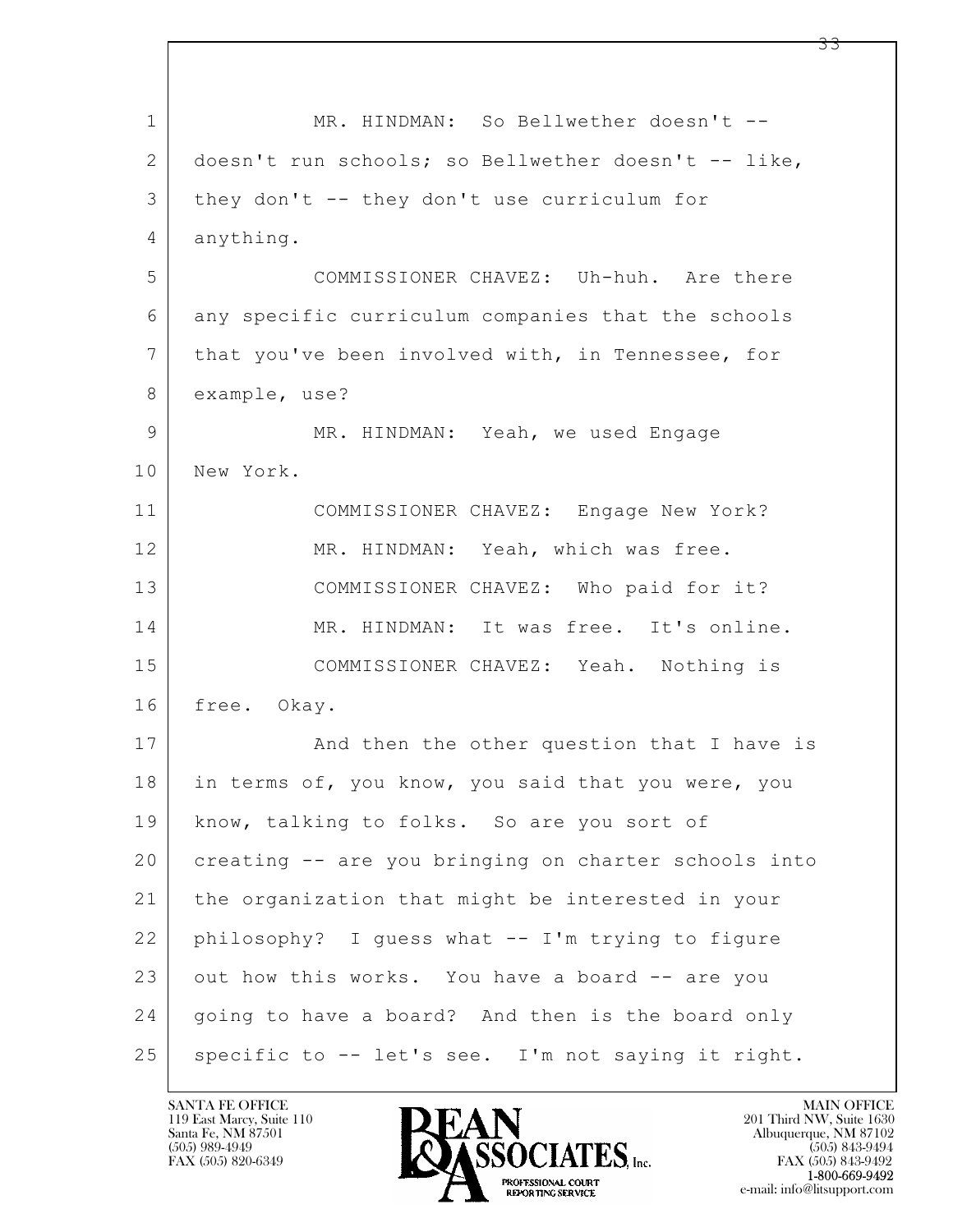$\mathbf{L}$  1 Yeah. So, you know, what does it mean for 2 folks to be associated with you? What does that 3 mean? What kind of criteria? What kinds of -- you 4 know, what do you offer to them? Those kinds of 5 things. 6 MR. HINDMAN: Yeah. So that makes sense. 7 So we're not, like -- we're not a membership 8 organization, like the Coalition is, for example. 9 So, like, we won't have charter members as part of 10 | our organization. What we will do is just support 11 | specific schools, you know, who are interested in 12 expanding and growing. 13 I think the criteria around that, you 14 know, for a school, I think number one, is academic 15 performance. And I think that means both absolute 16 performance and -- and growth. 17 | And I'll just bring a -- you know, I'll go 18 back to what Commissioner Toulouse said. So, like, 19 I totally -- totally hear what you're saying on 20 students -- or on schools serving, you know, highly 21 disadvantaged students. So when I was in Memphis, I 22 mean, we worked in the absolute poorest neighborhood 23 in the poorest city in the country. Per capita for 24 the neighborhood we were working in was \$6,100. And 25 we served about 1,800 students over five schools

119 East Marcy, Suite 110<br>Santa Fe, NM 87501

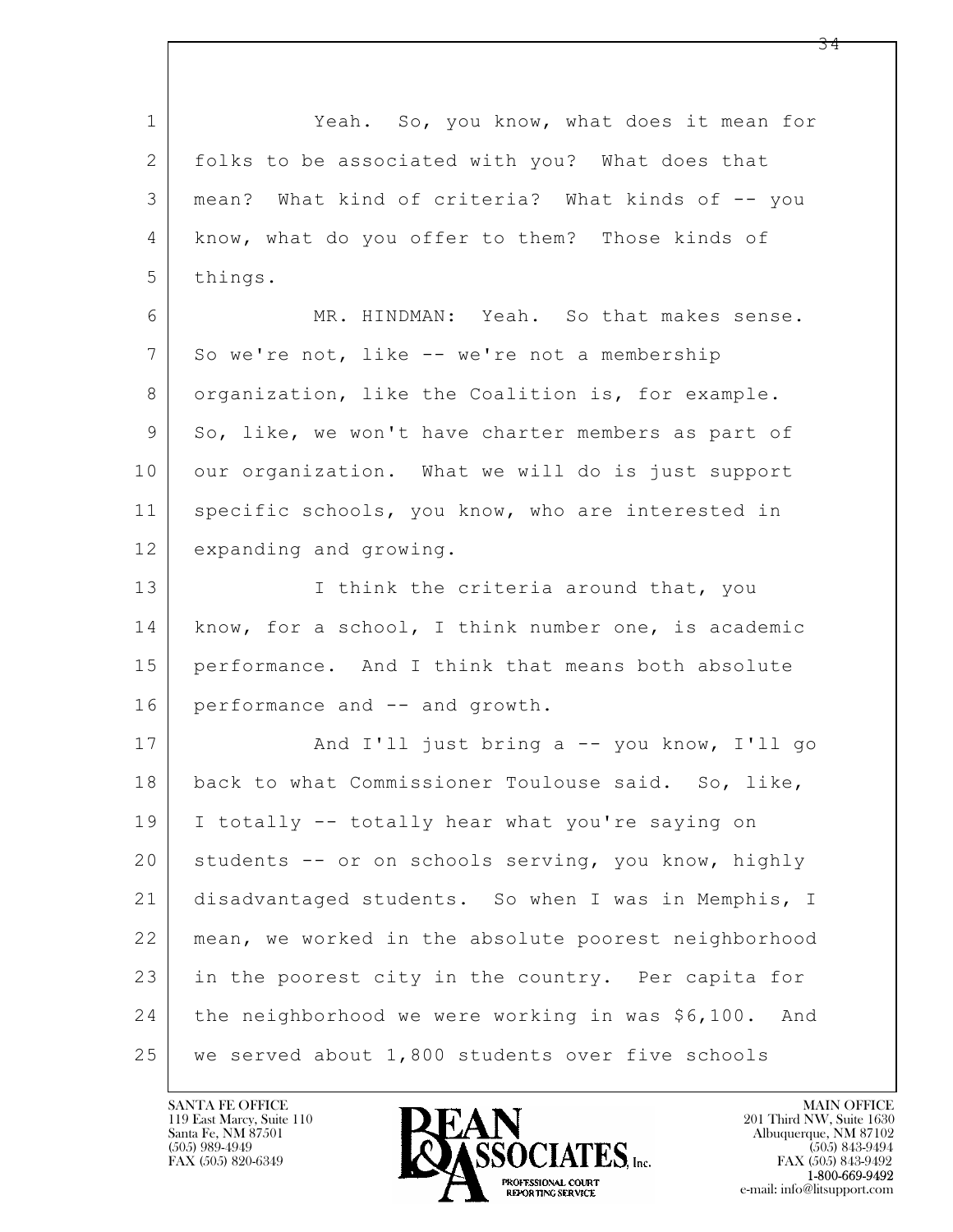$\mathbf{L}$  1 99 percent Title I. I hear you on that. I very 2 much understand what you're saying and what those 3 challenges are, because I just spent the past three 4 | years working on that. 5 So I think growth is a big piece of that. 6 I think, you know, governance and financial 7 compliance is obviously huge, just given, you know, 8 some of the issues I've heard about since being 9 here. 10 So, you know, that's obviously a big 11 criteria of who we're going to work with. Like, you 12 have to have your books in order and you have to be 13 compliant with what you need to be compliant with. 14 And I think a third piece of that is just 15 how you align with the mission of your school. So, 16 like, if the mission of your school is to prepare 17 kids for a career right after high school, like, how 18 | many of those kids are actually going into career. 19 If your mission is, you know, you're a dual language 20 | school, like, how many of your students are 21 proficient in English and Spanish, for example? 22 You know, at my last organization we used 23 teacher -- teacher and parent surveys to determine 24 quality, community surveys to determine quality. So 25 when I think about who I want to work with, it's



 $FAX (505) 843-9492$ <br>1-800-669-9492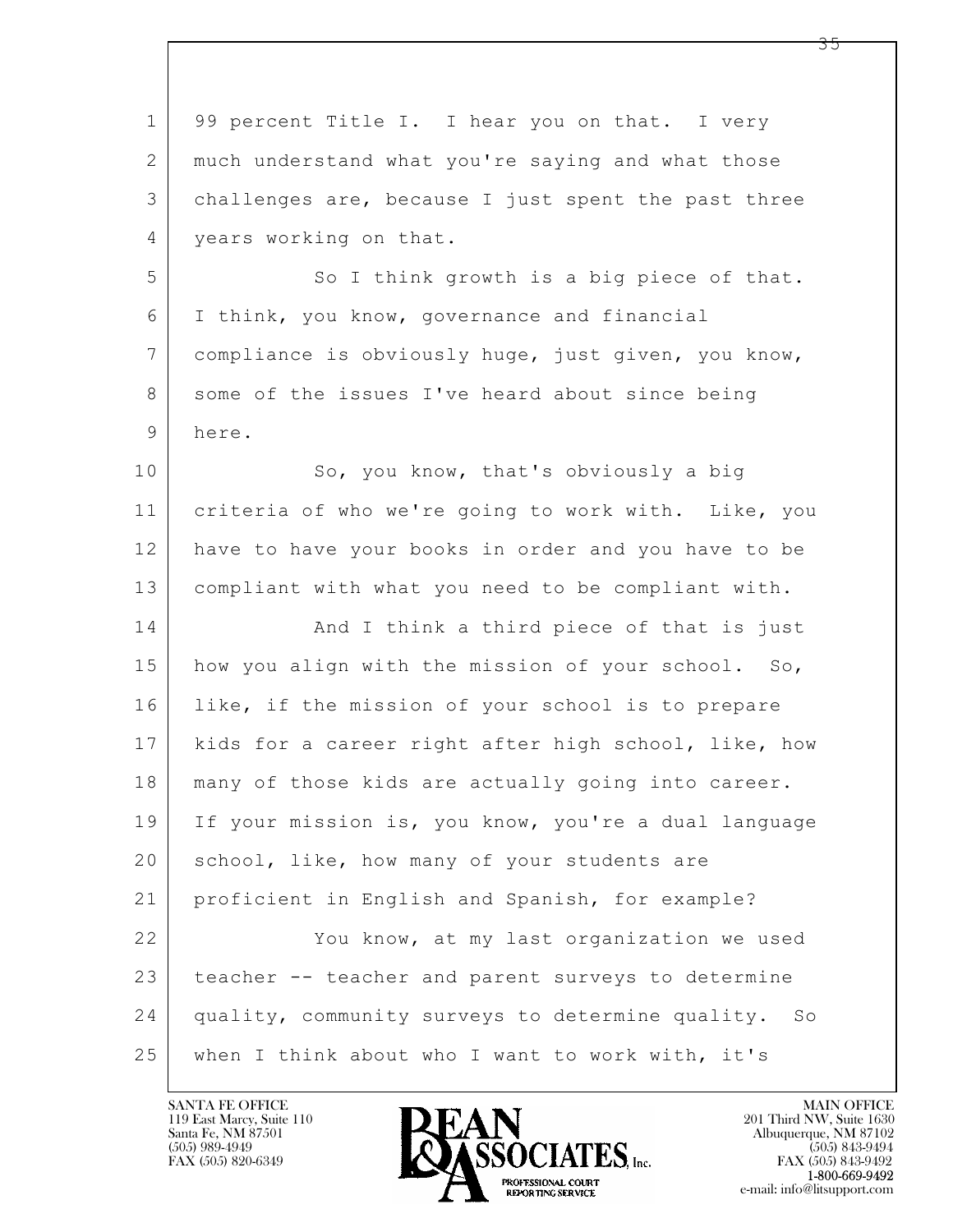| 1  | just not straight, like I'm going to look at your   |
|----|-----------------------------------------------------|
| 2  | school report card and determine it based off that. |
| 3  | I think there are a whole bunch of factors that     |
| 4  | aren't necessarily, you know, super-rigid.          |
| 5  | COMMISSIONER CHAVEZ: Uh-huh. And so do              |
| 6  | you all advocate any, you know, certain kind of     |
| 7  | philosophy, I guess, or approach to education?      |
| 8  | Like, for example, some schools have a -- what's    |
| 9  | called a "no excuses" or "no tolerance" approach?   |
| 10 | MR. HINDMAN: No, definitely not.                    |
| 11 | COMMISSIONER CHAVEZ: Okay. All right.               |
| 12 | Thank you.                                          |
| 13 | MR. HINDMAN: Thank you.                             |
| 14 | THE CHAIR: Thank you, Commissioner.                 |
| 15 | Commissioner Shearman?                              |
| 16 | COMMISSIONER SHEARMAN: Thank you very               |
| 17 | much.                                               |
| 18 | Scott, I wanted to welcome you to the               |
| 19 | meeting. As the Commission knows, you and I, while  |
| 20 | I was still Chair, talked several times trying to   |
| 21 | put this together; so I'm happy that it's finally   |
| 22 | come about.                                         |
| 23 | A couple of questions I wanted to ask.              |
| 24 | You said you all want to facilitate the growth of   |
| 25 | high performing schools. Do you have a definition   |

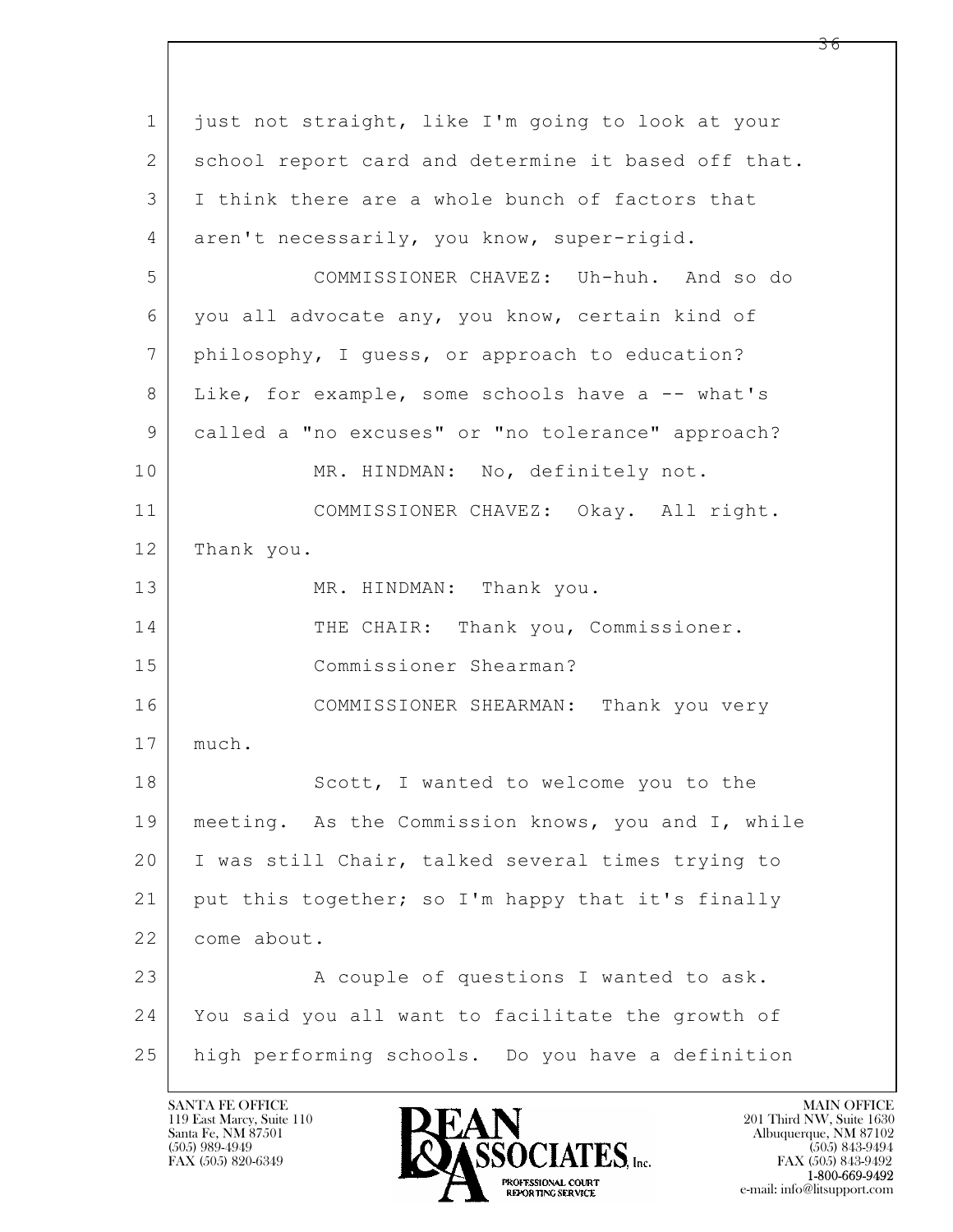$\mathbf{L}$  1 of "high performing schools"? 2 MR. HINDMAN: Yeah. So it's kind of just 3 like what I -- what I just spoke about. 4 So I'm going to form that more concretely. 5 But to me, high performing -- the function of a 6 school is for kids to learn. So, like, the number 7 one thing would be our kids learning while they're 8 at your school. 9 COMMISSIONER SHEARMAN: Well, this 10 Commission has, for several months now, been working 11 on the -- the criteria and the definition for "high 12 performing schools." I just happen to have it right 13 here. 14 MR. HINDMAN: Perfect. 15 COMMISSIONER SHEARMAN: We're waiting on 16 CSD to provide us some data. The last time we 17 looked at this was I believe in November of 2015. 18 And we were putting together some data so that SAM 19 schools could be realistically considered for high 20 performing schools. 21 MR. HINDMAN: What type of schools? 22 COMMISSIONER SHEARMAN: All right. 23 Somebody help me. SAMs is --24 MS. POULOS: "Supplemental Accountability 25 Measures." Those are schools that have -- right

119 East Marcy, Suite 110<br>Santa Fe, NM 87501

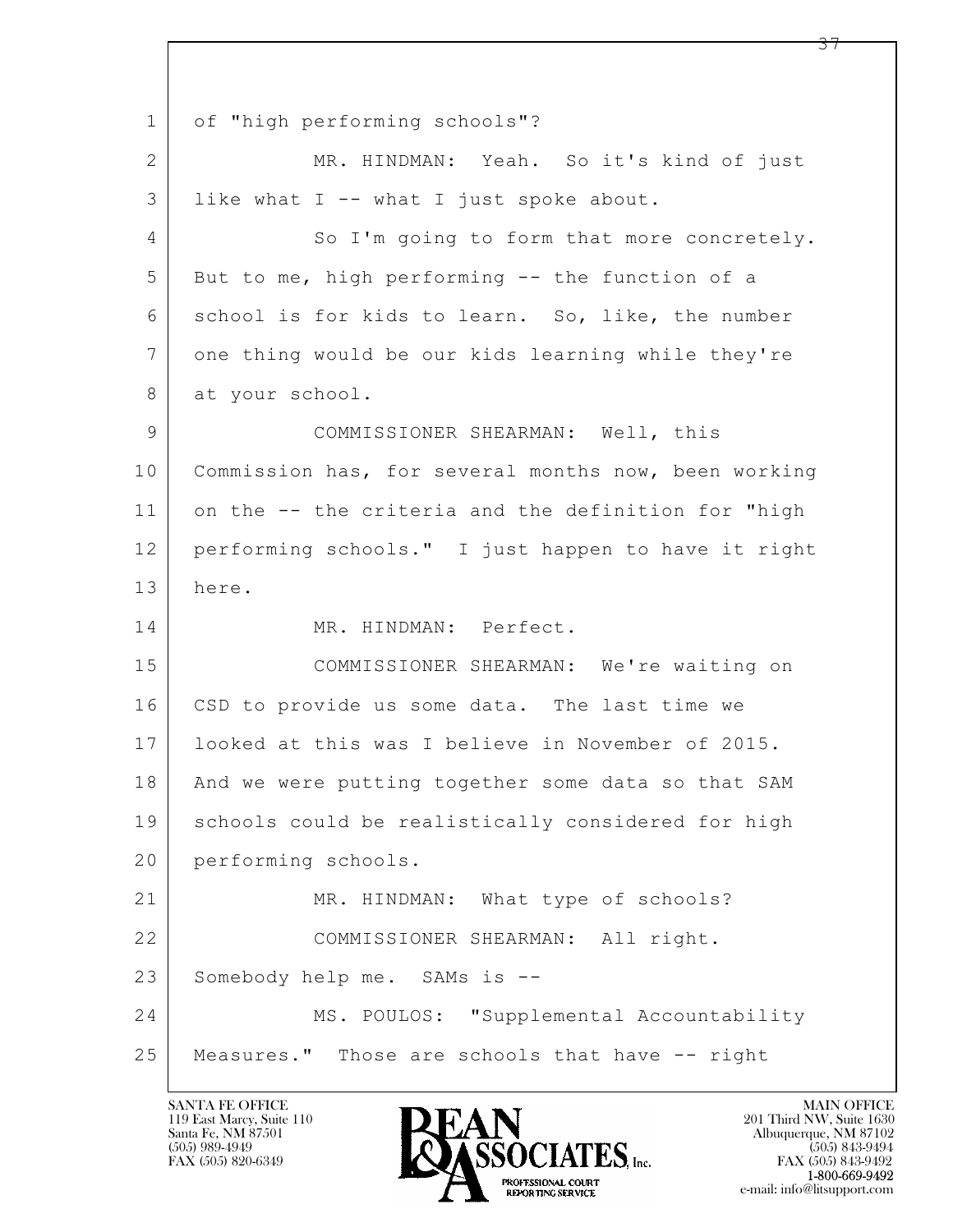$\mathbf{L}$  1 now, I believe they're all high schools that have a 2 very high percentage of students with disabilities 3 or over-age students. 4 MR. HINDMAN: Thanks. 5 COMMISSIONER SHEARMAN: The students that 6 Carmie, Commissioner Toulouse, was really talking 7 about. 8 And so in the section for SAM schools, we 9 wanted to put in realistic percentages. So we had 10 asked CSD to -- when the grade came out, to help us 11 with those numbers. We haven't had that brought to 12 us yet. But I'm going to ask that this "high 13 performing schools" definition be put on the agenda 14 for April. And I'm sure by then, we can get that 15 information from CSD. 16 | And we'd be happy to work with you and 17 your group so that we're all on the same page, that 18 a high performing school for your purposes is a high 19 performing school for ours. 20 And PED has also agreed that this was ours 21 to draft. We were asked to go ahead and do this. 22 So I think we'd all be well to be on the same page 23 for this. 24 MR. HINDMAN: Agreed. Yeah. Appreciate 25 it.

119 East Marcy, Suite 110<br>Santa Fe, NM 87501

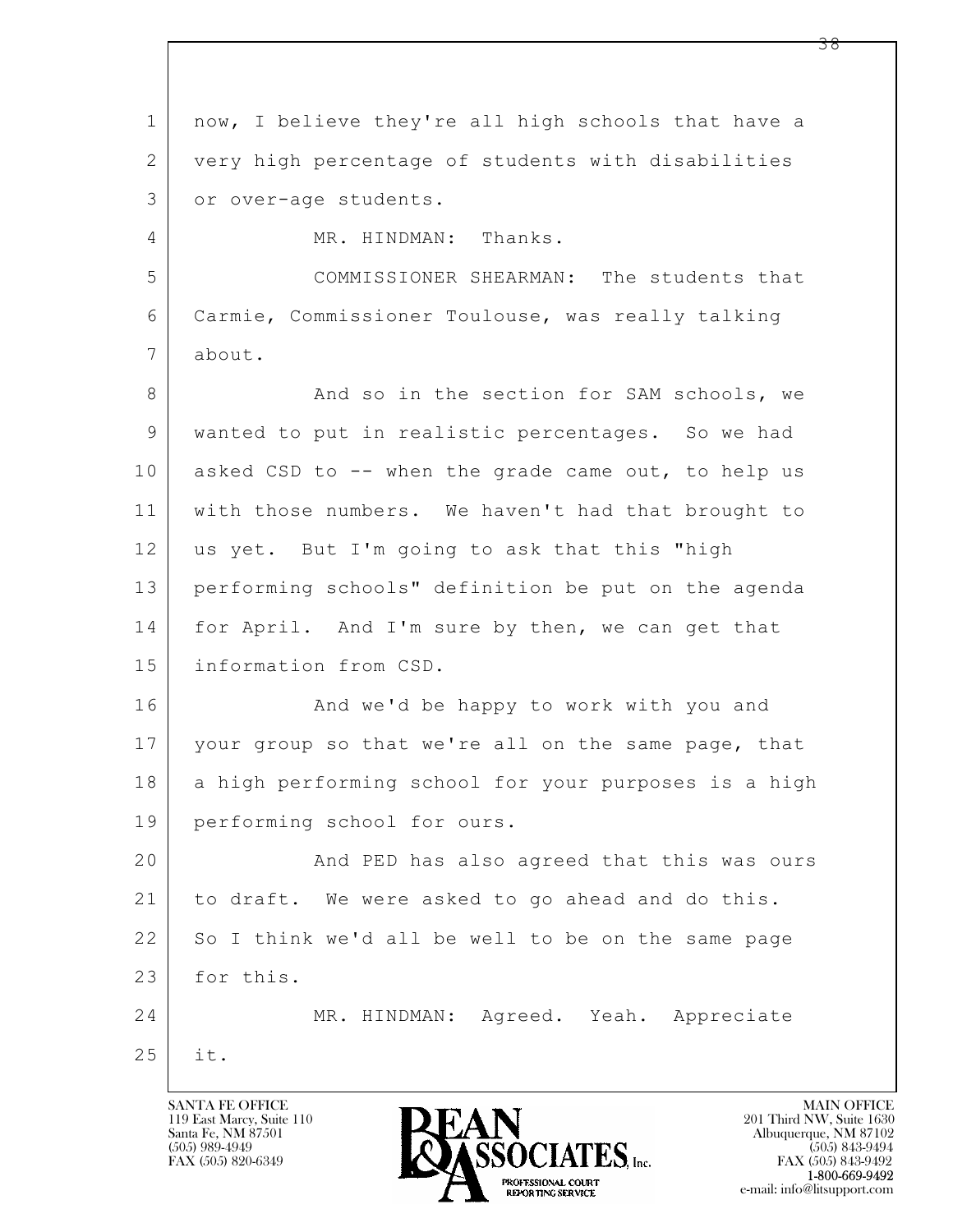$\mathbf{L}$  1 COMMISSIONER SHEARMAN: Just that 2 information. 3 The other thing I wanted to ask you, on 4 start-up funds, are you talking about start-up funds 5 that would begin after an application has been 6 approved as a new charter school? Or would your 7 group have any -- any involvement with writing those 8 applications for new charter schools? 9 MR. HINDMAN: Yeah. So I do think we 10 | would assist before or during the writing, if, you 11 | know, that was a person or an organization that we 12 felt comfortable with. So I think that's, like, a 13 | case-by-case basis, in my mind. 14 I think for some, yes; and for some, no. 15 But, you know, the big intent of that is just to 16 help folks get off the ground, just knowing -- 17 having done it myself, what the costs are and  $18$  that  $-$  I'd say the one to two years before you're 19 actually operating, like, that's -- that's the main 20 focus. 21 But to your point, I think -- I think it 22 depends on the case, to be honest with you. Does 23 that  $-$  did I not fully answer that? I'm happy  $-$ 24 COMMISSIONER SHEARMAN: Oh, it fully 25 answers it. The questions that are flying around in

119 East Marcy, Suite 110<br>Santa Fe, NM 87501



FAX (505) 843-9492 e-mail: info@litsupport.com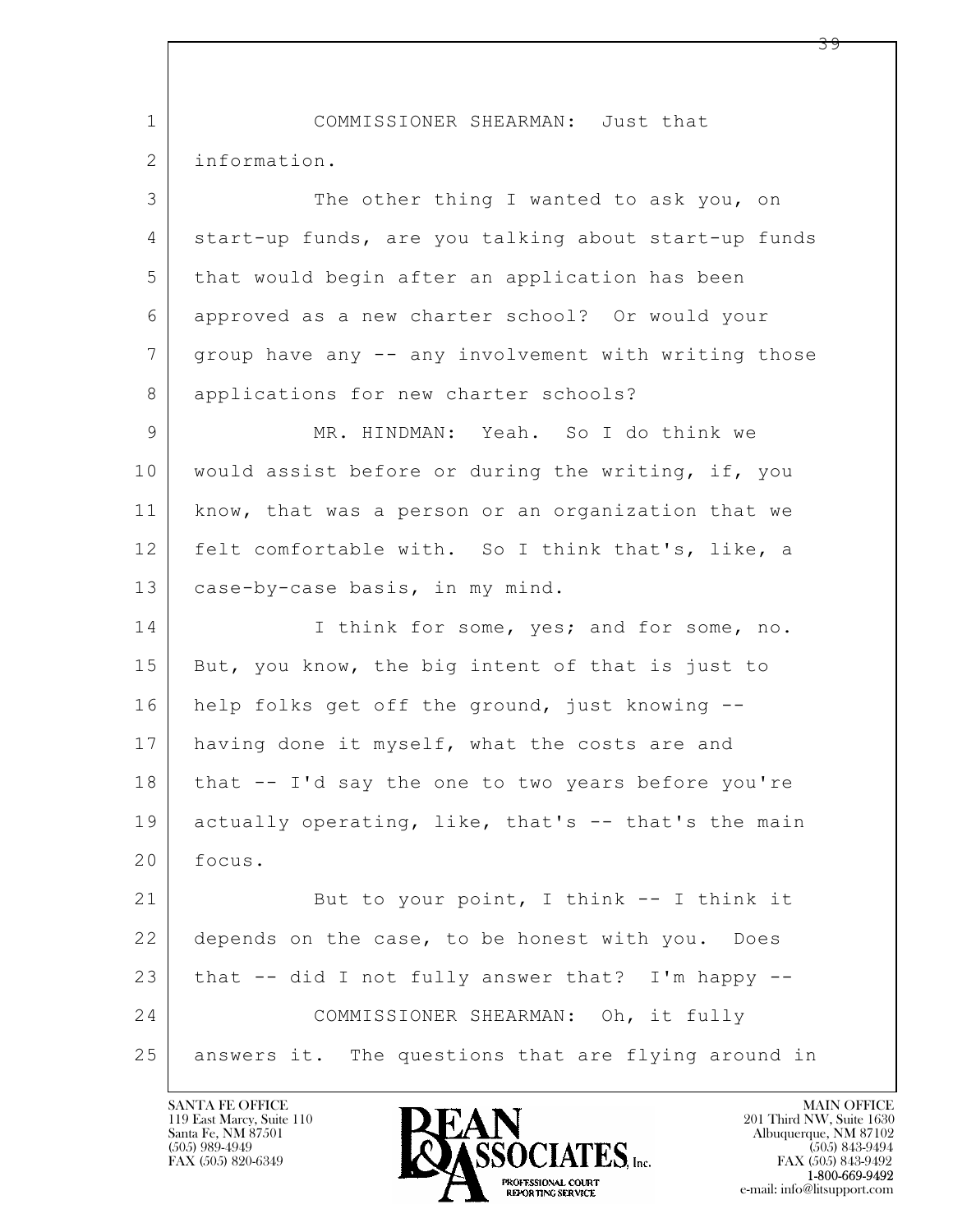$\mathbf{L}$  1 | my mind are several of them. 2 I believe I recall reading in the 3 announcement that was the job announcement for the 4 position you now have that this new organization's 5 aim was to put in place -- was it 20 or 30 new 6 charter schools? 7 MR. HINDMAN: It was 30, yeah. 8 COMMISSIONER SHEARMAN: Within ten years, 9 | was it? Whatever the time period is. Is that still 10 the focus of your group? 11 MR. HINDMAN: So I think -- I think 30 12 would be a really, really difficult number to get to 13 in five years. So, no. Like, I would say that to 14 get to 30 schools in five years --15 COMMISSIONER SHEARMAN: Then give us a 16 more realistic number. 17 MR. HINDMAN: Frankly, that's what I'm 18 working on right now. That depends on a couple of 19 different factors. So one, what's the interest? So 20 if I showed up and everybody said, "Well I'm, not 21 interested in doing that," well, then the answer 22 would be zero, right? That hasn't been the case. 23 | Think, too, it depends on funding. And 24 we are looking to do fundraising at this point. So 25 a lot of that is contingent on, you know, how much

119 East Marcy, Suite 110<br>Santa Fe, NM 87501

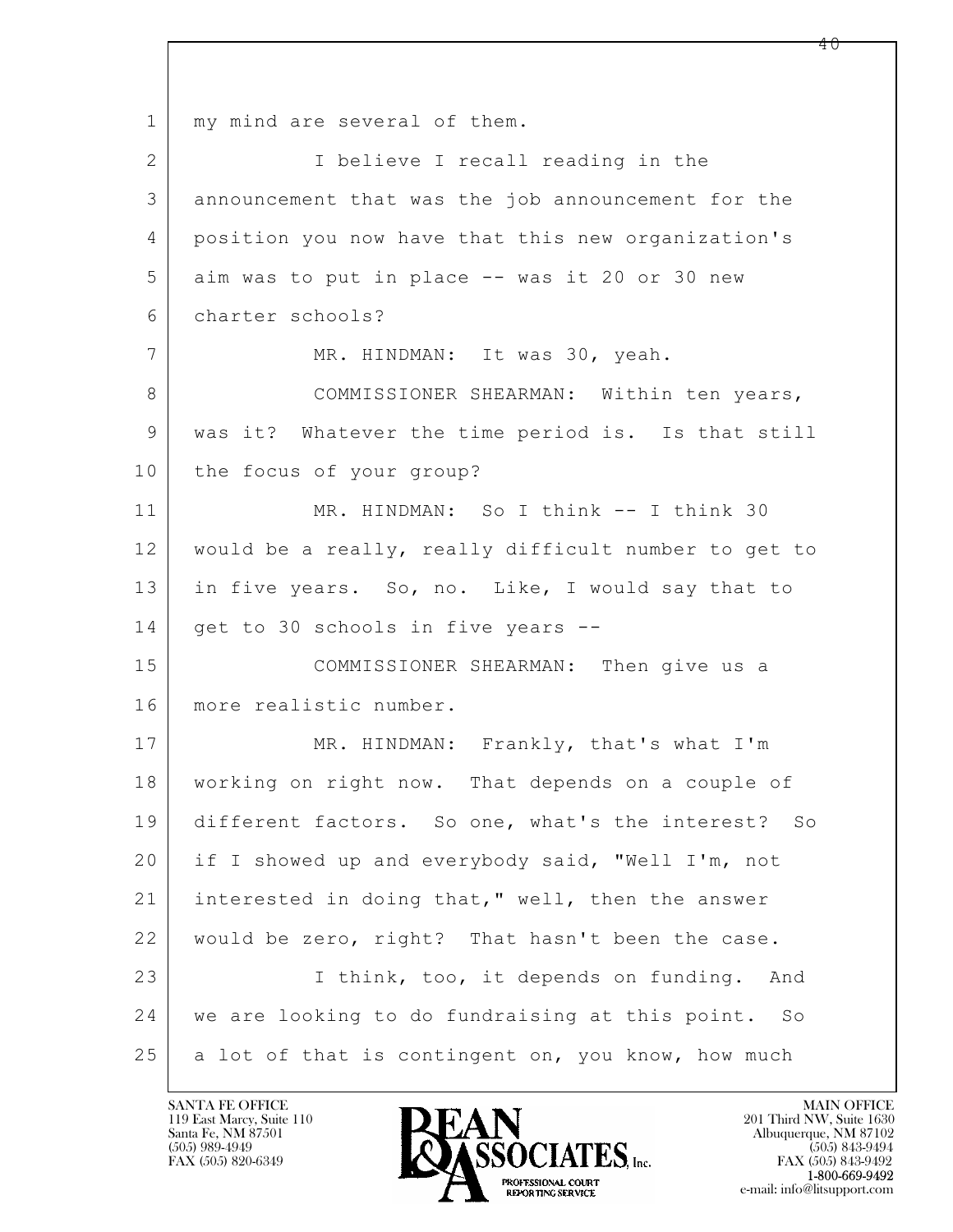$\mathbf{L}$  1 money do we think we need to raise and how much 2 | growth can that support? 3 And then I think the third piece around 4 that is when we talk about, like, talent investments 5 or just other pieces of creating a better system, 6 like, what does that have to look like and what's 7 | the cost of that? 8 So I'm -- like, that's exactly what I'm 9 doing, and that's exactly what I'm going out and 10 trying to speak with folks just to understand, like, 11 who's interested and willing and ready to do this, 12 and what do we think we can fund? 13 And then we're going to come to a number 14 after that. But I think to get to 30 -- I mean, the 15 | other thing, that that Bellwether job description, I 16 think, was out for probably a year to  $15 - -$  I mean, 17 it was out for a long time. And it took a while for 18 | me to get on board after that. 19 So I'd say the other thing to remember is, 20 as well, is that that time line is now probably 21 15 months behind, which affects quite a bit. 22 COMMISSIONER SHEARMAN: Okay. Thank you. 23 THE CHAIR: Just a second. Is there 24 anyone who hasn't spoken yet that wanted to ask a 25 question or make a comment?

119 East Marcy, Suite 110<br>Santa Fe, NM 87501

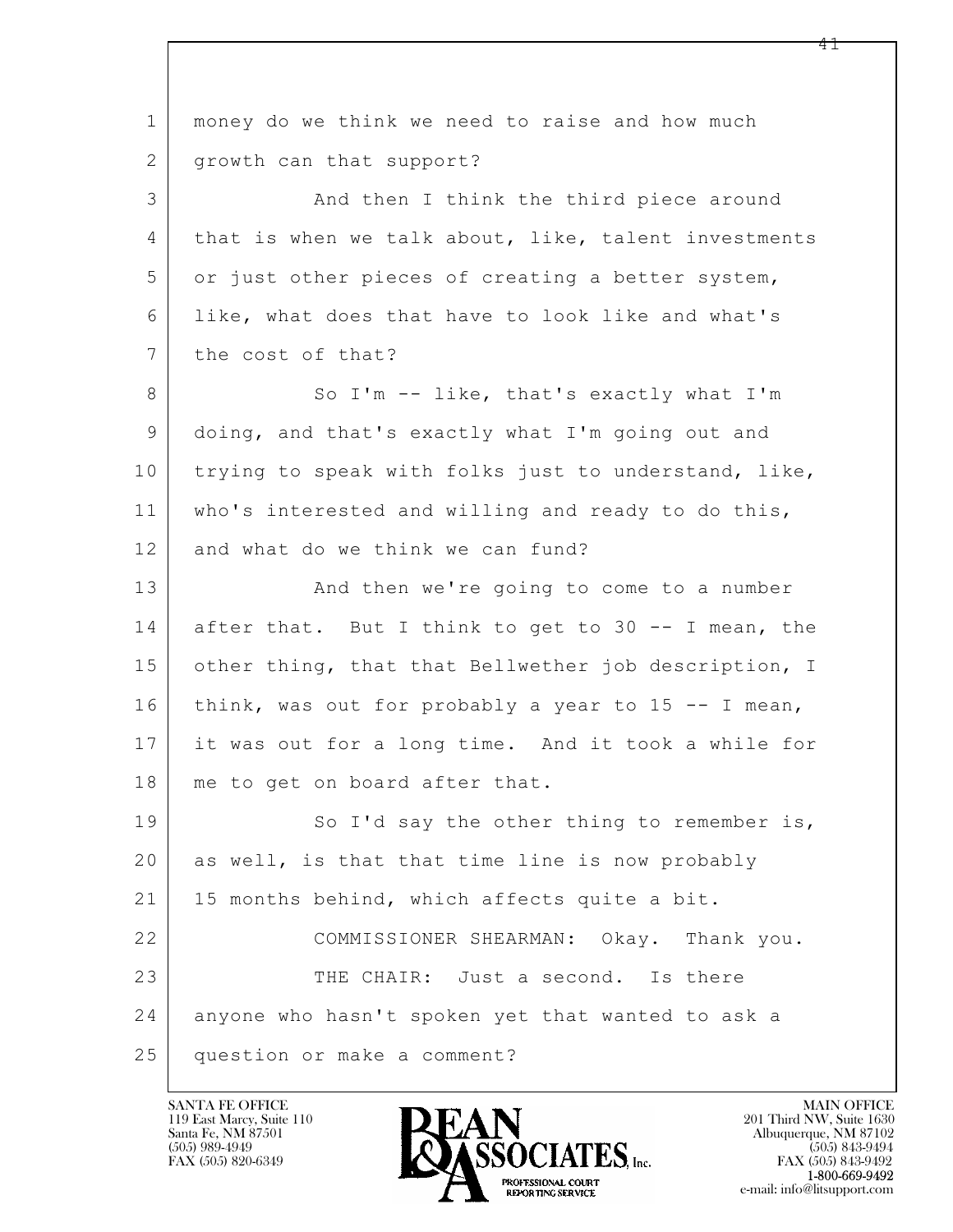$\mathbf{L}$  1 Commissioner Ambruster? 2 COMMISSIONER ARMBRUSTER: You mentioned 3 that one of the goals was to support good teachers 4 and principals, administrators, and their 5 preparation. So what would you do with that and how 6 would you find those people? 7 | And you would be paying for traditional 8 schools, as well as charter schools to do that? 9 MR. HINDMAN: So I'd say an example would  $10$  be  $-$  and this is  $-$  this is something that I 11 haven't, like, spent a whole lot of time with since 12 I've been here, just to be upfront about it. 13 So are there -- are there good programs 14 | within the State of New Mexico, either through the 15 | universities or through something else, through a 16 nonprofit -- I don't know -- that are doing a good 17 | job of training and preparing teachers and 18 principals? 19 Usually, those organizations have limited 20 funding and scope and staff. But let's say they 21 wanted to say, you know, "We prepare, you know, ten 22 teachers a year, and we want to do 50. How can we 23 do that?" 24 Like, that would be something that I would 25 be really interested in. I don't know if that

119 East Marcy, Suite 110<br>Santa Fe, NM 87501



 $FAX (505) 843-9492$ <br>1-800-669-9492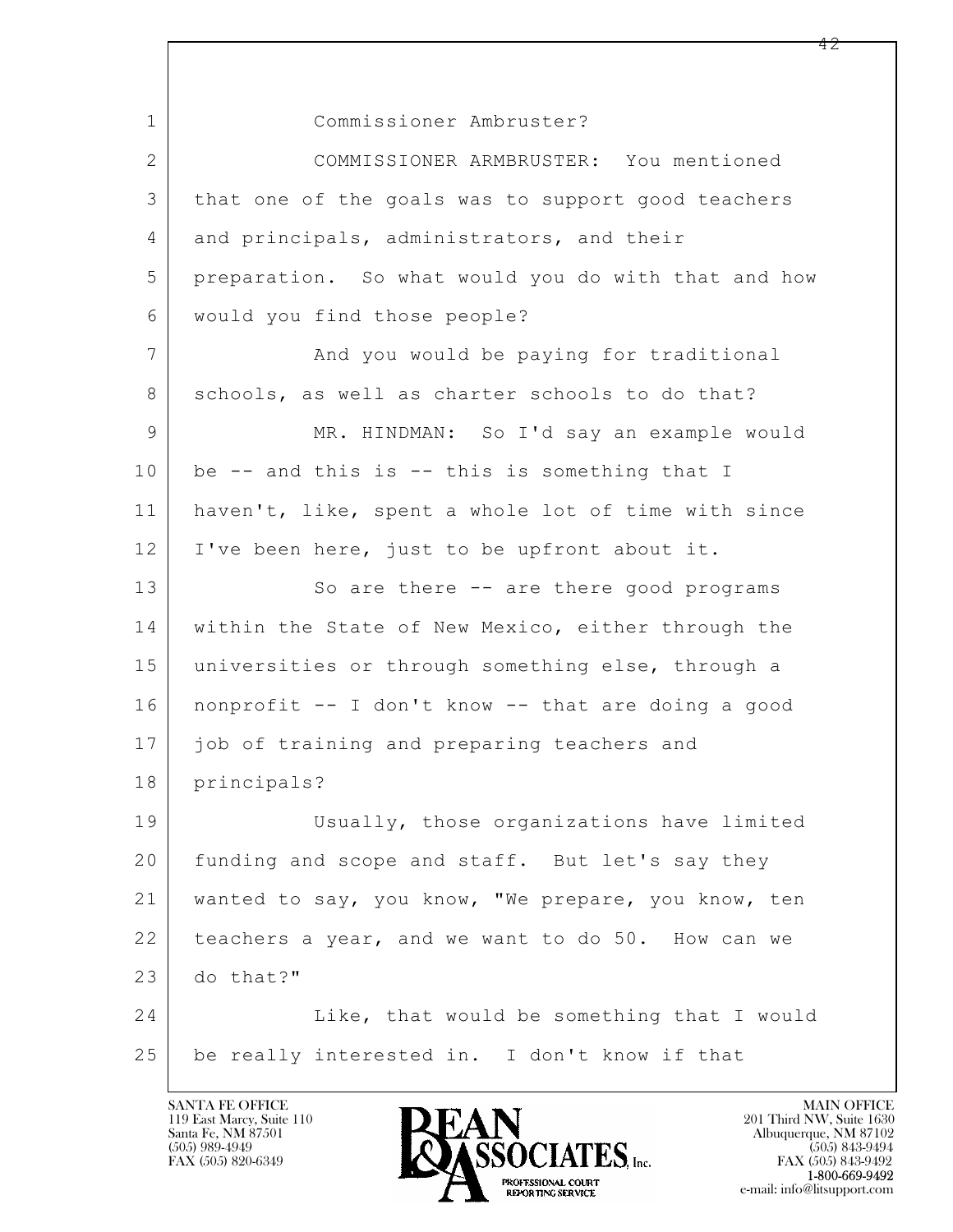| $\mathbf 1$    | exists yet at this point. But, like, when I think    |
|----------------|------------------------------------------------------|
| $\overline{2}$ | about the larger system, if you're going to improve  |
| 3              | schools, like, you need really good folks in there.  |
| 4              | And that's a big piece of it. But that would be an   |
| 5              | example of it. Like, it wouldn't be, like,           |
| 6              | supporting a school doing that, for example.         |
| $7\phantom{.}$ | COMMISSIONER ARMBRUSTER: Am I saying this            |
| 8              | correctly, that your -- most of the money would be   |
| 9              | going to help charter schools start up and to give   |
| 10             | them money, more than helping traditional schools?   |
| 11             | MR. HINDMAN: I would say not necessarily.            |
| 12             | So I would say at the beginning, yes, for sure, just |
| 13             | because there's less kind of restriction around      |
| 14             | moving quickly on opening a charter, for example.    |
| 15             | And you know that.                                   |
| 16             | But in the future, $I'$ d say -- you know,           |
| 17             | that's why I spoke about wanting to make those       |
| 18             | connections within districts, because, like, they're |
| 19             | also doing a lot of very good, innovative work. And  |
| 20             | if the aim is to improve -- the aim is for excellent |
| 21             | schools, New Mexico; it doesn't necessarily mean     |
| 22             | excellent charter schools, New Mexico.               |
| 23             | COMMISSIONER ARMBRUSTER: So that sounds              |
| 24             | like the original intent of charter schools was to   |
| 25             | try different and new, innovative teaching           |

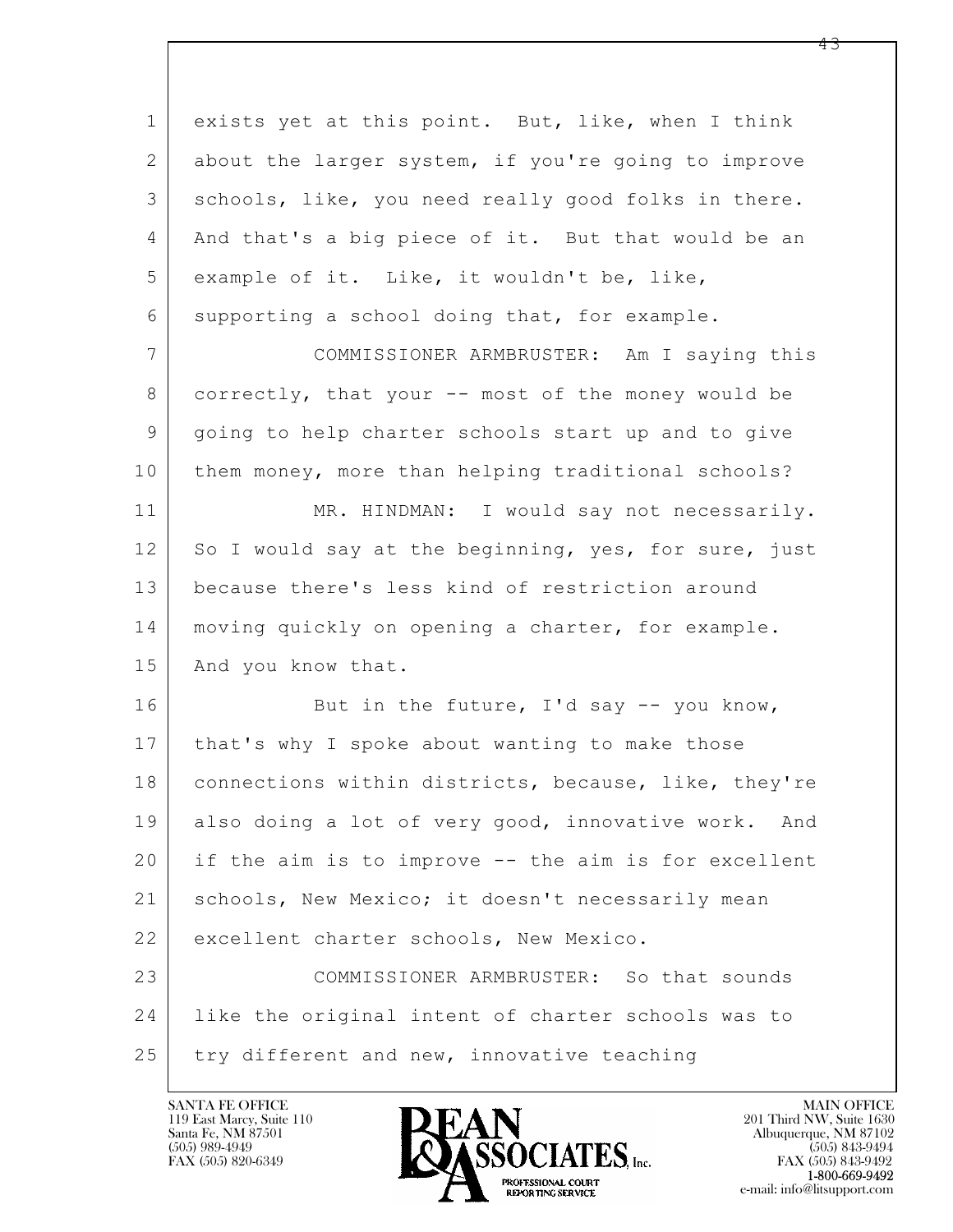$\mathbf{L}$  1 techniques or products. 2 MR. HINDMAN: Yeah. 3 COMMISSIONER ARMBRUSTER: And then to 4 share those with traditional schools so that 5 everyone would benefit. So it sounds like, if I'm 6 hearing this correctly, that your group will be kind 7 of taking best practices from charters that are 8 doing well, as well as traditional schools that are 9 doing well, and share those with other people? 10 MR. HINDMAN: I mean, that would be the 11 | hope, yes. That would be the hope. 12 COMMISSIONER ARMBRUSTER: Good. Thank 13 you. 14 THE CHAIR: Is that all? 15 COMMISSIONER ARMBRUSTER: I'm sorry. 16 Thanks. 17 THE CHAIR: Commissioner Toulouse? 18 | COMMISSIONER TOULOUSE: Mr. Chair, I just 19 want to make one comment on waiting lists, having 20 grandchildren in charter schools in Albuquerque, two 21 of them at Alice King. I think when you get the 22 whole big number, most of those kids are the ones 23 that want the entry-level year; in Alice King's 24 case, kindergarten. However, there are openings at 25 Alice King in almost all the other grades, going up.

119 East Marcy, Suite 110<br>Santa Fe, NM 87501



FAX (505) 843-9492 e-mail: info@litsupport.com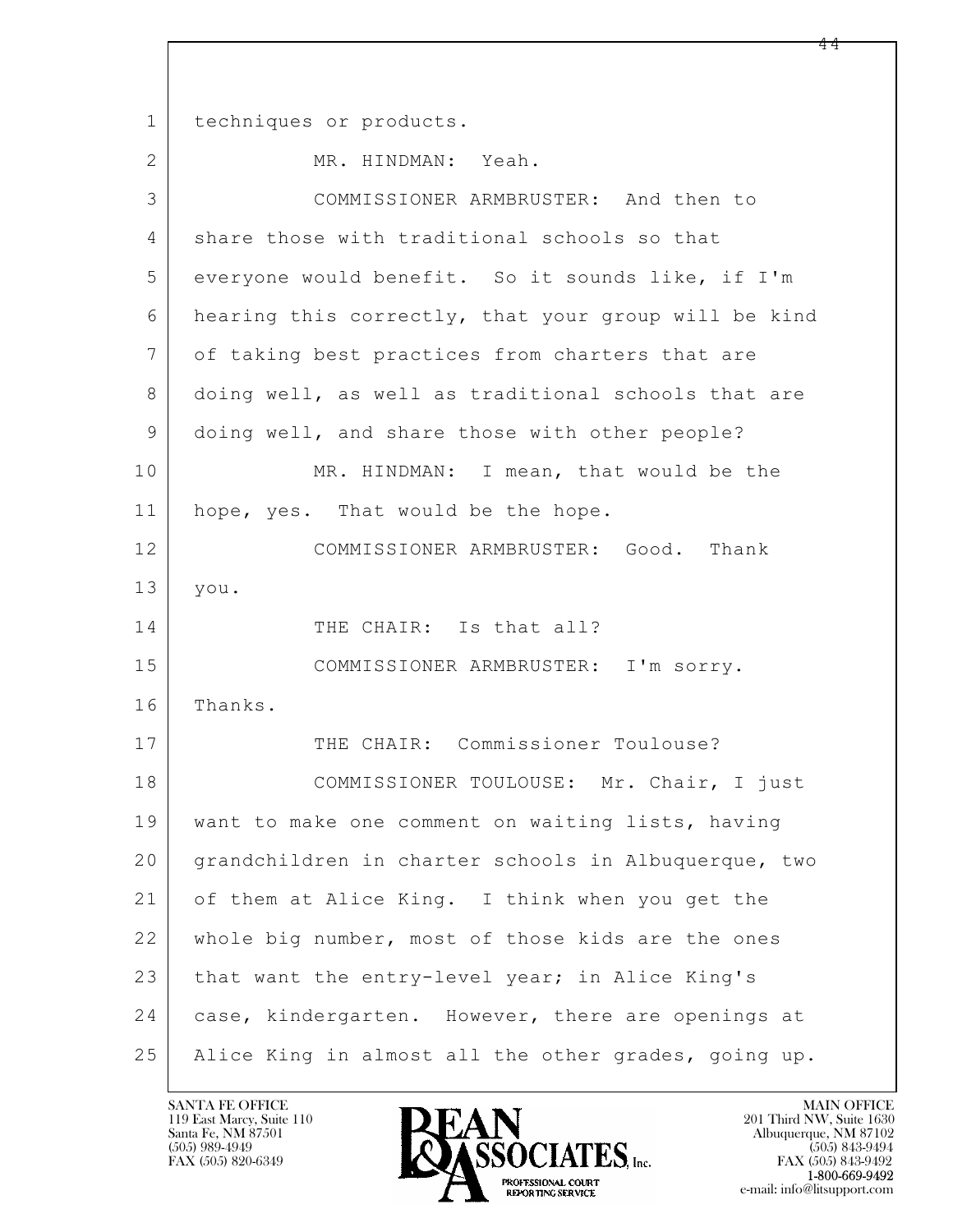$\mathbf{L}$  1 Like all schools, they want to keep their 2 student count; and so they're filling. So if 3 somebody has -- and this is where I think people 4 | need to work, too, is to let parents know. If you 5 wanted your kid there in kindergarten, they didn't 6 make it, put them back on for first grade, second 7 | grade; because there are -- in my grandson's 8 first-grade class, there have already been two kids 9 who have left just since this spring semester 10 started, and two left in the fall. 11 So right there, that's four openings in 12 first grade. So you have to kind of look at what 13 | grade are they on the list for? If it's a high 14 school, are they on there for ninth grade, or are 15 they willing to go at tenth and eleventh grade? 16 I think we all, including us, would like 17 breakdowns of what is that waiting list, really? Is 18 it just kids that wanted to go that first year, or 19 | they want to come in later? 20 So thank you. 21 THE CHAIR: Thank you. Anyone else? 22 COMMISSIONER GIPSON: I just have one 23 more. 24 COMMISSIONER CHAVEZ: Yeah, I have one 25 more question.

119 East Marcy, Suite 110<br>Santa Fe, NM 87501



FAX (505) 843-9492 e-mail: info@litsupport.com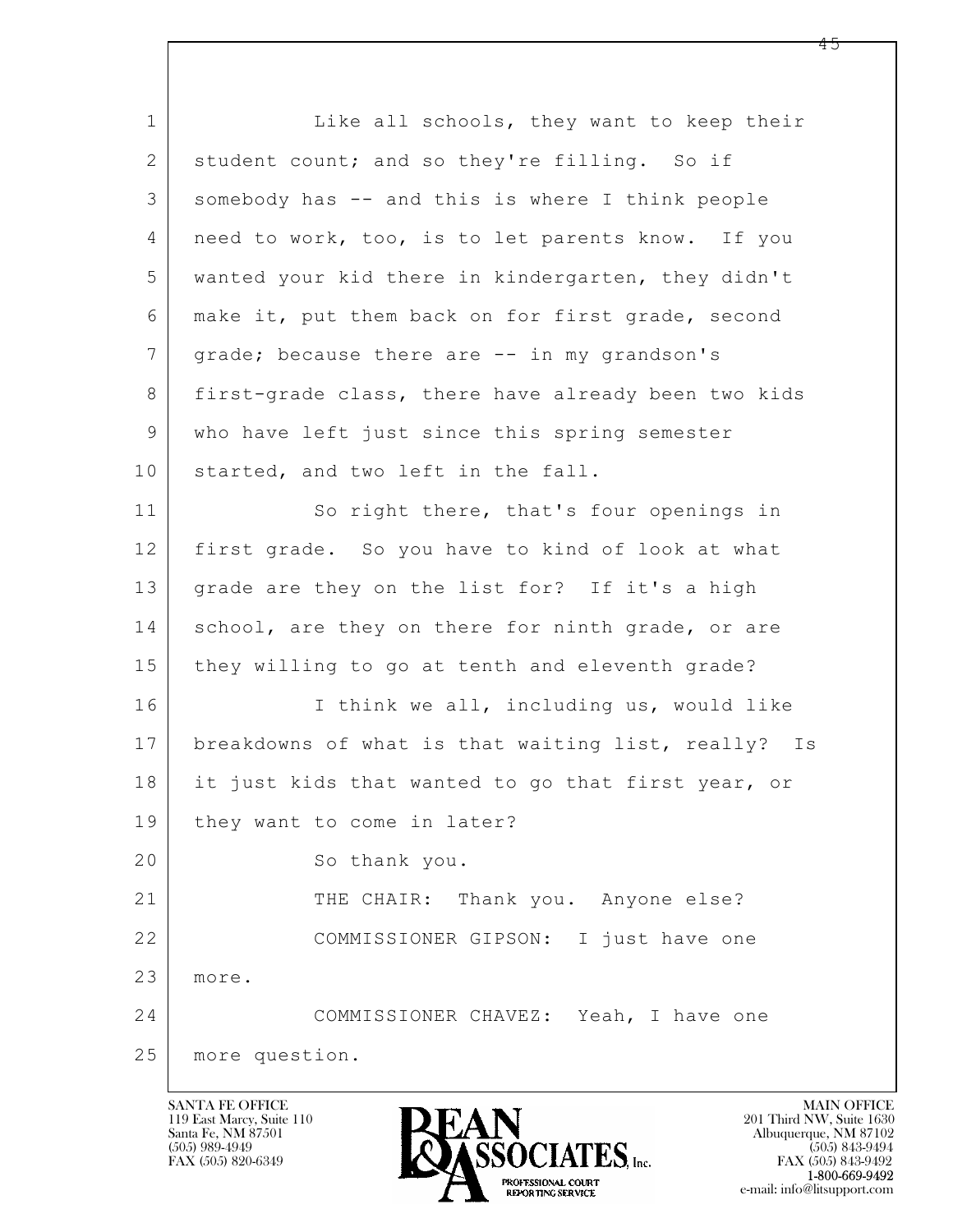$\mathbf{L}$  1 THE CHAIR: Oh. Commissioner Chavez, go 2 ahead. A voice. 3 COMMISSIONER CHAVEZ: I -- Bellwether 4 | Education Partners is traded on the stock market; 5 correct? 6 MR. HINDMAN: No, they're not -- they're a  $7 | 501(c)(3)$ . 8 COMMISSIONER CHAVEZ: Okay. So they're 9 | not traded on the stock market? 10 MR. HINDMAN: No. If you Google "990 11 Finder," you can look up Bellwether Education 12 Partners and find their 990. 13 COMMISSIONER CHAVEZ: Okay. So can you 14 tell me which, if any, of the for-profit charters 15 around the country you have a relationship with or 16 work with? 17 MR. HINDMAN: None. 18 COMMISSIONER CHAVEZ: All right. Thank 19 you. 20 THE CHAIR: Thank you. 21 Commissioner Gipson? 22 | COMMISSIONER GIPSON: I just was 23 wondering, now that your time line has been kind of 24 done away with, when are you anticipating you could 25 possibly start to offer seed money, or whatever

119 East Marcy, Suite 110<br>Santa Fe, NM 87501

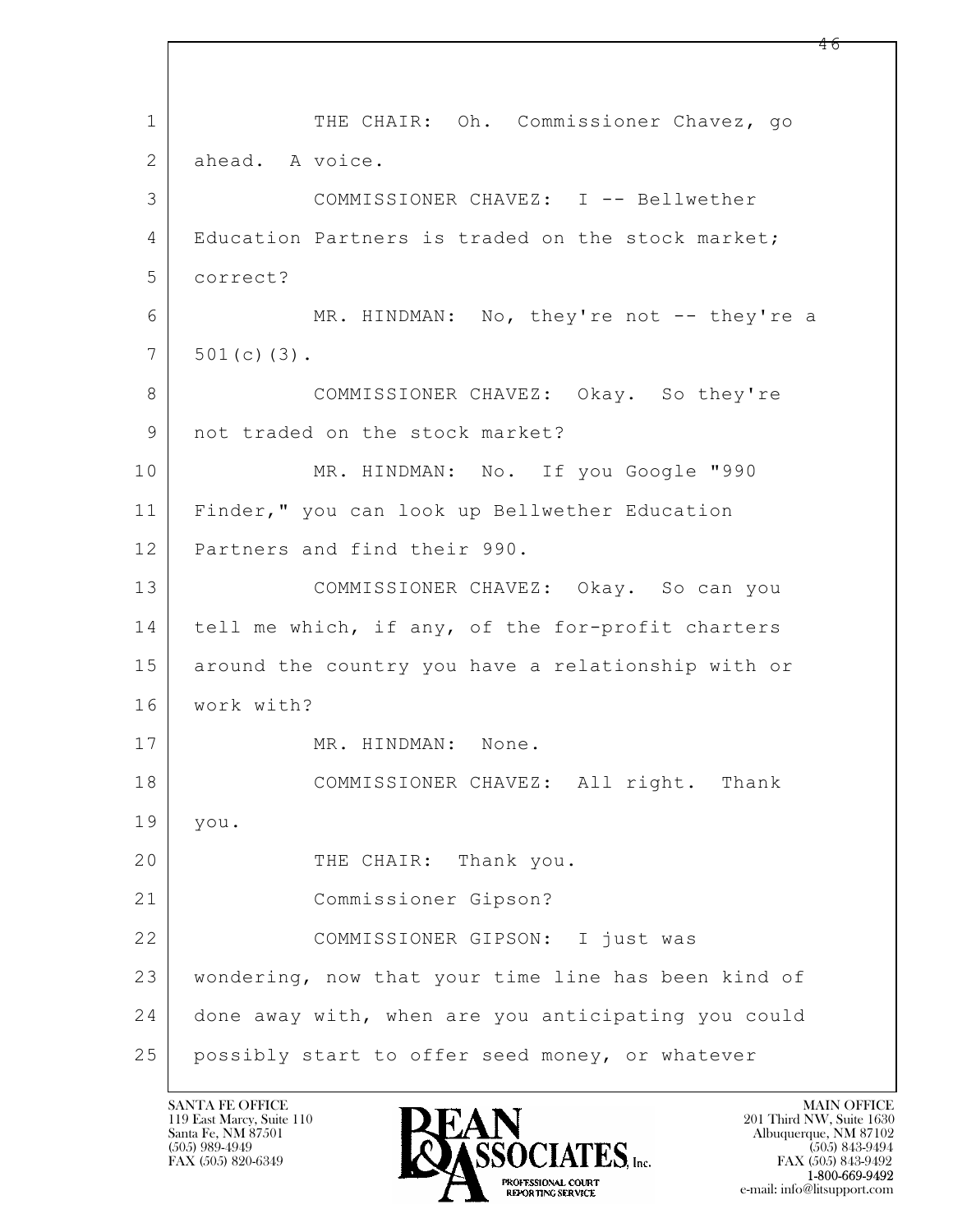$\mathbf{L}$  1 support, for applications for new applicants? 2 MR. HINDMAN: Yeah. So we can -- we can 3 start with that work right now. In terms of having 4 a huge scope of it, I mean, that's obviously, you 5 know, more -- more limited. But getting a few folks 6 off the ground, like, we could definitely start that 7 | work this year. 8 COMMISSIONER GIPSON: You've got seed 9 | money. 10 MR. HINDMAN: Yeah. For this year, yes, 11 definitely. 12 COMMISSIONER GIPSON: So how many 13 | schools -- of course, the application process is 14 closed for this -- 15 MR. HINDMAN: Yeah, exactly. 16 COMMISSIONER GIPSON: -- for this -- how 17 many schools do you -- would you feel comfortable 18 with being able to support? 19 MR. HINDMAN: That's a good question. And 20 what I'm doing is I'm meeting with -- so what I 21 | really need an understanding of -- and this is 22 something that wasn't in the Bellwether report -- I 23 have a fairly good idea of it -- but it's just 24 | what -- what are the costs for what these schools 25 would need; right?

119 East Marcy, Suite 110<br>Santa Fe, NM 87501

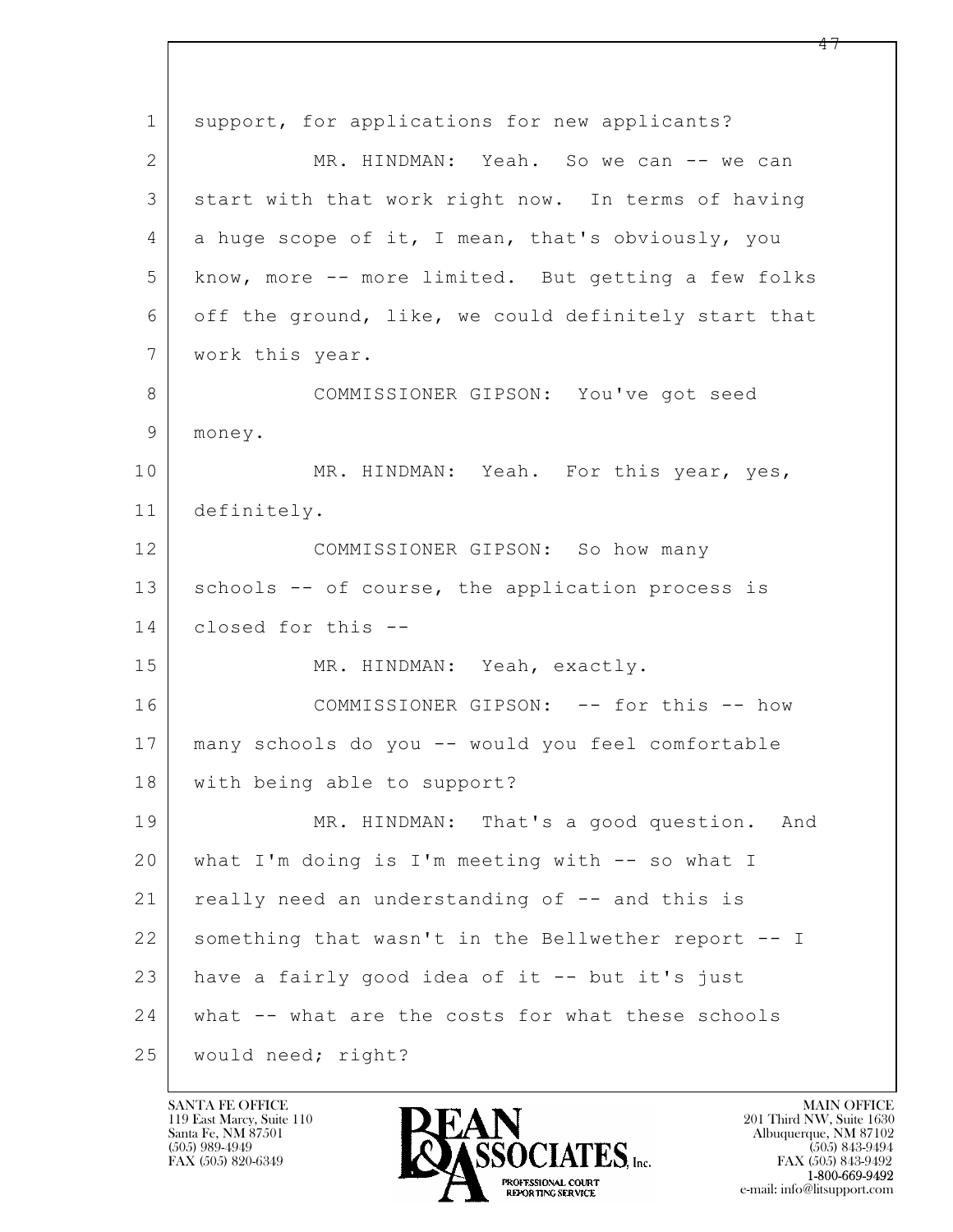1 So is it a facility? Is it a six-month 2 hire for a principal? Like, that's the type of 3 information that I'm actually gathering right now, 4 so I could determine what those costs are. The way 5 that it's been framed in other -- you know, so there 6 are 15 or so kind of similar organizations that are 7 doing similar type of work, and they always frame it 8 in a dollars-per-student number.

9 But, like, that, to me, doesn't seem to 10 | work all that well; because, you know, a higher --11 cost for personnel, for example, is very different 12 than the cost of facilities. So, yeah. So I'm 13 happy to speak more about that, like, when I have 14 that information. But that's exactly what I'm doing 15 | right now is figuring out, you know, can I determine 16 | kind of what an average cost looks like, and then, 17 you know, see what we need for funding, see what we 18 have for funding, and then that's what determines 19 the seat numbers. 20 COMMISSIONER GIPSON: Okay. 21 MR. HINDMAN: Yeah. 22 COMMISSIONER TOULOUSE: Mr. Chair, one 23 final question, and then I'm through.

 $\mathbf{L}$  24 THE CHAIR: Commissioner Toulouse? 25 COMMISSIONER TOULOUSE: Do you think you

119 East Marcy, Suite 110<br>Santa Fe, NM 87501

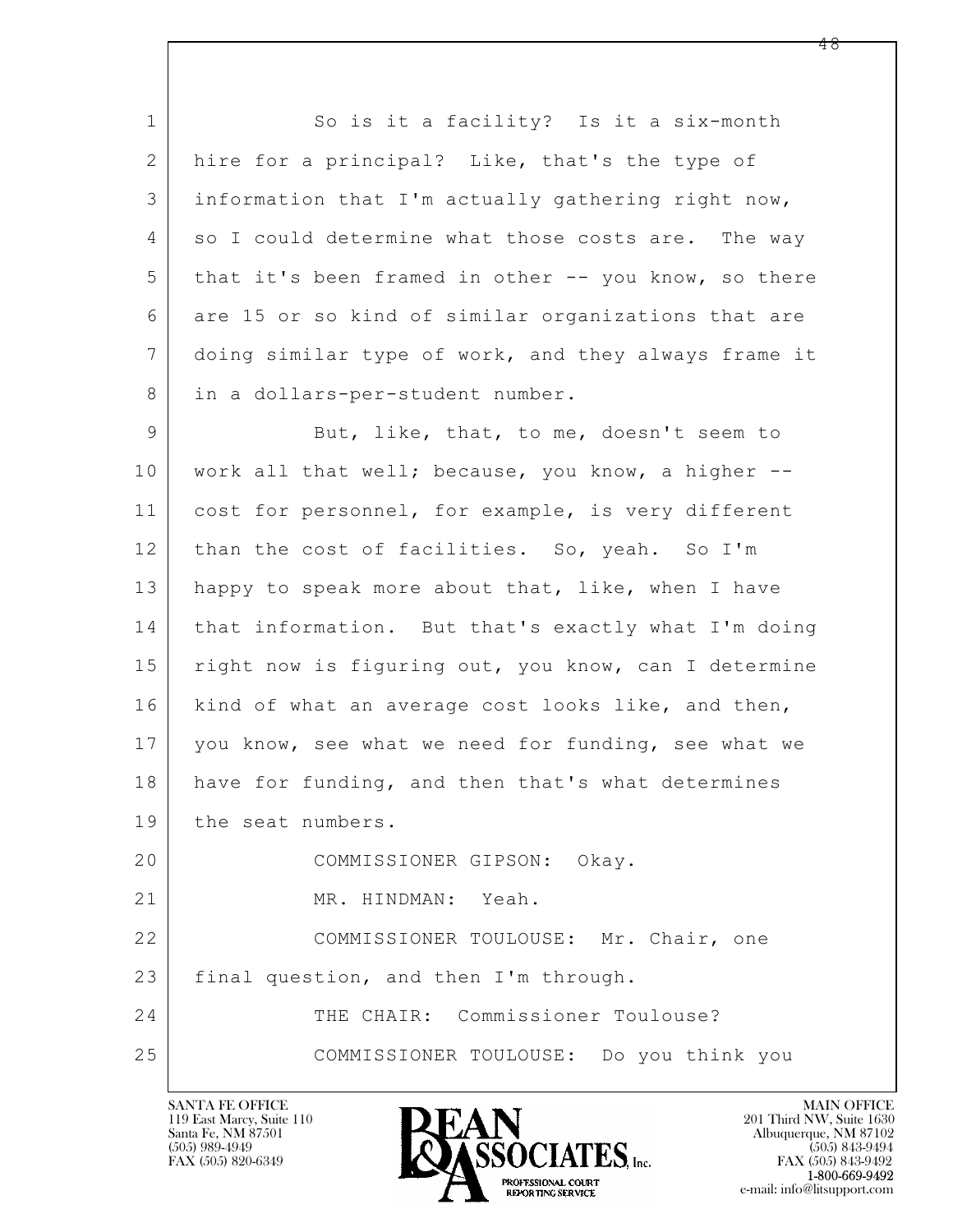$\mathbf{L}$  1 might be involved with any of the applications we 2 received this January? 3 MR. HINDMAN: No, I haven't spoken with 4 anybody who's -- 5 COMMISSIONER TOULOUSE: Not even the 6 Masons in Gallup? 7 | MR. HINDMAN: Patrick's on my board; so 8 | we're definitely not, like --9 COMMISSIONER TOULOUSE: Okay. Because 10 they, you know, have applied for a school. You're 11 not involved in that one? 12 MR. HINDMAN: No. No. That would be a 13 conflict of interest. And I don't want to be 14 involved in it. 15 | COMMISSIONER TOULOUSE: Thank you. 16 THE CHAIR: Anything else? Because I have 17 | some stuff, if everyone else --18 COMMISSIONER PERALTA: Go ahead. 19 THE CHAIR: I have a couple of questions; 20 but then you said something in one of your answers. 21 You've assured us twice now that Bellwether doesn't 22 have anything to do with this. But in one of your 23 answers, you mentioned someone that's with 24 Bellwether that's an operator of a charter school. 25 | That's what you said. When you said that, I got a

119 East Marcy, Suite 110<br>Santa Fe, NM 87501



FAX (505) 843-9492 e-mail: info@litsupport.com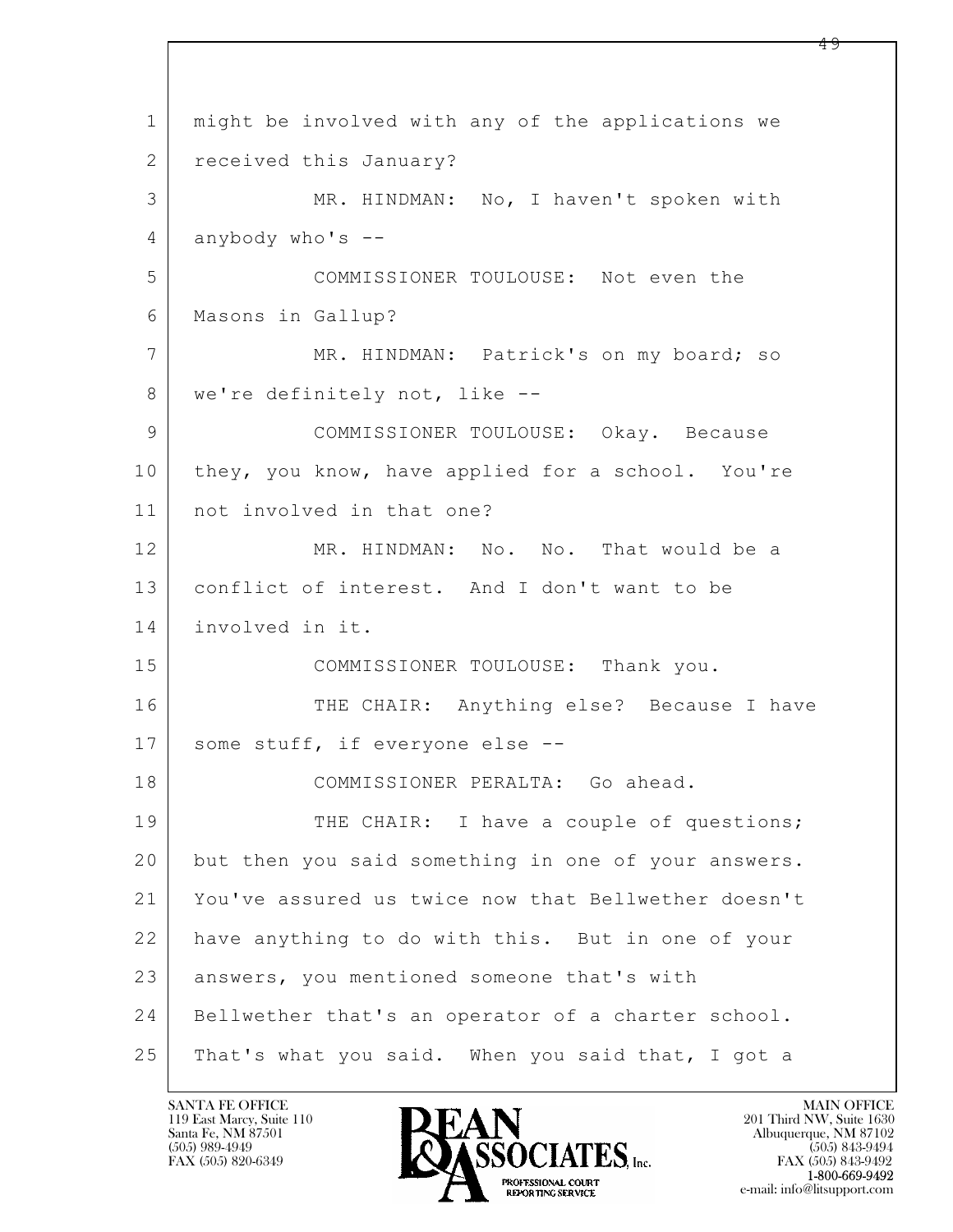$\mathbf{L}$  1 twinge. 2 MR. HINDMAN: No, sorry. So Bellwether 3 does -- it's a -- it's like a McKenzie. I guess 4 that would be the best known consulting firm. So 5 they do consulting for education. Then if someone 6 hires them to look for an ED, they do that. 7 THE CHAIR: Okay. Thank you for 8 clarifying that, because I think you'll remember, 9 I'm one of them that raised the issue of an 10 out-of-state group with you --11 MR. HINDMAN: Yeah, exactly. 12 THE CHAIR: -- when I had a conversation 13 | with you. And I am concerned about that; because 14 somebody from some -- back East coming in and 15 telling us folks out here how we've got to slice the 16 | pie and everything -- we've got a pretty good grip 17 on it, we think. But anyway -- so I was one of 18 those that was concerned about that. 19 Now to my questions. You mentioned 20 | support a couple of times. But define your 21 definition of how you're going to actually support 22 either applicants or existing schools. Can you do 23 that for me? 24 MR. HINDMAN: Yeah. Good question. So 25 financial support, and then technical support in

119 East Marcy, Suite 110<br>Santa Fe, NM 87501

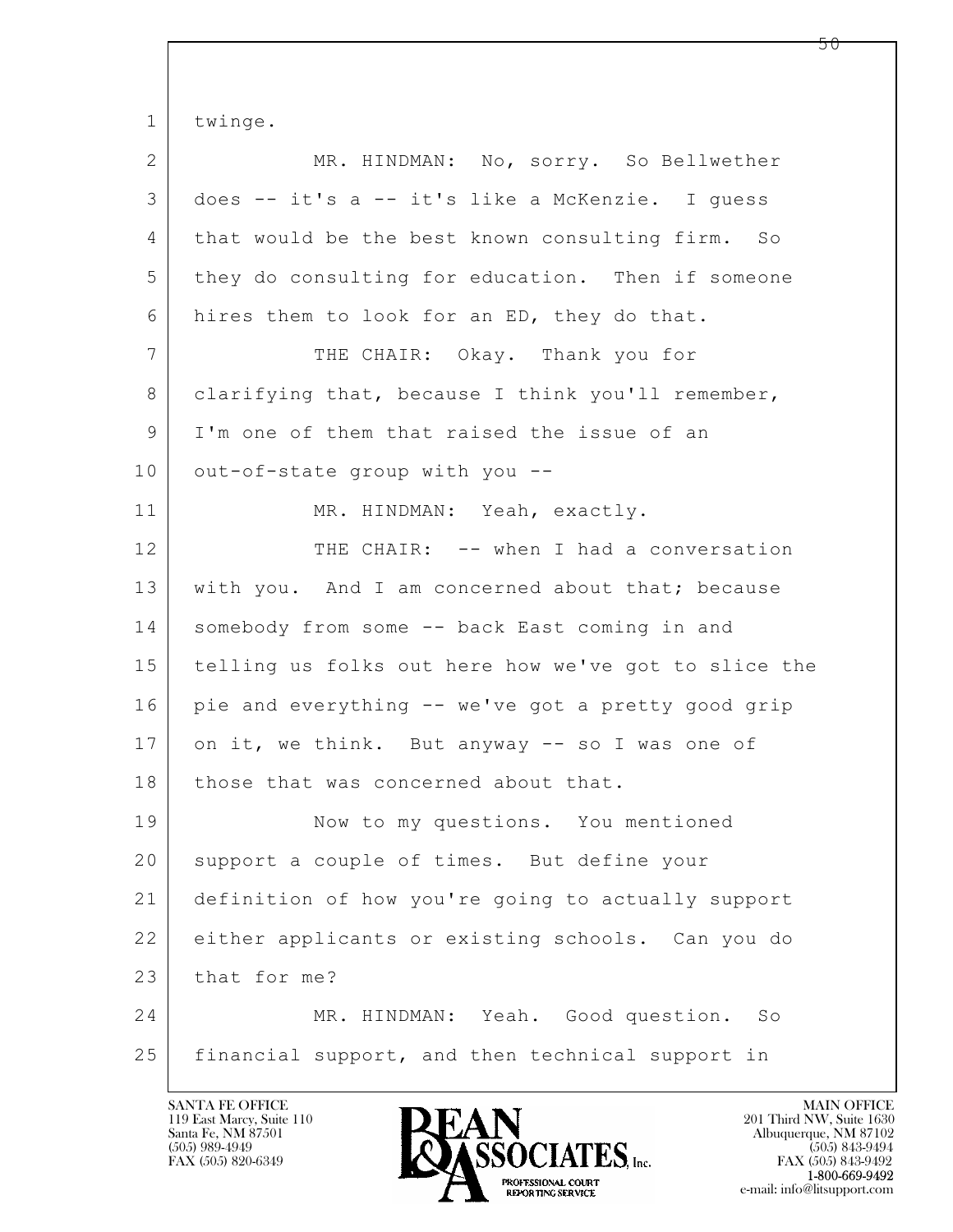$\mathbf{L}$  1 terms of whether the application writing, whether it 2 would be -- you know, my background is in finance 3 and operations; so, like, in how do you grow an 4 organization, in those respects. And then when I 5 think about who I would need to hire or who I would 6 at least need to have consult, you know, it would be 7 folks with a background in how do you -- how do you 8 | grow either a school -- grow grades or grow a new 9 school; you know, what does the academic piece look 10 like? And I would work with somebody who has that 11 experience in doing it. 12 There are quite a few organizations. I 13 don't -- there may be one in New Mexico; but there 14 are, you know, folks nationally who have put out --15 you know, it's all open source -- put out all of the 16 | materials on that. And they have -- they have 17 literally just sent me everything and offered to 18 provide support if I needed that type of support. 19 But, yeah, I mean, the two big pieces of 20 it are -- would be -- would be finance; and then it 21 would be, "What do you need help with on the -- on  $22$  the application side or on the  $-$ - the 23 opening-a-new-school side?" 24 THE CHAIR: Okay. Thank you. 25 MR. HINDMAN: Yeah.



FAX (505) 843-9492 e-mail: info@litsupport.com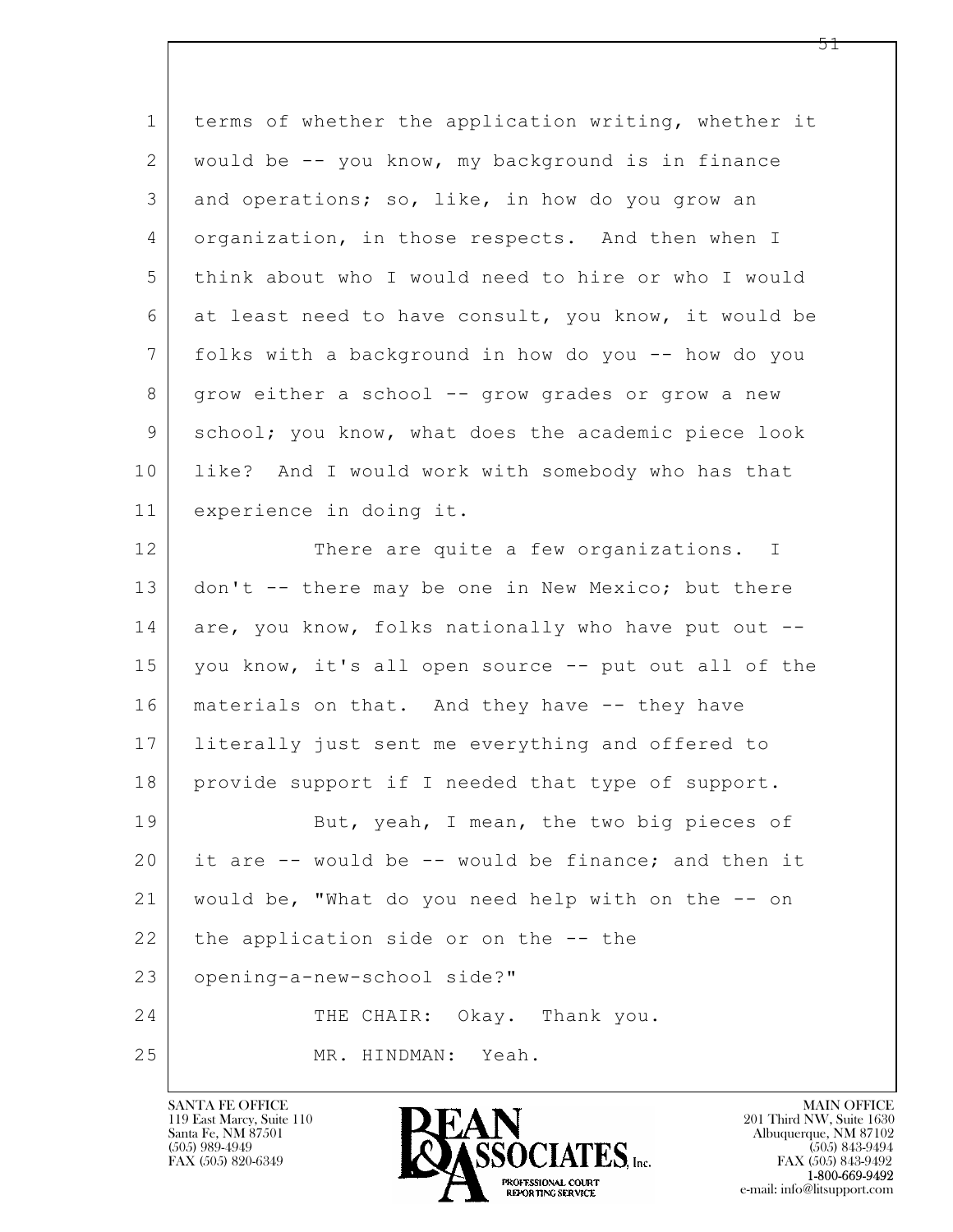$\mathbf{L}$  1 THE CHAIR: And you've already had several 2 questions on the start-up funding. But the thing 3 that occurred to me, when you said as a private 4 organization, you're going to be providing funds to 5 charter schools, some of our charter schools in this 6 state have their own nonprofit foundation that raise 7 money strictly for their own school. I'm not aware 8 of a lot of private organizations in New Mexico that 9 are doing what you're proposing to do that are 10 | handing out money to our local charter schools. 11 Is there a legal issue with that? Is that 12 legal in New Mexico, or -- 13 | MR. HINDMAN: So we're a nonprofit. We'll 14 be a 501(c)(3). Like, the best parallel, actually, 15 would be a Kellogg, for example, a foundation that 16 gives money to a school. It's pretty similar to 17 | that. 18 | So, yeah, we're applying for our 501(c)(3) 19 at this point. Like I said, it's approved in 20 New Mexico. The next step is the federal approval. 21 | So no, we're a nonprofit organization. 22 THE CHAIR: I'm not sure how those 23 national organizations, some, like Daniels and 24 others, the Gates Foundation and all those, do  $25$  they  $-$  will you  $-$  when you give money, does it

119 East Marcy, Suite 110<br>Santa Fe, NM 87501



 $FAX (505) 843-9492$ <br>1-800-669-9492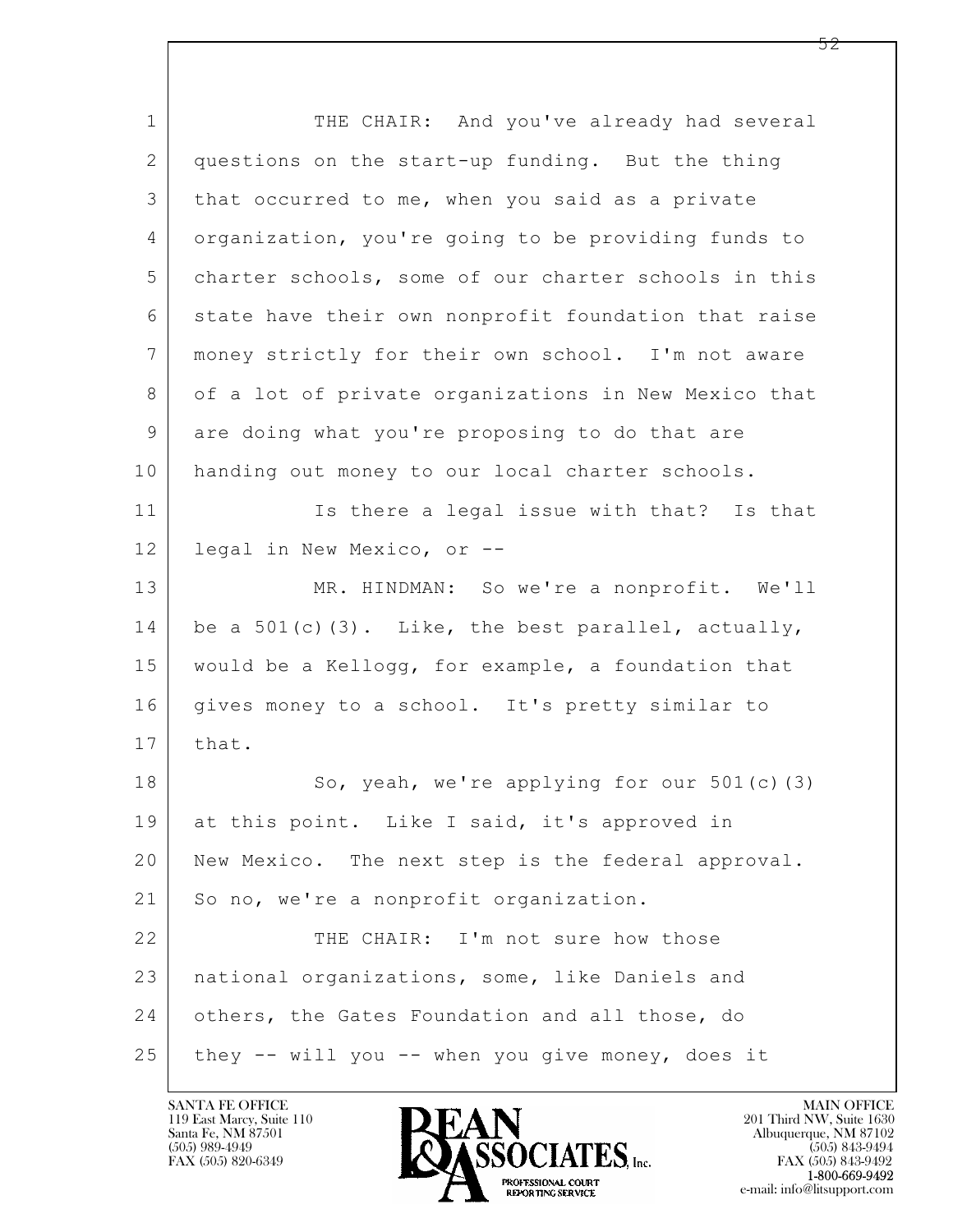| $\mathbf 1$ | come with strings attached? Or is it a gift?         |
|-------------|------------------------------------------------------|
| 2           | MR. HINDMAN: Yeah. So I think that,                  |
| 3           | like -- that can vary, as well. So I think there     |
| 4           | are -- you know, 'cause I've worked with             |
| 5           | organizations that have actually received these      |
| 6           | grants. So some of them are, just, "Here's a block   |
| 7           | grant to do what you need to do," and the            |
| 8           | application process is thorough enough that there's  |
| $\mathsf 9$ | vetting to the point that, you know, there's trust   |
| 10          | that you'll do what you need to do with the money.   |
| 11          | And then others, there are milestone                 |
| 12          | markers that you had to hit; like, I'm much more     |
| 13          | inclined to having those milestones that you have to |
| 14          | reach in order to have continued funding. But        |
| 15          | because if you're just giving money to folks and     |
| 16          | they're not using it well, it doesn't seem to make a |
| 17          | whole lot of sense.                                  |
| 18          | THE CHAIR: And I also had noted that                 |
| 19          | number of 30 schools. The history of the charter     |
| 20          | school movement in this state, I think the first     |
| 21          | charter school in this state opened up in either '91 |
| 22          | or '92. And 24 years later, we have approximately    |
| 23          | 101 or 102 schools.                                  |
| 24          | You would be proposing to add 30 percent             |
| 25          | to that in just the coming years. And it didn't      |
|             |                                                      |

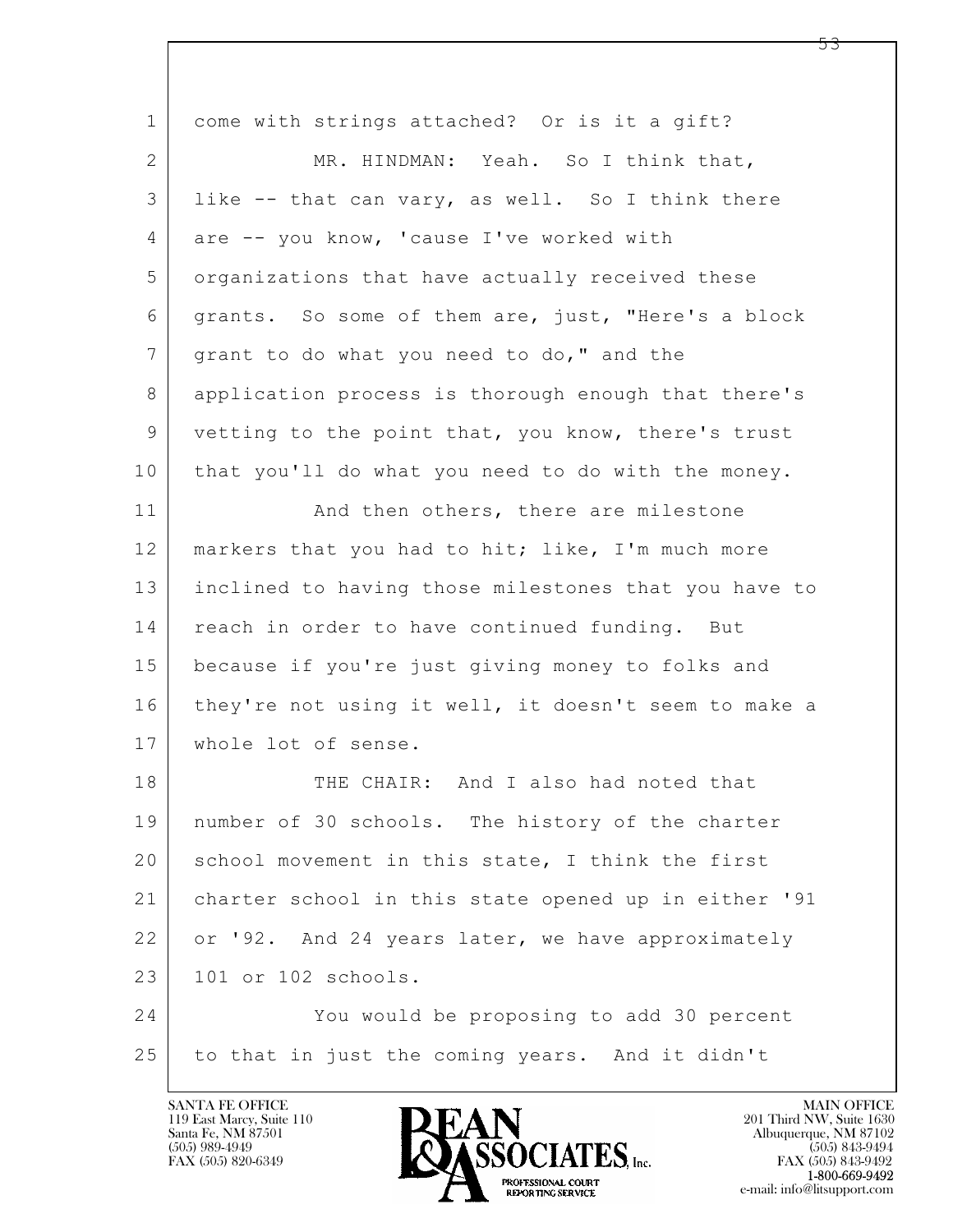$\mathbf{L}$  1 sound realistic to me. And you may not be aware, 2 there are statutory limits on how many charter 3 schools can open in New Mexico. Right now, it's 15 4 in any given year, and 75 over a five-year period. 5 That would tend to also inhibit something like that, 6 unless you were going to crowd everybody else out of 7 | the application market. 8 I'm intrigued by your helping them with 9 applications; but I haven't thought of a useful 10 question yet. When I think of it, I'm going to ask 11 you about it. 12 MR. HINDMAN: Fair enough. 13 THE CHAIR: Here again, they can get any 14 help they want from any source and would welcome it. 15 MR. HINDMAN: Yeah, exactly. 16 THE CHAIR: I'm not bothered by it. But I 17 am intrigued by it. I can't think of anything else. 18 Does anyone else have any follow-up? 19 Commissioner Ambruster? 20 COMMISSIONER ARMBRUSTER: Just to do what 21 you were saying. So your goal is to open up more 22 charter schools. And I'm wondering if money might 23 not be better spent improving the schools who are 24 struggling. 25 | MR. HINDMAN: So the goal is actually to

119 East Marcy, Suite 110<br>Santa Fe, NM 87501

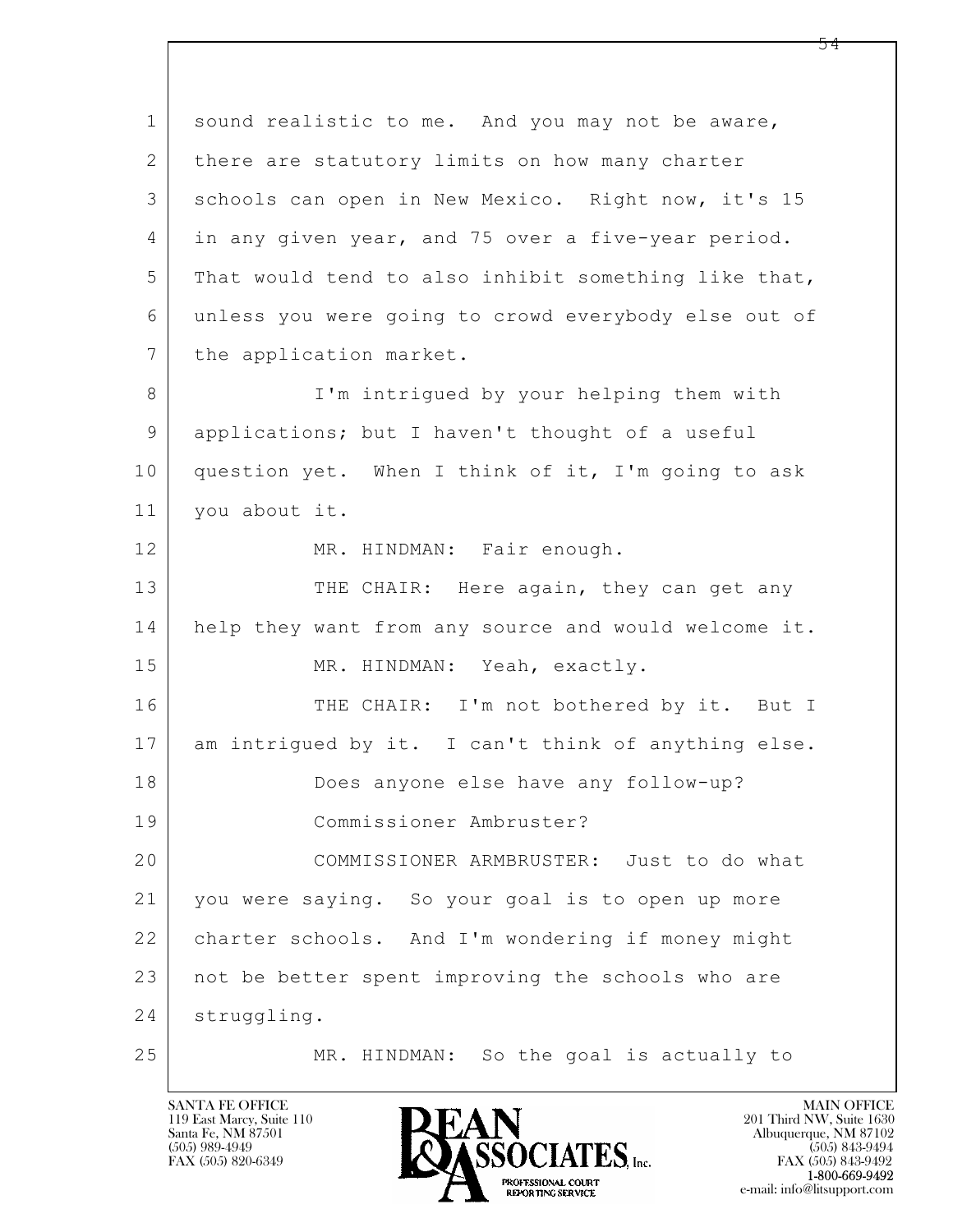$\mathbf{L}$  1 create more high quality school seats, which could 2 include helping schools that are struggling. So I 3 deliberately framed it -- so you can frame it in a 4 number of ways. 5 You can say, you know, you guys -- you can 6 say 30 schools; right? Or you can frame it as, 7 like, how many kids are you actually serving? 8 Extreme hypothetical: What if you have 9 one school that served 5,000 kids -- right? -- or 10 one that served ten? I wouldn't want to have 11 30 schools that were all serving 15 kids. 12 Yeah. So the goal is actually -- I think 13 about it more in terms of students served than 14 actual schools opened. 15 | I think -- I mean, I was -- so I was 16 involved in turn-around work. That was my 17 background. I was part of a turn-around school 18 district that was run by the state. That is a -- in 19 my opinion, a highly coordinated effort that needs 20 to take place among probably three or four different 21 stakeholders. 22 And frankly, like, that's not happening 23 right now in New Mexico. And the amount of money 24 needed to do that is going to be way more than -- 25 than this organization will ever have.

119 East Marcy, Suite 110<br>Santa Fe, NM 87501

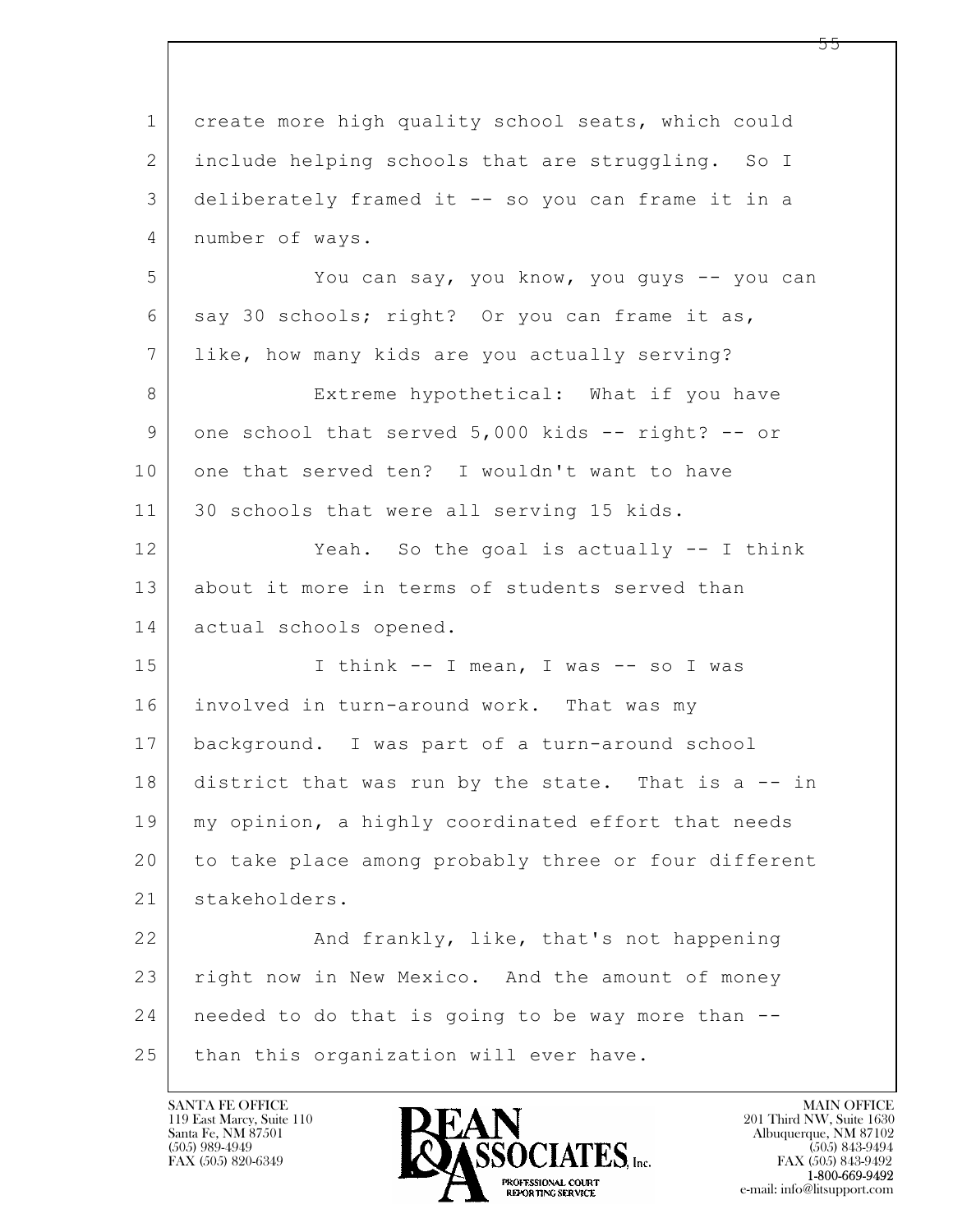| $\mathbf{1}$ | COMMISSIONER ARMBRUSTER: I'm sorry.                 |
|--------------|-----------------------------------------------------|
| 2            | THE CHAIR: Is that it? Anything else?               |
| 3            | Well, I want to thank you for taking the            |
| 4            | time. You are interested in high-quality schools.   |
| 5            | Well, that's what we're interested in. And we've    |
| 6            | spent the last seven years, while I've been on this |
| 7            | Commission, trying to get to that point.            |
| 8            | We're talking the same language. We may             |
| 9            | not be talking the same highway to get there; but   |
| 10           | we're talking the same language, because everybody  |
| 11           | sitting here in this room today wants high-quality  |
| 12           | schools, and every parent in this state wants       |
| 13           | high-quality schools, whether it's charter schools  |
| 14           | or public schools. We're all talking the same       |
| 15           | language.                                           |
| 16           | We may not always agree on how we're going          |
| 17           | to get there. And there's probably a variety of     |
| 18           | ways you can get there. We -- I was reassured that  |
| 19           | you don't want to compete with the Coalition, the   |
| 20           | Coalition established here. And I'm glad to hear    |
| 21           | that. I'm glad to hear that you met with them, and  |
| 22           | you've now met with us, and you're meeting with     |
| 23           | other people.                                       |
| 24           | I suspect at some point, this Commission            |
| 25           | probably would like to see a list of your board     |

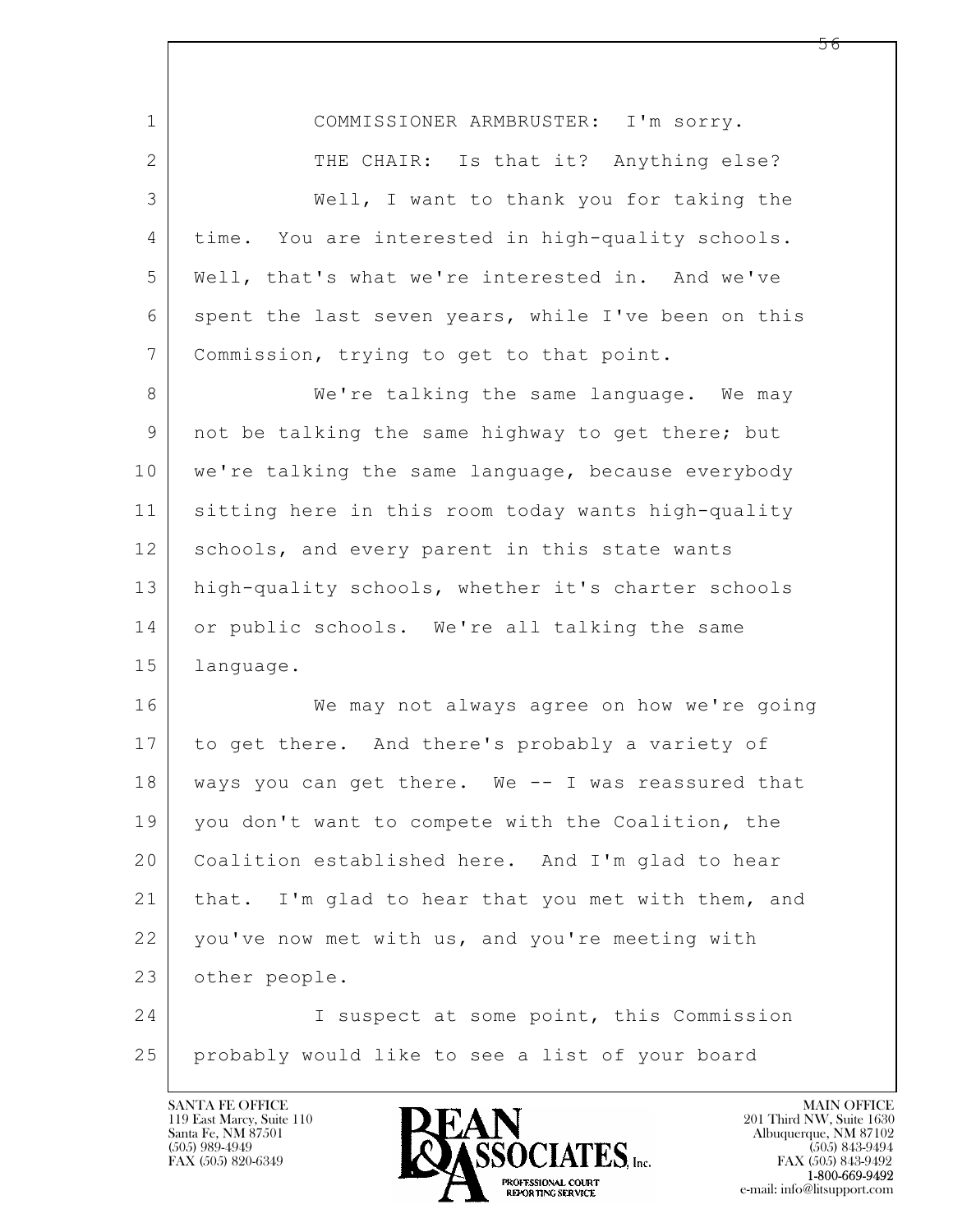$\mathbf{L}$  1 members with some of their expertise and stuff. I 2 assume they're not going to do this anonymously. 3 MR. HINDMAN: No. That's all part of our 4 application. So it'll be publicly available, 5 anyway. 6 THE CHAIR: When that's available, you 7 might bring it to the Charter School Division or 8 something, send it to them. We'd appreciate that. 9 But thank you for taking the time, and 10 thank you for your commitment. And it's going to be 11 an interesting experiment to see how it plays out. 12 MR. HINDMAN: I appreciate it, 13 Commissioner Bergman. Thank you. 14 THE CHAIR: Anything else? Thank you, 15 | Mr. Hindman. Thank you for being here today. 16 Actually, I see straight-up 10:00. Take a 17 | comfort break, exactly ten minutes, folks. If 18 | you're not here at ten after, you're going to be 19 shot. 20 Let's take a ten-minute break, please. 21 (Recess taken, 10:00 a.m. to 10:10 a.m.) 22 THE CHAIR: All right. I will call us 23 back into session. I will note that temporarily, 24 Commissioner Gipson is out of the room. Before I  $25$  start with the next agenda item, I would like to

119 East Marcy, Suite 110<br>Santa Fe, NM 87501



FAX (505) 843-9492 e-mail: info@litsupport.com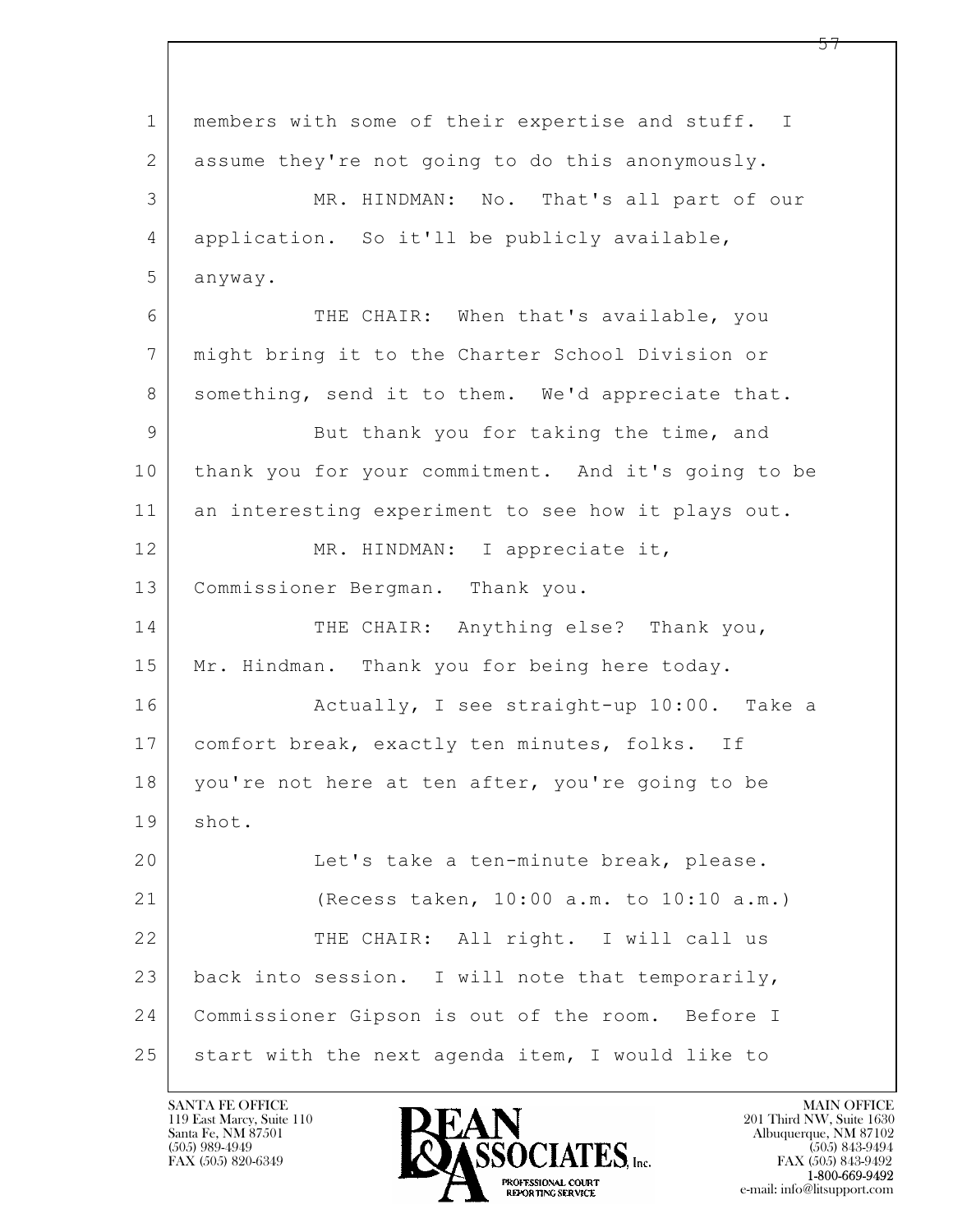$\mathbf{L}$  1 remind everybody that is in the room today, if you 2 wish to speak in our Open Forum, and you have not 3 signed up, there is a list out in the lobby out 4 there. Please go and sign up on that list so you'll 5 be given your opportunity at the appropriate time. 6 We are on Agenda Item No. 5, Discussion 7 and Possible Action on Charter School Amendments. 8 Item A is Aldo Leopold Charter School. I 9 would ask them if their representative is here. 10 Come down front. 11 Director Poulos, when you're ready, if 12 | you'll present this to us, please. 13 | MS. POULOS: Chairman Bergman, 14 Commissioners, Aldo Leopold Charter School has 15 requested to add a facility to their charter. They 16 would continue utilizing the current facility for 17 | their high school students, and they would be adding 18 a facility just a couple of miles, or a half-mile 19 down the street, to serve their students in Grades 6 20 through 8. They have recognized that the approval 21 should be conditional on meeting all of the facility 22 requirements. And we have provided motion language 23 for you. 24 THE CHAIR: And do you have a 25 recommendation?

119 East Marcy, Suite 110<br>Santa Fe, NM 87501



 $FAX (505) 843-9492$ <br>1-800-669-9492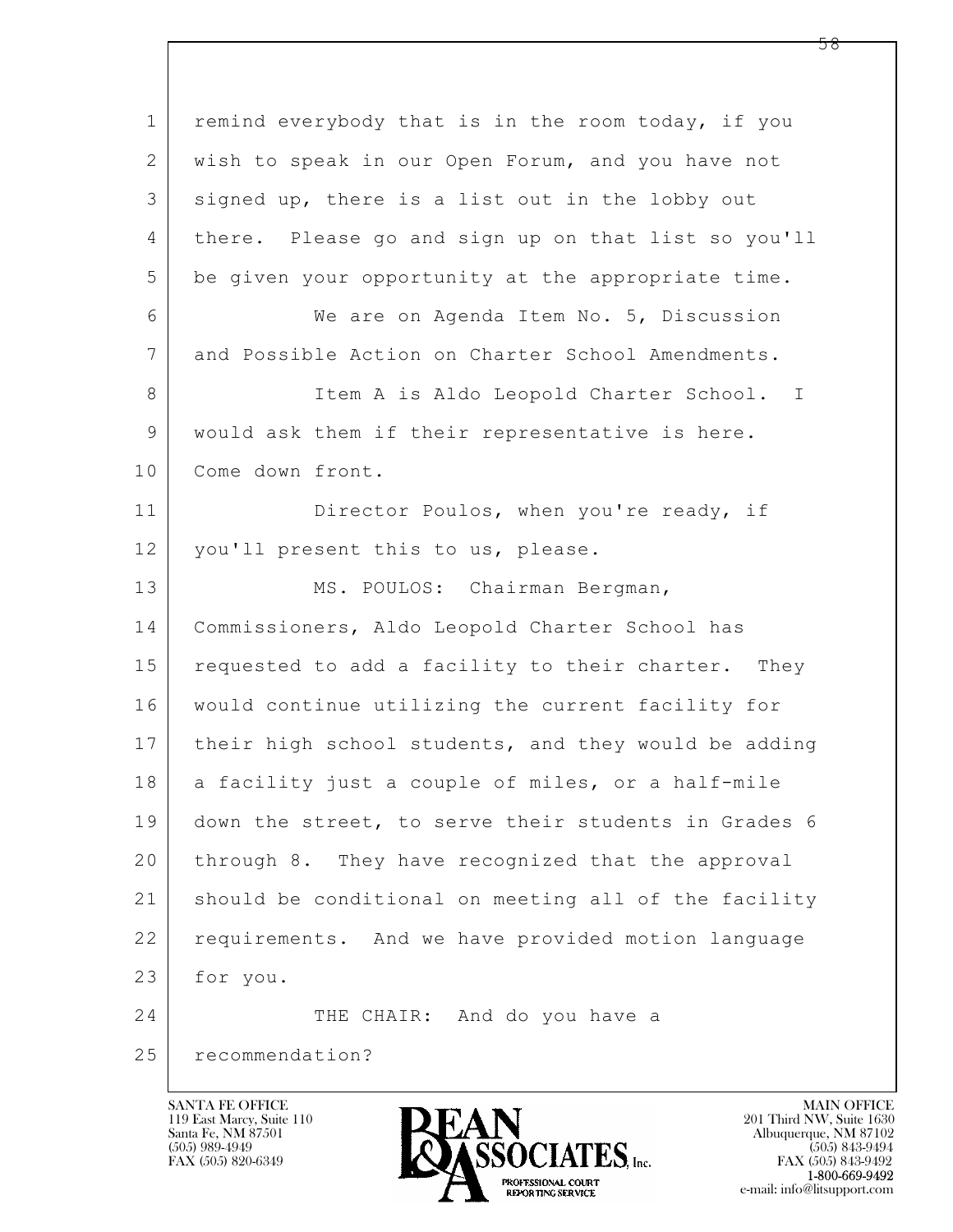$\mathbf{L}$  1 MS. POULOS: I can't see any reason that 2 | you would deny this. 3 THE CHAIR: Thank you, Director Poulos. 4 Go ahead. Please identify yourself and 5 your school, and then proceed. 6 | MR. AHNER: My name is Eric Ahner from 7 Aldo Leopold Charter School. Good morning, members 8 of the Commission. 9 Two years back, I sat in front of you 10 seeking for permission to look at a new location for 11 a charter school. And through no short measure, we 12 have a parent of a senior who's willing to finance 13 and reconfigure his former restaurant space to 14 become our new middle-school facility, hopefully. 15 | It's located probably less than a half-mile away, 16 probably about a third of a mile away, walking 17 distance between our two schools. And we're hopeful 18 | that we can get this up and going quickly. 19 THE CHAIR: Thank you. Are there any 20 questions for the school today about this amendment? 21 Commissioner Shearman? 22 COMMISSIONER SHEARMAN: I know we talked 23 with you not very long ago. And you said you were 24 looking for another facility. Tell me your grade 25 | levels and the history of those grade levels.

119 East Marcy, Suite 110<br>Santa Fe, NM 87501

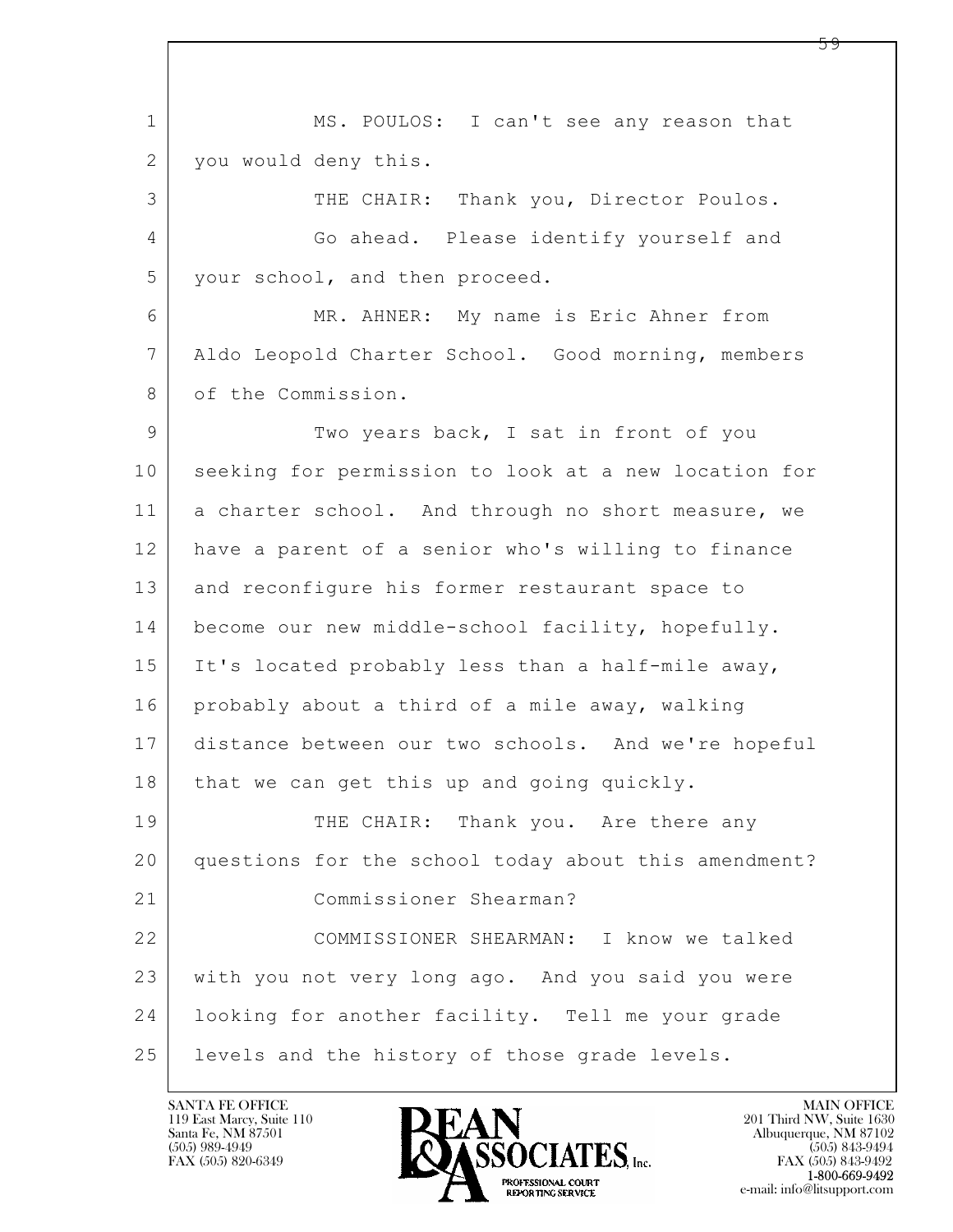$\mathbf{L}$  1 MR. AHNER: Sure. We are in our eleventh 2 year. And when we began our charter, we were 3 serving nine through 12. Three years ago, you 4 approved an amendment to expand a sixth, seventh, 5 eighth, in addition to high school; so we're six 6 through 12. 7 COMMISSIONER SHEARMAN: So that was three 8 years ago. 9 MR. AHNER: Correct. 10 COMMISSIONER SHEARMAN: Okay. Do we have 11 governance council minutes? 12 THE CHAIR: Yeah; but they are draft 13 minutes. When we get to the motion, we will have to 14 identify they will have to provide actually the 15 official minutes, when they're available, to CSD. 16 MS. SHEARMAN: Are those in there? Pardon 17 | me, Mr. Chairman. 18 THE CHAIR: Go ahead. 19 COMMISSIONER SHEARMAN: Does it say 20 whether the governing council approved this request 21 | for a new facility? 22 COMMISSIONER TOULOUSE: Yes, right here. 23 COMMISSIONER SHEARMAN: Okay. So if I 24 might just ask one more question? 25 | Right now, you have all grades in the

119 East Marcy, Suite 110<br>Santa Fe, NM 87501

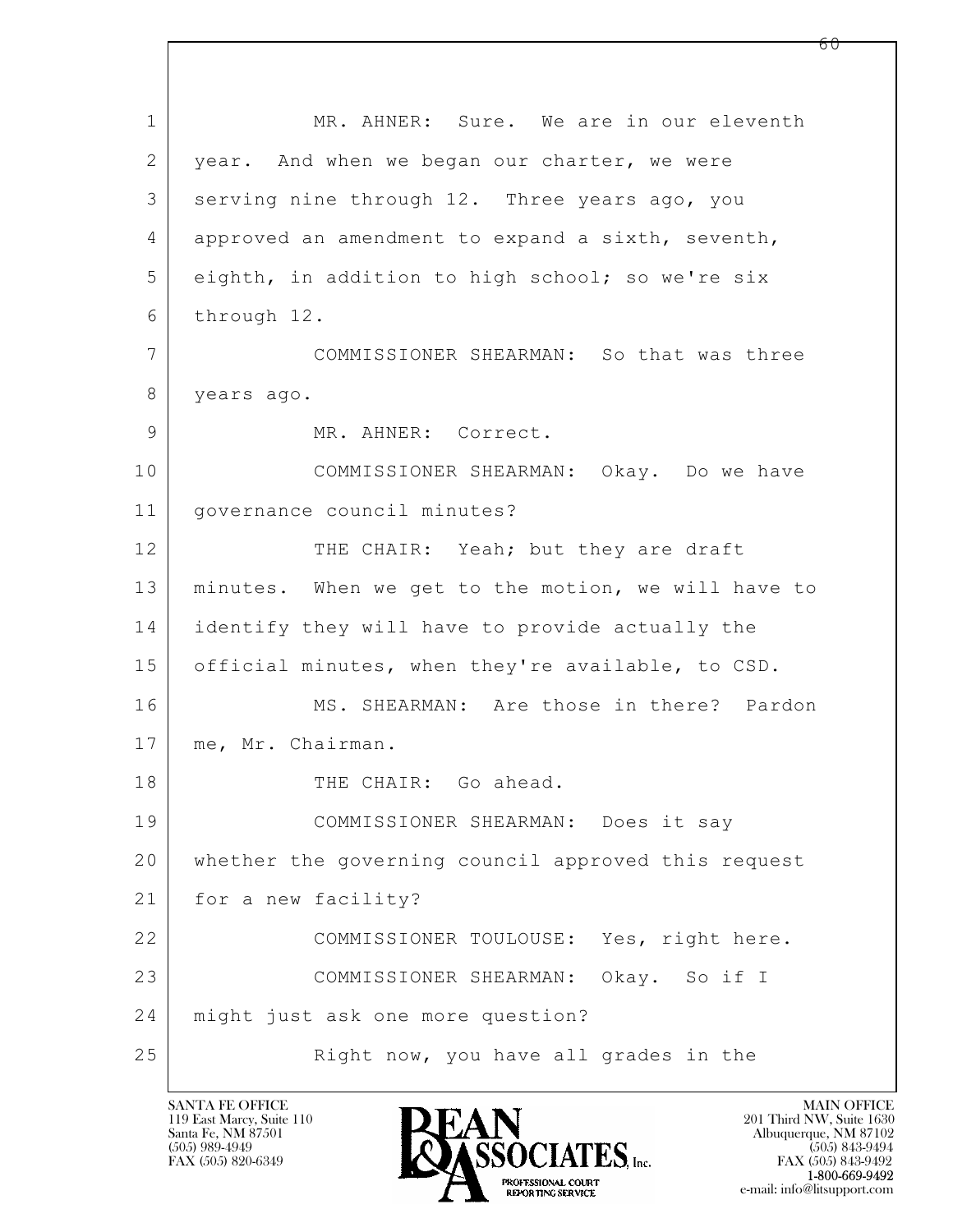1 original facility?

| $\overline{2}$ | MR. AHNER: Correct. We've had to cap the             |
|----------------|------------------------------------------------------|
| 3              | number of students we have in the facility because   |
| 4              | of a lack of space. So we've had a waiting list for  |
| 5              | the middle school for three consecutive years, and   |
| 6              | the high school is not full. So our ability to move  |
| 7              | to a new facility for the middle school will allow   |
| 8              | us to hopefully be to capacity, which was 90 for the |
| $\mathsf 9$    | middle school.                                       |
| 10             | COMMISSIONER SHEARMAN: And what is your              |
| 11             | enrollment cap?                                      |
| 12             | MR. AHNER: 210 total, in the way we wrote            |
| 13             | it in the charter, and through your approval, was 90 |
| 14             | for the middle school, 120 for the high school.      |
| 15             | COMMISSIONER SHEARMAN: And you're within             |
| 16             | that?                                                |
| 17             | MR. AHNER: Yes, ma'am.                               |
| 18             | COMMISSIONER SHEARMAN: Okay. The only                |
| 19             | other question I have, on the amendment request,     |
| 20             | under the "Rationale" section, "ALCS will continue   |
| 21             | to seek a permanent site for the high school and     |
| 22             | will contemplate expansion at the new site."         |
| 23             | Would you explain what you mean by "seek a           |
| 24             | permanent site" for the high school?                 |
| 25             | Sure. Our high school is in a<br>MR. AHNER:          |

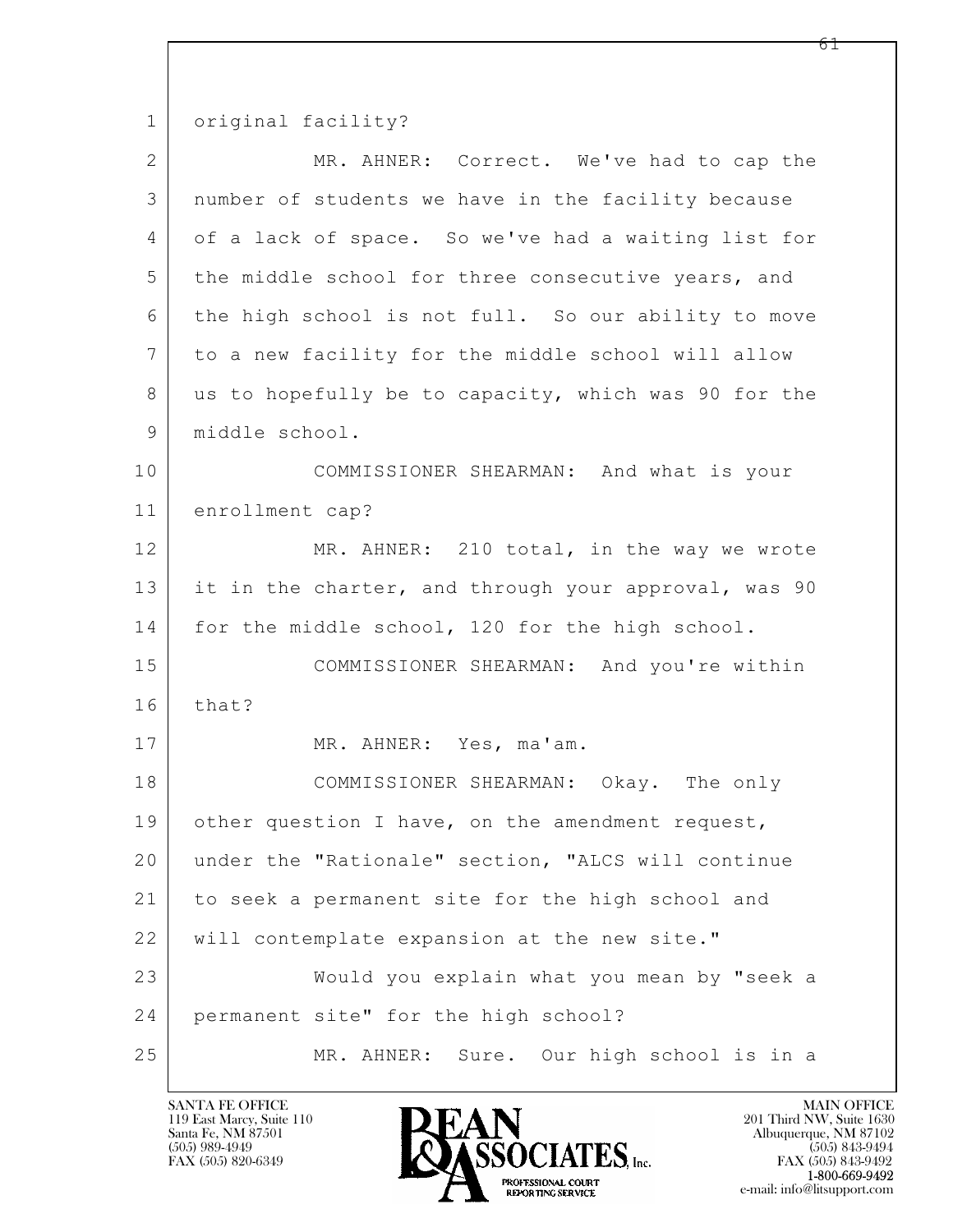$\mathbf{L}$  1 leased facility from a private owner. So we 2 certainly hope to move in the direction of having a 3 permanent facility that is through a lease-purchase 4 agreement or publicly owned. So that's something 5 that we have not been able to do. 6 The new site for the middle school is 7 about 2.2 acres; so it has enough land to 8 potentially put a high school on that property, if 9 we get that far in finding the funding and so on. 10 So our hope is to have one facility, or both 11 schools, on one piece of property in the future. 12 COMMISSIONER SHEARMAN: Okay. Thank you 13 for that. 14 MR. AHNER: Yes, ma'am. 15 | COMMISSIONER SHEARMAN: Thank you, 16 Mr. Chairman. 17 THE CHAIR: Any other questions? 18 | I would have just one, then. I don't see 19 a date. Do you anticipate being in both of these 20 buildings at the start of the next school year? Or 21 are you moving now? 22 MR. AHNER: That certainly is our hope. 23 It's an estimated three-month building project. The 24 multiple steps involved for a lease-purchase, 25 working with the private individual who's going to

119 East Marcy, Suite 110<br>Santa Fe, NM 87501

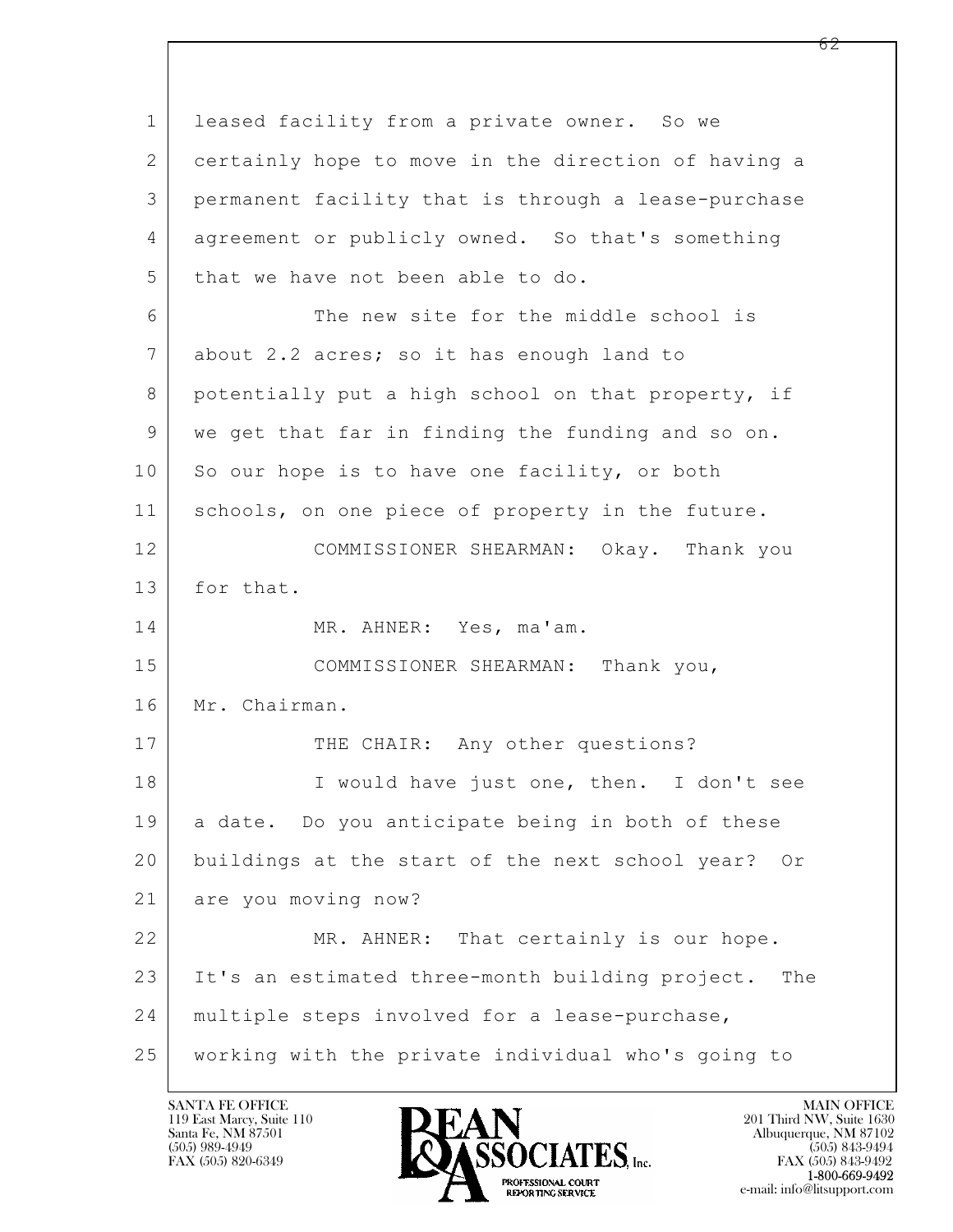$\mathbf{L}$  1 fund this for us and so on, is certainly making it 2 very, very challenging. The -- I think that this is 3 challenging as -- the original charter grant we did 4 11 years ago is a little easier; but this process is 5 unbelievably challenging, from beginning to end. 6 I hope that there's clarity in the future 7 for you and for us in how we might be able to 8 | streamline this process. 9 THE CHAIR: Absolutely. Thank you. We're 10 finding it, and new schools are finding it, the most 11 difficult aspect of their getting -- it's a problem 12 for everyone now. 13 MR. AHNER: Indeed. 14 THE CHAIR: I'm not sure there's a --15 | there's not a surplus of facilities around the state 16 that's available for schools. That's an issue I 17 | think that, at some point, somebody in Legislature 18 is going to have to address someday. How are we 19 | going to do this to keep these charter schools 20 moving forward? 21 MR. AHNER: Yes, sir. 22 THE CHAIR: Thank you. 23 Anything else, Commissioners? 24 Then I would entertain a motion. There is 25 a sample motion on your Executive Summary, if you

119 East Marcy, Suite 110<br>Santa Fe, NM 87501



<u>რ3</u>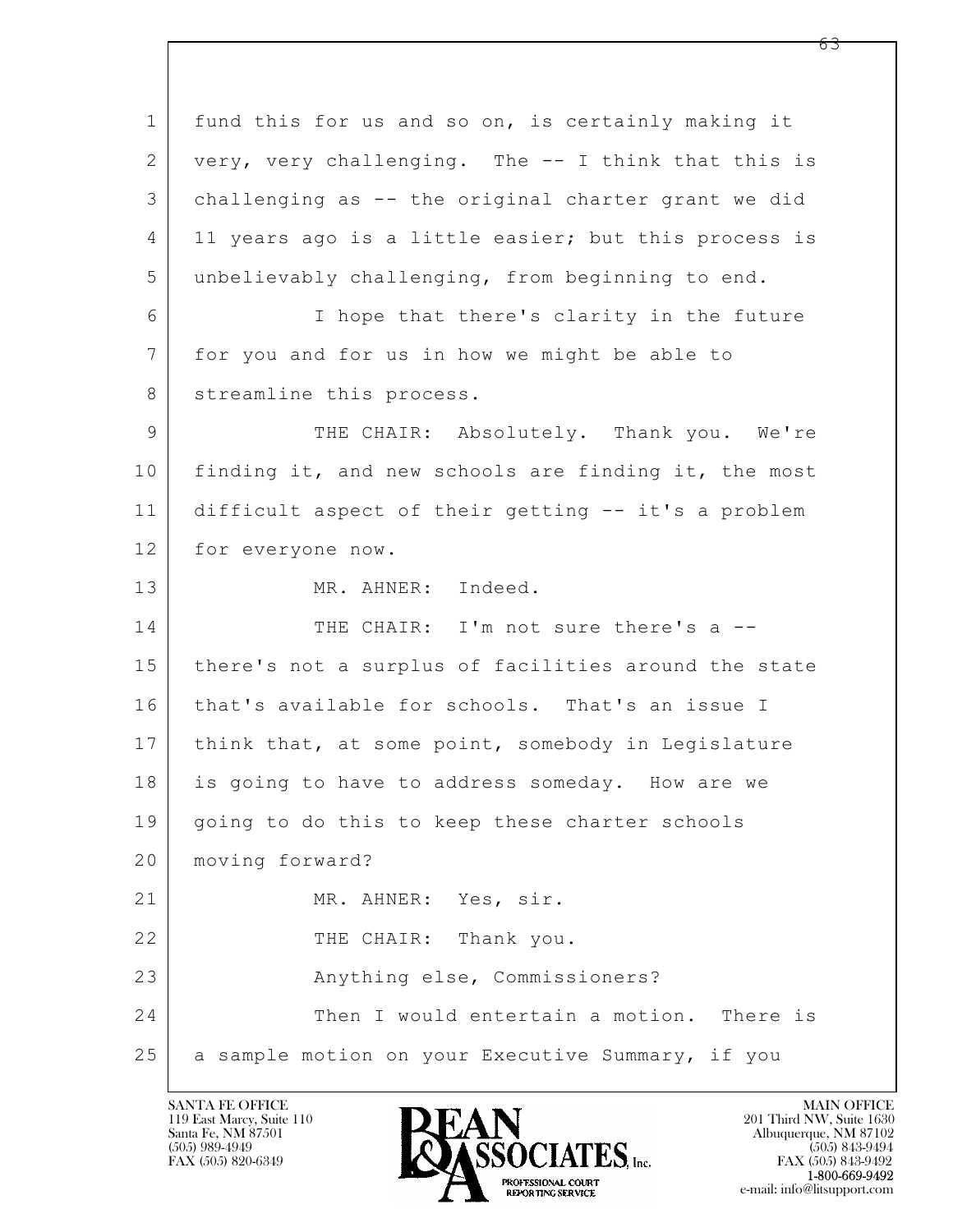$\mathbf{L}$  1 want to use that one. Does someone want to make a 2 motion? 3 COMMISSIONER GIPSON: Sure. 4 THE CHAIR: Commissioner Gipson? 5 COMMISSIONER GIPSON: I move to approve 6 the amendment presented by Aldo Leopold Charter 7 School to add a facility at 2138 Highway 180 East, 8 Silver City, New Mexico, with the conditions that 9 the school must meet all facility requirements and 10 | provide governance council minutes, signed, 11 approving the move. 12 THE CHAIR: Thank you, Commissioner 13 Gipson. 14 Do I have a second? 15 COMMISSIONER CONYERS: Second. 16 THE CHAIR: Commissioner Conyers has 17 seconded. 18 | The motion is to approve. 19 Mr. Secretary can we have a roll-call 20 vote, please? 21 COMMISSIONER PERALTA: Commissioner 22 Toulouse? 23 COMMISSIONER TOULOUSE: Yes. 24 COMMISSIONER PERALTA: Commissioner 25 Gipson?

119 East Marcy, Suite 110<br>Santa Fe, NM 87501



FAX (505) 843-9492 e-mail: info@litsupport.com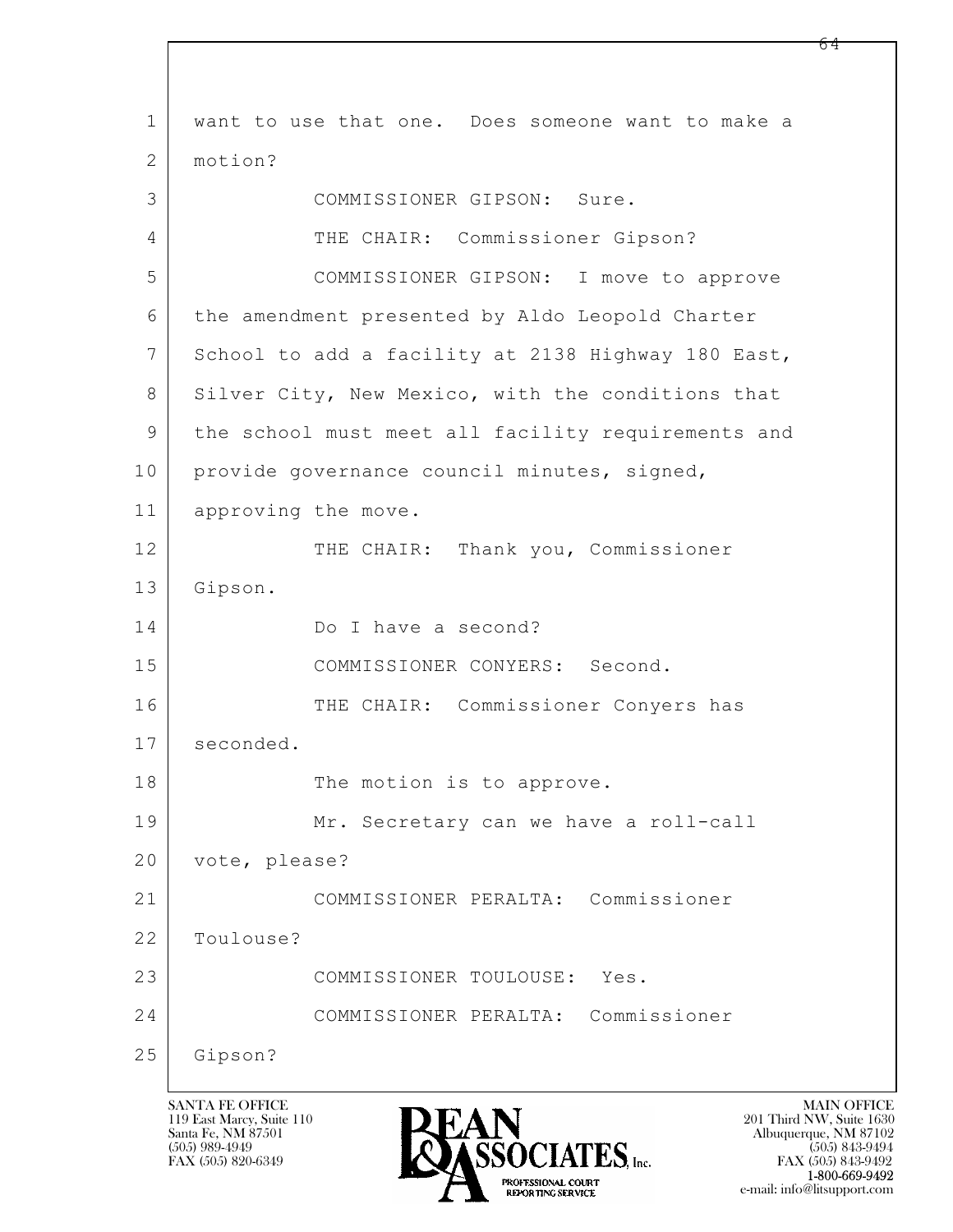$\mathbf{L}$  1 COMMISSIONER GIPSON: Yes. 2 COMMISSIONER PERALTA: Commissioner 3 Chavez? Is she still here? 4 COMMISSIONER CHAVEZ: Yes. 5 COMMISSIONER PERALTA: Commissioner Pogna? 6 COMMISSIONER POGNA: Yes. 7 COMMISSIONER PERALTA: Commissioner 8 Ambruster? 9 COMMISSIONER ARMBRUSTER: Yes. 10 COMMISSIONER PERALTA: Commissioner 11 Conyers? 12 COMMISSIONER CONYERS: Yes. 13 COMMISSIONER PERALTA: Commissioner 14 Shearman? 15 COMMISSIONER SHEARMAN: Yes. 16 COMMISSIONER PERALTA: Commissioner 17 | Peralta votes "yes." 18 Commissioner Bergman? 19 THE CHAIR: Yes. 20 COMMISSIONER PERALTA: Mr. Chair, that is 21 | nine to zero in favor of the motion. 22 THE CHAIR: Thank you, Mr. Secretary. 23 That motion does pass with a nine-to-zero vote. 24 Thank you for making that long drive. 25 MR. AHNER: Thank you very much for your

119 East Marcy, Suite 110<br>Santa Fe, NM 87501

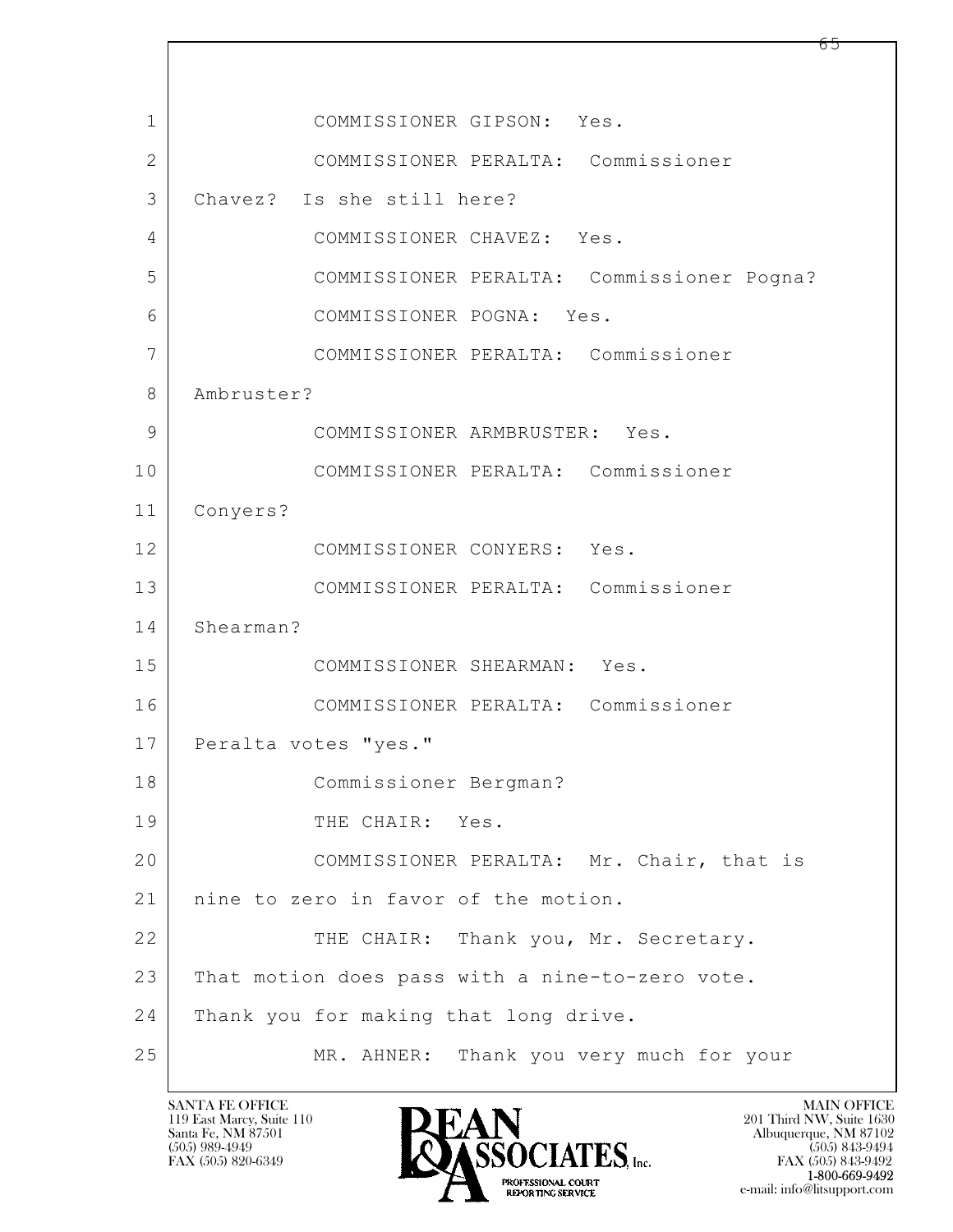$\mathbf{L}$  1 time. 2 The next item is Item B under No. 5. And 3 let me take a moment to read a note here. And as 4 usual, I do have a reminder. I ask everyone to 5 please use your microphones. 6 She is kind enough to tell me she can hear 7 me. I have never had a problem being heard. For 8 | those of you who don't talk very loud, please use 9 your mics. 10 We are again at Item 5-B, which is Taos 11 | Integrated School for the Arts, if they're here 12 today. 13 MS. POULOS: That is Item C. And the 14 school has asked that that amendment be removed; so 15 we are. 16 THE CHAIR: Mine says B. Item C is 17 Uplift. 18 MS. POULOS: Then mine got changed at some 19 point. That item has been removed. 20 THE CHAIR: All right. The one that is 21 identified as B on my agenda has been -- they will 22 not be presenting. 23 So on my agenda under Item -- there is a C 24 | that says, Uplift Community School. 25 | Ts there anyone from Uplift here?

119 East Marcy, Suite 110<br>Santa Fe, NM 87501

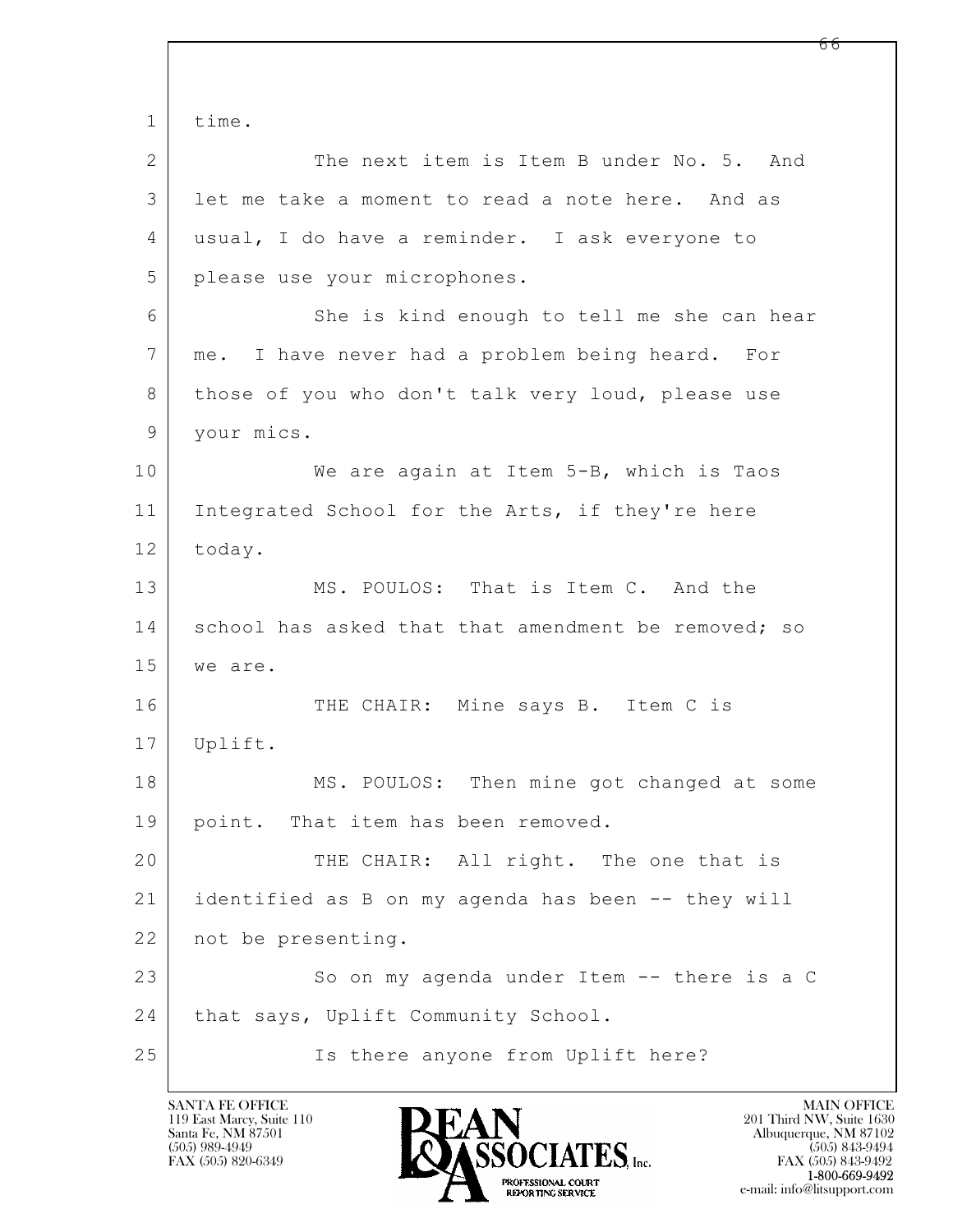$\mathbf{L}$  1 FROM THE FLOOR: Yes. 2 THE CHAIR: Please come forward, then. 3 Director Poulos, will you present this to 4 us, please? 5 MS. POULOS: Chairman Bergman, 6 Commissioners, Uplift Community School has submitted 7 two amendment requests. These two requests are 8 related to a change in the curriculum from an 9 Expeditionary Learning model to a Project-Based 10 Learning model. As a result, CSD has combined the 11 analysis for both of these. 12 In your materials, you'll see that we 13 | address the first request, the change to its charter 14 | mission. Again, in that, they request to really 15 | remove the references to Expeditionary Learning. 16 They stated that the rationale is a result of the 17 Expeditionary Learning company undergoing a national 18 restructuring, which compromised the ability of 19 Uplift Community School to implement EL, and in a 20 cost-effective manner. 21 CSD cannot confirm the rigor of their new 22 proposed program. So one of the benefits of the 23 Expeditionary Learning -- and this combines with 24 their next goal -- is that external evaluators come 25 in and evaluate the school's implementation of that

119 East Marcy, Suite 110<br>Santa Fe, NM 87501

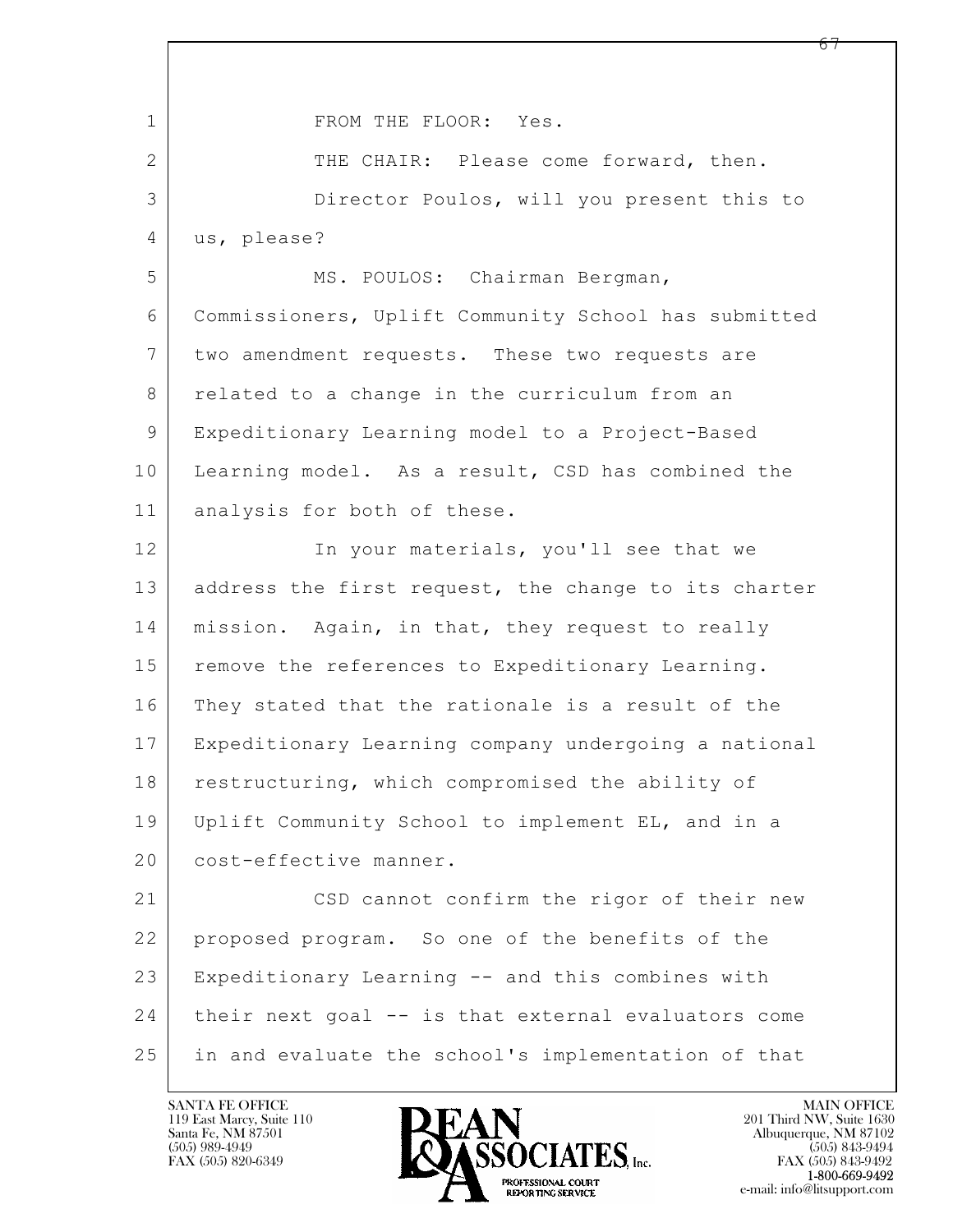1 program.

| $\overline{2}$ | As you'll see in their next amendment,               |
|----------------|------------------------------------------------------|
| 3              | that related to the charter school goal and the      |
| 4              | student performance expectation. The original goal   |
| 5              | on No. 2 referenced that external evaluation.<br>The |
| 6              | school is proposing to change that goal to a         |
| 7              | requirement that 80 percent of the instructional     |
| 8              | staff demonstrate proficiency in interdisciplinary   |
| 9              | project-based unit design and implementation, as     |
| 10             | measured by a beginning-of-the-year professional     |
| 11             | development plan employing a rubrics-based           |
| 12             | instrument.                                          |
| 13             | Again, this raises concerns for CSD about            |
| 14             | the rigor of that evaluation and implementation.     |
| 15             | And the rationale appears to be the same, which is   |
| 16             | that the school cannot continue to be associated     |
| 17             | with the EL company, national company.               |
| 18             | The next goal that they propose to change            |
| 19             | is student performance expectations, which           |
| 20             | previously required that 100 percent of students     |
| 21             | score at least 80 percent on Learning Expedition     |
| 22             | rubrics four times annually. The proposed change     |
| 23             | eliminates any target for student performance and    |
| 24             | leaves only the requirement that students be         |
| 25             | assessed; but does not establish a performance       |

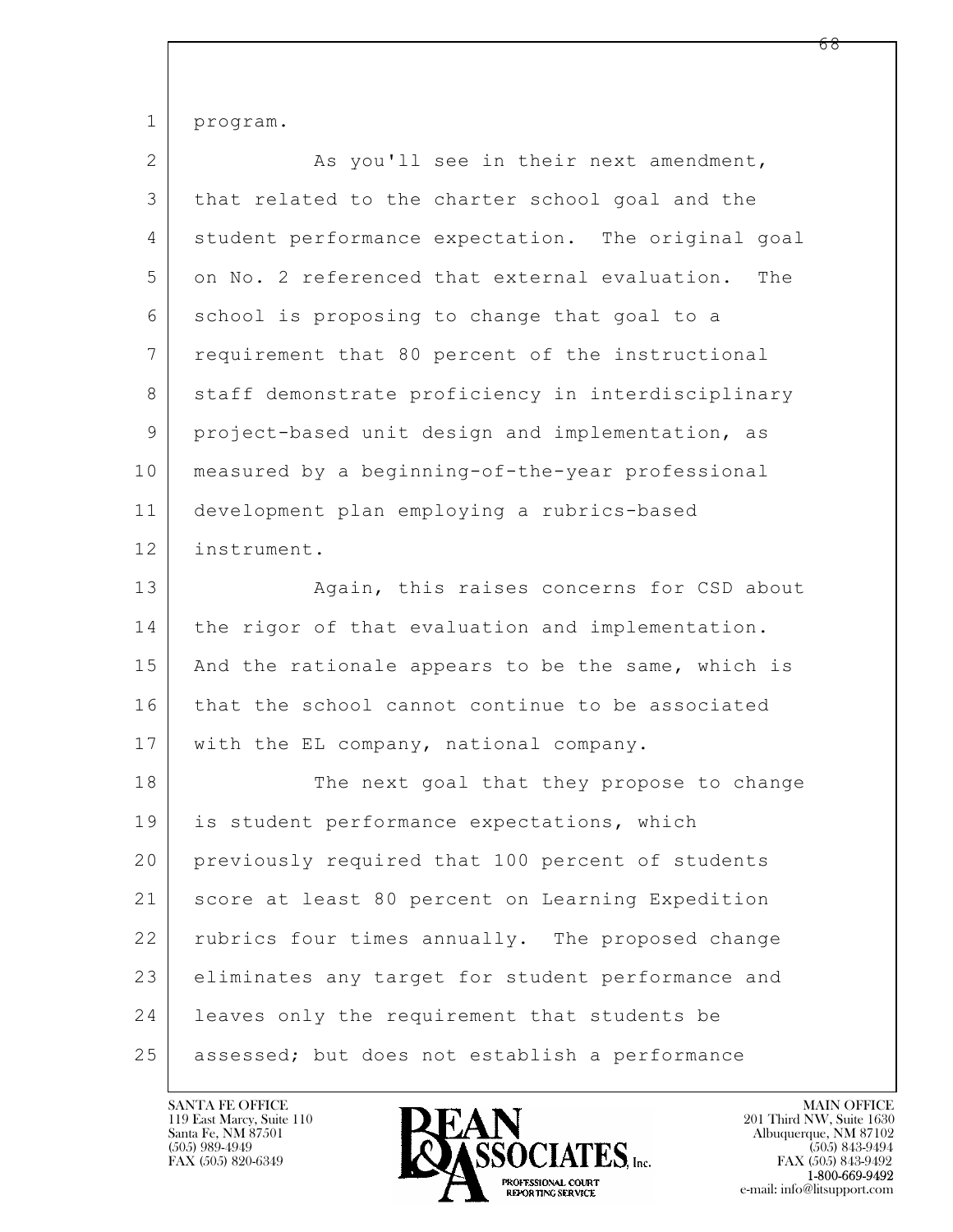$\mathbf{L}$  1 target. 2 This is similar to the amendment request 3 that was submitted by La Jicarita Community School, 4 I believe, in November or December, which did also, 5 in that case, represent a pretty substantial change 6 to the application that was submitted to this 7 Commission and originally approved for operation. 8 And as a result, CSD cannot recommend the approval 9 of these amendment requests, consistent with the 10 Commission's decision with regards to La Jicarita 11 | Community School. 12 THE CHAIR: Thank you, Director. 13 Please identify yourself and who you're 14 with and then proceed. 15 | MR. CAMMON: Thank you very much. 16 Commissioner Bergman, Commissioners. My name is Jim 17 Cammon. I'm director of Uplift Community School. I 18 | assumed the post July 1 of 2014. 19 Thank you for the opportunity to present 20 here today and respond to certainly, Commissioner 21 Poulos' -- or pardon me -- Director Poulos' comments 22 | that are relative to our amendments. 23 As I framed my comments here, certainly, 24 as I assumed the post July 1 of 2014, I took a quick 25 | look at the school in terms of academic performance,

119 East Marcy, Suite 110<br>Santa Fe, NM 87501

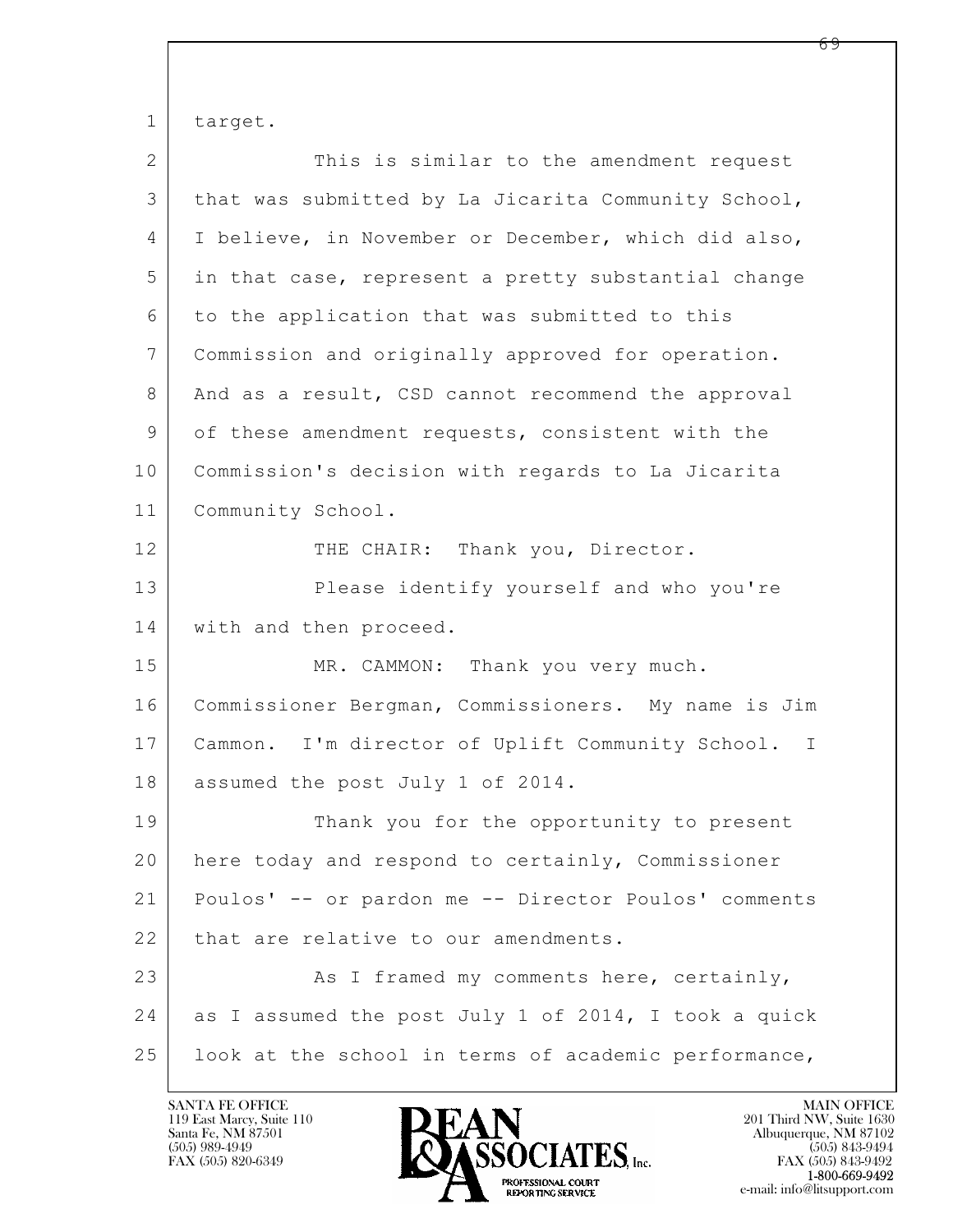| $\mathbf{1}$   | in terms of organizational performance, and,        |
|----------------|-----------------------------------------------------|
| $\mathbf{2}$   | certainly, financial performance. And certainly, in |
| 3              | all regards, I had some great concerns.             |
| $\overline{4}$ | Certainly, that's borne out $-$ as you've           |
| 5              | seen by our school report card, this is less than   |
| 6              | stellar. I don't think that's, if I might offer at  |
| $7\phantom{.}$ | this point, reflective of our students' abilities.  |
| 8              | We have some very talented students. But, simply,   |
| 9              | have we put things in good order in terms of an     |
| 10             | educational model, and, then, certainly, carried    |
| 11             | through accordingly on a daily basis in terms of    |
| 12             | instruction and, obviously, fiscal responsibility   |
| 13             | therein?                                            |
| 14             | With that in mind, the governing council            |
| 15             | and I began visiting in fall of 2014 and really     |
| 16             | assessing where we were in our relationship with    |
| 17             | Expeditionary Learning. In their midyear review,    |
| 18             | indeed, as they came in in January of 2015 -- and I |
| 19             | do have that document, should you need to see it -- |
| 20             | they recommended that indeed we would move further  |
| 21             | away from our charter, if you will.                 |
| 22             | Presently, we have educational assistants           |
| 23             | for kindergarten, first, second, third, fourth, and |
| 24             | fifth grades. They said, "We really need to help    |
| 25             | you get your school working properly towards the    |

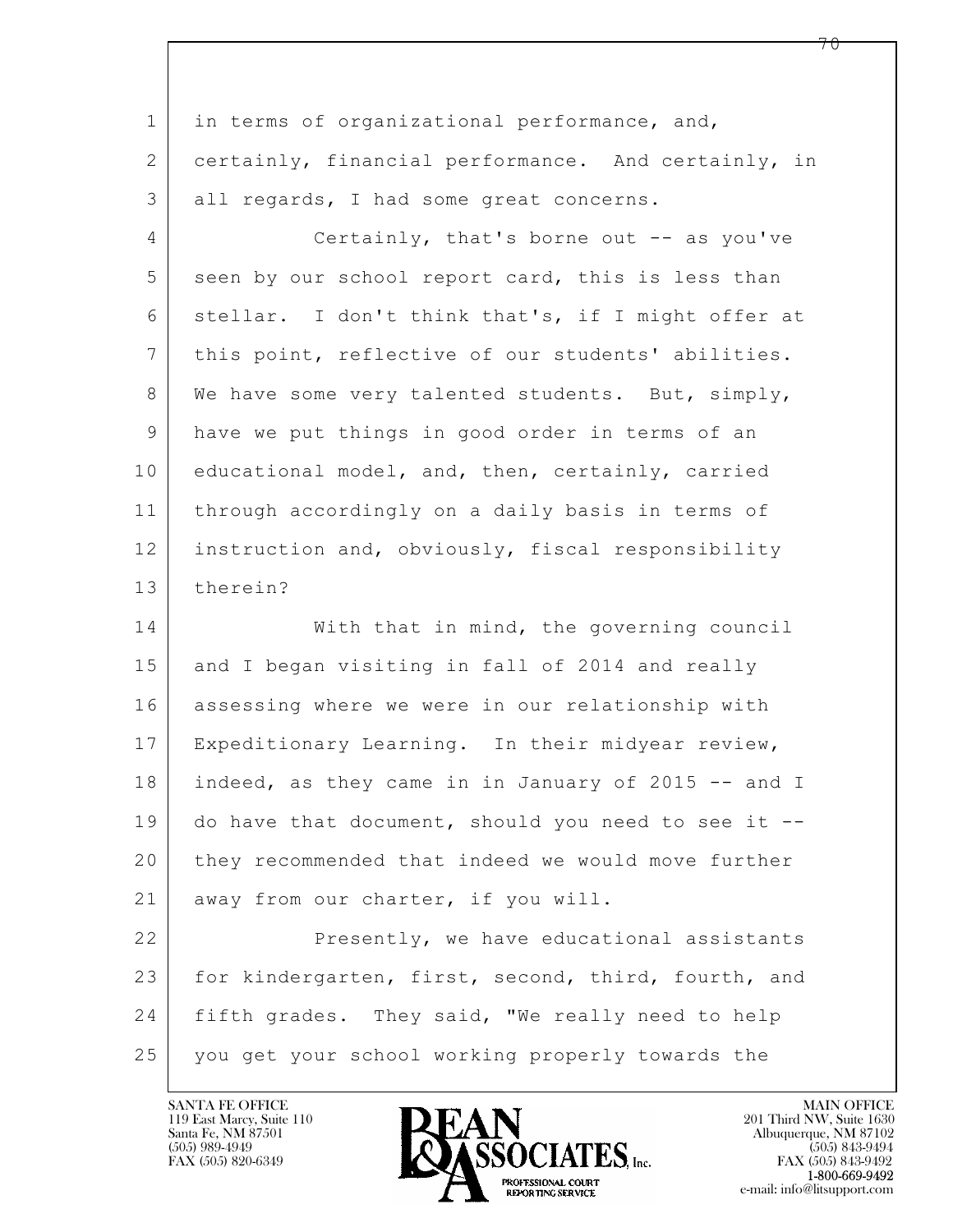$\mathbf{L}$  1 Expeditionary Learning model; and, therefore, we 2 need an additional \$855,000, and we recommend that 3 that you get rid of EAs." Several EAs are indeed a 4 teacher position. 5 As we looked at that midyear report, 6 looked at, as I mentioned, our academic performance, 7 certainly, organizationally what was going on and 8 fiscal responsibilities, the governing council was 9 very concerned that we had already spent \$113,000 10 through February of 2015 with Expeditionary 11 Learning, with a facilitator coming on campus 12 monthly working with staff, and where we had not 13 | moved accordingly. 14 Now, we certainly accept our 15 accountabilities therein, and internally. But there 16 was concern, do we need to continue under the 17 banner -- the formal banner of Project-Based 18 Learning via Expeditionary Learning, or, indeed, 19 could we do that independently? And so that was -- 20 the primary decision was driven by fiscal and 21 certain performance criteria and constraints, and 22 the notion that Project-Based instruction has been  $23$  around long, long before there was a corporate 24 entity by the name of "Expeditionary Learning." 25 I don't mean to malign them; but simply,



FAX (505) 843-9492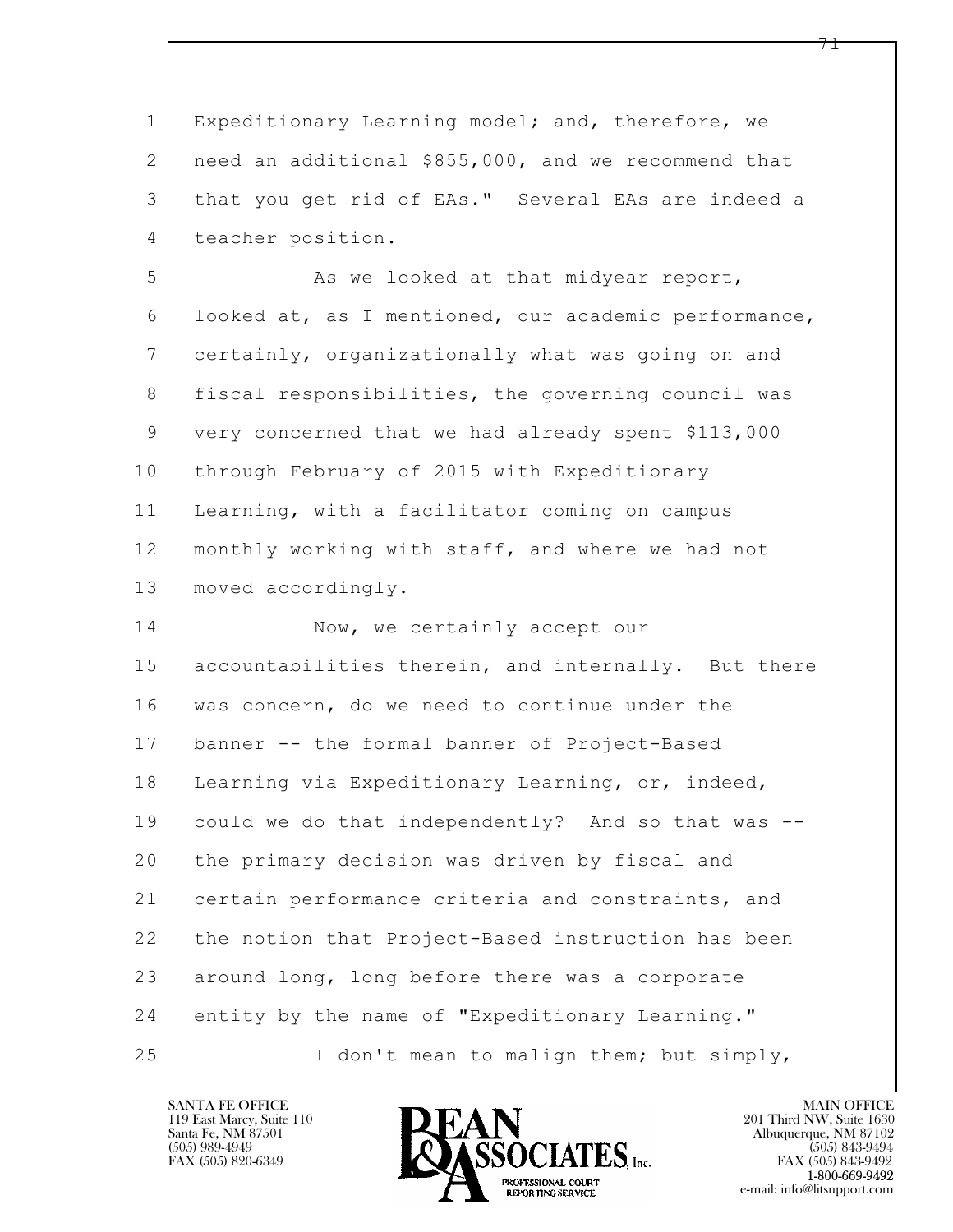1 there was concern that the corporate model was 2 driving what we were doing with less than stellar 3 results.

4 So that frames where we began in terms of 5 realigning our mission with a more functional 6 mission statement, and one, indeed, that would be a 7 living document therein, performance criteria based 8 upon rubrics, which I would also point out -- and I 9 do have the original charter amendment in front of 10 | me here. And EL had stated that, indeed, our school 11 would be performing and score at least 80 percent on 12 Learning Expedition rubrics each of the four times a 13 | rubric is administered annually.

14 When I asked them November -- December, of 15 the Regional Director, John Mann, in Denver, "We 16 have not yet seen those rubrics," he responded, 17 "Well, we're in a restructuring, and we simply 18 haven't gotten around to it."

 $\mathbf{L}$  19 Well, I've operated businesses in the 20 past, long before I got into public education. But 21 | the notion of offer, acceptance, and consideration 22 relative to contract law certainly concerned me 23 there, let alone programmatically that my teachers 24 were saying, "How can we be evaluated by an entity 25 coming in when we've never received the rubrics that

119 East Marcy, Suite 110<br>Santa Fe, NM 87501



FAX (505) 843-9492 e-mail: info@litsupport.com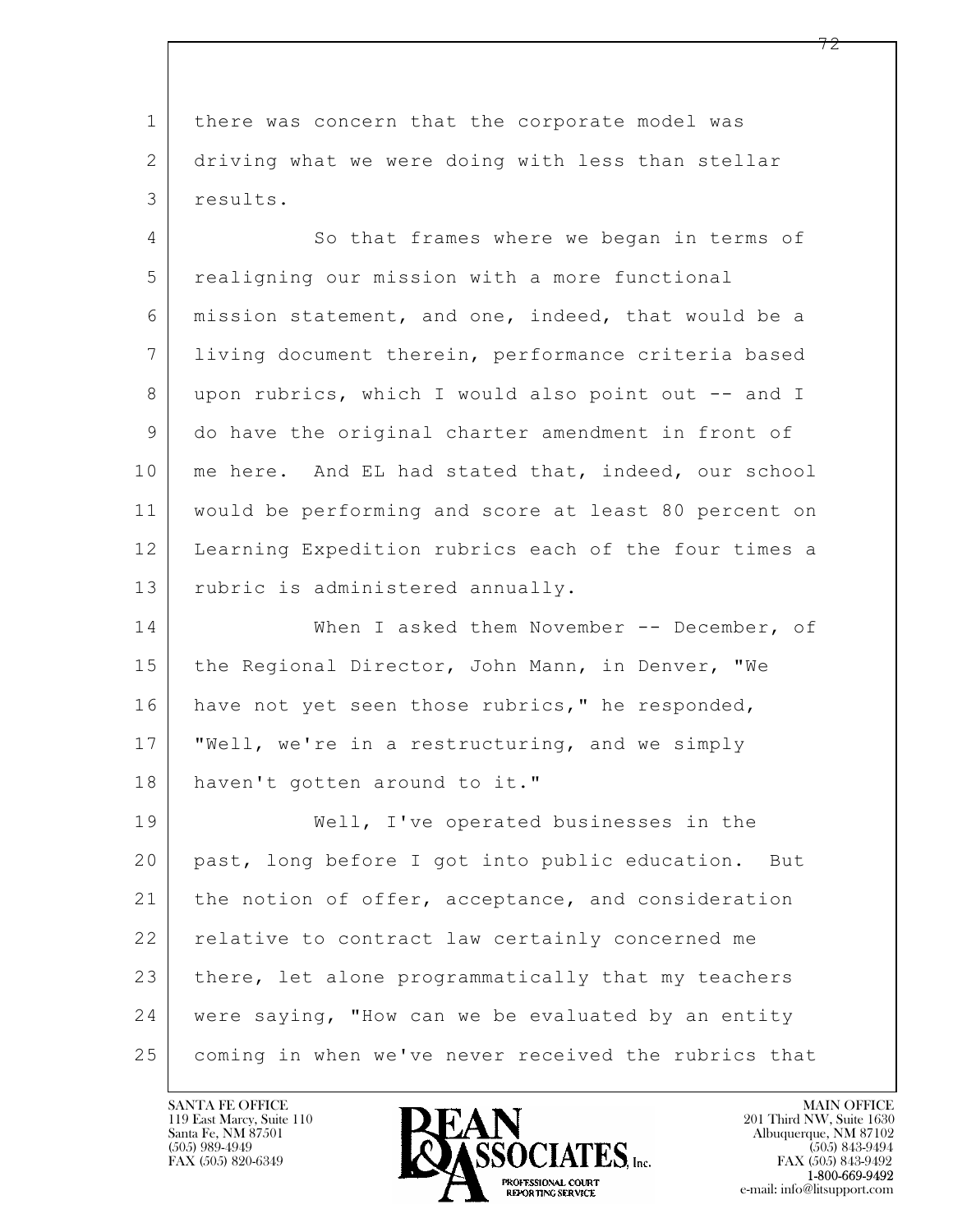| $\mathbf{1}$   | indeed we were supposed to have paid for and have    |
|----------------|------------------------------------------------------|
| $\mathbf{2}$   | paid for?"                                           |
| 3              | And again, we did not receive a response.            |
| 4              | So with that piece in mind and the other             |
| 5              | features that I've mentioned, the governing council  |
| 6              | indeed passed a resolution March of 2015, saying,    |
| $\overline{7}$ | "It is time to remove ourselves formally from a      |
| 8              | relationship with Expeditionary Learning; but with   |
| 9              | the notion we will continue, certainly, under the    |
| 10             | precepts and tenets of Project-Based instruction."   |
| 11             | My career, so you would know, has been               |
| 12             | spent the past 30 years working in rural areas of    |
| 13             | New Mexico, Arizona, Colorado, Oregon, and 12 years  |
| 14             | in Bush, Alaska. And were it not for Project-Based   |
| 15             | instruction and given rubric-based design, I can     |
| 16             | assure you we would not have accomplished the things |
| 17             | that we did. Certainly, in the last 12 years in      |
| 18             | Alaska, prior to returning to New Mexico, and under  |
| 19             | No Child Left Behind, that mechanism and platform    |
| 20             | allowed us to move schools from very low performing  |
| 21             | to high performing.                                  |
| 22             | And so I'm committed to Project-Based                |
| 23             | instruction, as is our governing council.            |
| 24             | Certainly, Director Poulos has spoken well that we   |
| 25             | need to have the rubrics more aligned, if you will,  |

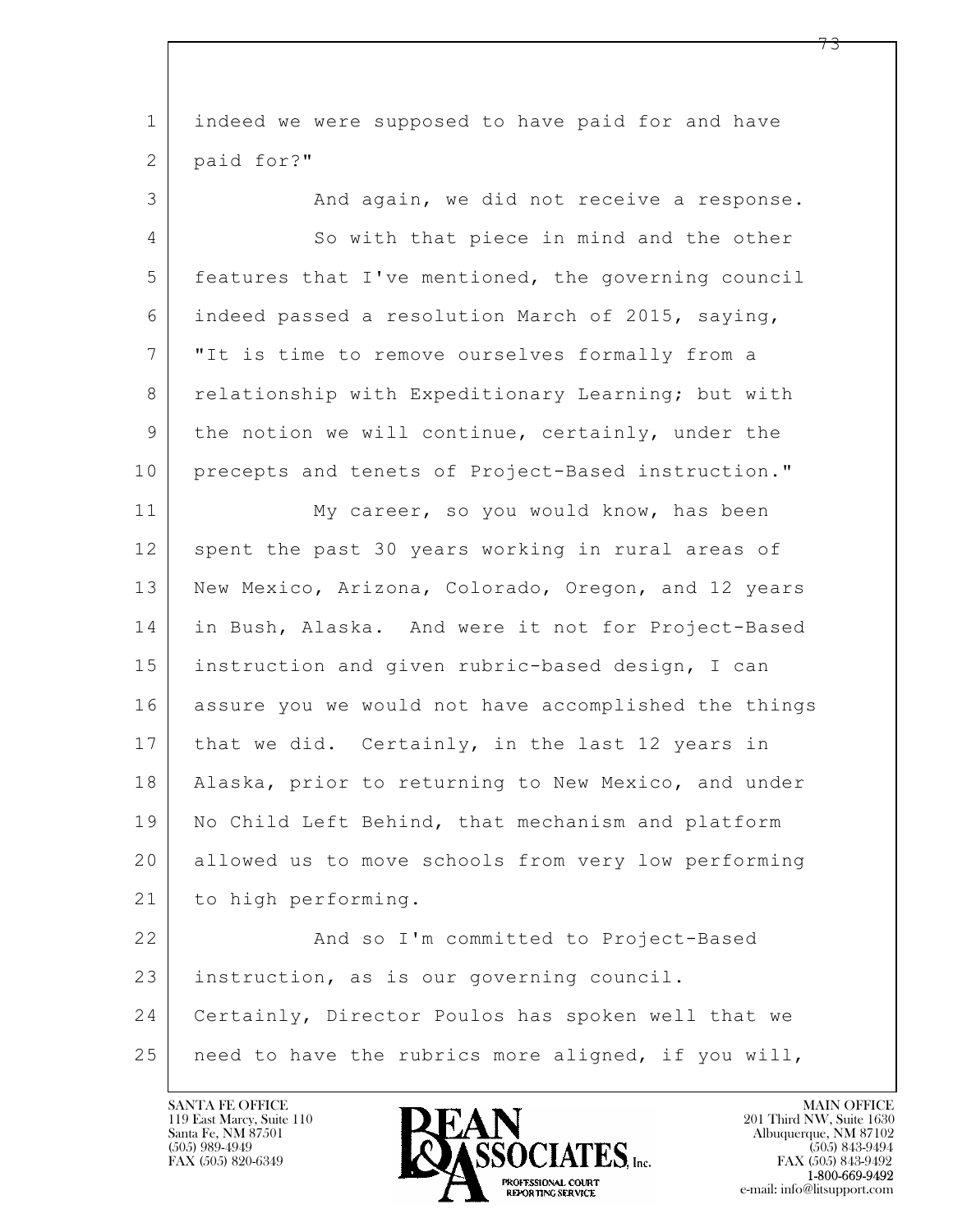$\mathbf{L}$  1 and perhaps indeed a contractual relationship with 2 an outside party to work with us to make certain 3 those are consistent with what the PEC would expect, 4 and, certainly, CSD. 5 THE CHAIR: That concludes your comments? 6 MR. CAMMON: Yes. Thank you, sir. 7 THE CHAIR: I will throw this open to 8 members of the Commission. Do you have questions 9 | for the school on these amendment requests? 10 COMMISSIONER GIPSON: I do. 11 THE CHAIR: Commissioner Gipson? 12 COMMISSIONER GIPSON: I did some research, 13 because we didn't get this material until late 14 yesterday. So I did do some research. And I didn't 15 find anything where there seemed to be some major 16 shift or organizational shift with EL, outside of 17 the change in the name that went to "EL." So I 18 didn't see anything that indicated -- and I went 19 through close to two years of memos that had come 20 out through EL; and I didn't see anything that 21 | indicated any kind of huge shift. 22 So I'm just wondering where that's coming 23 from, from you. 24 MR. CAMMON: I began to receive e-mails 25 and indeed notices from John Mann, as I mentioned,

119 East Marcy, Suite 110<br>Santa Fe, NM 87501



FAX (505) 843-9492 e-mail: info@litsupport.com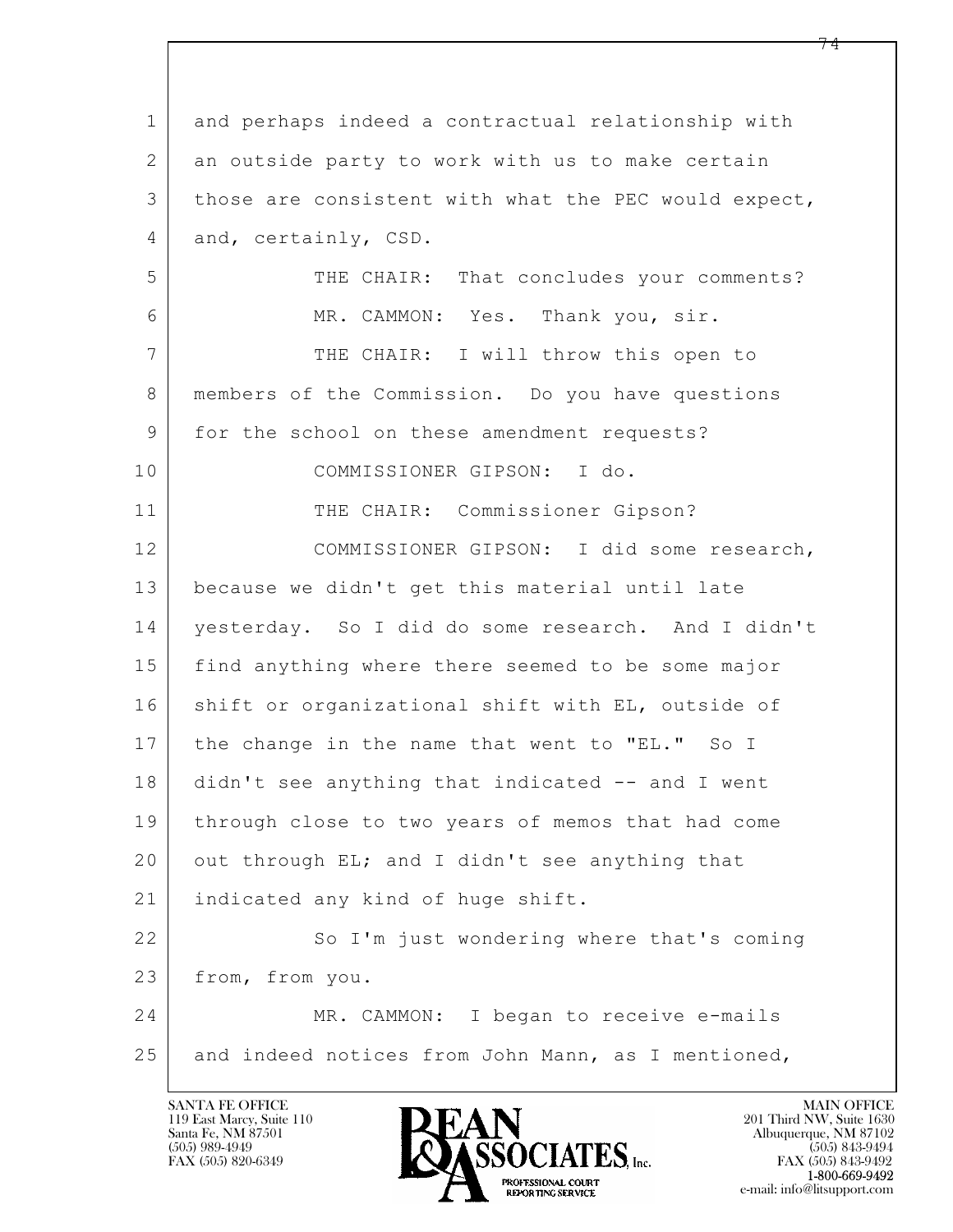| $\mathbf 1$    | the Rocky Mountain Regional Director for            |
|----------------|-----------------------------------------------------|
| $\overline{2}$ | Expeditionary Learning, that they were moving to a  |
| 3              | new name rather than "Expeditionary Learning," and  |
| 4              | their focus would change slightly.                  |
| 5              | We had asked early on what would that mean          |
| 6              | and, indeed, programmatically and so on. And we     |
| $7\phantom{.}$ | were told there would be a national Webinar and     |
| 8              | conference in May of 2015 to define where we're     |
| 9              | headed. So that's the best I can offer you there.   |
| 10             | I am not on their e-mail listing, as we             |
| 11             | speak. After we divested with being involved with   |
| 12             | them, we did receive a refund from EL for their     |
| 13             | services in May of 2015. Then I'm not able to       |
| 14             | respond any further, Commissioner Gipson, to what   |
| 15             | you may be asking for.                              |
| 16             | COMMISSIONER GIPSON: Okay. So then I                |
| 17             | guess my second concern is you've divested yourself |
| 18             | from them, when this was part of your contract that |
| 19             | you do Expeditionary Learning. So you've already    |
| 20             | divested yourself of them, and now you're coming    |
| 21             | before us and saying, "We want to divest ourselves  |
| 22             | of them." But you've already done it; so you've     |
| 23             | already closed the door.                            |
| 24             | MR. CAMMON: As we visited with our school           |
| 25             | attorney and other parties, and certainly a couple  |

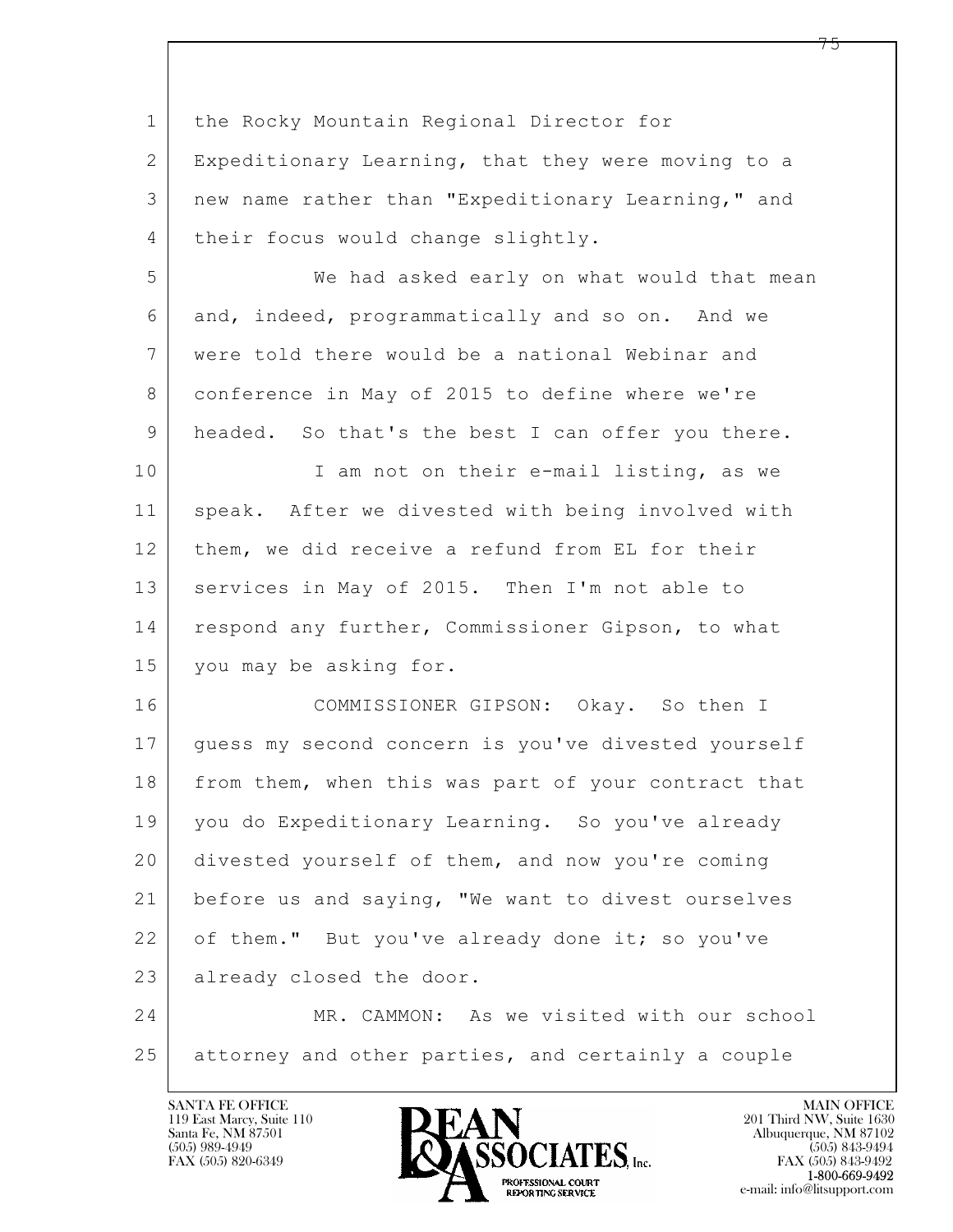$\mathbf{L}$  1 of consultants, and recognizing things that can get 2 pretty litigious, we regret the fact that maybe the 3 cart was before the horse. But we did -- I did get 4 those amendment requests -- or hope to get them to 5 you in June, as I delivered them to CSD, and, 6 indeed, towards the notion that we saw an urgent 7 need. 8 as we were looking ahead a year away from 9 rechartering, would it have been mis- or malfeasance 10 on my part not to say, "We're a low performing 11 school, we're paying 'X' number of dollars, and 12 let's continue down this road, and we haven't really 13 | shown any results, " I'm not comfortable with that, 14 quite frankly. As I look there, and my experience 15 | running schools and being involved as an 16 administrator for 21 years, that I couldn't, in good 17 faith, say to my governing council, who have asked 18 | me, "Will this get us there," I could not give them 19 an affirmative. 20 | And I regret that perhaps we have not 21 followed the formal process, per se. The GC is 22 apologetic there. And yet that's where we find 23 ourselves. 24 COMMISSIONER GIPSON: That's another 25 question I had; because I saw in the materials that

119 East Marcy, Suite 110<br>Santa Fe, NM 87501



 $FAX (505) 843-9492$ <br>1-800-669-9492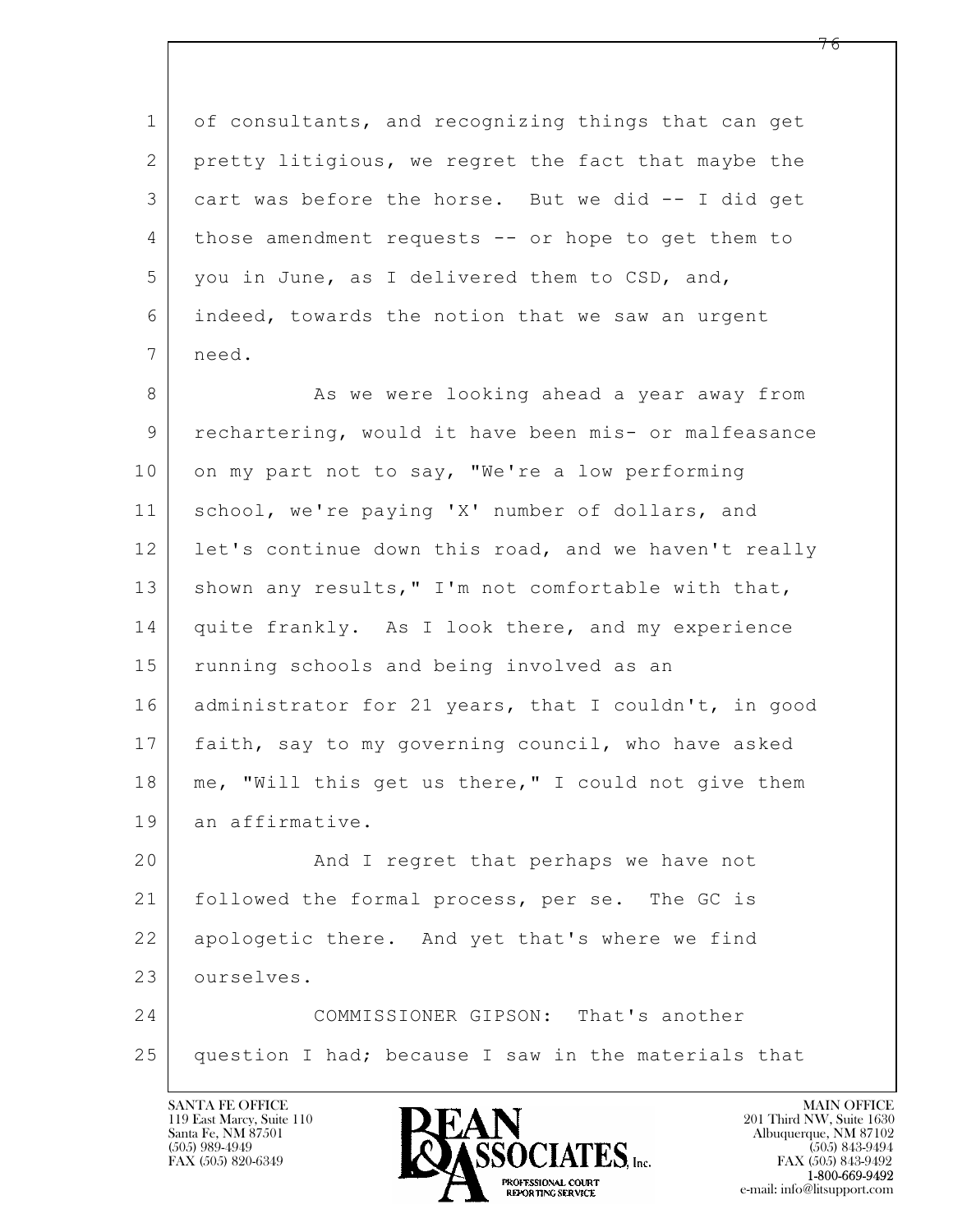1 there was a June date.

| $\overline{2}$ | MS. POULOS: Commissioner -- sorry -- Vice             |
|----------------|-------------------------------------------------------|
| 3              | Chair Gipson, Commissioners. So the materials were    |
| 4              | sent to us, again, after the decision had already     |
| 5              | been made and implemented by the school. They did     |
| 6              | not come to me until many months later, when          |
| 7              | Mr. Cammon communicated with me. So they were lost    |
| 8              | in our Department.                                    |
| 9              | Again, we've changed that liaison model               |
| 10             | was how that happened. And so having a centralized    |
| 11             | location where those go and an individual who is      |
| 12             | assigned to that is how we have assured that will     |
| 13             | not happen again.                                     |
| 14             | But again, the time line still does                   |
| 15             | support that the decision was made prior to the       |
| 16             | request and implemented prior to the request.         |
| 17             | COMMISSIONER GIPSON: Okay. And as the                 |
| 18             | CSD Director has indicated, I, personally, have an    |
| 19             | issue with a school now coming and saying, "We want   |
| 20             | to completely change our mission"; because            |
| 21             | Expeditionary Learning was what you were chartered    |
| 22             | with. And $I$ -- we did not do, as mentioned with the |
| 23             | previous school.                                      |
| 24             | And I did a fair amount of research on EL             |
| 25             | with that school, because I had time. And I do find   |

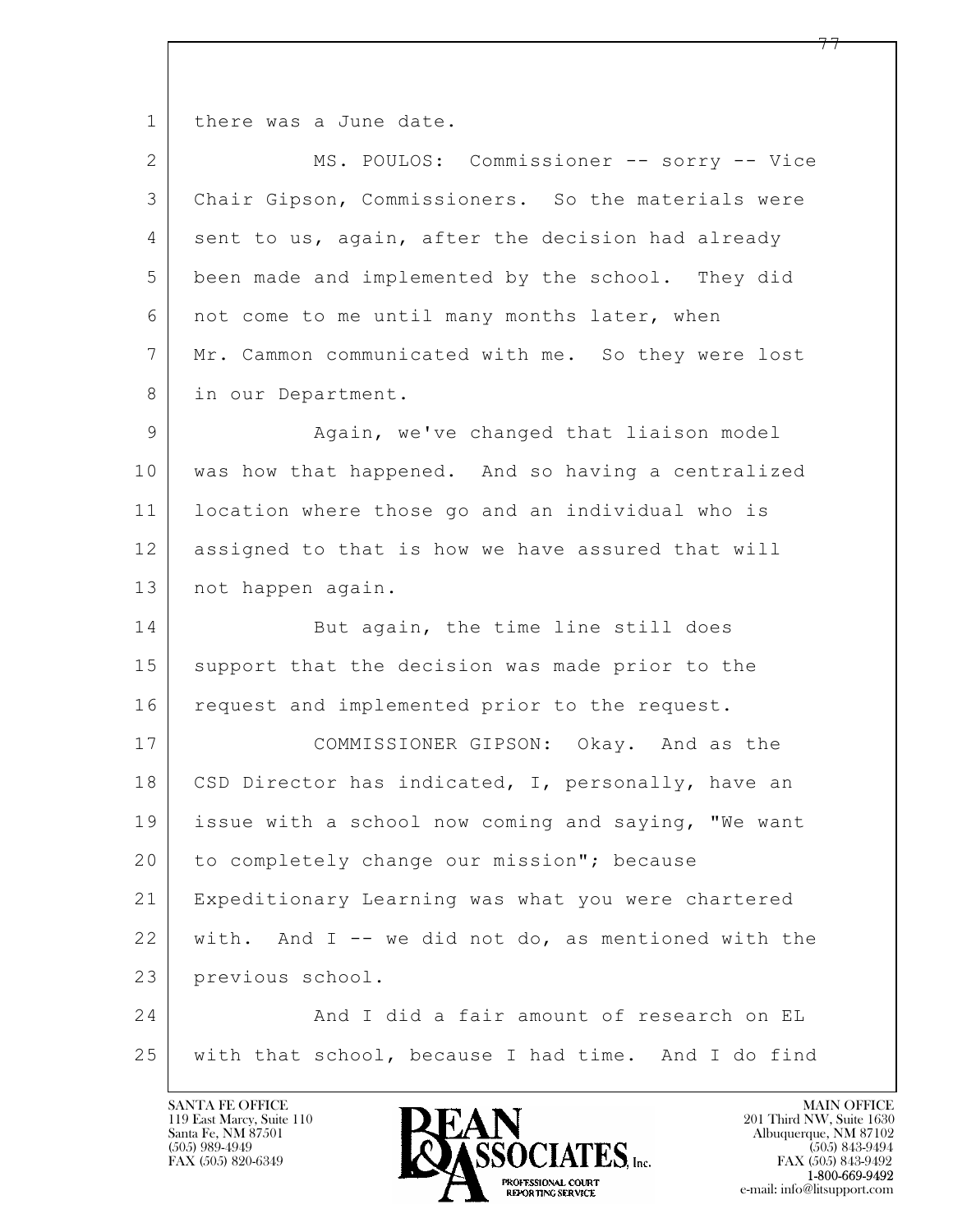$\mathbf{L}$  1 the rigor there. And it's a very broad term to just 2 say, "We're going to turn to Project-Based Learning 3 in midstream." And it does -- as far as I'm 4 concerned, it completely changes the mission of the 5 school. 6 THE CHAIR: Commissioner Shearman? 7 COMMISSIONER SHEARMAN: Thank you. Not to 8 be on it too much, but this Commission has already 9 set the precedent that we do not accept major, major 10 changes to a school's mission, to their contract, if 11 they're under one already, in the middle of their 12 charter. This is a major component of the school, 13 Expeditionary Learning is. That's the model it was 14 chartered under. 15 | The you all under a contract, or are you 16 under your original charter? 17 | MS. POULOS: Chair -- sorry --18 Commissioner Shearman, they are under the original 19 | charter. They have not entered under the 20 performance contract. 21 COMMISSIONER SHEARMAN: So your original 22 charter says "Expeditionary Learning." This 23 Commission has said we don't -- we don't do that. 24 That's how you were chartered. That's what you told 25 us you were going to do. We believed you and gave

119 East Marcy, Suite 110<br>Santa Fe, NM 87501

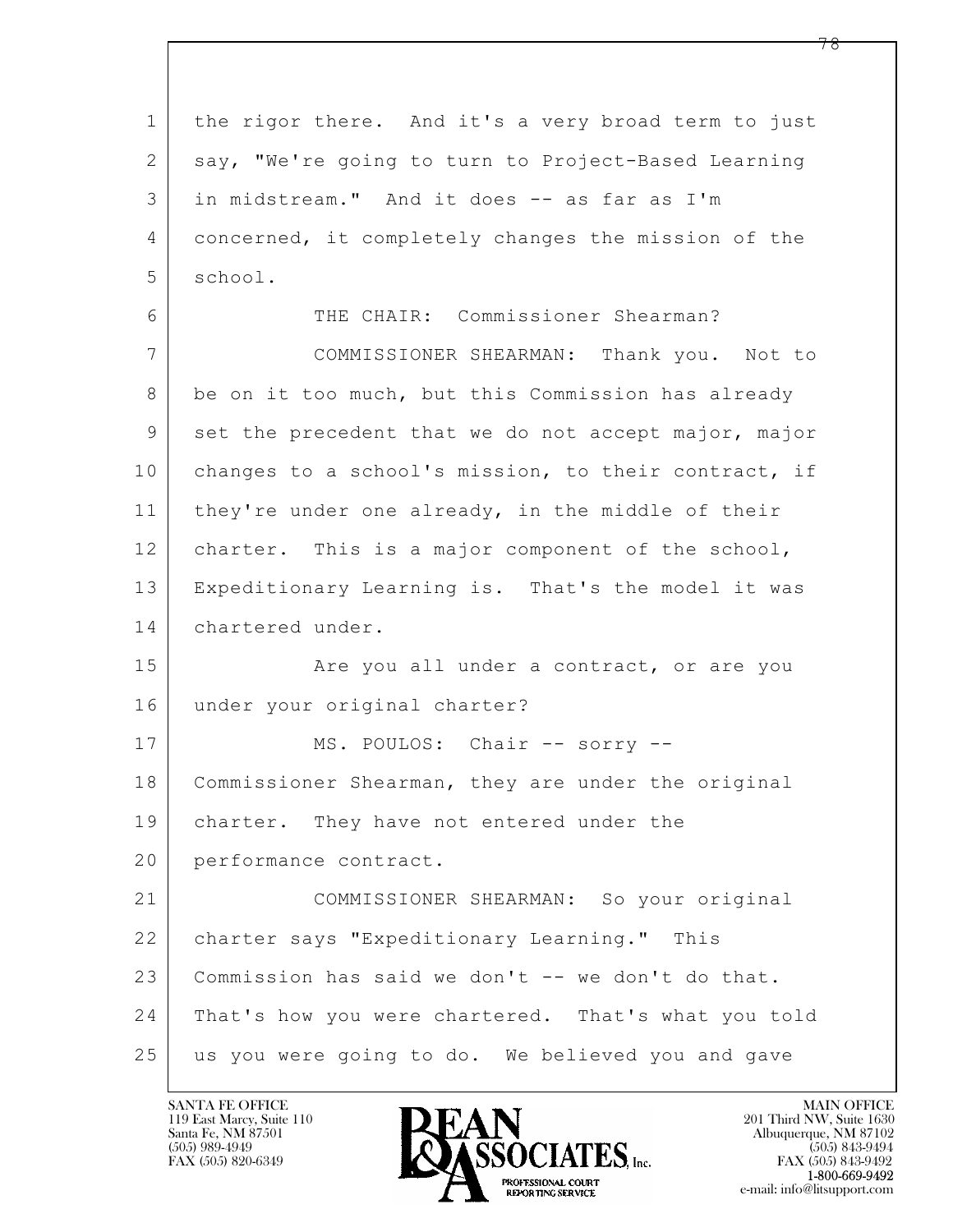$\mathbf{L}$  1 you the opportunity to do it. Now, we don't change 2 horses in the middle of the stream. 3 And I agree, the Expeditionary Learning is 4 still a viable option. And you renew next year, did 5 you say? 6 MR. CAMMON: That is correct. 7 COMMISSIONER SHEARMAN: Okay. My opinion 8 is we stick with the precedent we've set and ask the 9 school to complete their charter under the 10 conditions they were chartered to operate under. 11 | THE CHAIR: Thank you, Commissioner. 12 Anyone else? 13 Commissioner Conyers? 14 COMMISSIONER CONYERS: Chairman Bergman, 15 this is for Mr. Cammon, I guess. I'm hearing some 16 talk that this may not get approved. So where does 17 that leave you if that happens? What would be 18 the -- where would you be? Where would the school 19 be? 20 MR. CAMMON: I'm assuming at that point, 21 we will need to reengage with Expeditionary Learning 22 and ask to continue with them in a formal contract 23 relationship, is, I believe, our only option, in 24 | light of the fact that we've proceeded independently 25 with the project-based design.

119 East Marcy, Suite 110<br>Santa Fe, NM 87501

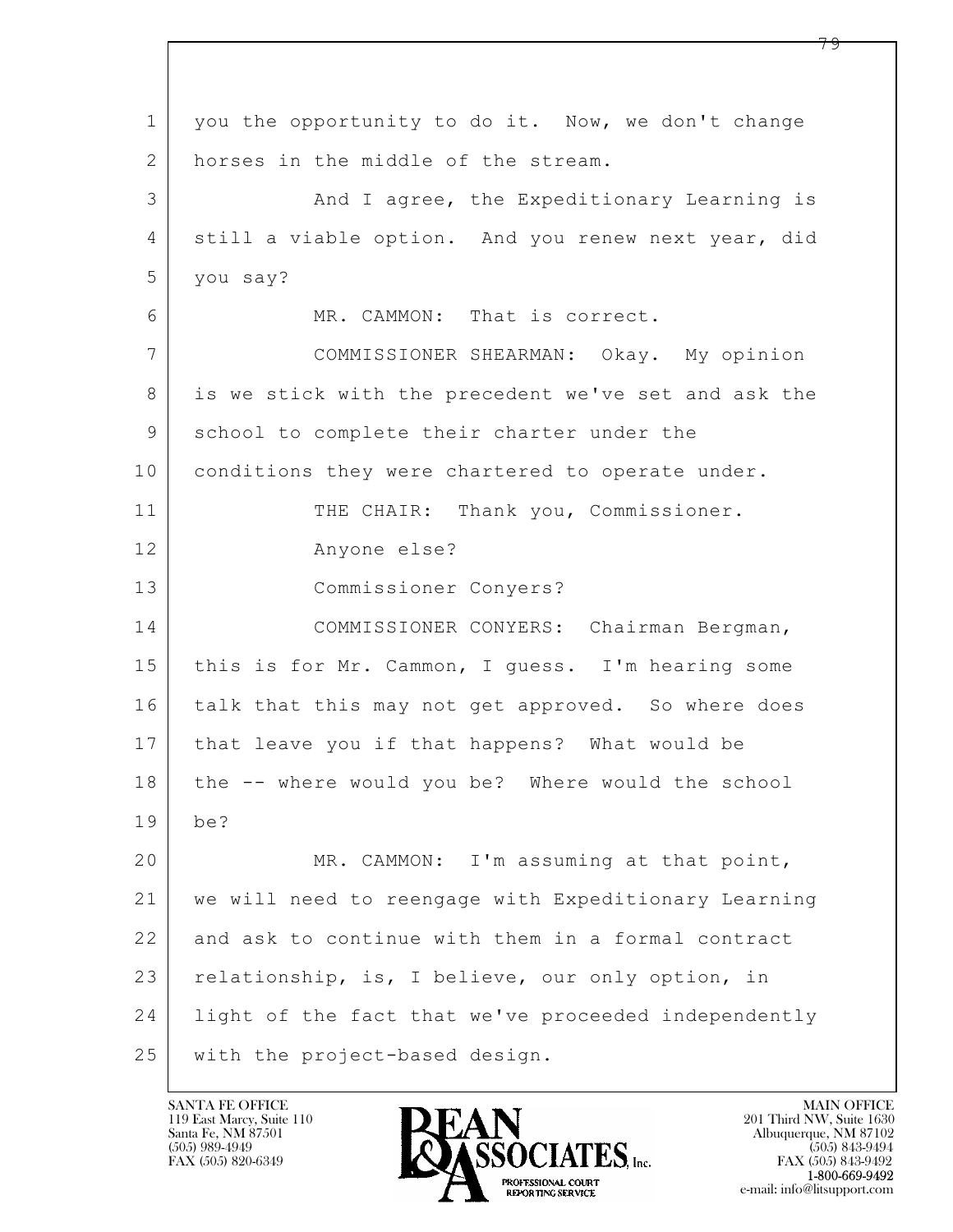| $\mathbf 1$ | COMMISSIONER CONYERS: Okay. Thank you.               |
|-------------|------------------------------------------------------|
| 2           | THE CHAIR: Thank you. Anyone else?                   |
| 3           | Commissioner Toulouse?                               |
| 4           | COMMISSIONER TOULOUSE: Mr. Chair.                    |
| 5           | Do you have the financial wherewithal to             |
| 6           | go into another fiscally -- fiscal agreement with    |
| 7           | Expeditionary Learning?                              |
| 8           | MR. CAMMON: At this point, we do. Last               |
| $\mathsf 9$ | spring, as they engaged with us and said we would    |
| 10          | need \$85,000, we were nowhere near that. As I       |
| 11          | entered in as director, unfortunately, improper      |
| 12          | projections of enrollment had been provided to the   |
| 13          | State, and so we experienced a shortfall last year   |
| 14          | of roughly \$330,000 entering into a major austerity |
| 15          | plan for the year.                                   |
| 16          | Needless to say, it was a challenge. We              |
| 17          | made it through the year. We're in slightly better   |
| 18          | shape this year.                                     |
| 19          | Would we have the \$85,000? Probably. I              |
| 20          | would need to visit with Sean Fry with the Vigil     |
| 21          | Group, who's our contract accountant. I was hoping   |
| 22          | to utilize those excess funds to engage with Success |
| 23          | for All, because beyond the project-based            |
| 24          | instruction, quite frankly, our kids need to be able |
| 25          | to read, and we've got to conquer that mechanism     |

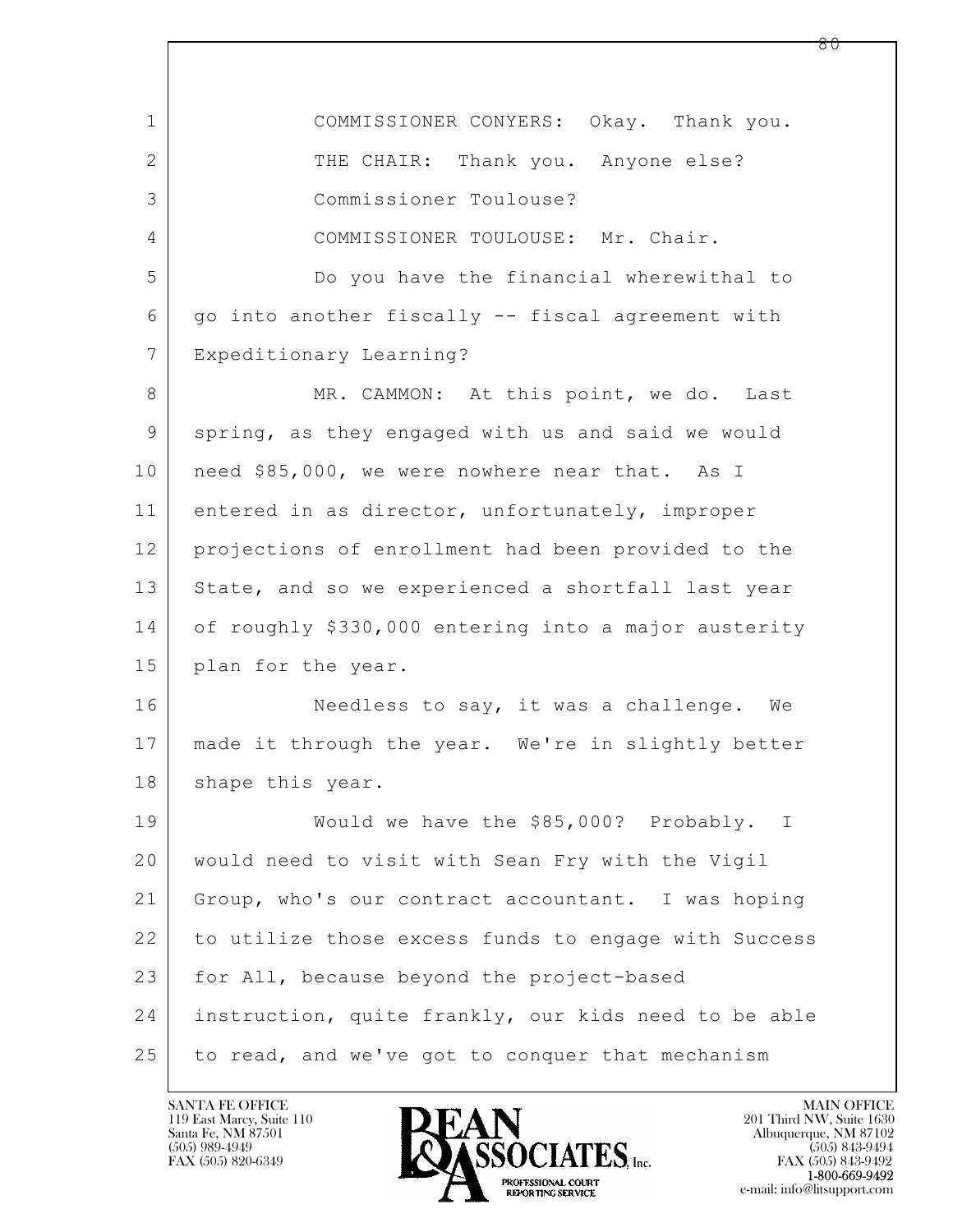$\mathbf{L}$  1 long before we go into Expeditionary Learning. 2 That's what we were hoping to use those excess funds 3 for. 4 COMMISSIONER TOULOUSE: Mr. Chairman? 5 I guess, because I'm one of the ones here 6 on the Commission that does not have an education 7 background; although, I do have in higher ed, when I 8 was on the CNM Board, and Expeditionary Learning was 9 a big tool at the community-college level, and they 10 | worked with the high schools around Albuquerque, 11 and, in fact, the surrounding area. So I know how 12 it works at a high-school level. I'm not sure how 13 it works as you go down lower and how successful it 14 is. 15 But honestly and truly, outside of using 16 an organization that has a name and has their own 17 | tools already set up, I don't see where it's any 18 different than Project-Based Learning, if you have 19 an evaluation system for your Project-Based Learning 20 | that is external to your school. 21 And that's my statement to my colleagues 22 here. And I'm very familiar with the college- and 23 high-school level of Expeditionary Learning; but I 24 don't know younger kids. Thank you. 25 THE CHAIR: Thank you Commissioner.

119 East Marcy, Suite 110<br>Santa Fe, NM 87501

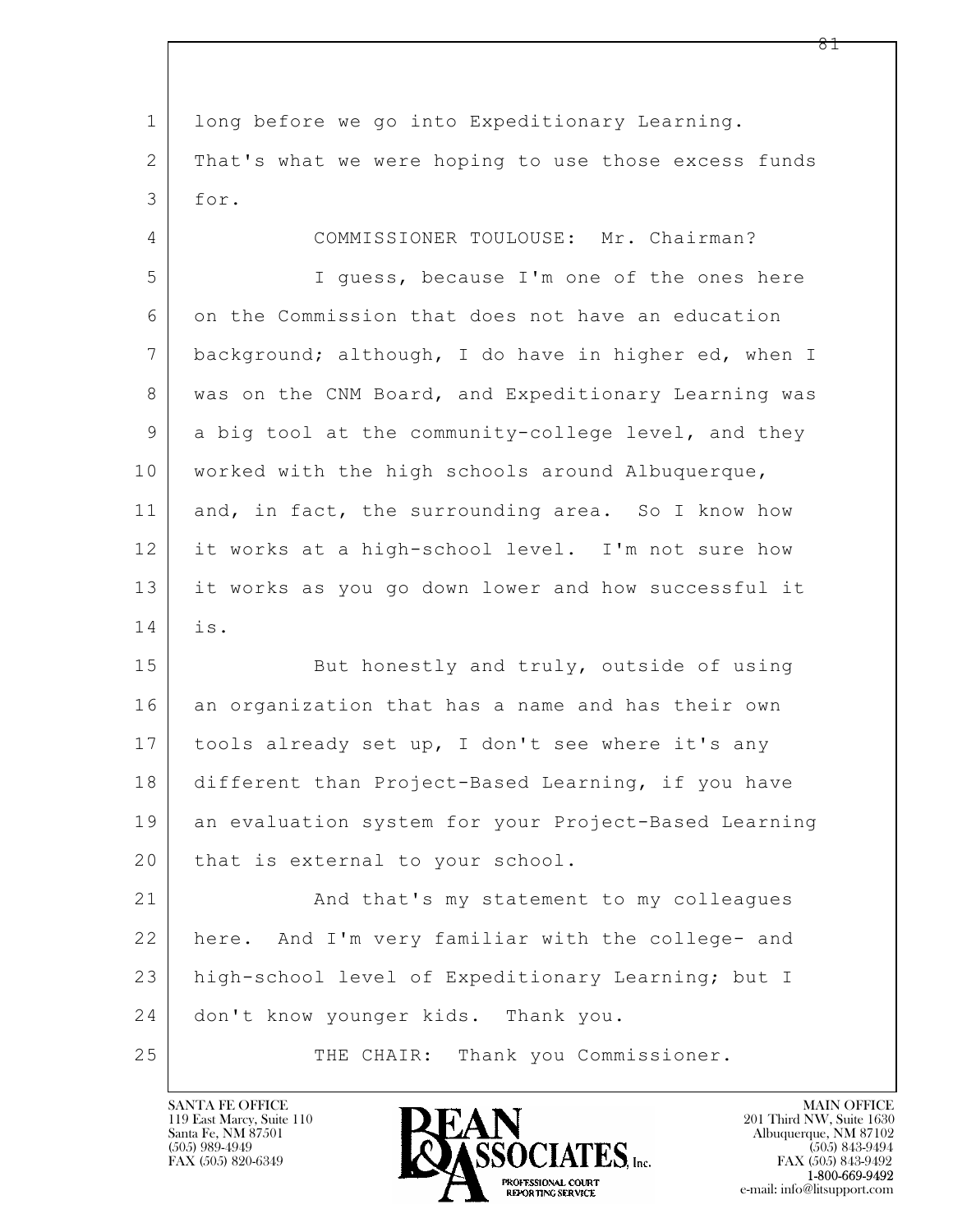$\mathbf{L}$  1 Anyone else? 2 Commissioner Peralta? 3 COMMISSIONER PERALTA: The thing that 4 really sticks out to me is, in looking at your last 5 three years of your school grade report card, and it 6 averaging out to F's at each of the last three 7 years -- your average has been at 28 at each one of 8 | those -- those grade reports. Can you tell me a 9 reason why there might not be a slight upward trend 10 that you might be headed towards getting out of the 11 cellar, and -- you know. Because in a year, when 12 you come back, this school is going to stick out to 13 | me as a major concern about, you know, where we're 14 | going to head in the future, or if there is a 15 future. 16 So can you talk to me about that and why 17 we don't see any kind of slight improvement in that? 18 MR. CAMMON: Certainly. I think, first 19 and foremost, in our initial hires for the school --20 and I'm not judging anyone, but simply reviewing 21 back into the files of those individuals who were 22 brought on as teachers -- that they were not 23 themselves from educational backgrounds, nor with 24 proper preparation and transitioned on. 25 So essentially, and for lack of better

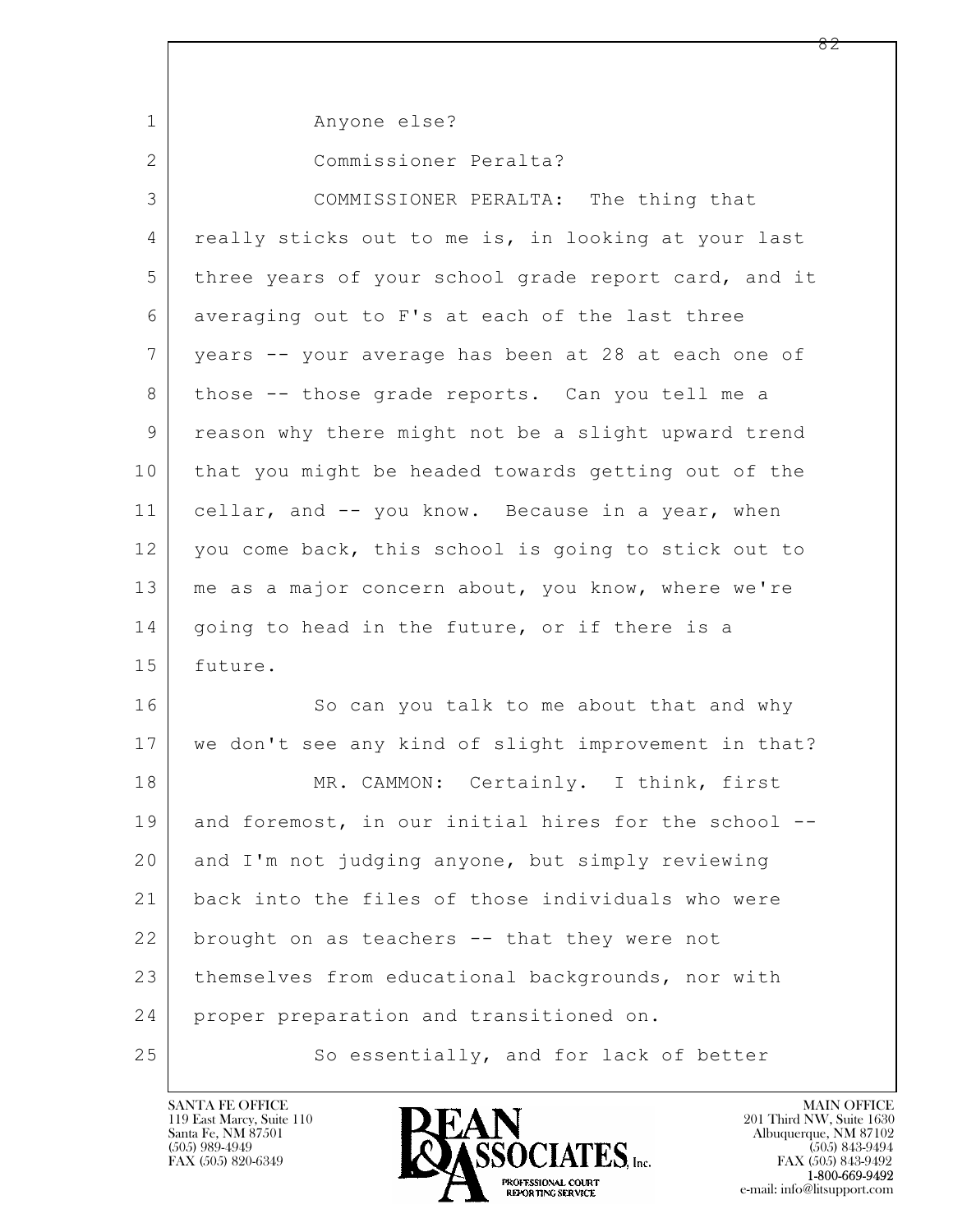| $\mathbf{1}$    | words -- and I don't like the word -- we sacrificed  |
|-----------------|------------------------------------------------------|
| 2               | a year of instruction, if you will, and sadly,       |
| 3               | student achievement in that design.                  |
| $\overline{4}$  | As we then brought on a new group of                 |
| 5               | teachers, indeed, the same fact took place in terms  |
| 6               | of well-intentioned souls, if you will; but in my    |
| $7\phantom{.0}$ | mind, rather it be under the guise of NMTeach or     |
| 8               | simply a Madeline Hunter that I grew up with, in     |
| 9               | terms of writing goals and objectives and lesson     |
| 10              | plans on a daily basis or a weekly basis, we were    |
| 11              | not there.                                           |
| 12              | I've mentioned to staff -- and I'm not               |
| 13              | attempting to insult anyone, but speaking frankly    |
| 14              | with you all -- that we became a school last year.   |
| 15              | Prior to that, as I looked at lesson plans, which    |
| 16              | form the bases of daily and weekly instruction, and  |
| 17              | certainly towards curriculum mapping and so on, we   |
| 18              | simply were not there.                               |
| 19              | And so last year, we embarked upon that              |
| 20              | independently of the professional development with   |
| 21              | Expeditionary Learning. We were conducting           |
| 22              | professional development towards the lesson          |
| 23              | planning, goals, objectives, and then introducing    |
| 24              | rigor via, in this case -- at the time, it was       |
| 25              | Expeditionary Learning, now, currently Project-Based |

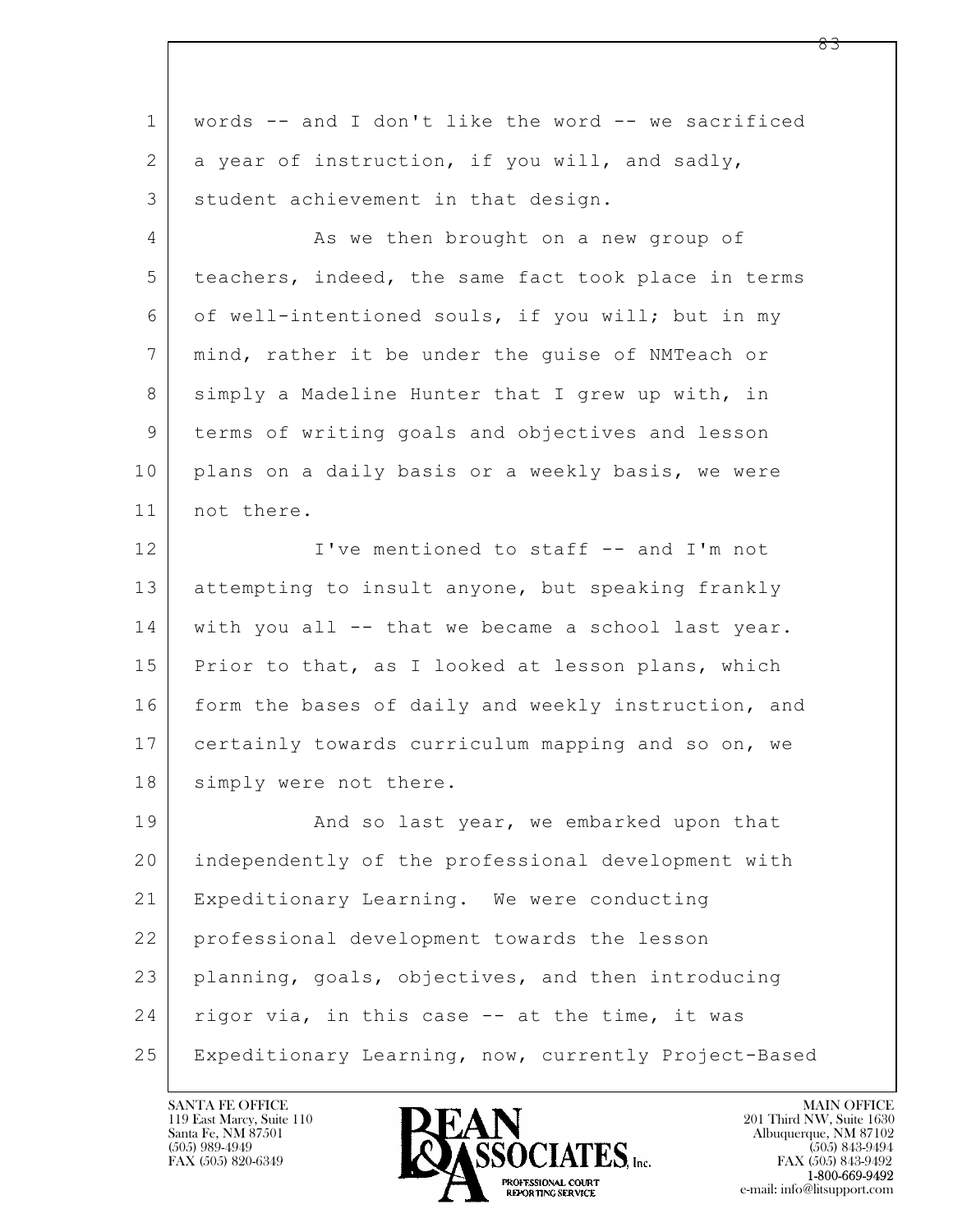1 instruction.

| $\overline{2}$ | And as we have transitioned onward,                  |
|----------------|------------------------------------------------------|
| 3              | Commissioner Peralta, indeed, this year, the rigor   |
| 4              | that I would mention is driven by Common Core. Let   |
| 5              | me mention that as I went with a teacher,            |
| 6              | first-grade teacher, her educational assistant, and  |
| 7              | 21 intrepid first-graders up the tram in Albuquerque |
| 8              | about a month and a half ago, their project was, or  |
| 9              | is, "My Space in Space, The Solar System."           |
| 10             | And so we went up there. Long before we              |
| 11             | ever went up the tram, the teacher had introduced    |
| 12             | the given vocabulary, indeed, the standards therein  |
| 13             | that the student would be addressing. And so as      |
| 14             | we're journeying up the tram, and the teacher is     |
| 15             | saying, "Okay, students. We're beginning to feel     |
| 16             | our ears popping. Why would that be the case?"       |
| 17             | The students were able to respond and say,           |
| 18             | "Well, it's because of a change in barometric        |
| 19             | pressure," and so on.                                |
| 20             | And so, Commissioner Peralta, now, we're             |
| 21             | getting there. The given teacher I mentioned was an  |
| 22             | educational assistant with us four years ago who     |
| 23             | continued to earn her bachelor's, worked two years   |
| 24             | at Gallup-McKinley County Schools, and has come on   |
| 25             | board with us as of July 31 of 2015. And now, we're  |

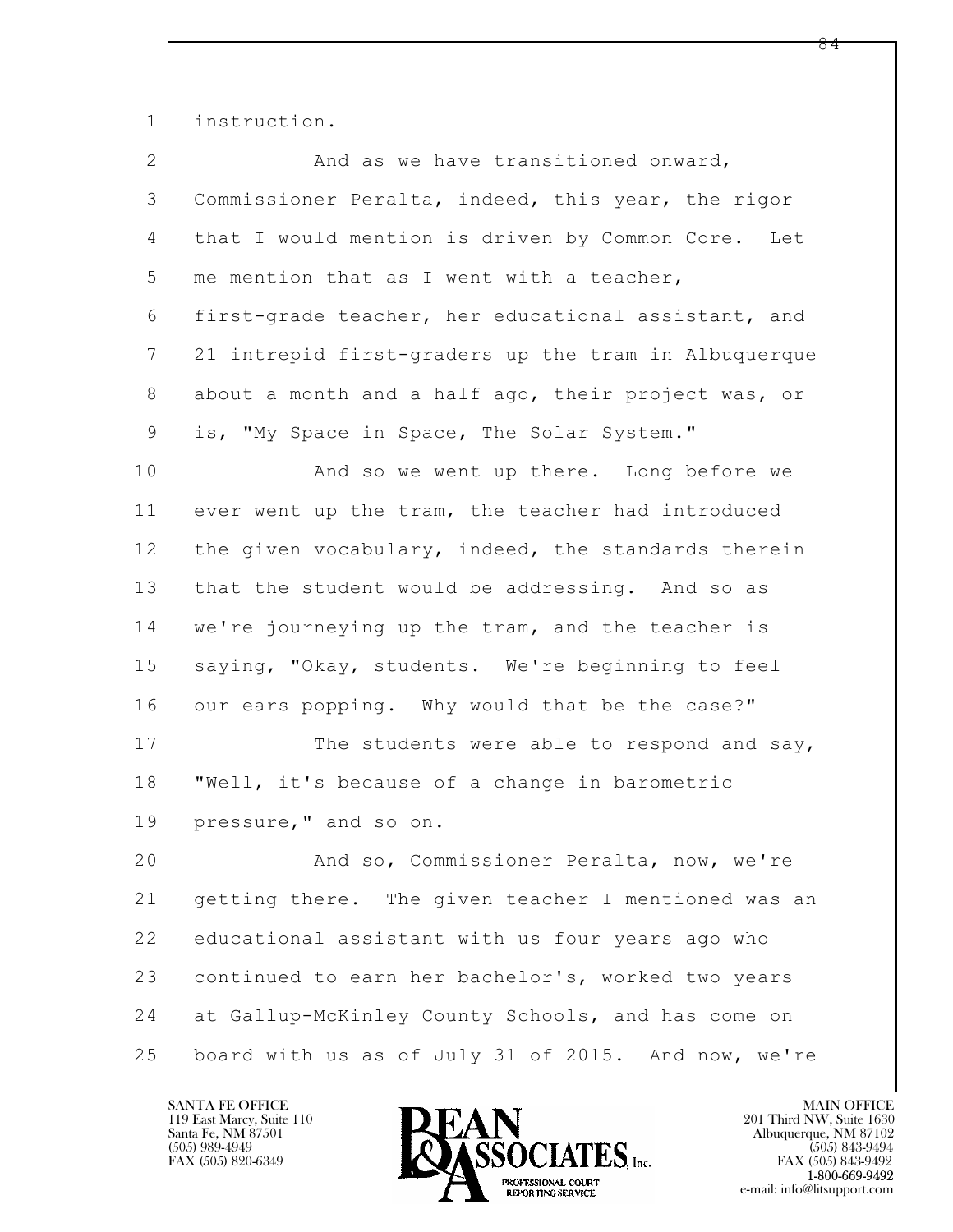1 getting there.

2 But staffing was the big one.

| 3              | The second one was towards Expeditionary             |
|----------------|------------------------------------------------------|
| 4              | Learning. And even with the monthly evaluation by    |
| 5              | EL, as I went in and I looked at our given           |
| 6              | expeditions and looked at standards we had addressed |
| $\overline{7}$ | under Common Core under our expeditions, I didn't    |
| 8              | see it. I saw wonderful trips, where we took         |
| 9              | children out and explored the volcano fields or      |
| 10             | whatever we did. But I did not see the rigor at      |
| 11             | all; even though we were paying a large sum of       |
| 12             | money.                                               |
| 13             | The facilitator even said, "Gosh, that is            |
| 14             | a model classroom program."                          |
| 15             | If that's the case, why do I see those               |
| 16             | students this year who are a year behind in terms of |
| 17             | their standards? So that was the other piece that    |
| 18             | we didn't understand rigor. Now, we're getting       |
| 19             | there.                                               |
| 20             | For each of their Project-Based, we call             |
| 21             | it, fieldwork this year -- we can't officially call  |
| 22             | it an "expedition," since that's certainly           |
| 23             | semantically related to Expeditionary Learning --    |
| 24             | but indeed, long before they ever go out, they've    |
| 25             | taken a look at -- rubric based -- of the standards  |

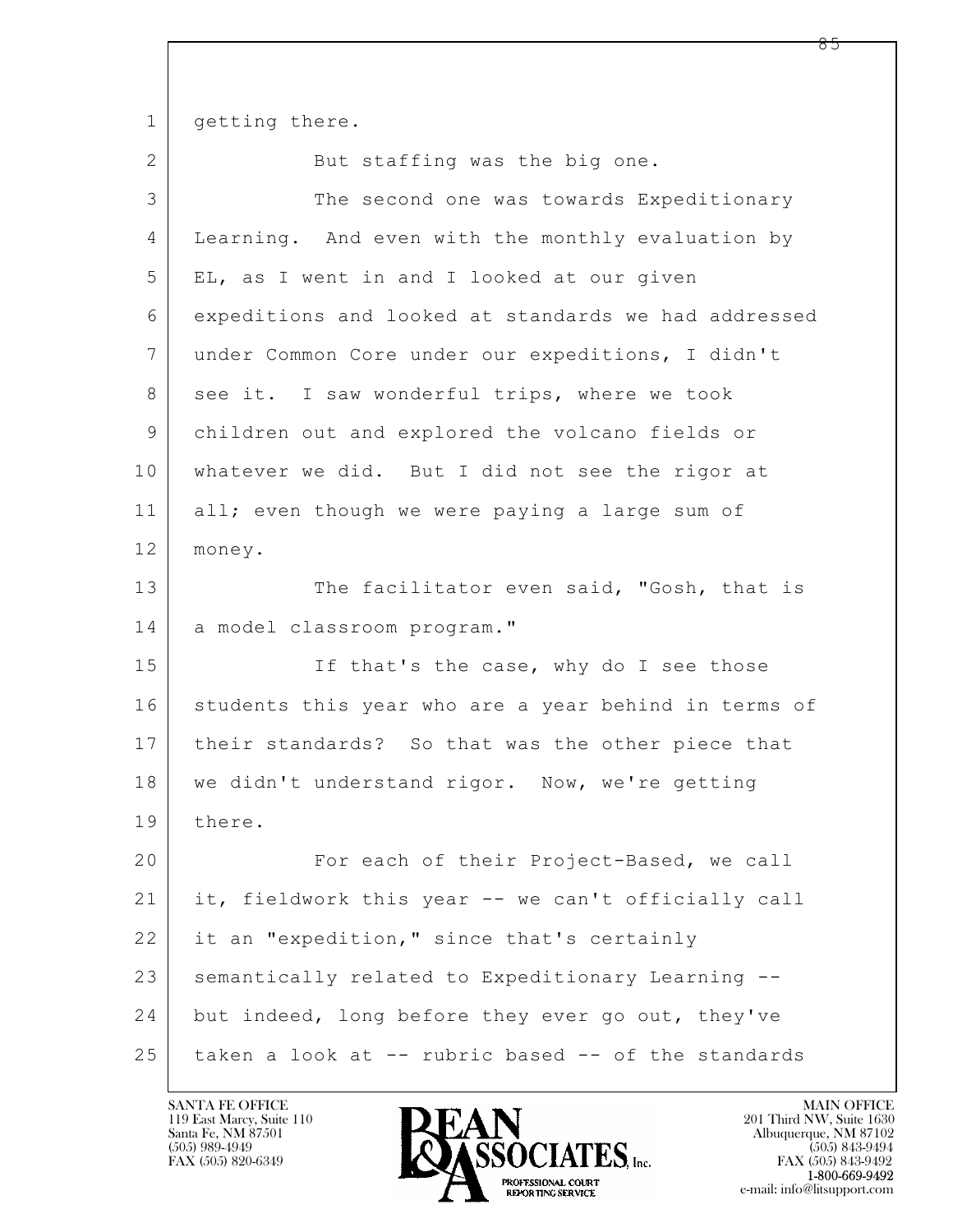| $\mathbf 1$ | that the individual students will be addressing.    |
|-------------|-----------------------------------------------------|
| 2           | Then when they are returning -- before they ever go |
| 3           | out, essential questions have already been arrived  |
| 4           | at by the teacher working in concert with the       |
| 5           | students, so that we have that rigor in place.      |
| 6           | But you're absolutely correct,                      |
| 7           | Commissioner Peralta. That staffing was the big     |
| 8           | one. Understanding Expeditionary Learning, what     |
| 9           | "rigor" means, was the second one. And then         |
| 10          | thirdly, being systematic in terms of what we're    |
| 11          | doing.                                              |
| 12          | I followed one director. Then we had an             |
| 13          | interim director. Then we had a stand-in director.  |
| 14          | And that transitioning also in administration,      |
| 15          | needless to say, left us in the lurch.              |
| 16          | Thank you, sir.                                     |
| 17          | THE CHAIR: Anyone else?                             |
| 18          | COMMISSIONER ARMBRUSTER: I have a                   |
| 19          | question.                                           |
| 20          | THE CHAIR: Commissioner Armbruster?                 |
| 21          | COMMISSIONER ARMBRUSTER: How much of                |
| 22          | the -- whether you want to use percentage or direct |
| 23          | numbers, it doesn't matter -- is involved daily on  |
| 24          | direct instruction in reading and math?             |
| 25          | MR. CAMMON: I would say, in any given               |

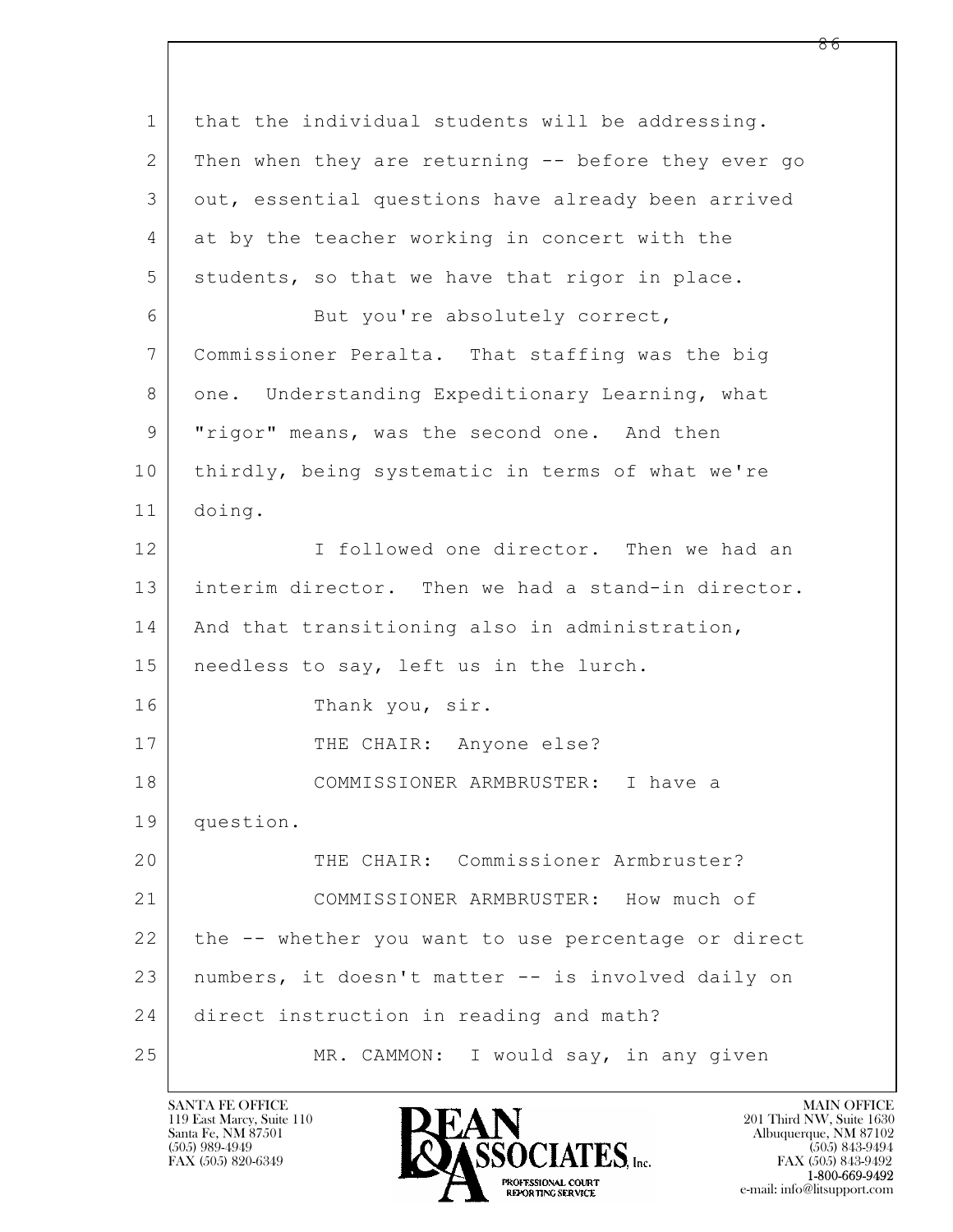$\mathbf{L}$  1 classroom, roughly 75 to 80 percent. And then the 2 | teacher leads them into the Project-Based format. 3 THE CHAIR: Anyone else? 4 Commissioner Conyers. 5 COMMISSIONER CONYERS: Kind of follow-up 6 on what Mr. Peralta said. In looking at the grades, 7 obviously, whatever has been going on hasn't been 8 working very well. I'm always amazed when I look at 9 | the grades, and I see opportunity to learn, and 10 people will have A's and B's. And then they get 11 really low grades in other sections. You would 12 | think that that would have some carryover. 13 There must be some disconnect there in 14 | that. But that's just kind of my comment is, you 15 | know, obviously, change is needed. 16 Thank you. 17 | THE CHAIR: Thank you, Commissioner. 18 Anyone else? 19 Well, then, I would just like to note that 20 it always distresses me when schools make, you know, 21 | unilateral decisions on either their charter, if 22 | that's what they're operating on, or their contract; 23 because that's not really allowed. And I would ask 24 the Coalition to make a note on that, Kelly, if you 25 would, for your future training of governing

119 East Marcy, Suite 110<br>Santa Fe, NM 87501

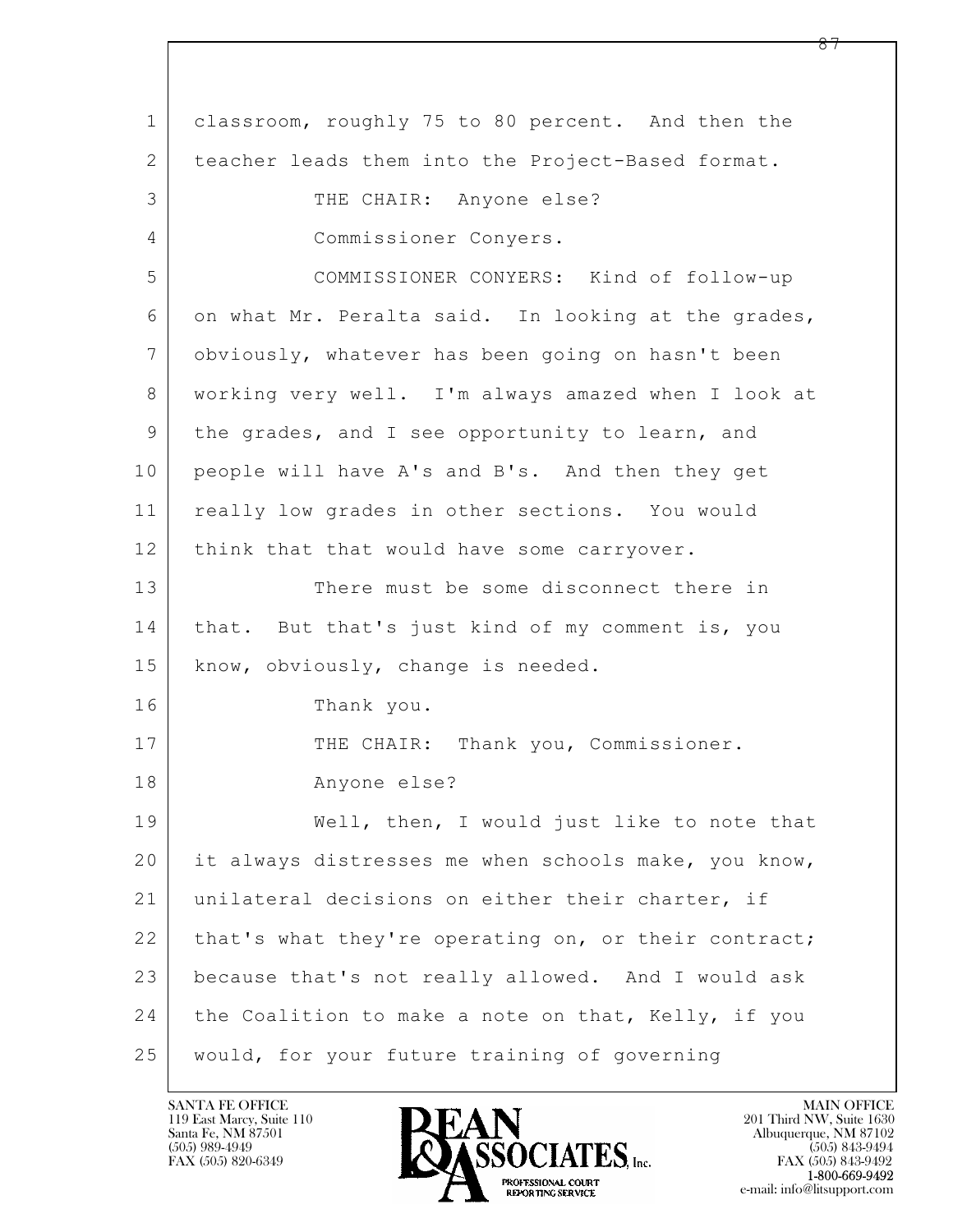| $\mathbf 1$    | councils, to make -- a block needs to be added.      |
|----------------|------------------------------------------------------|
| $\overline{2}$ | "You cannot make unilateral decisions."              |
| 3              | We -- that puts us in a very tough                   |
| 4              | situation. When the barn door is open and the horse  |
| 5              | is already gone, how do we get the horse back in the |
| 6              | barn again?                                          |
| 7              | And this Commission is on record. It's               |
| 8              | very difficult for us to make an exception. I        |
| 9              | understand why a school would want an exception.     |
| 10             | But the first time we make an exception, then that's |
| 11             | what we have done; we have made it easier for folks  |
| 12             | down the road to use that as a precedent against us  |
| 13             | and say, "Well, you allowed this school to do it, so |
| 14             | we just did it, too." So we have to be very careful  |
| 15             | with that kind of thing.                             |
| 16             | And I have personally been on record on a            |
| 17             | number of occasions that I am opposed to changing    |
| 18             | academic performance indicators and goals in the     |
| 19             | middle of a process. Whether it's in the charter or  |
| 20             | it's in a performance framework as a part of a       |
| 21             | contract, I'm always opposed to that, because that   |
| 22             | leads, in my opinion, to chaos.                      |
| 23             | So this -- you've presented us with a very           |
| 24             | difficult situation here.                            |
| 25             | And I think I'd also like to note, for the           |

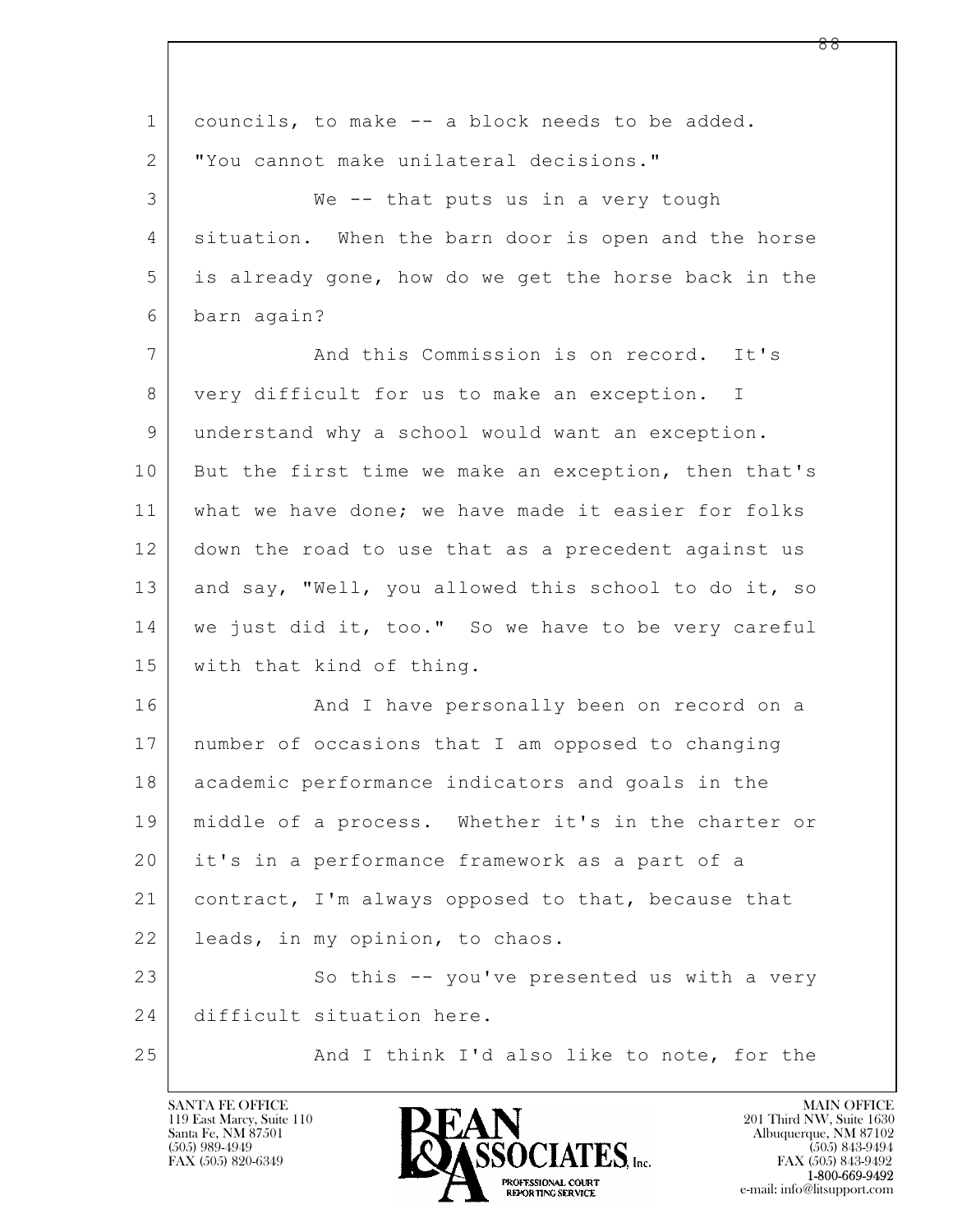$\mathbf{L}$  1 Charter School Division, Katie, I don't know if 2 you've noticed this form still has incorrect contact 3 information on the top of it. And that's probably 4 confusing to people. We need to get that out. 5 MS. POULOS: Commissioner, that was 6 submitted again in June. And so that was the 7 correct information. There is a correct version on 8 the website currently. 9 | THE CHAIR: And you've got both amendments 10 on one form. And this Commission has never accepted 11 multiple amendments. Each amendment has to be on 12 its own form. 13 COMMISSIONER SHEARMAN: It is. 14 THE CHAIR: This is not two here I'm 15 looking at? 16 COMMISSIONER SHEARMAN: They're separated. 17 THE CHAIR: I looked through, and I only 18 had this one. Okay. My -- thank you. Thanks for 19 calling that to my attention. 20 Any further questions or discussion? 21 Oh. Commissioner Chavez, do you wish to 22 weigh in? 23 MS. POULOS: She informed me about 10:30, 24 she was going to have to put her phone on mute so  $25$  she could attend to another call; so she may be

119 East Marcy, Suite 110<br>Santa Fe, NM 87501

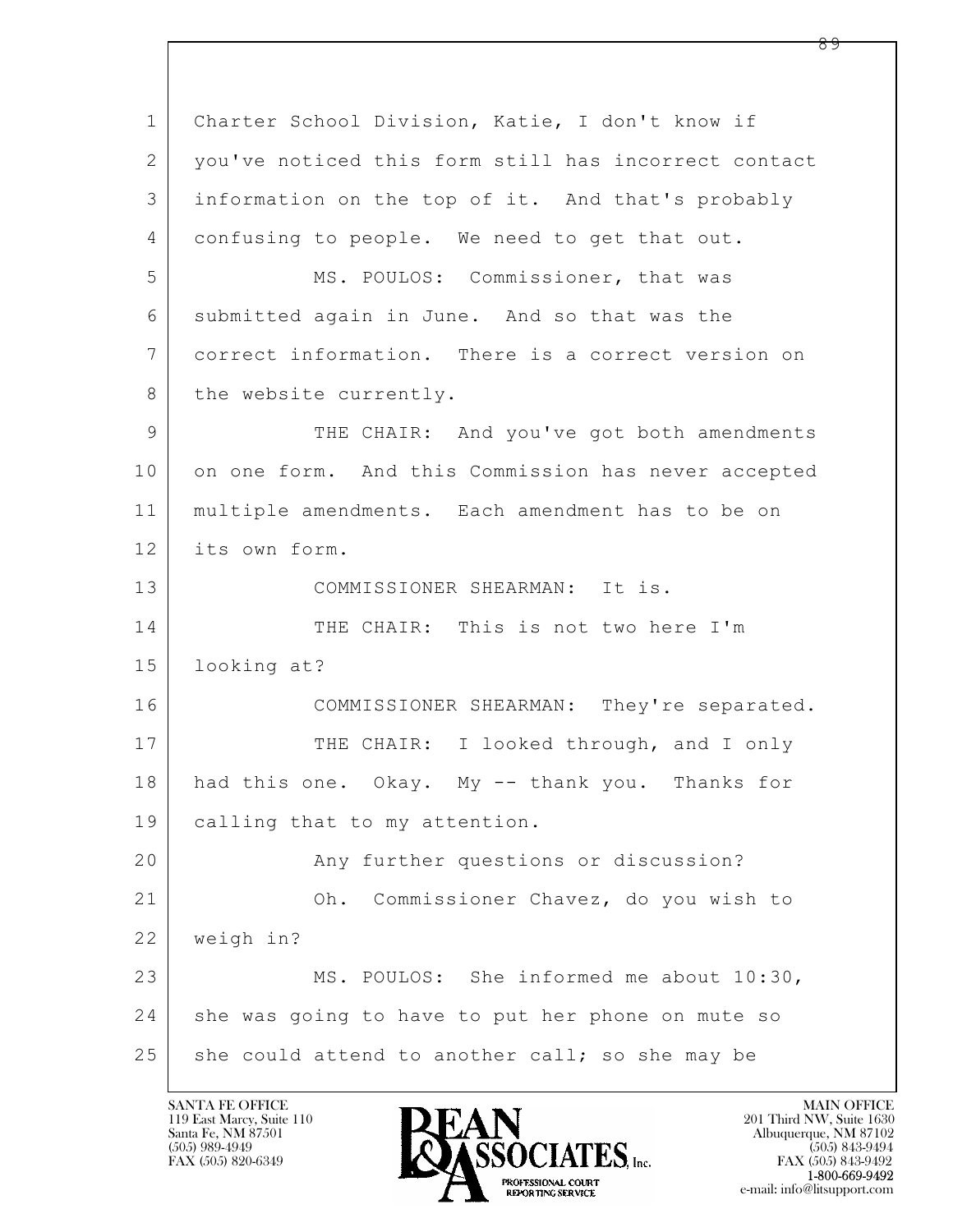$\mathbf{L}$  1 absent at the moment. 2 THE CHAIR: Okay. All right. Thank you. 3 Thank you, Mr. Secretary. 4 Anything else? 5 Commissioner Toulouse? 6 COMMISSIONER TOULOUSE: Yes, Mr. Chair. 7 I'd also like to make just a statement for the 8 | record, that this would have been much easier to 9 deal with if these forms hadn't been lost. We would 10 have been able to deal with it after the fact, but 11 shortly after the fact, and the school would have 12 had a year to put this back in place, than having to 13 deal with it now. 14 So whoever misplaced it may not be here to 15 take fault; but it is still a Charter School 16 Division problem that made this a worse situation 17 for the school and for us that we didn't get this 18 | this summer. 19 MS. POULOS: I certainly understand that; 20 I agree with that. That individual is no longer 21 with CSD. And, again, we have corrected that by not 22 relying on these to go to the liaisons, but asking 23 that they be submitted to that centralized box that 24 is checked daily. And one individual is being held 25 | responsible for that, and it's a much better system.

119 East Marcy, Suite 110<br>Santa Fe, NM 87501

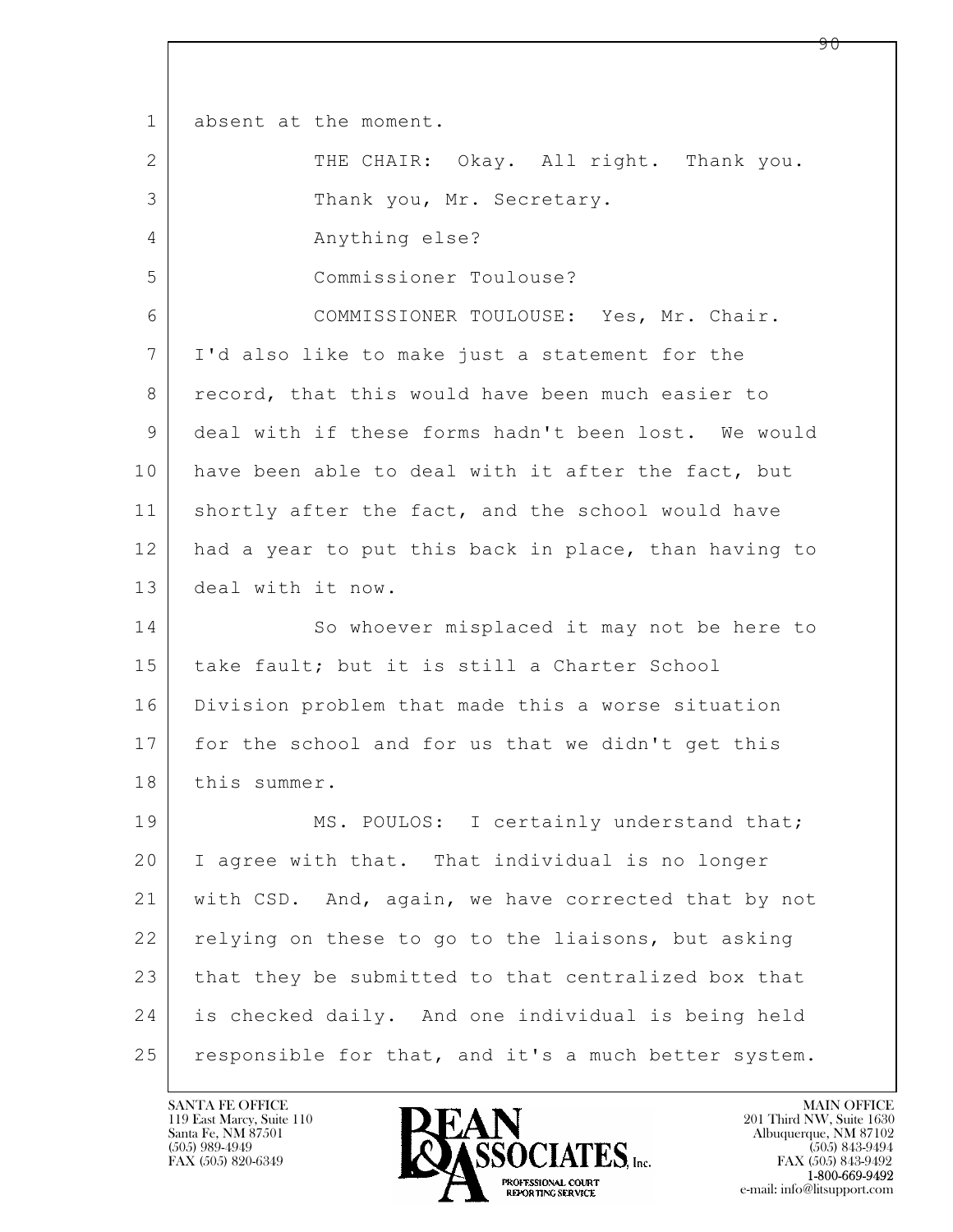$\mathbf{L}$  1 I did also want to say that Commissioner 2 Chavez just texted me to let me know that she is 3 back on the line. 4 THE CHAIR: Commissioner Chavez, did you 5 have anything to add to this particular discussion? 6 COMMISSIONER CHAVEZ: No, I don't. Thank 7 you. 8 THE CHAIR: Thank you. All right. If 9 there's no further input from Commissioners, I 10 believe we are ready -- are we ready for a motion? 11 | And there are sample motions in the Executive 12 Summary. And I assume if there's two amendments, 13 | we're going to have to do two motions. 14 COMMISSIONER SHEARMAN: We can say both 15 motions. 16 THE CHAIR: Can we do two at once? 17 MR. LANGE: And that is with the -- yeah, 18 we can do two at once. Let's do each one, just in  $19$  case  $-$ 20 THE CHAIR: I'm more comfortable doing 21 | them separately; I really am. So... 22 COMMISSIONER TOULOUSE: Mr. Chair, then I 23 would like to say, if you look at the wording for 24 | the motions, it says it's a material violation of 25 the contract. But this school is not under

119 East Marcy, Suite 110<br>Santa Fe, NM 87501

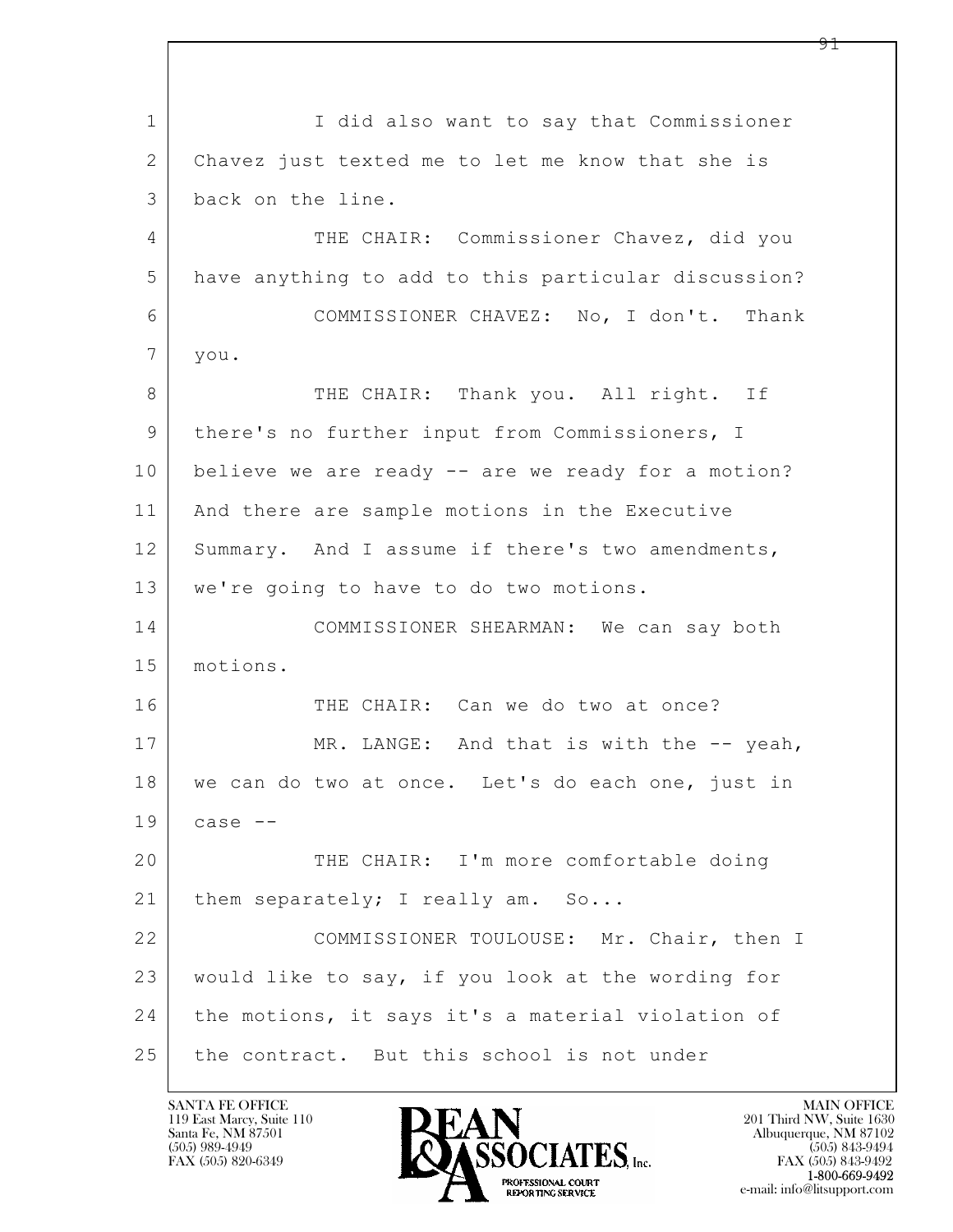| $\mathbf 1$     | contract. So it would be a violation of the          |
|-----------------|------------------------------------------------------|
| 2               | charter, not a material violation of the contract.   |
| 3               | THE CHAIR: And actually, this is a                   |
| 4               | multiple motion; but it says to change its mission,  |
| 5               | and I see the words, "charter goal and student       |
| 6               | performance expectations." So that is a multiple     |
| $7\phantom{.0}$ | motion would be my understanding.                    |
| 8               | COMMISSIONER SHEARMAN: If we want to make            |
| $\mathsf 9$     | it that way, or --                                   |
| 10              | (Chair consults with Commission counsel.)            |
| 11              | THE CHAIR: Okay. On the advice of                    |
| 12              | counsel, when you make this motion, on the first     |
| 13              | one, we're going to do the mission first. Leave out  |
| 14              | the reference to the charter goal and student        |
| 15              | performance expectation.                             |
| 16              | I wonder. Do we need to take out most of             |
| 17              | that paragraph then? Because most of that paragraph  |
| 18              | actually deals with the goals and the expectations.  |
| 19              | So perhaps a motion just to deny the ability to      |
| 20              | change their mission at this time.                   |
| 21              | COMMISSIONER GIPSON: But you need the                |
| 22              | decreased rigor, because that goes to the mission -- |
| 23              | the change in the mission statement.                 |
| 24              | MS. POULOS: Commissioner?                            |
| 25              | THE CHAIR: Director?                                 |

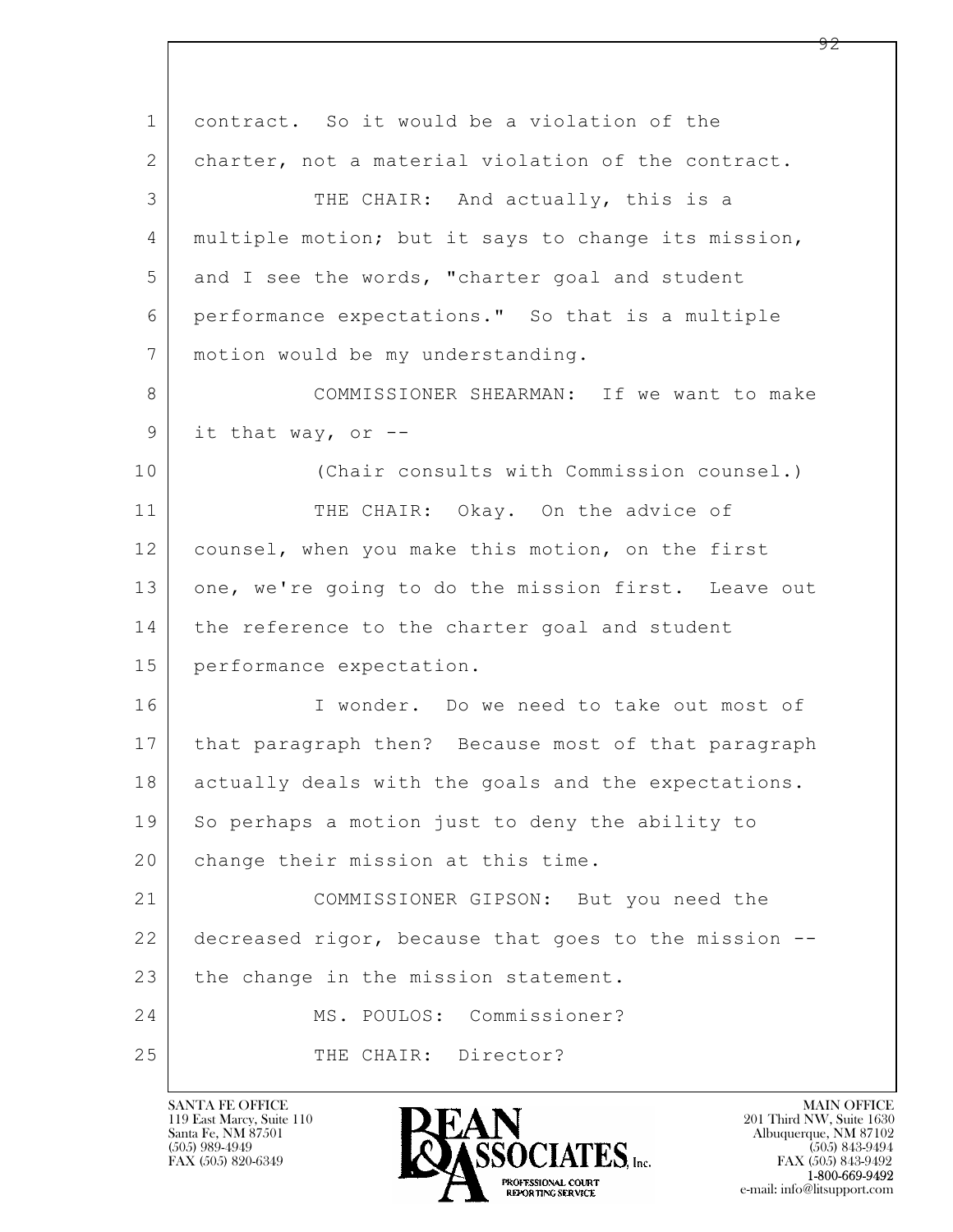$\mathbf{L}$  1 MS. POULOS: I would ask -- and, again, 2 | you don't have the language I've provided, 3 obviously. But what it does do is establish a 4 basis -- and I have been trying to encourage you to 5 do that -- is put your rationale for decision-making 6 on the record. And that's what that last bit of 7 information is, based on our analysis. 8 Certainly, that's up to the Commission 9 what the basis or rationale is. But I think it's 10 | important to have that on the record. 11 THE CHAIR: But leave the rest of the 12 | paragraph and repeat that paragraph, then, on the 13 second motion. 14 Okay. And it is regrettable that I quess 15 | we're pushing you back to where you were before. It 16 is regrettable that this comes this way, 17 unfortunately. 18 So I quess if we are -- will someone word 19 the motion, please? 20 COMMISSIONER GIPSON: I will. 21 THE CHAIR: Commissioner Gipson? 22 COMMISSIONER GIPSON: Okay. I move that 23 the PEC deny the amendment presented by Uplift 24 Community School to change its mission, based on -- 25 which decreases the rigor presented in each of the

119 East Marcy, Suite 110<br>Santa Fe, NM 87501

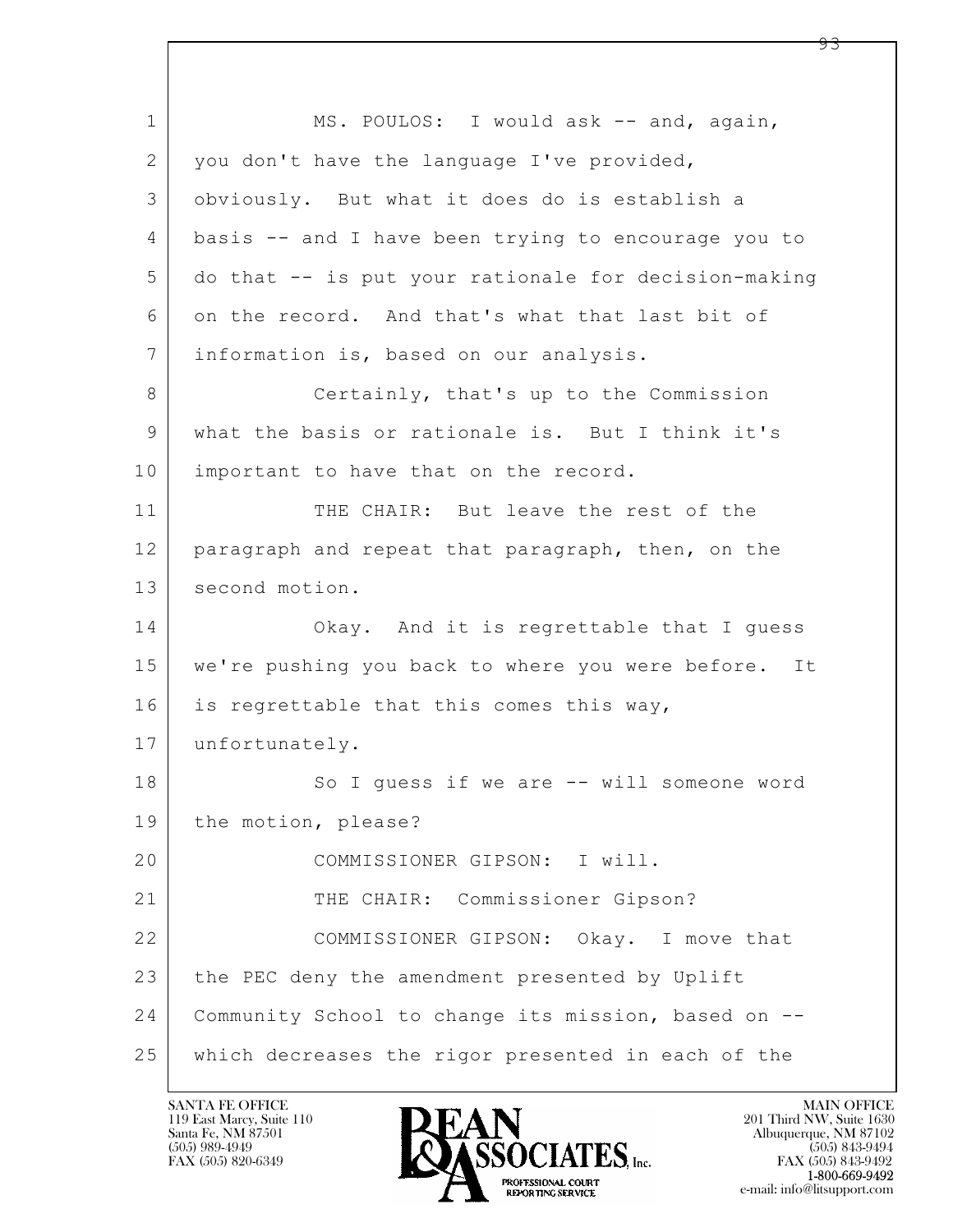$\mathbf{L}$  1 amendment -- in the amendment request and the 2 violation of the material terms of their charter, as 3 is reflected in the analysis provided by CSD. 4 THE CHAIR: We have a motion on the floor? 5 Do I have a second. 6 COMMISSIONER SHEARMAN: Second. 7 THE CHAIR: Commissioner Shearman has 8 | seconded. So we have a motion by Commissioner 9 Gipson, a second by Commissioner Shearman. 10 | Is there any further discussion? 11 Seeing none, Mr. Secretary, can we have a 12 roll-call vote, please? 13 COMMISSIONER PERALTA: Commissioner 14 Chavez? 15 COMMISSIONER CHAVEZ: Yes. 16 COMMISSIONER PERALTA: Commissioner 17 Ambruster? 18 COMMISSIONER ARMBRUSTER: Yes. 19 COMMISSIONER PERALTA: Commissioner 20 Peralta votes "Yes." 21 Commissioner Pogna? 22 COMMISSIONER POGNA: Yes. 23 COMMISSIONER PERALTA: Commissioner 24 Toulouse? 25 COMMISSIONER TOULOUSE: Reluctantly, yes.

119 East Marcy, Suite 110<br>Santa Fe, NM 87501



FAX (505) 843-9492 e-mail: info@litsupport.com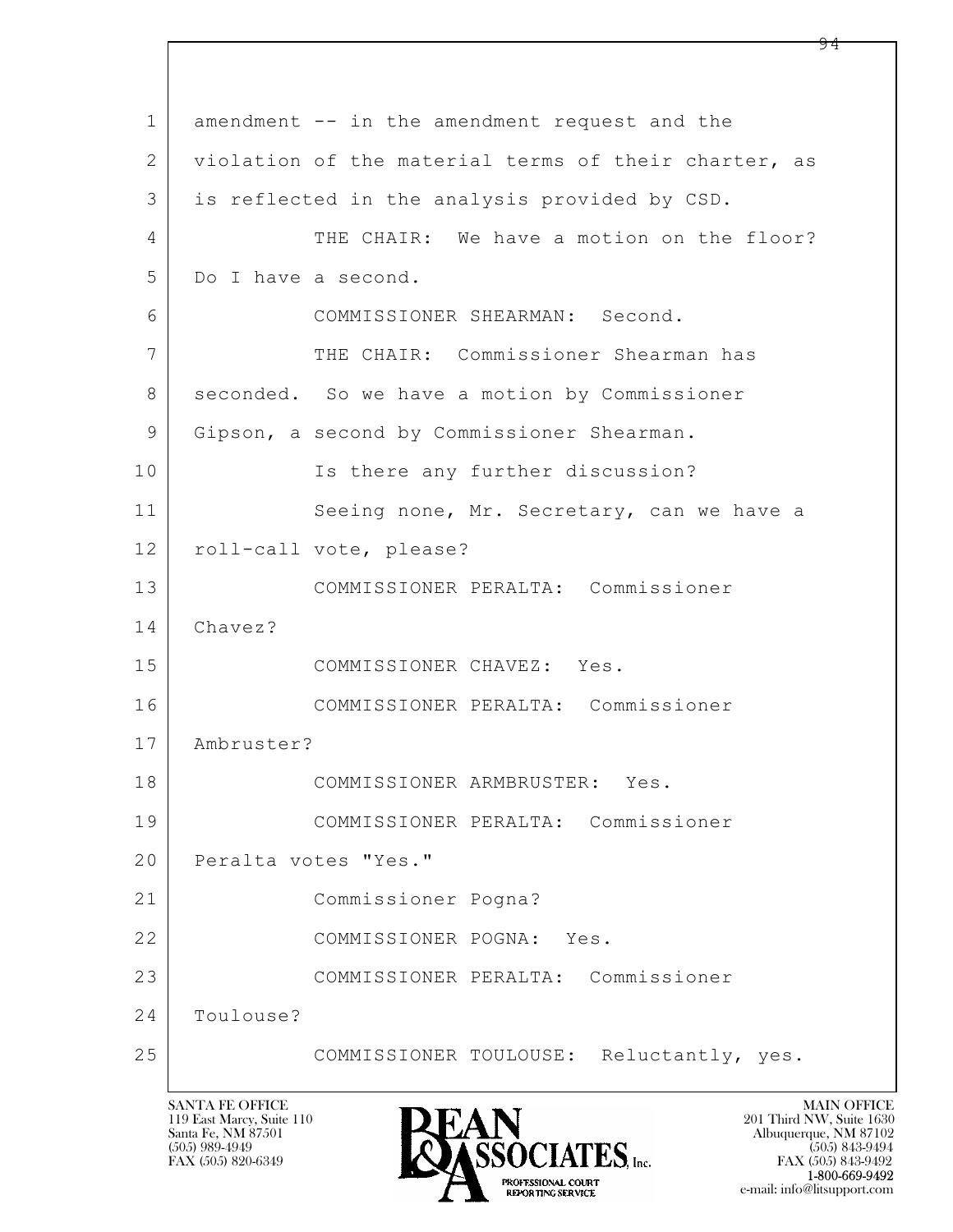$\mathbf{L}$  1 COMMISSIONER PERALTA: Commissioner 2 Conyers? 3 COMMISSIONER CONYERS: Yes. 4 COMMISSIONER PERALTA: Commissioner 5 Shearman? 6 COMMISSIONER SHEARMAN: Yes. 7 COMMISSIONER PERALTA: Commissioner 8 Gipson? 9 COMMISSIONER GIPSON: Yes. 10 COMMISSIONER PERALTA: Commissioner 11 Bergman? 12 THE CHAIR: Yes. 13 COMMISSIONER PERALTA: Mr. Chair, that is 14 | nine to zero favor of the motion. 15 THE CHAIR: Thank you Mr. Secretary. That 16 motion, as made, has passed by a nine-to-zero vote. 17 We are now prepared to put forth a second 18 | motion covering the charter goals and student 19 performance expectations. 20 Would someone like to word that motion? 21 COMMISSIONER SHEARMAN: I'll make the 22 motion. 23 THE CHAIR: Commissioner Shearman? 24 COMMISSIONER SHEARMAN: I move that the 25 Public Education Commission deny the amendment

119 East Marcy, Suite 110<br>Santa Fe, NM 87501

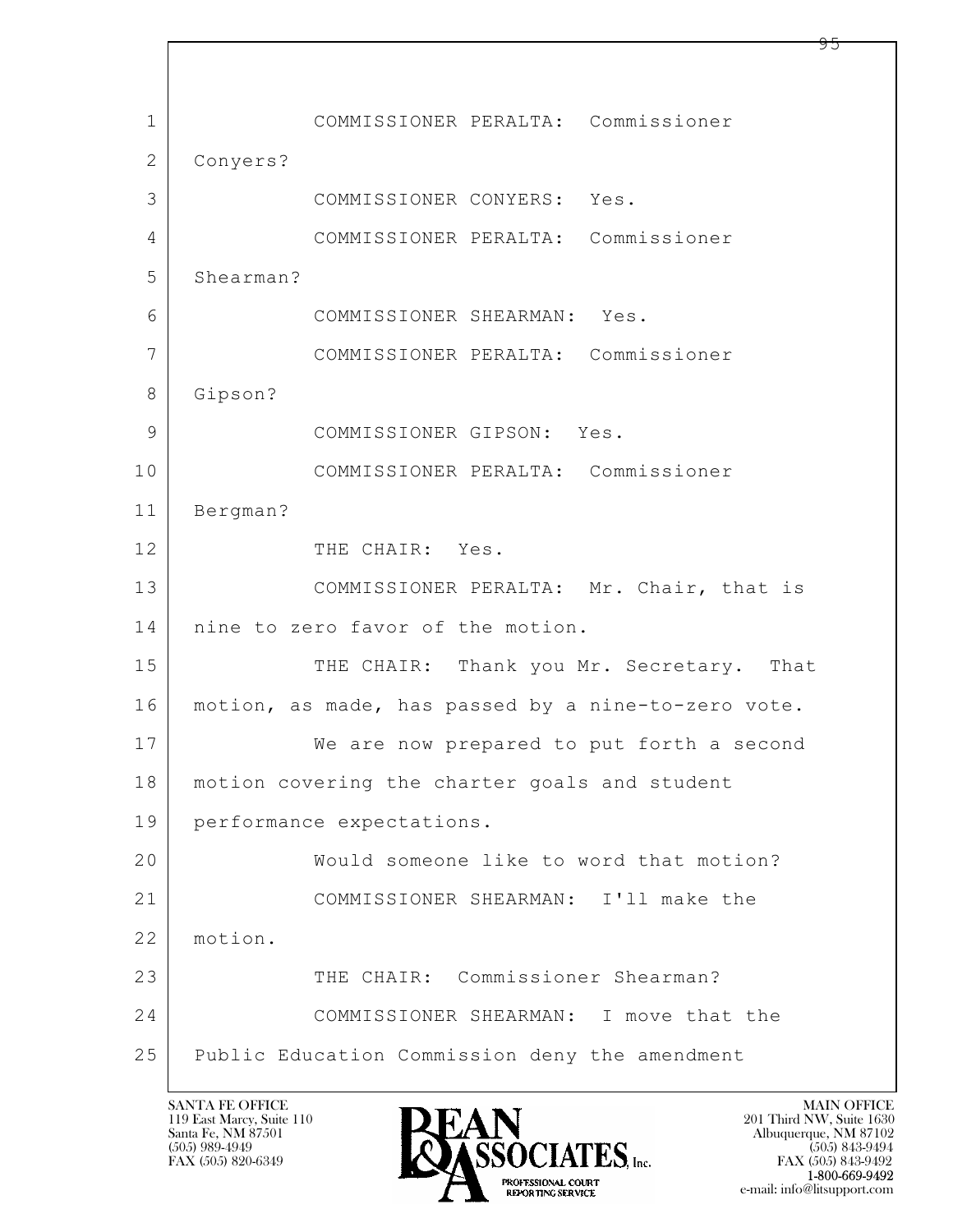| $\mathbf 1$ | presented by Uplift Community School to change       |
|-------------|------------------------------------------------------|
| 2           | charter goals and student performance expectations   |
| 3           | based on the school's report card grade of F, the    |
| 4           | decreased rigor presented in each of the amendment   |
| 5           | requests, and the violation of the material terms of |
| 6           | their charter, as reflected in the analysis provided |
| 7           | by CSD.                                              |
| 8           | THE CHAIR: Thank you, Commissioner. We               |
| 9           | do have a motion on the floor. Do I have a second?   |
| 10          | COMMISSIONER ARMBRUSTER: Second.                     |
| 11          | THE CHAIR: Commissioner Ambruster has                |
| 12          | seconded.                                            |
| 13          | So we have a motion to deny the request              |
| 14          | for the goals, and we have a second.                 |
| 15          | Is there any further discussion?                     |
| 16          | Seeing none, Mr. Secretary, can we have a            |
| 17          | vote on that motion?                                 |
| 18          | COMMISSIONER PERALTA:<br>Commissioner                |
| 19          | Conyers?                                             |
| 20          | COMMISSIONER CONYERS: Yes.                           |
| 21          | COMMISSIONER PERALTA: Commissioner Pogna?            |
| 22          | COMMISSIONER POGNA: Yes.                             |
| 23          | COMMISSIONER PERALTA: Commissioner                   |
| 24          | Chavez?                                              |
| 25          | COMMISSIONER CHAVEZ:<br>Yes.                         |
|             |                                                      |

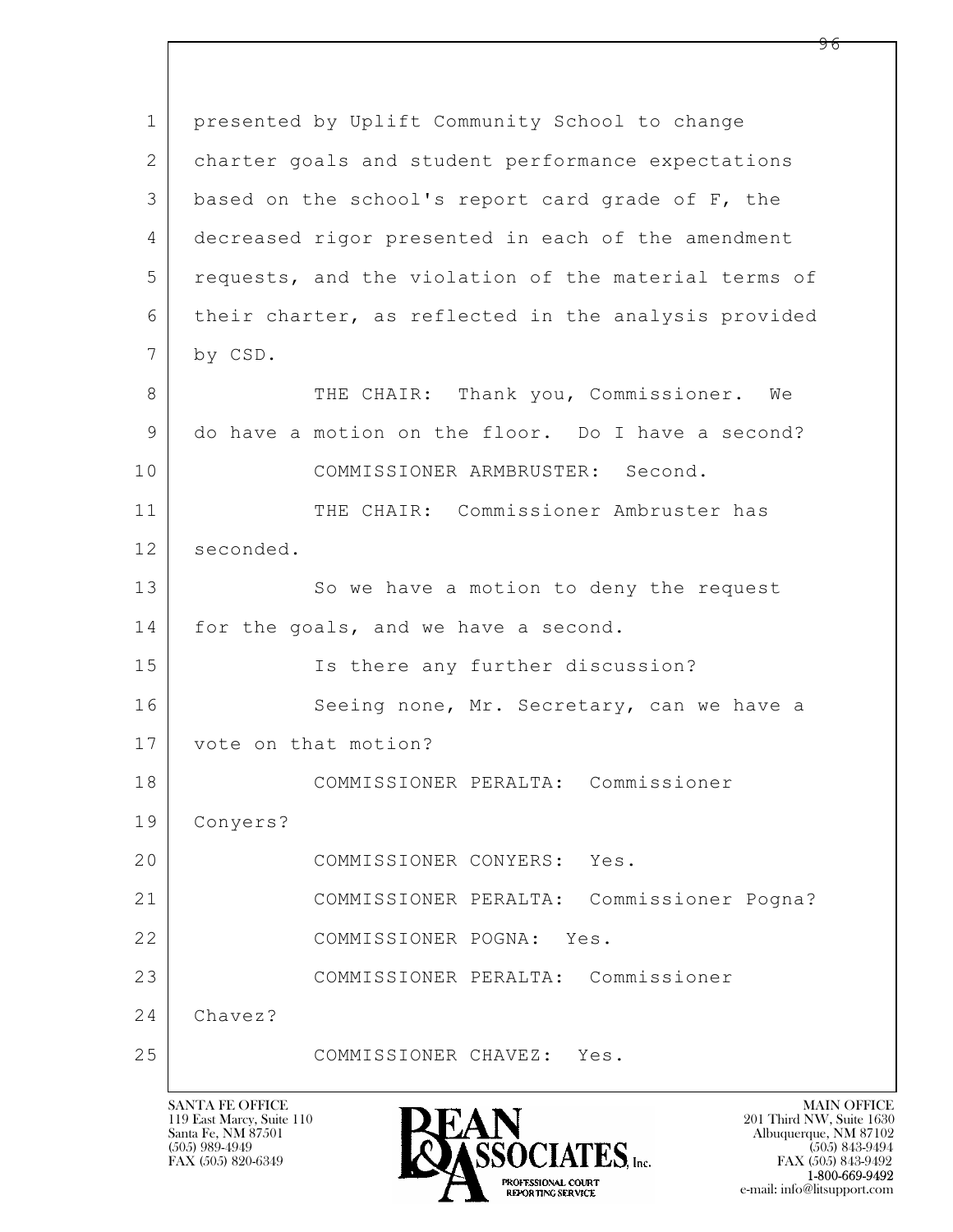$\mathbf{L}$  1 COMMISSIONER PERALTA: Commissioner 2 Shearman? 3 COMMISSIONER SHEARMAN: Yes. 4 COMMISSIONER PERALTA: Commissioner 5 Toulouse? 6 COMMISSIONER TOULOUSE: Yes. 7 COMMISSIONER PERALTA: Commissioner 8 Ambruster? 9 COMMISSIONER ARMBRUSTER: Yes. 10 COMMISSIONER PERALTA: Commissioner 11 | Peralta votes "Yes." 12 Commissioner Gipson? 13 COMMISSIONER GIPSON: Yes. 14 COMMISSIONER PERALTA: Commissioner 15 Bergman? 16 THE CHAIR: Yes. 17 | COMMISSIONER PERALTA: Mr. Chair, that is 18 also nine to zero favor of the motion. 19 THE CHAIR: Thank you Mr. Secretary. That 20 motion has also passed by a nine-to-zero vote. And 21 | that request has been denied. 22 Thank you for taking the time to be here 23 today, Mr. Cammon. 24 MR. CAMMON: Thank you, Mr. Chair. Thank 25 you, Commissioners.

119 East Marcy, Suite 110<br>Santa Fe, NM 87501

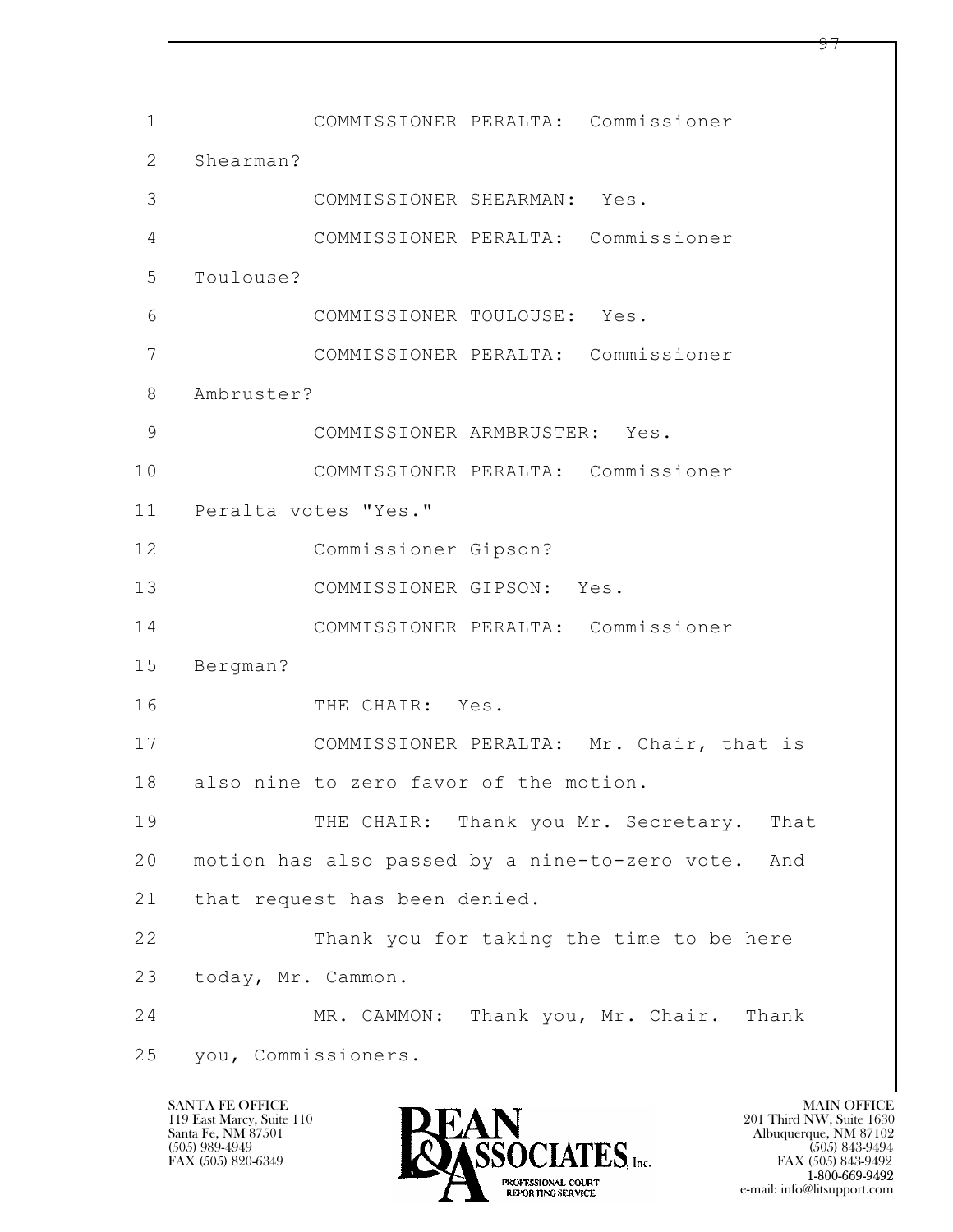$\mathbf{L}$  1 THE CHAIR: I believe that dispenses with 2 Item 5 on our agenda. 3 Item 6 is report from Options for Parents 4 and the Charter School Division, Discussion and 5 Possible Action. 6 Item A is Schools of Concern. 7 Madam Director? 8 MS. POULOS: As has been my report on this 9 for the past several months, all information on any 10 schools that have been issued a notice of intent to 11 | revoke, any schools that have been issued 12 non-renewals, any schools that the Commission has 13 requested updates on, all of those are provided in 14 | the tracking sheet with updates in bold. 15 | And if the Commission has any questions, 16 I'm happy to answer those. 17 Otherwise, the other item to look at on 18 the end of that sheet is just any schools that have 19 provided notice that they are looking for a new 20 | facility. Those are all identified for the 21 Commission. 22 THE CHAIR: Thank you, Director. 23 Are there questions? 24 Commissioner Shearman? 25 COMMISSIONER SHEARMAN: I do have, on the

119 East Marcy, Suite 110<br>Santa Fe, NM 87501



FAX (505) 843-9492 e-mail: info@litsupport.com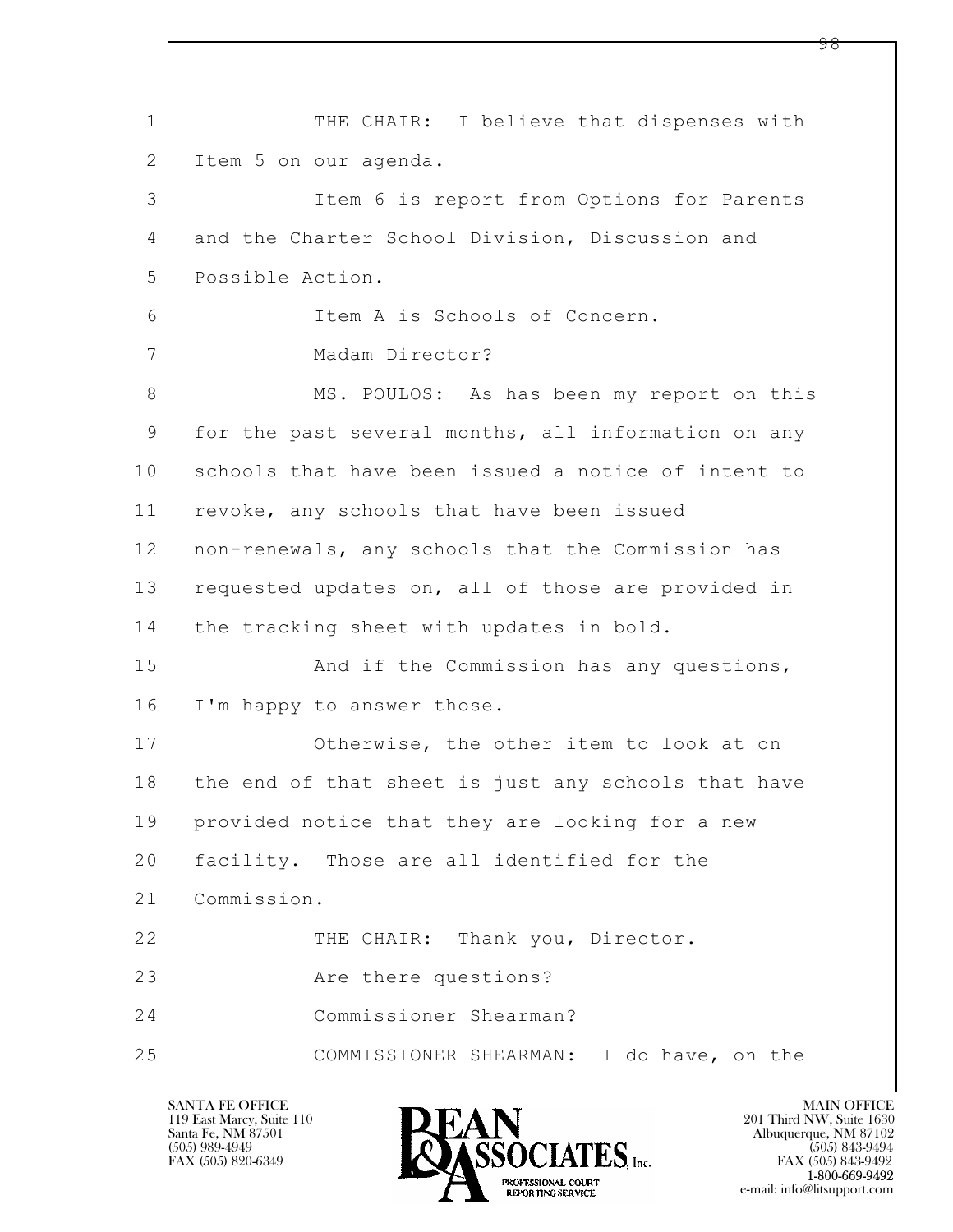$\mathbf{L}$  1 Southwest Learning schools. I know it's an ongoing 2 investigation. But do we have any status report on 3 their efforts to combine two schools, as we asked 4 them to do? 5 MS. POULOS: I don't have any information. 6 If you'd like me to reach out to them, I can reach 7 out for that, for the next agenda. 8 | COMMISSIONER SHEARMAN: I would appreciate 9 | that, Mr. Chairman. 10 THE CHAIR: Please do that. It will, if 11 nothing else, remind them that Commissioners have 12 long memories, and it's not going away. So please 13 do that for us. 14 Anything else on Schools of Concern? 15 | We're now to Item B, which is an update on 16 | Creative Education Preparatory Institute, which we 17 called "CEPi," I guess. I'm going to note again, 18 before the Director speaks, that we are not 19 entertaining discussion today. We are not 20 entertaining questions. There is an ongoing legal 21 process involved in this, and that's where we're 22 | going to leave that. 23 So no comments today. No questions. No 24 discussion. 25 Director Poulos, please.

119 East Marcy, Suite 110<br>Santa Fe, NM 87501



FAX (505) 843-9492 e-mail: info@litsupport.com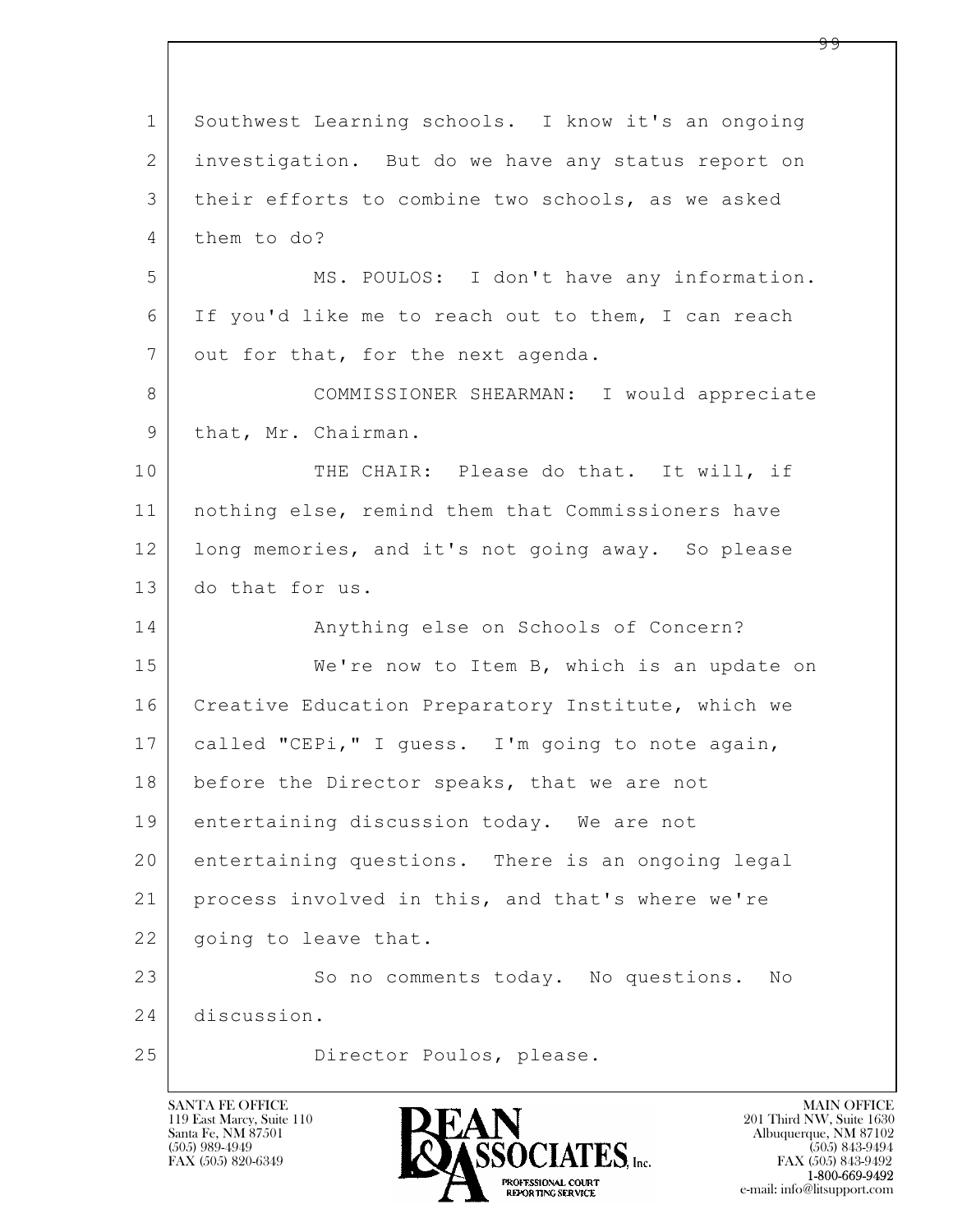$\mathbf{L}$  1 MS. POULOS: Chairman Bergman, 2 Commissioners, the update today simply notifies you 3 that the revocation hearing was scheduled for March 4 22nd here in Mabry Hall. I believe that's at 5 1:00 p.m. I apologize that that time is not written 6 in the materials. And that is the only update that 7 I have. 8 THE CHAIR: All right. That's the 9 information that we wanted to get to you on the 10 | Commission. That is 11 days from now, I believe, to 11 Tuesday afternoon at 1:00 p.m. 12 MS. FOX: Could I ask a couple of 13 housekeeping questions? Not substantive? 14 MR. LANGE: Yeah, we can -- I believe 15 identify yourself. 16 MS. FOX: Yeah. Sue Fox with Matthews Fox 17 Law Firm. And just for the record, I'm representing 18 | CEPi at the upcoming revocation hearing. 19 | I'm attending today, because it says here 20 there is update on the hearing. And so I was hoping 21 today to get some more information about the process 22 that will be used at the hearing so that we can 23 prepare adequately. 24 | MR. LANGE: Chairman Bergman, members of 25 the Commission, Ms. Fox, I'm more than willing to

119 East Marcy, Suite 110<br>Santa Fe, NM 87501

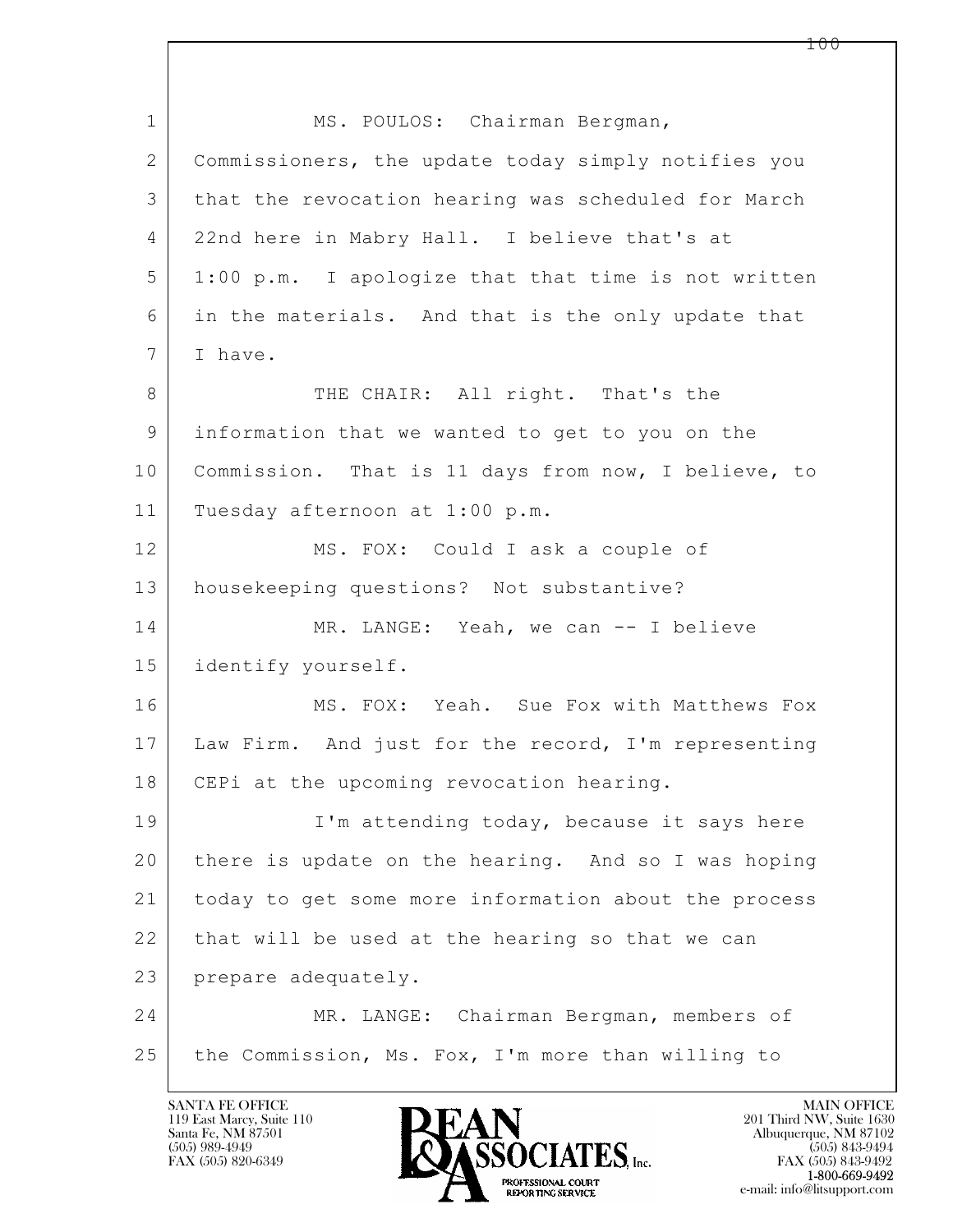$\mathbf{L}$  1 meet with you and Ms. Poulos after this, and we can 2 | formalize a procedure. 3 MS. FOX: Okay. 4 MR. LANGE: In our notice of intent to 5 revoke the charter, I said I would be writing a 6 letter with the procedure. So I look forward to an 7 opportunity to meet with you after the meeting, with 8 | Ms. Poulos, if you're both available, and we can 9 firm those up. 10 MS. FOX: Sure. Depending on how long the 11 meeting goes; and if not, we can exchange e-mails. 12 MR. LANGE: We can exchange e-mails. We 13 will always be in contact, and we can answer any 14 questions you have procedurally. 15 | MS. FOX: Great. Second housekeeping 16 | item: We submitted an IPRA request that is, by my 17 calculations, now overdue. If we can just -- I know 18 Ms. Friedman isn't here today. But I would just ask 19 for that to get addressed as expeditiously as 20 possible, please, because we need that information 21 | in preparation for this hearing. 22 MR. LANGE: Chairman Bergman, members of 23 the Commission, your IPRA request was received by 24 the PED. We're currently working on it. I guess we 25 can check into the status.

119 East Marcy, Suite 110<br>Santa Fe, NM 87501

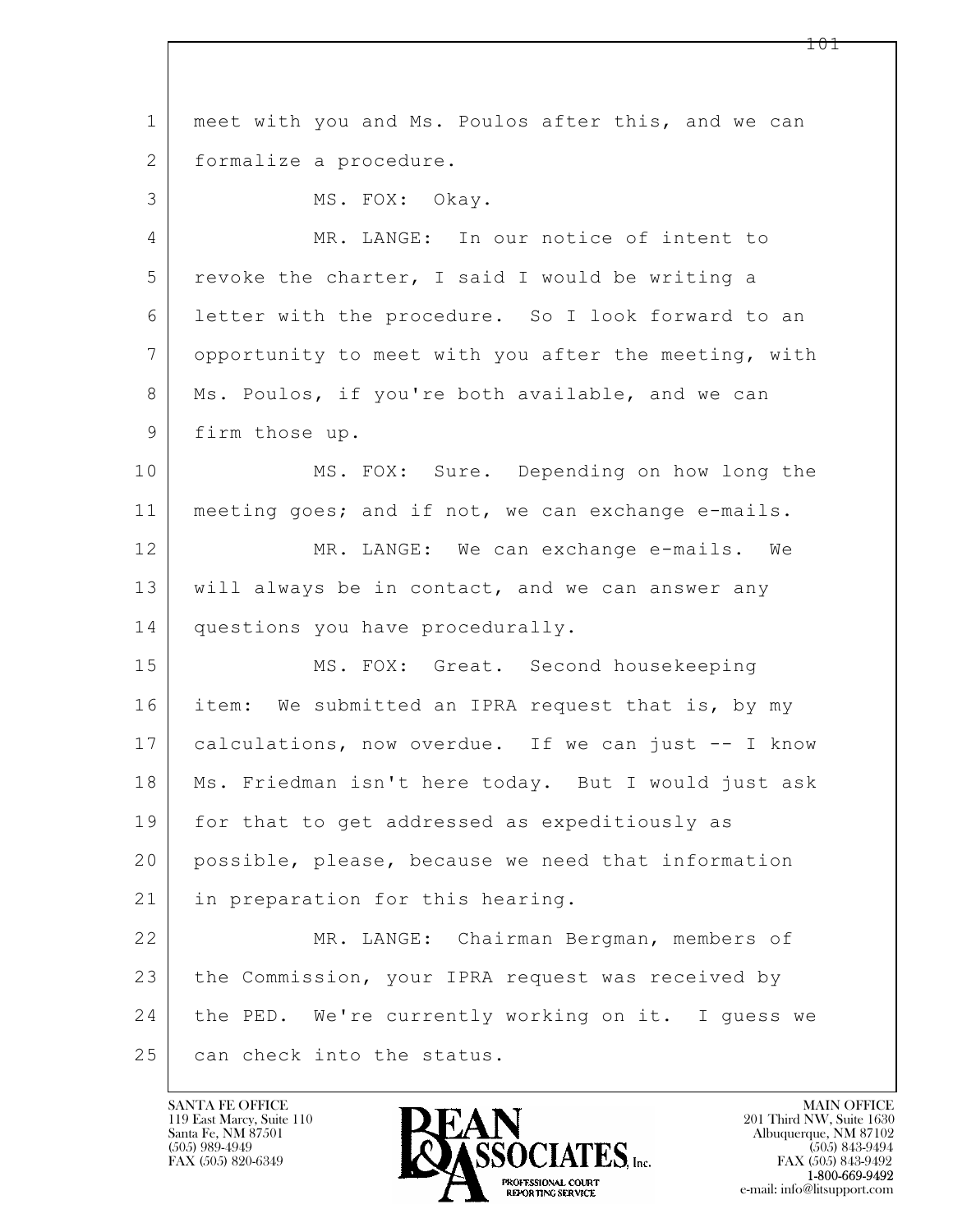$\mathbf{L}$  1 We would also entertain any sort of motion 2 that you feel -- if you feel aggrieved at all, and 3 we can file that, as well. 4 | MS. FOX: Well, I've had no response; so I 5 don't know what to aggrieve -- if I'm aggrieved at 6 this time or not. So let's just keep communicating 7 about that, and then we can address that situation 8 if it becomes a problem. 9 I'm not sure whether it is at this point 10 or not. But we're about a week out from the actual 11 hearing. And so in order to adequately prepare, we 12 do need that information. 13 | MR. LANGE: Chairman Bergman, members of 14 the Commission. I understand, and I agree with you, 15 and we will continue to work, so  $-$  to make sure 16 | that both parties are well prepared, understand the 17 | proceeding, and we'll move forward. 18 MS. FOX: Thank you. 19 | COMMISSIONER SHEARMAN: Mr. Chairman, may 20 I make a suggestion? It's 11:00. I know we've only 21 been at this for two hours. But this is very 22 important information, this procedure that we're 23 talking about. Could we take lunch now and ask our 24 attorney and Ms. Fox and Ms. Poulos to meet during 25 | our lunch break and get this very important business

119 East Marcy, Suite 110<br>Santa Fe, NM 87501

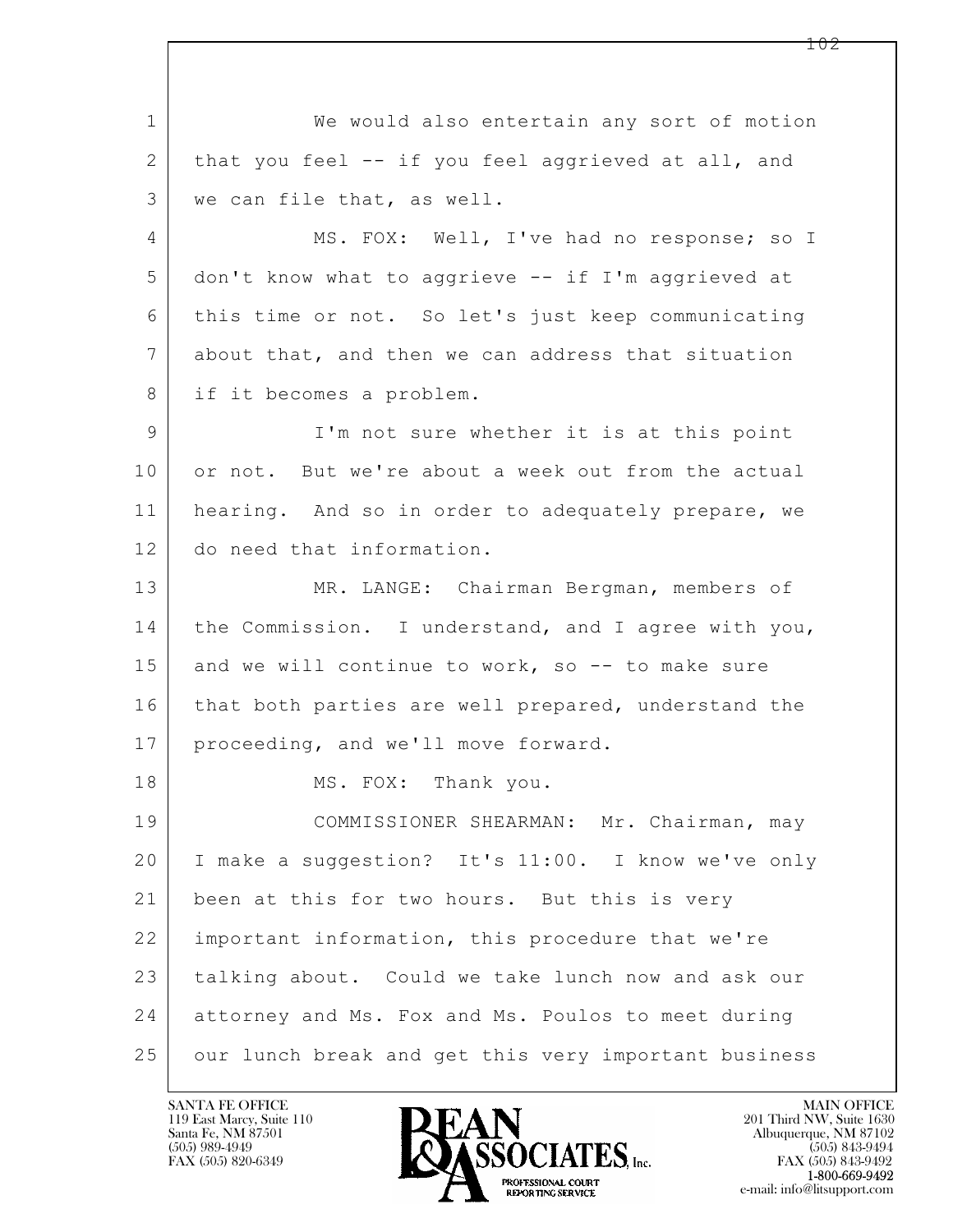$\mathbf{L}$  1 | taken care of? Would that be reasonable? 2 THE CHAIR: I am not sure I agree with 3 that. We're almost at the end of our agenda. We 4 have one more item after this one. 5 COMMISSIONER SHEARMAN: Okay. Well -- 6 THE CHAIR: We just have Item 7, and then 7 Comments and Open Forum. I don't believe that's 8 | going to take very long. 9 Okay. I will be swayed by the will of the 10 Commission. I'd rather we go forward. I will ask 11 other opinions. 12 COMMISSIONER SHEARMAN: It doesn't matter, 13 as long as this gets taken care of, as far as I'm 14 concerned. 15 THE CHAIR: It's very important, and it 16 sounds like it's going to be taken care of. I'm not 17 aware of an IPRA request. Nothing has been sent to 18 | me; so you're catching me by surprise. 19 MS. FOX: It was sent to Ms. Poulos. 20 Yeah. I'm not necessarily asking you for your all's 21 | records. It's the CSD's and PED's. 22 THE CHAIR: So it's between you and the 23 | PED, then, I guess. 24 MS. FOX: Yes, sir. 25 THE CHAIR: What's the will of the

119 East Marcy, Suite 110<br>Santa Fe, NM 87501



FAX (505) 843-9492 e-mail: info@litsupport.com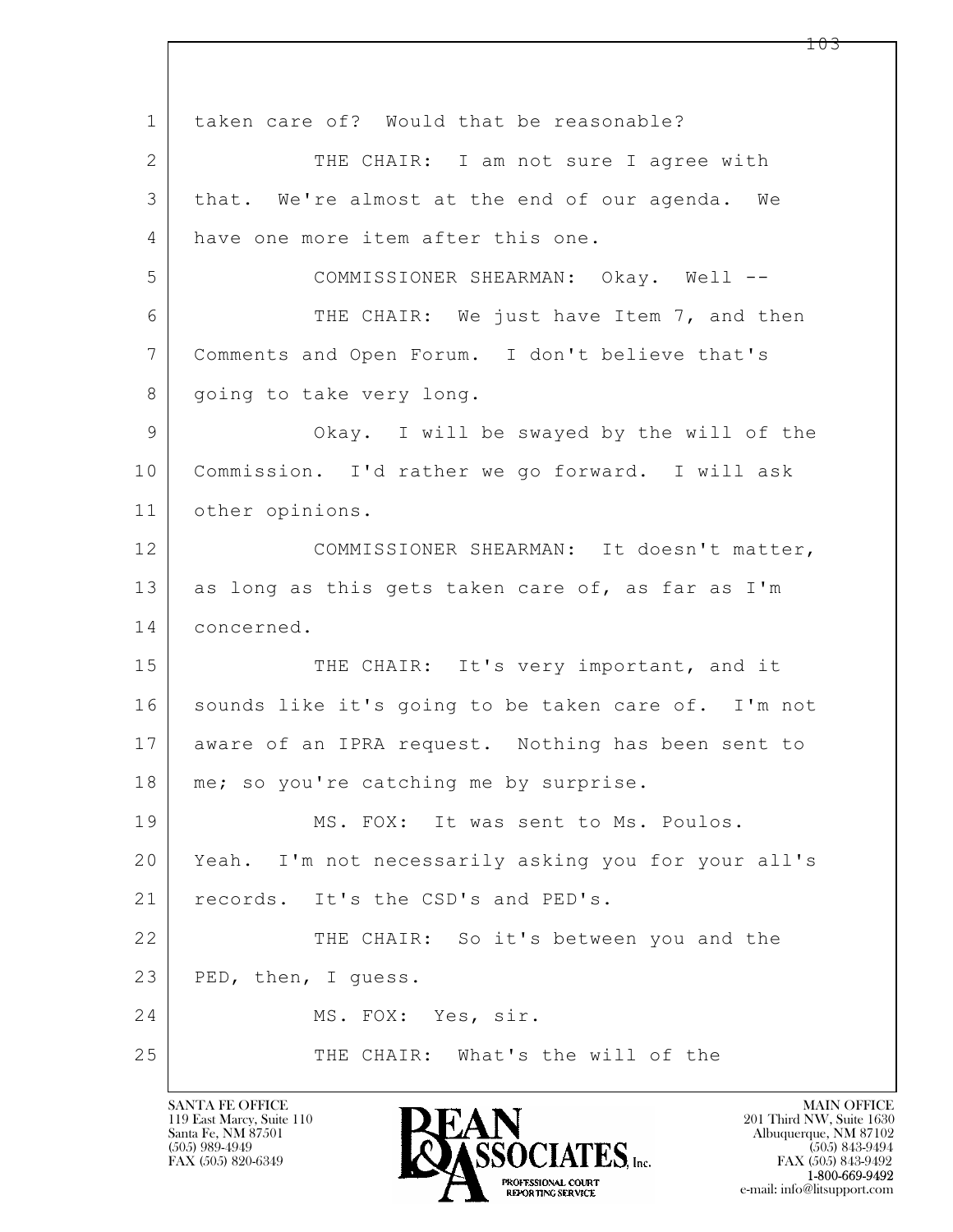$\mathbf{L}$  1 Commission? Do you want to go forward, or do you 2 want to stop? I'm hearing, "Go forward," 3 Commissioner Shearman. 4 | COMMISSIONER SHEARMAN: That's fine. Just 5 a discussion. 6 THE CHAIR: Are you volunteering to sit 7 down with the group afterwards? Is that what you're 8 doing? 9 COMMISSIONER SHEARMAN: No, no. No, no. 10 THE CHAIR: Okay. 11 MR. LANGE: Mr. Chair, members of the 12 Commission, I'm more than willing to work 13 immediately after this. Or if your time is -- we 14 can find a time to e-mail any questions. I want to 15 make sure all parties are fully prepared and 16 understand and have been given all records 17 responsive to any requests and also feel prepared 18 for this March 22nd hearing. 19 MS. FOX: Okay. Thanks very much. 20 THE CHAIR: That is the will of this 21 Commission. We want everybody to be prepared. 22 MS. FOX: Thank you. 23 THE CHAIR: All right. Item C, Update on 24 Planning Year Checklist. 25 MS. POULOS: That was an item for last

119 East Marcy, Suite 110<br>Santa Fe, NM 87501

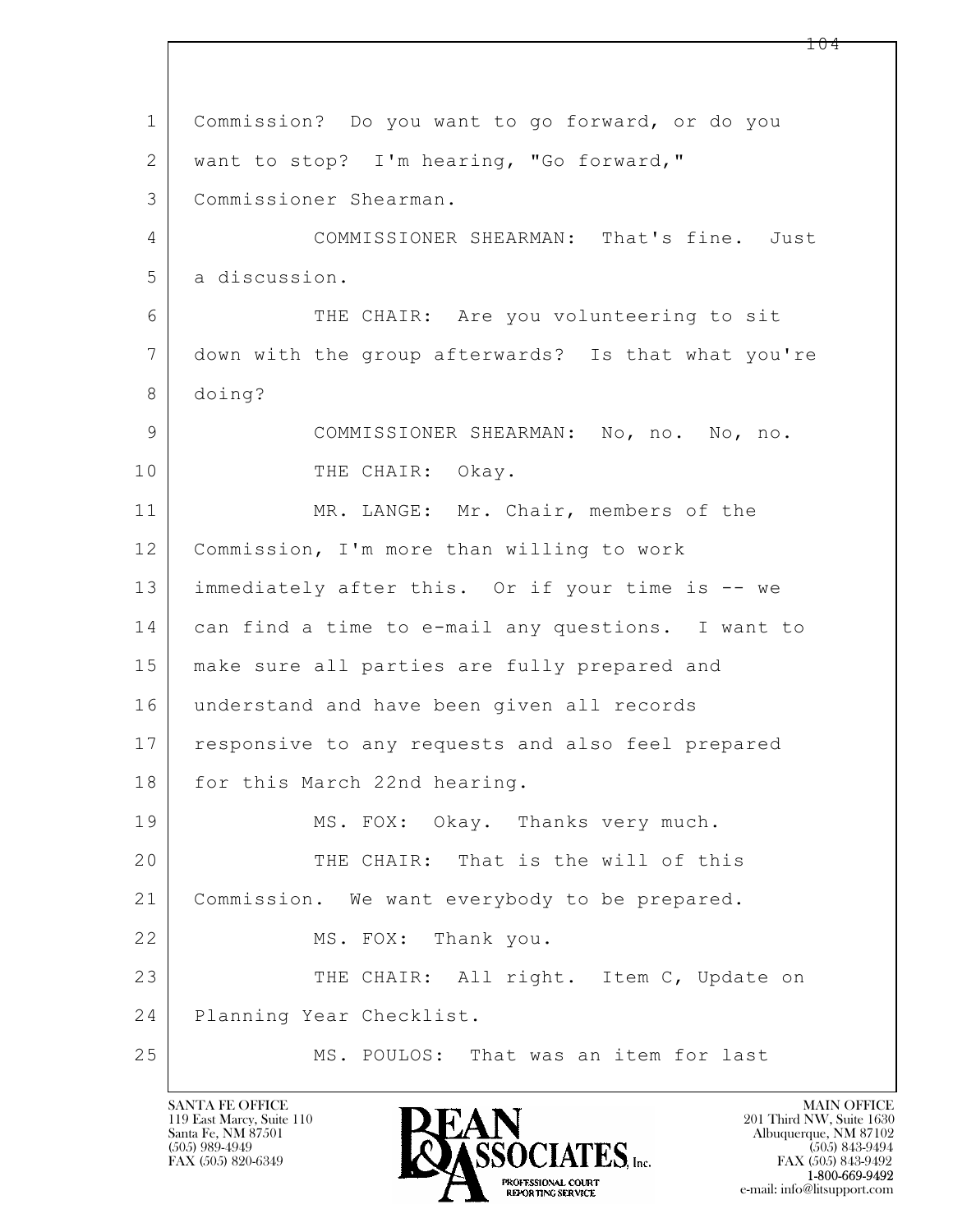$\mathbf{L}$  1 month that just got held over, probably because I 2 wasn't on that call. 3 THE CHAIR: Dispense with Item C. 4 Item D: Report on First Year Charter Site 5 Visits. 6 | MS. POULOS: So since this is a fairly new 7 process, and also because we are trying to keep the 8 | Commission more informed, once we've done visits of 9 schools, we're providing this update today, just to 10 let the Commission know where we are with our 11 schools that are operating in their first year, any 12 concerns that we have and actions that they've taken 13 to address those. 14 The first school is known as DEAP. I will 15 | not attempt to pronounce the whole name. And I 16 don't know if they want to come up. 17 THE CHAIR: Thank you. Please identify 18 | yourself and your school, and then proceed. 19 MS. MOORE: Hi, there. Good morning. My 20 name is Ellen Moore, and I'm the principal with DEAP 21 Charter School in Navajo, New Mexico. 22 MS. CUYLEAR: Good morning, Commissioners. 23 My name is Natasha Cuylear. I'm an attorney at 24 Johnson Barnhouse & Keegan. I'm simply here in 25 | support of DEAP and to offer legal counsel; but I

119 East Marcy, Suite 110<br>Santa Fe, NM 87501



FAX (505) 843-9492 e-mail: info@litsupport.com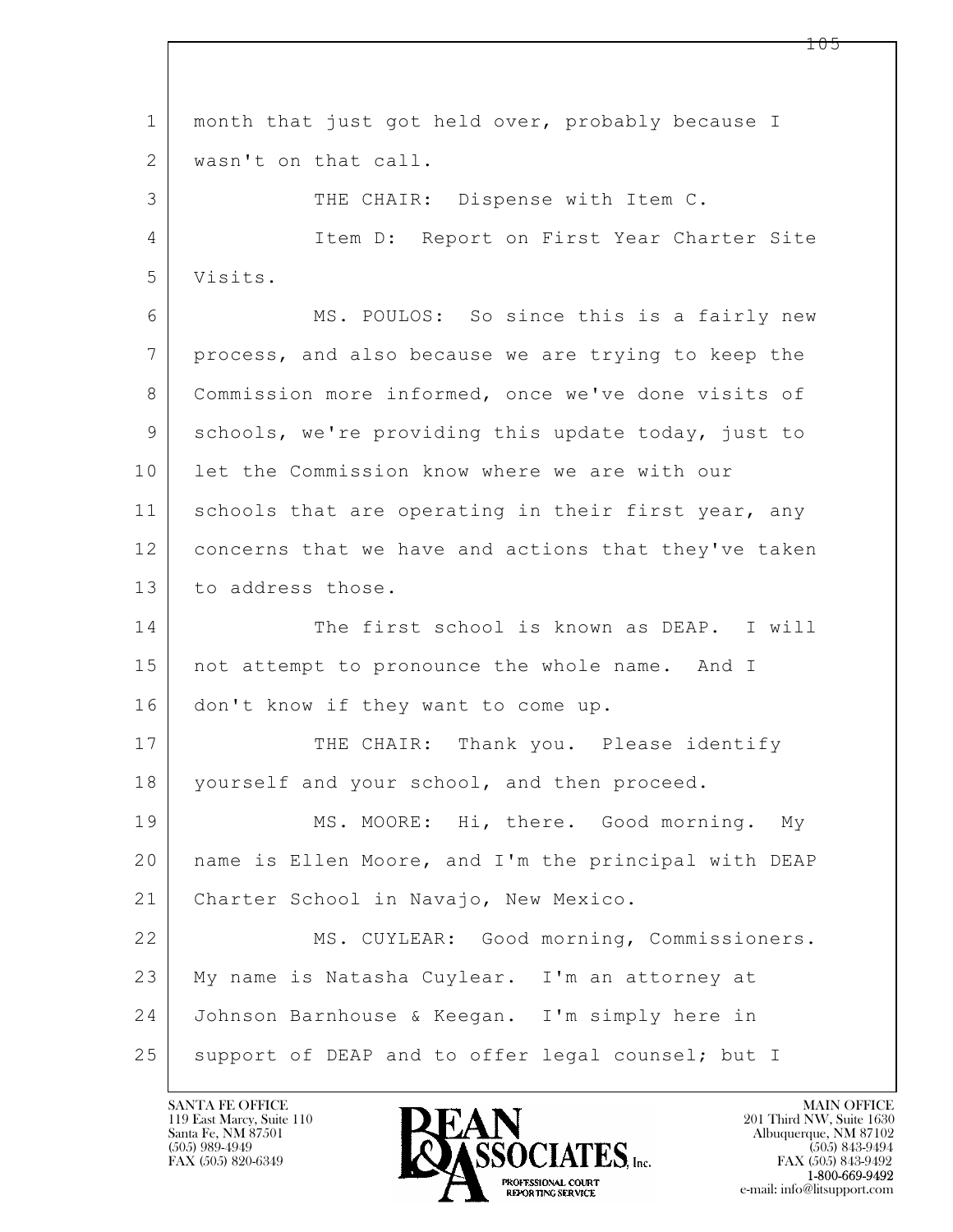$\mathbf{L}$  1 believe it is Mrs. Moore who will be providing the 2 | comments. Thank you for your time today. 3 MS. POULOS: Commissioners, on 4 December 7th, CSD conducted a first-year site visit. 5 We had hoped to get out a little earlier, but hadn't 6 had the opportunity. 7 | I'm not going to go through, item by item, 8 what we looked at. But we did take an in-depth 9 look. We visited their classrooms. We looked in 10 student and staff files. We looked at curriculum 11 materials, again, just to ensure that the school is 12 getting off to a strong start. And I did identify 13 some areas of concern. 14 We communicated with the school, and we 15 gave them an opportunity to provide us additional 16 information or corrections to those areas of 17 concern. And we did just have a few concerns that 18 were outstanding that hadn't yet been addressed, or 19 we hadn't received the materials. 20 On compliance with background check 21 requirements, two of their staff members had, in 22 | their files, background checks that hadn't gone 23 | through the proper procedure in order to meet their 24 | requirements. And so we did go over that with them. 25 You can't actually go to, for example, APS and say,

119 East Marcy, Suite 110<br>Santa Fe, NM 87501

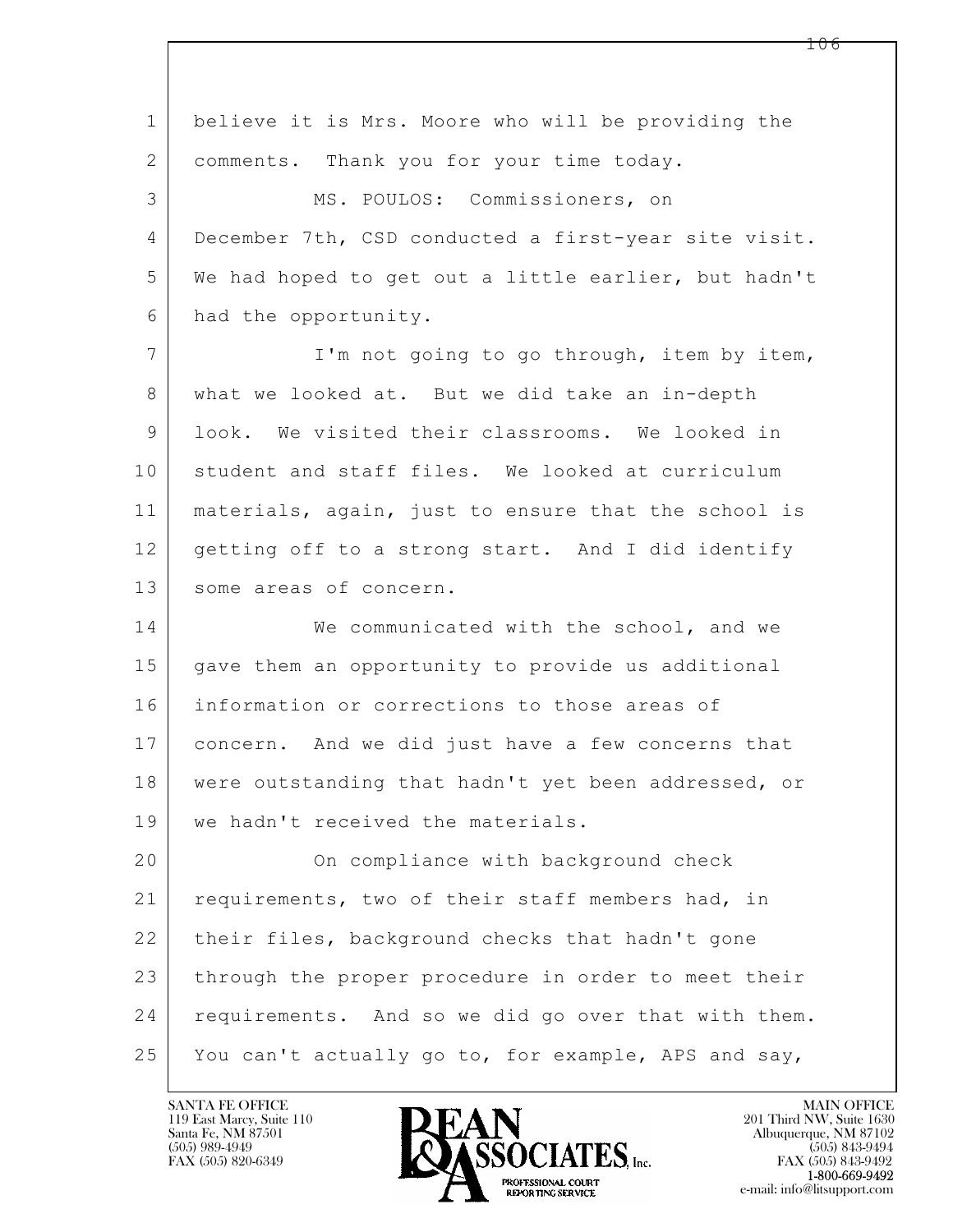$\mathbf{L}$  1 "Hey, I worked for you, and you have my background 2 check on file. Can I have a copy and take it to my 3 new employer?" 4 And -- that was. 5 MS. MOORE: That's not how it worked. 6 MS. POULOS: That was kind of -- in our 7 idea, an APS background check that had been in the 8 files. And so we identified for the school what 9 they needed to do in order to get the correct 10 background check in the files. 11 They have submitted a request to PED for 12 PED to release the background check. But I have 13 been informed by the PED Licensure Bureau that there 14 are not current background checks available on file 15 to be released from PED; so that, for us, is an 16 outstanding concern. 17 The other item of concern is the hiring of 18 a full-time administrator. The school does not have 19 a full-time, licensed administrator on staff. They 20 have Ms. Moore, who is licensed for .2 FTE, I 21 believe. She is on campus one day every two weeks, 22 and then available by phone. 23 But that's certainly a concern. We don't 24 believe that that does meet the requirements; and so 25 we do expect all schools to have a full-time,

119 East Marcy, Suite 110<br>Santa Fe, NM 87501

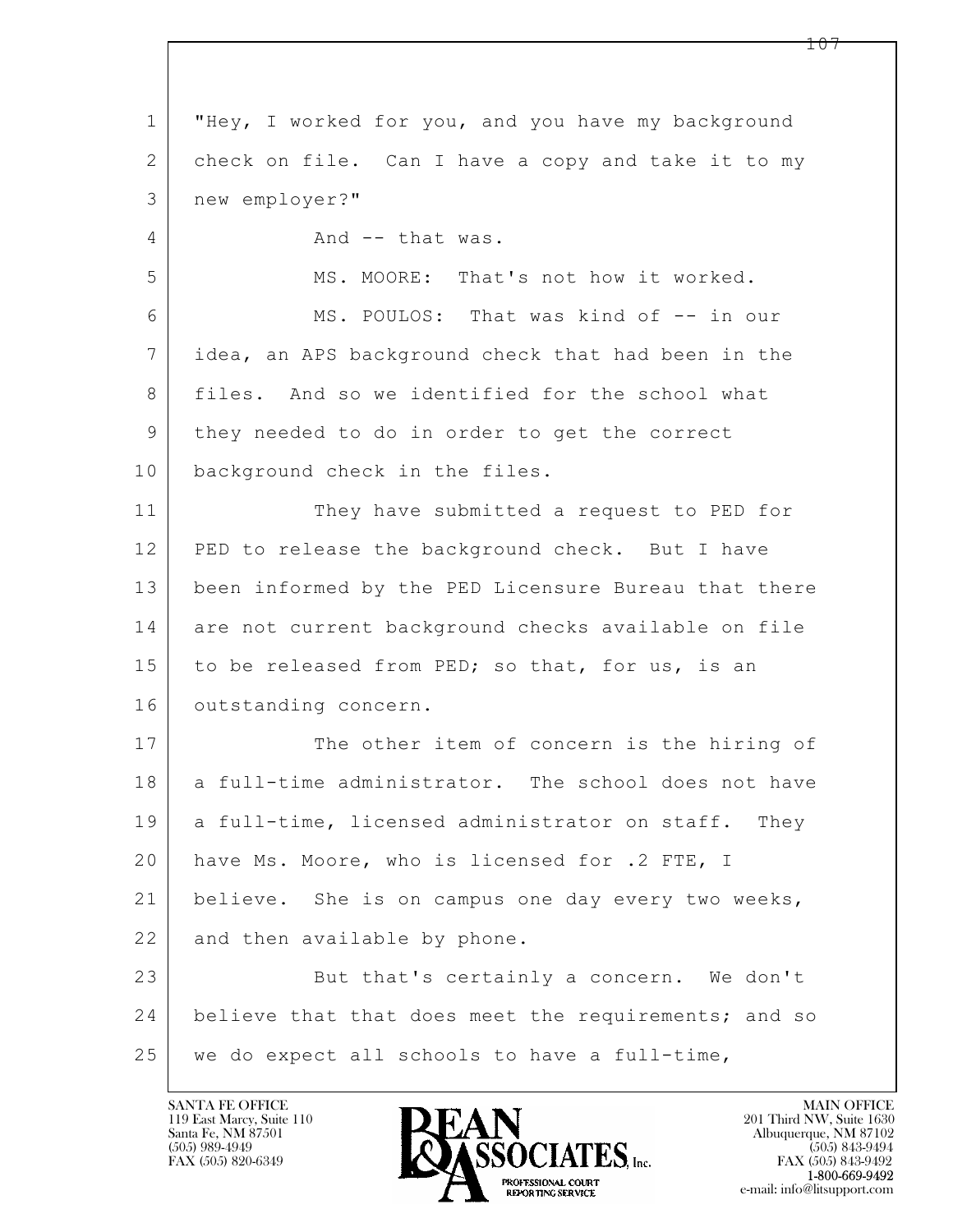$\mathbf{L}$  1 licensed administrator on staff. 2 And one of the things that we saw in the 3 files was a -- a permission slip for the use of 4 ceremonial tobacco that raised a flag for us. And 5 we asked for additional information. We did receive 6 information that there has not yet been a use of 7 tobacco. And they did provide a log for how that 8 | would be logged. 9 We do believe that's an outstanding 10 concern and believe that that may violate some laws; 11 so we do need to continue to work on that. 12 And then for special education, I believe 13 they had one student who they had been providing 14 compensatory services to, a student with 15 disabilities. But there was one student that had an 16 IEP for gifted services. And we were concerned 17 about whether those were being provided or not. 18 So those were the only outstanding 19 concerns. 20 I've provided motion language. I don't 21 believe action is necessarily required at this time. 22 I think it's valuable to continue to work with the 23 school. We will plan on doing another site visit at 24 the end of the year to that school, and we can 25 verify, at that point, any outstanding compliance

119 East Marcy, Suite 110<br>Santa Fe, NM 87501



FAX (505) 843-9492 e-mail: info@litsupport.com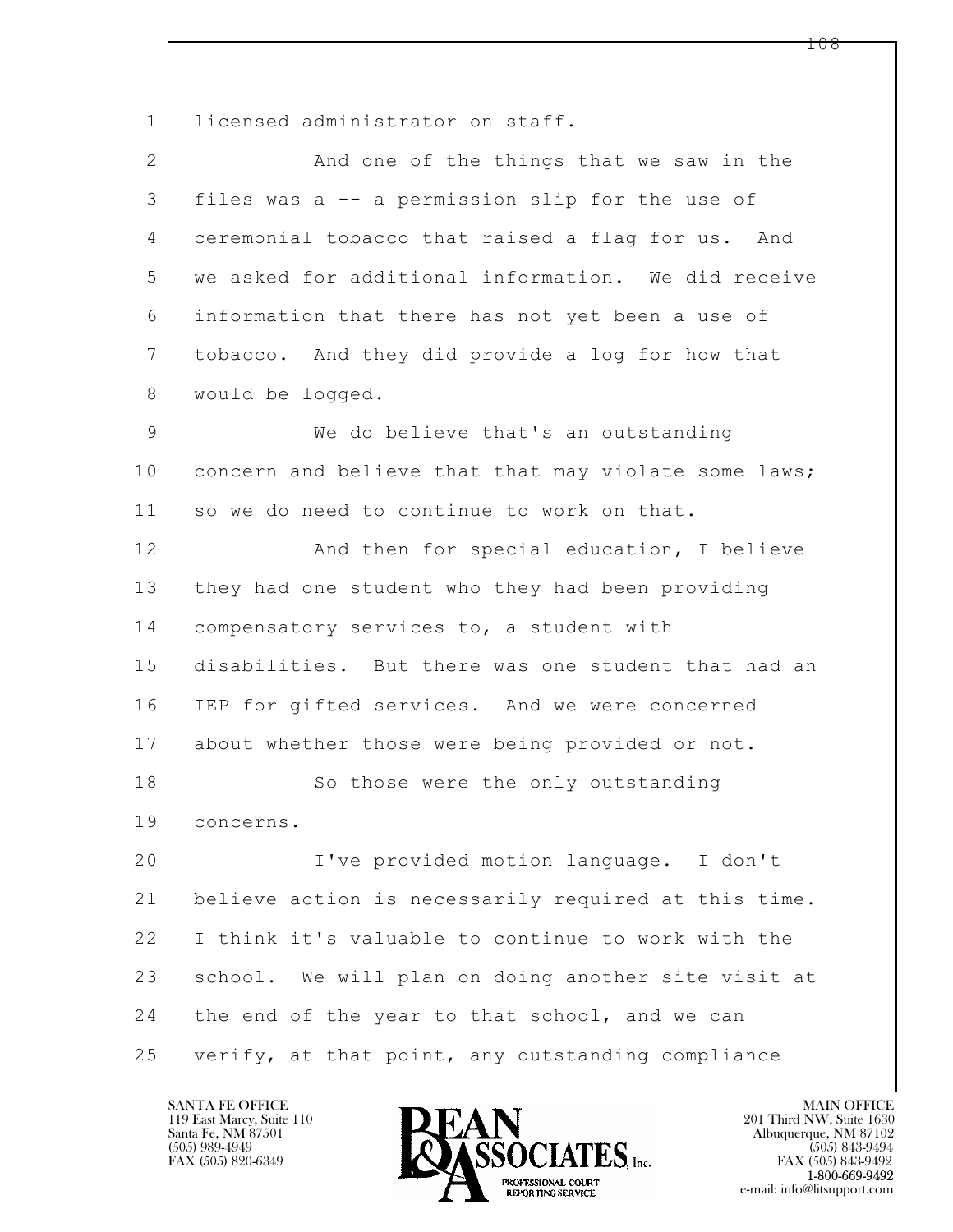$\mathbf{L}$  1 concerns. 2 THE CHAIR: Thank you, Director. And I 3 agree; I don't see any need for a motion on this 4 one. 5 COMMISSIONER SHEARMAN: May I ask a 6 question? 7 THE CHAIR: Commissioner Shearman? 8 COMMISSIONER SHEARMAN: I don't have a 9 copy of the school's contract in front of me. But 10 what does it say about a licensed administrator? 11 MS. MOORE: The intent -- is it working 12 now? The intent is to have an administrator on 13 | staff. I think one of the hairs we need to split is 14 a full-time. The school enrolls approximately 15 20 students. And what the school's intent is to 16 have a -- an employee who's maybe a .5 principal, .5 17 teacher. So that person would be on the school site 18 full-time. 19 Does that make sense? The -- 20 COMMISSIONER SHEARMAN: Let me ask you to 21 | go farther back than that, then, on the application 22 for this school. 23 MS. MOORE: The application, the intent 24 was -- is -- to have an administrator on-site. 25 COMMISSIONER SHEARMAN: What did it say in

119 East Marcy, Suite 110<br>Santa Fe, NM 87501

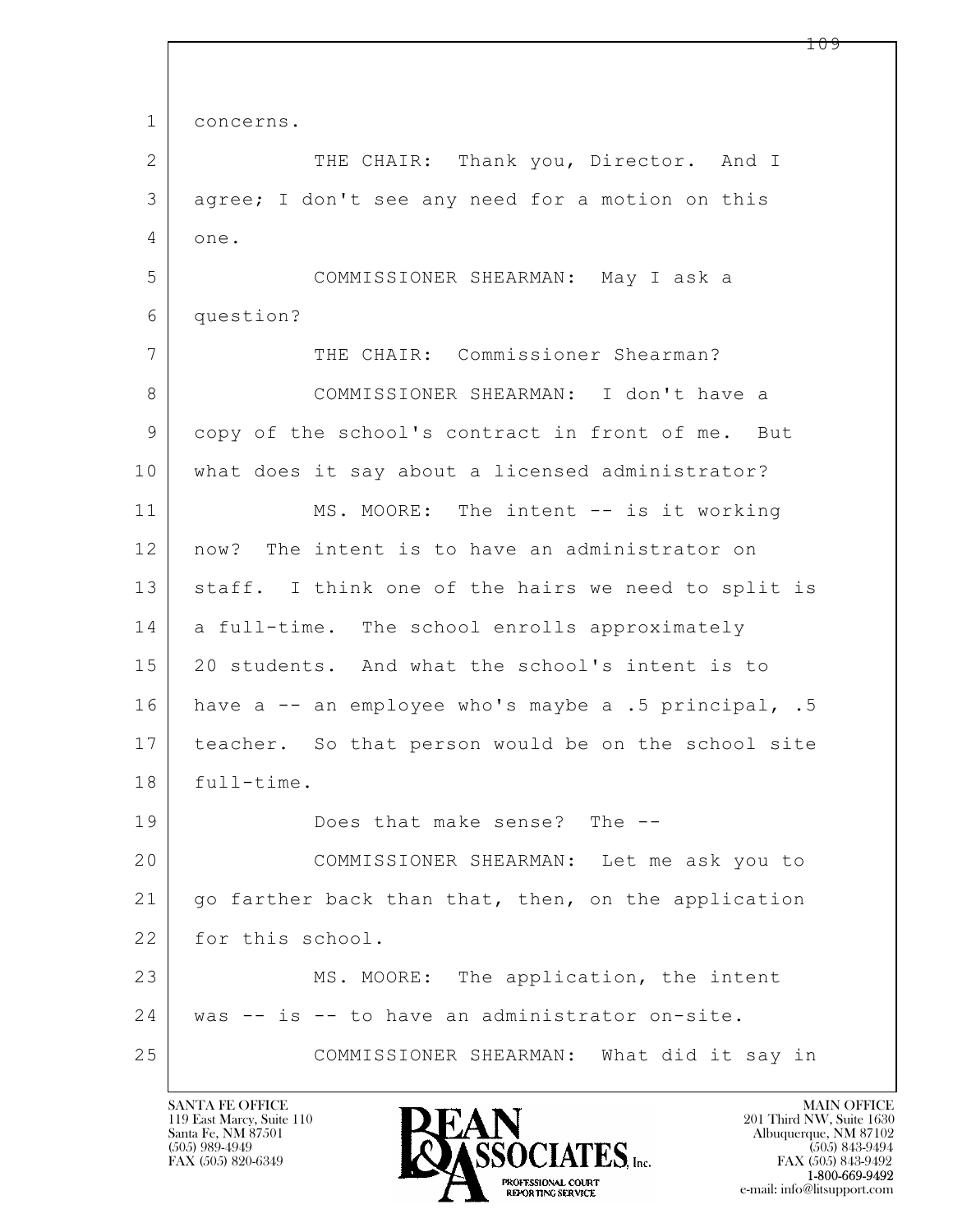$\mathbf{L}$  1 the budget? 2 MS. POULOS: Madam Chair, it did 3 identify -- 4 MS. MOORE: Full. 5 MS. POULOS: Commissioner Shearman, it did 6 identify one FTE administrator on the budget for 7 | that application. 8 MS. MOORE: And that may be something that 9 we want to look, Ms. Poulos, at an amendment at some 10 point; because I'm just envisioning -- we want 11 someone on site full-time, absolutely. But in such 12 a tiny school, you know, \$60,000 for a full-time 13 | administrator is a large portion. 14 But the goal of the school is to have an 15 administrator on campus. 16 COMMISSIONER SHEARMAN: I understand that. 17 But if your application -- if your budget said -- 18 MS. MOORE: Correct. 19 COMMISSIONER SHEARMAN: -- indicated one 20 FTE, then that would have been my understanding when 21 I voted for the school that that was going to be in 22 | place. 23 MS. MOORE: Right. I believe the original 24 intent for enrollment this year was 45 students. 25 | And the school is hovering, you know, right at 20.

119 East Marcy, Suite 110<br>Santa Fe, NM 87501

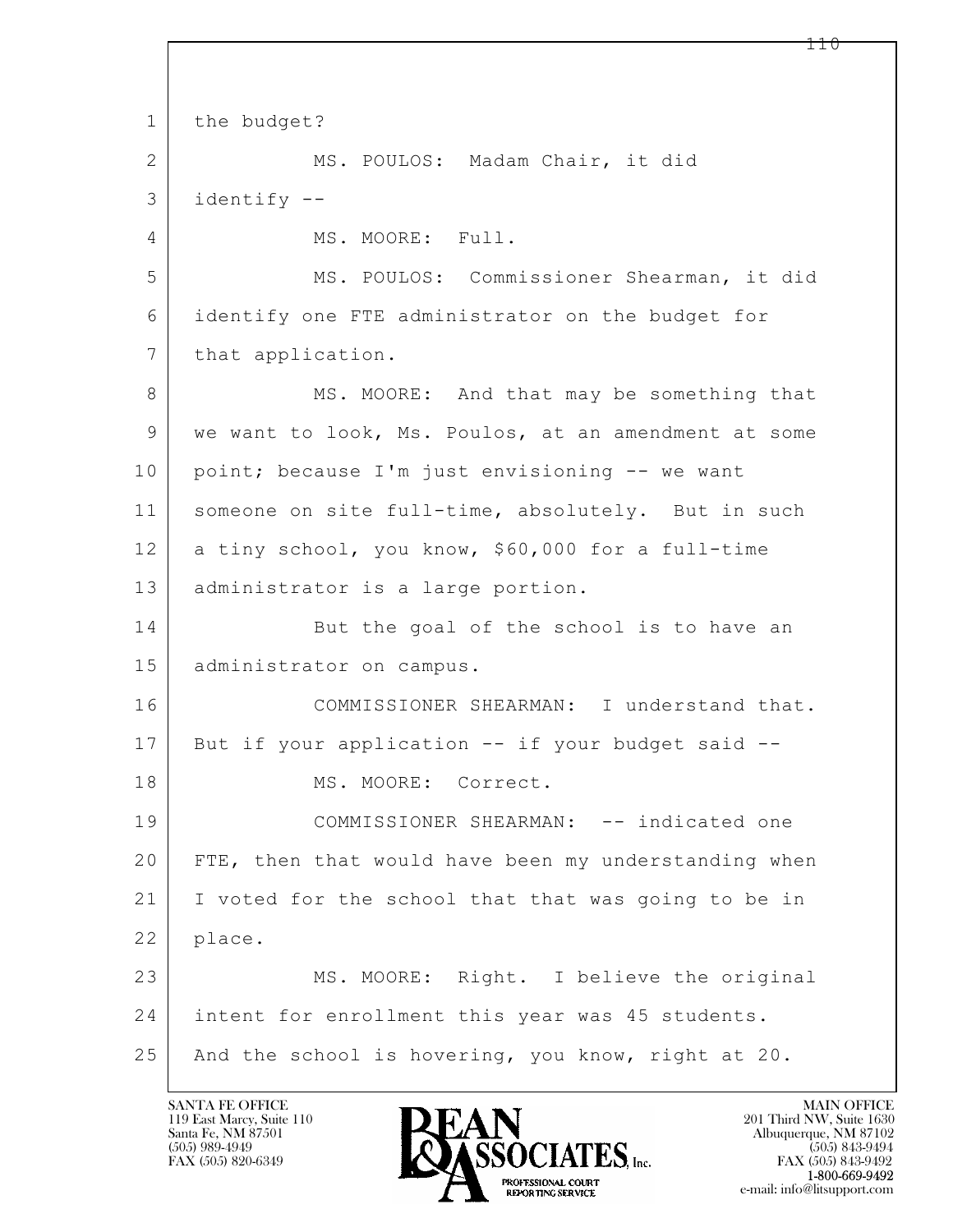$\mathbf{L}$  1 So -- and, again, the intent was there, the intent 2 to find a full-time administrator. The school made 3 every effort. 4 I'm a retired administrator. And, you 5 know, the school contacted me, at least to get the 6 school up and running. 7 COMMISSIONER SHEARMAN: I just don't want 8 the school to get into the situation of a material 9 term violation, if it indicated one thing, and 10 something else is happening. 11 | MS. MOORE: Yes, I agree. Uh-huh. 12 COMMISSIONER SHEARMAN: Thank you. My 13 other question is, on the student permission slip to 14 use ceremonial tobacco, who issued the permission 15 slip? 16 MS. MOORE: Who issues the permission 17 | slip? The school. It's in a registration packet. 18 So when all students register for the school, there 19 is a -- you know, a checklist. And that form is 20 included. 21 Not every student checked, "Yes, I want to 22 participate." Some parents did. 23 And so we have a permission slip stating a 24 parent is giving their permission for a student to 25 participate. The school has not utilized this.

119 East Marcy, Suite 110<br>Santa Fe, NM 87501

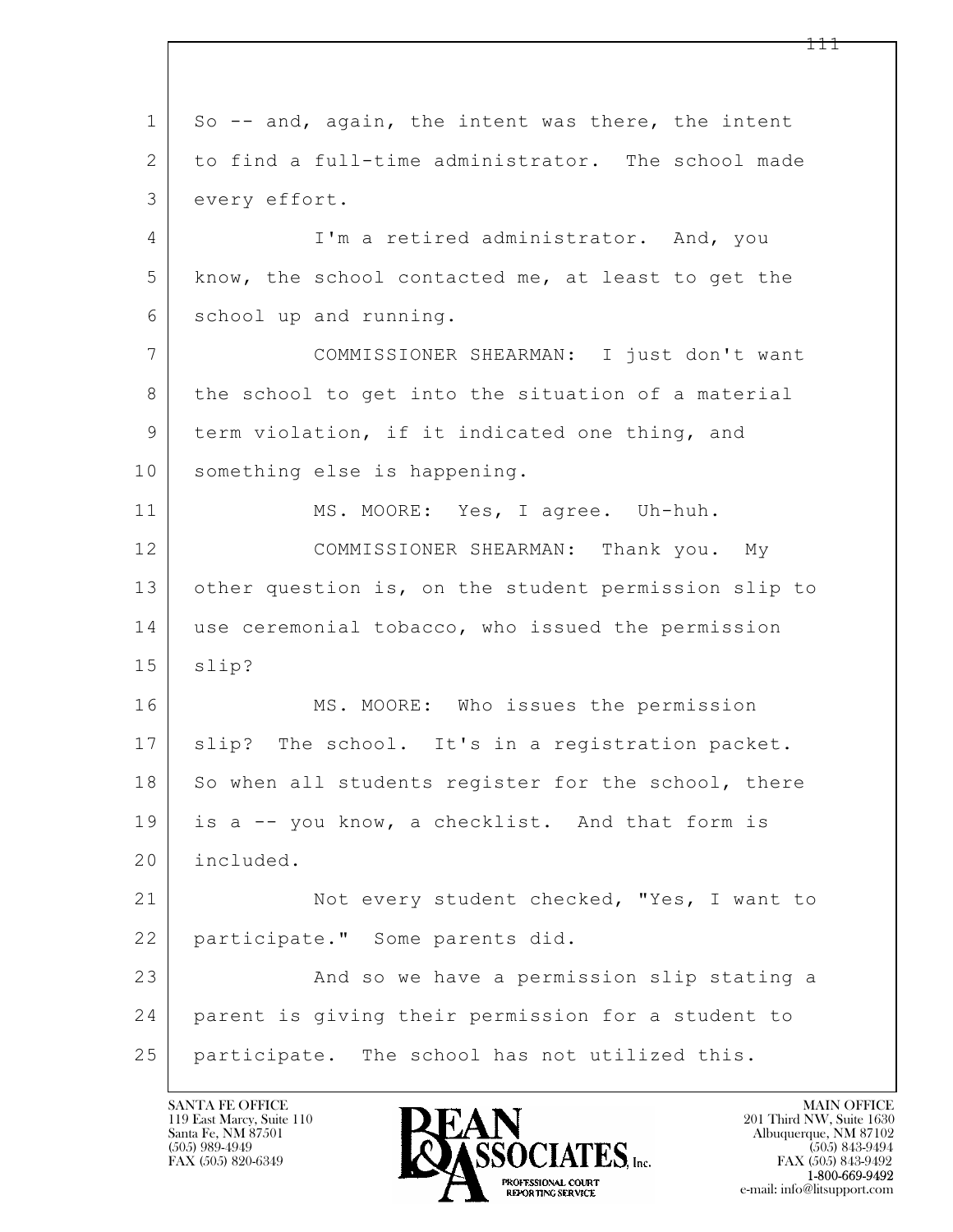$\mathbf{L}$  1 COMMISSIONER SHEARMAN: But that violates 2 State law. 3 MS. MOORE: It was in the original 4 application; but... 5 COMMISSIONER SHEARMAN: I understand we're 6 getting into some muddy water here -- 7 MS. MOORE: I -- I understand. 8 (Reporter requests clarification.) 9 COMMISSIONER SHEARMAN: Okay. My question 10 is, has there been some clarification from PED or 11 from a legal standpoint to allow for this permission 12 | slip to be valid? Or this permission to be valid? 13 MS. CUYLEAR: And I can add that, 14 Commissioner Shearman, the school currently isn't 15 implementing use of ceremonial tobacco. There was 16 discussion of potential use. And so, I mean, moving 17 forward, that would be something we would need to  $18$  evaluate the legality of that. But currently, there 19 is no plans to use that; but it's something that we 20 would like to discuss with the State, moving 21 forward, and to -- to explore the potential, if 22 | that's possible. 23 COMMISSIONER SHEARMAN: Well, I would just 24 suggest that that item be removed from your 25 enrollment packet until the issue is clarified;

119 East Marcy, Suite 110<br>Santa Fe, NM 87501

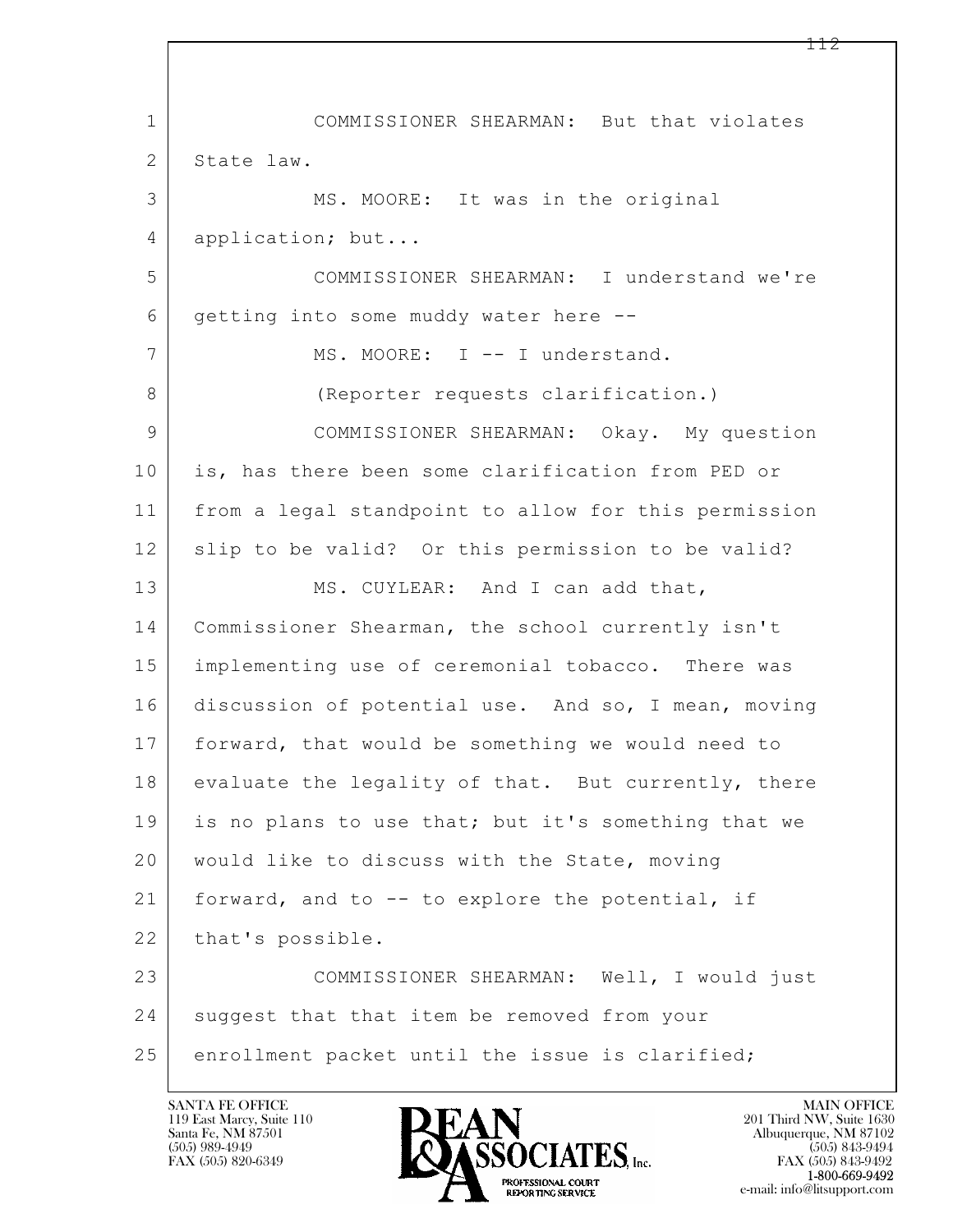$\mathbf{L}$  1 because -- I mean, because that -- I know schools 2 are tobacco-free zones. Any school property is. So 3 I think there is an issue there that needs to be 4 worked on. 5 Thank you. 6 Thank you, Mr. Chairman. 7 THE CHAIR: Thank you, Commissioner 8 Shearman. 9 Anyone else? 10 Commissioner Toulouse? 11 COMMISSIONER TOULOUSE: Mr. Chair, I won't 12 be long. I just wanted to know, on the ceremonial 13 tobacco, if that is a procedure in the other schools 14 on the reservation, in either the public or the 15 Bureau of Indian Education schools. 16 MS. CUYLEAR: Yes. Thank you for that, 17 Commissioner Toulouse. That is something that we 18 intend to look into, especially as it relates to 19 culturally relevant activities for children being 20 educated on Indian reservations. So I think that's 21 something we'll definitely explore moving forward 22 and hopefully get some answers to those questions. 23 THE CHAIR: Thank you. 24 Anyone else? 25 Commissioner Ambruster?

119 East Marcy, Suite 110<br>Santa Fe, NM 87501



FAX (505) 843-9492 e-mail: info@litsupport.com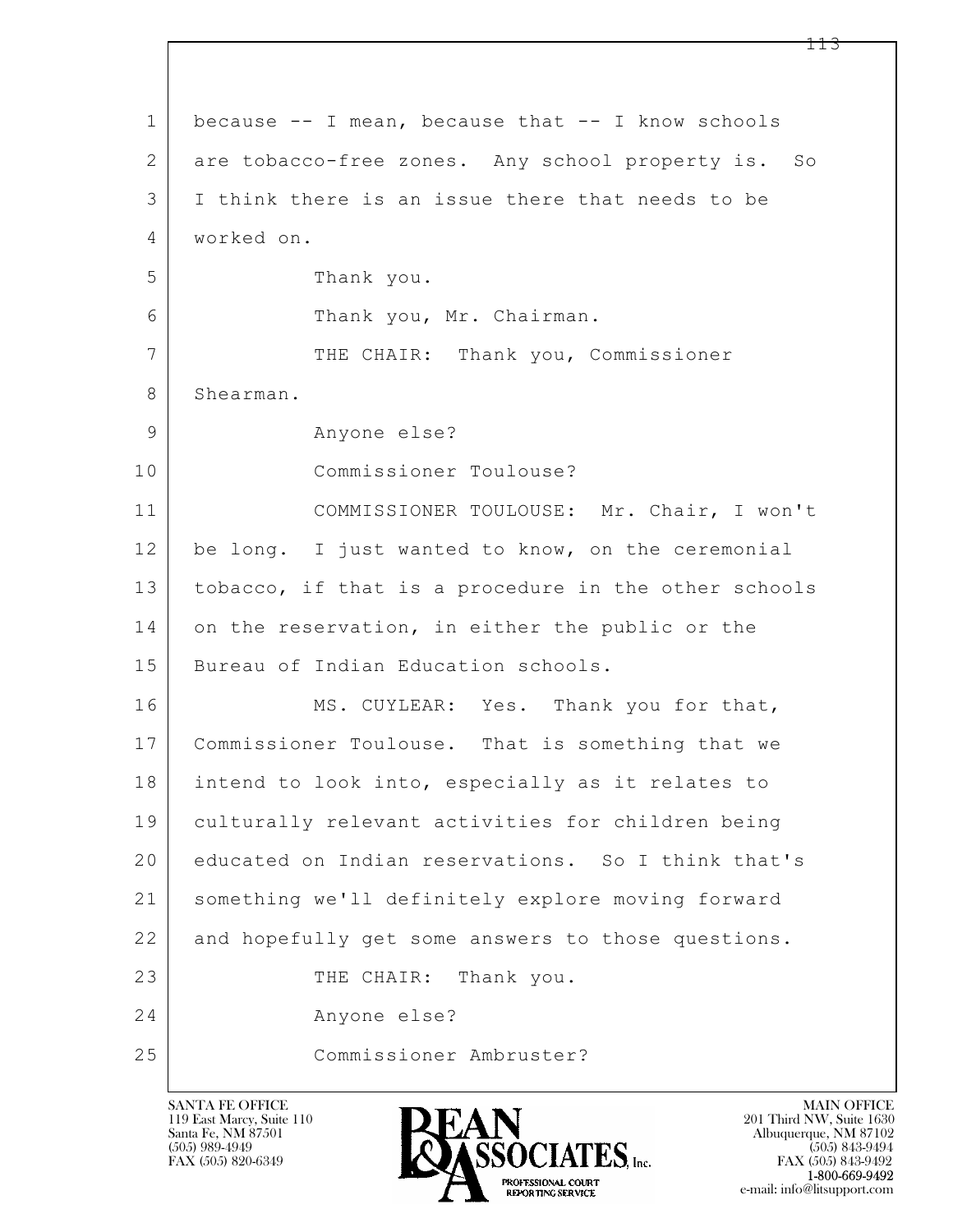$\mathbf{L}$  1 COMMISSIONER ARMBRUSTER: These are two 2 quick questions; I think you can remember them both 3 at the same time. One is I just need some 4 information. And one is what is your cap? And 5 number two is what grade levels are you serving? 6 MS. MOORE: Currently, the school is sixth 7 and seventh grade and will be an add-on each year. 8 And I'm embarrassed. The cap? We don't have it 9 | memorized. I apologize for that. 10 The goal is to go up grades six through 12 11 over years. I just don't know that number. 12 THE CHAIR: You need to learn that number, 13 because you don't want to go over it. 14 MS. MOORE: No. And we're not anywhere 15 near there. It has been a struggle. I will be 16 honest. I am a principal from the Albuquerque area. 17 | And working in rural education on the reservation, 18 it's a different experience, as far as finding 19 | students and personnel. We've had a lot of issues; 20 | so -- but it's a solid school. 21 THE CHAIR: Anything else? 22 Okay. Then I'm going to presume that you 23 have addressed the concerns that were in that site 24 visit. 25 MS. MOORE: Absolutely.

119 East Marcy, Suite 110<br>Santa Fe, NM 87501

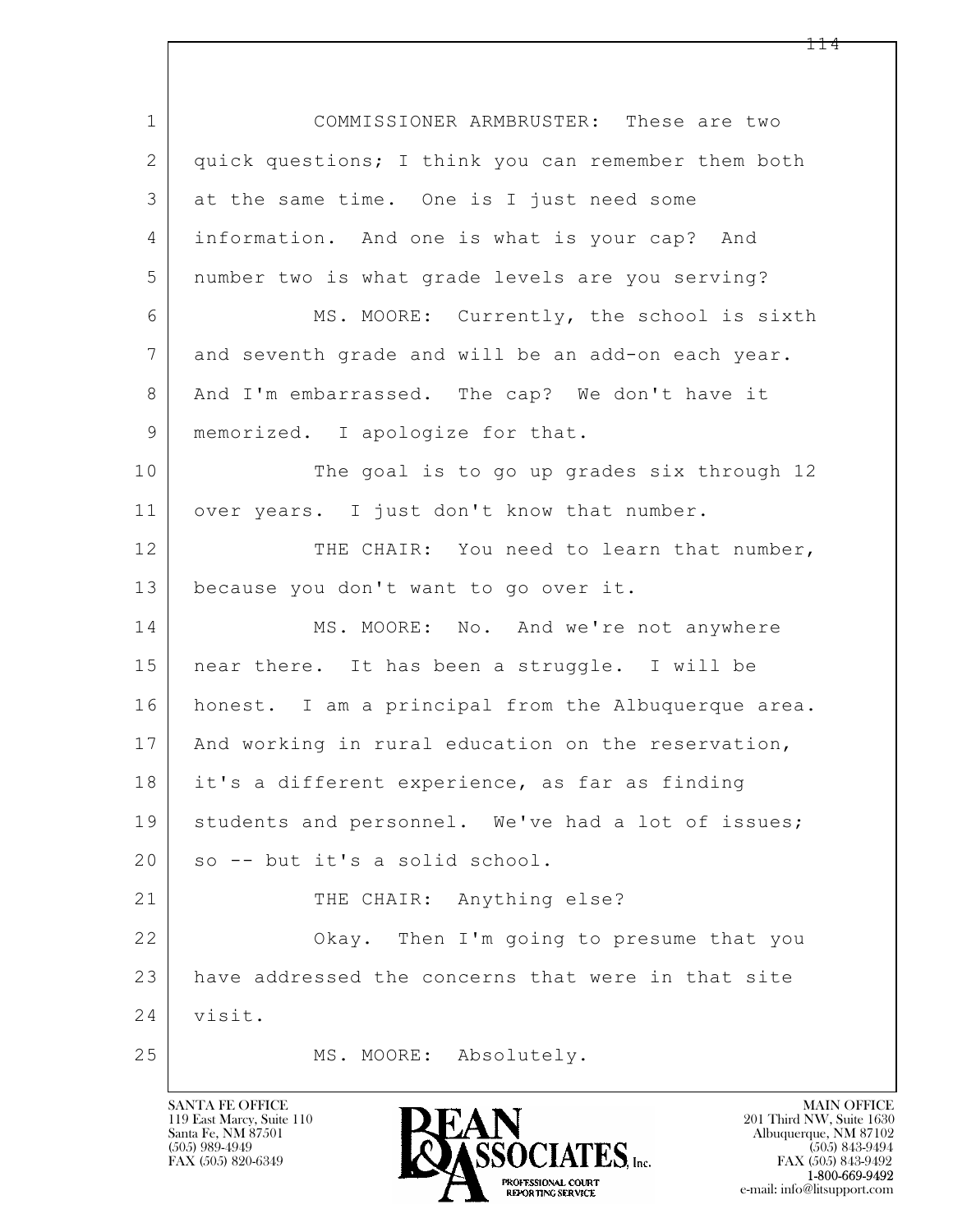$\mathbf{L}$  1 THE CHAIR: Because they're now three 2 months old. 3 MS. MOORE: Yes. 4 THE CHAIR: So I won't ask you to expound 5 on that. 6 MS. MOORE: Right. 7 THE CHAIR: You're now addressing -- they 8 have been addressed. 9 MS. MOORE: Absolutely. And I just want 10 to state to reassure you that the background checks 11 on the two employees -- one of them is myself, and 12 the other one is a director of operations -- we do 13 have current background checks. It's just the way 14 the system works. 15 We went through the Albuquerque Public 16 Schools. It was freshly done. And those -- because 17 it was done through APS, PED can't accept that, if 18 | that makes sense. So they just have to be redone. 19 So I just wanted to reassure you. 20 THE CHAIR: Thank you. Director Poulos, 21 you had something? 22 MS. POULOS: I wanted to say that the cap 23 is 180 students. 24 MS. MOORE: Thank you. 25 THE CHAIR: Thank you so much.

119 East Marcy, Suite 110<br>Santa Fe, NM 87501



FAX (505) 843-9492 e-mail: info@litsupport.com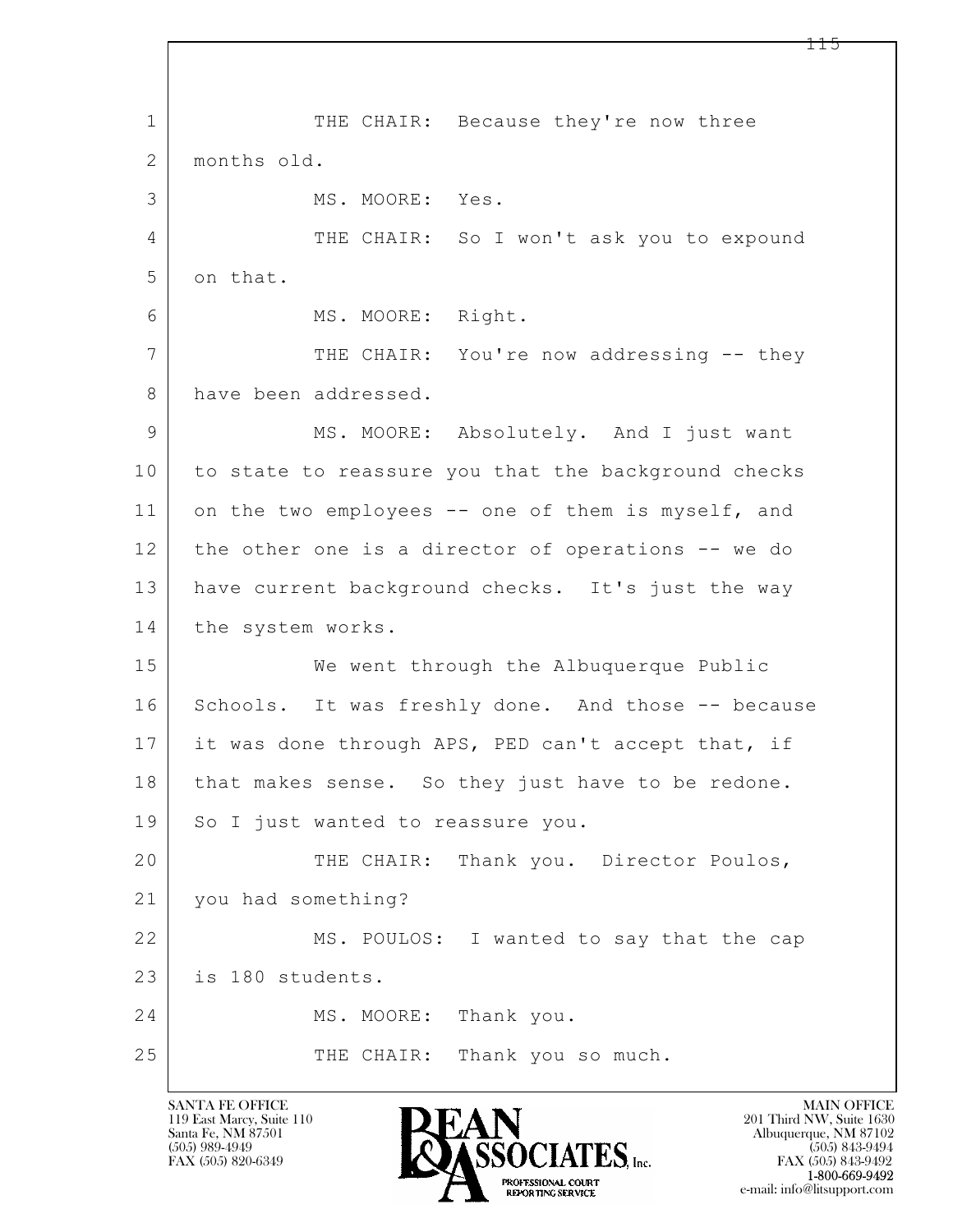$\mathbf{L}$  1 Anything else? Thank you so much for 2 being here today. 3 MS. MOORE: Thank you for your time. 4 THE CHAIR: I guess the next one on the 5 list, Director, is Sandoval -- 6 COMMISSIONER GIPSON: No. 7 MS. POULOS: Sandoval Academy of Bilingual 8 Education. 9 THE CHAIR: Director, go ahead while 10 they're seating. 11 MS. POULOS: Chairman, Commissioners, this 12 site visit was conducted on November 9th. Again, we 13 went through the same process, where we are 14 standardizing that across all of our schools to 15 ensure that they get equal evaluations. 16 And, again, the feedback here is the same. 17 The school had an opportunity to respond. Their 18 | response was a little untimely; but I know that 19 there's a lot going on. And so we worked with the 20 | school to ensure we got that. 21 The outstanding concerns that we have are 22 | special education services. There was one student 23 that was required to get compensatory services. We 24 didn't see the evidence of that. And so we just 25 don't know. I'm sure that the school has taken care

119 East Marcy, Suite 110<br>Santa Fe, NM 87501



FAX (505) 843-9492 e-mail: info@litsupport.com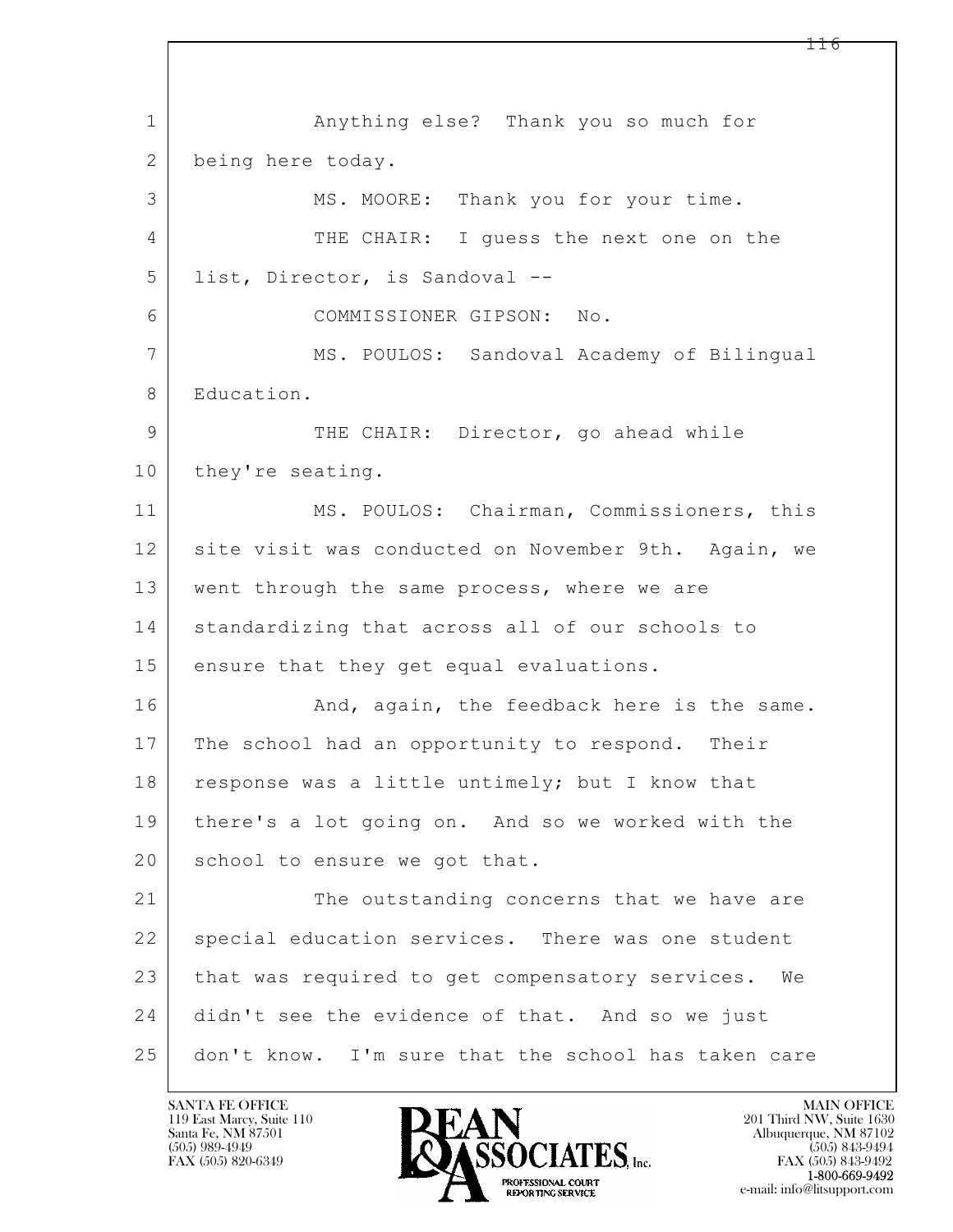| $\mathbf{1}$ | of that. We just didn't see it. And so it still      |
|--------------|------------------------------------------------------|
| 2            | showed as a concern for us.                          |
| 3            | We do have one concern. And this is -- I             |
| 4            | will apologize -- partially me dropping the ball on  |
| 5            | the educational program. We've received a letter     |
| 6            | from the school requesting an amendment. We did      |
| 7            | want to get some additional information, because     |
| 8            | when a school -- you may recall, the New Mexico      |
| 9            | International School submitted an amendment request  |
| 10           | to do mixed grade, or combined grade, classrooms.    |
| 11           | And we did ask for a fairly substantial plan to      |
| 12           | support that amendment request. And we haven't had   |
| 13           | the opportunity to get that information to Pete.     |
| 14           | And so I apologize for that. But we do               |
| 15           | believe that they need to submit an amendment        |
| 16           | request, because they are currently operating with   |
| 17           | mixed grades, grade one and two. So that raised a    |
| 18           | concern.                                             |
| 19           | One of the other material terms was a                |
| 20           | teacher training concern. Their charter contract     |
| 21           | commits to those teachers' specific terms. And       |
| 22           | those terms are that they will receive training      |
| 23           | from -- I believe it's the New Mexico Bilingual      |
| 24           | Association -- I have it here somewhere; but I'm not |
| 25           | quite sure where it is -- and one other              |

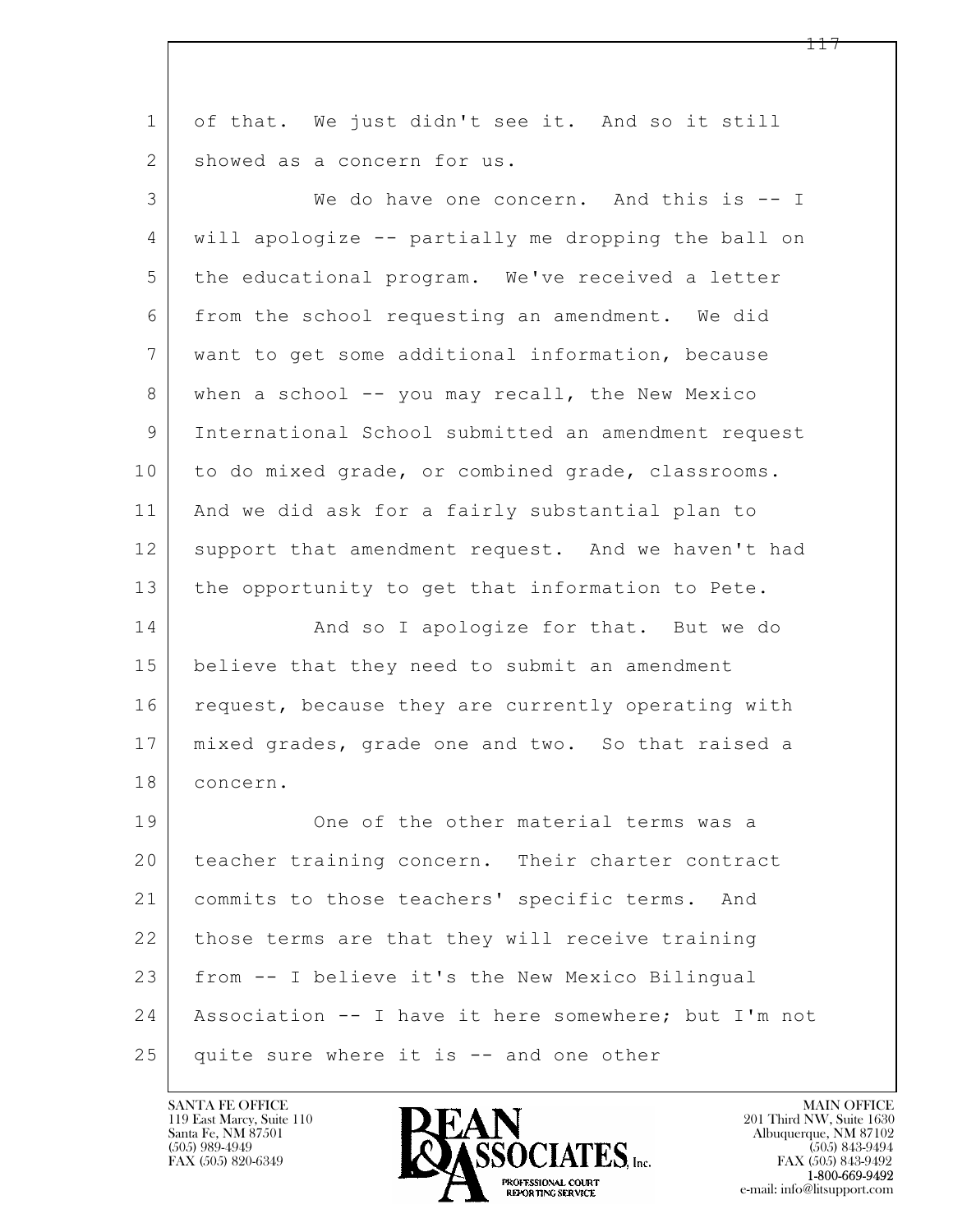1 organization.

| $\overline{2}$ | Due to financial constraints, the school             |
|----------------|------------------------------------------------------|
| 3              | was not able to implement that this current year.    |
| 4              | We also believe that those terms require all of      |
| 5              | their teachers to be bilingual endorsed. And we      |
| 6              | have one, I believe, that does not have the          |
| 7              | bilingual endorsement.                               |
| 8              | And then the school -- we are still                  |
| $\mathcal{G}$  | concerned about whether the RTI-SAT processes are    |
| 10             | being implemented. They did provide us a framework.  |
| 11             | But, again, we didn't see any documentation to       |
| 12             | demonstrate their implementation.                    |
| 13             | And then, just the last concern. The                 |
| 14             | school has had some challenges in timely reporting   |
| 15             | their data to PED at the 80th and, I believe, the    |
| 16             | 40th day. And that's a concern. We want to make      |
| 17             | sure that they get to a point where their reporting  |
| 18             | is timely.                                           |
| 19             | So I think this is another opportunity for           |
| 20             | us to continue to work with the school, complete the |
| 21             | evaluation visit at the end of the year, and,        |
| 22             | hopefully, at that point, we will see compliance     |
| 23             | with all their requirements.                         |
| 24             | THE CHAIR: Thank you. Nothing that                   |
| 25             | requires a motion at this time.                      |

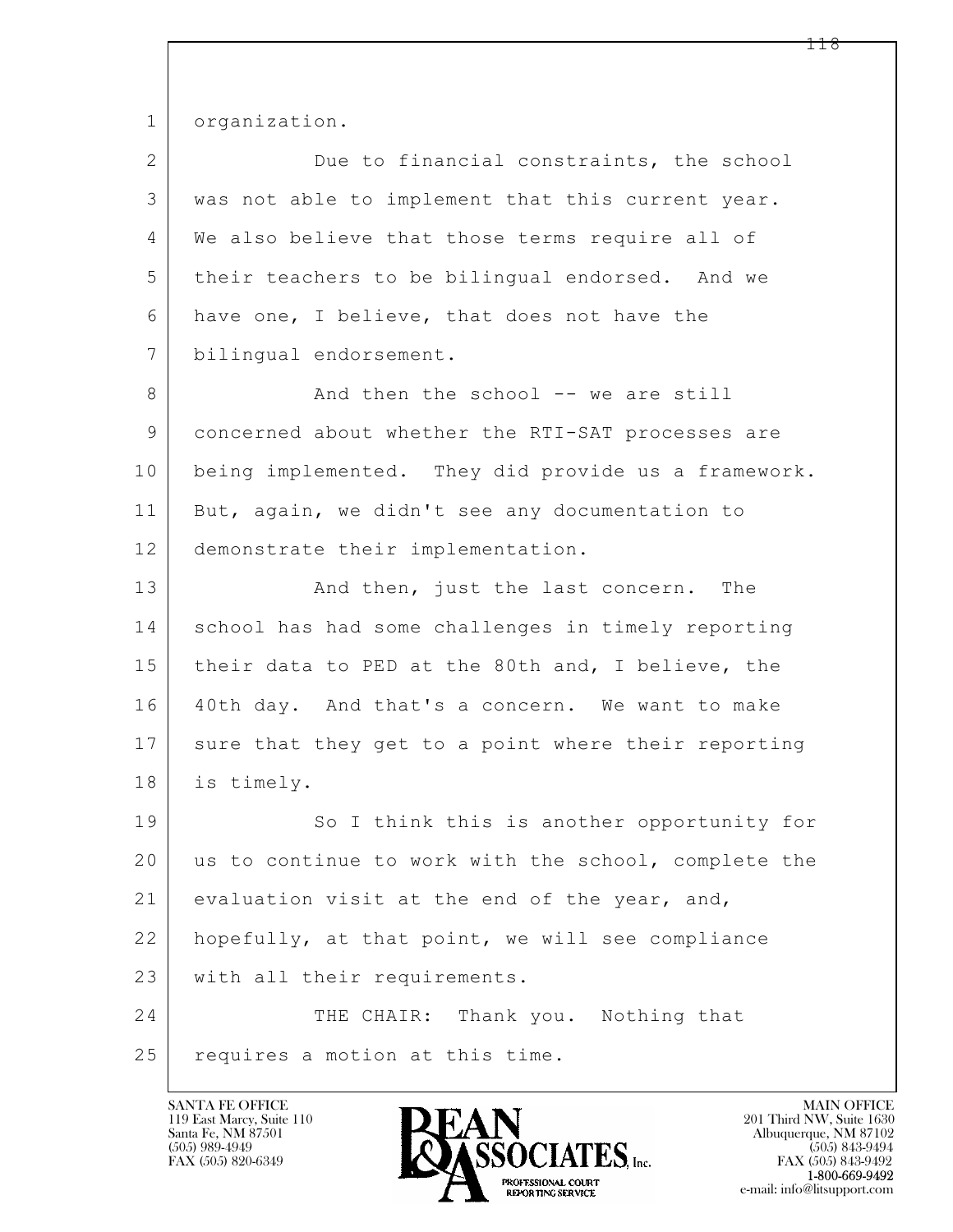$\mathbf{L}$  1 MS. POULOS: I don't believe so. But that 2 is up to the Commission. 3 THE CHAIR: Thank you. Here, again, 4 questions for the Director or the school? 5 Commissioner Toulouse? 6 COMMISSIONER TOULOUSE: Mr. Chair? 7 Since it's really too late to do anything 8 about the combined grade, are you planning to go 9 forward with combined classes next year, in which 10 case, I want to see and discuss at our next meeting 11 a -- you know, amendment request. But -- or are you 12 | going to put them back? Because I know I have 13 grandchildren -- a grandson in a dual language 14 school. And I don't know how you're going to be 15 providing the different levels of language 16 instruction in a combined class. 17 THE CHAIR: Please identify yourselves and 18 your school. 19 MR. VALLEJO: Certainly. Pedro Vallejo, 20 principal at SABE Charter School. 21 MR. DIVETT: I'm Brennan Divett. I'm a 22 co-founder and board president. 23 MR. VALLEJO: Chairman and Commissioner 24 Toulouse and Commissioner. That -- in terms of that 25 particular situation with the combined classes,

119 East Marcy, Suite 110<br>Santa Fe, NM 87501

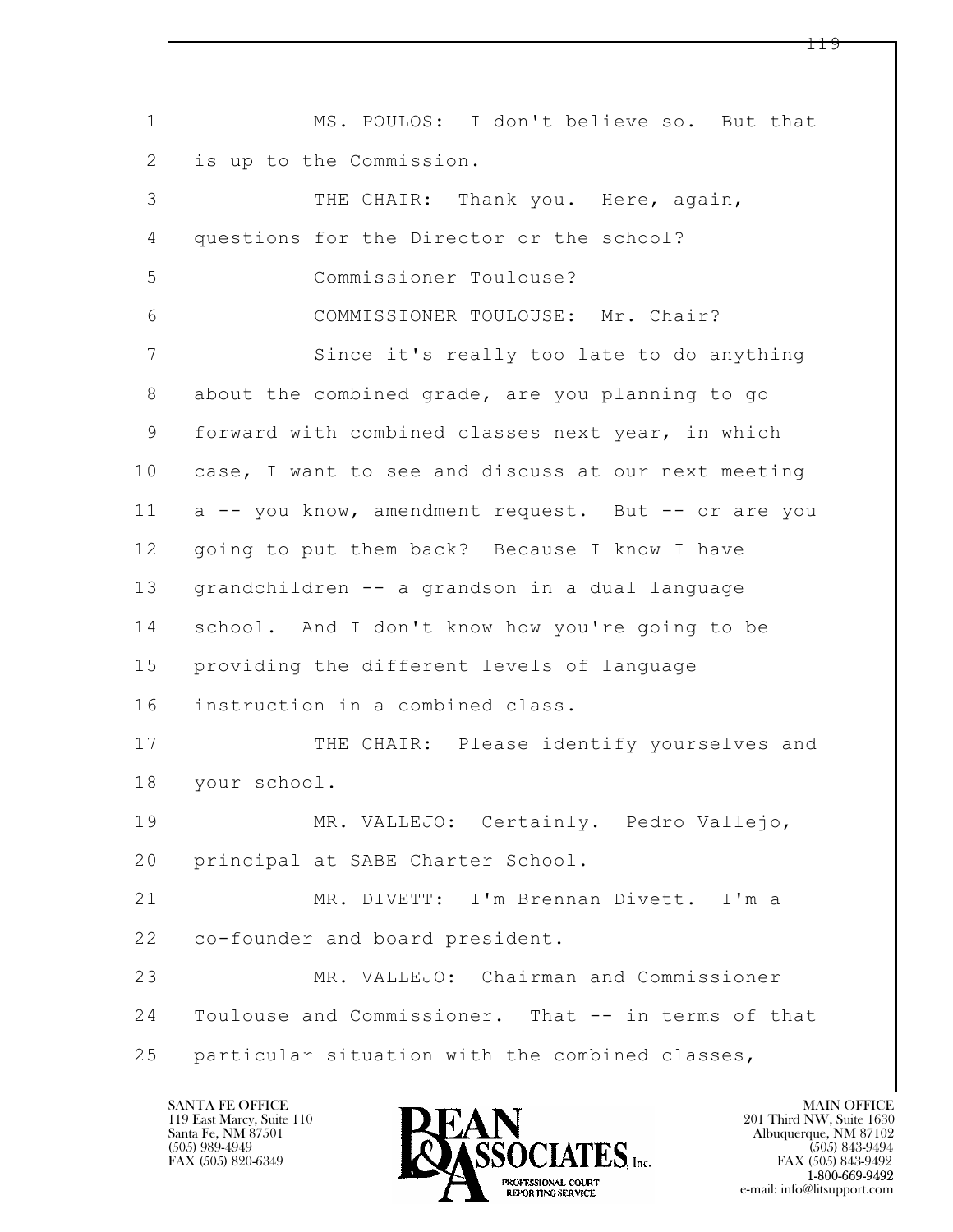$\mathbf{L}$  1 enrollment was much smaller than we had anticipated 2 for the year; and unfortunately, we did have to 3 combine the classes. 4 But next year, we've already started the 5 process where they are going to be individual 6 classes, a single first-grade class and a single 7 second-grade class; so that's already been 8 addressed. 9 And so far, our enrollment projections 10 | based off of registration forms that have come in, 11 | that's not going to be a problem. 12 | COMMISSIONER TOULOUSE: Thank you. 13 THE CHAIR: Thank you. Anyone else? 14 COMMISSIONER SHEARMAN: Me. 15 THE CHAIR: Commissioner Shearman? 16 COMMISSIONER SHEARMAN: Okay. Let me just 17 follow up on that. What does your contract say at 18 your charter? What does it say about combined 19 classes? Did you project combined classes? 20 MS. POULOS: Commissioner, it does not 21 project that they would have combined classes. And 22 the reason that it was raised as a flag by CSD is, 23 in fact, the charter is very specific about 24 separated grades and the amount of grade -- sorry --25 language instruction at each grade level, which is

119 East Marcy, Suite 110<br>Santa Fe, NM 87501



FAX (505) 843-9492 e-mail: info@litsupport.com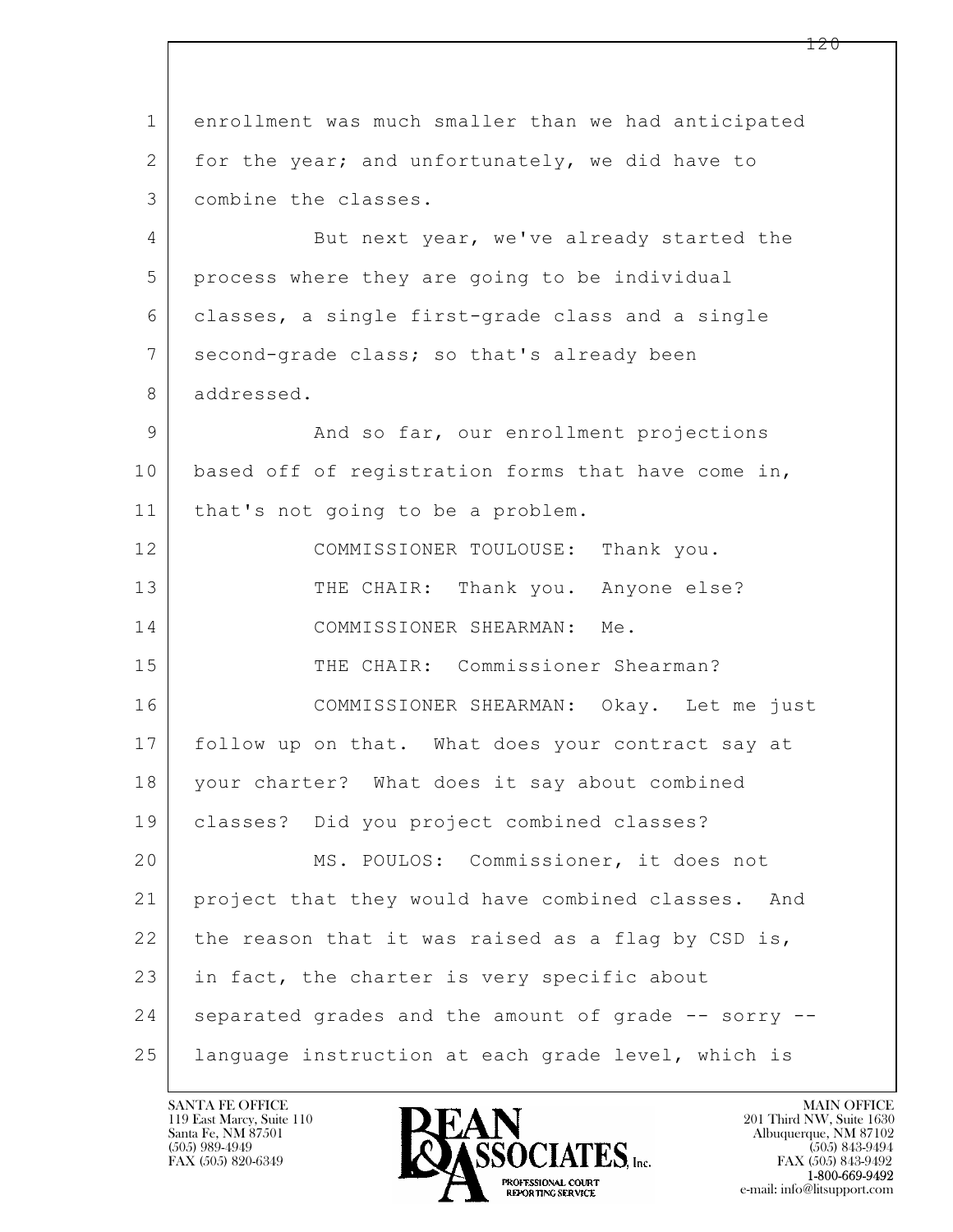$\mathbf{L}$  1 why it's very clear that that was not presumed or 2 planned in their charter. 3 COMMISSIONER SHEARMAN: Is that a material 4 term violation? You violated what you would do in 5 your contract? You combined classes? 6 MS. POULOS: I do think it's a pretty 7 severe concern. I think it will result in a rating 8 of "Not Compliant" on their performance framework in 9 at least one area for this school year. So I think, 10 again, without the clarity that that one violation 11 is an issue, I mean, I do think it's a very severe 12 concern, and I do think that we need to make sure 13 that it's reflected in their evaluation. 14 COMMISSIONER SHEARMAN: Okay. Let me just 15 | ask. Were you aware of that before you combined 16 these classes? 17 MR. VALLEJO: In terms of us being, you 18 | know, unfamiliar with the process, a liaison -- as 19 to the noncompliance, the severity it? Were we 20 aware of it? No. 21 Working with Katie, are we finding that 22 out? Yeah. 23 And so we are more than willing to work 24 with Katie to make sure that that gets resolved. 25 And we understand that it is going to, you know,

119 East Marcy, Suite 110<br>Santa Fe, NM 87501

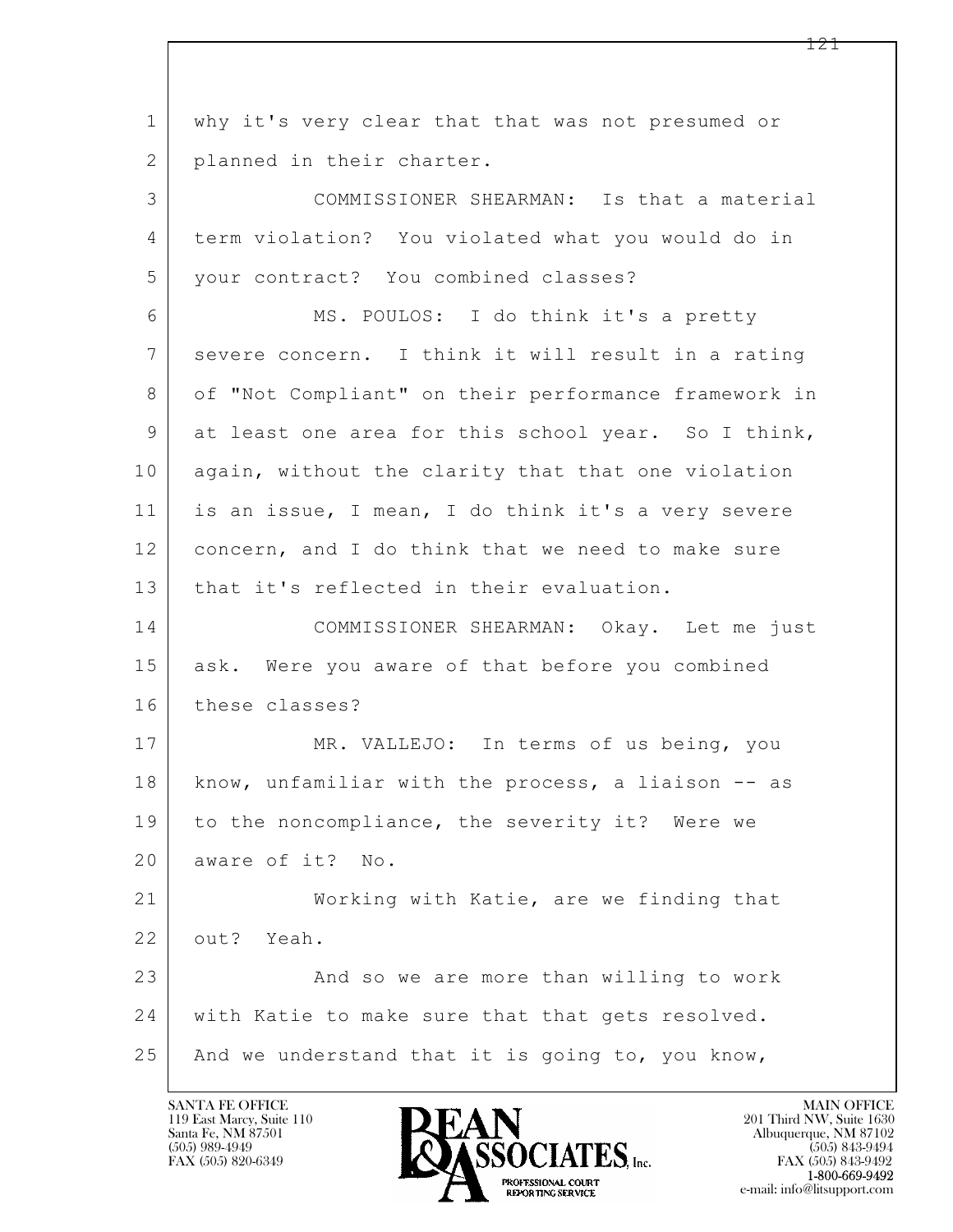$\mathbf{L}$  1 affect our rating for the year. But, obviously, 2 working with Katie making sure that next year, that 3 is resolved, we're hoping that after this year, we 4 should not have an issue with that. 5 COMMISSIONER SHEARMAN: I -- you know, 6 you're a really new school. And I know there's a 7 lot to know and a lot to learn, that I would really 8 encourage you to be absolutely aware of what is in 9 | that contract and what was in the charter 10 application, so that you don't inadvertently make 11 | these kinds of mistakes; because these are -- these 12 are pretty major. And you don't -- you don't want 13 to let that happen again, okay? 14 MR. VALLEJO: Absolutely. Absolutely. 15 MS. POULOS: Commissioner Shearman, I did 16 just want to make a note that this is an issue, 17 because we've seen it a couple of times, that we are 18 | going to include in our presentation at the Spring 19 Budget Conference to make sure all schools are aware 20 of these types of things, budgetary decisions that 21 actually end up conflicting with the contract or the 22 charter, so that they have can have a better 23 understanding of that. 24 COMMISSIONER SHEARMAN: Thank you. Thank 25 you.

119 East Marcy, Suite 110<br>Santa Fe, NM 87501

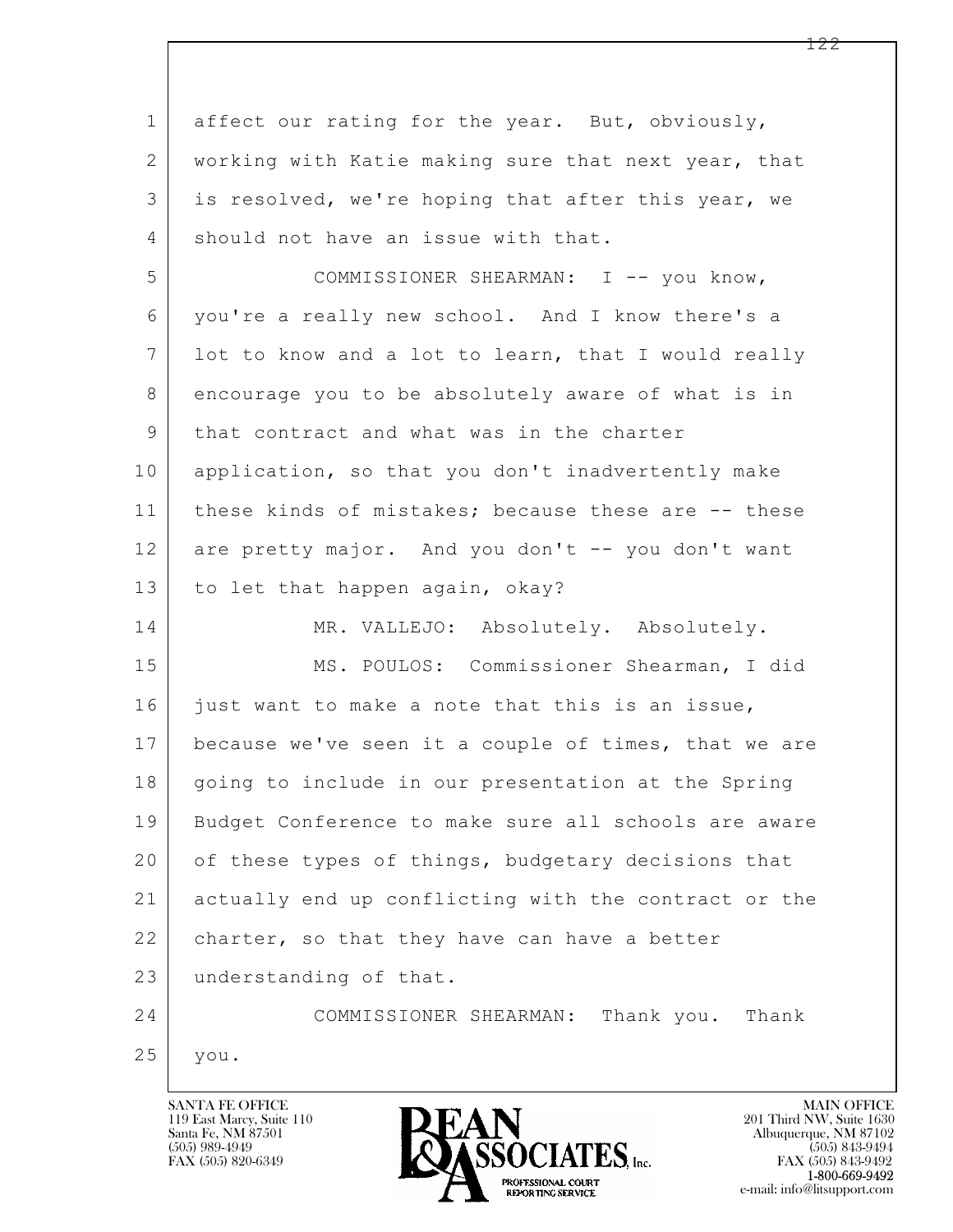$\mathbf{L}$  1 THE CHAIR: Anything else from any other 2 Commissioners? Commissioner Gipson? 3 COMMISSIONER GIPSON: I just have a 4 comment question. I'm just concerned, and I know 5 CSD certainly raised the concern, with absences,  $6$  that this was a  $-$ 7 MS. POULOS: That's not this school.  $8$  That's  $-$ 9 COMMISSIONER GIPSON: You're right. I'm 10 sorry. I'm on the wrong page. I turned the wrong 11 page. I'm sorry. 12 MS. POULOS: We were very pleased when we 13 counted their students. 14 COMMISSIONER GIPSON: I take that back. 15 THE CHAIR: So that's a take-back. 16 COMMISSIONER GIPSON: I turned the pages, 17 and I shouldn't have. Thank you. 18 THE CHAIR: I assume you've gotten the 19 gist, that there's some very serious things that you 20 guys need to be thinking about. 21 MR. VALLEJO: Absolutely. We've already 22 started working, sending her documentation regarding 23 the resolution to a number of these pieces. We're 24 hoping to make sure everything is good by the end of 25 the year with her.

119 East Marcy, Suite 110<br>Santa Fe, NM 87501

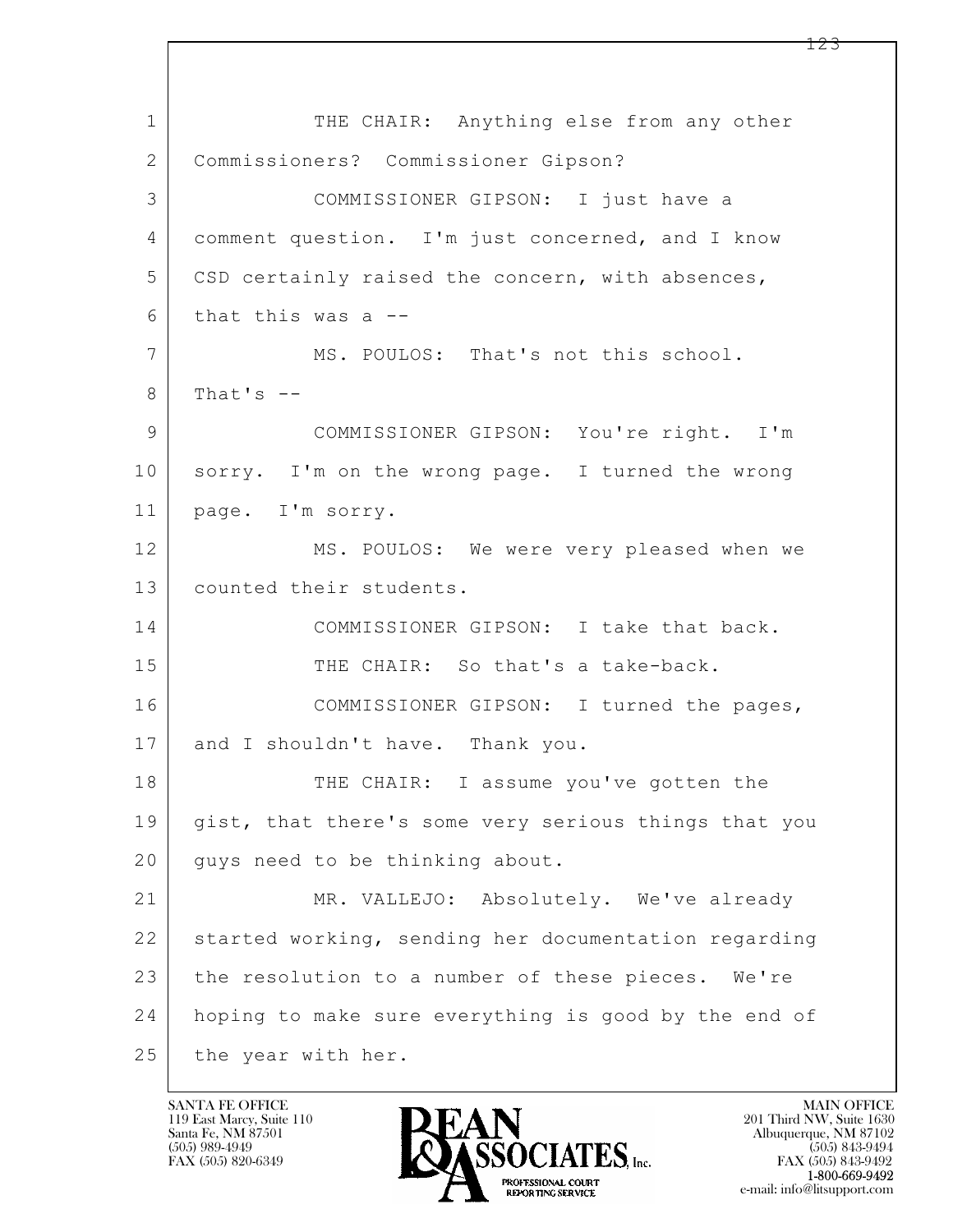$\mathbf{L}$  1 THE CHAIR: Thank you very much. We look 2 forward to hearing from you about your school in the 3 future. 4 Director, we're now to No. "c" on "D"? 5 MS. POULOS: I should have used little 6 Roman numerals. I apologize for the numbering. 7 The next school is Technology Leadership 8 High School. I do know we have representatives from 9 | that school here also today. 10 THE CHAIR: Please come forward. And, 11 Director, while they're doing that, why don't you go 12 ahead? 13 | MS. POULOS: Chairman Bergman, 14 Commissioners, the site visit to Technology 15 Leadership High School was conducted on 16 November 3rd. Again, the same process was used, and 17 the findings are outlined here in the materials. 18 | This school did have a -- the opportunity 19 to respond. We did receive a response. Again, it 20 was somewhat untimely; but we worked with the school 21 to make sure we got that. 22 This school did have more layers of 23 feedback than the other schools. So after we 24 received that response, we engaged again with the 25 | school, let them know our outstanding concerns.

119 East Marcy, Suite 110<br>Santa Fe, NM 87501



FAX (505) 843-9492 e-mail: info@litsupport.com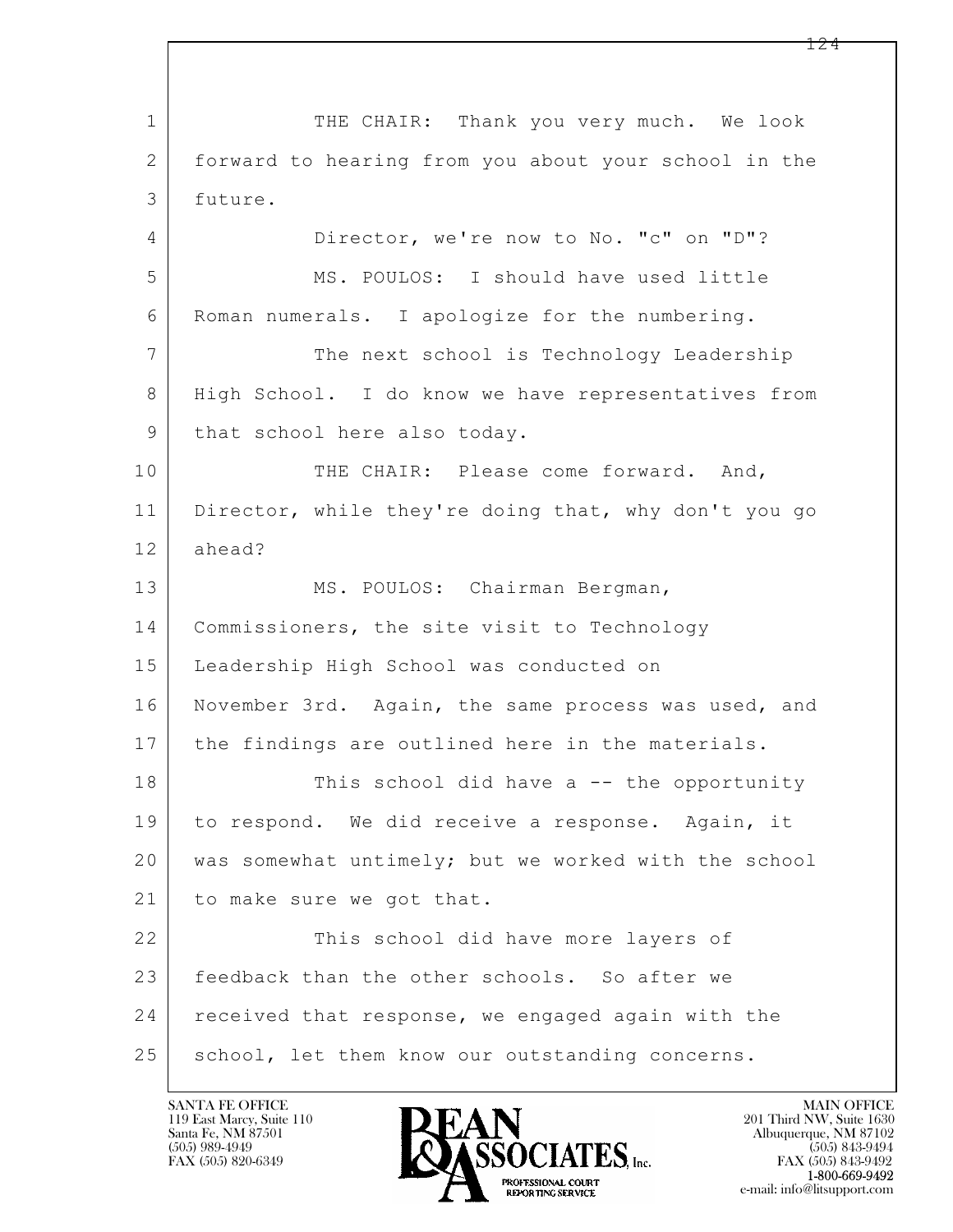| $\mathbf 1$    | They had another opportunity to respond, and some of   |
|----------------|--------------------------------------------------------|
| $\overline{2}$ | those concerns were addressed; so we do see that       |
| 3              | they're continuing to work towards that.               |
| $\overline{4}$ | Some of the outstanding concerns that we               |
| 5              | do have is the service of special education            |
| 6              | services. The Special Education Bureau, we have        |
| 7              | been trying to get that bureau to go and work with     |
| 8              | the school and provide support. My understanding       |
| 9              | was that they did go out yesterday, and they did see   |
| 10             | that the situation that we observed has been           |
| 11             | addressed and has been improving; and so we're         |
| 12             | pleased to hear that the school is working toward      |
| 13             | making sure that all of their students are being       |
| 14             | served appropriately.                                  |
| 15             | We also have concerns about the                        |
| 16             | implementation of the required mentorship plan.<br>Any |
| 17             | first-year teacher is required to -- to be provided    |
| 18             | mentorship services under a very specific plan         |
| 19             | that's outlined in the New Mexico Administrative       |
| 20             | Code. The school has provided us a plan that --        |
| 21             | that outlines the requirements that are found in the   |
| 22             | New Mexico Administrative Code.                        |
| 23             | What we've asked them for is evidence of               |
| 24             | the implementation of that plan. We have not           |
| 25             | received that. We have received forms that they        |

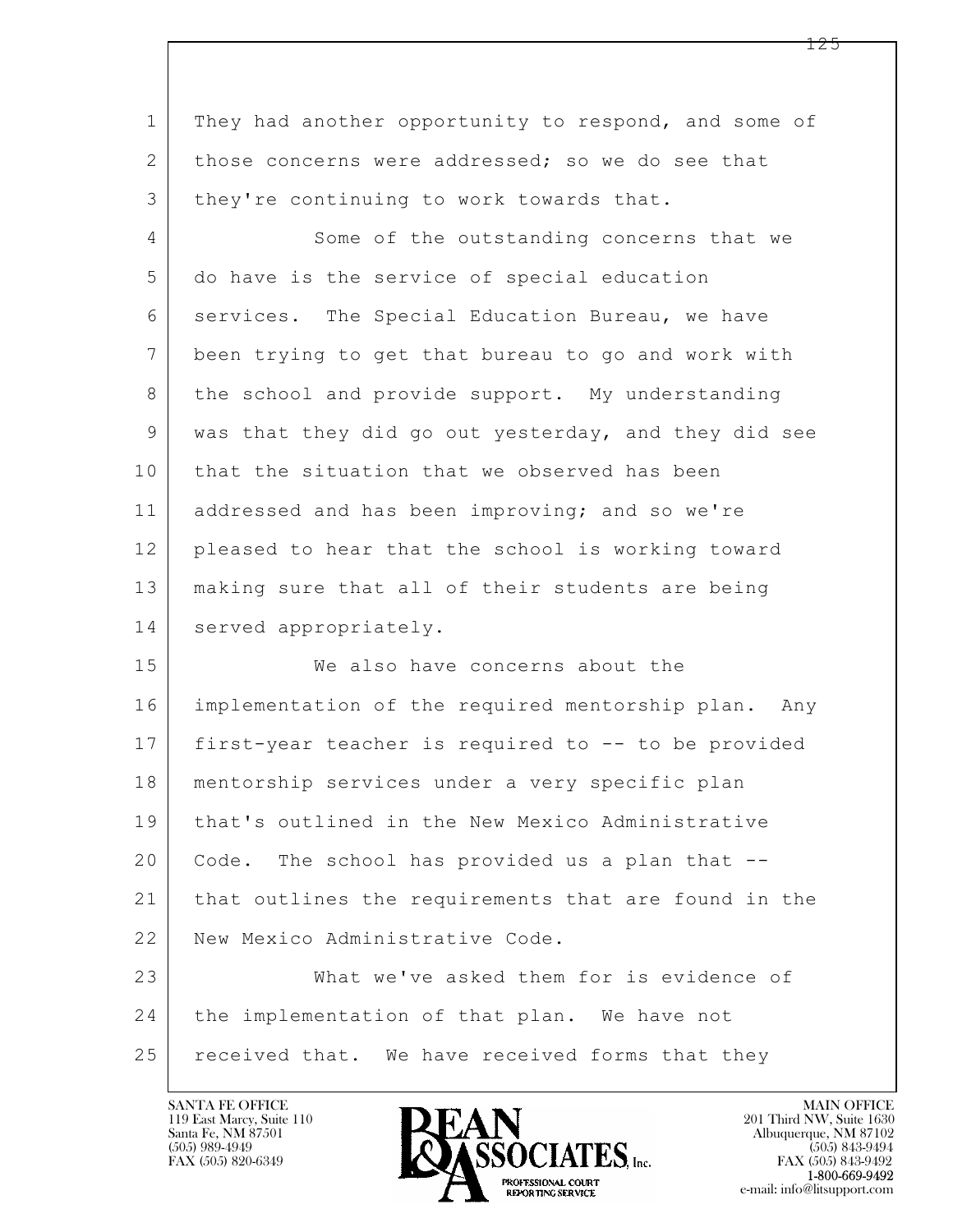| $\mathbf 1$     | could use to track some of those things. But those   |
|-----------------|------------------------------------------------------|
| 2               | forms were not completed. And so we just aren't      |
| 3               | sure of the implementation of that plan.             |
| 4               | We're also unsure of the implementation of           |
| 5               | their RTI and SAT processes. Again, we did see       |
| 6               | forms, and we did see a policy; but we did not see   |
| $7\phantom{.0}$ | the implementation of that. They did specifically    |
| $8\,$           | state that none of their students have been          |
| $\mathsf 9$     | referenced to the SAT process; but we were still     |
| 10              | looking for confirmation of the implementation of    |
| 11              | Tier 1, at the very least of RTI, and we didn't see  |
| 12              | that yet.                                            |
| 13              | Next, we were concerned about the                    |
| 14              | provision of ELL services. We did not see that       |
| 15              | services were being provided. The school did,        |
| 16              | again, provide some information about how they would |
| 17              | be provided; but no documentation to demonstrate     |
| 18              | that they are being provided, according to that      |
| 19              | plan.                                                |
| 20              | We do have concerns about the                        |
| 21              | instructional calendar. The -- each school is        |
| 22              | required, as part of their annual budget, to submit  |
| 23              | a calendar that identifies the hours that students   |
| 24              | will be in school, instructional hours, as well as   |
| 25              | the days, the days on, the days off, the             |

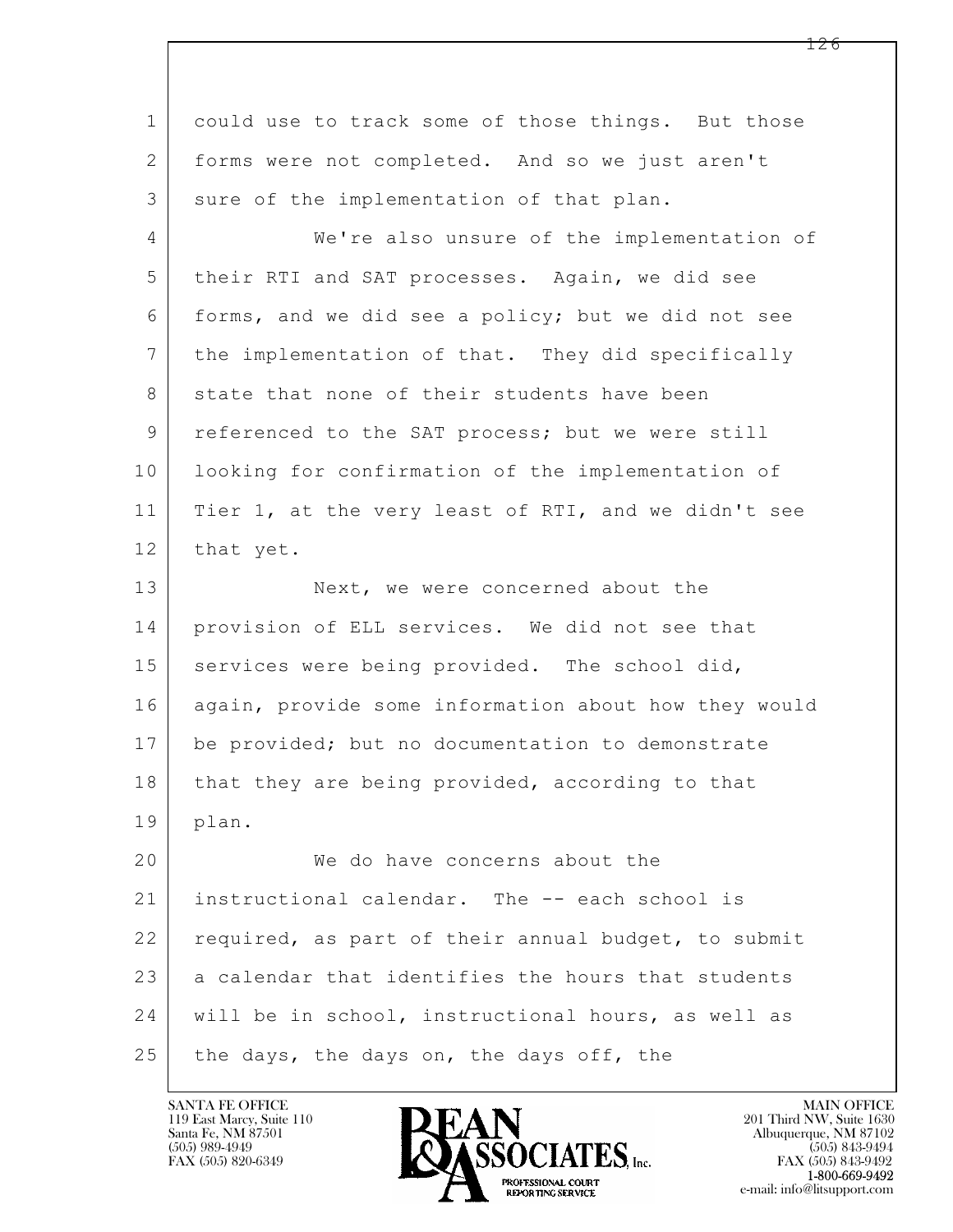1 instructional days, as well as the non-instructional 2 days. On the instructional calendar, the school 3 does identify 20 non-instructional -- or, sorry -- 4 40 non-instructional days; but the calendar that the 5 school appears to be operating on that we received 6 from the school and is on their website has 7 35 non-instructional days; so we do believe that 8 | there's just that five-day shortage. 9 And then, our other concern is the

10 instructional hour requirements. We believe that 11 there's a small deficiency. While we were at the 12 school, we observed students being provided a break 13 in the middle of their projects. They have two big 14 projects, one that's in the morning, and one that's 15 in the afternoon. And we indicated that that would 16 need to be added, as non-instructional time. And so 17 they would need to ensure that their instructional 18 time met.

 $\mathbf{L}$ 19 It appears that they've added a passing 20 period. Again, we don't quite understand that, 21 because there's one project in the morning, one 22 | project in the afternoon. So we do still feel there 23 is a shortage.

 24 They did have a part of the day called 25 "Advisory," which we were a little concerned about.

119 East Marcy, Suite 110<br>Santa Fe, NM 87501



FAX (505) 843-9492 e-mail: info@litsupport.com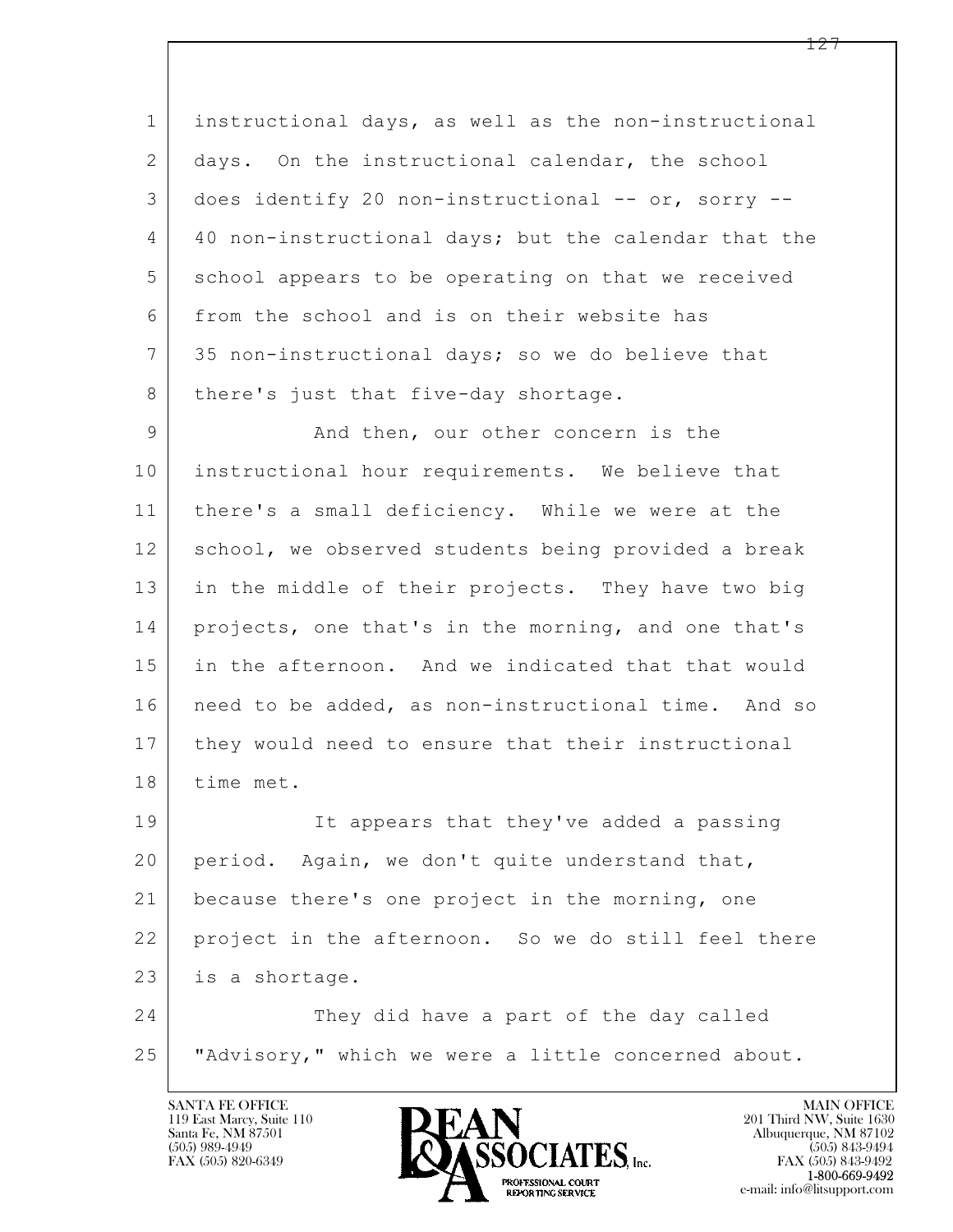$\mathbf{L}$  1 During that time, we witnessed students not engaged 2 in a curriculum, but kind of out. And so we did ask 3 for some more information on that. I do believe 4 we've gotten sufficient information on that concern. 5 So, again, I think this is an opportunity 6 to continue to work with the school to ensure  $7$  that  $-$  to the degree that we can, we can identify 8 they were in compliance on their performance 9 framework at the end of the year. 10 THE CHAIR: All right. Thank you. So it 11 is your recommendation you're going to continue to 12 work with the school, and we don't need to take any 13 action? 14 MS. POULOS: I do believe that's the 15 appropriate action right now. 16 THE CHAIR: Okay. Questions or comments? 17 Would you please identify yourselves for the record, 18 please? And if you have something you wish to share 19 with us, go ahead. 20 MS. CORTAZZO: Good morning. My name is 21 Kara, K-A-R-A, Cortazzo, C-O-R-T-A-Z-Z-O. And I'm 22 the principal. 23 MR. IVEY-SOTO: Good morning, 24 Mr. Chairman, members of the Commission. My name is 25 Daniel Ivey-Soto, same spelling as before. And I am

119 East Marcy, Suite 110<br>Santa Fe, NM 87501

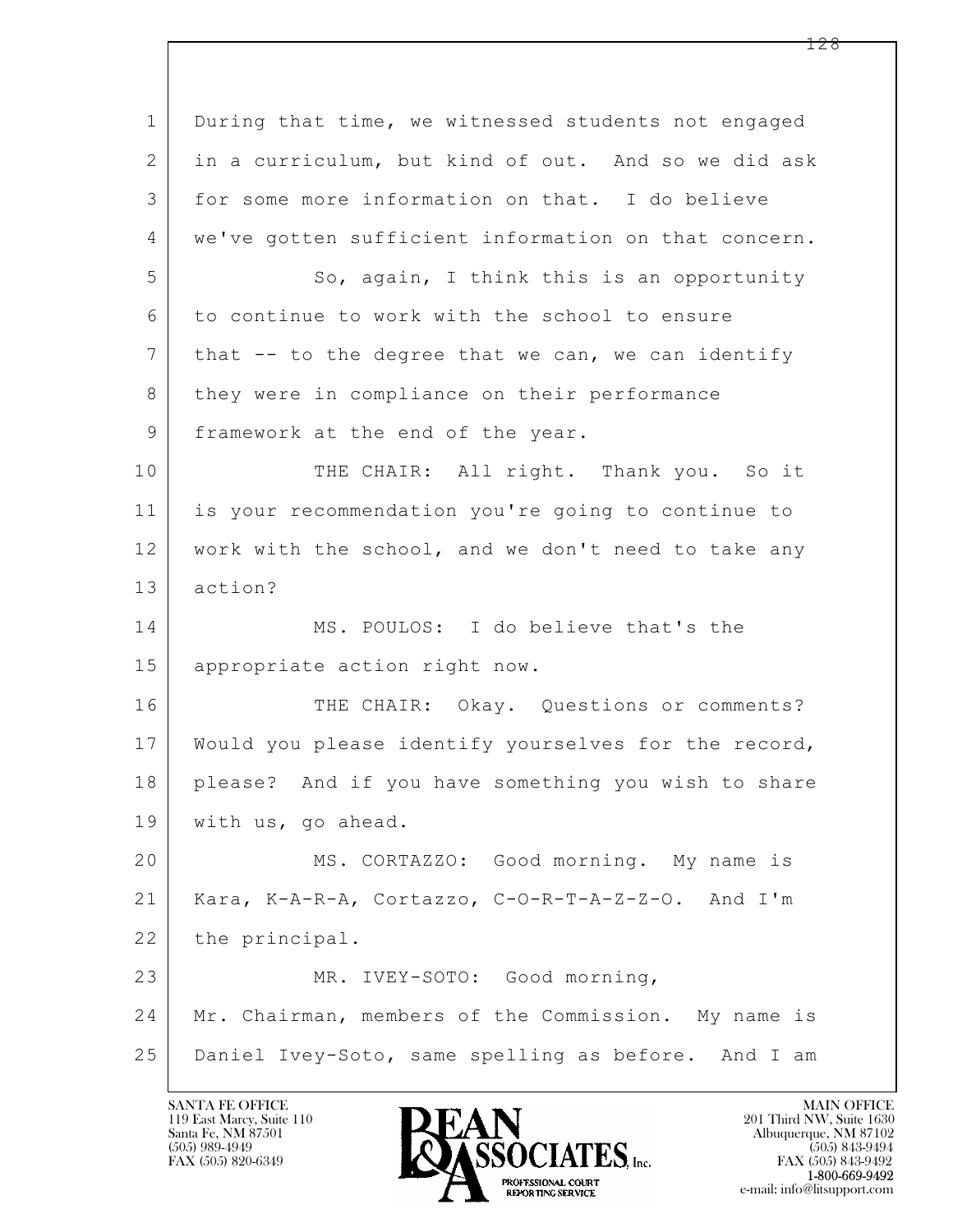$\mathbf{L}$  1 | general counsel to the school. 2 THE CHAIR: Thank you. Did you wish to 3 amplify on what you've heard, or are you just 4 continuing to work with the CSD? 5 MR. IVEY-SOTO: Mr. Chairman, we are 6 continuing to work with CSD to ensure that these 7 issues are resolved. And so that's -- that's a 8 continuing process, and hope to have a report back 9 at the end of the year that shows a clean bill of 10 health. 11 THE CHAIR: Outstanding. And go ahead. 12 MS. CORTAZZO: So I would like some 13 clarification so that we're able to move forward and 14 so that I make sure that, as the principal, I am 15 ensuring that these concerns that are being 16 addressed are being addressed. 17 So one of the first comments that were 18 made was that the school had 2015 documentation in 19 an untimely manner. And I would like some 20 elaboration on that, because I'm not seeing that. 21 THE CHAIR: How did you arrive at that 22 conclusion? 23 MS. POULOS: We did identify the date. 24 | Again, these were concerns. So we wanted to have 25 the schools respond quickly and appropriately. And

119 East Marcy, Suite 110<br>Santa Fe, NM 87501

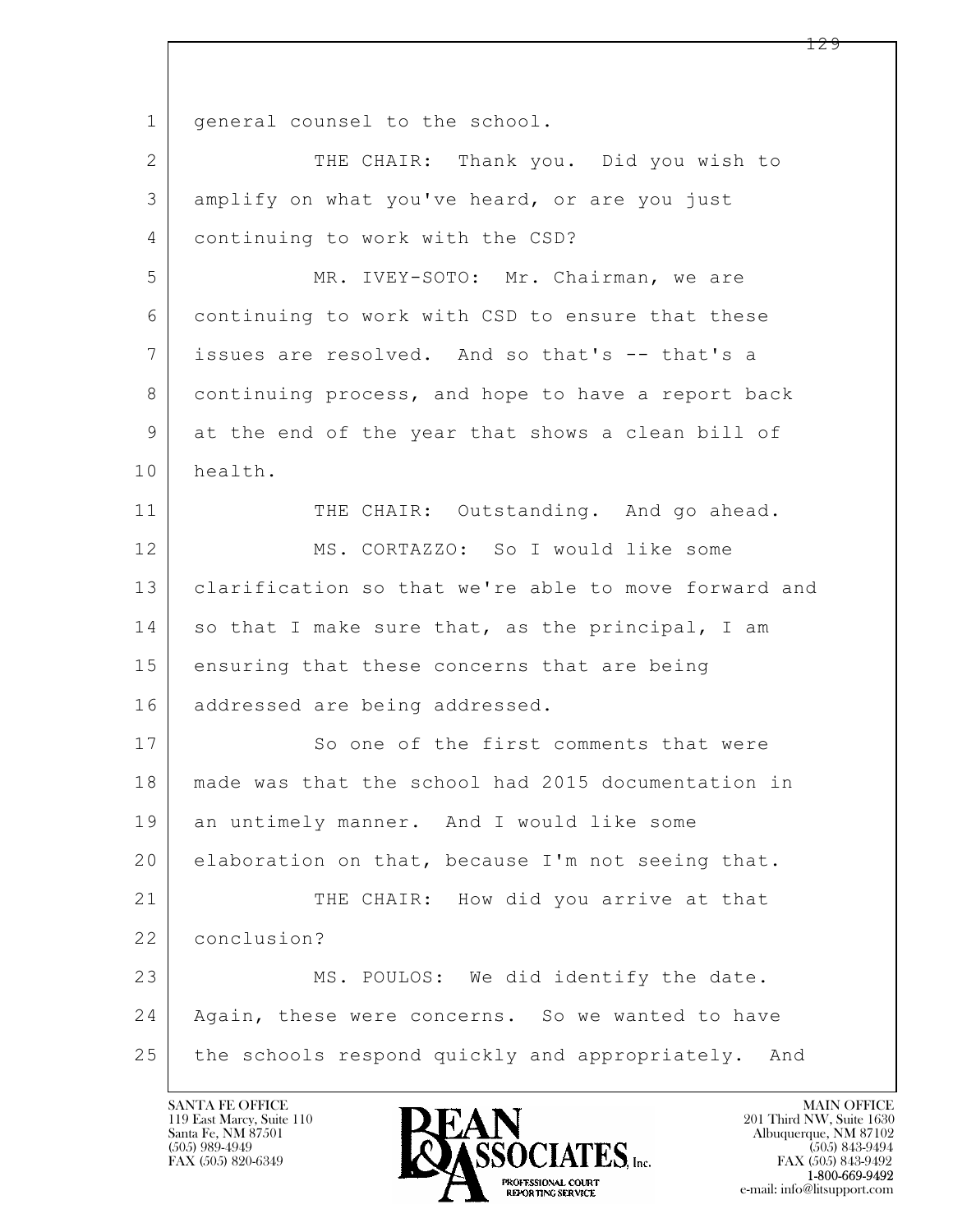| $\mathbf 1$    | so we did identify the date. I believe the date was |
|----------------|-----------------------------------------------------|
| 2              | December -- and my team member who is here with     |
| 3              | me -- it's in the materials. I believe that the     |
| 4              | initial date was December 1st on some items. And we |
| 5              | did not receive a response, I believe, until        |
| 6              | December 9th.                                       |
| $7\phantom{.}$ | And then, again, I think the response was           |
| 8              | a few days delayed beyond the deadline that we did  |
| 9              | set.                                                |
| 10             | THE CHAIR: And we note that you                     |
| 11             | apparently disagree with that assessment.           |
| 12             | MS. CORTAZZO: Thank you, Chair.                     |
| 13             | The other question that I would like                |
| 14             | verification on is implementation, how to produce   |
| 15             | that, or how to actually show that.                 |
| 16             | MS. POULOS: So I think there were several           |
| 17             | items where we did not see the implementation, for  |
| 18             | example, of the mentorship plan. Again, we would    |
| 19             | expect to see the records that they had indicated   |
| 20             | they would be keeping: Logs, responses, feedback,   |
| 21             | walk-throughs. And we did not see that.             |
| 22             | The same with the RTI process. We should            |
| 23             | certainly see how students are receiving            |
| 24             | differentiation within the classroom. That may be   |
| 25             | found in project plans; that may be found while     |

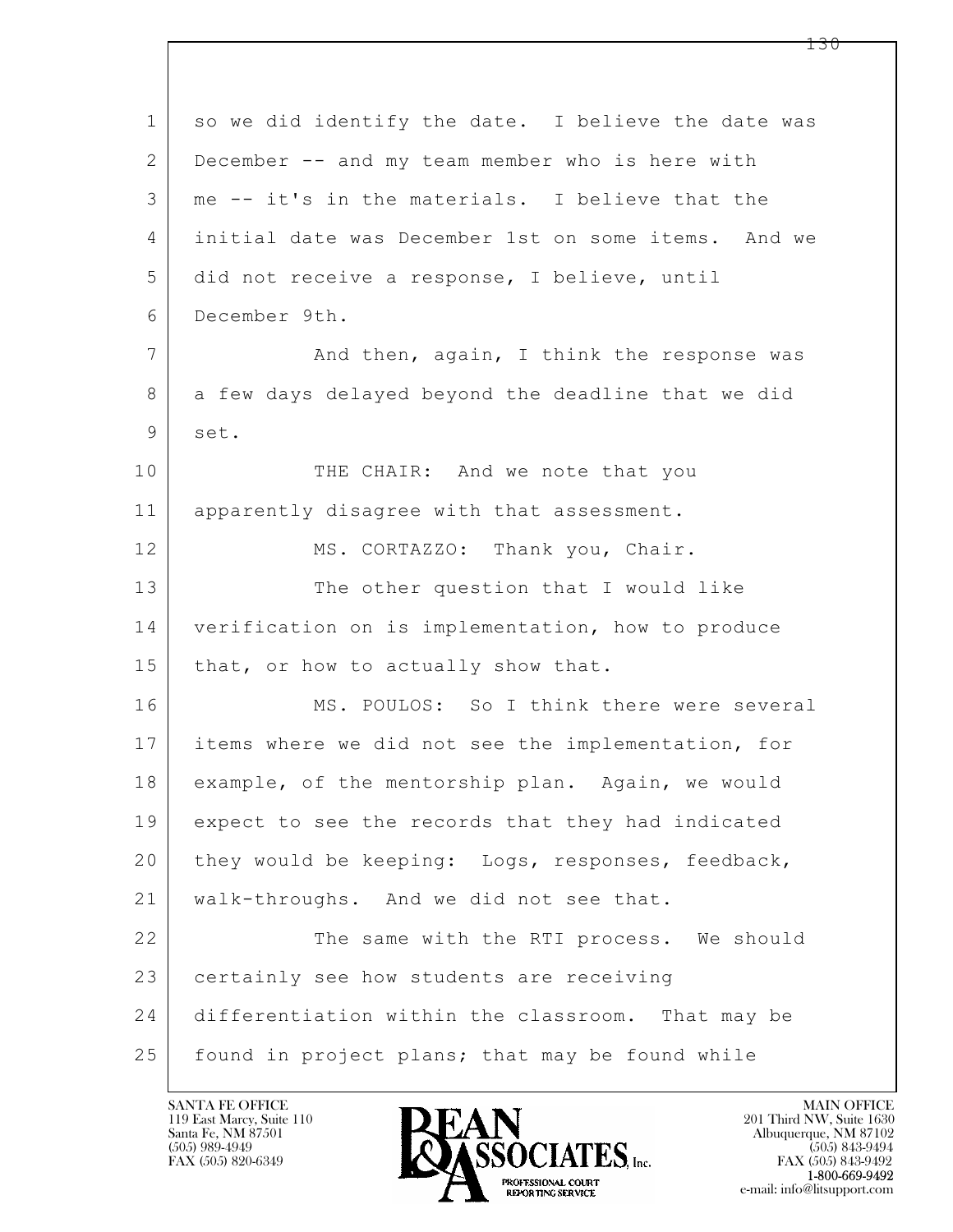$\mathbf{L}$  1 | we're observing the classroom. 2 Again, that was just an area we did not 3 see, and we asked for feedback. 4 The same thing with ELL services, looking 5 for something to indicate how it's been planned, how 6 it's been carried out, to see that it is. It's easy 7 to make plans and let them fall by the wayside. We 8 just wanted to make sure we can see that and have 9 | that documentation in our files. 10 THE CHAIR: Does that answer your 11 question? Are you in contact with the ELL Bureau, 12 or whoever it is? 13 MS. CORTAZZO: Yes. Yes, they've been --14 THE CHAIR: Surely they can help you with 15 forms. 16 MS. CORTAZZO: They've been very 17 | supportive. So thank you for that. 18 The last question I have was just about 19 our calendar. I'm not aware of the five 20 instructional days that are not posted. If I could 21 *just* have those dates? 22 MS. POULOS: The school had a calendar 23 that included ten days, I believe, in July, of 24 professional development. And what was on the 25 calendar provided by the school that they're using

119 East Marcy, Suite 110<br>Santa Fe, NM 87501

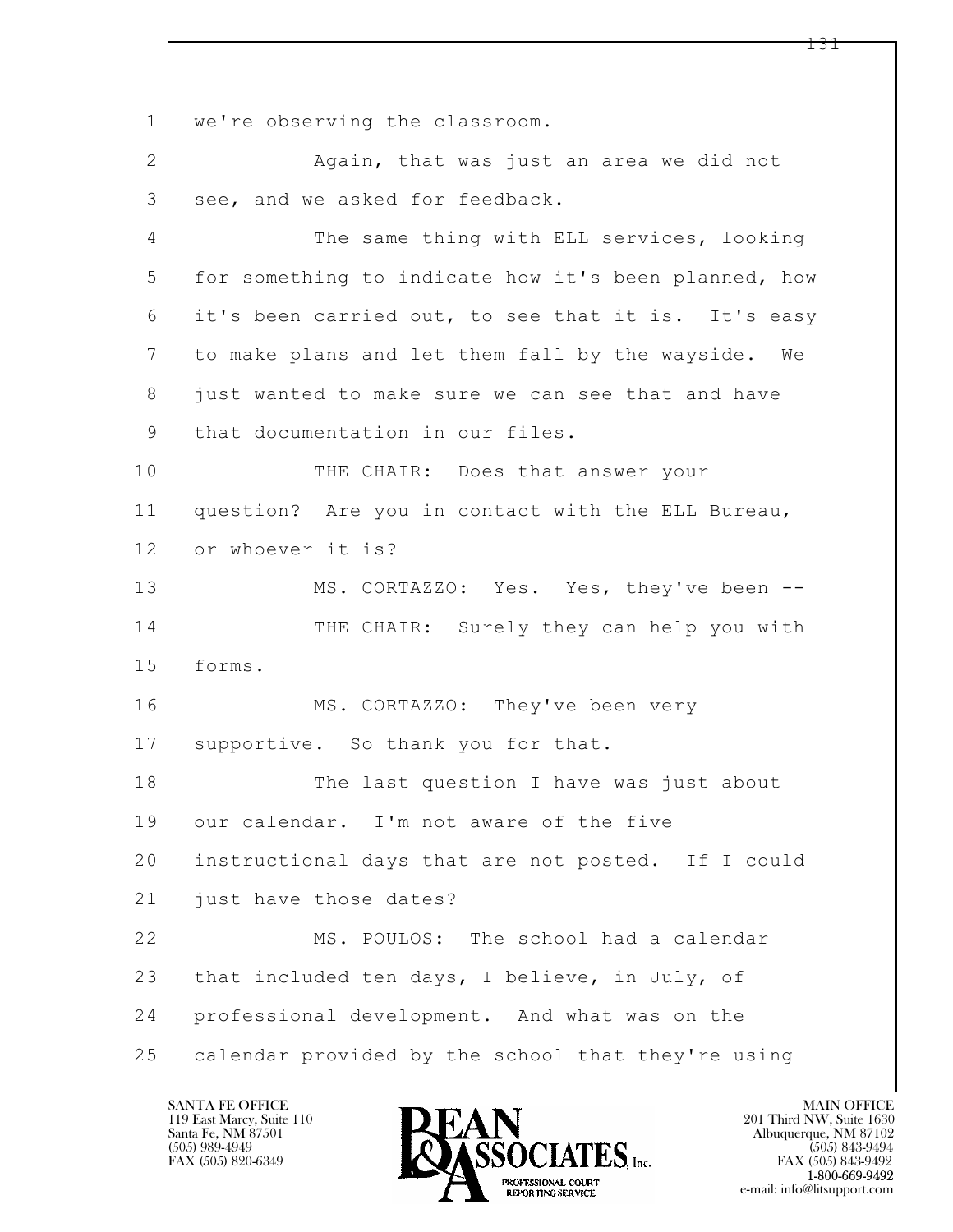$\mathbf{L}$  1 was five days. And so we believe that was the short 2 five days. 3 THE CHAIR: So your question was where 4 | were the other five days, Director? 5 MS. POULOS: That's correct. Since they 6 were on the calendar provided to the Budget -- are 7 they being provided, or do they need to request an 8 amendment of that calendar with the Budget and 9 | Finance Department? 10 MS. CORTAZZO: Okay. Thank you for the 11 clarification. So what I need to do is update our 12 website to reflect those five days. I was not aware 13 of the website. The documentation that I've given 14 to CSD does reflect that. 15 So now, I understand where the 16 implementation is. So I will take care of it. 17 Thank you. 18 THE CHAIR: So does that satisfy your 19 concerns? 20 MS. CORTAZZO: Thank you. 21 THE CHAIR: Has any of that conversation 22 stirred up any conversations or comment? 23 Commissioner Shearman? 24 COMMISSIONER SHEARMAN: Thank you. I'm 25 | looking at, first of all, the concern raised about

119 East Marcy, Suite 110<br>Santa Fe, NM 87501

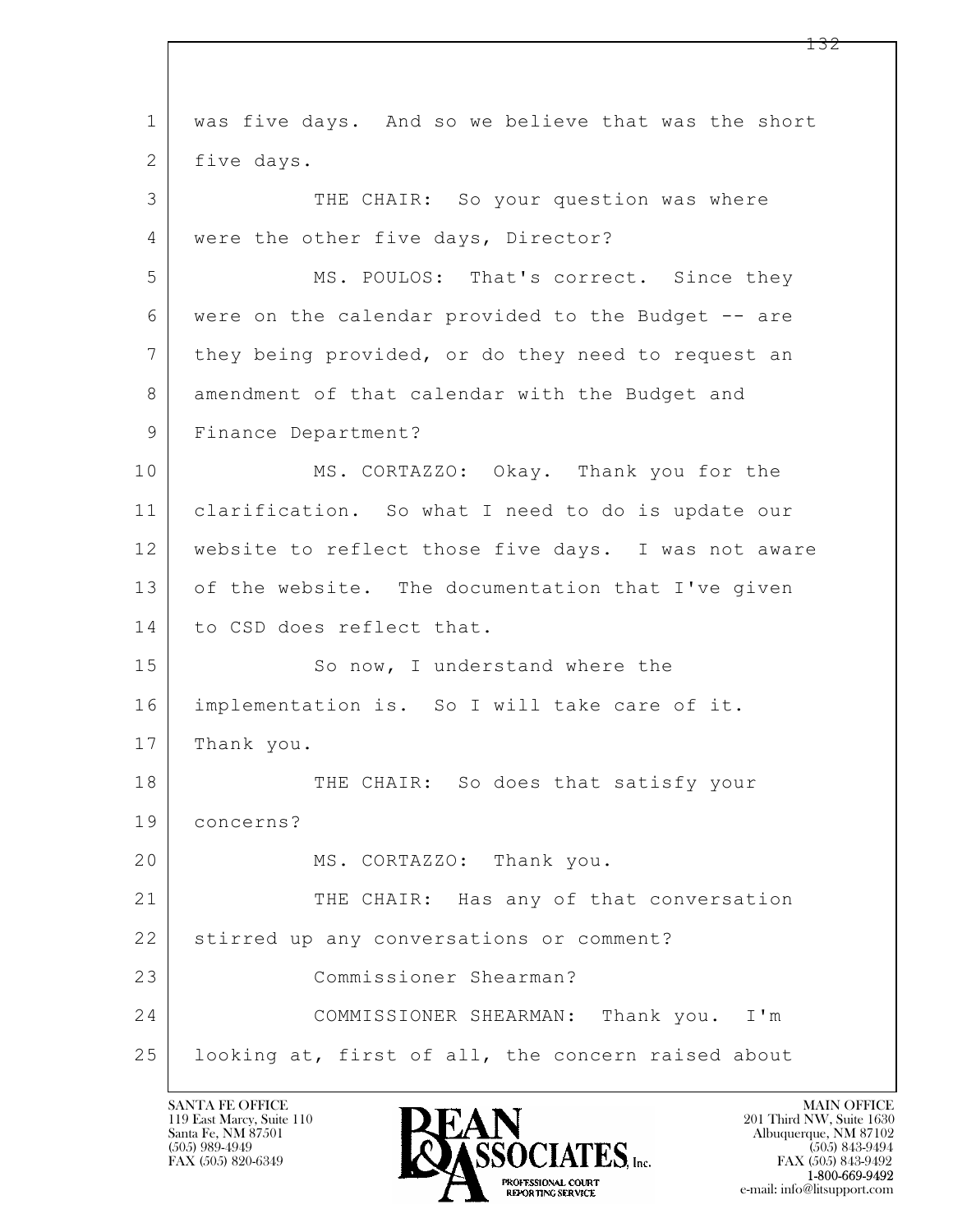| $\mathbf 1$    | instructional hours. And it's the last bullet on --  |
|----------------|------------------------------------------------------|
| $\overline{2}$ | on the first page. And in conclusion, it says, "The  |
| 3              | revised schedule was at least five hours short and   |
| 4              | potentially more than 30 hours short of the          |
| 5              | State-required 1,080 minimum instructional hours."   |
| 6              | Then I'm looking at the school's response.           |
| $\overline{7}$ | And it says, "Again, based on the revised school     |
| 8              | schedule submitted December 9, the school schedule   |
| 9              | is 1,018.3 instructional hours, which is 61.7 hours  |
| 10             | short of the required."                              |
| 11             | Then the last -- when the school was                 |
| 12             | provided the opportunity to reply to that, there was |
| 13             | speaking of passing periods and so on, as Katie has  |
| 14             | mentioned. The last sentence says, "The              |
| 15             | instructional time, counting advisory totals,        |
| 16             | approximately 1,047 hours, 33 hours short of the     |
| 17             | required instructional time."                        |
| 18             | So throughout this whole process, we never           |
| 19             | get to the point where it appears that your          |
| 20             | instructional calendar is providing the total number |
| 21             | of hours. We're getting close to the end of the      |
| 22             | school year. Are -- what are you doing to bump up    |
| 23             | these instructional hours? Because even as I look    |
| 24             | at your response, it's still short of hours,         |
| 25             | instructional hours.                                 |

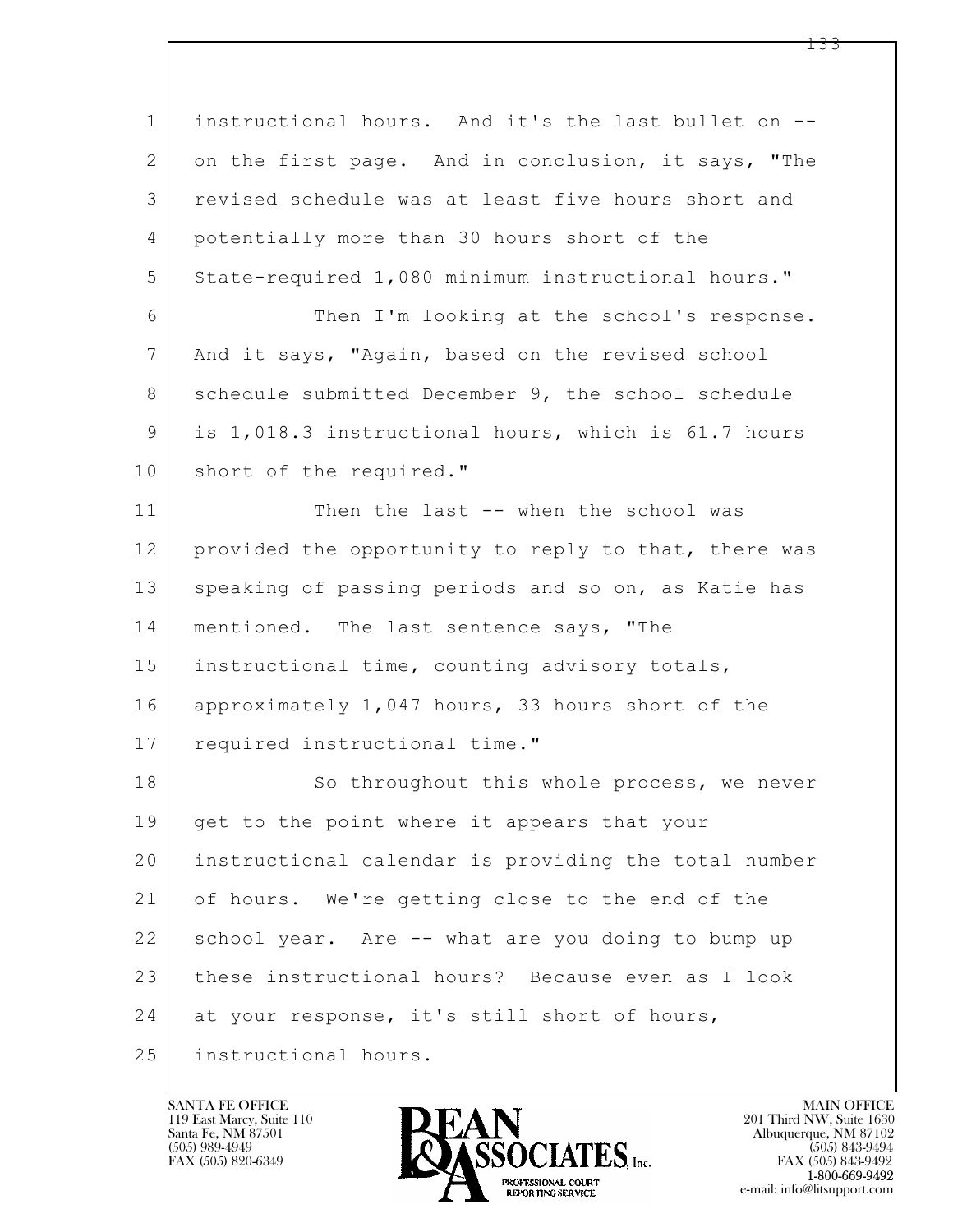$\mathbf{L}$  1 So are you adding instructional hours 2 during the day to try to make up for this loss? Or 3 how are you handling this? 4 MR. IVEY-SOTO: Mr. Chairman, Commissioner 5 Shearman, the -- so let me just -- and you're 6 looking at the page -- I think Page 15 in the -- 7 with regard to the school that has the No. 9 at the 8 top? 9 COMMISSIONER SHEARMAN: I can't hear you. 10 Please use the mic. 11 MR. IVEY-SOTO: I'm rarely told people 12 cannot hear me. I believe you're looking at the 13 | page that has "9" at the top of it that says, "Daily 14 Instructional Schedule." And -- and so I just -- I 15 just wanted to clarify that at all times, when the 16 school calendar was submitted, it was a school 17 calendar with 1,091 hours of instructional time. 18 | What we submitted was a response that 19 indicated, from our perspective, that the school had 20 1,091 hours of instructional time, and the follow-up 21 where we attached the calendar, again, that had 22 | 1,091 hours of instructional time. 23 So we have been consistent on the amount 24 of instructional time. 25 The discussion has been whether or not the

119 East Marcy, Suite 110<br>Santa Fe, NM 87501

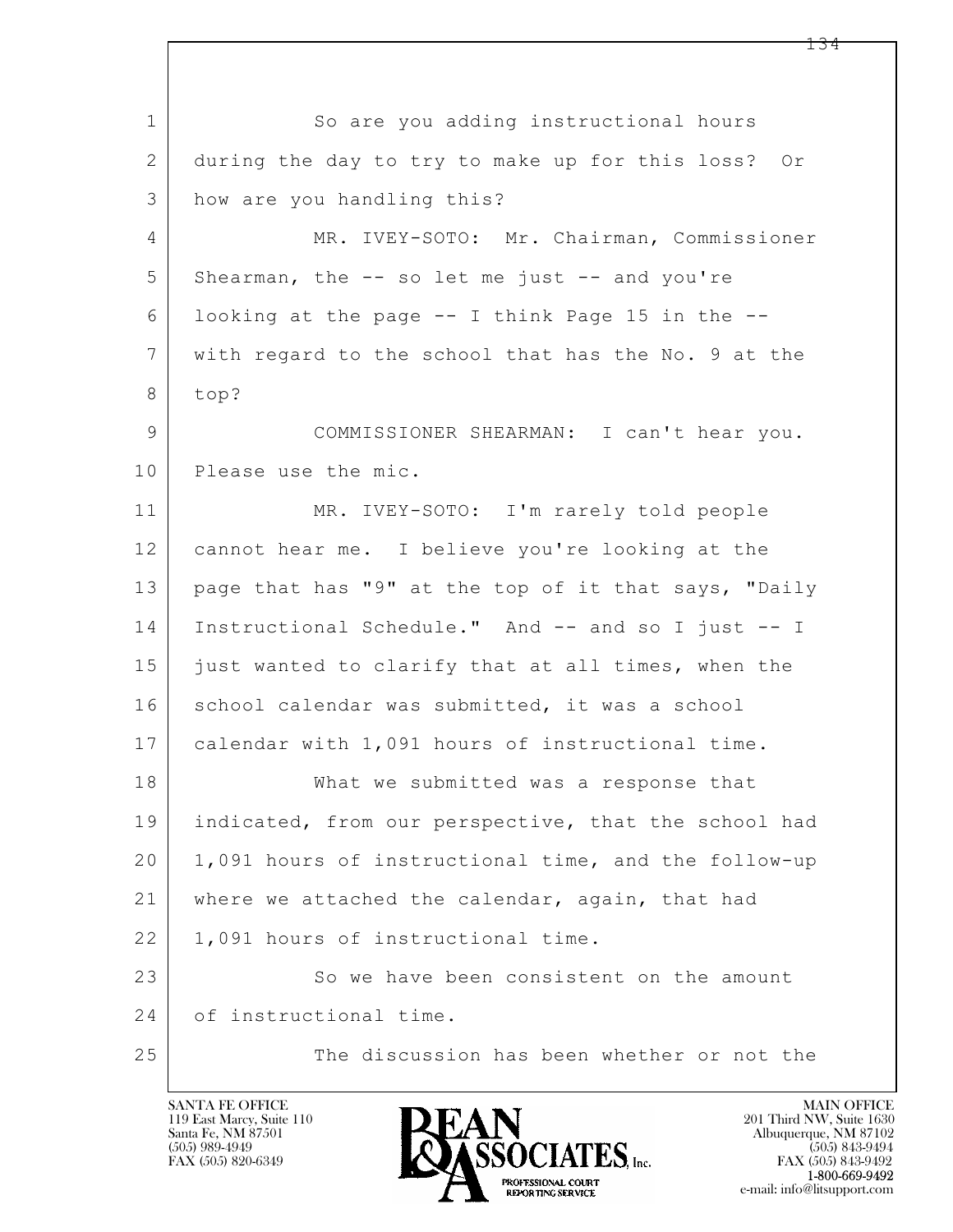| $\mathbf 1$ | passing period is counted as part of that           |
|-------------|-----------------------------------------------------|
| 2           | instructional time or not and how that passing      |
| 3           | period is -- is -- is termed in terms of the daily  |
| 4           | schedule. And the other part of that discussion is  |
| 5           | the breakfast after-the-bell program and whether or |
| 6           | not that counts as instructional time or not. And   |
| 7           | that's a matter that we are continuing to follow up |
| 8           | on for clarity.                                     |
| 9           | COMMISSIONER SHEARMAN: All right.                   |
| 10          | Just -- I would hope, though, that those issues     |
| 11          | would be addressed and clarified, certainly, before |
| 12          | it's too late in the school year, so that if you do |
| 13          | need to make up any hours or add any additional     |
| 14          | hours, you would have time to do it. I'm not        |
| 15          | suggesting that, necessarily, that you do; but just |
| 16          | in case you do, I would like for you to have the    |
| 17          | opportunity to do that.                             |
| 18          | MR. IVEY-SOTO: Absolutely. And I                    |
| 19          | appreciate that. But that is -- so -- but that      |
| 20          | is -- that is the area of discussion that is taking |
| 21          | place. So thank you.                                |
| 22          | COMMISSIONER SHEARMAN: Thank you.                   |
| 23          | THE CHAIR: Anything else?                           |
| 24          | COMMISSIONER GIPSON: I have two                     |
| 25          | questions.                                          |

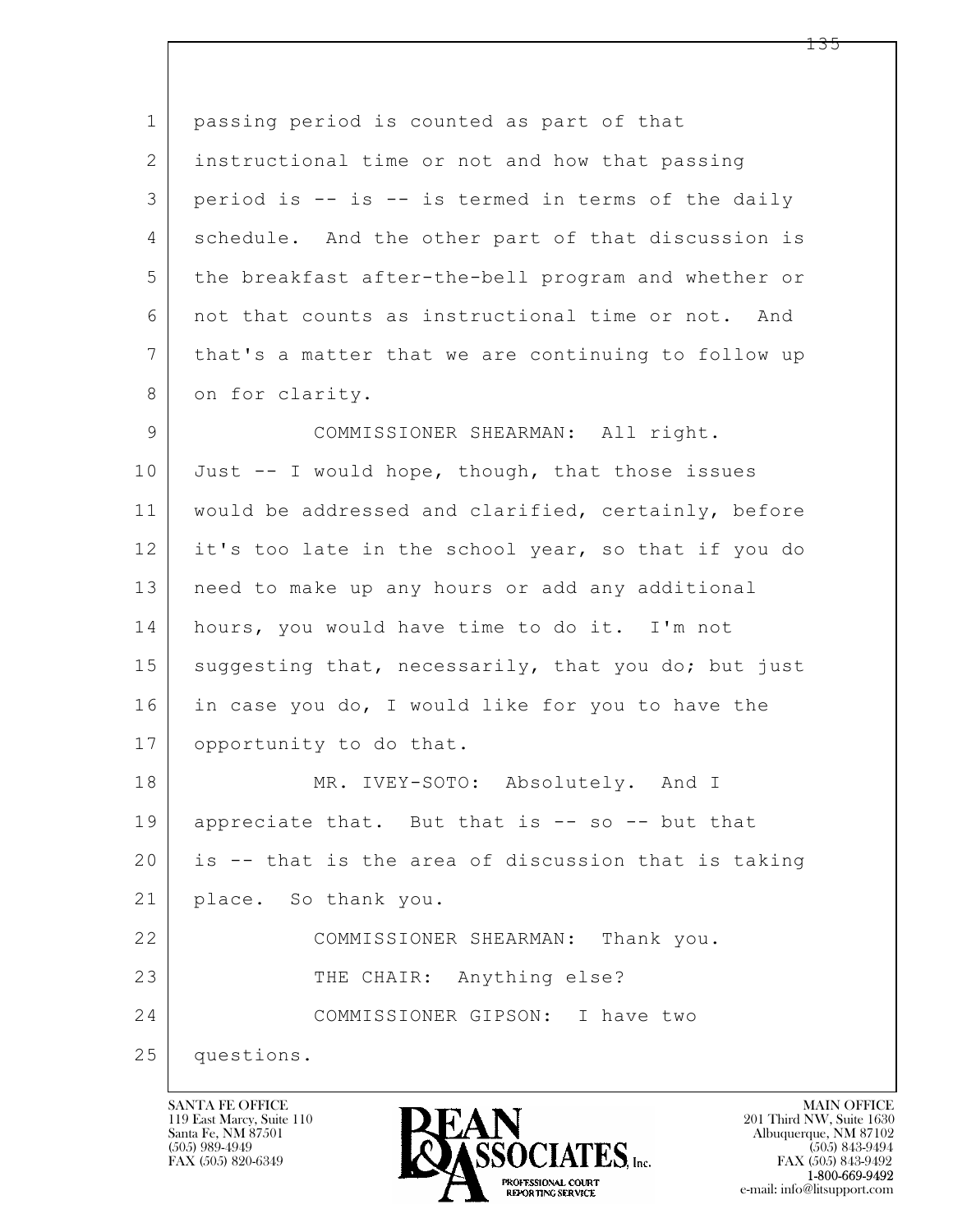| 1              | THE CHAIR: Commissioner Gipson?                      |
|----------------|------------------------------------------------------|
| $\mathbf{2}$   | COMMISSIONER GIPSON: I have a question               |
| 3              | about absences, now that I'm on the right page.      |
| 4              | It's a concern, that -- because I think you          |
| 5              | indicated that this was a -- not an uncommon number  |
| 6              | of absences. So there's certainly -- that piqued my  |
| $\overline{7}$ | concern, when it was about a quarter of the student  |
| 8              | population was -- appeared to be consistently        |
| 9              | absent.                                              |
| 10             | So I'm just curious as to what you're                |
| 11             | doing to try to address that issue.                  |
| 12             | MR. IVEY-SOTO: Certainly. Let me -- let              |
| 13             | me begin, and then I'll turn it over to the director |
| 14             | of the school. And so first of all, this is an       |
| 15             | issue that we've been taking very seriously. And as  |
| 16             | you've seen, attendance has gone up dramatically     |
| 17             | throughout the year.                                 |
| 18             | The student body that this school, in its            |
| 19             | application and in its implementation, has targeted  |
| 20             | is a -- a very high at-risk student body.            |
| 21             | COMMISSIONER GIPSON: Uh-huh.                         |
| 22             | MR. IVEY-SOTO: Many of the students that             |
| 23             | come to our school, in addition to the students who  |
| 24             | are special ed, frankly, we have many students who,  |
| 25             | in a traditional school system, have been            |

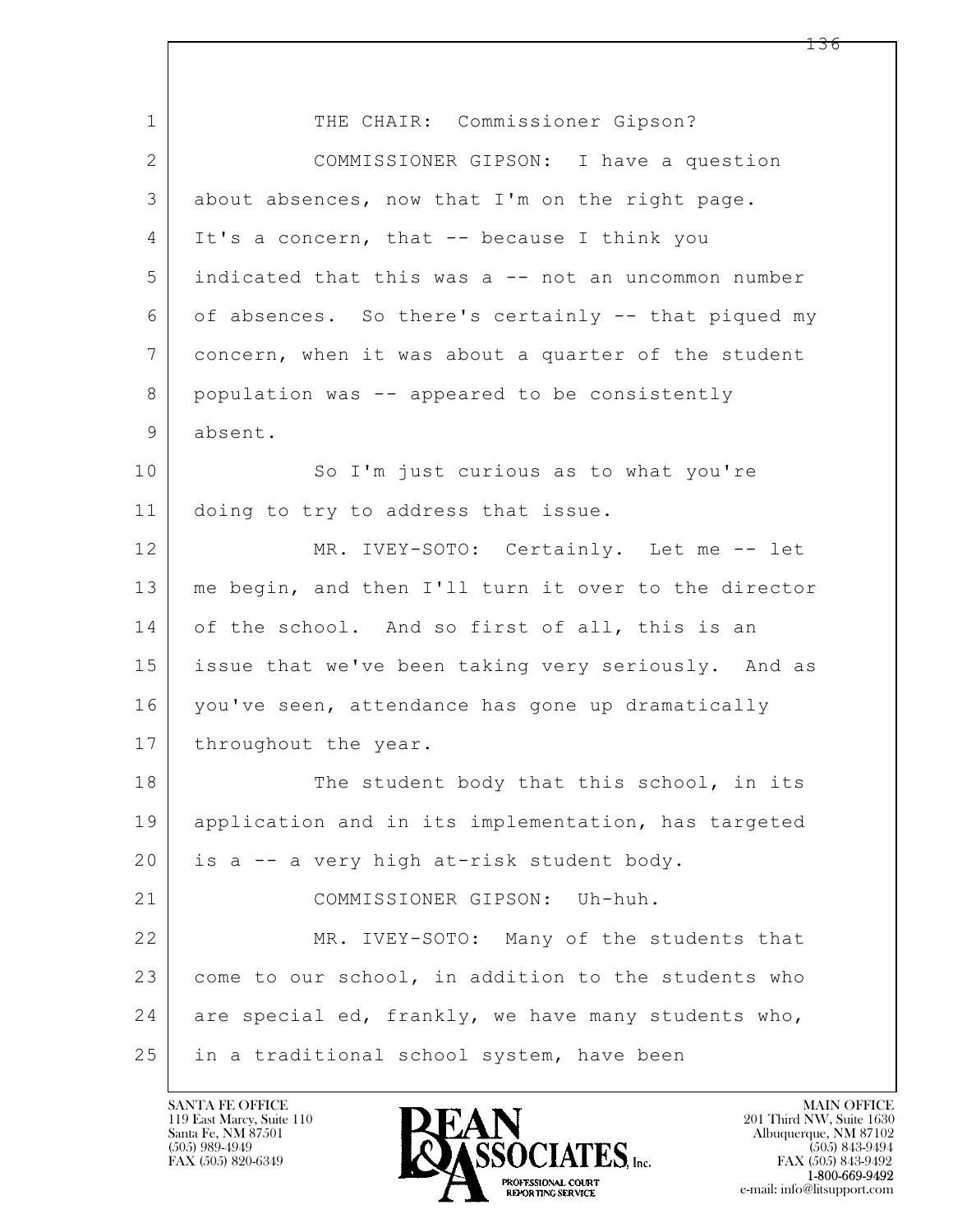$\mathbf{L}$  1 categorized either as disciplinary problems, have 2 been -- have been -- have been placed in behavioral 3 programs, and then have simply stopped attending. 4 And so part of the challenges that we have 5 had with this student population is providing the 6 daily value to them of what's happening on campus 7 for them to attend school. 8 You know, when I went to school, if -- if 9 I was told school starts at 7:53, I knew I had to be 10 there at 7:53. When we tell these students, "School 11 starts at 7:53," they decide if they're going to 12 show up and if it's worth their time to be there. 13 So part of that has to do with the 14 population that we're dealing with. And quite 15 candidly, the -- where we are at this point in terms 16 of  $-$ - of the daily attendance rate, although in a 17 | normal school setting would be, I think, alarming, I 18 find personally very encouraging, in that -- in that 19 | these students, on a daily basis, are finding value 20 in terms of what's happening at the school, and that 21 it's worth their while to show up and to be there. 22 That doesn't mean that we should be 23 satisfied, because we're not. But it is -- that 24 is -- it's a unique struggle that we have with this 25 particular population.

119 East Marcy, Suite 110<br>Santa Fe, NM 87501

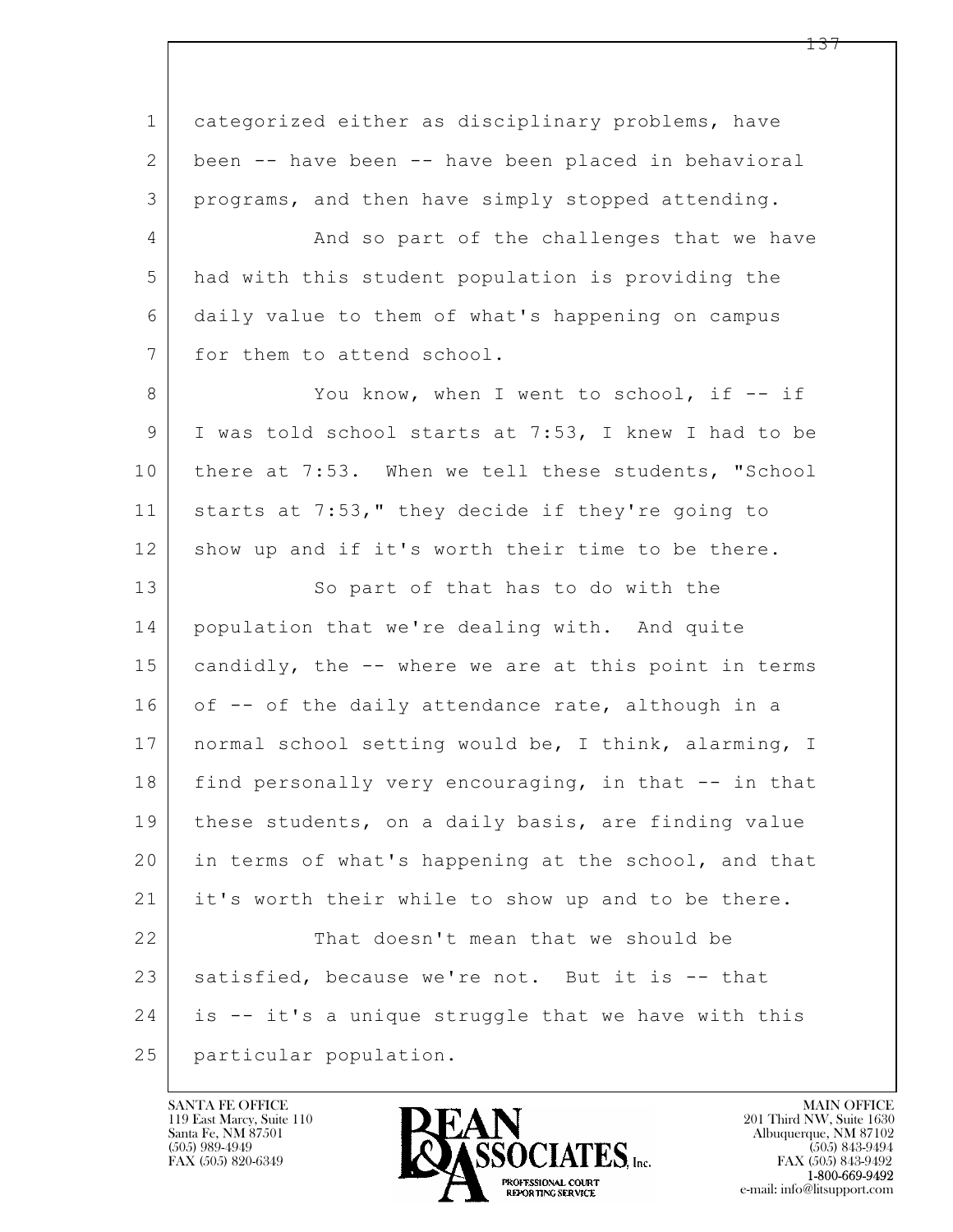$\mathbf{L}$  1 COMMISSIONER GIPSON: Okay. Thank you. 2 Thank you. 3 And I just have -- I believe it's this 4 school -- and correct me if I'm wrong -- with the 5 instructional implementation, I thought I read 6 somewhere there is an indication that the principal 7 wrote the first semester's curriculum; is that -- so 8 I'm on the right page? 9 MS. POULOS: You're on the right school. 10 COMMISSIONER GIPSON: I just find that -- 11 I've never been involved in curriculum development 12 over, now, decades, where there's just a single 13 person that has been able to, let alone, really 14 wanted to be, the sole writer of curriculum. So 15 that -- that concerns me. 16  $\vert$  and it -- to me, it appears that, you 17 know, if there's a single person that's writing it, 18 I can't see where it can be as complete as it should 19 be and as -- or as comprehensive as it should be. 20 MS. CORTAZZO: So I'd like to clarify, 21 please. So during our planning year that we were 22 | given, myself and a team of four other educators 23 actually wrote that first ten weeks. And we did 24 that because we wanted the teachers to be able to 25 come in in July and have a project that was laid out

119 East Marcy, Suite 110<br>Santa Fe, NM 87501



FAX (505) 843-9492 e-mail: info@litsupport.com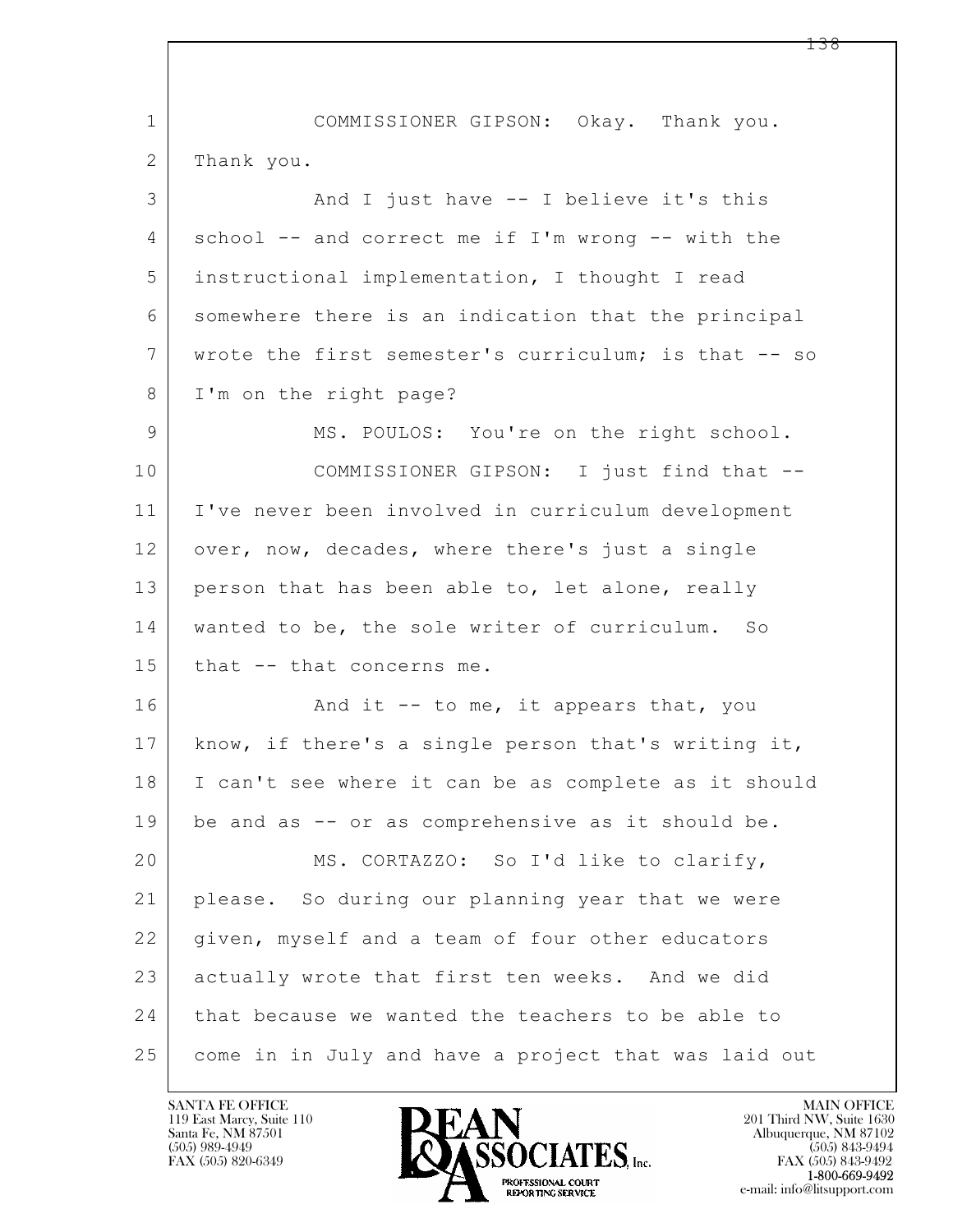| $\mathbf 1$    | for them to show them what it actually looks like      |
|----------------|--------------------------------------------------------|
| $\mathbf{2}$   | and walk them through it.                              |
| 3              | Now, it was tweaked over the period of                 |
| 4              | time through the teachers who are presently at the     |
| 5              | school. But we decided to do that so the teachers      |
| 6              | didn't walk in without anything, versus a normal       |
| $7\phantom{.}$ | school, which would have a textbook, and they're       |
| 8              | able to open up the textbook and know what they're     |
| 9              | able to follow.                                        |
| 10             | So it was able to support them. So it was              |
| 11             | written out as, like, in units throughout the weeks.   |
| 12             | So it wasn't just, personally, myself; but I was one   |
| 13             | of the people involved.                                |
| 14             | COMMISSIONER GIPSON: Okay. Because I                   |
| 15             | think it was from your response that you wrote the     |
| 16             | curriculum. So that's why -- you know, that's          |
| 17             | what $--$ and I think $--$ that's part of the planning |
| 18             | year, that you have to have that curriculum in         |
| 19             | place. So it's not that -- you know, that's what's     |
| 20             | expected of all schools. But that concerned me when    |
| 21             | the -- when the statement was, "I wrote the            |
| 22             | curriculum."                                           |
| 23             | MR. IVEY-SOTO: She was part of the team.               |
| 24             | She was the leader of the team.                        |
| 25             | COMMISSIONER GIPSON: Okay. Thank you.                  |
|                |                                                        |

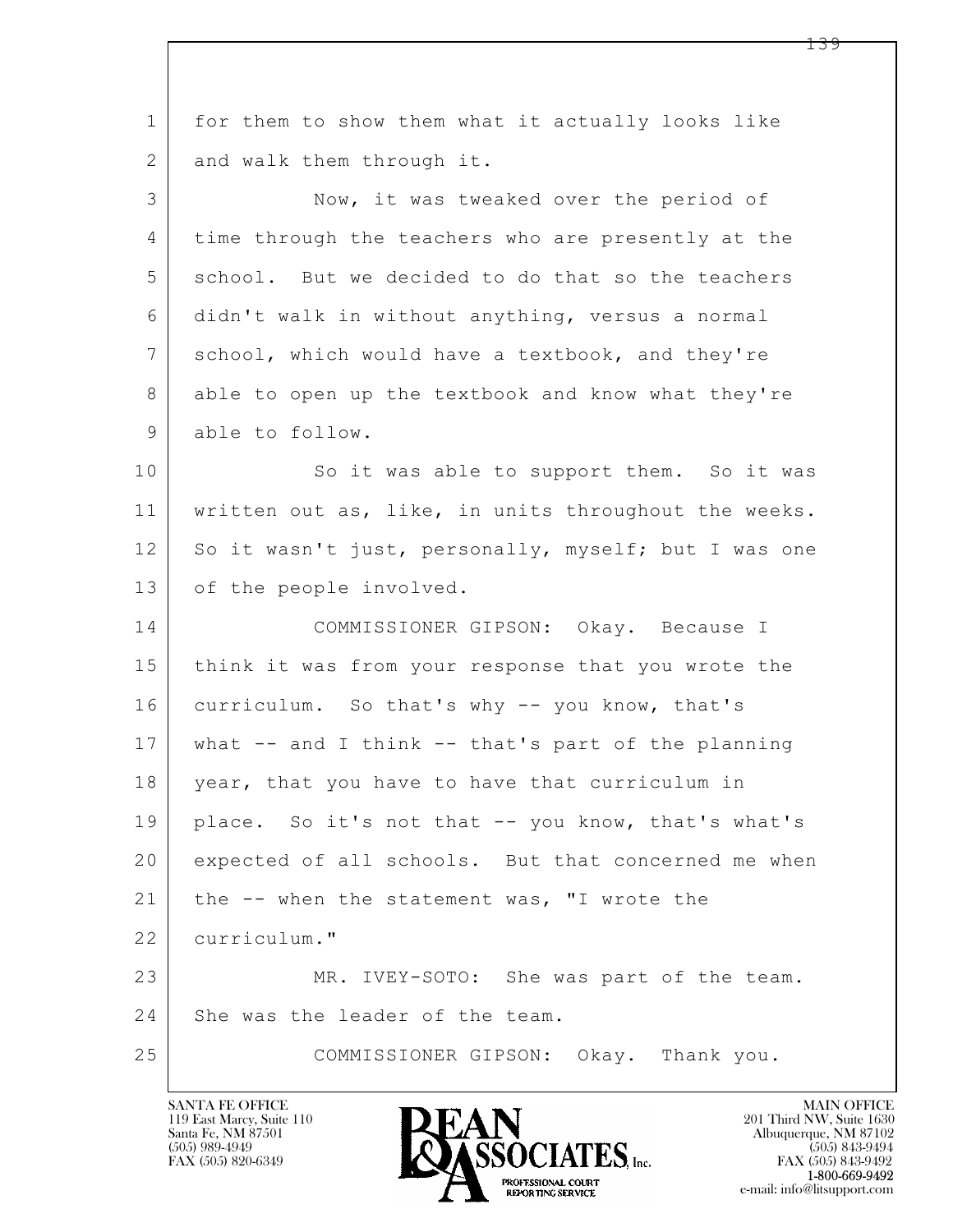| $\mathbf 1$    | THE CHAIR: Anything else? I think you've             |
|----------------|------------------------------------------------------|
| $\overline{2}$ | gotten the gist of it again. We wish you would       |
| 3              | continue to work with the Charter School Division.   |
| 4              | We do not wish to see these things rise to a level   |
| 5              | that might cause problems for you in the future.     |
| 6              | MR. IVEY-SOTO: Certainly. And I am                   |
| $7\phantom{.}$ | pleased to see that you will be getting out in time  |
| 8              | for lunch.                                           |
| 9              | THE CHAIR: It's not my time to report.               |
| 10             | If they can shut me up soon enough, we will get out  |
| 11             | of here.                                             |
| 12             | Thank you for being here today.                      |
| 13             | COMMISSIONER TOULOUSE: Mr. Chair? Now                |
| 14             | that we're all through with all three of these       |
| 15             | schools, I'd like to make a statement.               |
| 16             | I'm concerned with the tone of these                 |
| 17             | documents, not necessarily the content. These are    |
| 18             | brand new, first-year schools. My feeling is these   |
| 19             | reports -- which were not timely to us, so I'm       |
| 20             | trying to read them last night while at a            |
| 21             | seven-year-old's birthday party. And I find them     |
| 22             | more like an inquisitor would write, and they end up |
| 23             | as an indictment, as opposed to, in your first year, |
| 24             | I think you need more site visits early and more     |
| 25             | guidance, direct guidance, and put down the same     |

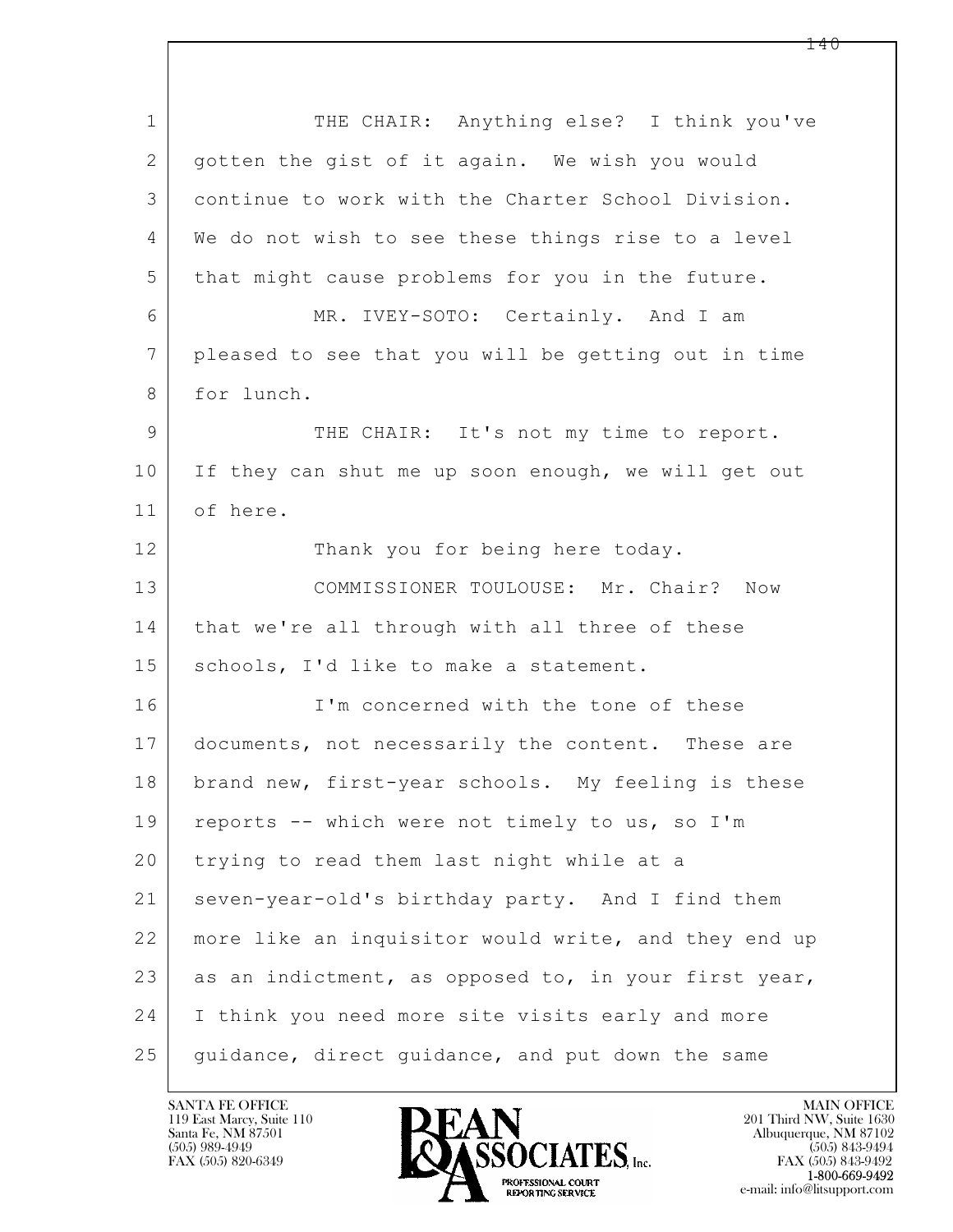| $\mathbf 1$    | facts, but not in the sense that sounds like, "These   |
|----------------|--------------------------------------------------------|
| 2              | people haven't done anything right, they can't do      |
| 3              | anything right, and they can't meet deadlines."        |
| 4              | We didn't get our stuff in time to really              |
| 5              | have a lot of time to go through it, and we were       |
| 6              | promised it earlier. I'm not holding anybody           |
| $7\phantom{.}$ | responsible. I'm just saying you can't have a          |
| 8              | standard for one and not have a standard for           |
| 9              | yourself.                                              |
| 10             | I would like to see, with these first-year             |
| 11             | schools and the two new schools coming to us who've    |
| 12             | been in other districts, that they get guidance.<br>It |
| 13             | can be good, stern guidance. When you tell your        |
| 14             | child how to do things -- you know, depending on       |
| 15             | what kind of parent you are $-$ - I never said to my   |
| 16             | kids, "Oh, please, I think this is how you need to     |
| 17             | do it."                                                |
| 18             | I said, "This is how you will do it." But              |
| 19             | what you need to get there, then, what can you tell    |
| 20             | me about your problems? When I was, you know, a        |
| 21             | fairly high level administrator in State government,   |
| 22             | I needed to find out what people needed to know from   |
| 23             | me to do their jobs when they were brand new at a      |
| 24             | job.                                                   |
| 25             | And so I would just like to see us, for                |

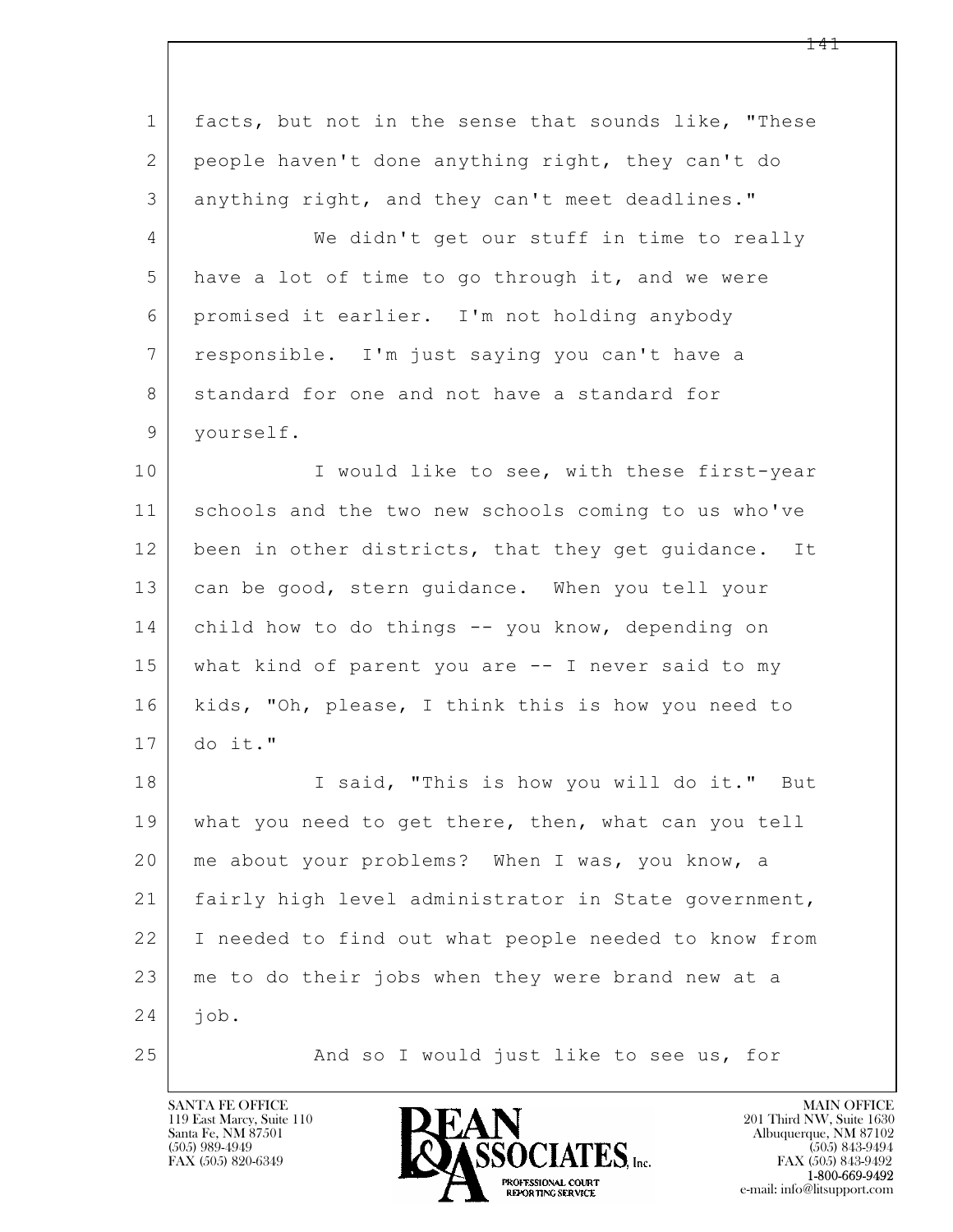| $\mathbf 1$    | our beginning schools and new schools coming to us,  |
|----------------|------------------------------------------------------|
| 2              | that we provide quidance. And I'm hoping that's      |
| 3              | what we're getting. But the way these reports were   |
| 4              | written, I read a much more negative aspect into it. |
| 5              | And I -- I don't think that helps any of us. And     |
| 6              | again, I've been reading reports for -- what? --     |
| $7\phantom{.}$ | almost 50 years now.                                 |
| 8              | So anyway, that's just my comment for the            |
| 9              | record. Thank you.                                   |
| 10             | THE CHAIR: Thank you. Any other                      |
| 11             | comments? Then let's move forward to Item No. 7,     |
| 12             | Report from the Chair.                               |
| 13             | Item A is an update on charter school                |
| 14             | negotiations. And right now that update is dismal.   |
| 15             | We had to postpone the negotiation schedule for this |
| 16             | week. And it frankly looks to me like we're going    |
| 17             | to have to postpone the negotiations in two weeks.   |
| 18             | And here's why we're having to do that.              |
| 19             | For the first two-and-a-half years we did            |
| 20             | these negotiations, which I will remind my fellow    |
| 21             | Commissioners and everyone else, these negotiations  |
| 22             | are between the PEC and the charter schools.<br>The  |
| 23             | Charter School Division is not a factor in these     |
| 24             | negotiations. They are not a co-party with us in     |
| 25             | The negotiations are between the Commission<br>that. |

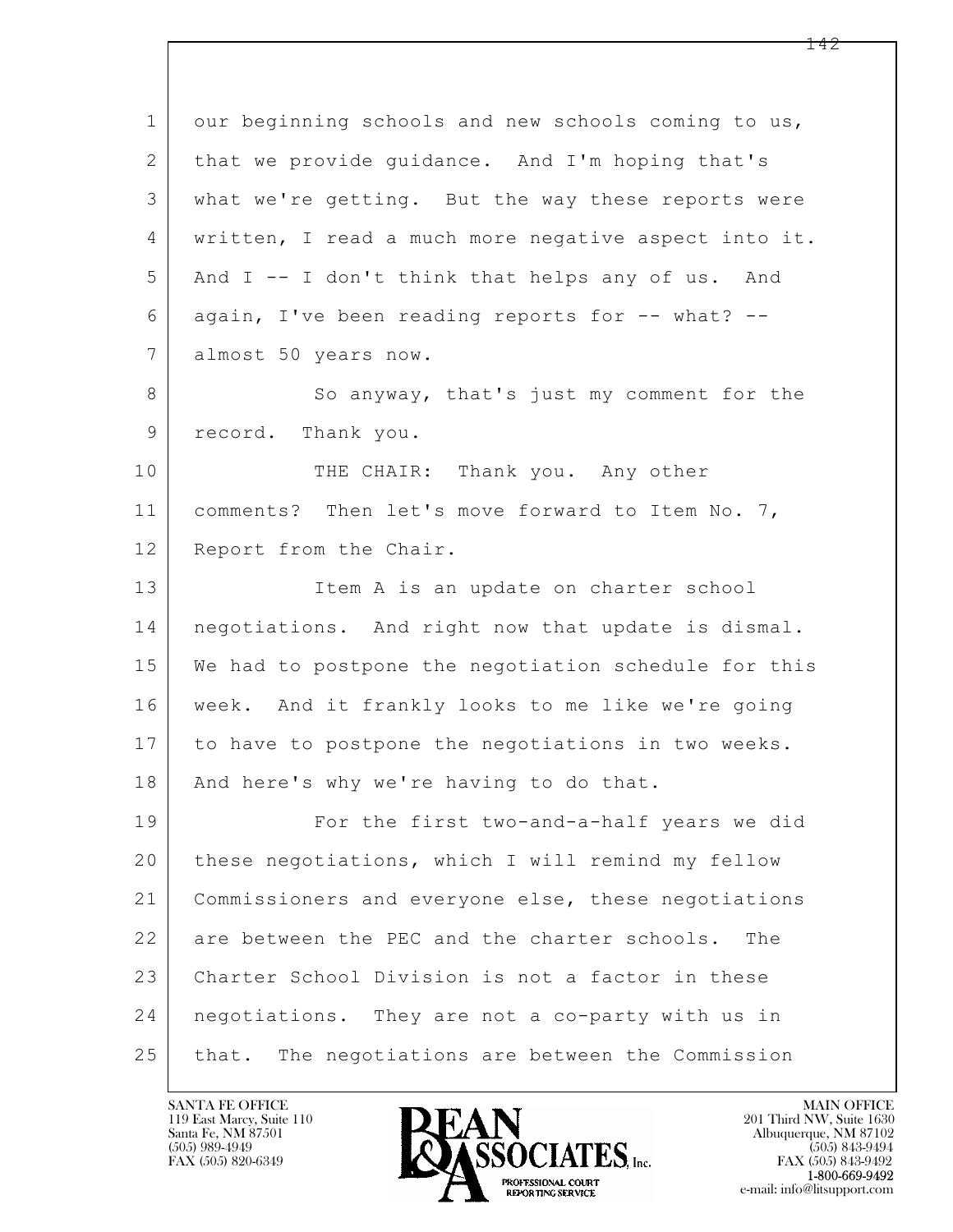1 and the charter school.

| $\mathbf{2}$ | For the first two-and-a-half years, Julia            |
|--------------|------------------------------------------------------|
| 3            | Barnes served as our facilitator. And as a part of   |
| 4            | that role, she was involved in all the preparations. |
| 5            | She did work with Charter School Division staff.     |
| 6            | She worked with the charter schools. As a part of    |
| 7            | that role, she prepared all the documents that we    |
| 8            | used in those negotiations, which now number 48.     |
| 9            | And she prepared every one of those documents for    |
| 10           | all 48 of those schools.                             |
| 11           | Last year, she operated under a contract             |
| 12           | between herself and PED, that specified, put more    |
| 13           | specificity to her duties. But that contract         |
| 14           | allowed her to do everything I just described. She   |
| 15           | did it for us last year.                             |
| 16           | This year, she got her 2016 contract and             |
| 17           | tells me there were just a couple of very minor word |
| 18           | changes in that document. And other than that, it's  |
| 19           | the exact same document that she operated under last |
| 20           | year. However, PED told her this year that she was   |
| 21           | not to be allowed in the preparations for this --    |
| 22           | her role. She was not to be allowed to prepare the   |
| 23           | documents for that role, as she has done for the     |
| 24           | previous two-and-a-half years. And I found that      |
| 25           | totally unacceptable.                                |

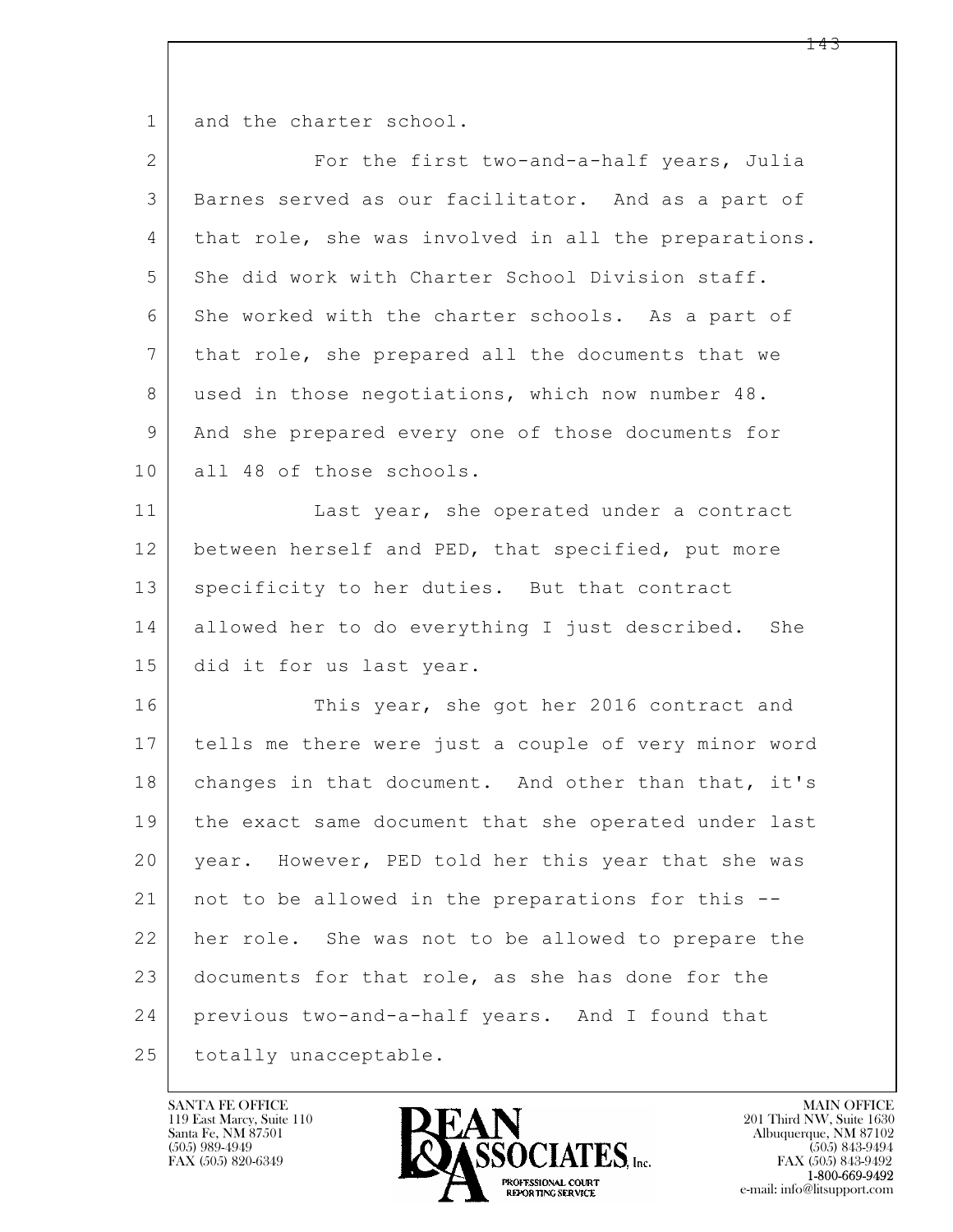1 These negotiations, as I say, are our 2 negotiations. We choose the people we want to do 3 the work for our negotiations. I have had one 4 conversation with Deputy Secretary Aguilar. We have 5 not been able to connect back. I'm going to 6 continue to try. I do not see us going forward 7 | until we resolve this issue. 8 The Charter School Division is not 9 authorized by this Commission to prepare those 10 documents. We have never been asked to authorize 11 that. We have never voted on that. And I remind 12 them, they do not have a role in these negotiations,

14 them to do this. Or did I miss something? No, I 15 didn't think so.

13 other than as our staff. And we have not authorized

16 So that's where we're at. We need to get 17 this solved. This is almost a Constitutional issue. 18 This Legislature has mandated that we do these 19 negotiations. There was no mention of the Charter 20 School Division in Senate Bill 446, other than in 21 some housekeeping areas. And there's no mention of 22 the CSD doing the negotiations in the Charter School 23 Act.

 $\mathbf{L}$  24 So I'm going to work -- continue to try to 25 work with Deputy Secretary Aguilar to get these

119 East Marcy, Suite 110<br>Santa Fe, NM 87501

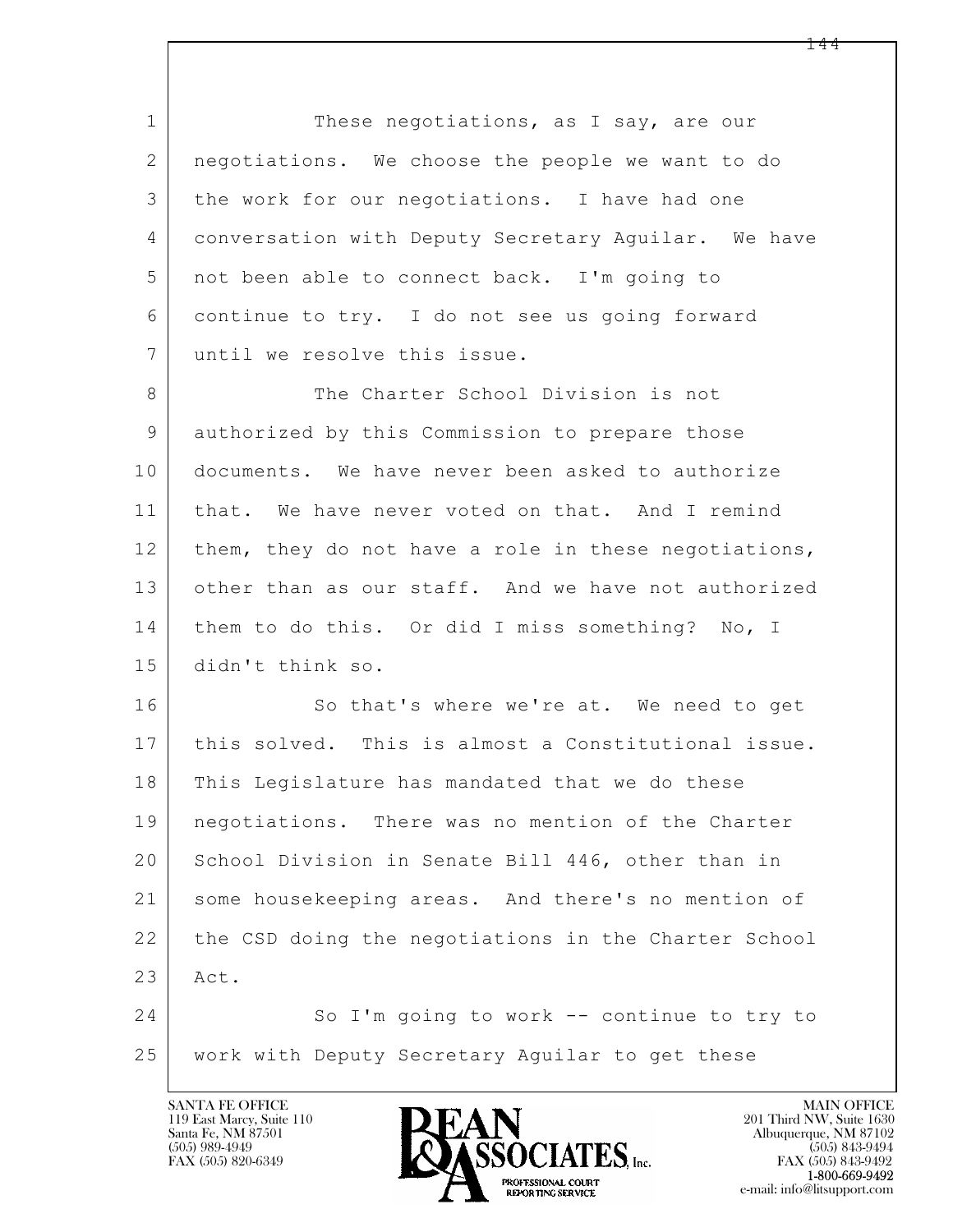$\mathbf{L}$  1 questions answered so we can get back to doing the 2 negotiations. Until then, we're being delayed in 3 the performance of our duties by what's going on 4 right now. 5 And you can tell, I'm upset about it. I 6 believe it's interference in our statutory duties. 7 | And I'm going to continue to fight; because it's 8 just -- these are our negotiations, by statute. 9 It's not just, "If you guys want to do it, 10 | go ahead, if you want to turn it over to CSD." 11 | That's not what the Legislature said. We're not 12 turning it over to CSD; we never have. 13 I'm not demeaning CSD in any way, shape, 14 or form. But they are not authorized to prepare 15 those documents. 16 Have I missed something, fellow 17 Commissioners? Did I -- do you disagree with 18 anything I said? 19 COMMISSIONER ARMBRUSTER: I just have a 20 question. Did you want me to ask it now? I can 21 wait. 22 THE CHAIR: The Director wants to say 23 something; so I'm going to ask the Director -- go 24 ahead, briefly, please. 25 MS. POULOS: Chairman Bergman,

119 East Marcy, Suite 110<br>Santa Fe, NM 87501



FAX (505) 843-9492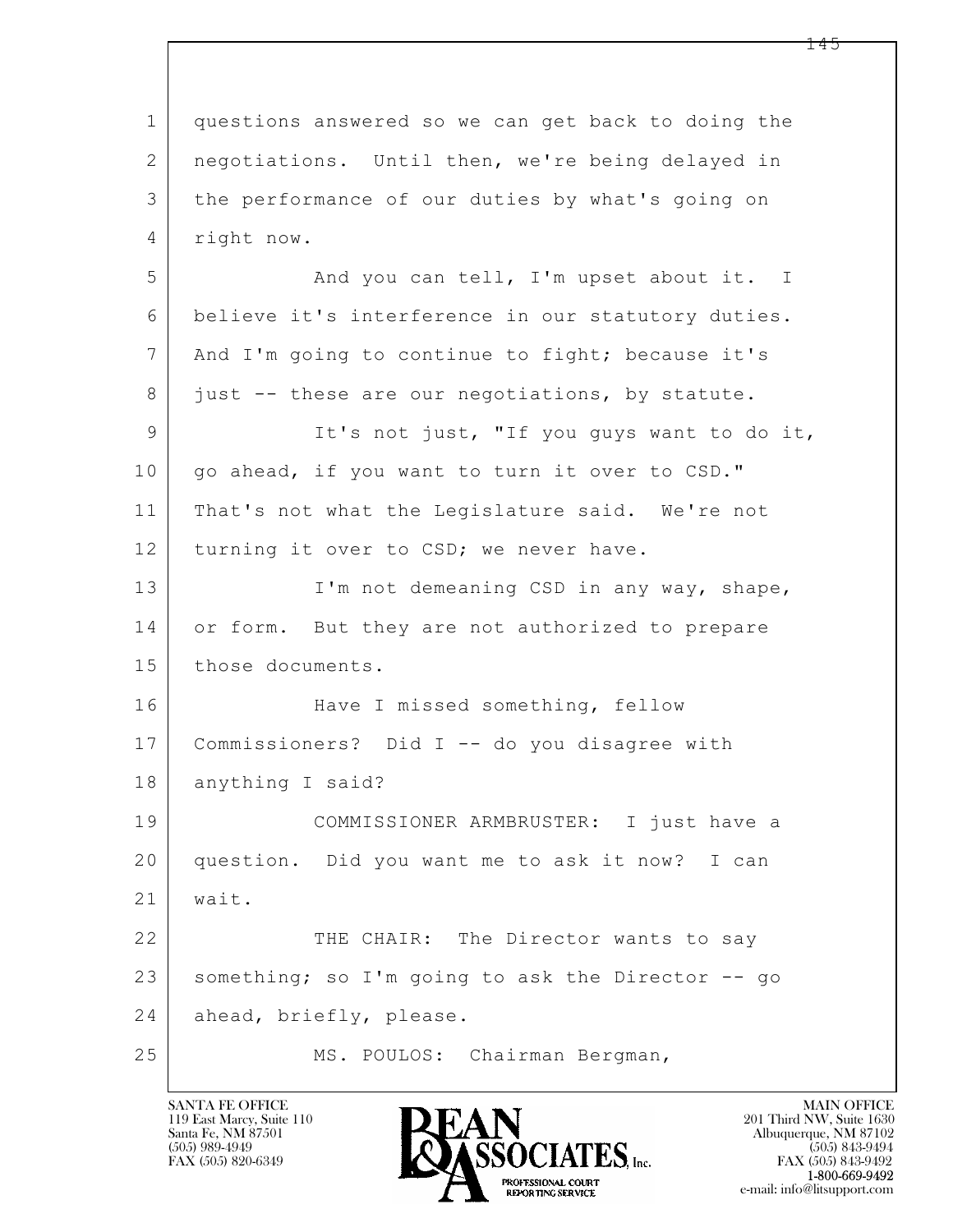| $\mathbf{1}$ | Commissioners, I would just like, for the record, to |
|--------------|------------------------------------------------------|
| 2            | state that I believe that that is not an accurate    |
| 3            | reflection. I do think it's important that we have   |
| 4            | conversations -- Deputy Secretary Aquilar did        |
| 5            | apologize that he has not been able to get back in   |
| 6            | touch with you. But I do look forward to working     |
| 7            | with the Commission to ensure we all can get to the  |
| 8            | same page on what the situation is and work out a    |
| $\mathsf 9$  | workable situation.                                  |
| 10           | But, again, I do not believe that                    |
| 11           | accurately reflects what's happened. And so I just   |
| 12           | want to make sure that's on the record.              |
| 13           | THE CHAIR: That's fine. We're going to               |
| 14           | agree to disagree; because that's what I've been     |
| 15           | told. So we need to get this resolved. I will        |
| 16           | continue to try and get together with the Deputy     |
| 17           | Secretary, and at the appropriate time, I will       |
| 18           | certainly be willing to talk to and meet with the    |
| 19           | Director.                                            |
| 20           | But there's only going to be one                     |
| 21           | resolution in my mind, unless the Commission tells   |
| 22           | me differently. And that's going to be what I just   |
| 23           | stated. Otherwise, we have a Constitutional          |
| 24           | problem.                                             |
| 25           | So thank you. We'll continue working on              |

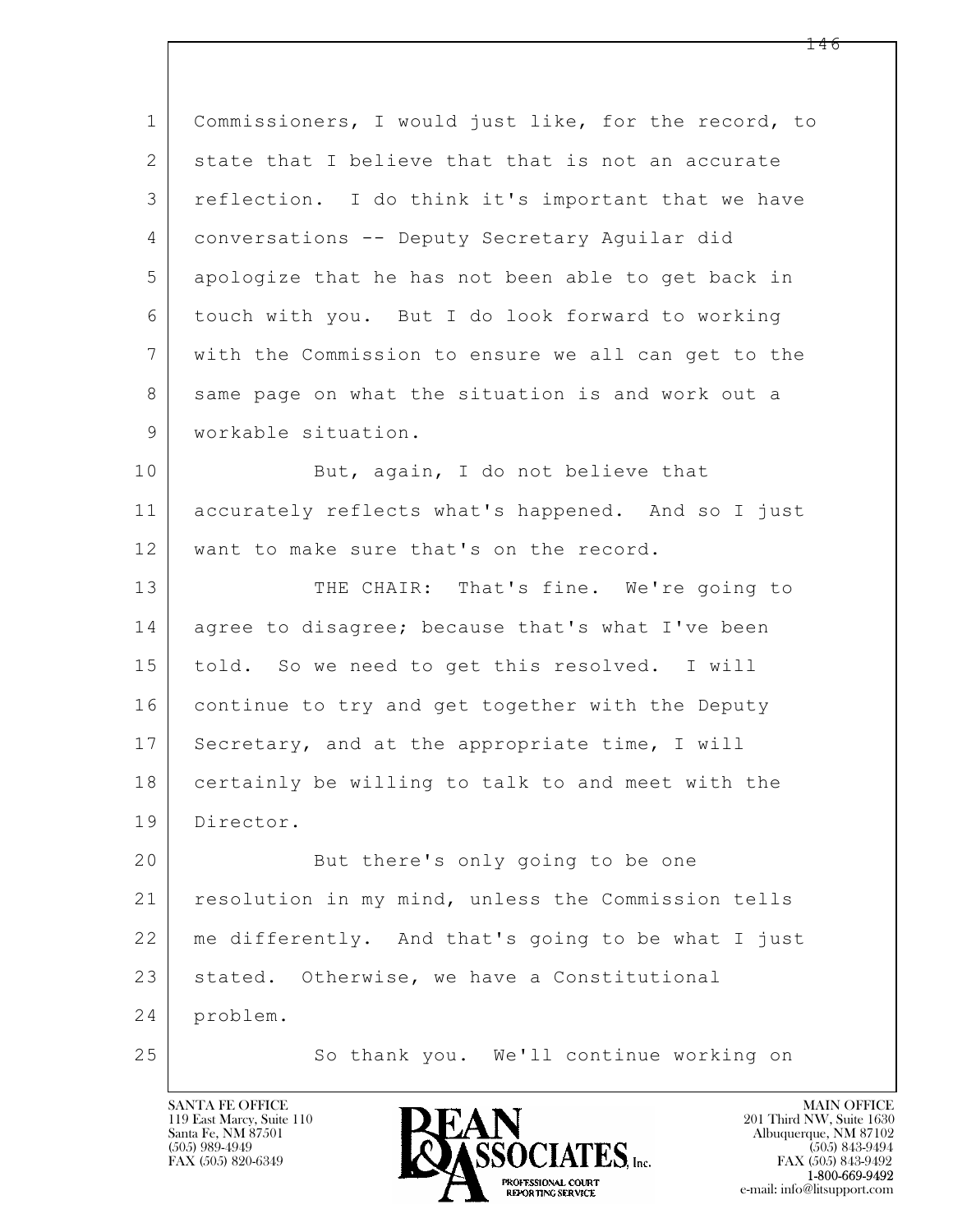1 it. That's my update.

| $\mathbf{2}$ | COMMISSIONER SHEARMAN: Let me just say,              |
|--------------|------------------------------------------------------|
| 3            | Commissioner Bergman, I -- in all the time that I've |
| 4            | worked on negotiations, the same amount of time you  |
| 5            | have, we have always felt that CSD was our staff,    |
| 6            | and that to involve them directly in the             |
| 7            | negotiations, in our view, was a conflict of         |
| 8            | interest for them. And so we have tried to have      |
| 9            | those negotiations between the PEC and the schools,  |
| 10           | negotiated by -- facilitated by a third party, so    |
| 11           | that if there were disagreements over issues in      |
| 12           | those negotiations, if we disagreed on indicators or |
| 13           | anything in those negotiations, it was between the   |
| 14           | PEC and the school.                                  |
| 15           | And that's the way it should be. This                |
| 16           | Commission agreed with that several years ago when   |
| 17           | we set this up.                                      |
| 18           | I agree with Commissioner Bergman. If we             |
| 19           | want to make a change, it's going to take a vote to  |
| 20           | do it; because that's what it took to get it to this |
| 21           | point. So I agree. It's the Commission's business.   |
| 22           | And if we want to change anything, now is the time   |
| 23           | to say so. But my opinion is I think we had a good,  |
| 24           | clean process in place when we had a third-party     |
| 25           | person acting as facilitator. And it worked very     |

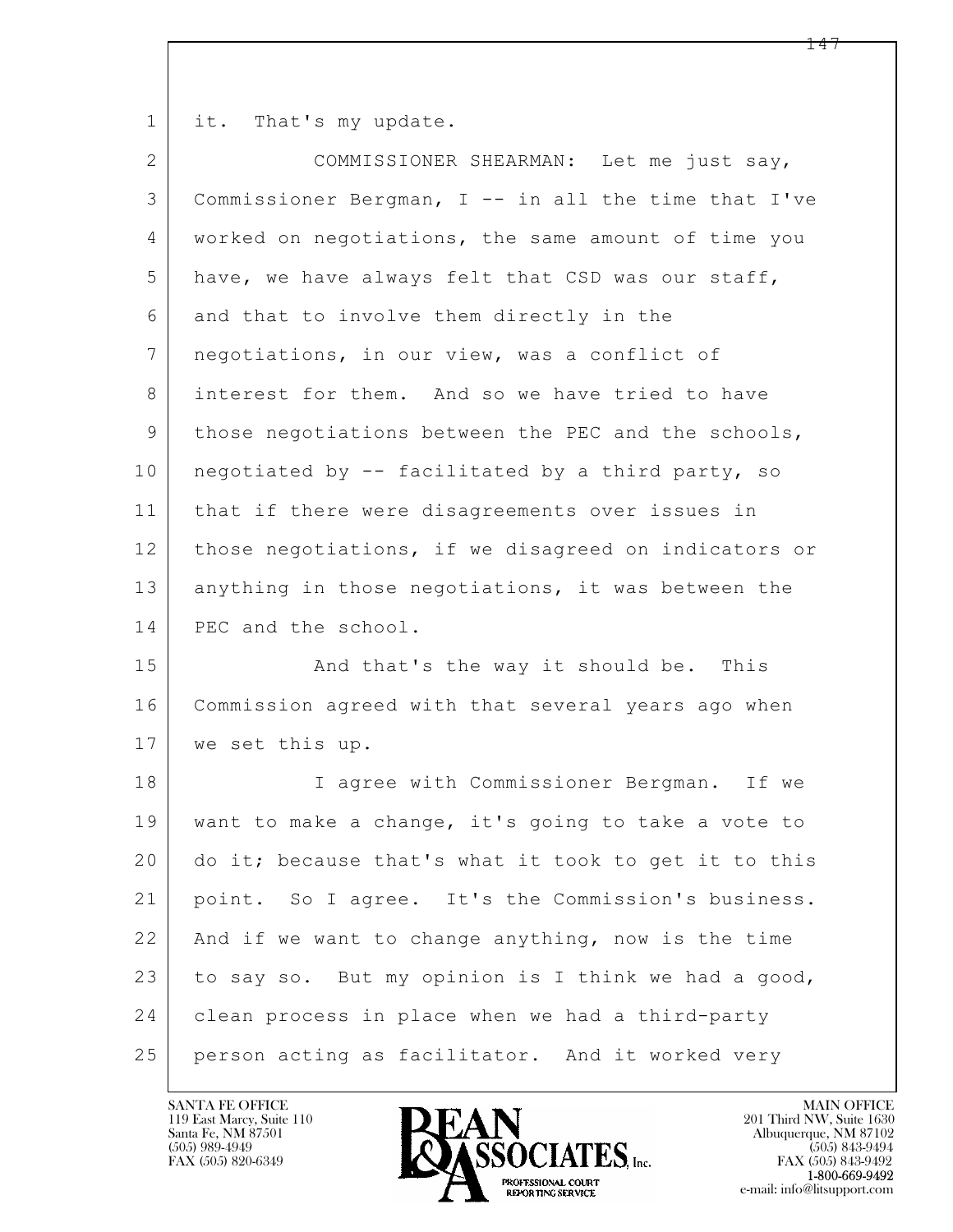| $\mathbf{1}$   | well. I don't understand why there's been a change.   |
|----------------|-------------------------------------------------------|
| $\overline{2}$ | THE CHAIR: Thank you. Questions.                      |
| 3              | Commissioner Ambruster?                               |
| 4              | COMMISSIONER ARMBRUSTER: These are                    |
| 5              | probably more in terms of clarification, since I      |
| 6              | have only done those once -- one time. You have       |
| 7              | done many.                                            |
| 8              | But, so we're paying an attorney to write             |
| 9              | documents and -- that we're looking at; but CSD       |
| 10             | doesn't have any input into that, because they would  |
| 11             | not be what we want?                                  |
| 12             | THE CHAIR: No. One, we are not paying                 |
| 13             | anybody, because we have no budget and no money. We   |
| 14             | are not paying anybody.                               |
| 15             | COMMISSIONER ARMBRUSTER: The taxpayers                |
| 16             | are paying.                                           |
| 17             | THE CHAIR: There is a contract in                     |
| 18             | existence between PED and Julia Barnes. And, no,      |
| 19             | CSD has always had a role assigned by this            |
| 20             | Commission in those first two-and-a-half years.<br>At |
| 21             | that time, they had a liaison position with the       |
| 22             | charter schools, which has been eliminated. And       |
| 23             | those liaisons worked with each charter school and    |
| 24             | helped them formulate their draft of the performance  |
| 25             | framework with their draft of the performance         |

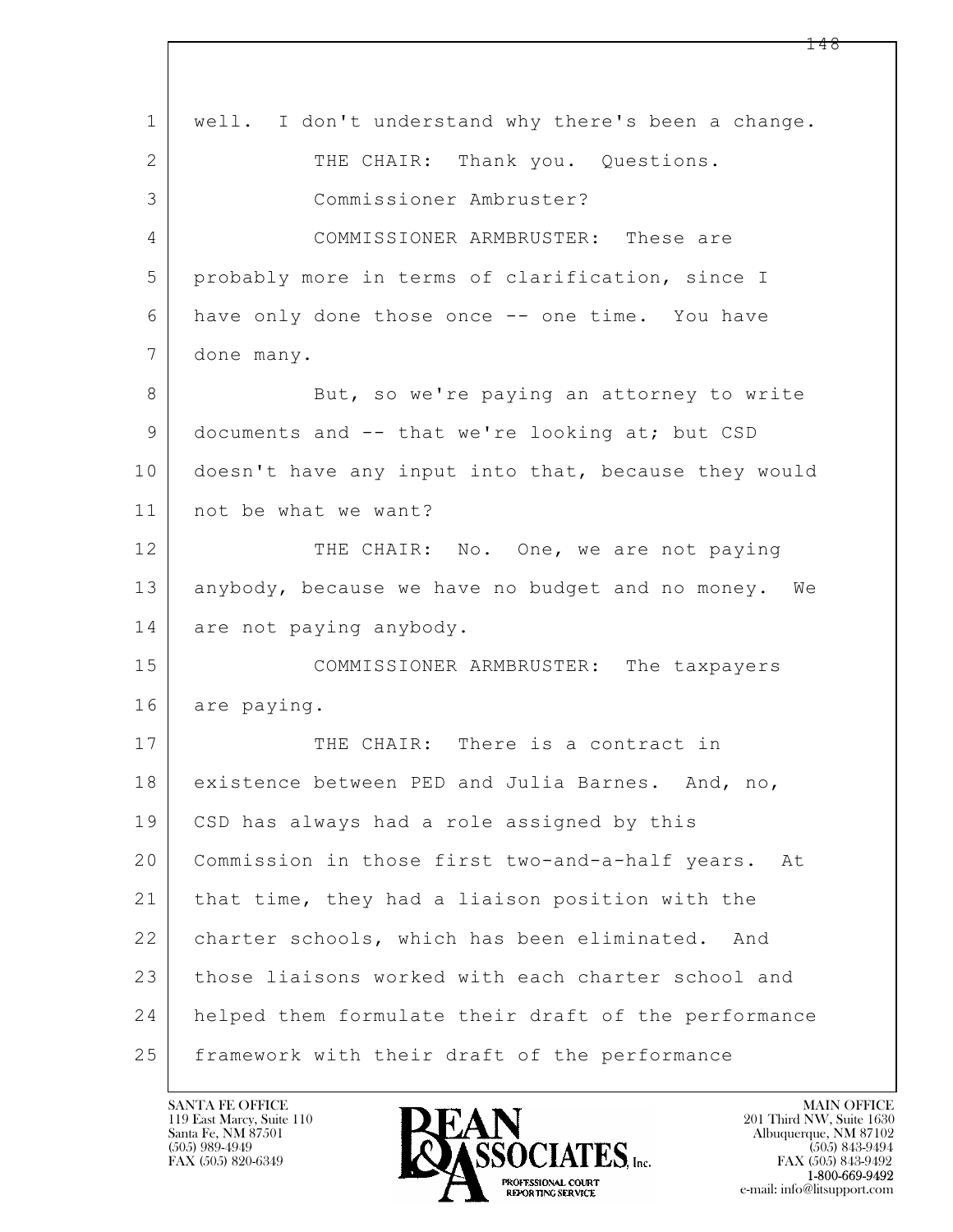$\mathbf{L}$  1 indicators and goals that they wanted to pursue. 2 And that was their role. And that was with the 3 approval of the Commission. That was their only 4 role. 5 MS. POULOS: Commissioner Bergman? 6 THE CHAIR: Let me finish. 7 | MS. POULOS: This is very important for. 8 I think it's very important. That is exactly what 9 has been happening. That is exactly what my staff 10 member, Tina, and her cohort, Ed, who are both 11 supposed to be supporting and training our schools 12 while my other team members are doing more the site 13 visit evaluations, that's exactly what they have 14 been doing. 15 | And I do want to be very clear. CSD has 16 | not had any intent on being the facilitator. And 17 that's what I wanted to express when I said that I 18 don't believe this is an accurate reflection of the 19 | situation; because, again, that's exactly what's 20 been going on. 21 THE CHAIR: Well -- but previously, those 22 liaisons were working with Julia Barnes. They were 23 working in concert. And they're not now. And, yes, 24 I see you disagree with that; but the -- the 25 performance -- the performance of the documents is

119 East Marcy, Suite 110<br>Santa Fe, NM 87501

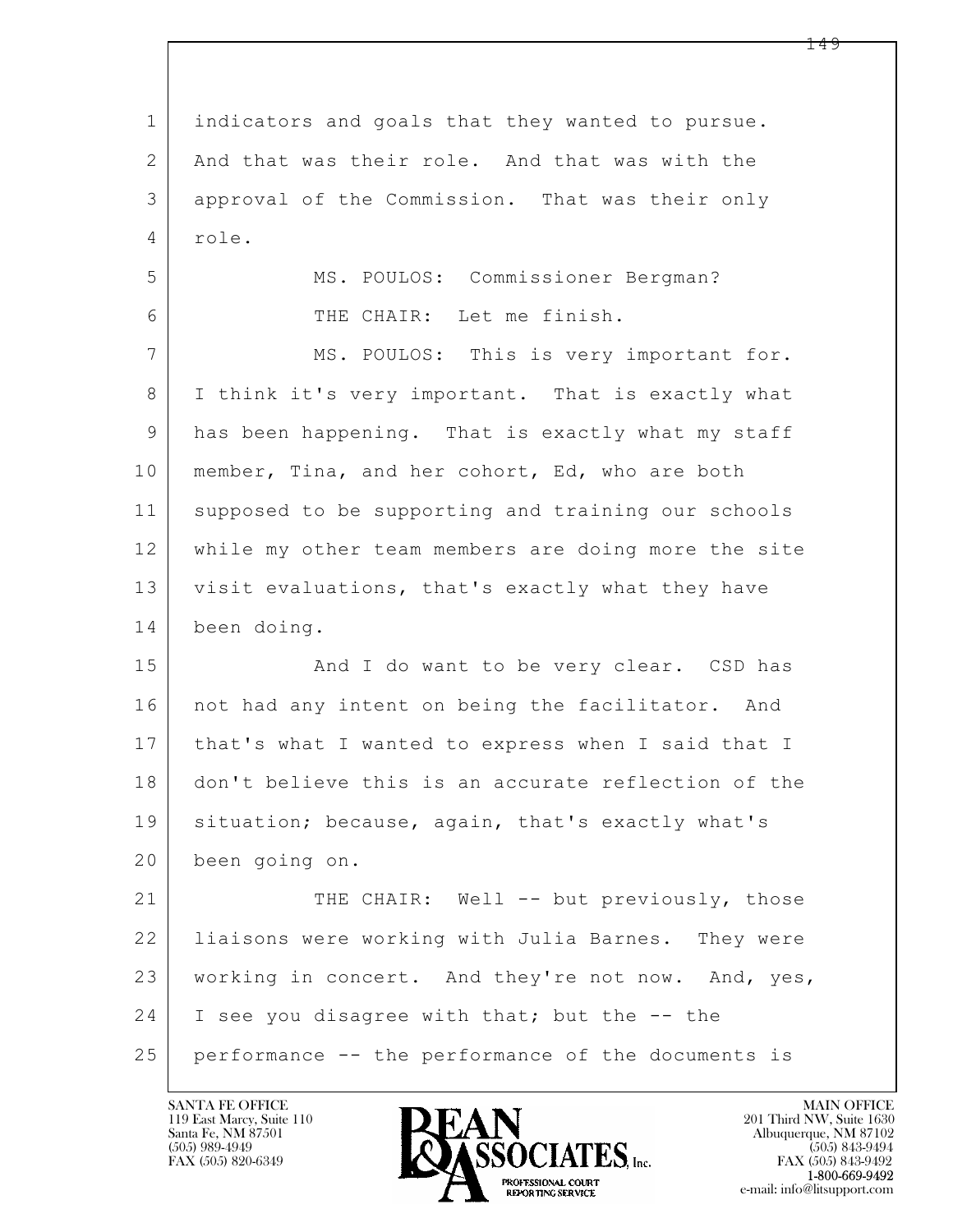$\mathbf{L}$  1 the issue for me. And that -- those documents are 2 to be prepared by Julia Barnes, as the facilitator. 3 Otherwise, yeah, what is her role, if she's just -- 4 | she was told, "Just show up on negotiation days, and 5 you facilitate." 6 Well, that's ludicrous, because she won't 7 be prepared to facilitate if she hasn't been 8 involved in the preparations. 9 MS. POULOS: I think I need to add one 10 | thing. That is not the conversation. In fact, 11 Ms. Barnes has not reached out to have a 12 conversation with me at all. 13 THE CHAIR: I'm told otherwise. I'm not 14 | going to argue that. 15 COMMISSIONER TOULOUSE: Mr. Chair, I also 16 want to clarify that Julia did not do the forms. We 17 did the forms with her, with Charter School Division 18 employees, with the Matthews Fox firm. It was a 19 very, very long, drawn-out process to develop those 20 forms. They are our forms, not just ones that Julia 21 prepared. 22 Now, she will populate them with the 23 current information when she goes in. But I've done 24 several years' worth of this now. And, again, I --25 I don't understand how we can go in and put anybody

119 East Marcy, Suite 110<br>Santa Fe, NM 87501

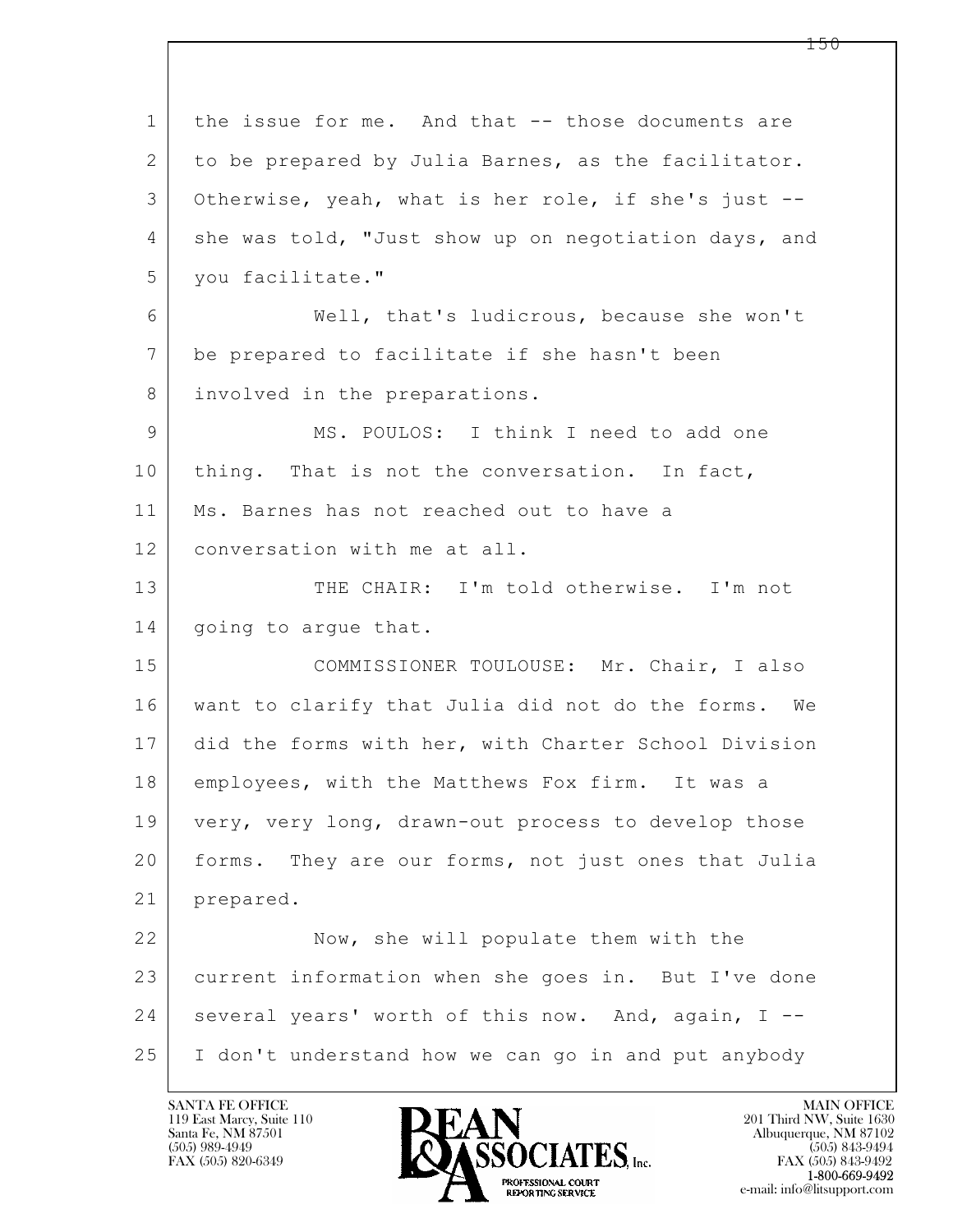$\mathbf{L}$  1 except Julia in to do these, because she's the only 2 one I've worked with, and she has such a thorough 3 understanding of it. 4 But we did those forms, and I want to 5 continue with it this way; because it is our 6 contract, and I don't think we can have our staff, 7 because it's not a contract with them but with us. 8 The law is very clear. CSD is our staff, not our 9 peers or whatever. 10 So I just think I agree. It's a 11 Constitutional issue. It's ours to do. So thank 12 you. 13 THE CHAIR: Well, I think -- and 14 Commissioner Shearman has stated it -- Julia 15 provides a third-party facilitator, a buffer between 16 both sides. And, yes, CSD -- and the forms that I'm 17 talking about she's prepared are the draft documents 18 for the negotiations. 19 COMMISSIONER TOULOUSE: That's the 20 populating of what we've already done. 21 THE CHAIR: We have templates used for all 22 of them. And, yes, everybody was involved with 23 | that. I've made my statement. That's where I'm at. 24 Until we get this issue resolved satisfactorily for 25 this Commission, who is charged to do the

119 East Marcy, Suite 110<br>Santa Fe, NM 87501

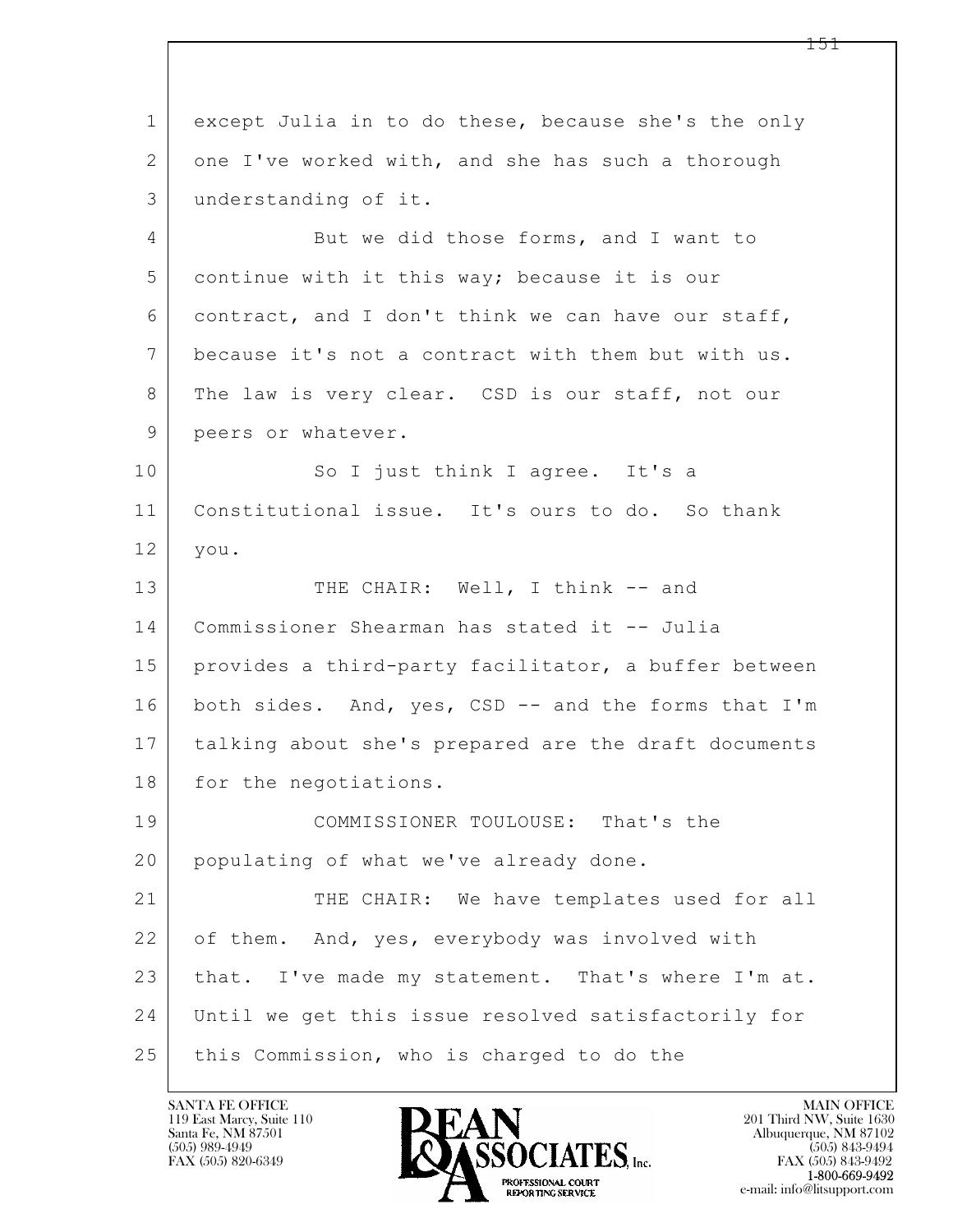$\mathbf{L}$  1 negotiations, there's going to be a problem. I'll 2 continue to work with the Director. I'll continue 3 to try and work with the Deputy Secretary. I know 4 he's an extremely busy man, and I understand that. 5 But I'll continue to try. 6 That's where we're at with negotiations. 7 Stay tuned for updates. 8 Let me, fairly quickly, do the liaison. 9 The document that's in your book is not the 2016 10 document. That's just a repeat of the 2015 11 document. And with Beverly out, it's going to take 12 me a little while. But here's the changes, if you 13 | want to jot them there. 14 Commissioner Peralta, because you're on 15 | the PSCOC now, Commissioner Conyers asked if he 16 could chair the CTE committee; and so I'm going to 17 allow him to be Chair, if you agree to that. 18 You're -- I know you're extremely busy with the 19 | PSCOC. If you approve of that, Commissioner Conyers 20 will be Chair of the Career Technical Education 21 committee. The other two committees will stay as 22 they are. 23 Do you remember the last meeting, I asked 24 everybody get in touch? Commissioner Conyers was 25 the only one who got in touch. I'm assuming

119 East Marcy, Suite 110<br>Santa Fe, NM 87501



FAX (505) 843-9492 e-mail: info@litsupport.com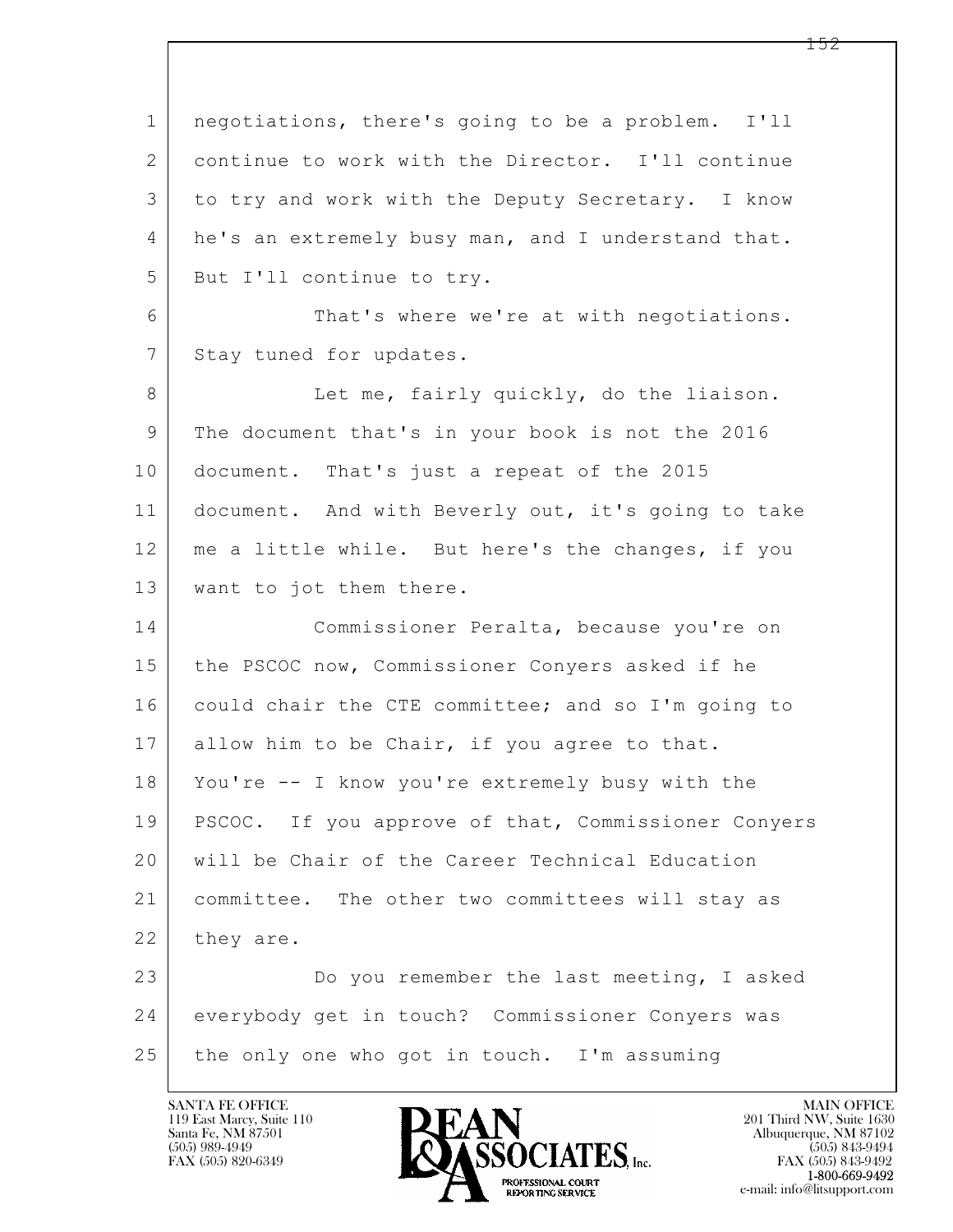| $\mathbf{1}$    | everybody else is happy where you are; so that's     |
|-----------------|------------------------------------------------------|
| 2               | where we are.                                        |
| 3               | On the LESC, Commissioner Shearman is no             |
| 4               | longer there. I'm actually going to be the primary   |
| 5               | on that one, and I've left Commissioners Gipson and  |
| 6               | Toulouse on that one, if that's the way you want to  |
| $7\phantom{.0}$ | keep it.                                             |
| 8               | The New Mexico Indian Education Advisory             |
| $\mathcal{G}$   | Council, here, again, Commissioner Conyers asked to  |
| 10              | be the primary on that one, replacing Commissioner   |
| 11              | Pogna. I talked to Commissioner Pogna, and she was   |
| 12              | agreeable to that. Commissioner Conyers will be the  |
| 13              | primary, and Commissioner Pogna and Chavez will be   |
| 14              | the backup there.                                    |
| 15              | The Coalition School Administrator, same.            |
| 16              | PSCOC is the same. NMPSIA is the same. School        |
| 17              | Boards Association is the same. The State Library    |
| 18              | Commission is the same.                              |
| 19              | And we did ask the LFC -- and Commissioner           |
| 20              | Shearman had asked to be the primary on that.<br>And |
| 21              | she is. And myself and Commissioner Carr and         |
| 22              | Commissioner Toulouse will be the backups on that    |
| 23              | one.                                                 |
| 24              | So now, you're up-to-date. I will                    |
| 25              | continue to work with Beverly. We'll finally --      |
|                 |                                                      |

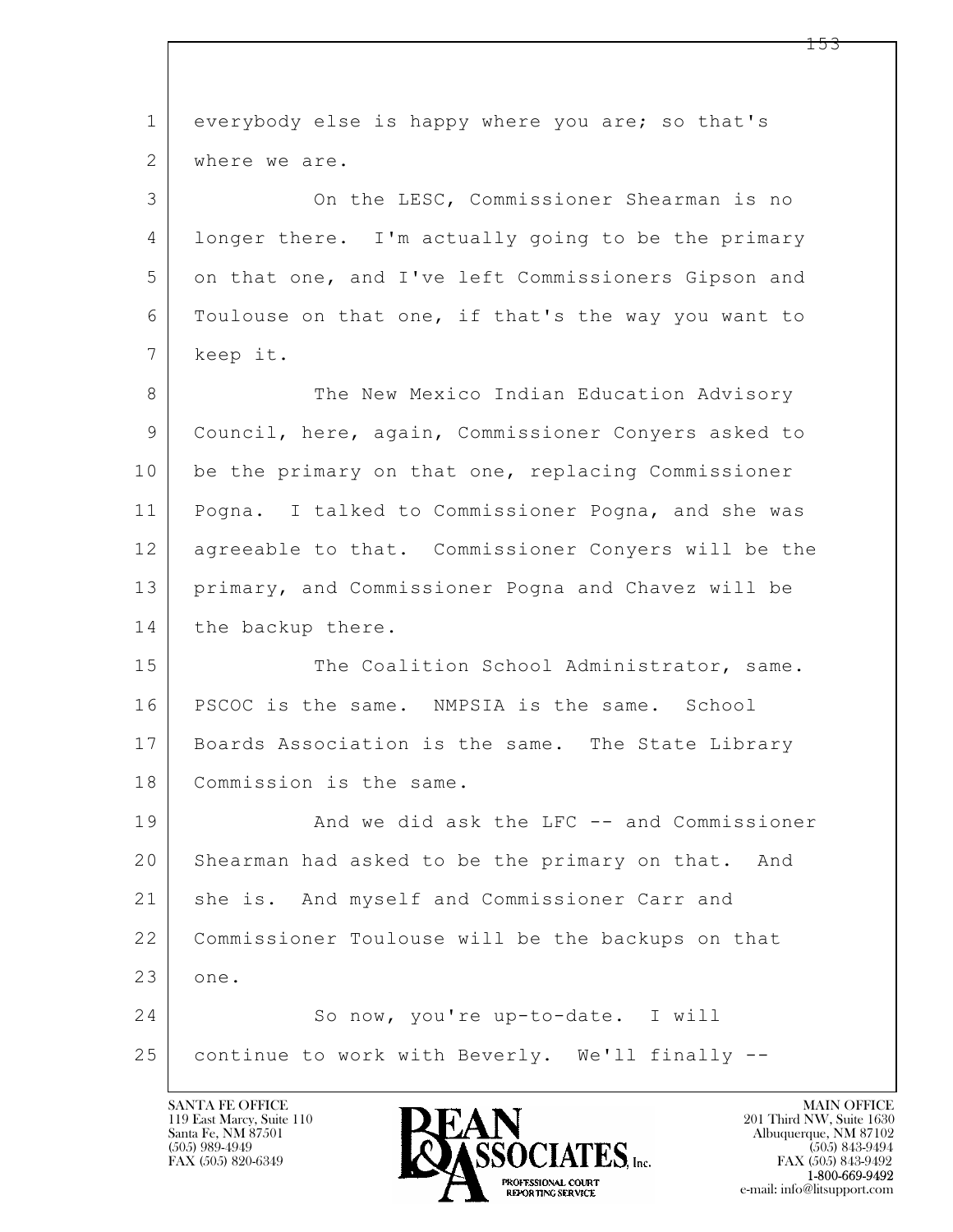$\mathbf{L}$  1 whenever she gets back from her health problems, 2 we'll have a new list that will reflect all those 3 changes. 4 Is everybody satisfied with that, where we 5 are now? 6 Thank you so much. I've taken care of 7 that. 8 Time for the Coalition to come forward, if 9 you would, Kelly. 10 Please identify yourself and proceed. 11 MS. CALLAHAN: I can talk loud. Now, it's 12 working. 13 Good morning. My name is Kelly Callahan, 14 and I am the co-executive director of the New Mexico 15 | Coalition for Charter Schools. 16 Thank you, Commissioners. Mr. Chair and 17 Commissioners, our report consists of three items. 18 First of all, I would like to talk about 19 our spring conference that was held on March 2nd and 20 3rd. The Coalition sponsored an educational 21 leadership conference that included instruction and 22 tracks on instruction, and also included governance 23 council training. 24 We had over 100 people that attended the 25 training and the workshops. This was our first go

119 East Marcy, Suite 110<br>Santa Fe, NM 87501



FAX (505) 843-9492 e-mail: info@litsupport.com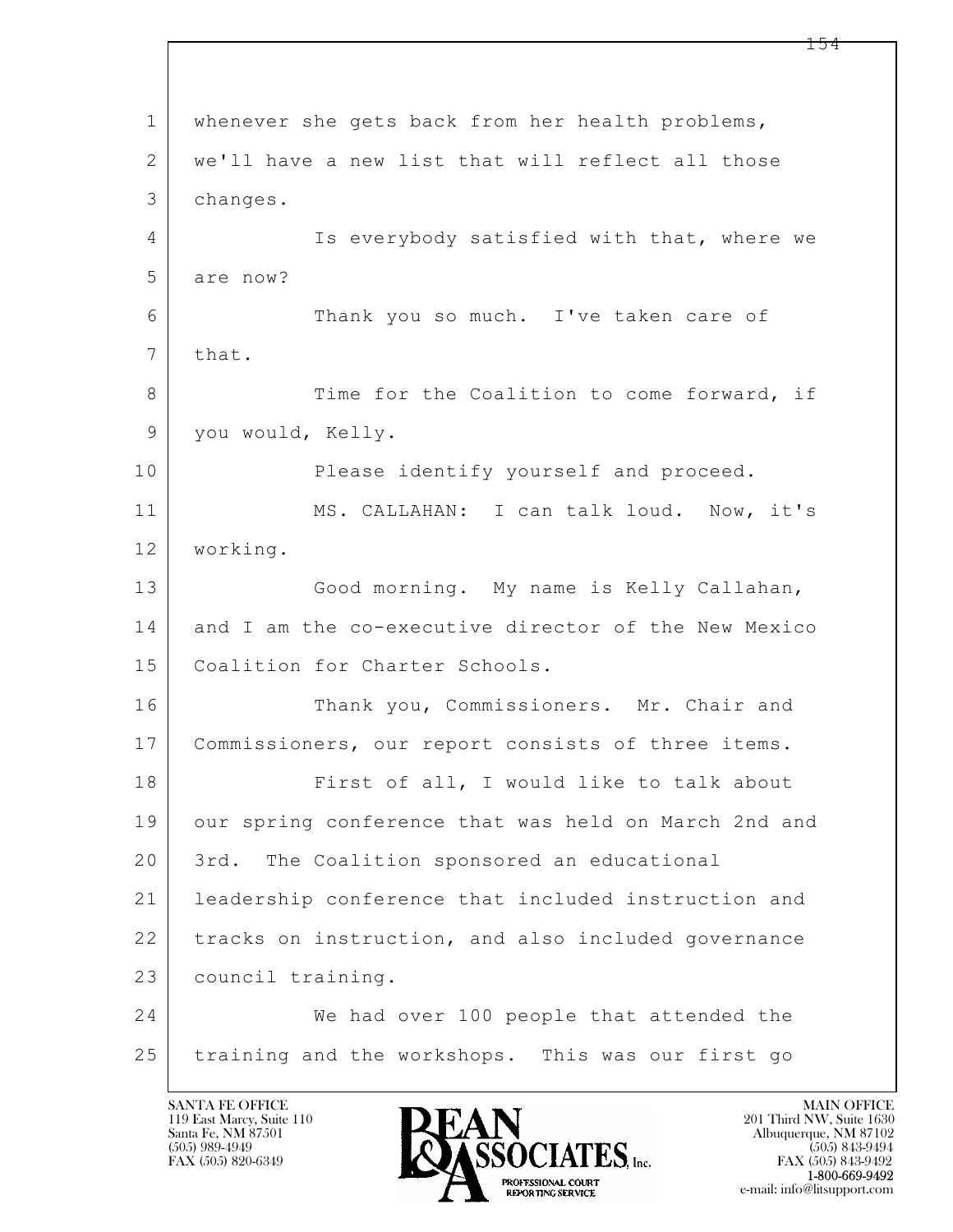1 at a spring conference. And at an instructional 2 primary focus, we did add the governance, just at 3 | the request of our members.

4 But it was very successful. I would like 5 to thank Commissioner Toulouse for attending the 6 governance training. There was a lot of people in 7 there. So it was -- it was very well-attended. And 8 so we plan to continue doing on our -- a spring 9 conference, as well as our fall conference. And we 10 want always to have an open invite to the Commission 11 to be a part of those conferences. And we will keep 12 | you notified as to dates.

13 Secondly, the Coalition worked very 14 closely with several organizations and lobbyists at 15 the Legislative Session that just was completed in 16 January. And the -- there were a couple of bills 17 | that were put forth that had potential negative 18 circumstances for charter schools. SB 141 was a 19 funding formula change bill that looked at teacher 20 cost index, the at-risk index, and the school size 21 | adjustment factor.

 $\mathbf{L}$  22 And what happened was the -- the charter 23 schools were identified specifically in the size 24 adjustment factor. And what we found in the data 25 that we reviewed is that 53 percent of the charter

119 East Marcy, Suite 110<br>Santa Fe, NM 87501



FAX (505) 843-9492 e-mail: info@litsupport.com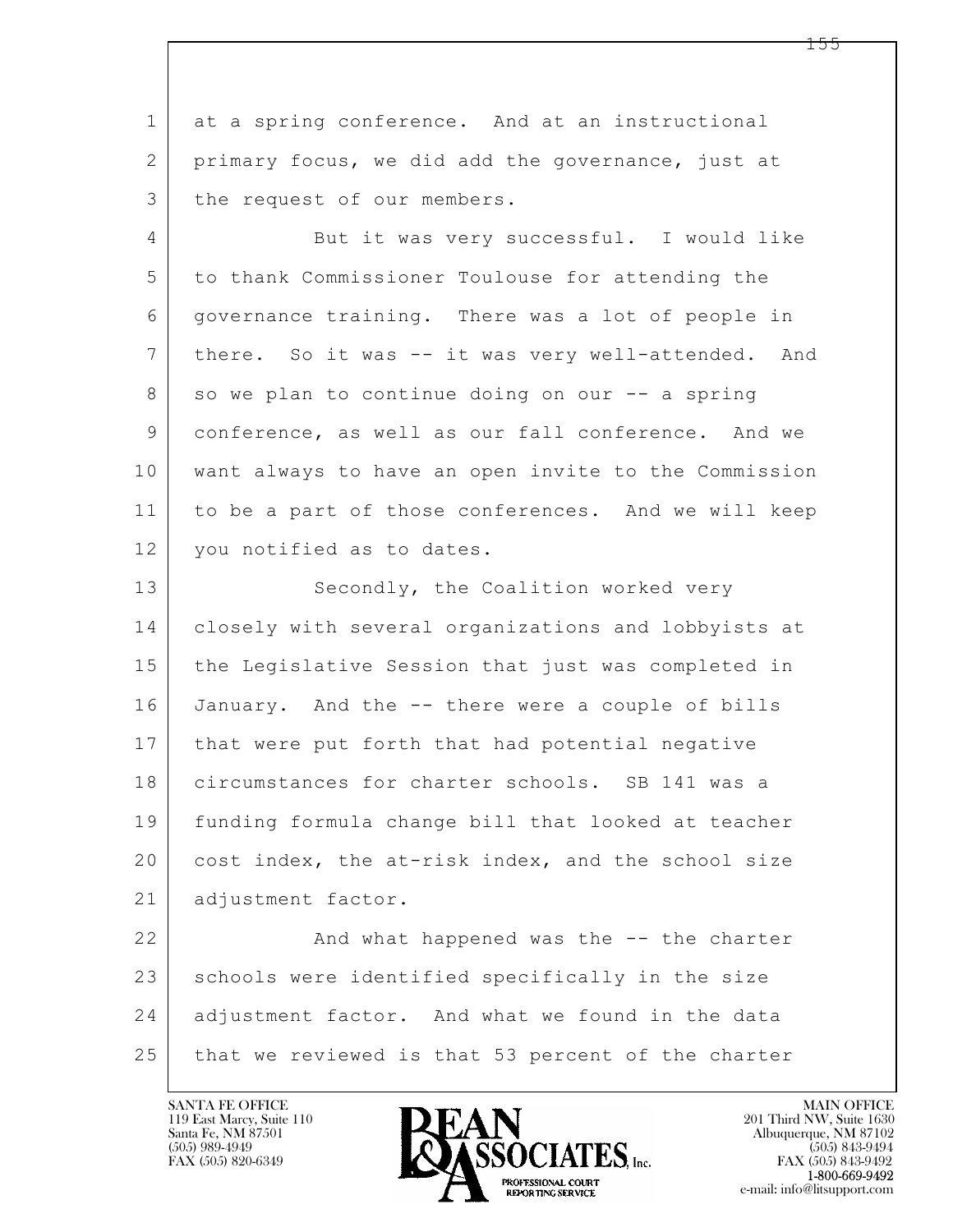1 schools would have lost up to 20 percent of their 2 budget over the five years. And we found that this 3 was not acceptable; and also, the fact that we 4 really -- you know, that those numbers that we used 5 were based on LESC and LFC numbers, but they weren't 6 entirely accurate.

7 | And so we worked with the Public Education 8 Department. Their numbers conflicted. There really 9 wasn't a whole lot of data. The point of that is to 10 vote for a bill without clear data as to the impact 11 was -- was not an acceptable path. And we worked 12 very hard to -- with the PED and with our 13 constituents to ensure that that bill was killed 14 before it got to the House floor.

 $\mathbf{L}$  15 | The Sand we feel like -- we would like to be 16 more proactive as the Coalition. We have set up 17 some task forces that are going to hopefully look at 18 the funding formula and, working with charter 19 | schools, with business managers, with the 20 Legislature, we are working with Legislators to be a 21 part of the LESC agenda. And so we want to 22 absolutely work with that. We know that the funding 23 formula needs some adjustment, and we want to make 24 sure that it's fair, not only to traditional public 25 | schools, but to charter schools, and that we are --

119 East Marcy, Suite 110<br>Santa Fe, NM 87501



FAX (505) 843-9492 e-mail: info@litsupport.com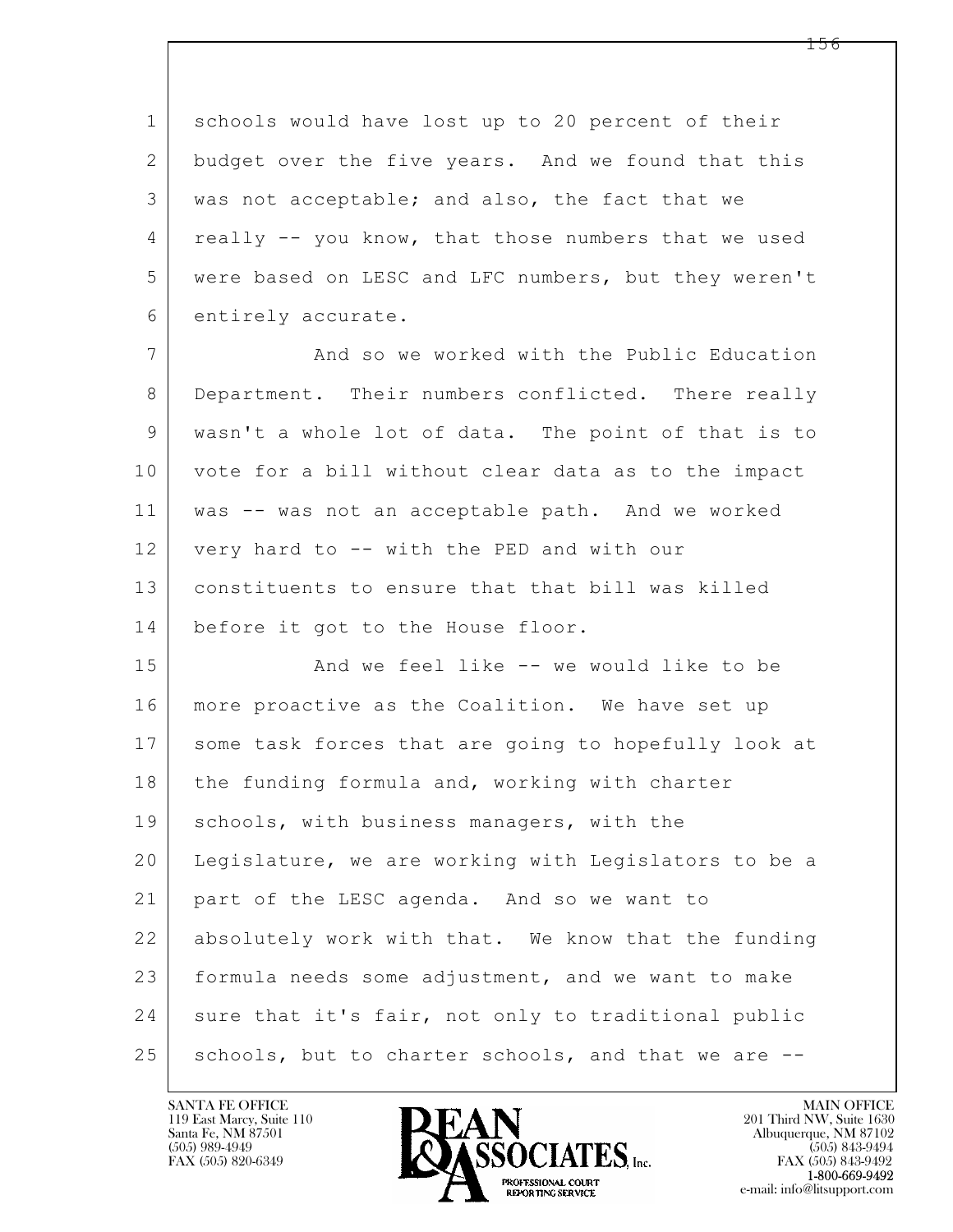$\mathbf{L}$  1 and not taking away any equity, because these are 2 all public school students. 3 And we just -- so we felt like we were 4 able to avert some negative things happening very 5 quickly to hopefully proactively become a part of 6 the solution for the funding formula. So we have 7 put together -- we have started our task force. We 8 started meeting this week. We are going to be part 9 of the LESC agenda, hopefully, on April 15th; so we 10 | will keep you updated as to that. 11 | Any questions about that, specifically? 12 THE CHAIR: Ouestions for the Coalition? 13 Commissioner Ambruster? 14 COMMISSIONER ARMBRUSTER: Kelly, what is 15 | the definition of a "small school"? 16 | MS. CALLAHAN: Mr. Chair, Commissioner 17 | Ambruster, a small school -- according to the 18 funding formula, it's broken into levels. So an 19 elementary school that's under 200 students would be 20 considered a small school. And then they have a 21 multiple-layer high-school level. There's high 22 schools that are under 200 receive a factor, and 23 then high schools that are under 400 currently 24 receive a factor. And that's all -- that's all 25 district schools and charter schools.

119 East Marcy, Suite 110<br>Santa Fe, NM 87501



 $FAX (505) 843-9492$ <br>1-800-669-9492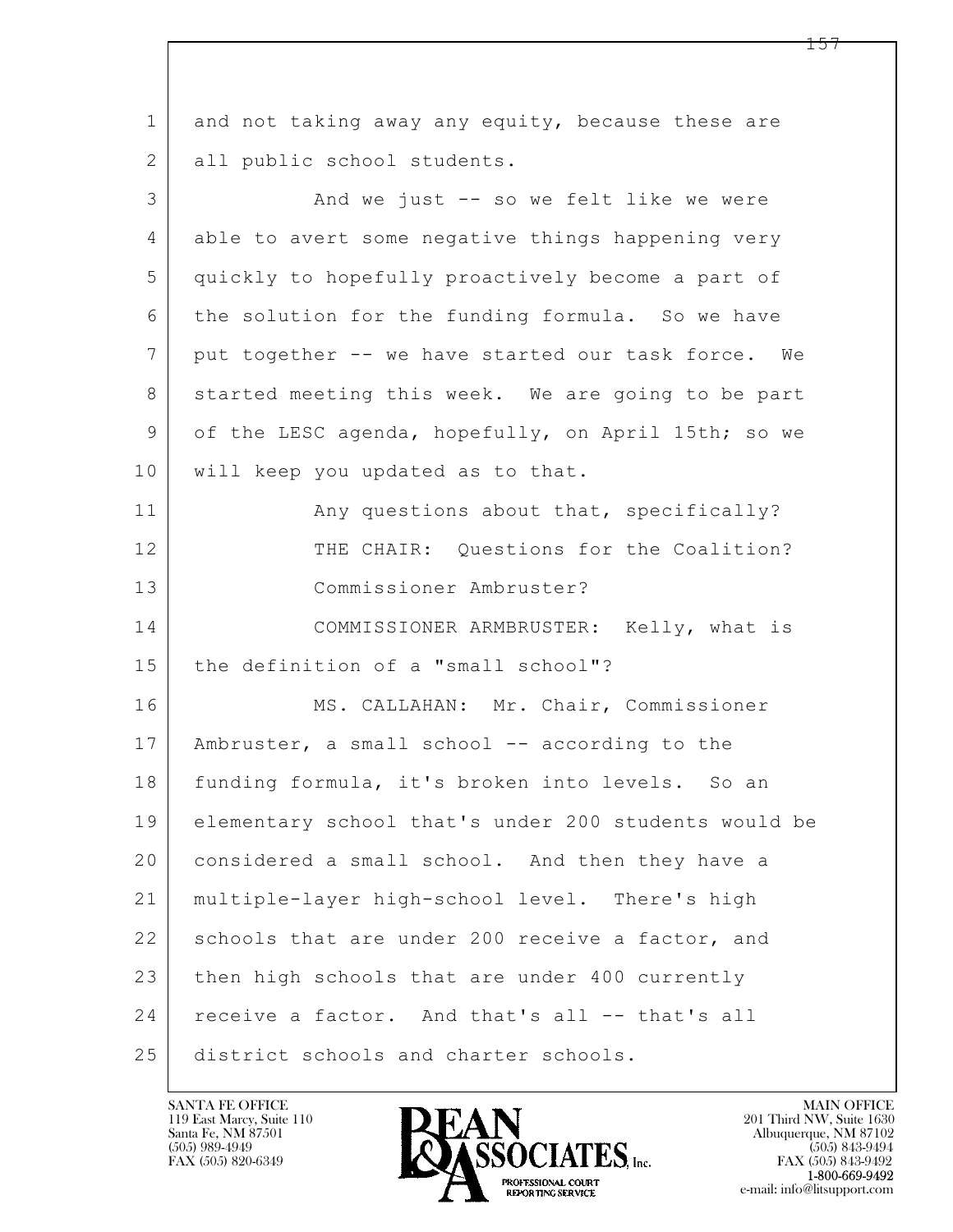| $\mathbf 1$ | COMMISSIONER ARMBRUSTER: And middle                  |
|-------------|------------------------------------------------------|
| 2           | school is under the elementary or the high school?   |
| 3           | MS. CALLAHAN: Mr. Chair, Commissioner                |
| 4           | Ambruster, yes, it's a K-8. It's the K-8. And it's   |
| 5           | hard if you have crossover; because some schools are |
| 6           | K-12. And so there's some -- I'm sure that the       |
| 7           | budget people have to do some finagling on that.     |
| 8           | THE CHAIR: Anything else?                            |
| 9           | COMMISSIONER PERALTA: Mr. Chair?                     |
| 10          | THE CHAIR: Commissioner Peralta?                     |
| 11          | COMMISSIONER PERALTA: Maybe if I can get             |
| 12          | your take on the presentation earlier by             |
| 13          | Mr. Hindman, if you wouldn't mind sharing maybe your |
| 14          | personal opinion, or the opinion of the Coalition    |
| 15          | about what might transpire, or what your feelings    |
| 16          | are about that.                                      |
| 17          | MS. CALLAHAN: Mr. Chair, Commissioner                |
| 18          | Peralta, thank you for that question. The Coalition  |
| 19          | has been meeting -- we've met now twice with         |
| 20          | Mr. Hindman and his organization. We, too, were a    |
| 21          | little confused when -- when all of this transpired  |
| 22          | earlier this summer. And -- but there was a lot      |
| 23          | of -- I'm going to say misinformation that --        |
| 24          | because we didn't know. And it was just -- it was    |
| 25          | trying to find and produce information that we just  |

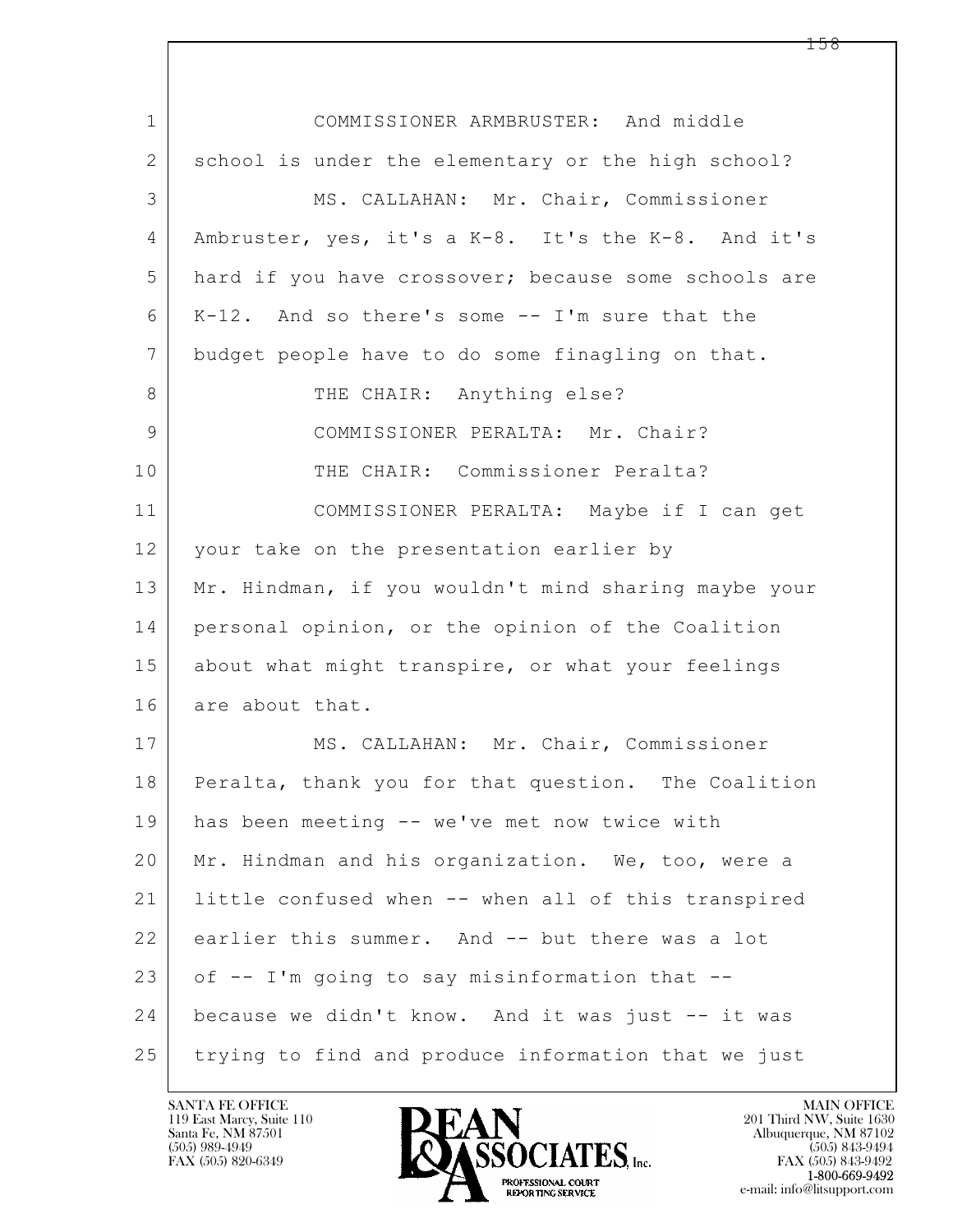1 didn't know about.

| $\overline{2}$ | So when we met, actually, with the                      |
|----------------|---------------------------------------------------------|
| 3              | board -- the Coalition met with this board when they    |
| 4              | hired Mr. Hindman, and -- to discuss that, because      |
| 5              | there was concern about them becoming another member    |
| 6              | organization, which would be in direct conflict with    |
| 7              | what we were doing.                                     |
| 8              | And they assured us -- the board assured                |
| 9              | us, and Mr. Hindman, at the time, who I think was on    |
| 10             | board a week -- they assured us that there would not    |
| 11             | be competition in terms of that.                        |
| 12             | There is still some confusion about what                |
| 13             | exactly this new organization was going to be doing.    |
| 14             | I don't think they were entirely clear about exactly    |
| 15             | what they were going to be going -- that they did       |
| 16             | receive funding, that they did receive support from     |
| 17             | Daniels. And so I think, as they brought                |
| 18             | Mr. Hindman in and the board actually put together      |
| 19             | their plan for the $501(c)$ (3), it became evident that |
| 20             | they were looking at supporting schools with funding    |
| 21             | and looking at quality in terms of education.           |
| 22             | And since that first meeting -- we                      |
| 23             | actually met with Mr. Hindman yesterday. Since that     |
| 24             | first meeting, the expansion has been now to all        |
| 25             | schools. And that's a new development that we just      |

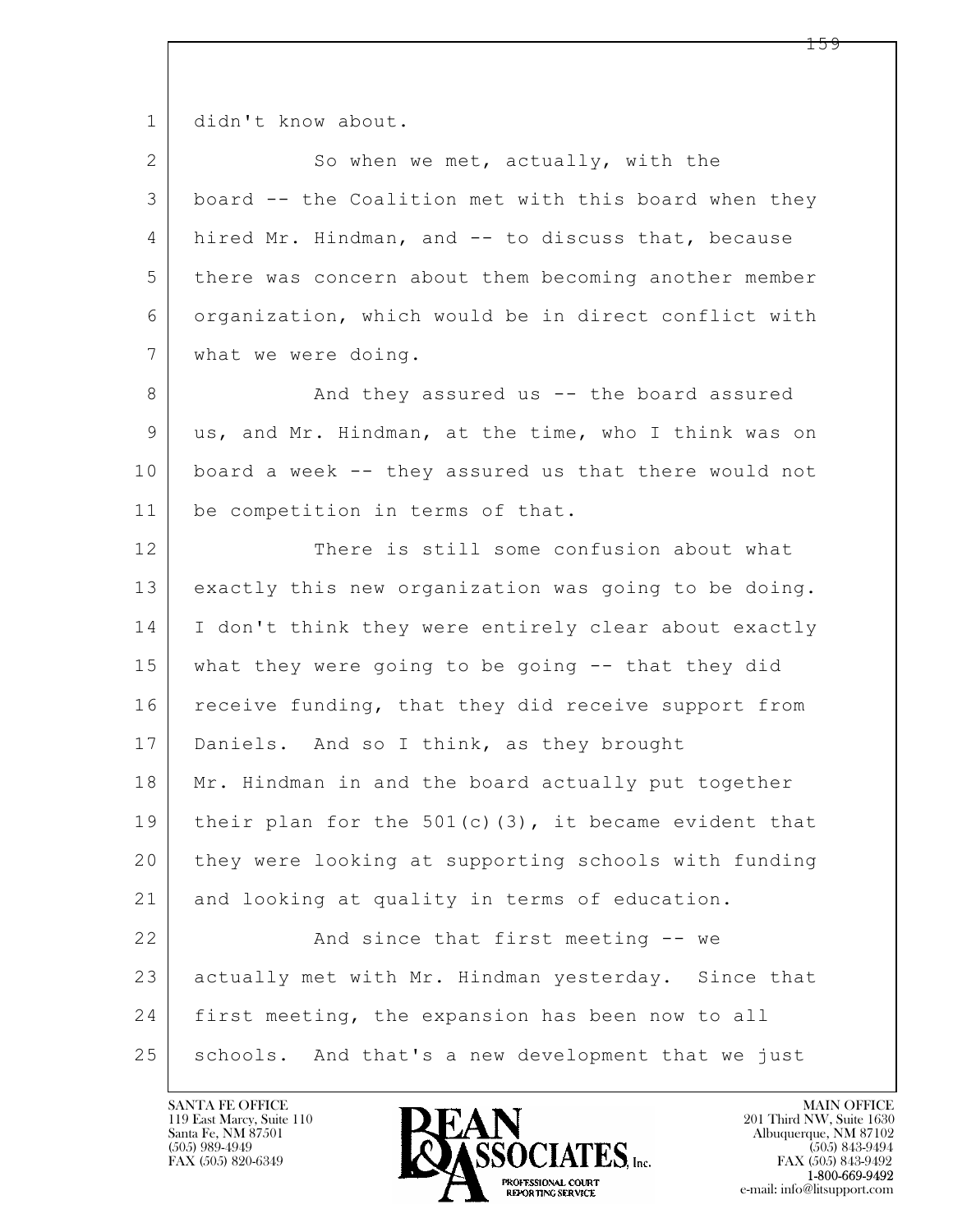| $\mathbf 1$     | heard about yesterday and today during this          |
|-----------------|------------------------------------------------------|
| 2               | discussion.                                          |
| 3               | And so we -- we realized that there's a              |
| 4               | lot of work. But we do have Mr. Hindman's support    |
| 5               | and collaboration in talking about the high          |
| 6               | performing schools. I think that's something that    |
| $7\phantom{.0}$ | we've always wanted to be a part of.                 |
| 8               | I'm glad to hear that he wants to include            |
| 9               | the PEC, the CSD and the other entities. And I       |
| 10              | think that's going to be a positive progression. We  |
| 11              | are specifically focused on our members. We -- we    |
| 12              | now represent almost 80 percent of the schools,      |
| 13              | which is up from last year's 62 percent. So we do    |
| 14              | have a significant presence. And we really are       |
| 15              | focused on looking at training, support, technical   |
| 16              | support, advisory, working with schools and leaders, |
| 17              | specifically around charter school issues.           |
| 18              | And since they've sort of broadened their            |
| 19              | scope, I think there's crossover; but it's not -- I  |
| 20              | don't think it's going to be a direct competition,   |
| 21              | if you will. But we are very committed to making it  |
| 22              | a collaboration, and -- because we feel like new     |
| 23              | schools having funding to start is critical. And     |
| 24              | since we don't have the funding flow for that, this  |
| 25              | would be a great way to provide support for new      |

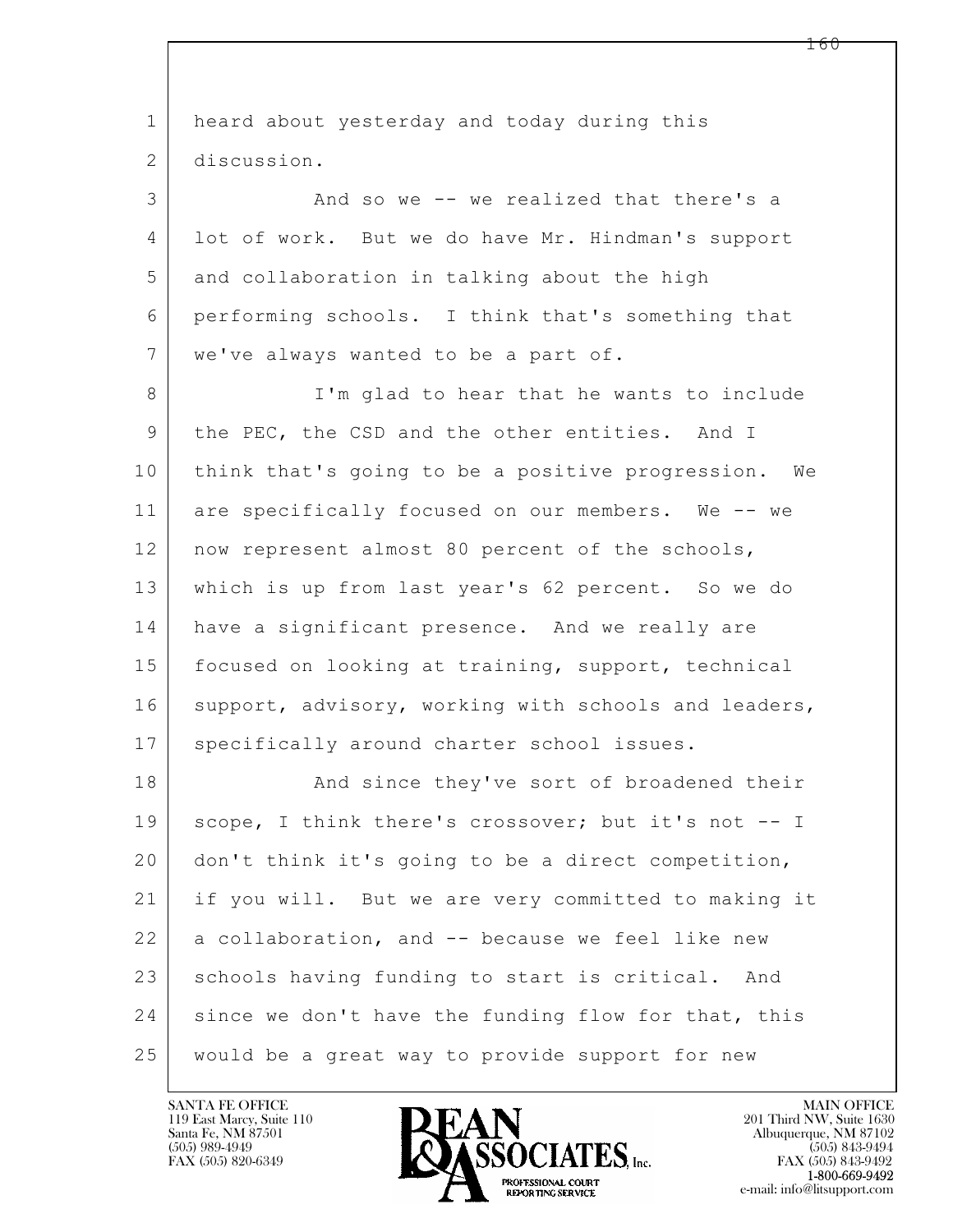|                | <b>IQI</b>                                           |
|----------------|------------------------------------------------------|
|                |                                                      |
| $\mathbf 1$    | schools.                                             |
| $\overline{2}$ | COMMISSIONER PERALTA: Thank you.                     |
| 3              | THE CHAIR: Thank you for that. Anything              |
| $\overline{4}$ | else?                                                |
| 5              | COMMISSIONER GIPSON: I just wanted to say            |
| 6              | thank you for that last workshop that you did,       |
| 7              | because I got great feedback from schools in my      |
| $\,8\,$        | area, with the governance council training. And      |
| 9              | they truly appreciated it. And I know they're        |
| 10             | making use of it and sharing it.                     |
| 11             | So thank you very much for doing that.               |
| 12             | MS. CALLAHAN: Mr. Chair, Commissioner                |
| 13             | Gipson, thank you for that. We do appreciate the     |
| 14             | feedback and are working very hard to up the level   |
| 15             | of quality governance, because that is what is going |
| 16             | to make charter schools successful, because that     |
| 17             | oversight is critically important.                   |
| 18             | And then I have one last thing,                      |
| 19             | Commissioner; and this is with all due respect to    |
| 20             | the Commission.                                      |
| 21             | I have received -- we have received -- the           |
| 22             | Coalition has received 19 concerns that have been    |
| 23             | leveled about the work that they are doing with the  |
| 24             | CSD. That's almost 20 percent of our charter         |
| 25             | schools.                                             |

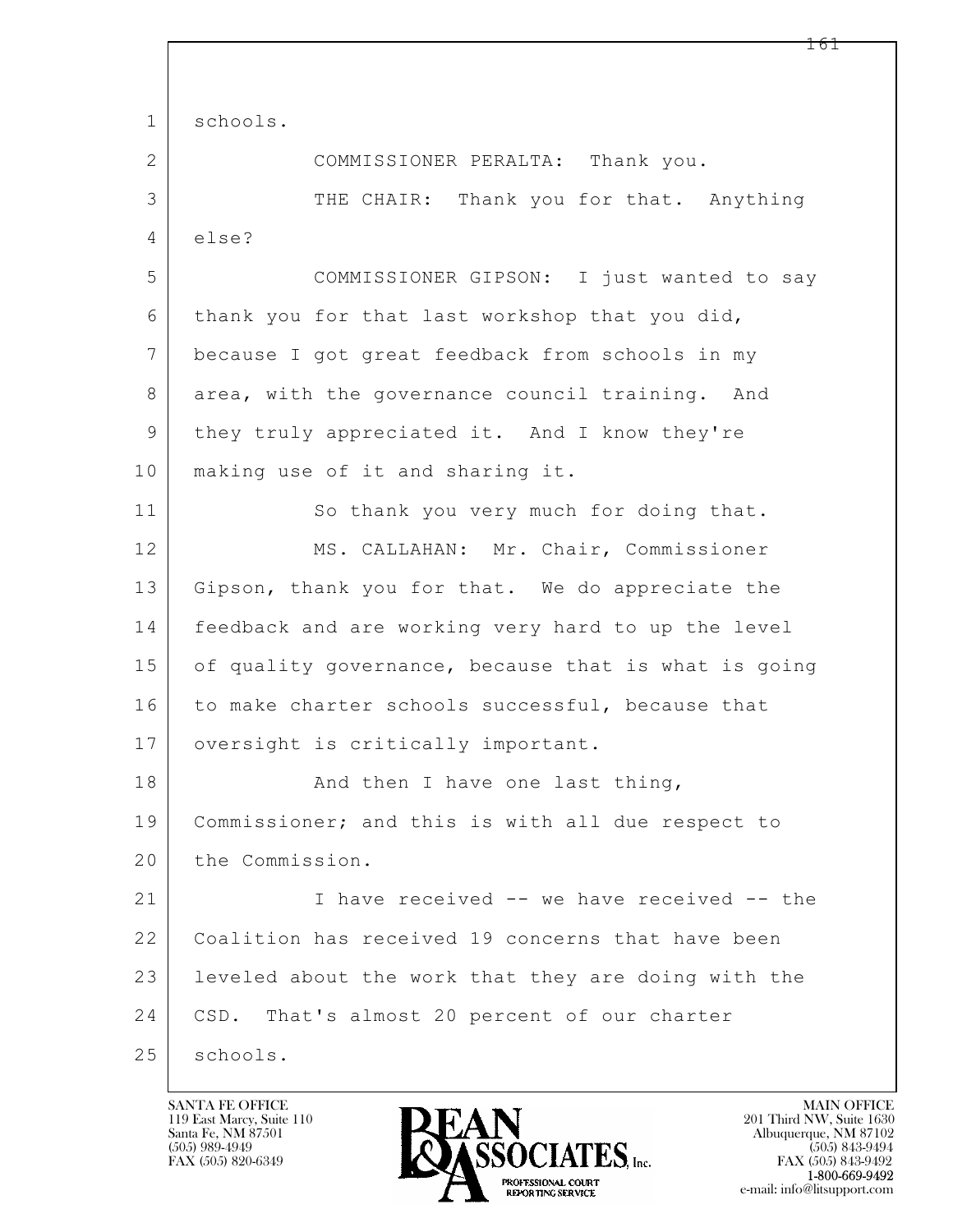$\mathbf{L}$  1 and these concerns -- and I'm just going 2 to outline a couple of the things: That there's an 3 atmosphere of hostility and a fear of retaliation 4 | working with the CSD; that there is some inaccurate 5 information that's been provided and/or identified; 6 that schools are not being treated professionally; 7 | that they are feeling targeted and harassed; that 8 there is a fear of retaliation from the CSD; and 9 | that there are some unreasonable requests for 10 information. 11 We've also had concern from the schools 12 about information from the CSD that is maligning 13 schools with investors and outside entities. And 14 this is very, very concerning. And I'm not here to 15 come and just complain; I am coming here to seek a 16 solution. 17 | And we are very much in support of 18 accountability for charter schools. We do believe 19 that bad charter schools should be closed. We do 20 | believe that charter schools should have oversight. 21 That is the responsibility of this Commission and 22 the CSD, as acting as your staff. 23 We do, however, worry, because there is 24 not, right now, a clear process for schools to file 25 a safe complaint and/or concern or a grievance about

119 East Marcy, Suite 110<br>Santa Fe, NM 87501

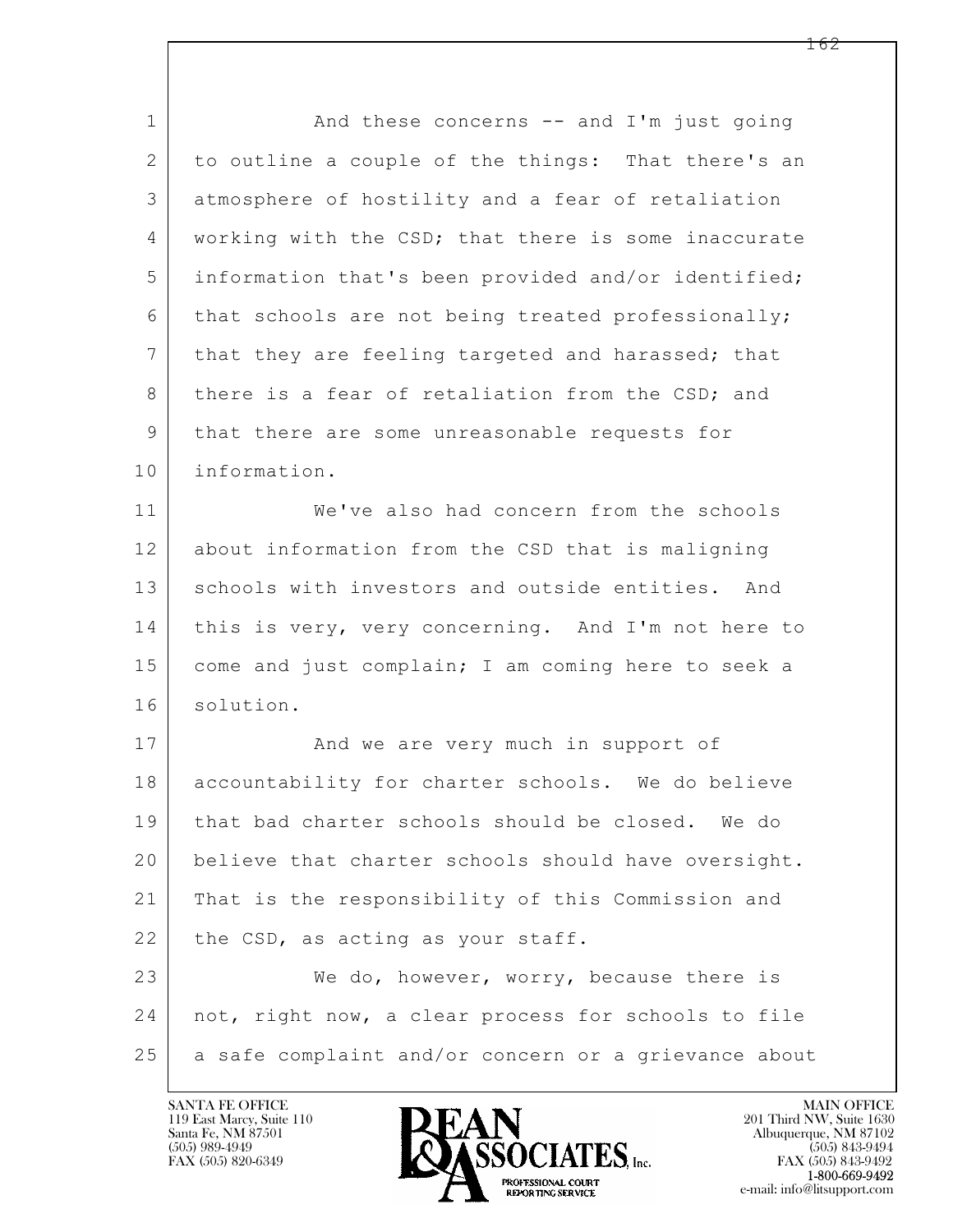$\mathbf{L}$  1 what's happening with the CSD. And I would like to 2 get clarification about the language in the 3 contract, because the contract is between the 4 governing boards and the Public Education 5 Commission. 6 And it is unclear, if there is a problem 7 with the staff of the Commission, if the contract 8 | does -- does cover that, and if those processes 9 would be implemented. And if it isn't, we would 10 | like to respectfully request that there be some sort 11 of grievance or complaint process put forth so that 12 schools have a safe way, without fear of 13 retaliation, to report concerns about the oversight 14 | that happens from the Charter School Division. 15 And we are, again, reporting what we have 16 been given as information from 19 schools. And this 17 is very concerning. 18 We want, of course, for schools to have 19 excellent oversight; but -- I think it was touched 20 on earlier -- it needs to be done with respect, and 21 it needs to be done with fairness and with 22 reasonableness. 23 And we are, again, respectfully requesting 24 that we get some sort of clarification about what 25 schools can do if there are concerns about what is

119 East Marcy, Suite 110<br>Santa Fe, NM 87501



FAX (505) 843-9492 e-mail: info@litsupport.com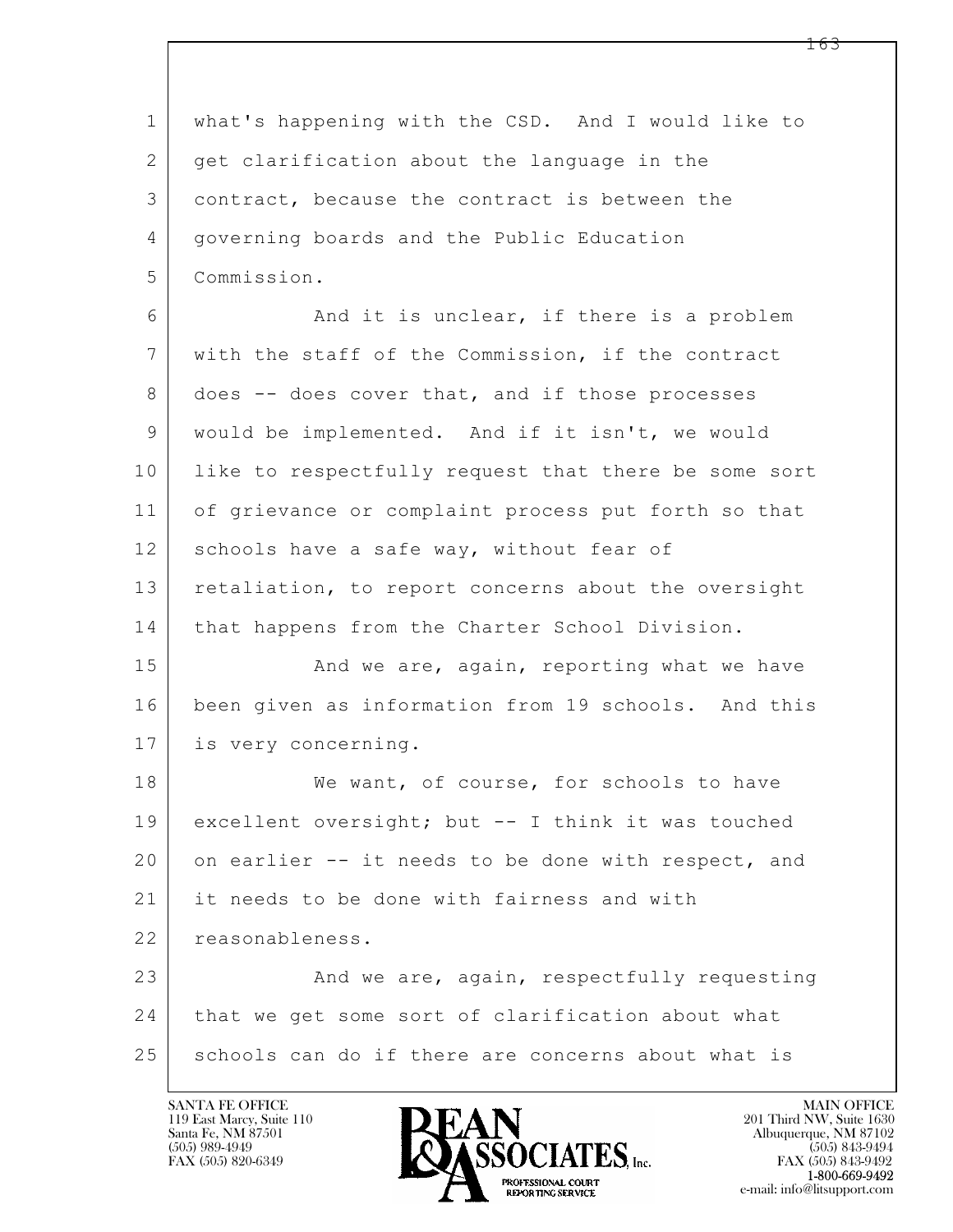$\mathbf{L}$  1 happening with the oversight of the staff of the PEC 2 or the CSD. 3 Thank you. 4 THE CHAIR: Thank you for sharing that 5 with us. Have you shared those concerns from these 6 schools with -- 7 COMMISSIONER SHEARMAN: Just clearing my 8 throat. I'm sorry. 9 THE CHAIR: I thought you said, "Don't you 10 dare." The Chair has never been addressed that way 11 | before. My wife has said that; but... 12 COMMISSIONER SHEARMAN: Mr. Chair, I would 13 never, in my wildest dreams, tell you not to do 14 something. 15 THE CHAIR: I don't know what the look was 16 on my face there; but it was alarm or something. 17 COMMISSIONER GIPSON: I'm sitting in the 18 | middle; so... 19 MS. CALLAHAN: Commissioner Bergman, to 20 answer your question -- sorry, Commissioner 21 Shearman -- no, it is not. We are in the process of 22 putting together a letter that will be sent to the 23 Public Education Commission with copies to the 24 Charter School Division. We felt like we needed to 25 get this information out, because it has been coming

119 East Marcy, Suite 110<br>Santa Fe, NM 87501

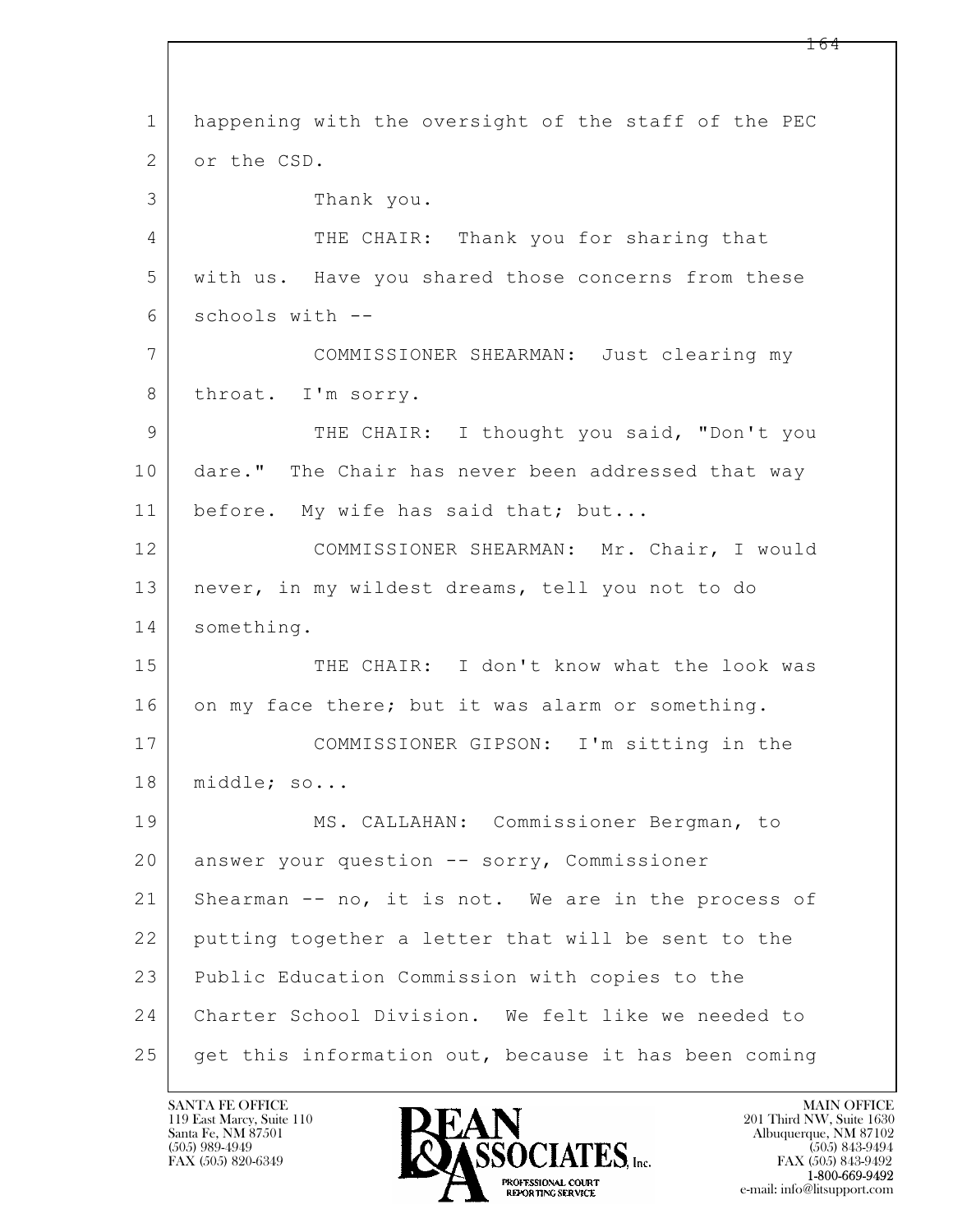$\mathbf{L}$  1 very, very quickly and furiously over the last 2 month. 3 THE CHAIR: You rai- -- you mentioned the 4 contract. Here, again, you've gotten into this area 5 I'm talking about. See, the contract, the actual 6 performance contract and the performance frameworks, 7 which are a part of the document, again, are a 8 two-party document. They're between the charter 9 school and the PEC. CSD is not a party to those 10 contracts. They're -- as our staff, they're a 11 party; but they're not a signatory, I don't believe. 12 But, anyway, there's got to be something 13 else. And did you have your hand up? 14 MS. POULOS: I did. I just wanted to say 15 | that I'm very disappointed. None of these concerns 16 have been brought to us. We've not heard any word 17 of this. I've been working closely with many 18 | charter schools and have gotten great feedback. 19 So it is disappearing -- disappointing to 20 hear it in this format, rather than to have anyone 21 come to me first. And so I'm just -- again, to 22 Ms. Callahan, I would ask that certainly anytime any 23 feedback like that comes to you, that you would 24 | raise that alarm for me; because I would love to 25 immediately address it. But having it come in this

119 East Marcy, Suite 110<br>Santa Fe, NM 87501



FAX (505) 843-9492 e-mail: info@litsupport.com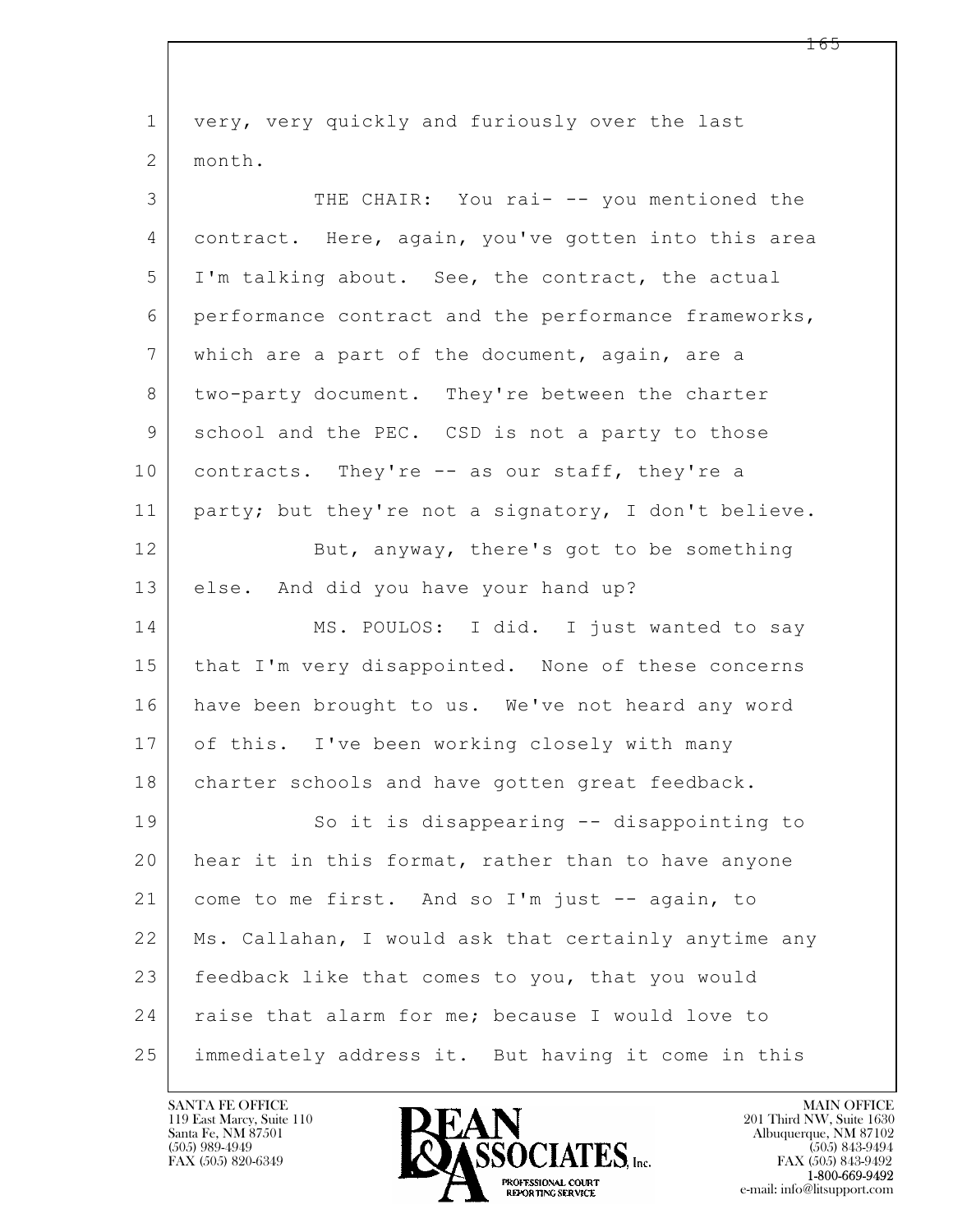1 format is very disturbing.

| $\overline{2}$ | MS. CALLAHAN: And, Commissioner --                   |
|----------------|------------------------------------------------------|
| 3              | Mr. Chair, Commissioner, I -- again, it's a very --  |
| 4              | it's a very difficult relationship, because the --   |
| 5              | the authorizers, with whom the schools ask me to     |
| 6              | present this information, that's who their contract  |
| 7              | is with. And so I definitely feel like there's --    |
| 8              | there's just a void of how we can do this; because   |
| 9              | the relationship is very -- you know, because the    |
| 10             | CSD is part of the Public Education Department and   |
| 11             | acts as the staff to the PEC.                        |
| 12             | The PEC, you know, in terms of                       |
| 13             | oversight -- again, it's a very difficult process    |
| 14             | for us, and our schools asked for us to present to   |
| 15             | the Public Education Commission. We will follow      |
| 16             | with a letter in writing; and we felt like it was -- |
| 17             | that was to be the first step.                       |
| 18             | THE CHAIR: Please. And please do that.               |
| 19             | And, please, in the future, communicate with the     |
| 20             | CSD. I understand her sense of disappointment in     |
| 21             | this case.                                           |
| 22             | Commissioner Shearman, did you have                  |
| 23             | something?                                           |
| 24             | COMMISSIONER SHEARMAN: I do.                         |
| 25             | Mr. Chairman, I -- that's a significant number of    |

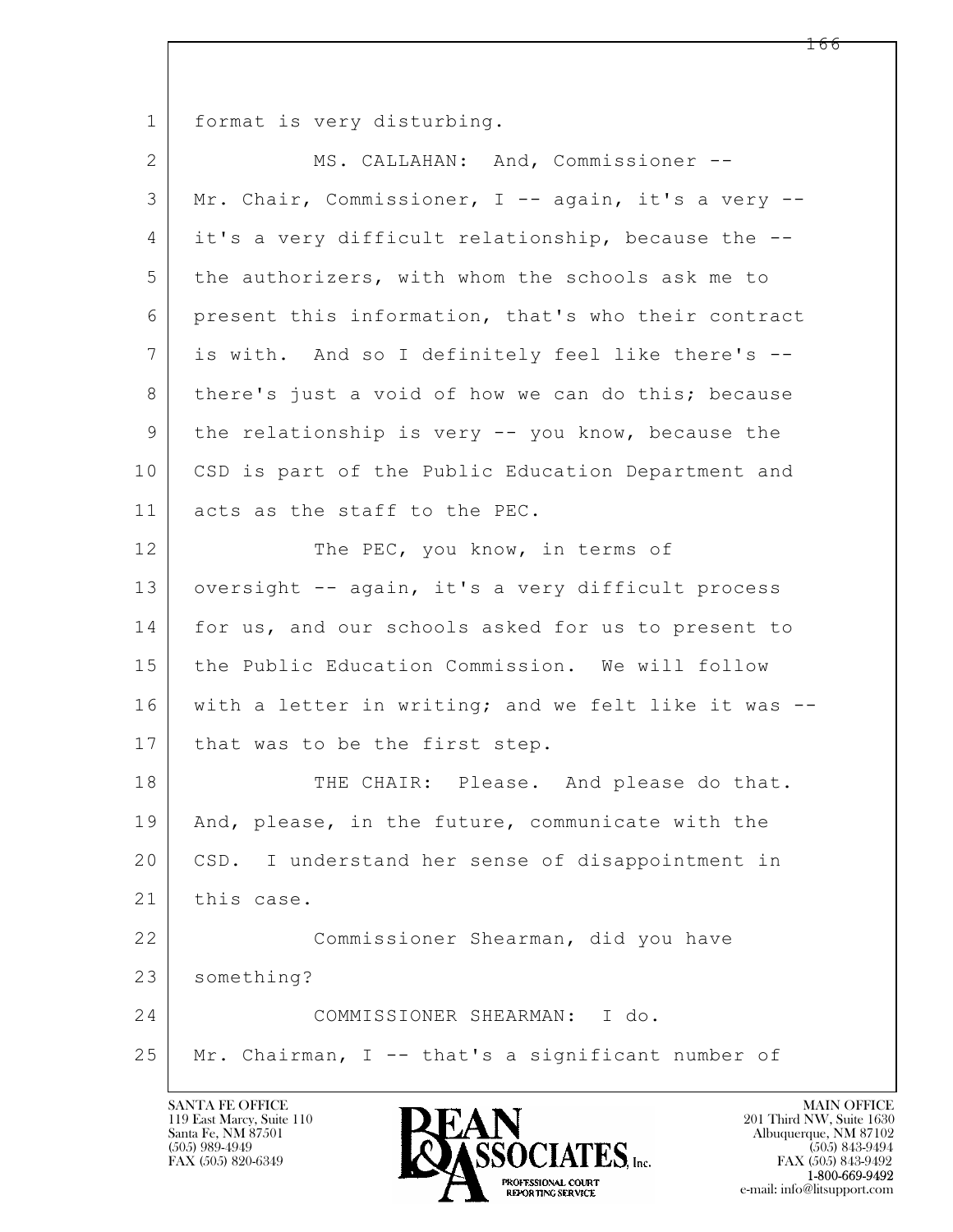$\mathbf{L}$  1 schools with concerns; it really is. 2 I also understand a school's concern for 3 retaliation. It's the same thing school boards deal 4 with, with parents and students. And while, from -- 5 when you're sitting behind the desk, it seems not to 6 be real, that you should be able to go to the person 7 you have the problem with, tell them what that 8 problem is and work it out. But when you do have a 9 fear of retaliation, whether it's real or genuine, 10 if the fear is there, then the issue needs to be 11 dealt with at a different level at a different way. 12 These are -- as we said, these are our 13 | contracts with these schools. If they're having 14 issues with our staff, I think it needs to come to 15 us. If we then want to take it to our staff and 16 seek an issue or a solution, that's our business. 17 But I agree, if it's a serious issue, it 18 needs to come to us first. 19 Could I suggest, Mr. Chairman, that you 20 meet with our attorney and perhaps with Ms. Callahan 21 and sit down and let's see if there is not a process 22 we can identify where those issues come to us? And 23 if they are that serious, then we will take action. 24 What action we can take, I'm not sure, because, 25 | remember, we don't have a budget, and we don't hire

119 East Marcy, Suite 110<br>Santa Fe, NM 87501

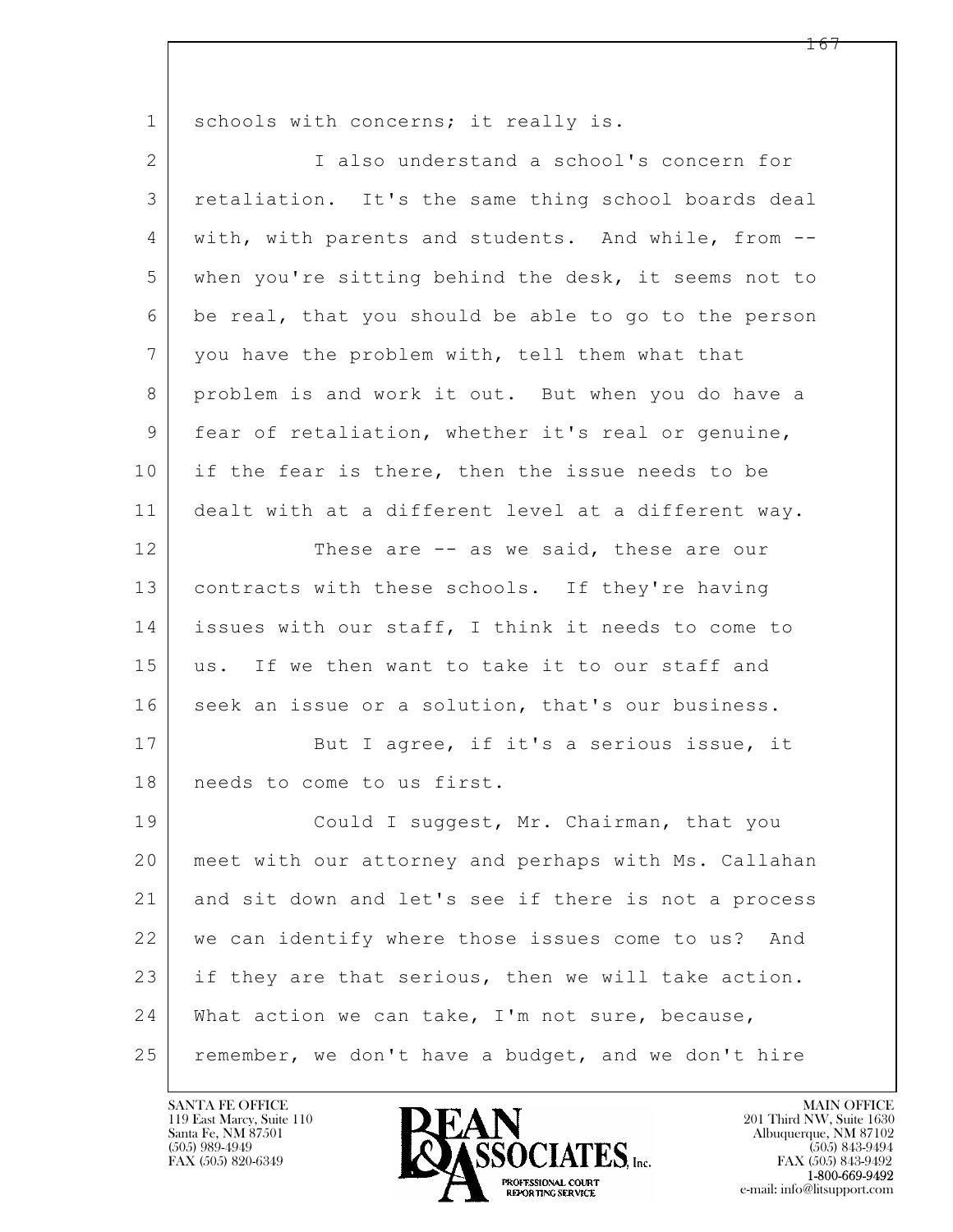$\mathbf{L}$  1 the staff. 2 But we do have the authority to the 3 schools, and we do need to be responsive to them. 4 So I think we've got to get a legal opinion on what 5 we can do. 6 So I'm asking that -- or I'm suggesting 7 that that's the first step we take is to seek legal 8 counsel. 9 THE CHAIR: And I would turn to Mr. Lange 10 and say, "Could you perhaps look into this next week 11 for us -- or reasonably in the future?" 12 Because this -- we're talking about --13 | this is new territory, I guess, new ground. 14 MR. LANGE: Yeah. Mr. Chair, members of 15 | the Commission, we can definitely meet with 16 interested parties. I would like to meet after the 17 letter that was proposed that be sent to us so we 18 can look at the allegations. 19 But, I mean, the grievance process -- if 20 that's something that you all want to look into, I 21 don't know what we can do and we can't do; but I'm 22 more than willing to work with -- with what we're 23 able to do and what we're not able to do. 24 THE CHAIR: Thank you for that. And then 25 I would raise the issue with Vice Chair Gipson.

119 East Marcy, Suite 110<br>Santa Fe, NM 87501

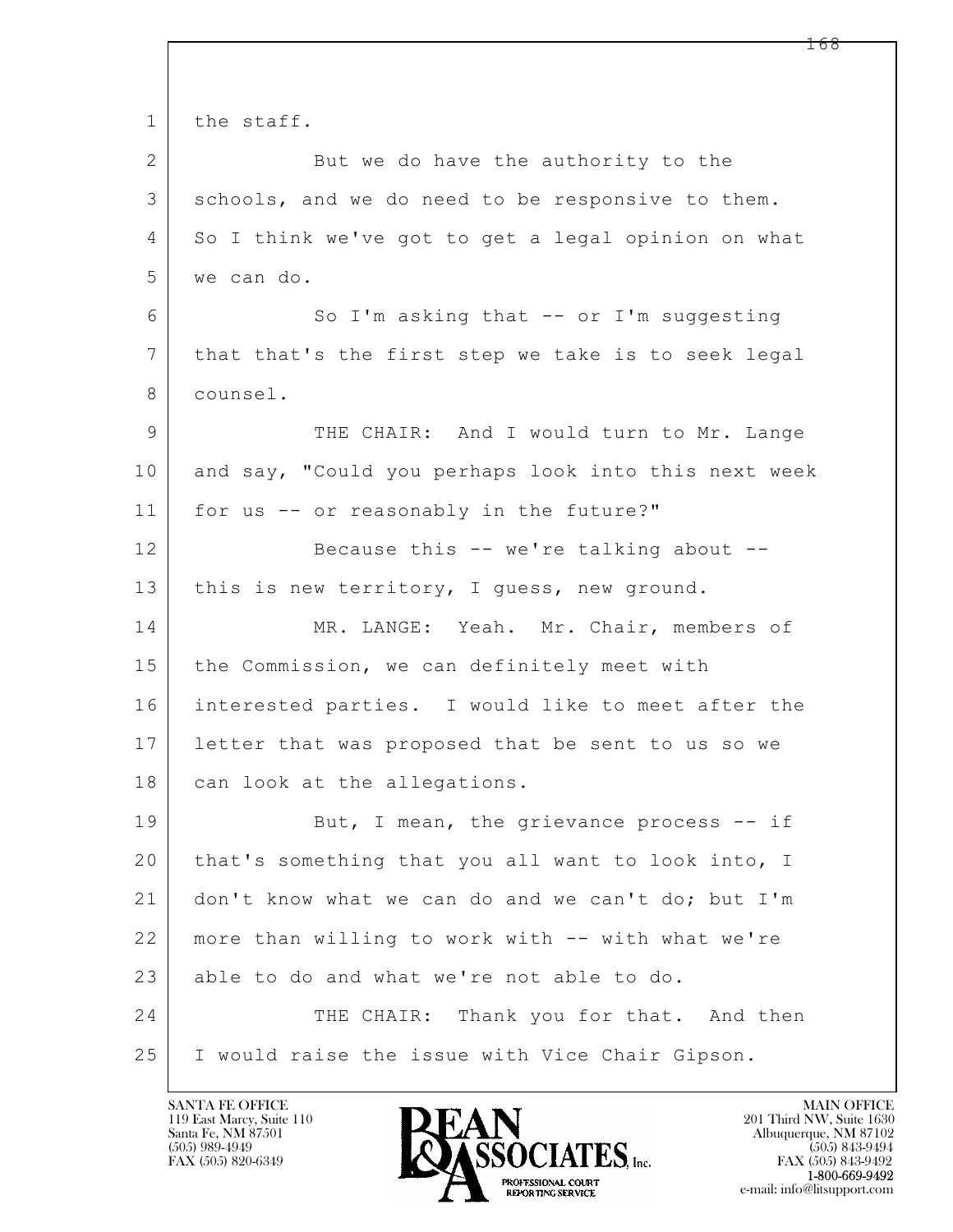$\mathbf{L}$  1 Could we not fold this into the complaint policy? 2 | Or is that a separate issue? 3 COMMISSIONER TOULOUSE: Separate. 4 Separate. 5 COMMISSIONER GIPSON: It's separate. 6 Let's not muddy those waters. 7 THE CHAIR: So we have another separate 8 process we have to work on. 9 COMMISSIONER GIPSON: Absolutely. Yeah, 10 yeah. 11 COMMISSIONER TOULOUSE: Mr. Chair, I want 12 to say, as all of you know, there's a very large 13 | number of our charter schools in my district. I 14 have received some of these complaints, and I have 15 asked people, "May I bring this forward," and I get 16 a complete panic attack on the other end of the 17 | phone, or the other person turns away from me 18 because they are so sure they're going to be 19 retaliated against. 20 I can't tell whether -- how valid the fear 21 is, because it is such a total fear. And I have 22 then suggested to those people that they join a 23 group of people and go to Ms. Callahan, you know, if 24 they're afraid of one-on-one retaliation. 25 But I know that there is unrest out there

119 East Marcy, Suite 110<br>Santa Fe, NM 87501

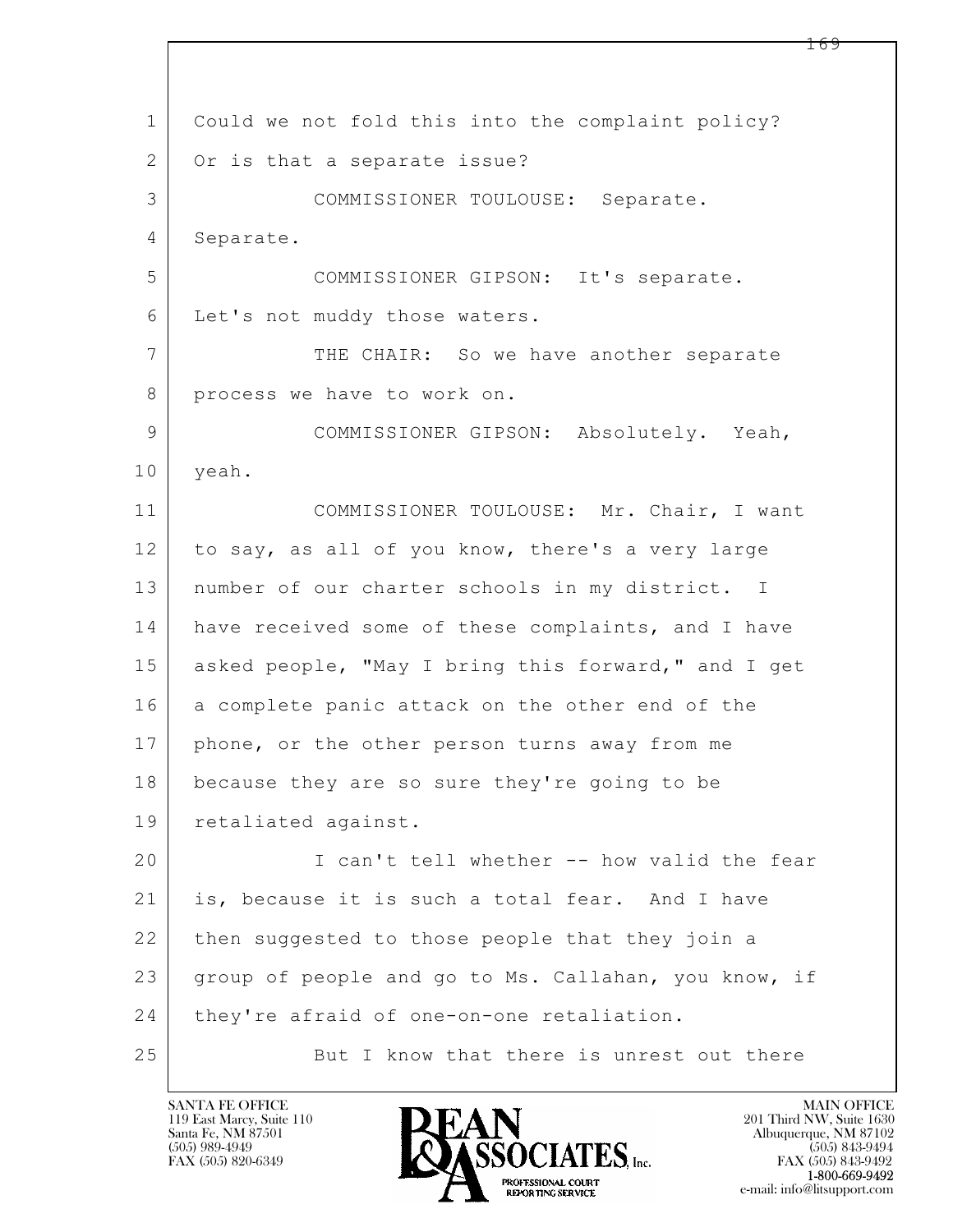$\mathbf{L}$  1 in the Albuquerque area. I know that there are at 2 | least ten of our charter schools who have approached 3 APS requesting, when it comes time, to be 4 rechartered by APS because of these concerns. 5 And I am not sure -- where it might reduce 6 our workload, I don't think that's the answer to 7 what we want, either. 8 So I do think we need to figure out what's 9 causing this atmosphere and figure out how to fix 10 it. Thank you. 11 THE CHAIR: Thank you, Commissioner 12 Toulouse. 13 Commissioner Peralta? 14 COMMISSIONER PERALTA: I'm just wondering 15 if maybe, as Commissioner Toulouse is saying, her 16 experience with getting some of these calls and 17 concerns, and Ms. Callahan presenting it before us 18 | here, and whether this is the right setting or not, 19 | right timing or not, why these concerns couldn't be 20 | channeled through the EC first, the Executive 21 Committee, and we ask, along with our counsel, 22 whether or not we proceed, whether it becomes an 23 item on the next meeting's agenda or not, or how we 24 go forward. 25 But I would like to see that the Executive

119 East Marcy, Suite 110<br>Santa Fe, NM 87501



FAX (505) 843-9492 e-mail: info@litsupport.com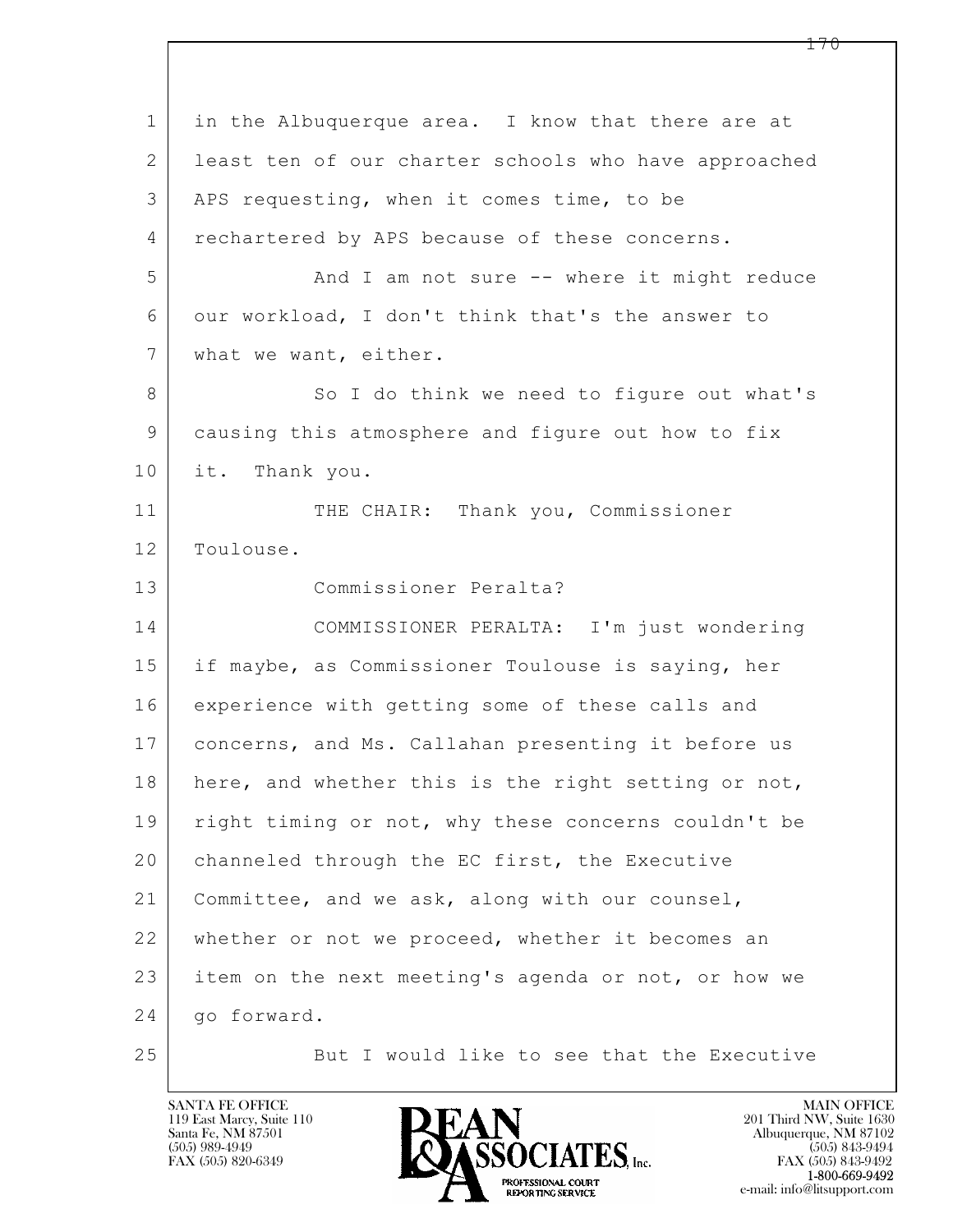$\mathbf{L}$  1 Committee be included on the process when things 2 like these -- alerts come up, that that's probably 3 the best way to go. If they're not going directly 4 to CSD with those concerns, then possibly the next 5 step would be to bring it to the Chair and then  $6$  have  $-$ 7 THE CHAIR: Let's see if this is 8 | agreeable. Director? 9 | MS. POULOS: I would also like to say for 10 the public, if there is a concern about me, 11 personally, or my staff, and you don't feel 12 comfortable coming to me, certainly, you should 13 | address the Chief of Staff or the Deputy Secretary. 14 The Deputy Secretary who directly supervises me 15 has -- has departed; so it probably would go to the 16 Chief of Staff. 17 But certainly, I would put that out, that 18 that is certainly something that they should do, and 19 these concerns should be addressed with my employer. 20 THE CHAIR: Did you say Deputy Secretary 21 Lenti is gone? Did you say that? 22 MS. POULOS: She has departed. 23 THE CHAIR: That must be why she's not 24 returning my calls. 25 MS. POULOS: I think that would probably

119 East Marcy, Suite 110<br>Santa Fe, NM 87501

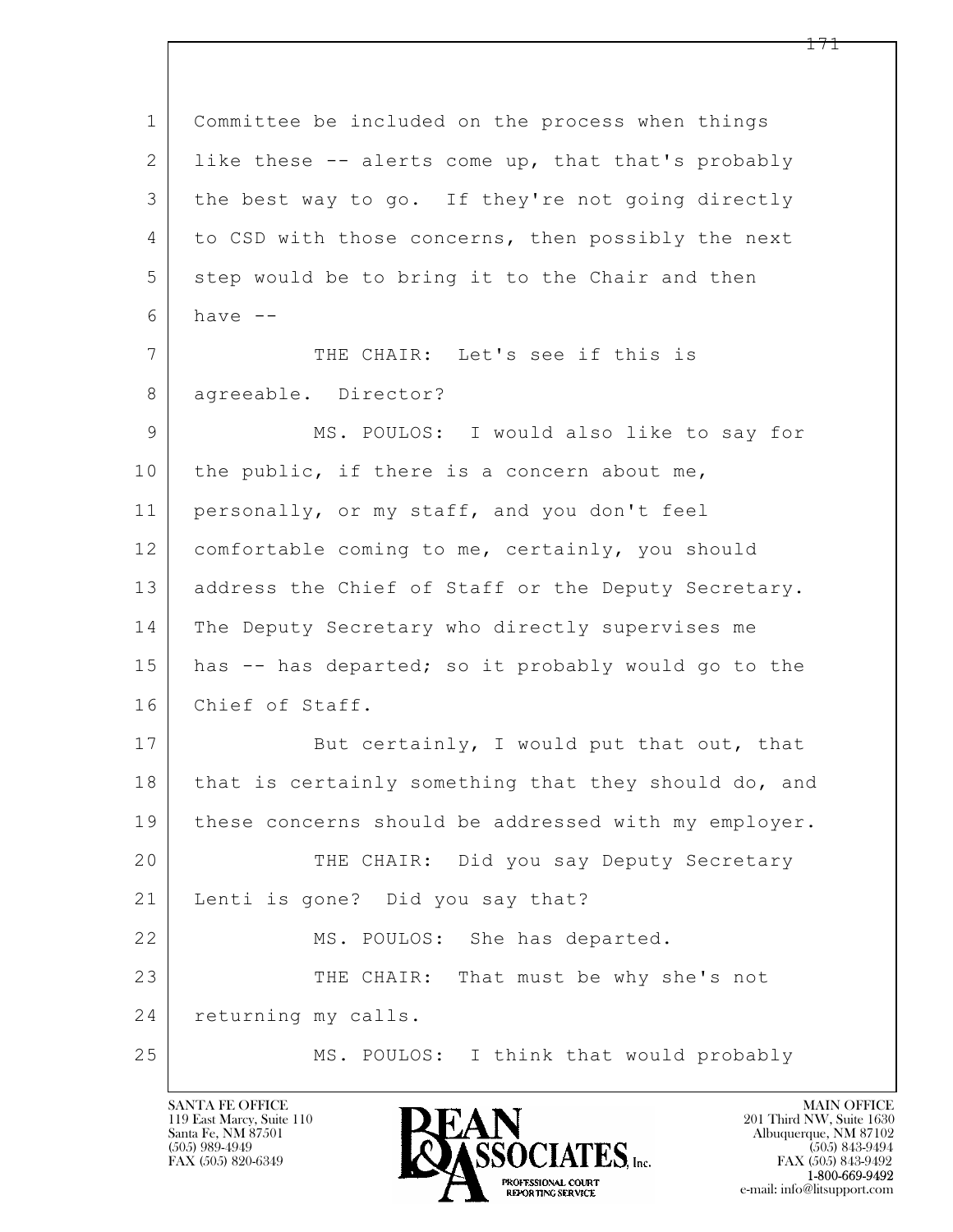$\mathbf{L}$  1 be why. 2 THE CHAIR: I've been trying to talk to 3 her, also. 4 Commissioner Ambruster? 5 COMMISSIONER ARMBRUSTER: Since I've been 6 on the Commission, what I've noticed is the change 7 in -- in holding charter schools to a higher 8 | standard. I think the investigations have been more 9 thorough. I think that there's some issues with 10 communication and how people communicate with other 11 people that tend to, in my experience, be at issue. 12 So it's sometimes how you say something 13 and not necessarily what you say. So when you send  $14$  a letter to us  $-$  and that's, of course, fine  $-$ 15 it's more helpful to not say, "Well, CSD said this," 16 or, "They did this," or, you know, all of these 17 | things, which I tried to write down very quickly; 18 but suggest a way to change that. 19 Because when you just tell someone, "Oh, I 20 don't like you because you are unreasonable," or, 21 "You have inaccurate information," or, "I fear 22 retaliation," I do understand that. But when you 23 write a letter -- and I've had to do this numerous 24 times to directors of -- at the schools -- if you 25 say, "Rather than have said this or this, if you had

119 East Marcy, Suite 110<br>Santa Fe, NM 87501



FAX (505) 843-9492 e-mail: info@litsupport.com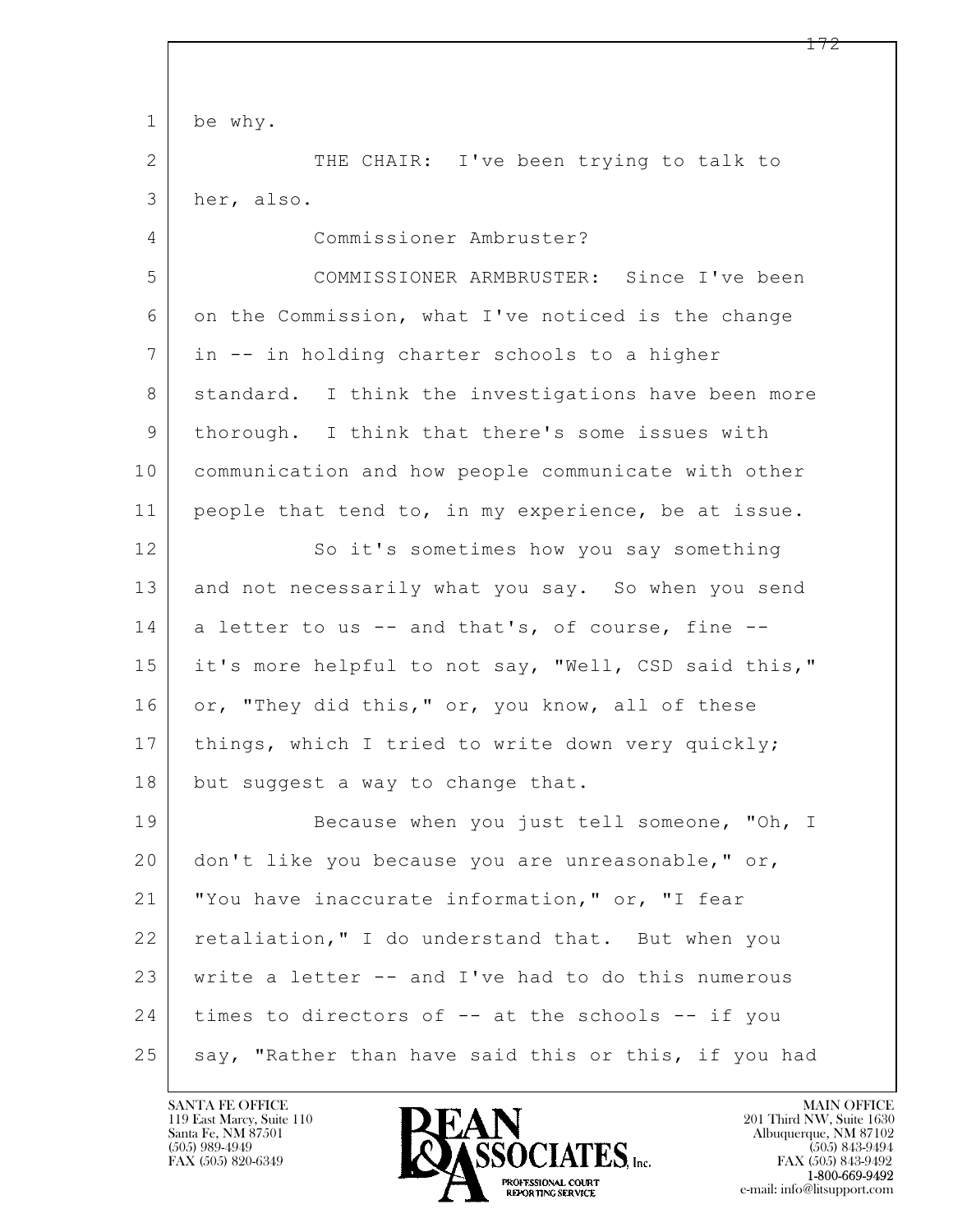| $\mathbf 1$     | checked with us about this, that might have made it  |
|-----------------|------------------------------------------------------|
| 2               | feel more comfortable for us."                       |
| 3               | So it's, like, giving a solution, and not            |
| 4               | just a list of things that are wrong.                |
| 5               | I'm not questioning whether they're right            |
| 6               | or they're wrong. I'm just saying if you just do     |
| $7\phantom{.0}$ | that, you're not really helping someone improve.     |
| 8               | And it's somewhat like an evaluation of -- of CSD's  |
| 9               | work. And I just think if you could possibly         |
| 10              | include that in some way, that it would be           |
| 11              | beneficial for everyone; because what you're         |
| 12              | seeking, and I think what CSD would probably be      |
| 13              | seeking, is some sort of solution to make things     |
| 14              | better, not just to have -- either way. Does that    |
| 15              | make sense?                                          |
| 16              | Thank you.                                           |
| 17              | THE CHAIR: Thank you. Well, let me say               |
| 18              | this: Based on what I've heard here from my fellow   |
| 19              | Commissioners, I'm not about to tell you what you're |
| 20              | going to do, how you're going to do this. It sounds  |
| 21              | like it probably should come to me, as the Chair of  |
| 22              | the Commission, and should be copied to the Vice     |
| 23              | Chair and the Secretary, as the Executive Committee. |
| 24              | It should be copied to Director Poulos and then      |
| 25              | whoever else.                                        |

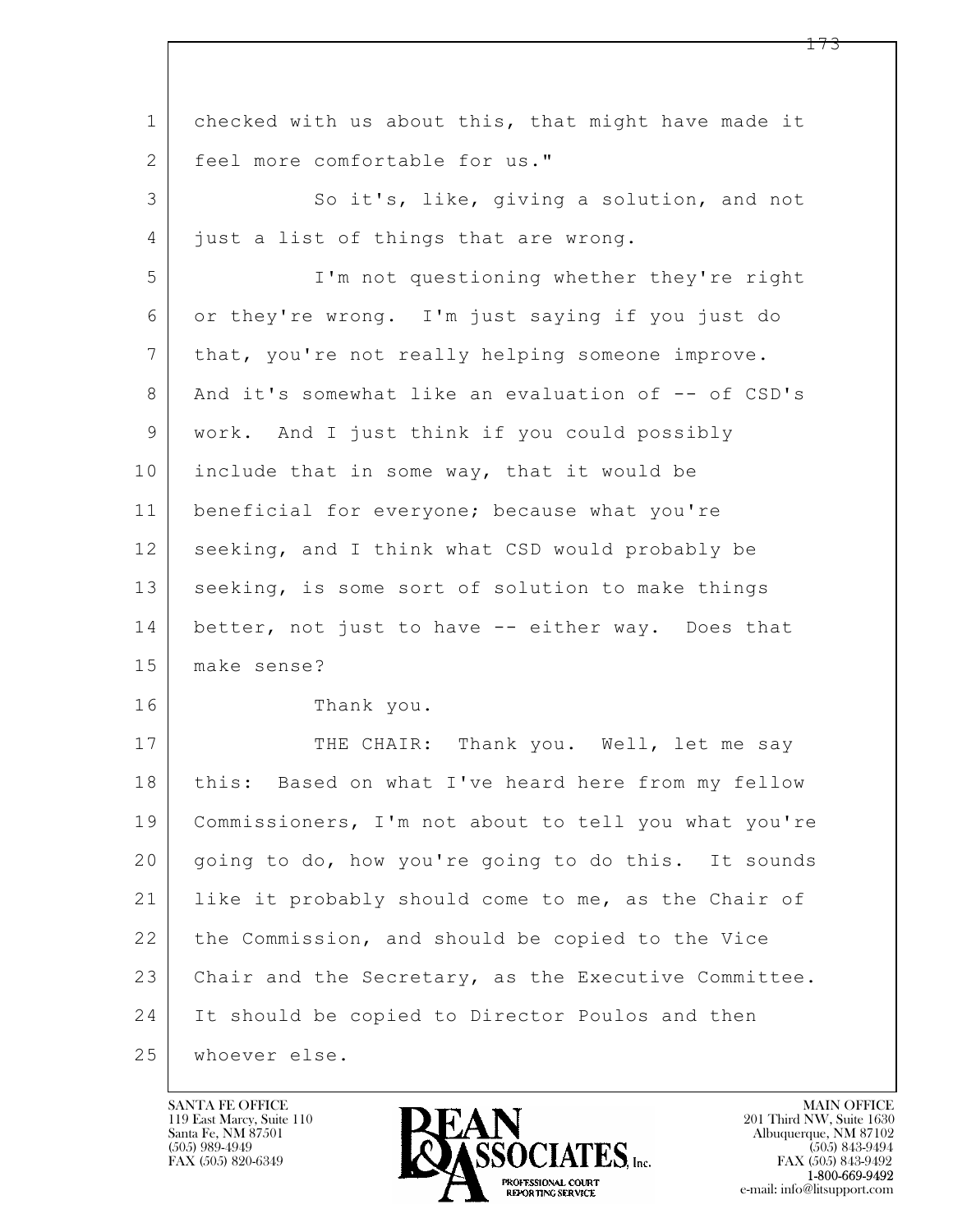$\mathbf{L}$  1 But I'm going to say this: In my life, I 2 have been in situations where people have come to me 3 to complain about this or that or the other. And 4 they wanted to remain anonymous. I can assure you 5 I've never been comfortable with that kind of a 6 process. Anonymous complaints worry me, what the 7 motivation -- so you're going to have to put a lot 8 of thought into how you're going to present that. 9 I'm not going to tell you how you're going 10 to do it. I'm uncomfortable with a bunch of 11 | anonymous allegations. That does bother me a little 12 bit. Keep that in mind, too. 13 Is that the will of the Commission? Does 14 that sound reasonable to the Commission? 15 Should it be copied to you, also? Or do 16 you not want to get -- 17 | MR. LANGE: I'm not involved. The issue 18 is I don't want there to be any sort of 19 communication between the Commissioners about these 20 particular complaints, not in an open meeting. 21 So that's just -- that's just the issue 22 | that I would have, that we can have them -- however 23 the Coalition wants to send their letter, you know, 24 they can. If it wants to just go through you or the 25 Executive Committee, we can do that.

119 East Marcy, Suite 110<br>Santa Fe, NM 87501

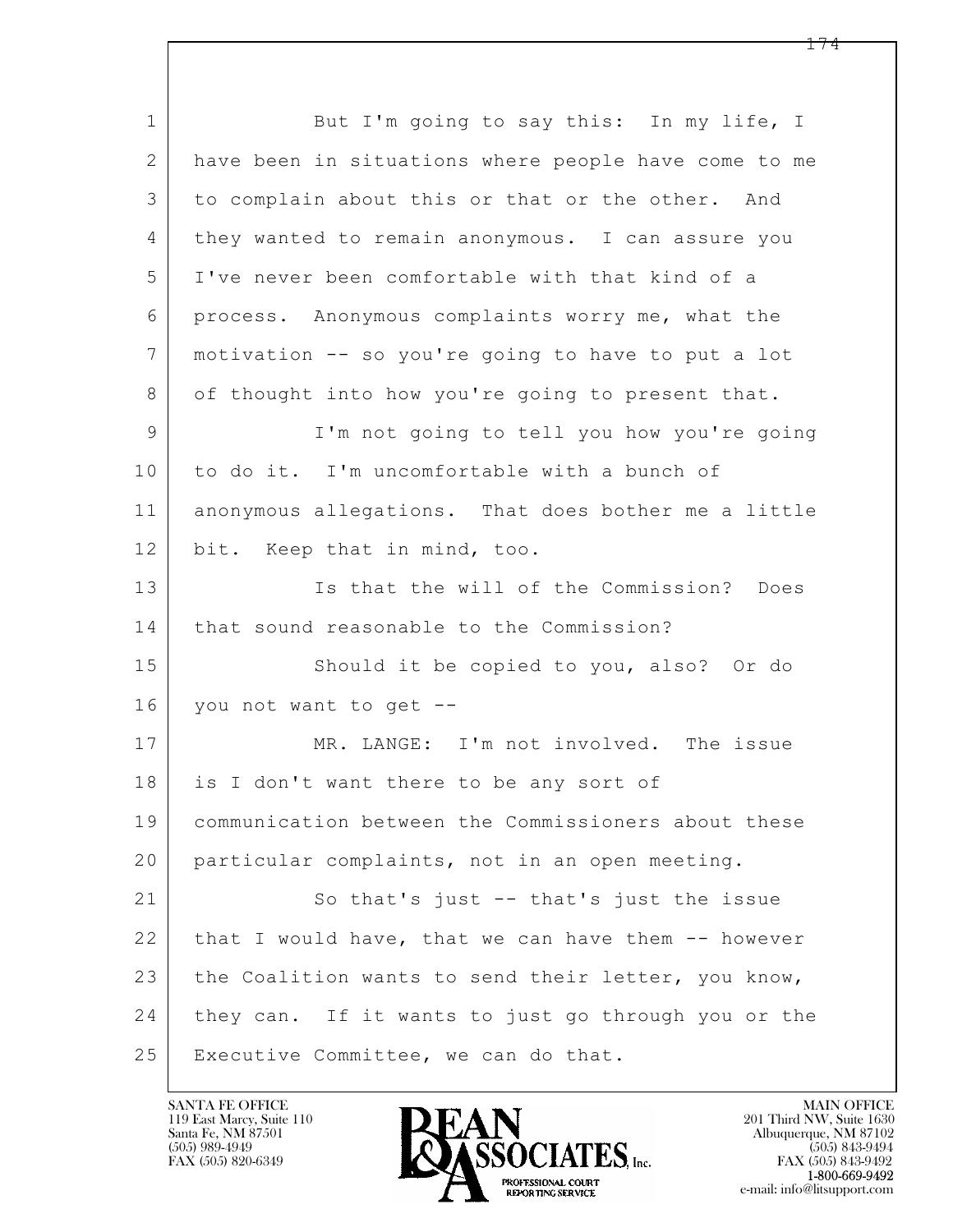$\mathbf{L}$  1 We can't really take action on any sort of 2 policy right now, because it wasn't on -- on the 3 list. But if you want to be in charge -- if you 4 want to have the Executive Committee or an ad hoc 5 committee be in charge of this grievance process so 6 we can get something in place, I would suggest doing  $7$  that. 8 And your suggestion is compliant with 9 | that. If you want to have it go through the 10 | Executive Office with cc'ing Katie or anyone else, 11 | you're more than free to do that. 12 THE CHAIR: Thank you for that. Let's 13 keep it on that basis for now. You all understood 14 what our counsel said. We are not to discuss these; 15 because that's all they are. They're allegations. 16 They may have merit; they may not. 17 COMMISSIONER TOULOUSE: Mr. Chair, I'm not 18 comfortable with leaving the letter just to the 19 Executive Committee, because most of the complaints 20 involve schools that are already talking to me. 21 And I think all of us should see the 22 letter. And certainly, I know we're not going to 23 talk about it among ourselves. But I think anything 24 that goes should go to all of us, because I don't 25 want to be out of the loop on this, because I'm the

119 East Marcy, Suite 110<br>Santa Fe, NM 87501



FAX (505) 843-9492 e-mail: info@litsupport.com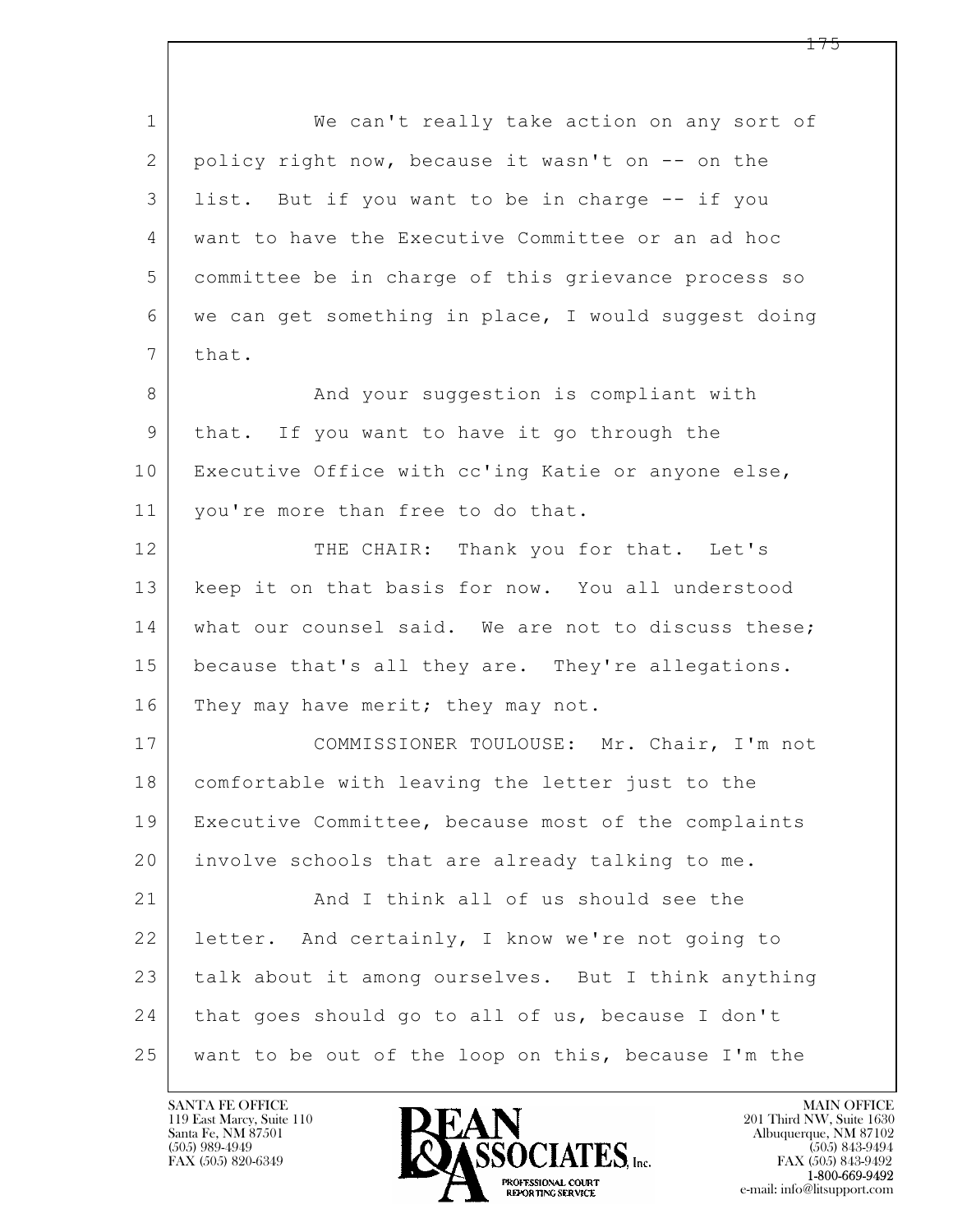| $\mathbf 1$ | one who's fielding the phone calls or getting the    |
|-------------|------------------------------------------------------|
| 2           | invitations to come to lunch or whatever.            |
| 3           | And my people -- they're not exactly                 |
| 4           | remaining anonymous, because they're telling me, and |
| 5           | I know who it is. And they're -- to me, that's       |
| 6           | different than the people who write you an anonymous |
| 7           | letter or do an anonymous phone call.                |
| 8           | These are people who want me to know, who            |
| 9           | are scared to go it alone. And those are the ones    |
| 10          | we need to work at making sure people understand     |
| 11          | that somehow there's a whistle-blower deal in here,  |
| 12          | and they can't be retaliated against is all I want   |
| 13          | to know. But I don't want to be out of the loop.     |
| 14          | I'm sorry.                                           |
| 15          | THE CHAIR: You're not going to be out of             |
| 16          | the loop. Maybe I didn't fully explain myself.       |
| 17          | COMMISSIONER TOULOUSE: Yes.                          |
| 18          | THE CHAIR: My legal counsel will tell me             |
| 19          | when I can release that letter to the rest of the    |
| 20          | Commission, which is the way we've always done       |
| 21          | things. Everyone will see it at the appropriate      |
| 22          | time, per our legal counsel.                         |
| 23          | COMMISSIONER TOULOUSE: I still question              |
| 24          | what that appropriate time is regarding the one      |
| 25          | who's fielding most of the phone calls.              |

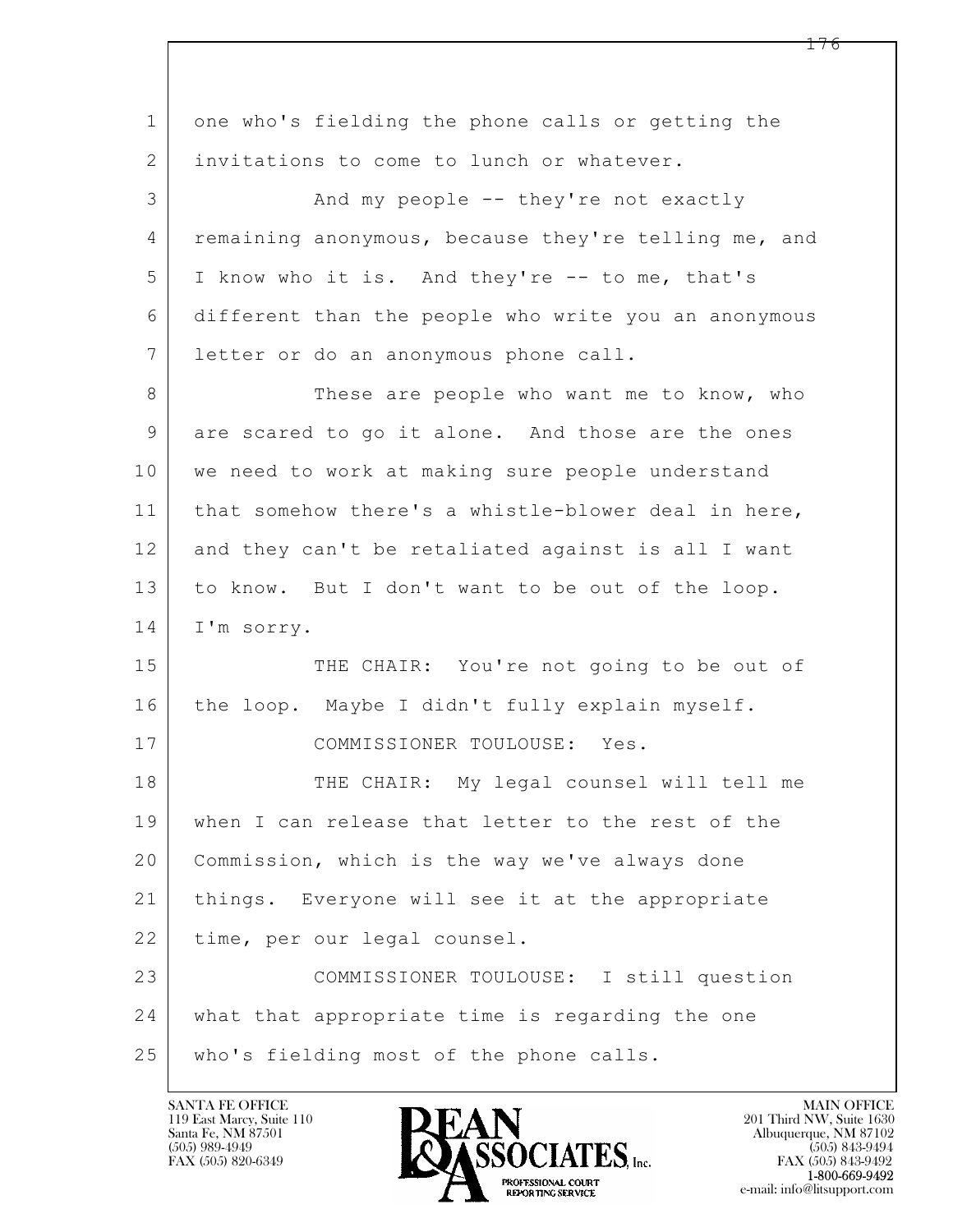| $\mathbf{1}$    | MS. POULOS: Commissioner?                            |
|-----------------|------------------------------------------------------|
| 2               | THE CHAIR: Director?                                 |
| 3               | MS. POULOS: Commissioner Toulouse, I                 |
| 4               | would ask if you, again, are receiving those -- and, |
| 5               | again, the concern is they don't want to bring it to |
| 6               | me -- certainly, that shouldn't -- I would hope that |
| $7\phantom{.0}$ | you would not let that languish, and you would       |
| 8               | immediately take it to my boss. Again, that's Sam    |
| $\mathsf 9$     | Shumway, who is our Chief of Staff, and              |
| 10              | Secretary Skandera, and, had Ms. Lenti been around,  |
| 11              | Ms. Lenti.                                           |
| 12              | And our new Secretary of Programs --                 |
| 13              | Deputy Secretary of Programs and Policy will be      |
| 14              | joining us next month. His name will be "Chris" --   |
| 15              | I don't know his last name. I would hope that you    |
| 16              | would immediately bring those to them, so they could |
| 17              | address them.                                        |
| 18              | COMMISSIONER TOULOUSE: Director Poulos, I            |
| 19              | don't mind going directly to someone with a          |
| 20              | complaint until I know whether it's a legitimate     |
| 21              | complaint or not. I would certainly rather go to     |
| 22              | you than go to somebody above you.                   |
| 23              | Again, 30 years in management, I got very            |
| 24              | tired of hearing -- you know, when you have welfare  |
| 25              | programs, somebody's going to call the Secretary or  |

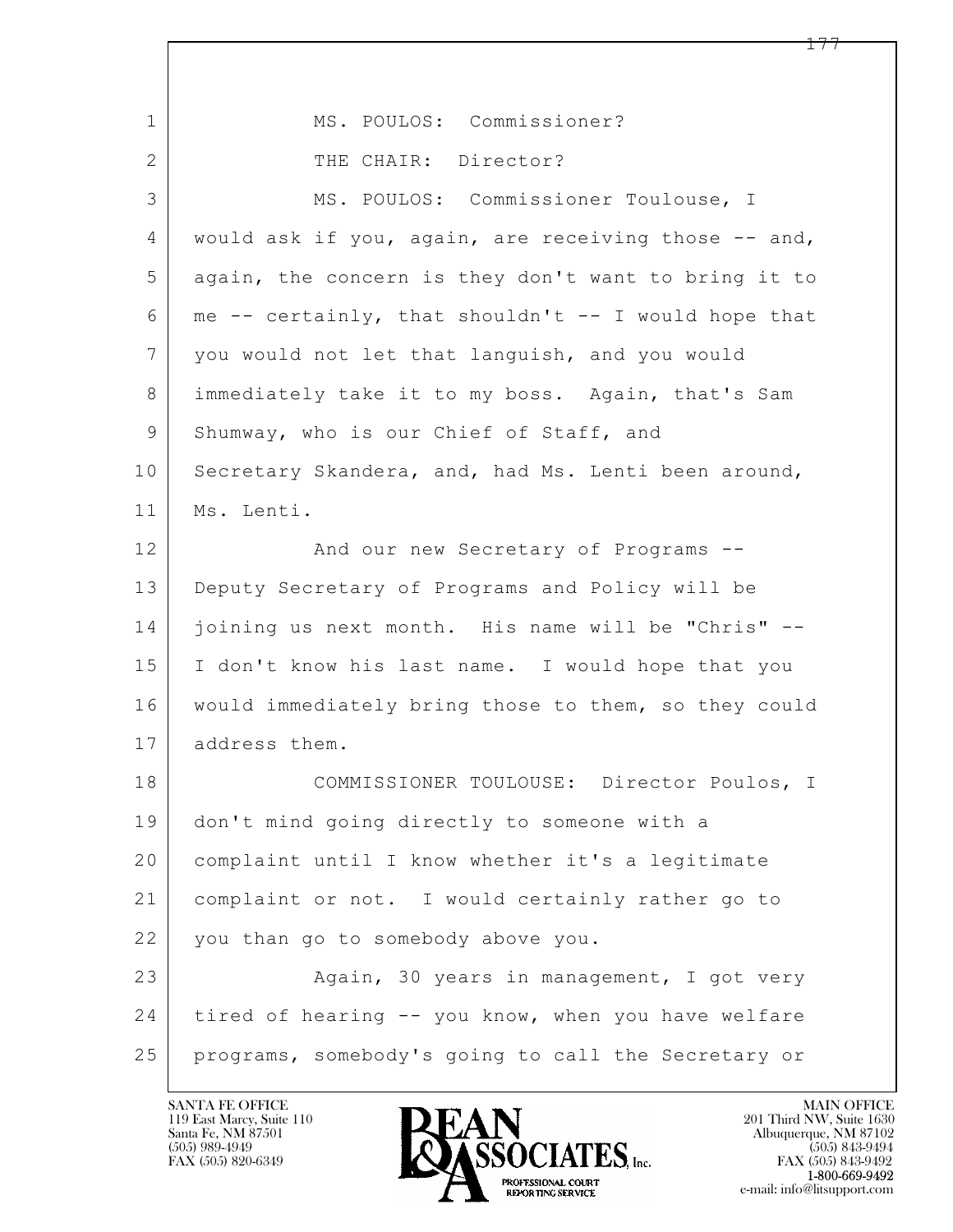$\mathbf{L}$  1 the division director over and over, and I'm sitting 2 in a County office, and I'm getting phone calls 3 saying, "Huh," that's not fair to go over people. 4 So if I had enough substance, where I felt 5 comfortable talking to you -- but I feel like this 6 is something that there's a bigger issue. But I 7 don't particularly like going above somebody until I 8 know they know I have an issue. 9 MS. POULOS: I'm happy for you to do it. 10 If the problem is bringing it to me, I would very 11 | much appreciate that it be brought to them. 12 THE CHAIR: Anything else with this one? 13 COMMISSIONER ARMBRUSTER: I just -- one 14 question. I think it would be interesting to know 15 the letter grade or something of the schools that 16 are requesting. Are they the "A" schools that are 17 | really upset with what's going on? Or is it the "D" 18 or "F" schools? Because I think there's a 19 difference. I would be much more concerned if it 20 was our "A" schools that were expressing -- 21 COMMISSIONER TOULOUSE: A couple of them 22 are. 23 MS. CALLAHAN: Mr. Chair and Commissioner 24 | Ambruster, it does run the gamut. 25 THE CHAIR: I don't want a phone book. I

119 East Marcy, Suite 110<br>Santa Fe, NM 87501

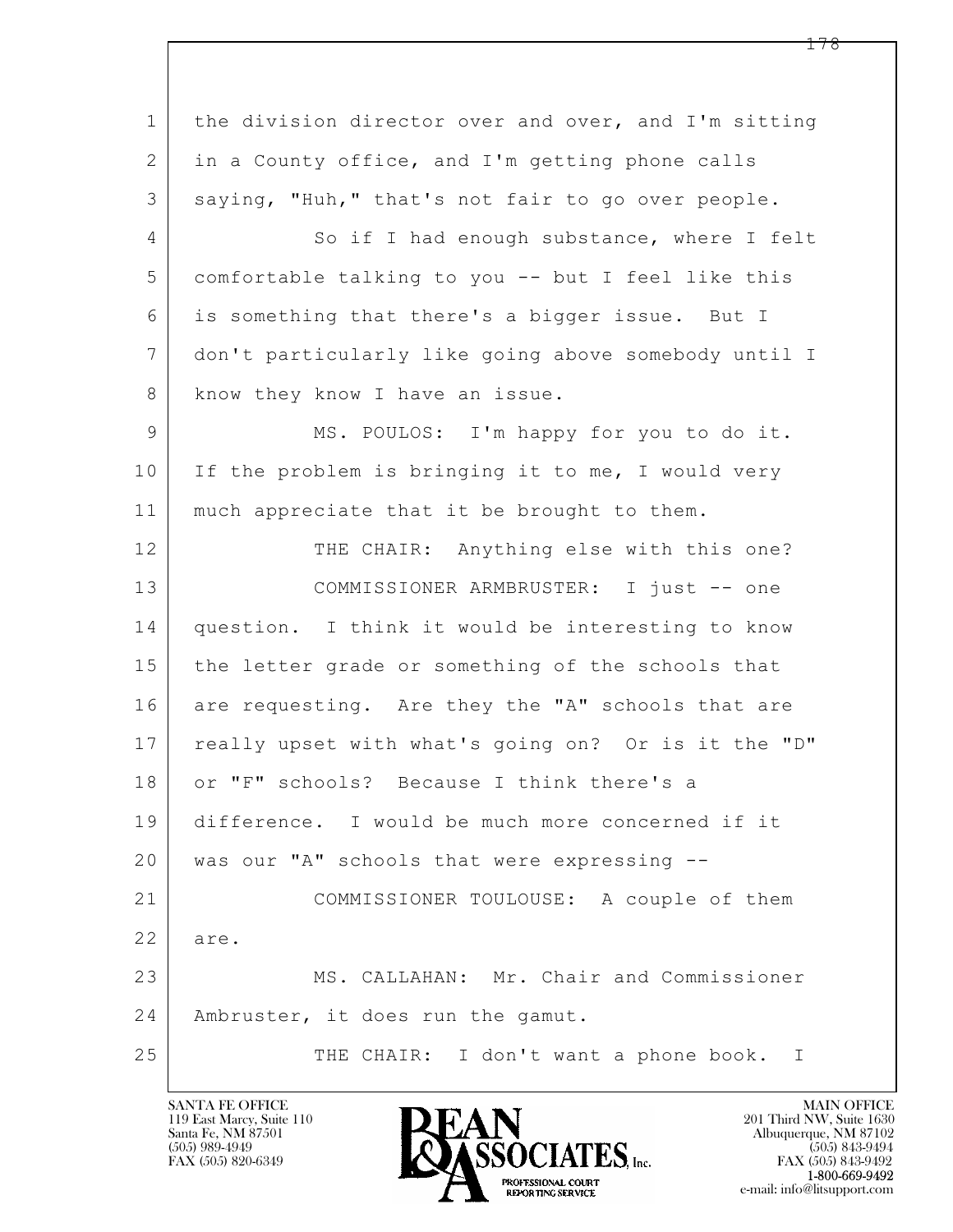| $\mathbf{1}$    | don't want to receive the phone book in the mail.    |
|-----------------|------------------------------------------------------|
| 2               | MS. CALLAHAN: Mr. Chair, Commissioners,              |
| 3               | we will definitely keep it short and to the point.   |
| 4               | And, also, Mr. Chair -- and to Commissioner          |
| 5               | Ambruster's point -- we are looking for a solution   |
| 6               | and for a fair and reasonable way for schools to     |
| $7\phantom{.0}$ | exercise concerns. And I want to be as open and      |
| 8               | transparent as we possibly can so that those schools |
| 9               | feel that they're fairly represented.                |
| 10              | And I think that by suggesting a process             |
| 11              | of grievance, I think is -- and I think the          |
| 12              | Executive Committee, we would be happy to work with  |
| 13              | you in any shape or form.                            |
| 14              | THE CHAIR: Thank you. You have planted               |
| 15              | the seed, and we will now watch it grow, and we'll   |
| 16              | work on it with our counsel and figure out a         |
| 17              | different policy for how we're going to handle this  |
| 18              | in the future.                                       |
| 19              | We keep learning as we go. And that's $-$            |
| 20              | do you have anything further for us today?           |
| 21              | MS. CALLAHAN: Mr. Chair, Commissioners,              |
| 22              | no, I do not. Thank you again for allowing us this   |
| 23              | opportunity. I know this is a difficult              |
| 24              | conversation; but as representative of the schools   |
| 25              | it had to be said.                                   |

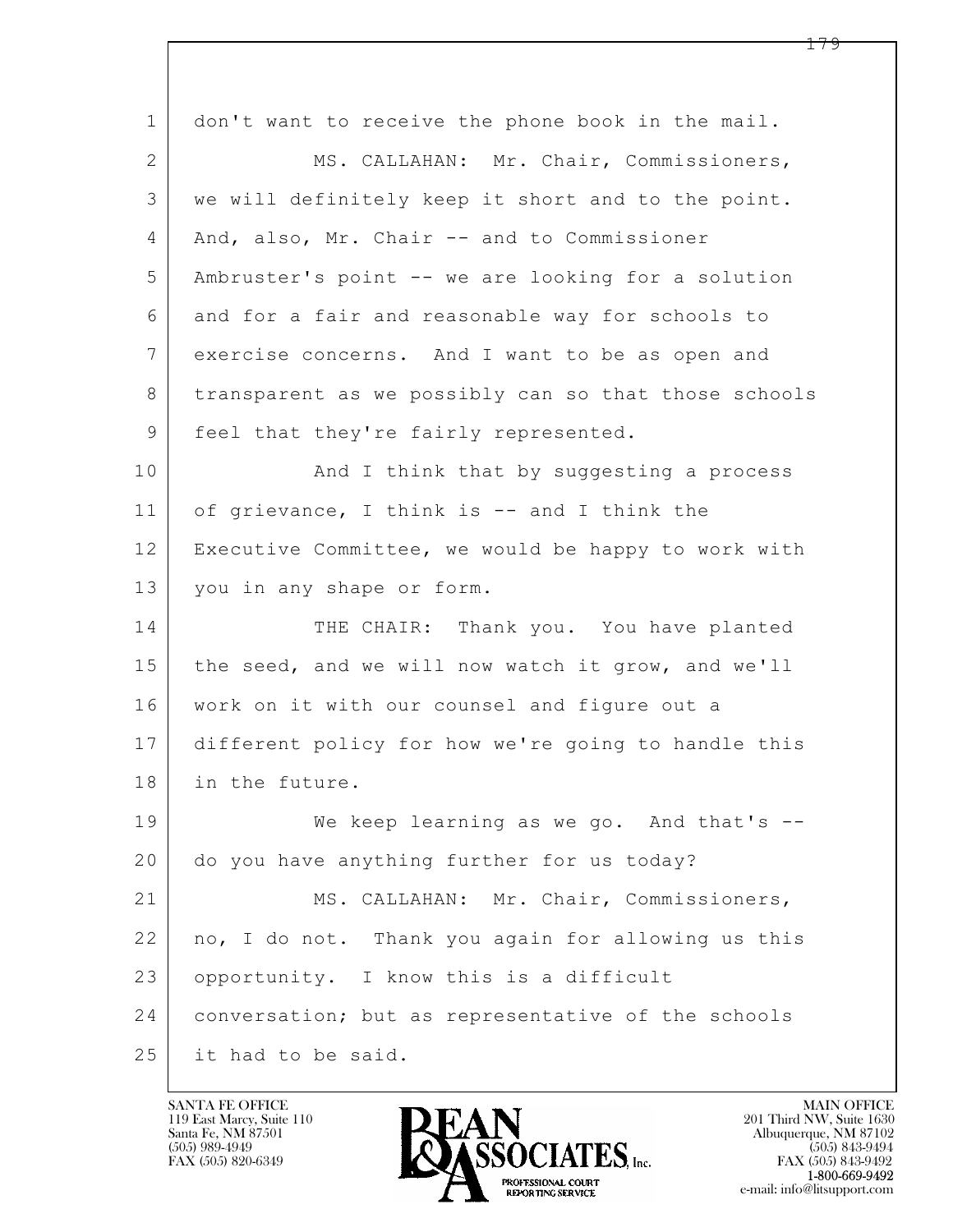$\mathbf{L}$  1 So thank you for that opportunity. 2 THE CHAIR: You're welcome. And that is 3 your role as the Coalition. Thank you for your 4 time. Thank you for being here. 5 We are now to Item 8 on the agenda, PEC 6 Comments. I'm starting to my right. 7 Commissioner Conyers? 8 COMMISSIONER CONYERS: No particular 9 comment. I have a question or a clarification on 10 the -- the hearing is March 22nd, 1:00 p.m. But I 11 didn't catch where. 12 THE CHAIR: Unless that's changed, it's 13 | going to be right here, 1:00 p.m. I encourage you 14 all to be here. I believe we have to have a quorum. 15 We've got to have at least six people here. Plan on 16 coming. 17 You can't talk about it if you're not 18 | there. So please plan on being here March 22nd, 19 | 1:00 p.m., right here in this room. 20 Anything else? 21 COMMISSIONER CONYERS: No, thank you. 22 | THE CHAIR: Commissioner Pogna? 23 COMMISSIONER POGNA: Yes, Mr. Chairman. 24 Mine is not -- my comment is not about Commissioner 25 activity. It's more of a building maintenance

119 East Marcy, Suite 110<br>Santa Fe, NM 87501

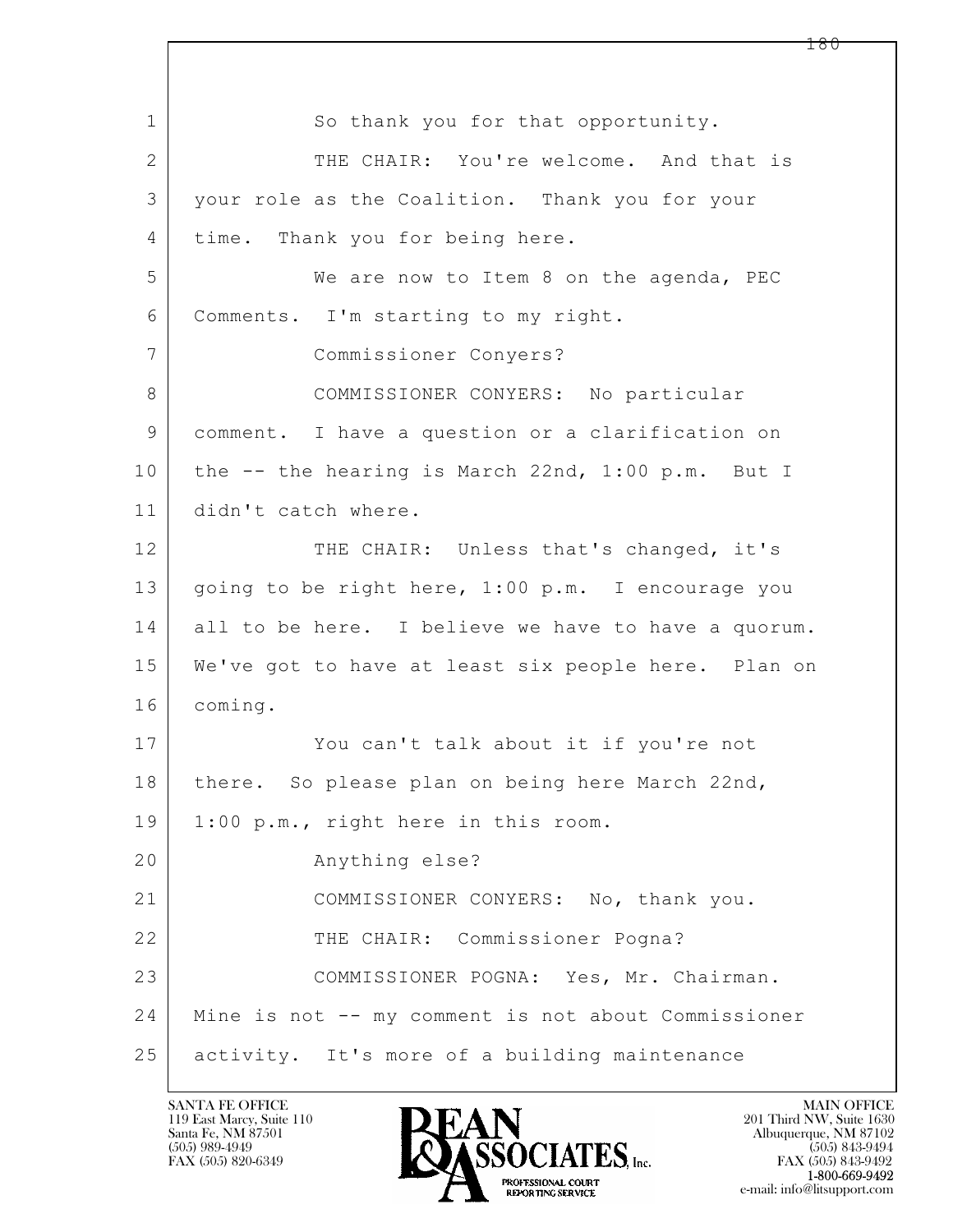$\mathbf{L}$  1 complaint. For 36 years that I've served on the 2 State Board of Education and the Commission, I park 3 on Don Gaspar, and I come in through the back door. 4 This morning, the door was locked. And I 5 kept -- and I don't have the energy right now to 6 walk around this building to find an unlocked door. 7 But anyway, I kept banging on the door until an 8 employee finally saw me and -- and unlocked the 9 door. She told me that that door has been locked 10 | since January. I haven't been here; so I don't 11 know. 12 So, actually, it's -- it's a complaint 13 about building maintenance. And it's bad enough 14 that I got a \$50 parking ticket two years ago; now I 15 can't even get in the building. And I'm 16 complaining. That's it. 17 THE CHAIR: Well, that's a change that I 18 am sure PED made for security reasons. I just 19 discovered it by accident. Beverly's office is 20 | right there. I've always gone in there so I can get 21 to Beverly. Now, I have to walk all -- my 22 suggestion is it's an employee entrance. They all 23 have cards. When I've been parking, just sit there 24 for a couple of minutes, and an employee will come 25 along. Jump out and grab them and say, "I've got to

119 East Marcy, Suite 110<br>Santa Fe, NM 87501



FAX (505) 843-9492 e-mail: info@litsupport.com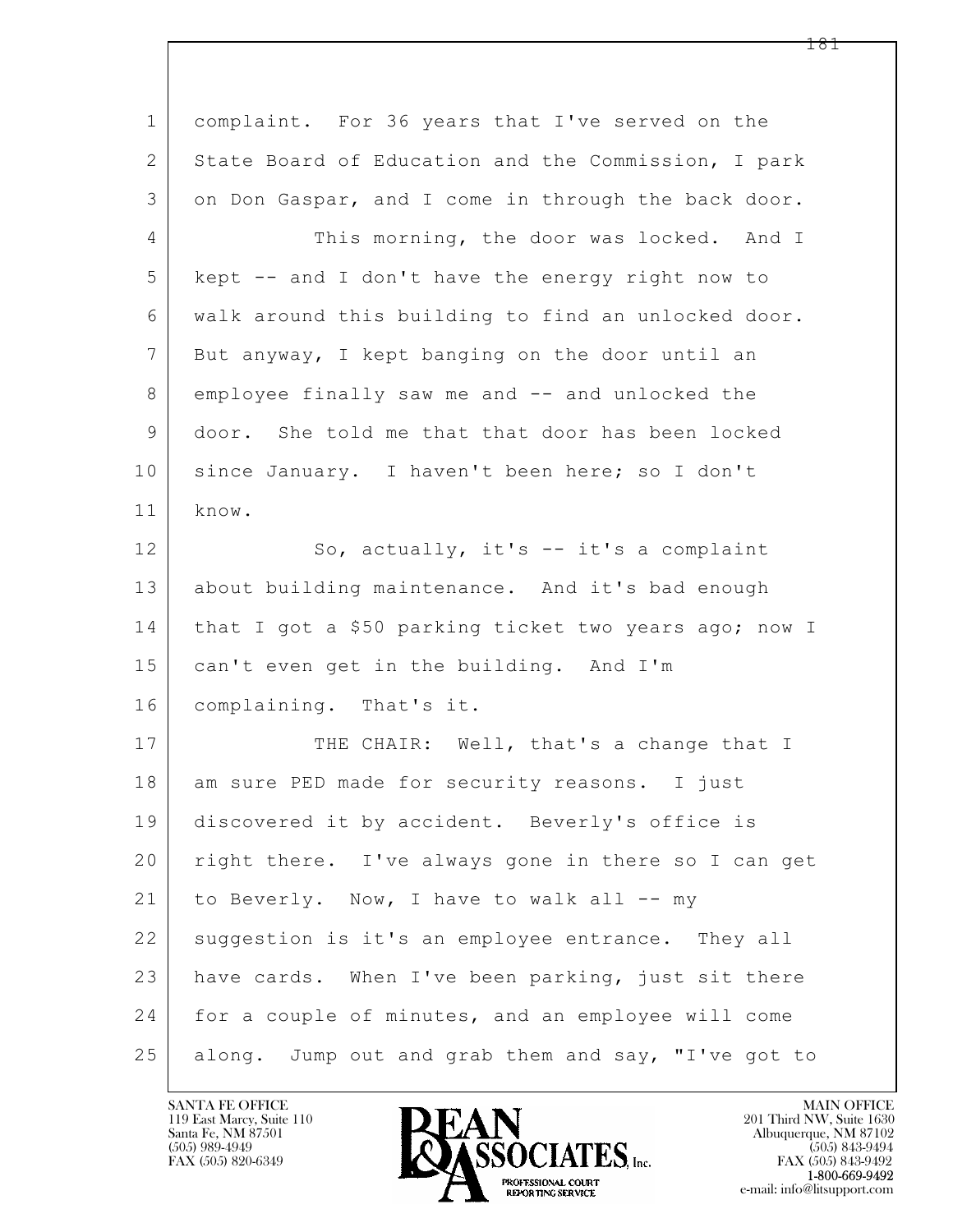$\mathbf{L}$  1 come in with you." That's the only solution I have, 2 because they're not going to change that policy, I'm 3 sure. 4 COMMISSIONER POGNA: Possibly unlock the 5 doors for our meetings? 6 MS. POULOS: Commissioner Pogna, I am very 7 sorry to hear about that. It is a pain to all of 8 | us. It was a result of an employee concern about 9 safety. And I don't believe -- I hate to say that I 10 don't believe they would be willing, even one day a 11 month, to make that change; because it was a matter 12 of safety. 13 But I will see if there's some other 14 avenue we can explore to help you out. And I am 15 | very sorry about that. 16 THE CHAIR: Thank you. And thank you. 17 Commissioner Peralta? 18 Were you done, Commissioner Pogna? 19 COMMISSIONER POGNA: Yes. Yes, sir. 20 THE CHAIR: Thank you. 21 Commissioner Peralta? 22 COMMISSIONER PERALTA: Maybe a couple of 23 questions you can help me out with. I know Beverly 24 is not here. But in the orange folders here, 25 anybody have a blank reimbursement form?

119 East Marcy, Suite 110<br>Santa Fe, NM 87501



FAX (505) 843-9492 e-mail: info@litsupport.com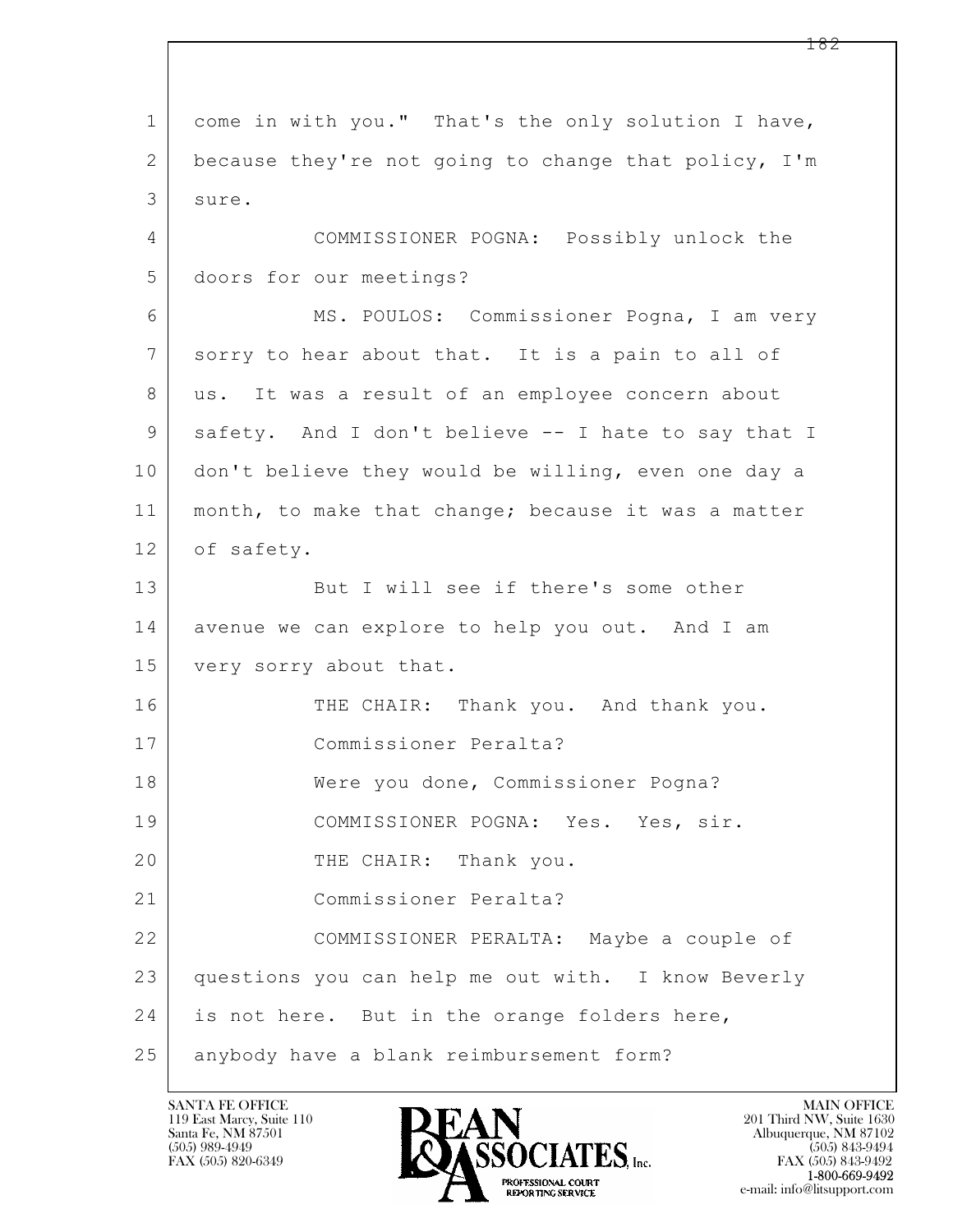$\mathbf{L}$  1 THE CHAIR: I think Annjennette did that; 2 but she's not used to the process. 3 COMMISSIONER GIPSON: There was one way in 4 the back. 5 COMMISSIONER ARMBRUSTER: I have several. 6 COMMISSIONER PERALTA: If I could steal 7 one, that would be great. 8 COMMISSIONER GIPSON: You need blank ones. 9 Oh, no. 10 COMMISSIONER PERALTA: There's this 11 purchase order/change order I've never seen. 12 THE CHAIR: That's not supposed to be in 13 there. 14 COMMISSIONER TOULOUSE: There's a blank 15 one. You're just going to have to cross me out and 16 put you in. 17 THE CHAIR: Just leave it in the folder. 18 | She'll take it out, I'm sure. 19 COMMISSIONER PERALTA: Thank you, Carmie. 20 COMMISSIONER TOULOUSE: Just make sure 21 you're not getting me paid for yours. 22 THE CHAIR: No. I'm jumping around. 23 COMMISSIONER ARMBRUSTER: I was wondering, 24 for Commissioner Pogna, do you have a cell phone? 25 COMMISSIONER POGNA: Yes.

119 East Marcy, Suite 110<br>Santa Fe, NM 87501

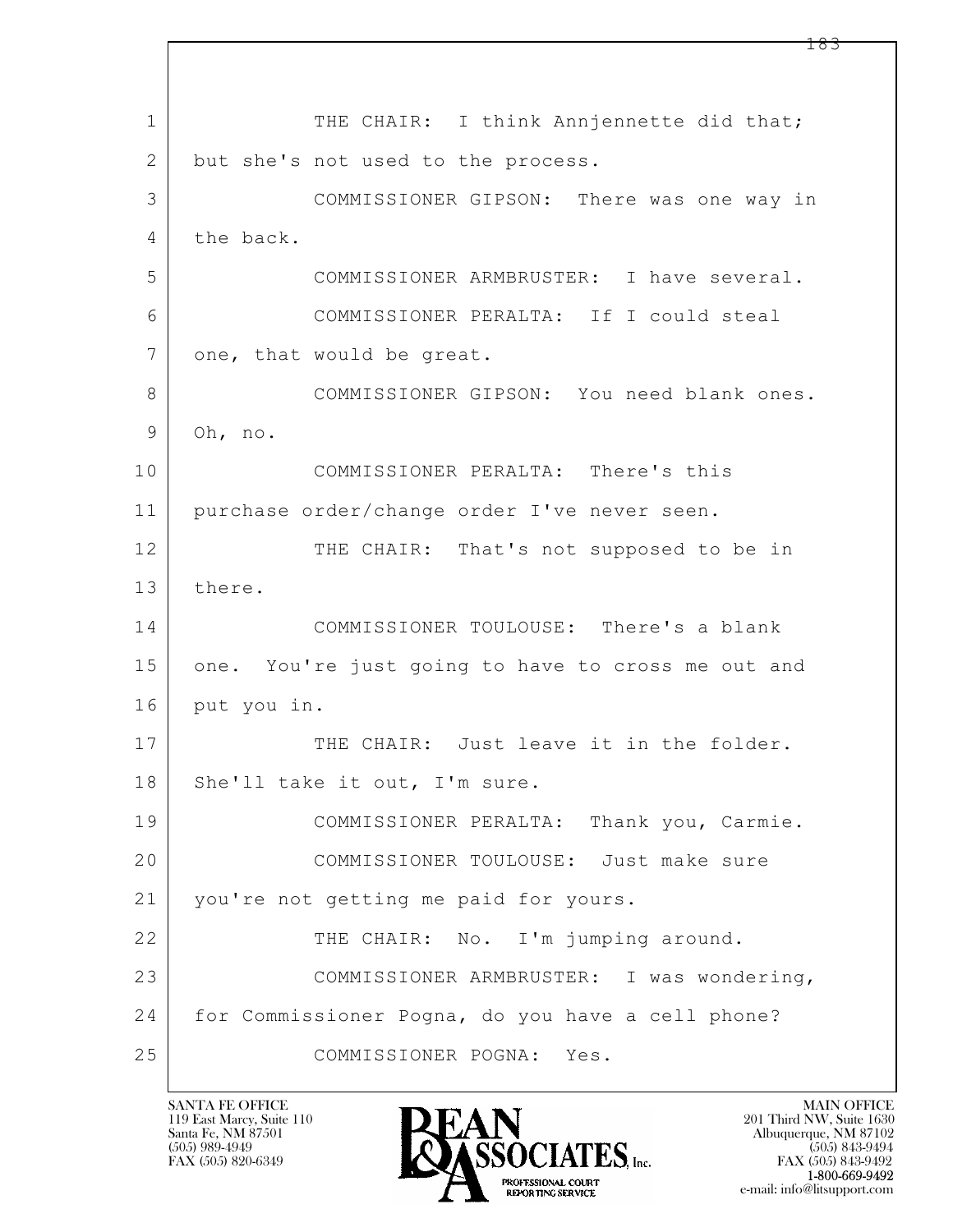$\mathbf{L}$  1 COMMISSIONER ARMBRUSTER: So maybe we 2 could arrange that you could call the person and 3 would be assured that that door is open for you. I 4 know it's a pain; because I used to walk through all 5 the buildings, and now you can't do that. "What is 6 this?" 7 | So I understand your pain. 8 | No, I'm fine. 9 THE CHAIR: Is that all? I know that's a 10 safety issue. My church locks their doors because 11 our female staff was concerned about -- and when a 12 church has to start locking their doors, yes, that 13 | says something about our society. 14 Commissioner Toulouse, did you have 15 anything? 16 COMMISSIONER TOULOUSE: No, sir. I think 17 | I've said plenty. 18 THE CHAIR: Commissioner Shearman? 19 COMMISSIONER SHEARMAN: Not a thing. 20 Thank you. 21 THE CHAIR: Commissioner Gipson? 22 COMMISSIONER GIPSON: No. I just want to 23 say I hope we can get these issues settled. It is 24 disheartening that -- the climate that has been 25 created at this time. And I hope we can move

119 East Marcy, Suite 110<br>Santa Fe, NM 87501



FAX (505) 843-9492 e-mail: info@litsupport.com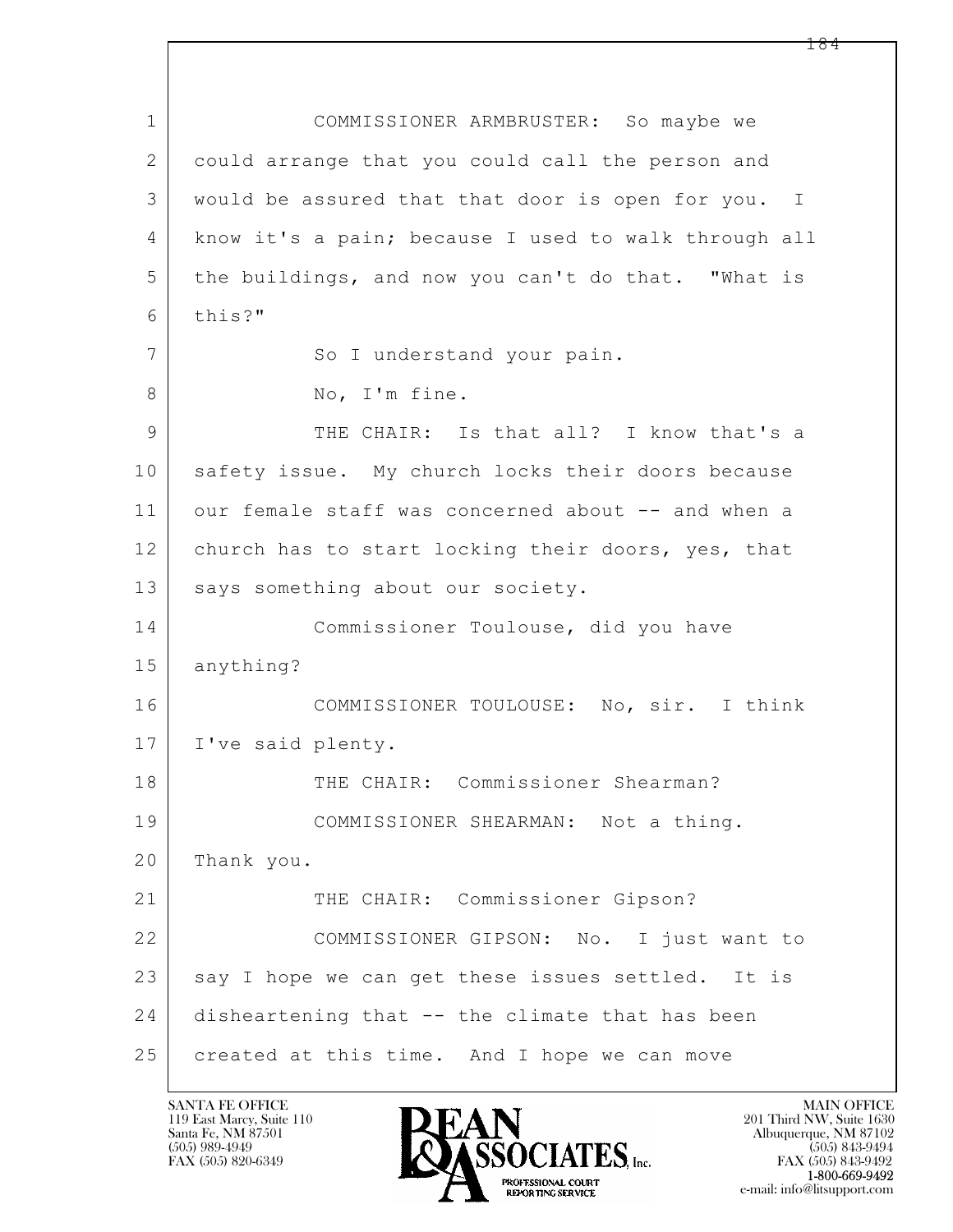1 forward successfully soon.

| $\overline{2}$ | I want to add one more thing. There is an            |
|----------------|------------------------------------------------------|
| 3              | LESC meeting on April 15th, and charter school       |
| 4              | funding is on the agenda. So those on the LESC, if   |
| 5              | you can make it, it'll be here in Santa Fe.          |
| 6              | THE CHAIR: Thank you for that reminder.              |
| 7              | I did get that e-mail. I still haven't looked on     |
| 8              | the calendar to see if I'm available on that day.    |
| 9              | If I can't go, I'll let some of the others go.       |
| 10             | Oh, Commissioner Chavez, I'm sorry. I                |
| 11             | keep looking around, and I just see this device over |
| 12             | there. Are you still there?                          |
| 13             | COMMISSIONER CHAVEZ: I am.                           |
| 14             | THE CHAIR: Do you have any comments,                 |
| 15             | please?                                              |
| 16             | COMMISSIONER PERALTA: What a trooper.                |
| 17             | COMMISSIONER CHAVEZ: Well, only to say --            |
| 18             | I appreciate being able to be on the phone. It's     |
| 19             | not ideal. Being there in person is obviously        |
| 20             | better. But I also agree that hopefully some of the  |
| 21             | issues that came up today can get resolved.          |
| 22             | And thank you all for a good meeting.                |
| 23             | THE CHAIR: Thank you for that, and thank             |
| 24             | you for being a trooper and staying with us the      |
| 25             | entire meeting. Appreciate it.                       |

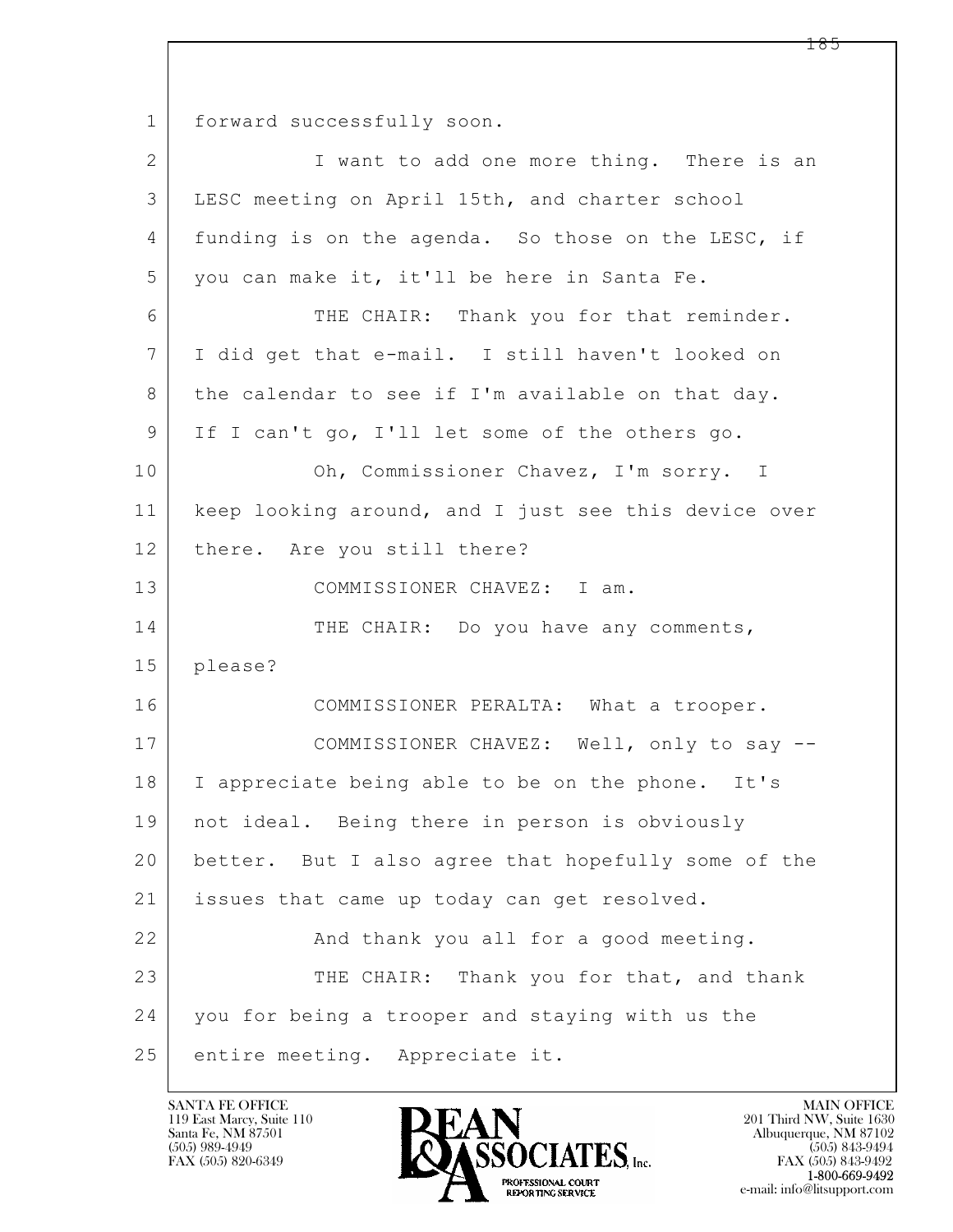$\mathbf{L}$  1 I guess I'm the last one. I've said 2 everything I need to say today, I believe. 3 So we are through with PEC comments. 4 Item 9 is Open Forum. Vice Chair Gipson 5 went out and looked at the list and said nobody 6 signed up; so I believe we can dispense with Open 7 Forum. There was no one signed up. 8 Actually, is there anyone in the audience 9 that stayed through this that has something they 10 wanted to add? 11 and I see no hands raised. 12 I thank you for reminding me. So I 13 believe we have taken care of that. I believe we 14 are to Item 10, unless there's additional business. 15 Item 10 is "Adjourn." Do I have a motion to 16 adjourn? 17 COMMISSIONER GIPSON: I'm sorry. Before 18 we adjourn, do we have a work session in April? 19 THE CHAIR: We had talked about one for 20 April the 7th. But you folks are going to have to 21 remind me. I guess I'm getting old. Katie, do you 22 remember what we --23 MS. POULOS: The definition of 24 "substantial progress." 25 COMMISSIONER GIPSON: Yeah, that was the

119 East Marcy, Suite 110<br>Santa Fe, NM 87501

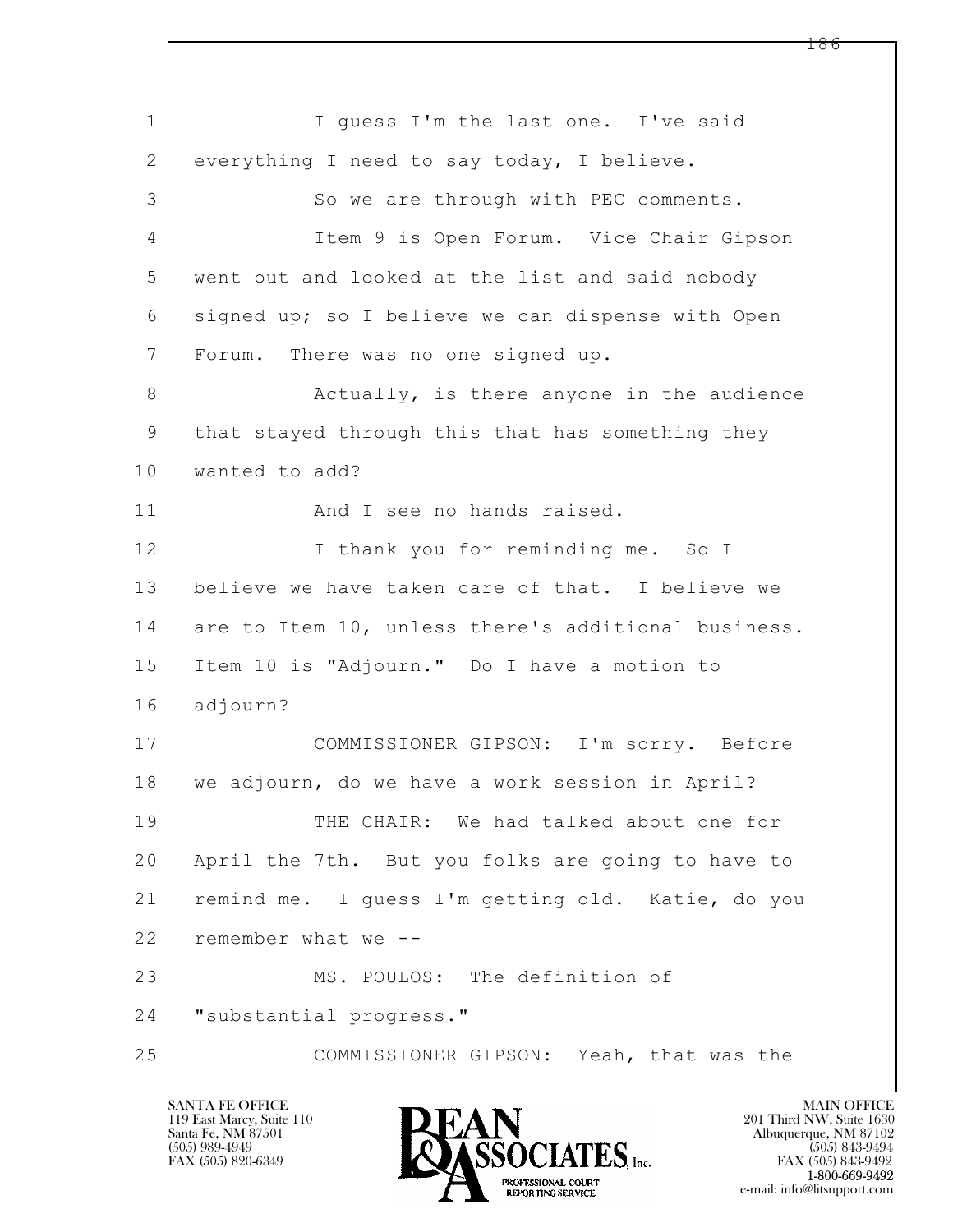$\mathbf{L}$  1 | "substantial progress." 2 MS. POULOS: I did have Ms. Stevens here, 3 who's in the audience today, address me about the 4 2000- -- I believe it would be '17 fiscal year 5 renewal application and whether the Commission was 6 going to go through the process to review that and 7 determine if that needed to be changed. So it may 8 be that we would want to take a look at the renewal 9 application at that time. 10 We do have NACSA coming on November 7th. 11 They will be here as part of the evaluation. So 12 | there's quite a few things going on. 13 THE CHAIR: I thought we were doing that 14 this spring. 15 | MS. POULOS: April. Apparently, I'm 16 wishing we were back in time or forward in time. 17 COMMISSIONER GIPSON: Did we not agree 18 | that we would make ourselves available at some point 19 during April 7th to speak with? 20 COMMISSIONER TOULOUSE: That's what we 21 were going to do. 22 MS. POULOS: In the afternoon. 23 COMMISSIONER GIPSON: So we were going to 24 be here for a work session so we would be able to 25 float in and out and speak with people. And it

119 East Marcy, Suite 110<br>Santa Fe, NM 87501

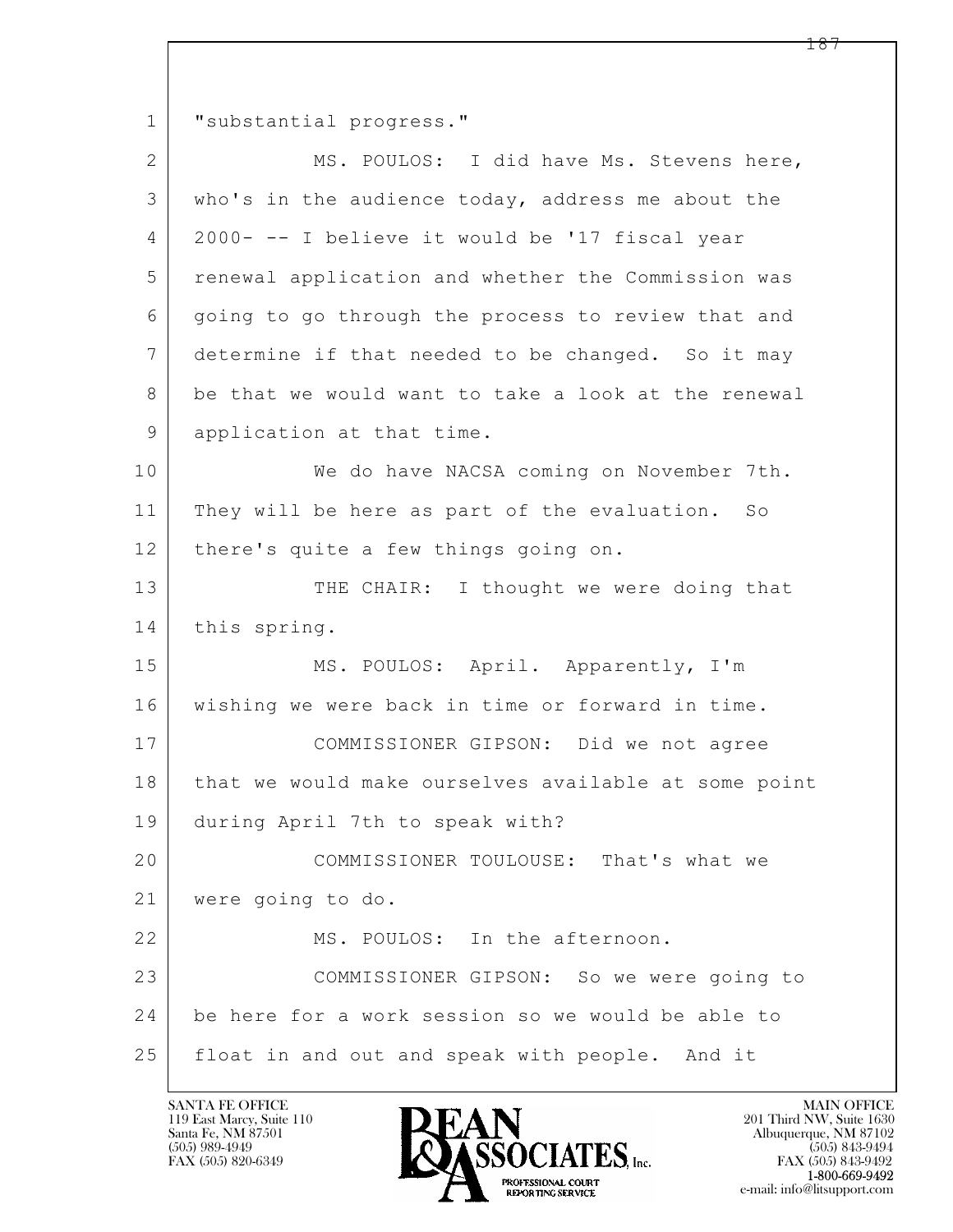$\mathbf{L}$  1 might be -- perhaps we could put on the agenda this 2 grievance issue. By April 7th, we can maybe work 3 some time on it. 4 THE CHAIR: Let me think about this. I'm 5 not sure we can do it that fast. 6 COMMISSIONER GIPSON: We're going to have 7 | to act on that letter fairly soon. 8 THE CHAIR: Let's -- are we going to be 9 prepared to talk about "substantial progress," or 10 are we going to have to kick that down the road 11 again? 12 COMMISSIONER TOULOUSE: I think we ought 13 to do that, and "high performing schools" on the 14 work session, if we're going to do definitions. 15 THE CHAIR: Would you write down this 16 list? I'll have to get it again, I suspect. The 17 Vice Chair is making a list. I would suggest if you 18 | want to talk to NACSA, and you might find that 19 enlightening, plan on being there on April the 7th, 20 whether you want to participate in the actual work 21 session, whatever we're going to do, or not. 22 COMMISSIONER PERALTA: I have a Capital 23 Outlay Council meeting that morning. 24 THE CHAIR: In the afternoon or something? 25 | I've never -- how long do your meetings normally

119 East Marcy, Suite 110<br>Santa Fe, NM 87501



FAX (505) 843-9492 e-mail: info@litsupport.com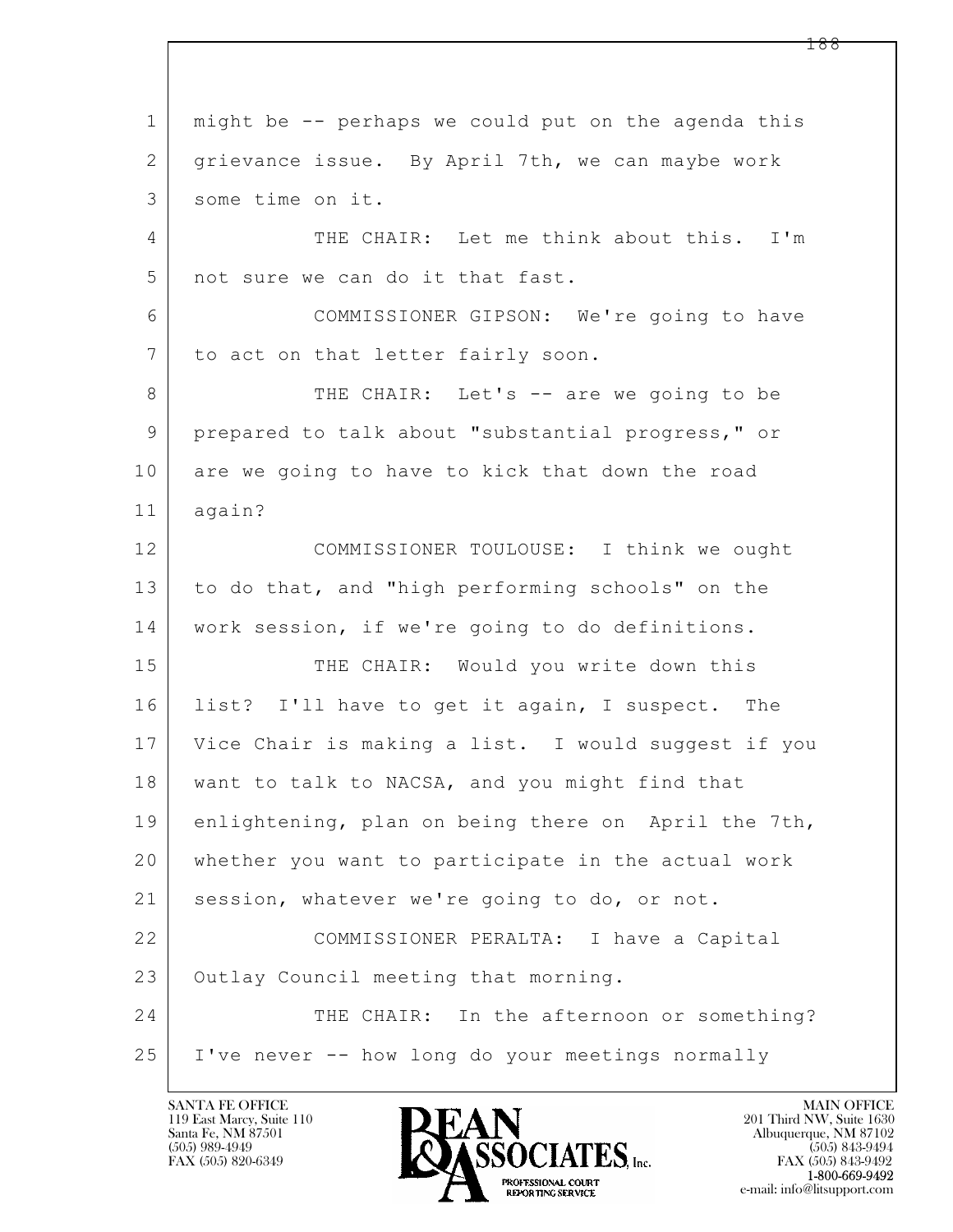$\mathbf{L}$  1 last? I thought they were all day meetings. 2 COMMISSIONER PERALTA: Three or four 3 hours. 4 THE CHAIR: Put it on your calendar. If 5 you can come, that's fine. 6 I assume we're still working on an 7 improvement plan. It's kind of in limbo right now. 8 As fast as these things come up, other things come 9 | up. We're getting mowed under. 10 COMMISSIONER ARMBRUSTER: And we're still 11 working -- Patti -- we're still going to try to 12 meet -- 13 COMMISSIONER GIPSON: Not right now. I'll 14 let people know. 15 COMMISSIONER ARMBRUSTER: -- on the 16 grievance. 17 THE CHAIR: We haven't forgotten it. 18 | COMMISSIONER GIPSON: I skipped it. 19 THE CHAIR: Our plate is really full. 20 When I think about what we face now with what we 21 faced seven years ago, it's no comparison. It is no 22 | comparison what our workload has become. 23 | Rhything else? Can I now adjourn? 24 COMMISSIONER SHEARMAN: I move for 25 adjournment.

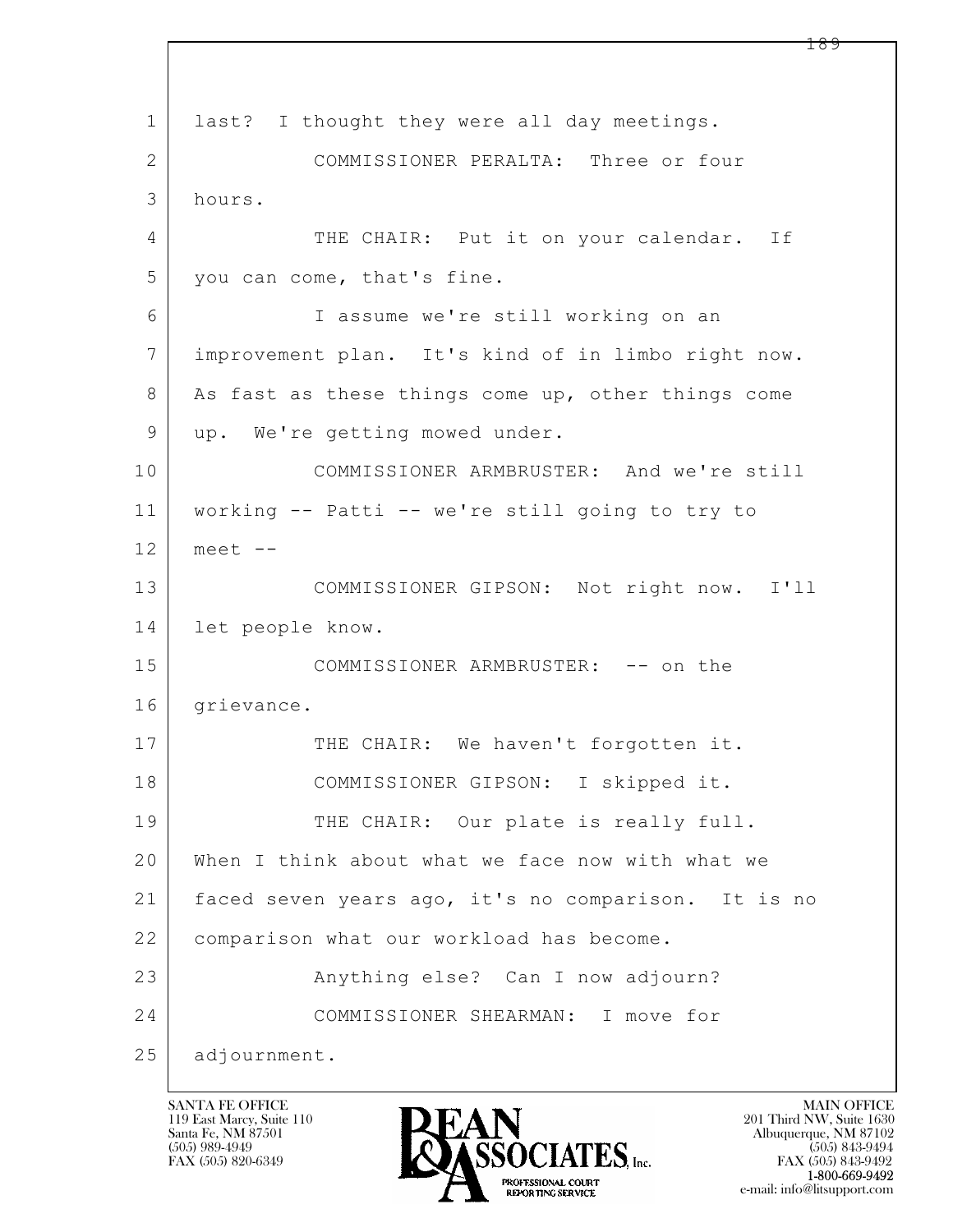| 1              | COMMISSIONER POGNA: Second.                                                                                                                                 |
|----------------|-------------------------------------------------------------------------------------------------------------------------------------------------------------|
| $\mathbf{2}$   | THE CHAIR: All in favor, "Aye"?                                                                                                                             |
| 3              | (Commissioners so indicate.)                                                                                                                                |
| 4              | THE CHAIR: Any opposed?                                                                                                                                     |
| 5              | (No response.)                                                                                                                                              |
| 6              | THE CHAIR: We are adjourned. Thank you                                                                                                                      |
| $7\phantom{.}$ | so much for your input today.                                                                                                                               |
| 8              | (Proceedings concluded at 12:41 p.m.)                                                                                                                       |
| $\mathsf 9$    |                                                                                                                                                             |
| 10             |                                                                                                                                                             |
| 11             |                                                                                                                                                             |
| 12             |                                                                                                                                                             |
| 13             |                                                                                                                                                             |
| 14             |                                                                                                                                                             |
| 15             |                                                                                                                                                             |
| 16             |                                                                                                                                                             |
| 17             |                                                                                                                                                             |
| 18             |                                                                                                                                                             |
| 19             |                                                                                                                                                             |
| 20             |                                                                                                                                                             |
| 21             |                                                                                                                                                             |
| 22             |                                                                                                                                                             |
| 23             |                                                                                                                                                             |
| 24             |                                                                                                                                                             |
| 25             |                                                                                                                                                             |
|                | <b>SANTA FE OFFICE</b><br><b>MAIN OFFICE</b><br>201 Third NW, Suite 1630<br>119 East Marcy, Suite 110                                                       |
|                | Santa Fe, NM 87501<br>Albuquerque, NM 87102<br><b>ASSOCIATES</b> , Inc.<br>$(505)$ 989-4949<br>$(505)$ 843-9494<br>FAX (505) 820-6349<br>FAX (505) 843-9492 |

 $\lceil$ 

 $P_{\text{BQATES} (Q) \text{B} \text{T}}$   $1-800-669-9492$ e-mail: info@litsupport.com